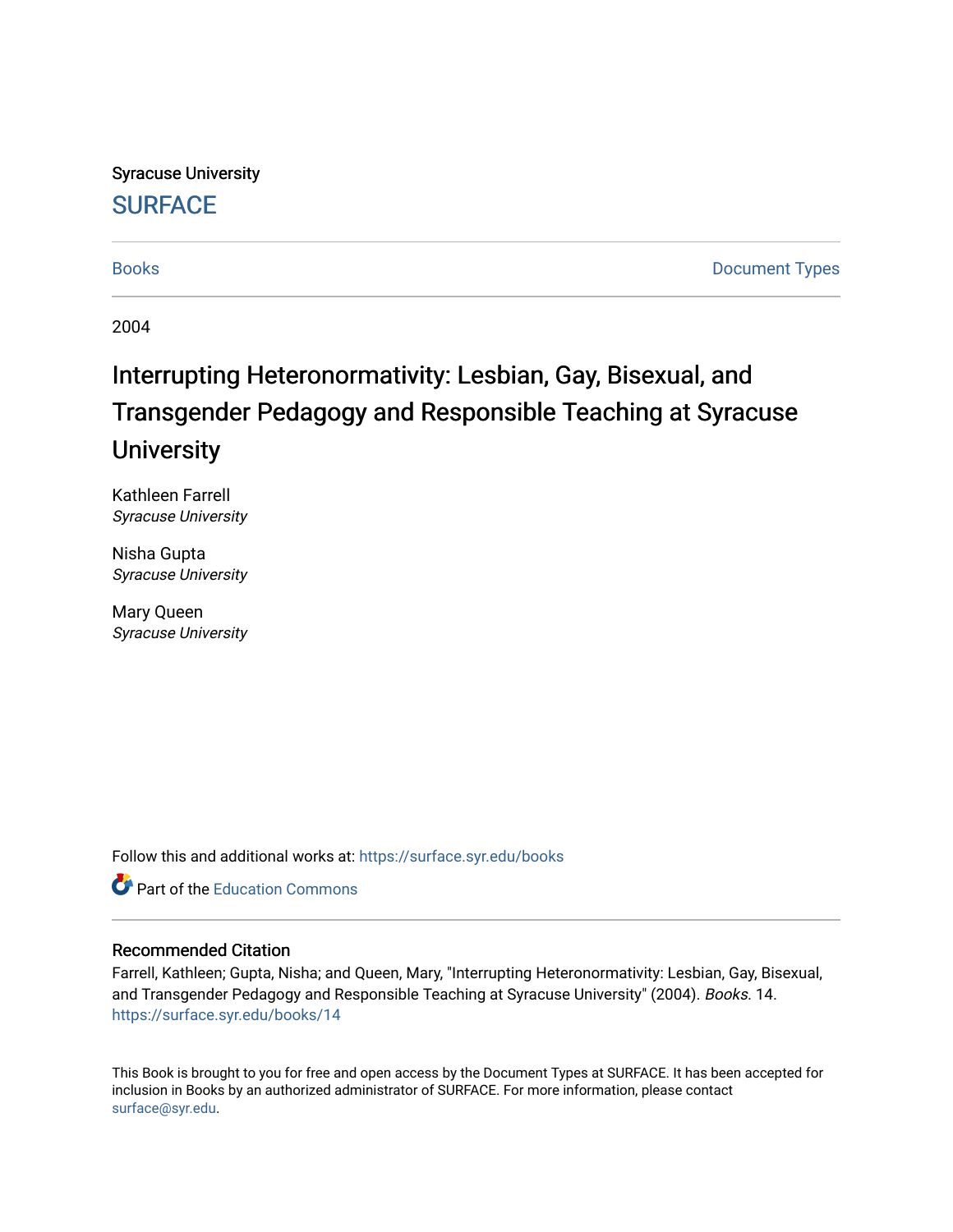# **>>>>>> >>>>>> INTERRUPTING HETERONORMATIVITY**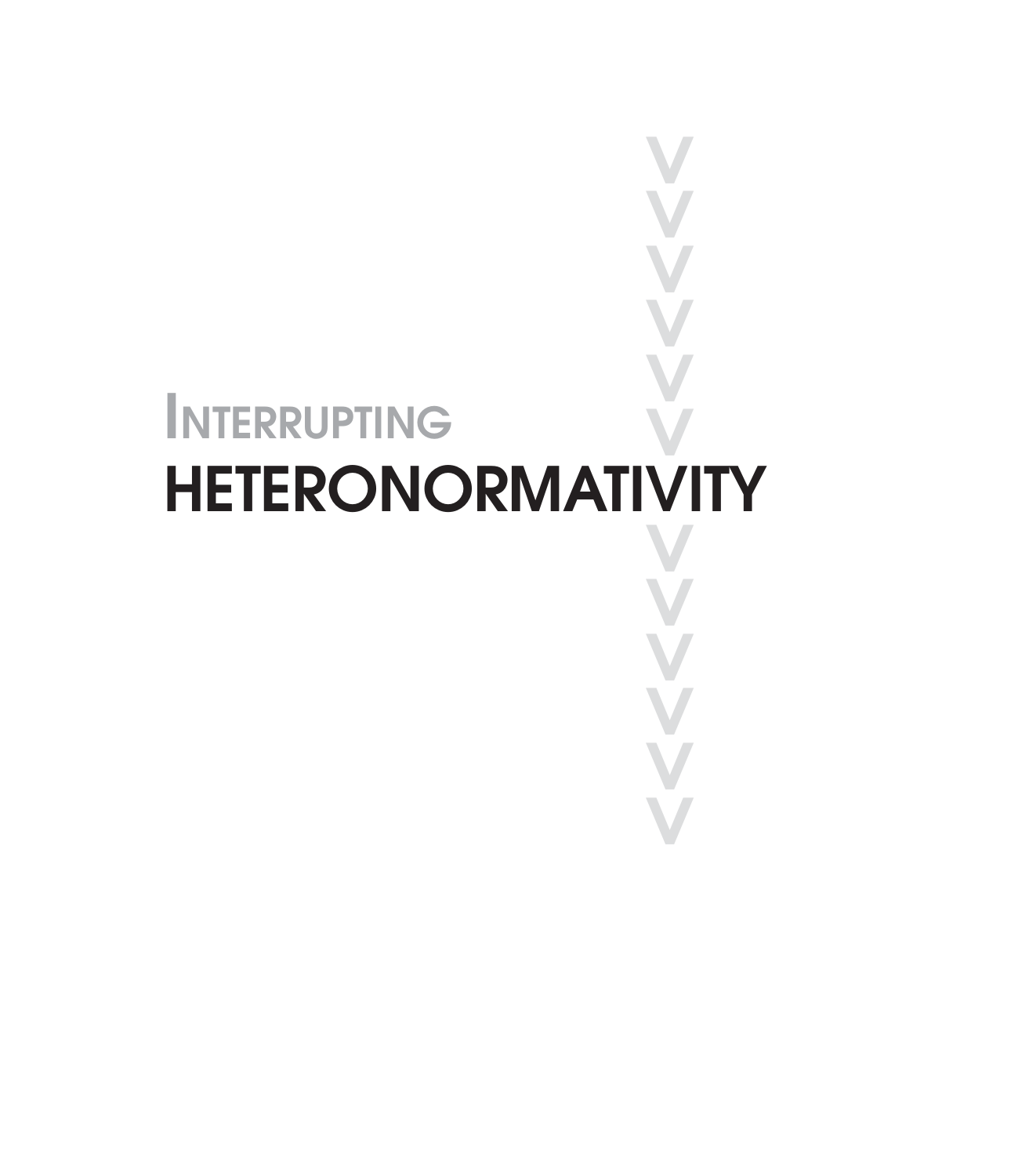**Copyright 2004, The Graduate School of Syracuse University.**

**Portions of this publication may be reproduced with acknowledgment for educational purposes.**

**For more information about this publication, contact the Graduate School at Syracuse University, 423 Bowne Hall, Syracuse, New York 13244.**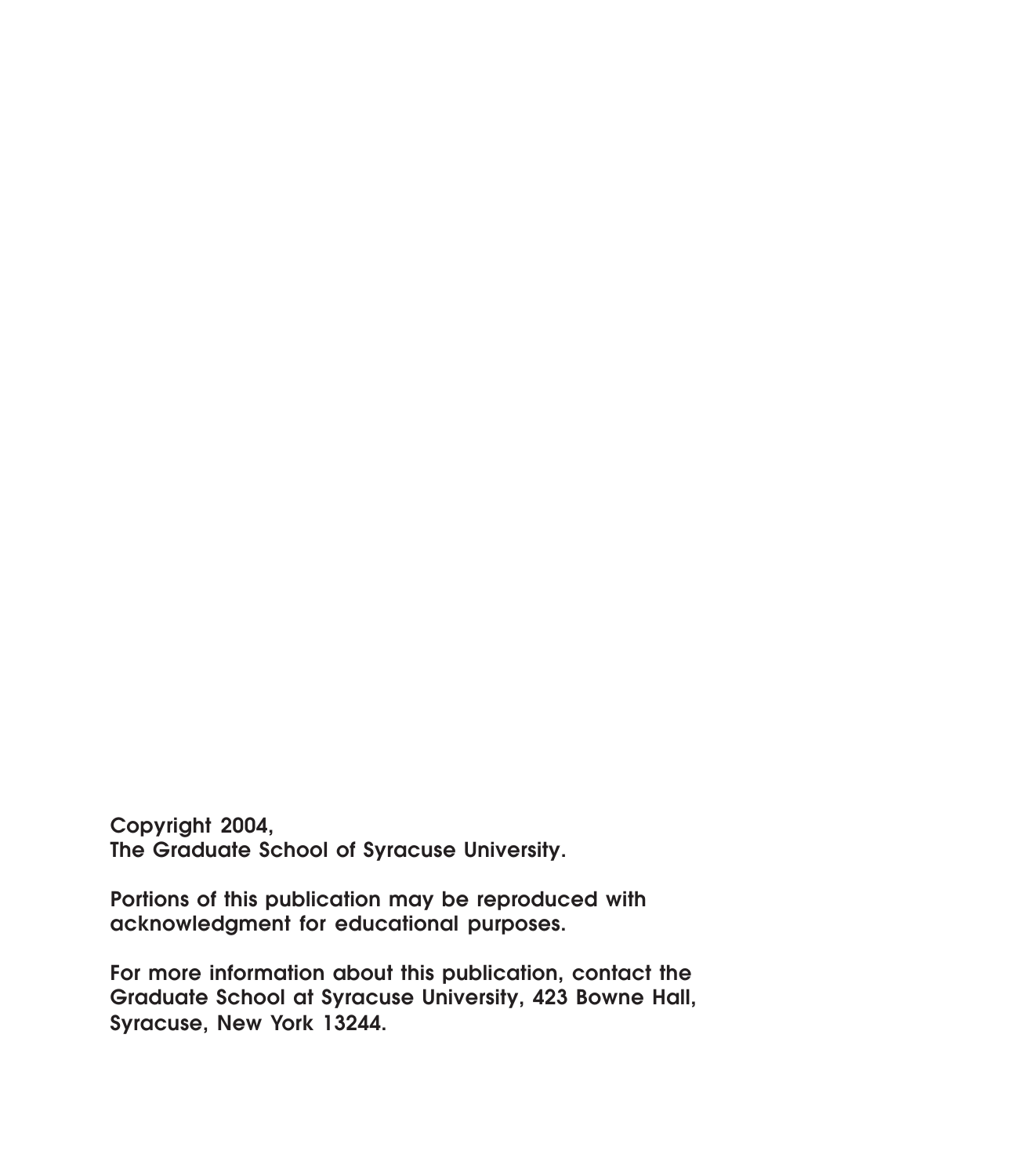# >> contents

|                                               | -i-          |
|-----------------------------------------------|--------------|
| Vice Chancellor's Preface                     |              |
|                                               | iii.         |
| Editors' Introduction                         |              |
| MARY QUEEN, KATHLEEN FARRELL, AND NISHA GUPTA | $\mathbf{1}$ |

#### **PART ONE: INTERRUPTING HETERONORMATIVITY**

#### **FRAMING THE ISSUES**

| Heteronormativity and Teaching at Syracuse University                          |    |
|--------------------------------------------------------------------------------|----|
|                                                                                | 13 |
| Cartography of (Un)Intelligibility: A Migrant Intellectual's Tale of the Field |    |
|                                                                                | 21 |
| The Invisible Presence of Sexuality in the Classroom                           |    |
|                                                                                | 33 |
| LISTENING TO STUDENTS                                                          |    |
| (Un)Straightening the Syracuse University Landscape                            |    |
|                                                                                | 45 |
| Echoes of Silence: Experiences of LGBT College Students at SU                  |    |
|                                                                                | 55 |
| The Importance of LGBT Allies                                                  |    |
|                                                                                | 65 |
| Queer TAs in the Classroom: Perspectives on Coming Out                         |    |
|                                                                                |    |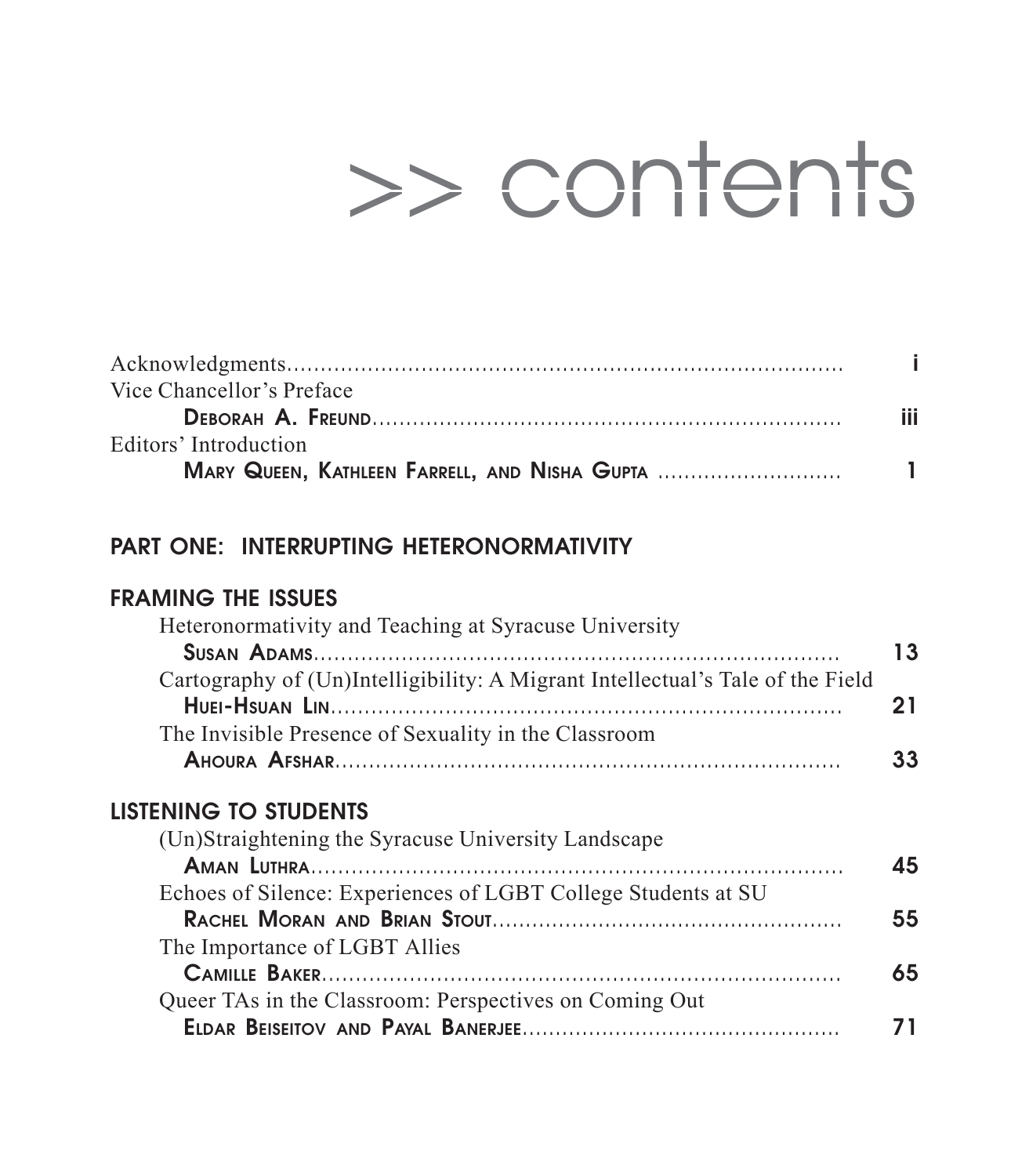#### **ENGAGING NUANCES**

| Understanding Current LGBT-Related Policies and Debates     |     |
|-------------------------------------------------------------|-----|
|                                                             | 70. |
| (Trans) Gendering the Classroom                             |     |
|                                                             |     |
| International Students and Sexuality at Syracuse University |     |
|                                                             | 95. |

#### **PART TWO: RESPONSIBLE PEDAGOGY**

| Constant Queerying: Practicing Responsible Pedagogy at Syracuse University |     |
|----------------------------------------------------------------------------|-----|
|                                                                            | 105 |
| Toward a LGBT Studies Minor                                                |     |
| MARGARET HIMLEY, ADREA JAEHNIG, ANDREW LONDON,                             |     |
|                                                                            | 131 |

#### **PART THREE: LGBT TEACHING RESOURCES**

| Using Film Inclusively: Or, Queering Your Classroom         |     |
|-------------------------------------------------------------|-----|
|                                                             | 143 |
| <b>Syracuse University Campus LGBT Resources</b>            |     |
|                                                             | 153 |
| City of Syracuse LGBT Resources                             |     |
|                                                             | 157 |
| Online LGBT Resources                                       |     |
|                                                             | 167 |
| Citations for Classroom and Other Campus-Related LGBT Texts |     |
|                                                             | 173 |
| Academic Resources Related to Sexuality and Gender Studies  |     |
|                                                             | 179 |
| Glossary of LGBT Terms                                      |     |
|                                                             | 183 |
|                                                             |     |

#### **CONTRIBUTORS**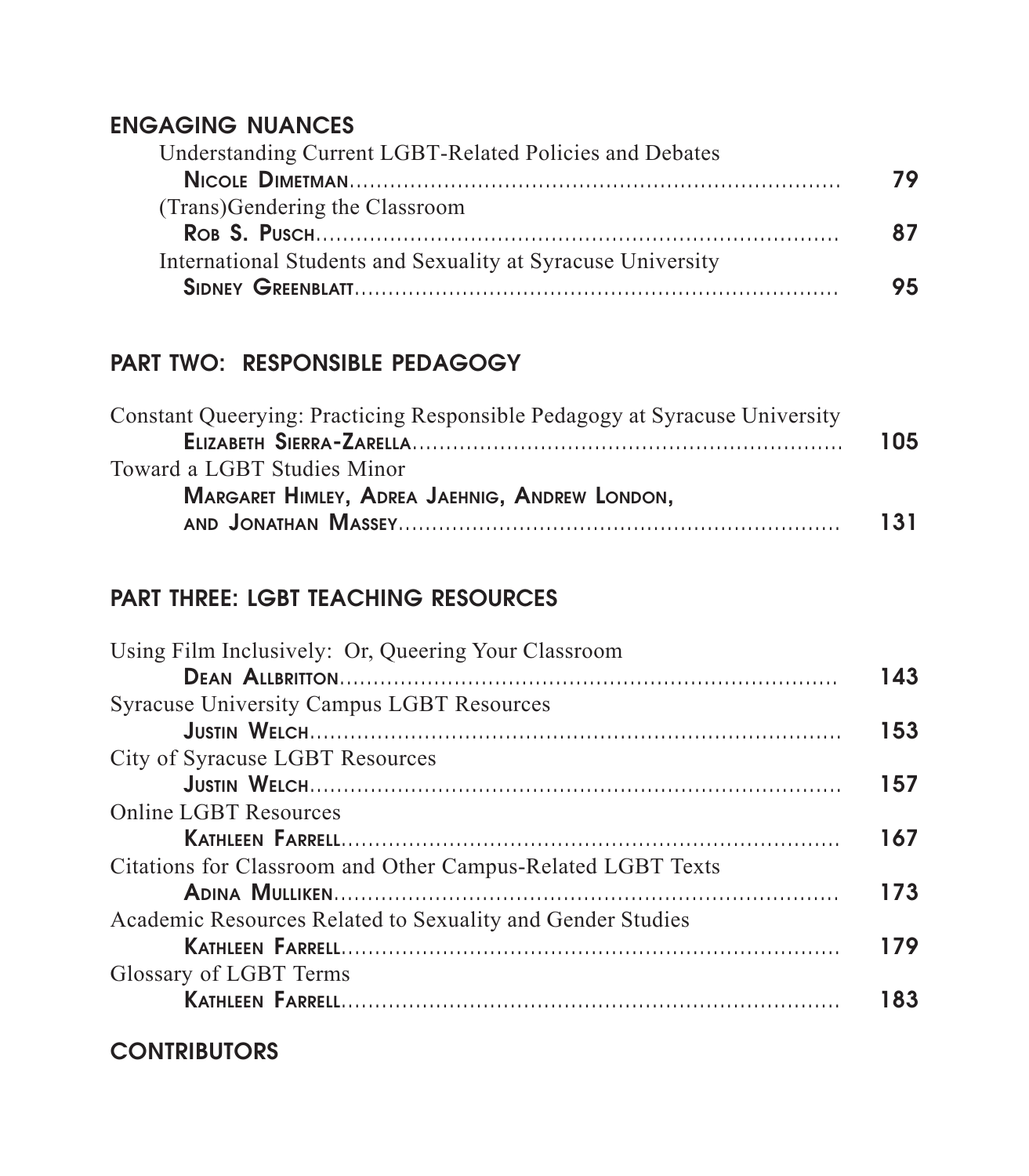# >>acknowledgments

The editors are indebted to the members of the editorial board who initiated<br>and supported this project from inception to print. We thank Margaret<br>Himley, Adrea Jaehnig, and Andrew London for their sustained<br>commitment to and supported this project from inception to print. We thank Margaret commitment to the lives and concerns of LGBT people at SU. Their critical engagement with LGBT issues continues to both encourage and challenge SU's community—students, faculty, staff, and administrators—to make the lives of LGBT people central to the goals of the university. In addition, we are grateful to Derina Samuel and Stacey Lane Tice for providing their support, advice, and the professional opportunity to make this volume a reality.

We also appreciate the generous contribution of time, experiences, and ideas offered by the faculty and instructors who agreed to be interviewed for Part Two of this volume. This includes: Linda Alcoff (Philosophy), Barbara Applebaum (Cultural Foundations of Education), Sari Biklen (Cultural Foundations of Education), Linda Carty (African American Studies), Marj DeVault (Sociology), Lauren Eastwood (Sociology), Beth Ferri (Teaching and Leadership and Cultural Foundations of Education), Winston Grady-Willis (African American Studies), Karen Hall (English Textual Studies), Margaret Himley (Writing Program), Adrea Jaehnig (Higher Education), Kim Jaffee (Social Work), Tom Keck (Political Science), Claudia Klaver (English Textual Studies), Andrew London (Sociology), Vivian May (Women's Studies), Jackie Orr (Sociology), and Charles Sprock (Law School).

In addition, the editors would like to acknowledge the support for this volume from the Senate Committee on LGBT Concerns and the LGBT Resource Center. The Professional Development Programs of the Graduate School provided significant support and funding for the overall project and the Divisions of Undergraduate Studies and Student Affairs provided partial financial support for the printing of this volume in order to enhance, broaden, and support the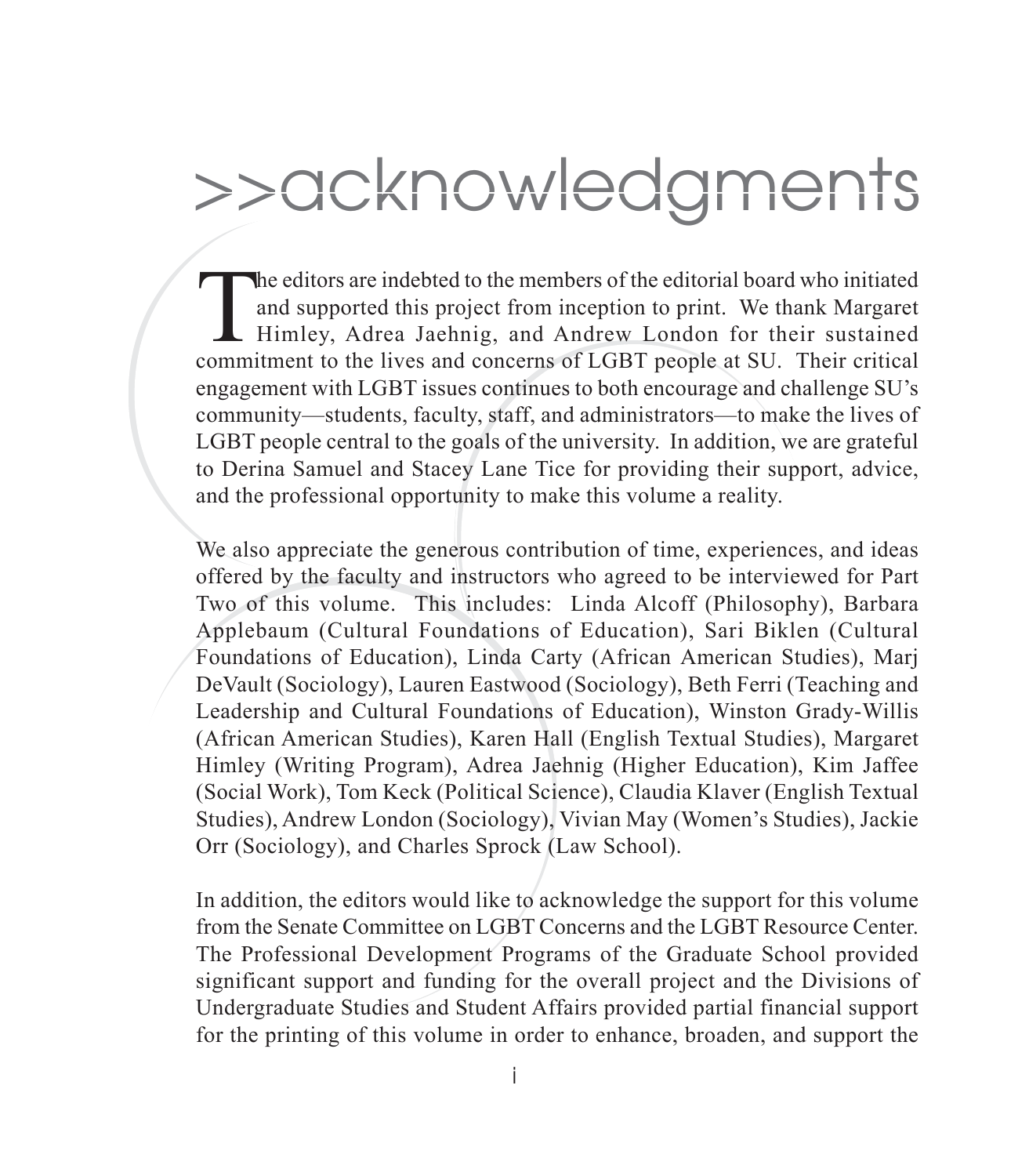academic and social experience of Syracuse University students.

Special thanks to Andrew Augeri for his creative genius in designing the cover and page layout, as well as for his patience with our often chaotic editorial process. Also, special thanks to Tina Mishko for her administrative support and excellent organizational skills.

>>>>>> This book is the product of a collaborative effort by over 30 volunteers. We would like to express our deep appreciation to the following contributors who volunteered their time, energy, expertise, and enthusiasm to help make this project a substantial contribution to the Syracuse University teaching community: Susan Adams, Ahoura Afshar, Dean Allbritton, Katrina Arndt, Camille Baker, Payal Banerjee, Eldar Beiseitov, Jeremy Brunson, Rachel Burgess, Paul Butler, Kelly Concannon, Melissa Conroy, Nicole Dimetman, Tom Dunn, Deborah Freund, Cyril Ghosh, Sidney Greenblatt, Patricia Hayes, Gerry Lambert, Huei-Hsuan Lin, Aman Luthra, Jonathan Massey, Rachel Moran, Adina Mulliken, Rob Pusch, Kristenne Robison, Elizabeth Sierra-Zarella, Brian Stout, Justin Welch, and Jennifer Wingard.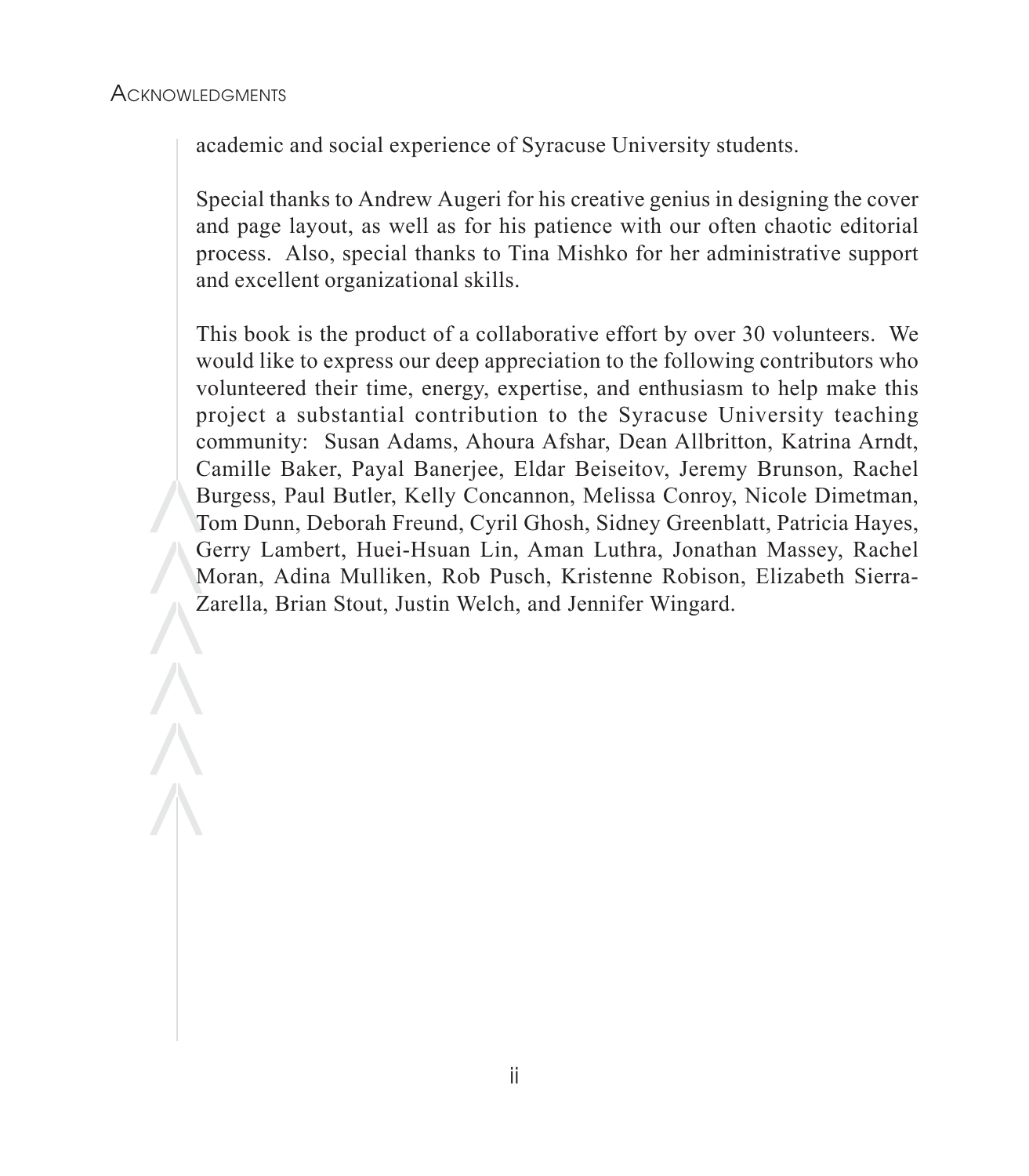# >>preface

## Diversity at Syracuse: An Open-ended Commitment

Syracuse University is a microcosm of today's world, enrolling<br>representatives of most races and ethnic groups found in the United States<br>and more than 2,000 international students from 100 countries. This is<br>not by change representatives of most races and ethnic groups found in the United States not by chance.

The University embraces diversity as one of its core values and enjoys a reputation for being an institution where disparate groups among its students, faculty, and staff come together as one community of scholars to learn from each other and to prepare for a world that every day grows increasingly more intricate and interconnected.

Diversity has been a part of the University's fiber from its very beginning. Syracuse educated the first African American woman to become a physician, never had quotas for Catholics or Jews when that was a common practice, and admitted Japanese-American students during World War II. Our commitment to diversity is, in part, a matter of upholding that tradition.

Diversity at Syracuse, however, goes beyond tradition. Cultural, ethnic, intellectual, and racial diversity has been adopted as pedagogical policy because of the richness such diversity brings to the educational environment. Academic research on the subject has been indisputably clear: Diversity within a campus community has far-ranging and significant educational benefits for everyone. As the world becomes more culturally and ethnically heterogeneous, the lessons of diversity grow increasingly relevant, helping students develop and appreciate a variety of cultural and intellectual perspectives. Students in diverse learning environments learn more, have higher levels of satisfaction, and tend to become more engaged in community life both on and off campus.

For the most part, discussion about diversity at SU has centered on issues of race and ethnicity. Now, the Graduate School, in association with the University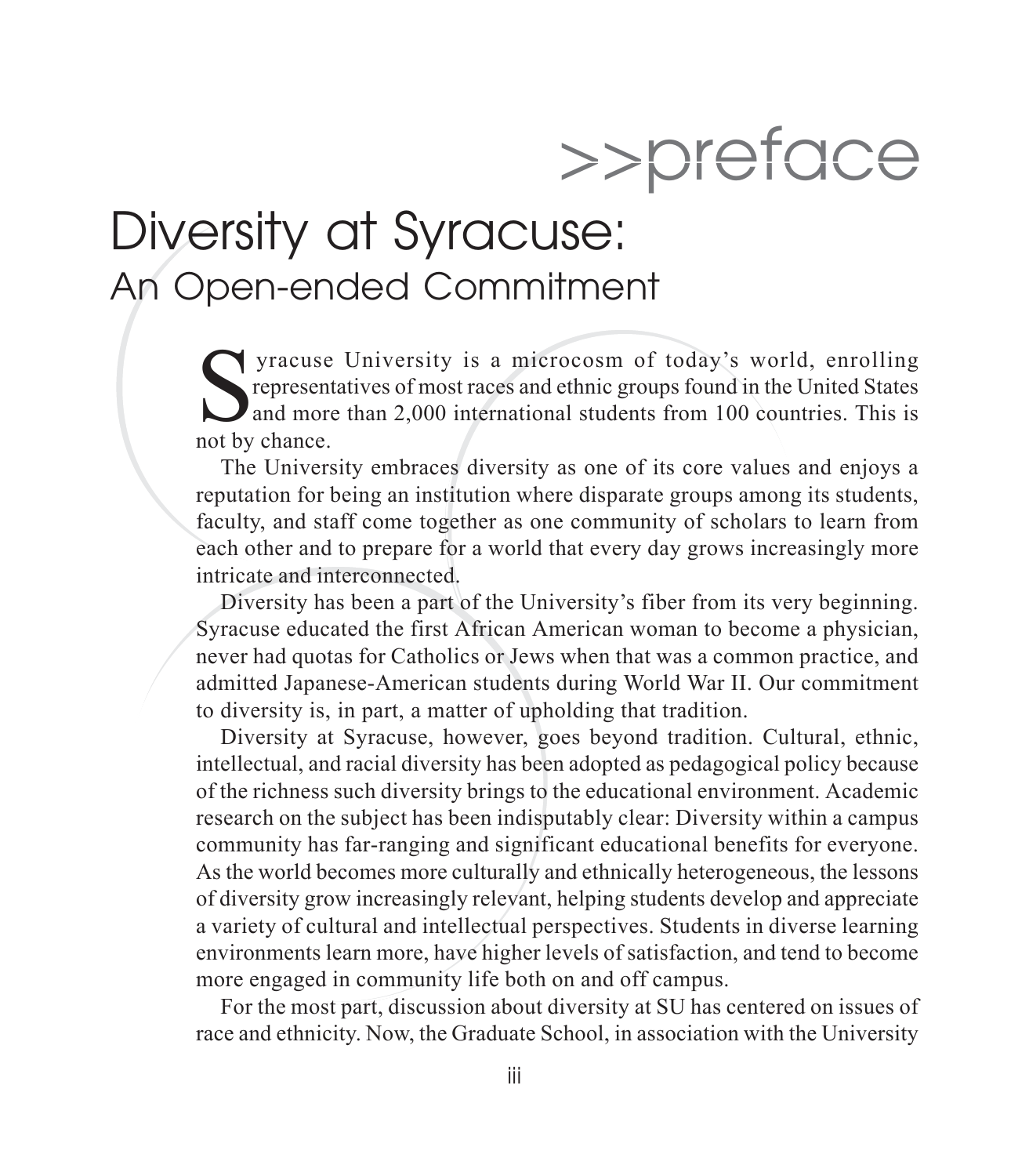Senate Committee on LGBT issues and the LGBT Resource Center, is proactively extending that discussion to include diversity of sexual and gender identity.

Only recently has social discourse opened itself to frank discussion on the subject of sexual and gender identity and the issues facing those who do not conform to traditionally recognized cultural norms. The term *heteronormativity*, which you will encounter repeatedly as you use this guide, describes an ideology based on definitions of what it means to be a woman or a man that exclude and discriminate against a significant minority population. Society as a whole must come to terms with heteronormativity and related social and cultural issues. However, as a leading academic institution—and in particular one that has been at the vanguard of social justice—it is incumbent on us to engage these issues, introduce them into our classroom discussions and lead the way to a more harmonious society based on acceptance, understanding, and inclusion.

>>>>>> An integral part of the Syracuse experience and a cornerstone of the Academic Plan, diversity expands and redefines knowledge within the academy as it prepares our graduates for success in an increasingly diverse and interdependent world. Whether that preparation involves developing and appreciating a variety of intellectual perspectives, acquiring personal skills in order to manage future social and civic responsibilities, or refining professional tools to put to work in pursuing one's career, diversity is an ever-present imperative. As members of the Syracuse University teaching community, I encourage you to embrace the goals of diversity wholeheartedly—a good place to start is by absorbing the lessons in this resource guide. Only by working together in this cause will Syracuse remain a place where diversity flourishes and where all people are accepted and respected.

### Deborah A. Freund

Deborah A. Freund Vice Chancellor and Provost Professor of Public Administration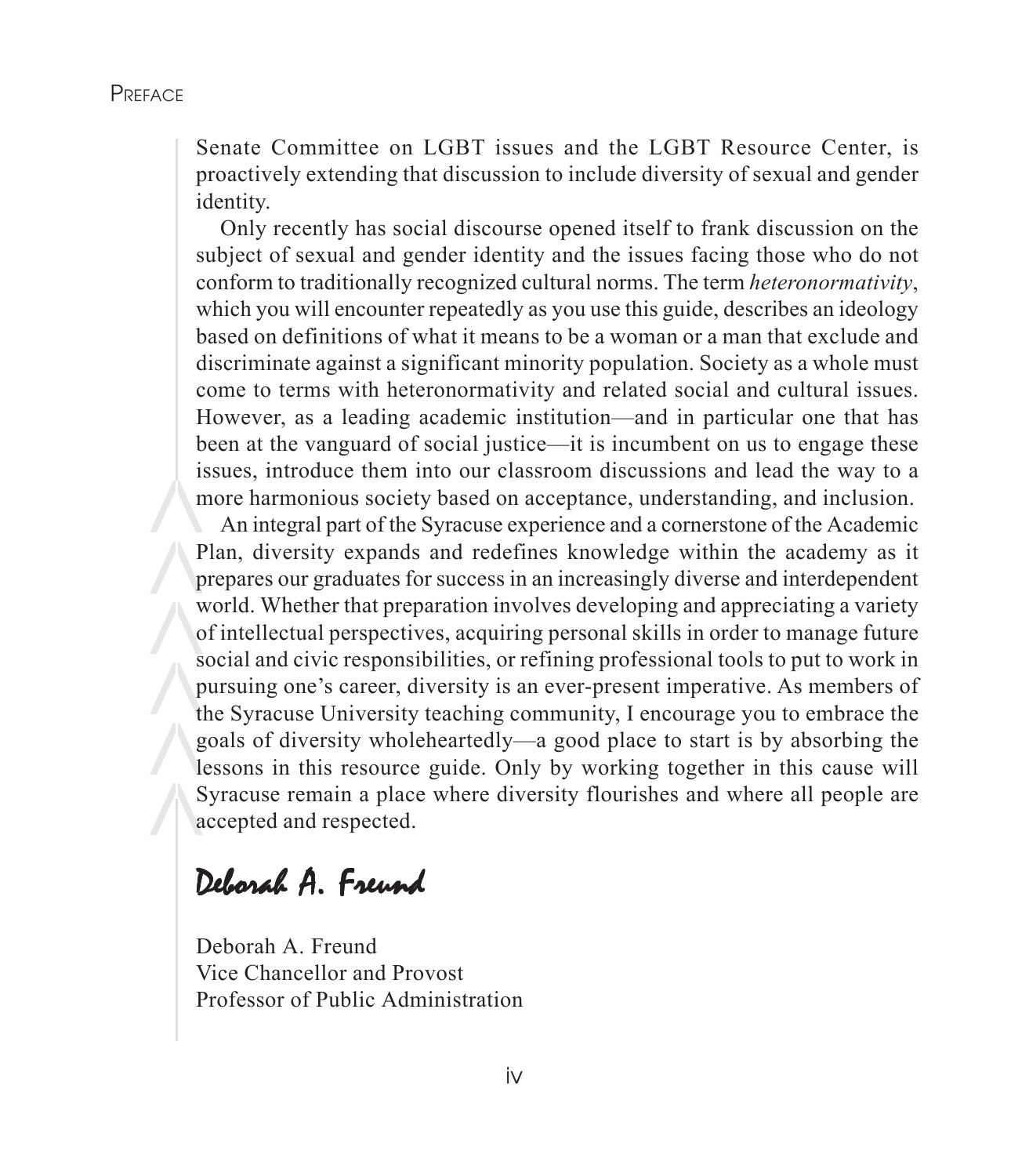

## Introduction: Interrupting Expectations

Mary Queen, Kathleen Farrell, and Nisha Gupta

This book is not a "how-to" manual on LGBT pedagogy. It will not give<br>you specific assignments to use in your classrooms, nor will it provide<br>you with "scripts" to use when talking with students about LGBT issues.<br>Why have you specific assignments to use in your classrooms, nor will it provide you with "scripts" to use when talking with students about LGBT issues. Why have you been asked to read this book, then? The three brief comments below, from undergraduate students here at Syracuse University, capture the essence of an "issue," and the teaching practices that reinforce it, that we problematize in this volume. Take a look at this:

I took French classes last year, and even though my TA seemed very liberal, as part of getting us to speak in French, she'd ask questions like "How would you describe your ideal boyfriend?" and "How would you describe your future plans for marriage and children?" I know it was unintentional, but it felt like my whole existence was erased.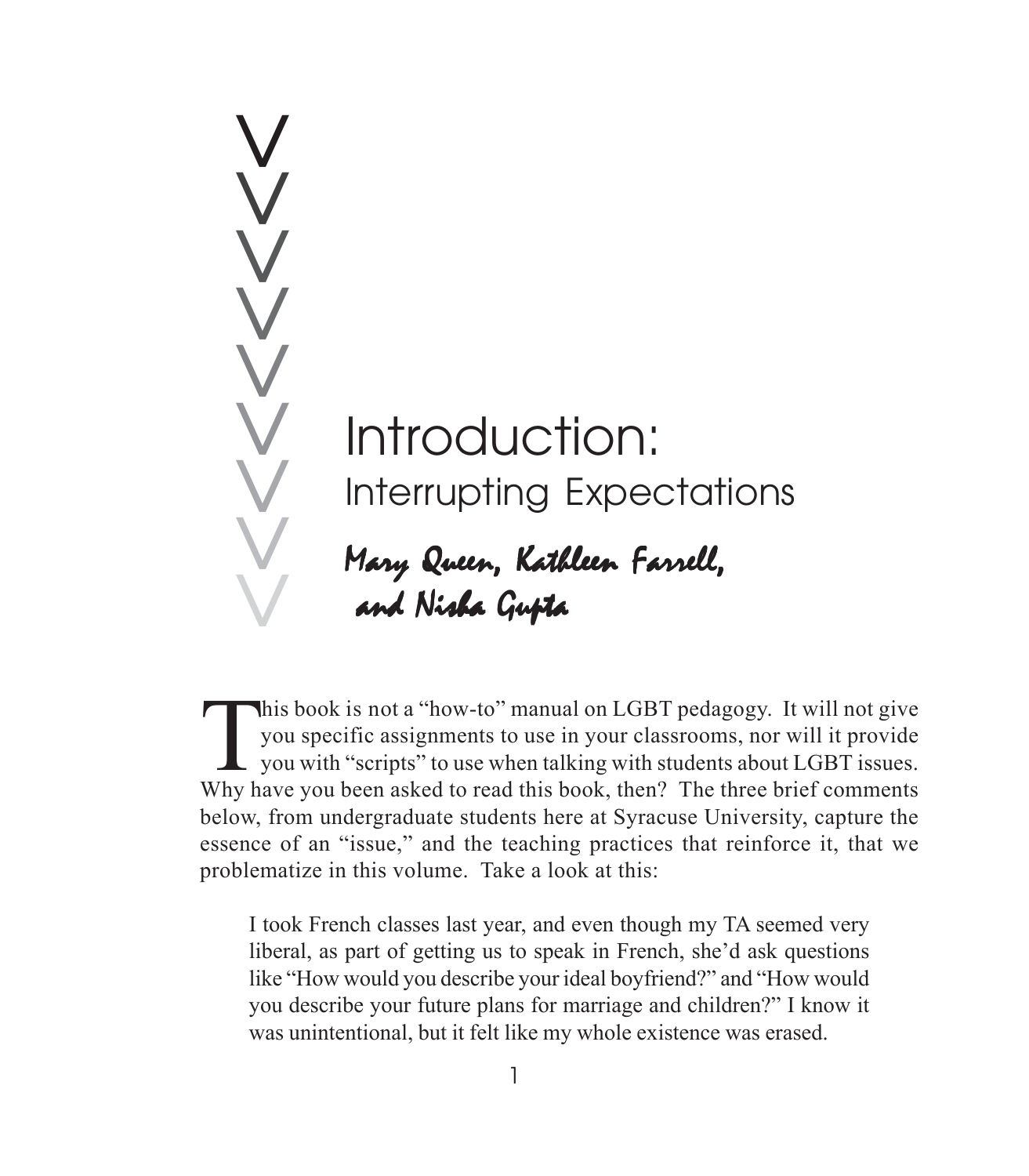#### And this:

I was just in a class that covers progressive issues and we were talking about how gay people are oppressed. It was nice that nobody really said anything derogatory towards LGBT people, but all of the other guys felt compelled to keep saying things like, "I'm straight," and "but I'm not gay" while talking about these issues. I was almost tempted to make up a girlfriend or something just so everyone wouldn't know I was gay. It was almost like I had to match up to their masculinity. I really felt like I wasn't good enough to give my opinions because I wasn't straight.

#### And this:

It sucks how the entire burden of making the classroom a safe space can fall on the shoulders of queer students. I would think that a classroom that feels like a safe space would be a more comfortable environment for everybody. I don't know whether my TAs and professors are scared of dealing with this stuff or if they just have the privilege of not thinking about it.

These students, from a range of academic disciplines, may be in your class this semester. How will you create an environment that acknowledges and respects their experiences and concerns? Here's something more to consider: despite recent efforts by administrators, staff, students, and faculty here at SU, a particular ideology, responsible for these students' discomfort, continues to impair our learning and living environments because it often masquerades as something else, thus hiding the way it actually operates. What is this system of beliefs? Did you guess *homophobia*? Homophobia—languages and practices that support discrimination against and fear/ hatred of LGBT people—is indeed one part of this pervasive problem. Homophobia, however, is merely the mask through which we glimpse aspects of a larger systemic concern: *heteronormativity*. Efforts to eradicate homophobia largely fail because, as SU faculty Barbara Applebaum points out, "You cannot understand homophobia without understanding heteronormativity."

"Interrupting Heteronormativity" is grounded in two assumptions: first, that as a teaching assistant, you care about the work you do as an educator; and second, that as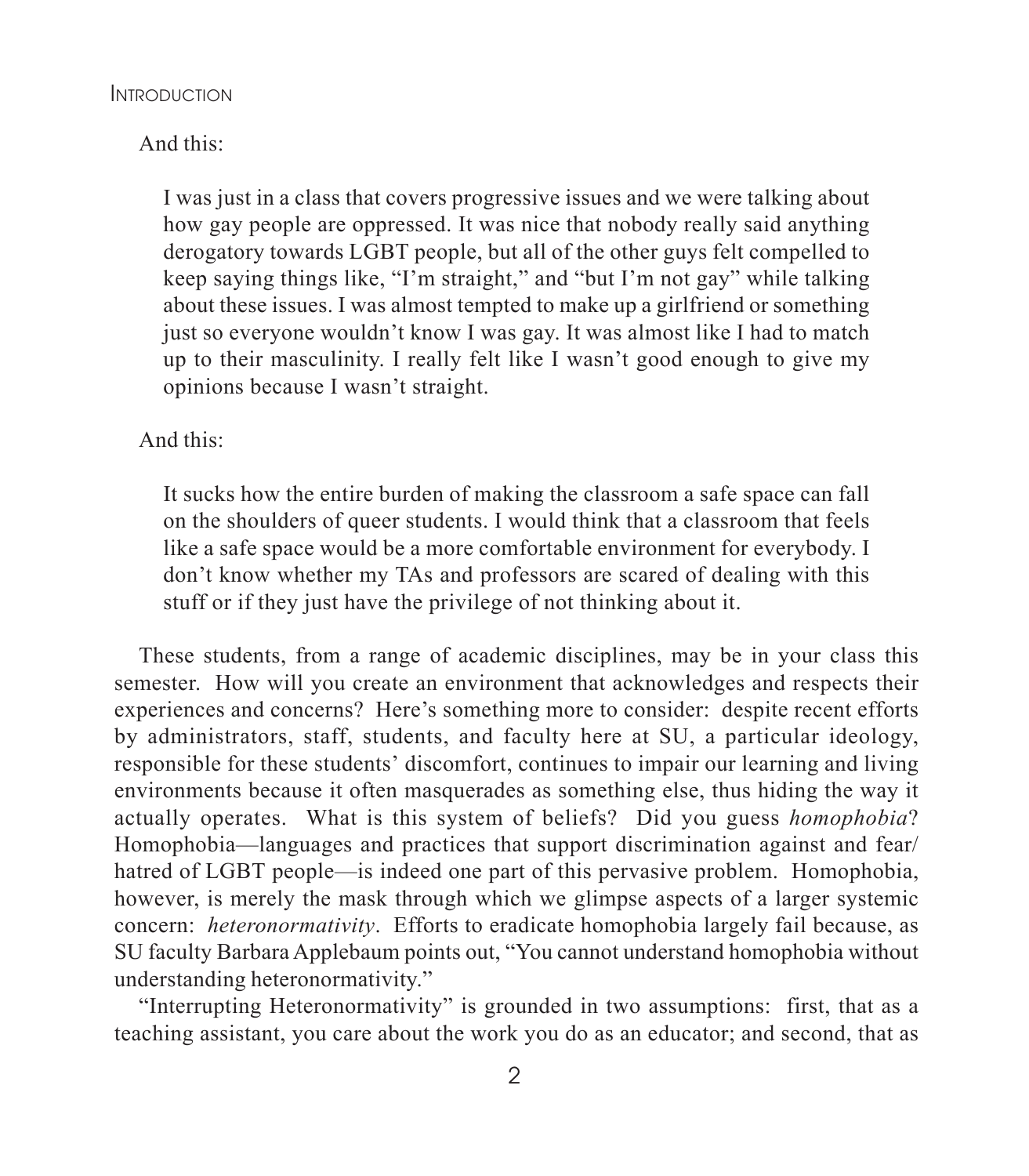an employee of Syracuse University, you accept your responsibility to work toward fulfilling the mission of the university. A central focus of this mission, as Vice-Chancellor Deborah Freund points out in the "Preface" to this volume, is to provide students with an environment rich in diversity in order to prepare them for living and working in a heterogeneous world. For Syracuse University, this conception of diversity includes *sexual* and *gender diversity*. Freund writes: "as a leading academic institution—and in particular one that has been at the vanguard of social justice—it is incumbent on us to engage these issues [of heteronormativity], introduce them into our classroom discussions and lead the way to a more harmonious society based on acceptance, understanding, and inclusion" (Preface). As a responsible employee of SU, and as a response-able teacher, it is essential that you understand, acknowledge, and consistently work to interrupt heteronormative classroom practices that silence many students and inhibit the learning processes of everyone on this campus.

A lthough the term "heteronormativity" is gaining some currency in pedagogical theories and practices, the term is often left out of discussions about "diversity" altogether. Heteronormativity sounds complex, but is actually quite simple. As a term, heteronormativity describes the processes through which social institutions and social policies reinforce the belief that human beings fall into two distinct sex/gender categories: male/man and female/woman. This belief (or ideology) produces a correlative belief that those two sexes/genders exist in order to fulfill complementary roles, i.e., that all intimate relationships ought to exist only between males/men and females/women. To describe a social institution as heteronormative means that it has visible or hidden norms, some of which are viewed as normal only for males/men and others which are seen as normal only for females/women. As a concept, heteronormativity is used to help identify the processes through which individuals who do not appear to "fit" or individuals who refuse to "fit" these norms are made invisible and silenced. Heteronormative institutions and practices, then, block access to full legal, political, economic, educational, and social participation for millions of individuals in the U.S. This anti-democratic, exclusionary ideology undermines the fundamental mission of Syracuse University.

Our purpose in this book is twofold: first, to make visible the everyday, seemingly inconsequential ways in which our classrooms become sites for the reinforcement of heteronormative ideologies and practices that inhibit student learning as well as studentteacher and student-student interactions. And second, to help you learn how to identify,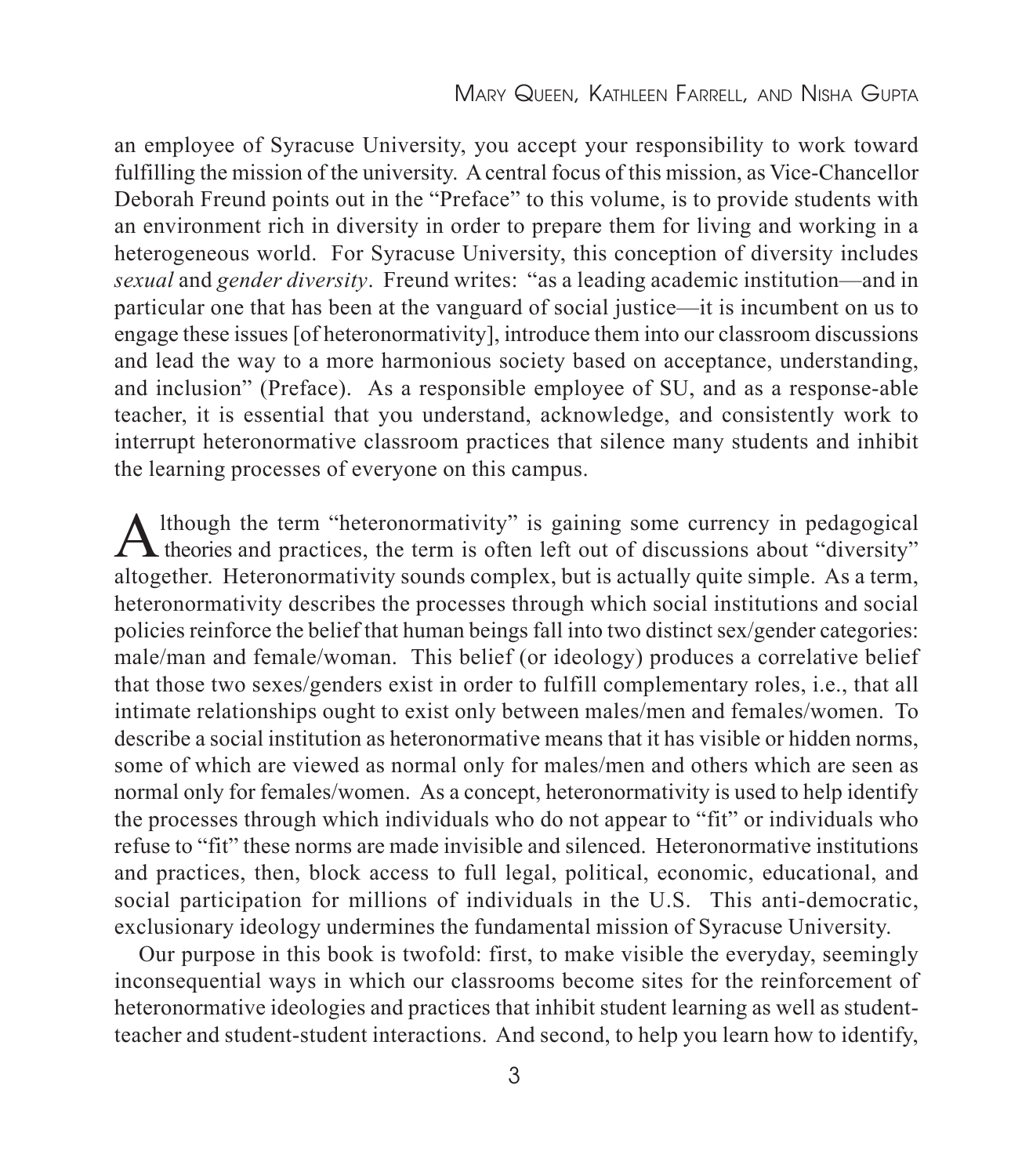#### INTRODUCTION

bring attention to, and work with your students to *interrupt* these ideologies and practices in your classroom. In addition to its focus on "practical" classroom concerns, this book also provides a conceptual framework or *pedagogy—*an approach to or perspective on teaching—for thinking about but also beyond the course content, to include students' relation to the material, the experiences and knowledge students bring into the classroom, the particular classroom structures, course units, or sequences and their relation to the goals of the course, your role in students' learning processes, peers' roles in students' learning, students' roles in your teaching, the examples you use, the technology you use, and so on. In essence, your *pedagogy* provides the reasons for why you do what you do in the classroom. The *LGBT pedagogy* in this book provides you with an approach to teaching that foregrounds the ways in which heteronormative ideologies and practices are embedded in all classrooms, and suggests ways to interrupt those practices in order to create the most effective learning environment for all students in your classroom. In a very real sense, then, the *LGBT pedagogy* in this book challenges you to work toward fulfilling the educational mission of this institution, rather than simply fulfilling particular course or disciplinary goals. One of our fundamental responsibilities as teachers at SU is to engage with students in a collaborative effort to examine and interrupt the limits of our experiences, perspectives, and knowledges in order to create spaces for a sociallyjust vision of the world.

This book had its genesis in the work of the University Senate Committee on LGBT Concerns. Through a 2003 Vision Fund Grant, the committee began a "self-study" of the needs and interests of students, interest and expertise of faculty, and current course offerings in order to evaluate how and where LGBT issues might enter into the curriculum and SU community. As part of efforts to disseminate their findings and ideas, co-chairs Margaret Himley and Andrew London presented on LGBT Pedagogy at the Future Professoriate Program's Minnowbrook conference in May of 2003. Stacey Lane Tice, Assistant Dean of the Graduate School and Director of the TA Program, coordinated that presentation, and then in conversation with Himley and London, developed the idea to produce a book on LGBT pedagogy for incoming graduate teaching assistants in the fall of 2004. From this conversation, Stacey Lane Tice, Margaret Himley, Andrew London, Adrea Jaehnig (Director of the LGBT Resource Center), and Derina Samuel (Associate Director for Professional Development Programs of the Graduate School) formed an editorial board and invited us—graduate students Kathleen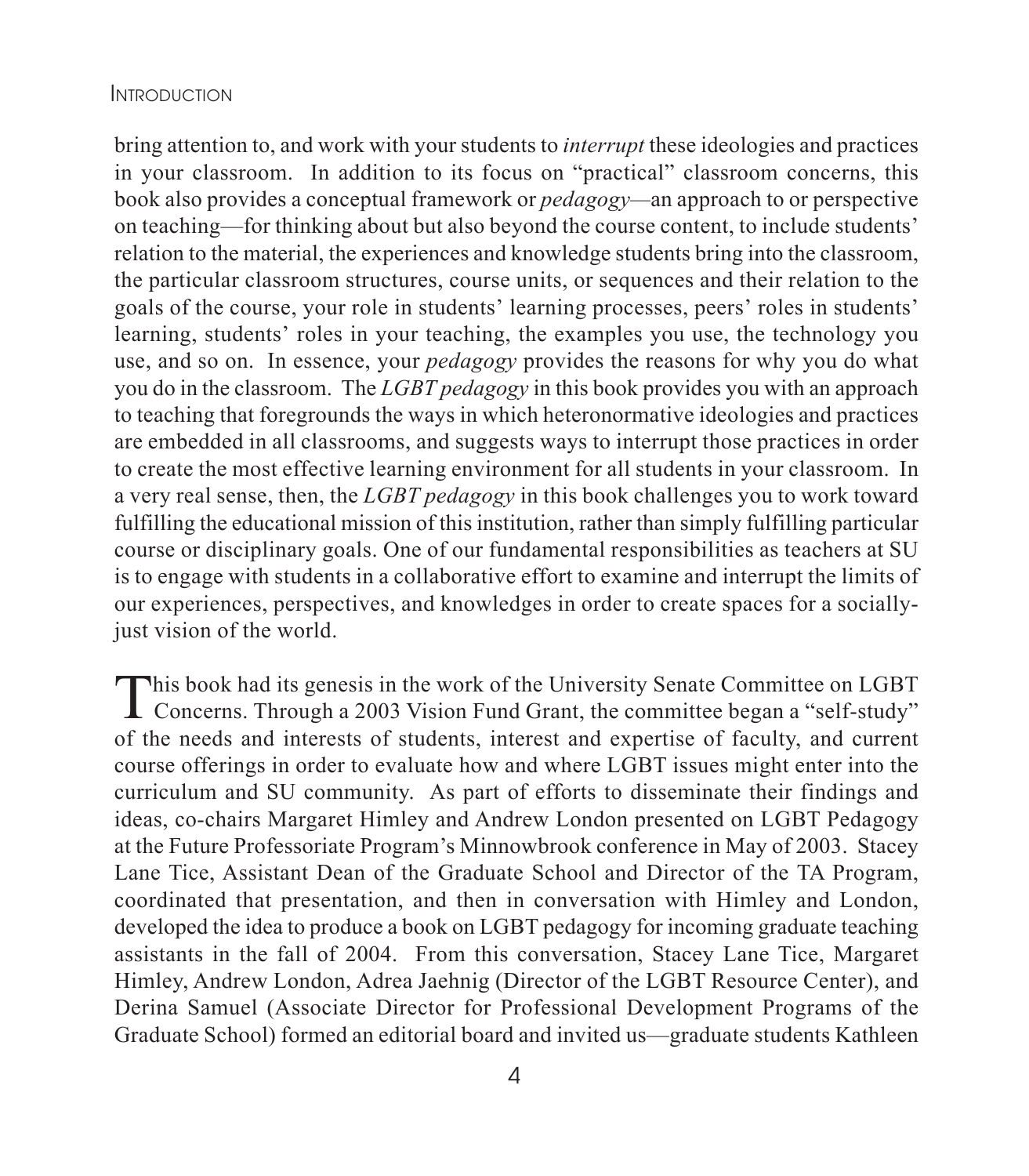Farrell (Sociology), Mary Queen (The Writing Program), and Nisha Gupta (Cultural Foundations of Education)—to serve as editors.

During our initial editorial meetings, we made the decision to first create the framework and contents for the book, and then send out a campus-wide call for volunteers who would contribute in various ways: as essayists, interviewers, interviewees, researchers, and designers. We also invited graduate students whose work we knew focused on issues of race, ethnicity, socioeconomics, (dis)ability, gender, and nationality to contribute their disciplinary expertise to this volume. We sought undergraduate students whose ideas and experiences could provide concrete evidence for the importance, even necessity, of identifying the heteronormative practices in classroom interactions, assignments, and examples, and working to interrupt those practices through LGBT pedagogical frameworks. And, we invited a cadre of faculty across disciplines to discuss their "LGBTsupportive" pedagogical ideas and teaching experiences with graduate student interviewers.

Finally, throughout our "recruiting" process, we emphasized the necessity for a range of perspectives and identities. We identified very early on that this book, while focused on LGBT pedagogy, could not ignore the fundamental connections among LGBT concerns and issues and those of other communities on campus who struggle for visibility and voice: people with disabilities, people of color, and feminists, among others. Also, in order to demonstrate to you that a *LGBT pedagogy* in your classroom practices is not only possible, but important and desirable for all teachers, including those who do not identify as LGBT, we have included the experiences, ideas, and voices of individuals who do not identify as LGBT. The efforts of straight (or heterosexual) allies to make SU more visibly- and structurally-supportive of the LGBT community has been and continues to be essential to the success of SU's LGBT community. This book reflects their efforts, as well as the efforts of LGBT-identified people.

Our initial conception of the framework for this volume has, surprisingly, remained consistent throughout the year-long process. The book is divided into three parts: Part One is comprised of ten essays that discuss various aspects of and perspectives on heteronormativity. These ten essays are grouped into subsections: the first section, "Framing the Issues," does just that. In the first essay, "Heteronormativity and Teaching at Syracuse University," Susan Adams examines the pervasiveness and invisibility of heteronormativity in our culture through her discussion of concrete examples—from pop culture and from the scientific community—and demonstrates the effects of this on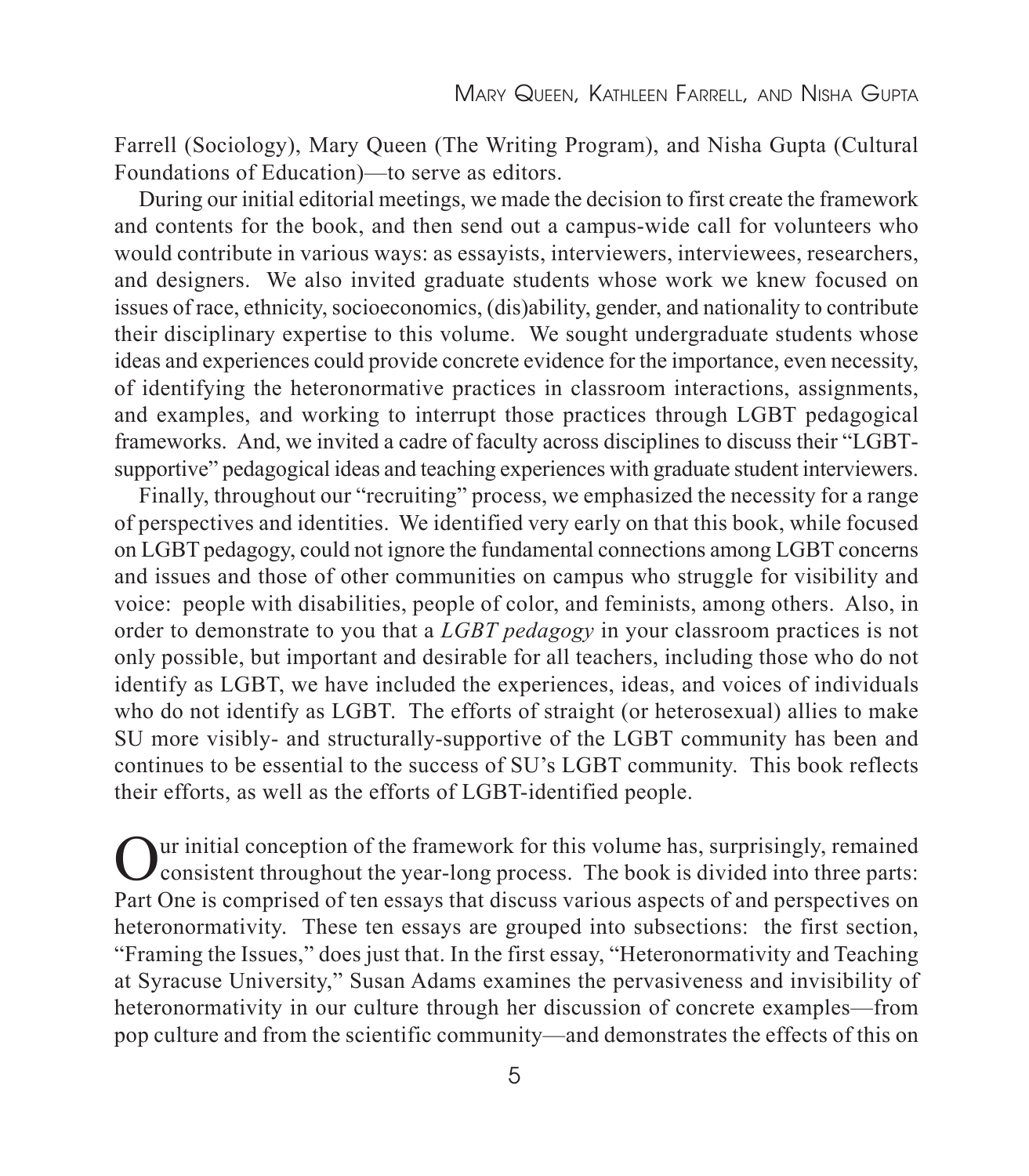classroom practices. In "Cartography of (Un)Intelligibility: A Migrant Intellectual's Tale of the Field," Huei Lin reflects on the implications of students' expectations of teacher-training and "diversity pedagogy," as well as the challenges to her "interruption" of those expectations. Ahoura Afshar, in "The Invisible Presence of Sexuality in the Classroom," argues for the importance of acknowledging the ways in which ideas about and expressions of sexuality are always embedded in classroom lessons and interactions.

The second section, "Listening to Students," gives you perspectives from graduate and undergraduate students at SU. In the first essay of this section, "(Un)straightening the SU Landscape" Aman Luthra—a recent graduate from the Geography department shows us how heteronormativity intersects with the physical landscape of the SU campus. Undergraduates Brian Stout and Rachel Moran collaborated to give us an unsettling but important account of their experiences with homophobic behavior and heteronormative ideologies and practices both in and outside of the classroom spaces at SU in their essay, "Echoes of Silence: Experiences of LGBT College Students at SU." Another undergraduate, Camille Baker, follows up with an essay describing "The Importance of LGBT Allies" at SU. The final essay in this second section, a collaborative essay by graduate students Eldar Beiseitov and Payal Banerjee, describes "Queer TA's in the Classroom: Perspectives on Coming Out."

The third section of Part One, "Engaging Nuances," delineates some of the depth and nuance to the issues presented in this volume. Nicole Dimetman surveys our cultural landscape in "Understanding Current LGBT-Related Policies and Debates" and provides a thoughtful and thorough explanation of the current status of LGBT concerns in the U.S. In "(Trans)Gendering the Classroom," Rob Pusch challenges us to think beyond gender binaries to the experiences of transgender students in our very gender-normed classrooms. The final essay, Sidney Greenblatt's "International Students and Sexuality at Syracuse University," moves outward to focus on international students' encounters with heteronormative practices and LGBT identities on SU's campus. This piece foregrounds the importance of understanding how the intersections of cultural, national, geopolitical, and religious identities affect students' and our own relation to "diversity."

The second part of the book, "Responsible Teaching," is a celebration of the best LGBT pedagogical practices of various SU faculty members. Rather than create an instructional manual on how to "do" LGBT pedagogy, we opted to ask our seasoned faculty how they do it. Almost a dozen interviewers set out across campus to talk with almost two dozen teachers and the resulting hundreds of pages of transcripts were edited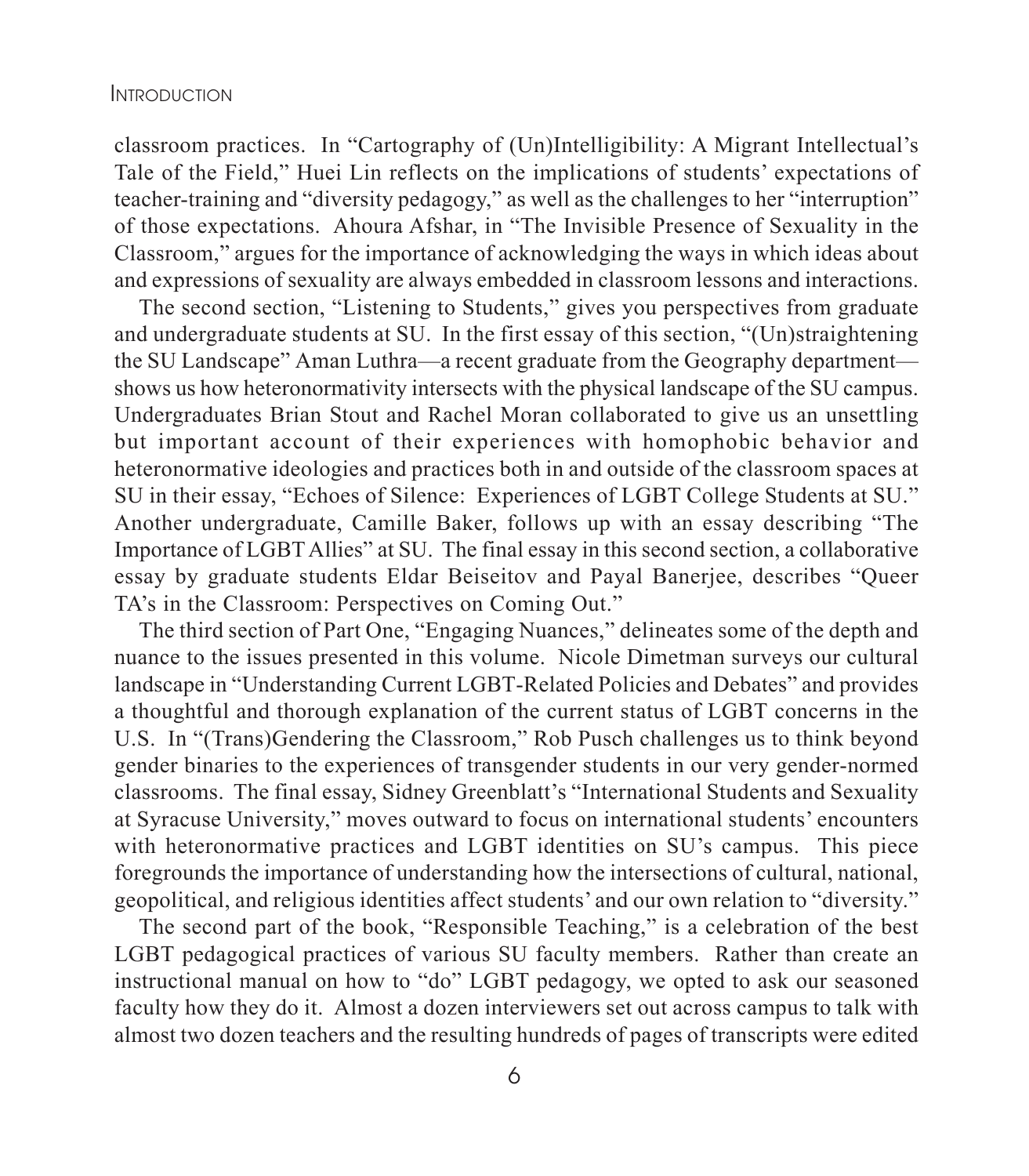down to one essay by Elizabeth Sierra-Zarella, a graduate student in Child and Family Studies. "Constant Queerying: Practicing Responsible Pedagogy at Syracuse University," plays with the interaction between "query" (question) and "queer" to create a rich "conversation" that highlights faculty's successes, their struggles, and their understanding of the work to be done. This essay is followed by a related conversation, "Toward a LGBT Studies Minor," in which members of the Senate Committee on LGBT Concerns discuss the challenges of creating a LGBT minor that could provide a space in the curriculum devoted to sustained inquiry into theories, histories, literature, and activist movements that have formed a politics of identity called LGBT.

"Interrupting Heteronormativity" was designed as a teaching resource guide; we see each essay in this volume as a pedagogical resource meant to inform your teaching practices around heteronormativity. However, we also know that this book is incomplete; many readers may find that its goals require additional work beyond these pages. The third part of this volume, "LGBT Teaching Resources" was designed as a starting point for those instructors who want to learn more about the LGBT community, LGBT pedagogy, and academic work on these areas. Within this section you will find Dean Allbritton's, "Using Film Inclusively: Or, Queering Your Classroom," a valuable contribution focusing movies with LGBT content and the possible uses of these in a wide range of academic courses. Following this, we've included local Syracuse and Syracuse University LGBT community resources, including political, social, and religious groups, businesses, and meeting spots, compiled by undergraduate Justin Welch. Our list of Online LGBT Resources will introduce you to many national groups as well as help you find LGBT facts and statistics. Reference Librarian Adina Mulliken assembled an abundant list of academic texts that address various aspects of LGBT pedagogy and campus life and her bibliography is included here, followed by a more general list of academic sources addressing sexuality and gender studies. Our resource section ends with a LGBT glossary of terms, to help you maneuver your way through this new world of ideas and terms.

When the editors asked Patty Hayes (Graduate Assistant at the LGBT Resource Center) to write a short reflection on the post-production session for the student writers and editors, and faculty advisors of the *Student Voice* special issue on SU's LGBT community (May 6-12, 2004), she responded with a reflection that concludes with this comment: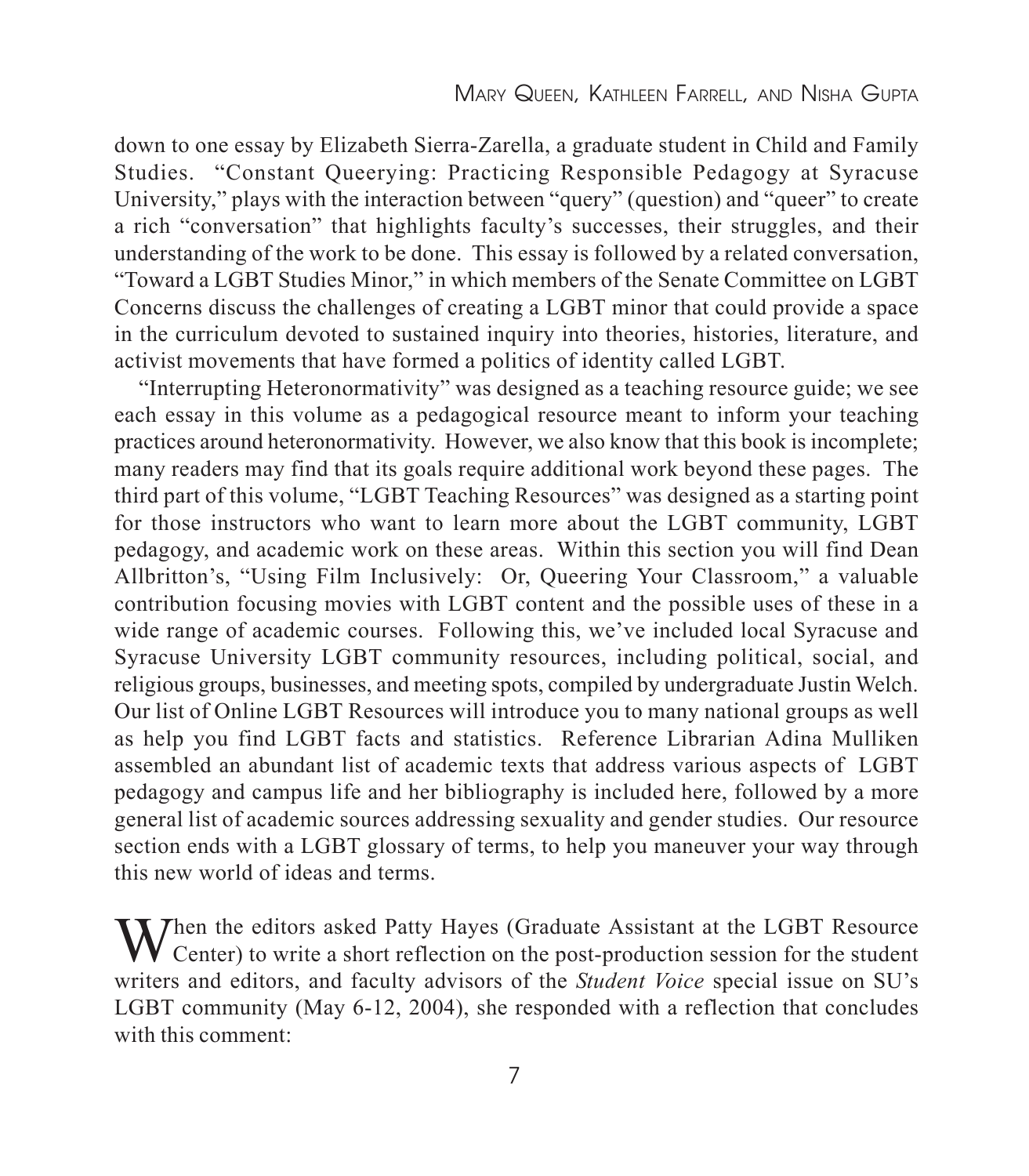As I sat and listened to the students, one after the other, talk about their own personal epiphanies, I marveled at their courage and honesty. Certainly, what started out for some "merely" as a class project, was a catalyst of sorts, both personally and professionally. Clearly, the learning that took place in the course of this assignment went well beyond what any syllabus or course description could predict. What more could one ask for in terms of getting an education?

To us, this exemplifies the kind of learning that can happen when students, staff, administrators, and faculty demand experiences that stretch us beyond our "comfort zones" to encounter and interact with others on their terms. Clearly, the students in these Newhouse classes (assigned to produce this special issue) learned about the LGBT community not by demanding that this community explain itself to them, but rather, by listening closely, listening respectfully, and listening responsibly as this community shared with the students what it means to live as LGBT in a world structured by heteronormativity. We hope that you, too, will listen closely, respectfully, and responsibly to the ideas and experiences of students, staff, and faculty presented in this book. This volume is an opportunity for you to challenge and transform your own pedagogical beliefs and practices.

>>We thank Patty Hayes for providing her reflections on the post-production discussions of the *Student Voice* special issue on the LGBT community at SU.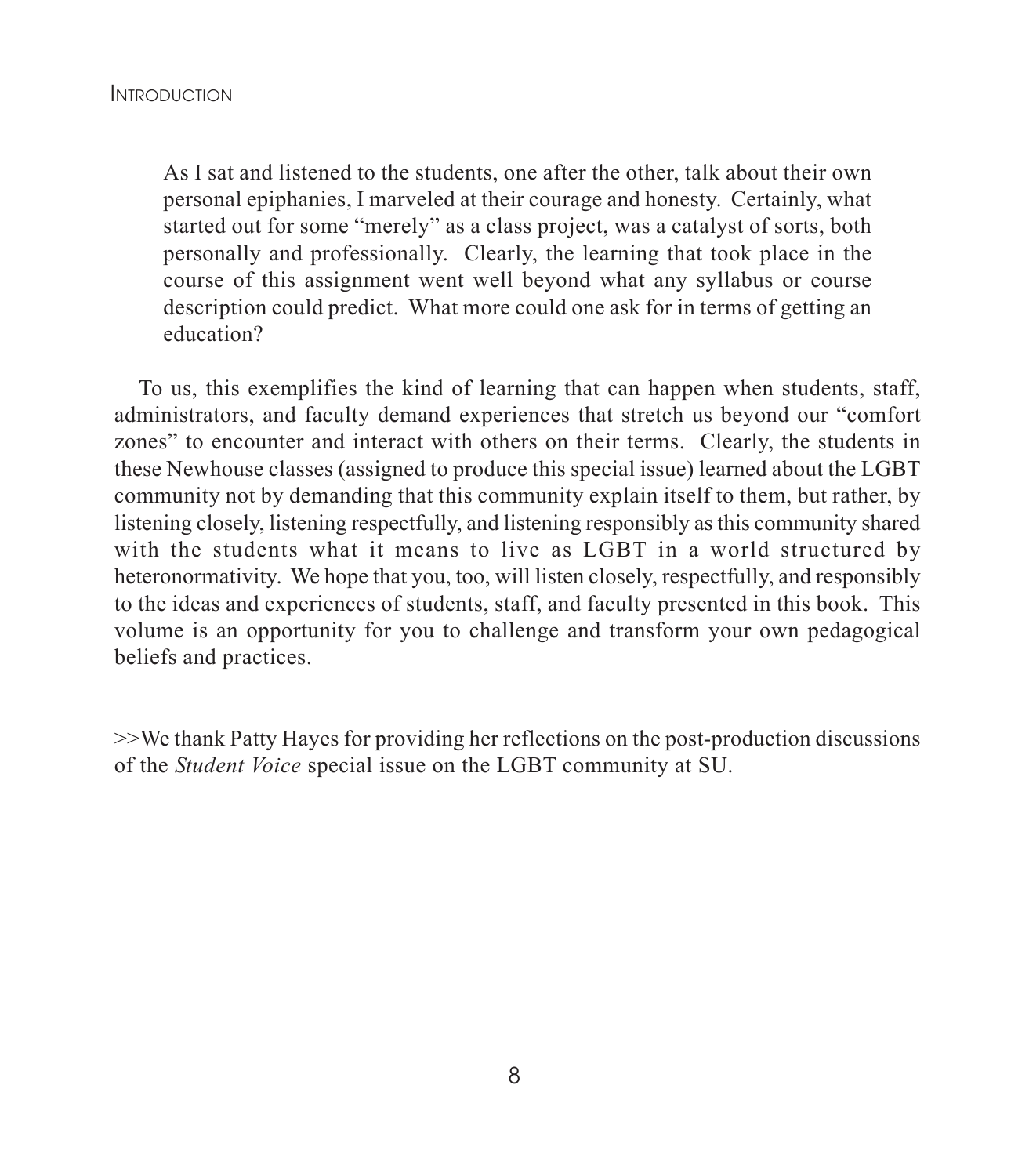# Interrupting Heteronormativity

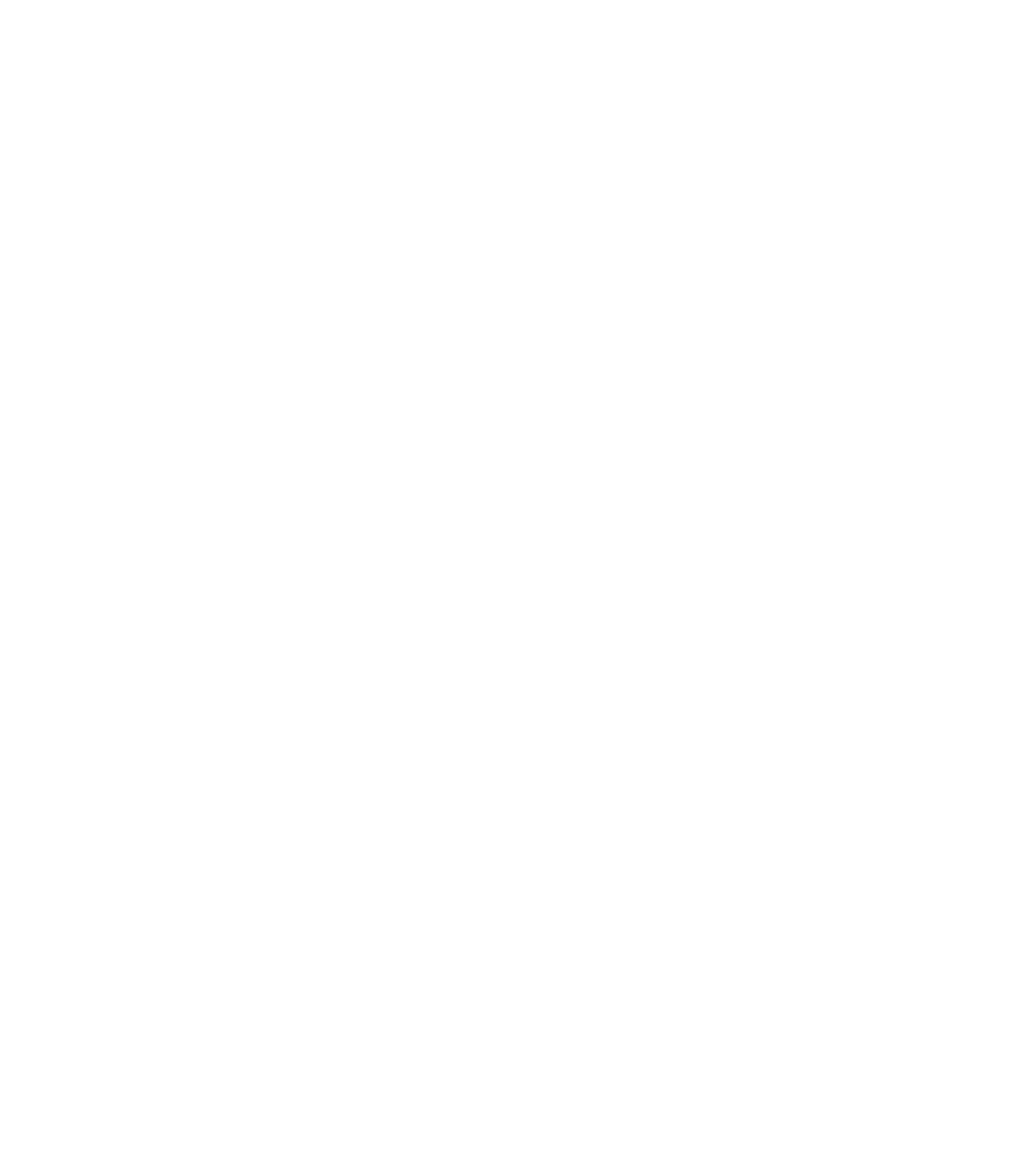# FRAMING the issues

>>>>>>>><br>>>>>>

 $\hat{\wedge}$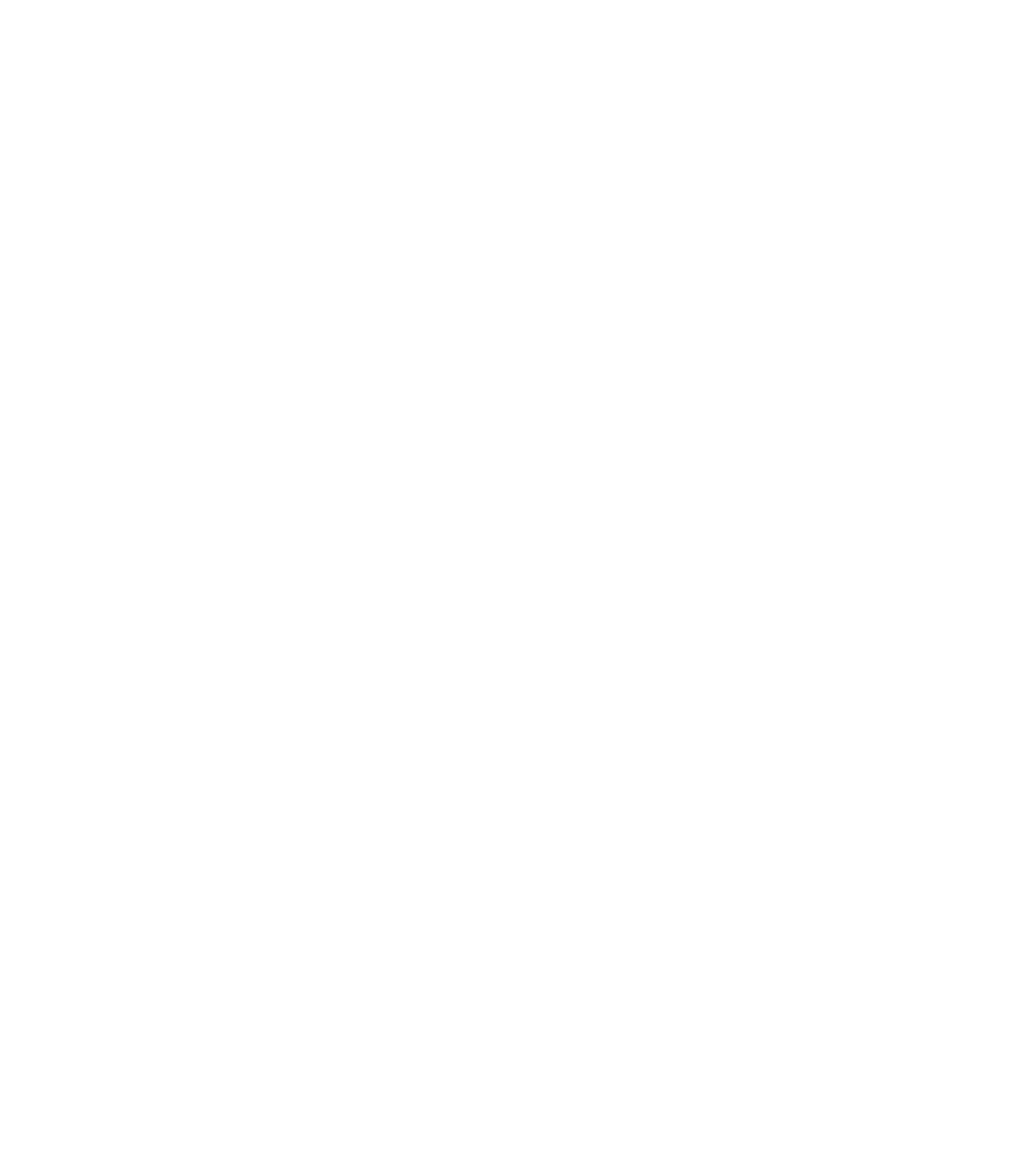

## Heteronormativity and Teaching at Syracuse **University**

**Man, I Feel Uncomfortable**

A recent television commercial shows five men in a Chevy Colorado pickup truck, the radio blasting Shania Twain's "Man! I Feel Like a Woman." One man, seated in the center of the back seat of the crew cab, is singing happily along: "The best thing about being a woman / Is the prerogative to have a little fun!" The others wear uncomfortable expressions on their faces, particularly those on either side of the singer; the camera focuses on a knee shifted away, demonstrating the roominess

Susan Adams

of the truck's back seat.<sup>1</sup>

Discomfort, of course, is the source of much contemporary humor, which often stems from dissonance or friction between what we expect and what actually occurs. On *Friends*, for example, we laugh when Phoebe's song about animals in the barnyard becomes an exposé of the meat industry—we don't *expect* people to sing about such things to small children. The raw humor of the Farrelly Brothers' movies and the droll wit of Ellen DeGeneres's standup comedy operate in similar ways,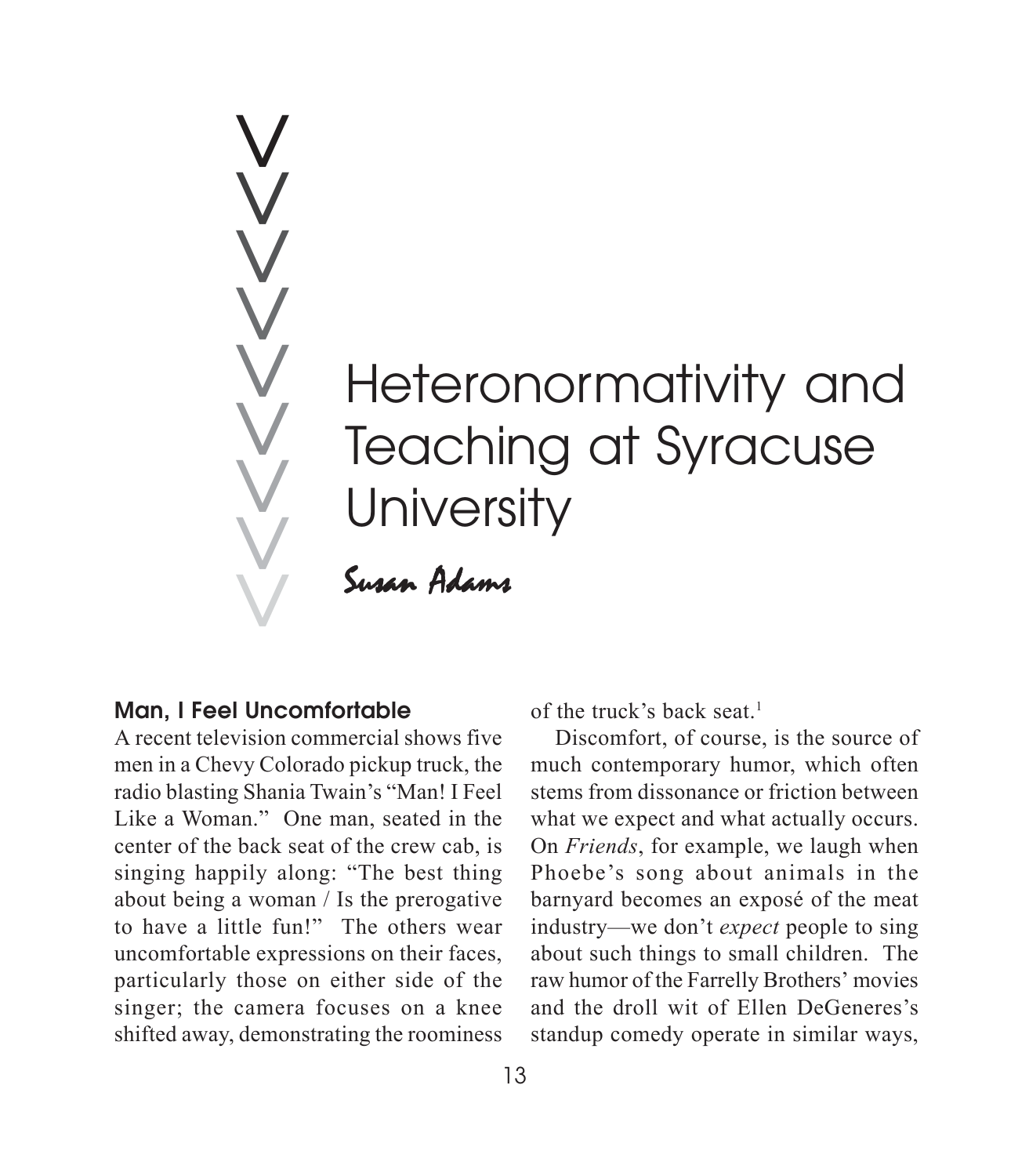HETERONORMATIVITY AND TEACHING AT SYRACUSE UNIVERSITY



**GLAAD >> www.glaad.org**

GLAAD (the Gay and Lesbian Alliance Against Defamation) promotes accurate and inclusive representation of individuals and events in all media. nature of our binary gender system. Gender is certainly *not* included in this revolution. How far does this institutionalization extend? What questions do we need to ask of the world around us to begin to disturb the taken-for-granted nature of gender and sexuality?

disrupting audience expectations.

We *expect* a truckload of guys racing across a desert landscape to be macho men, ogling rather than empathizing with women. Such expectations constitute our sense of normalcy, the regular day-to-day operations of our world. The "normal" being disrupted in the Chevy commercial is the normal of gender boundaries and this causes discomfort for the other passengers. We might call this homophobia, echoing the sentiments of *AdAge.com* columnist Bob Garfield (2004) who calls the commercial "kinda cute and kinda homophobic." This concept, however, fails to fully account for the range of gender and sexual expectations at work here.

What's expected here is heterosexuality. Two genders, each sexually attracted to the other. Clear boundaries. No exceptions. The discomfort evidenced by the four nonsinging men results not (merely) from a fear of homosexual advances by the Twain fan. This commercial, part of Chevrolet's "American Revolution" campaign, demonstrates the deeply institutionalized

What critical concepts can make this work possible?

#### **Compulsory Heterosexuality and Heteronormativity**

Those of us asking such questions experience our own sense of dis-ease in the world. We might find the costuming of gender an uncomfortable fit; sexual attraction may not follow societal dictates. Adrienne Rich's (1980) influential essay "Compulsory Heterosexuality and Lesbian Existence" argues that heterosexuality is taken as a given, as the natural order of things, effectively erasing (or at minimum, marginalizing) lesbian experience. In response, Rich coined the term "compulsory heterosexuality" to describe the unquestioned status of this particular ordering of the world, further noting "the economic imperative to heterosexuality and marriage and to the sanctions imposed against single women and widows […]" (p. 634). Rich argues for the analysis of heterosexuality as a political institution (p. 637).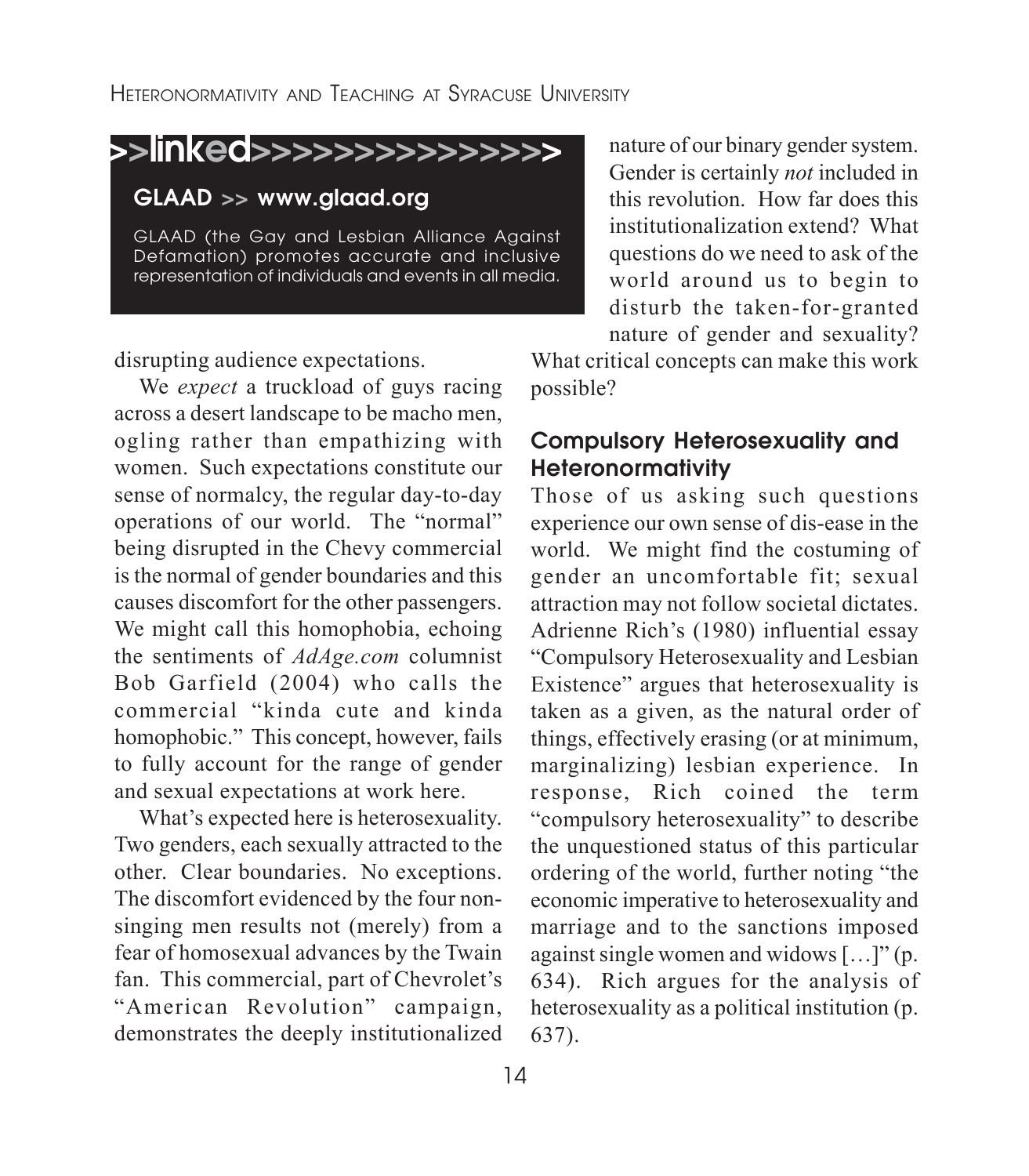the entire matrix of gender and sexuality Queer theorists extend this idea, placing on the table. Gender, that sense of belonging to a particular category of persons (usually "male" or "female"), is intricately wound up in sexuality, often understood to mean "whom do you desire."2 Within contemporary Western culture's binary gender system, one is expected to desire—to love—someone of the opposite gender. Michael Warner (2002) employs the term "heteronormativity" to more effectively probe the "complex cluster of sexual practices [that] gets confused, in heterosexual culture, with the love plot of intimacy and familialism that signifies belonging to society in a deep and normal way" (p. 194). Warner continues:

> A whole field of social relations becomes intelligible as heterosexuality, and this privatized sexual culture bestows on its sexual practices a tacit sense of rightness and normalcy. This sense of rightness—embedded in things and not just in sex—is what we call heteronormativity (p. 194).

This sense of rightness is very strong. Even those of us who experience discrimination based on sexual orientation easily overlook the simple, everyday ways

ple, a lesbi<br>ple, a lesbi<br>discomfor<br>iduals when I su<br>when I su<br>uch as Anno<br>gender is r<br>cal distribution<br>is that any<br>by "nature,<br>s to learn t<br>o "choices.<br>aat clear or<br>excellent ex<br>b choices.<br>preview the choices.<br>preview the that normative gender and sexuality are reinforced. For example, a lesbian friend expressed her discomfort with transgendered individuals who pursue surgical options. When I suggested, following scholars such as Anne Fausto-Sterling (2000), that gender is more of a continuum or statistical distribution, she balked: "There are two bathroom doors men's and women's—and that's it." Clearly the implication is that any "choice" has been made for us by "nature," and it's our job as individuals to learn to accept, and fit in to, these two "choices."

But is it really that clear or simple? Bathrooms offer an excellent example of the challenge of such choices. Women, who, like my friend, are more comfortable in pants, or women who walk with confidence and wear short hair, or women

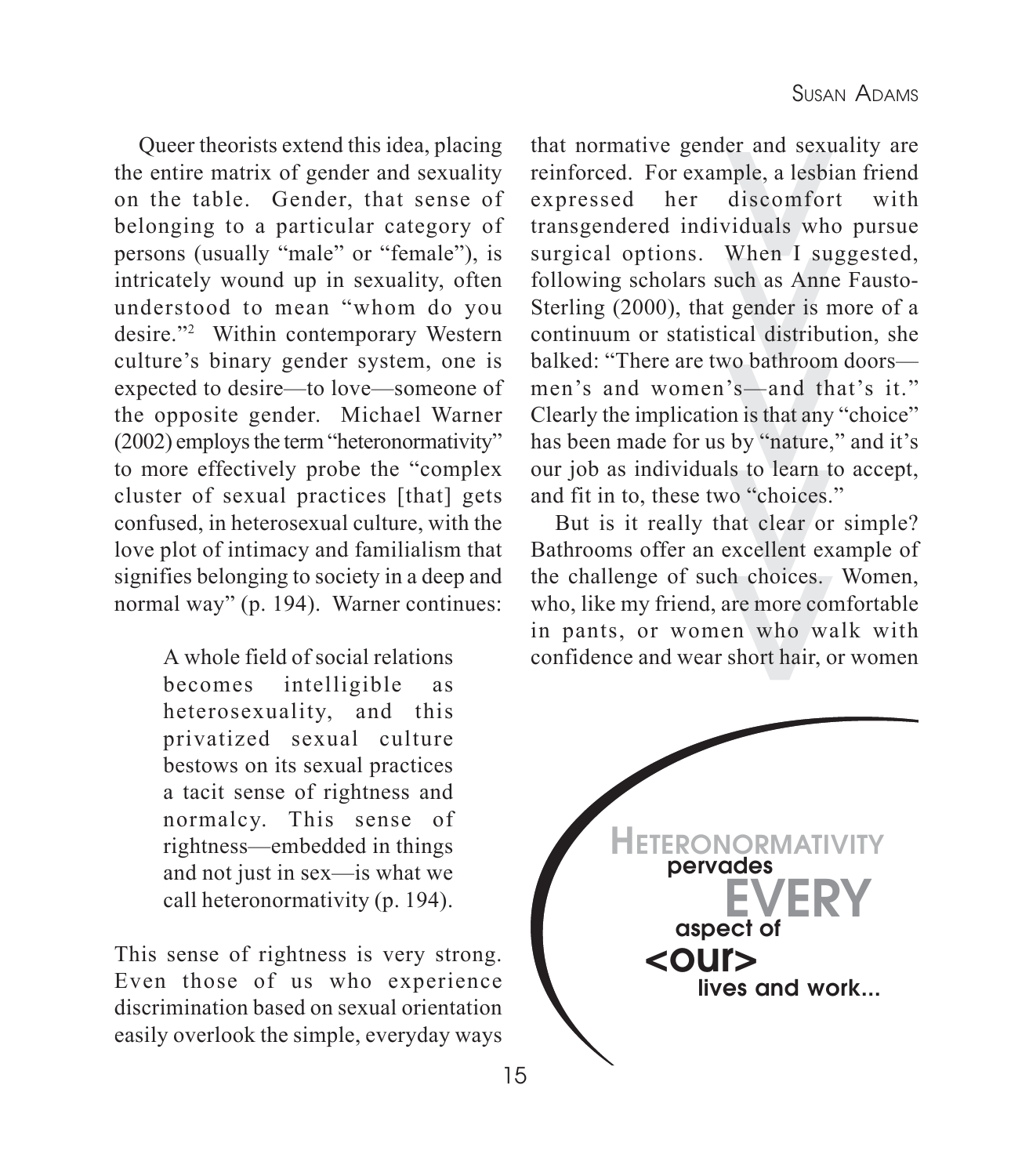who exhibit "male" characteristics such as facial hair, find themselves policed by others. "This is the *ladies'* room," they're told. The rebuke may be an honest mistake (we are taught to read gender quickly), or it may be a hostile attack. Honest mistakes—such as when a rushed clerk calls me "sir"—cause tremendous embarrassment to the individual making the error. While we might hope that such mistakes would open up discussion about the fluidity of gender, those making the errors are usually too embarrassed or angry for that to happen. Rob S. Pusch discusses this phenomenon more fully in his essay in this volume, "(Trans)Gendering the Classroom," noting that blame is usually assigned to the person who could not be quickly identified as male or female. Such blame can be accompanied by lifethreatening violence—the boundaries are aggressively policed.

Gender and sexual object choice are, then, deeply ingrained in all of us—even when we may think of ourselves (not without justification) as well educated in these issues. Heteronormativity is reified— "embedded in things," as Warner observed—in ordinary, everyday activities: wedding magazines with spectacular brides on the covers; men's magazines that usually feature scantily dressed women; toy store aisles divided into pink and black; bathroom doors marked "Men" and

"Women." To "feel like a woman" (to quote Shania) is, as Judith Butler (1990) asserted, "an effect and function of a decidedly public and social discourse, the public regulation of fantasy through the surface politics of the body  $[\dots]$ " (p. 136). To feel like a man, as evidenced by the four uncomfortable inhabitants of the pickup truck, is no less policed by the gender border patrol.

#### **Great, But What Does This Have To Do With What I Teach?**

What Warner makes clear in his discussion of heteronormativity is its insidious and invasive nature: heteronormativity pervades every aspect of our lives and work. From framing research questions to evaluating the credibility of sources, the unquestioned assumptions of gender and sexuality structure our thinking, limiting the scope of possibility. Our jobs as scholars and teachers often require us to push ourselves and our students to ask the difficult questions, to step out of our respective comfort zones and peel up the edges of apparent certainties.

But such destabilization can be painful—even for those of us who don't feel at ease with gender norms. For those students who face material risks—whose religious or family convictions explicitly and rigidly affirm specific heteronorms questioning assumptions must be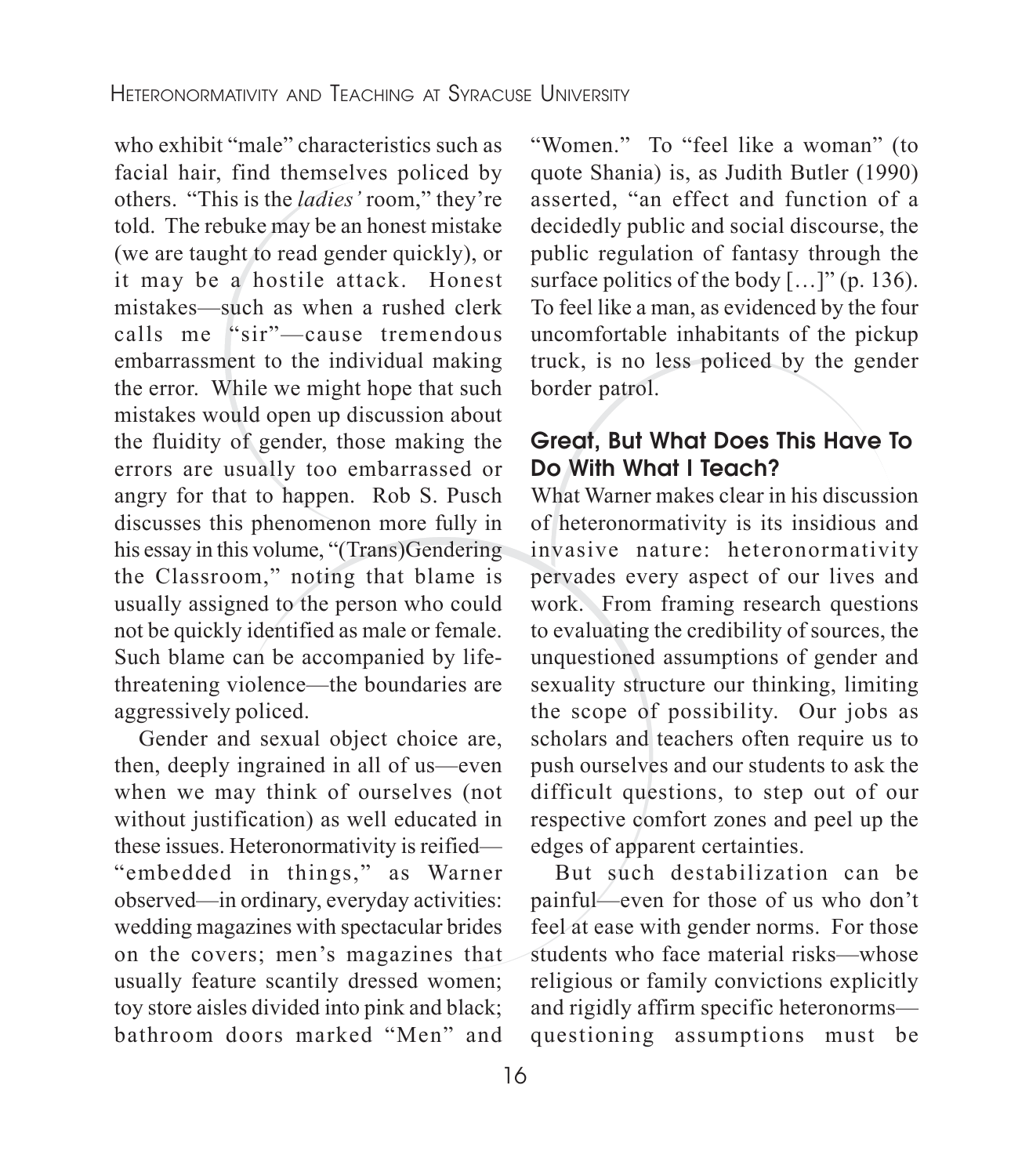undertaken with care and sensitivity. It must be remembered that heteronormativity operates within a matrix of other cultural norms: race, ethnicity, (dis)ability, age, religion, and so forth. Each of these brings its own complexities and challenges.

And yet, opening up inquiry is essential to higher education. How can we assist students in developing newer, more significant investigations when some of the most fundamental aspects of all of our lives go unquestioned? First, we can recognize our own complicity in heteronormative systems. Several writers in this volume describe circumstances in which instructors failed to recognize the ways in which their own behaviors—reactions to a name, for instance (see Pusch), or assuming a student was straight (see Stout and Moran)—reinforced those systems. Stout and Moran also describe an instructor using overtly heterosexual exercises in a foreign language class—a situation easily avoided through awareness and advance preparation.

Instructors in the sciences may not immediately see the relevance of this to their own teaching. I offer the following example as a reminder of the role language plays in constructing (and restricting) understanding in all our fields. Earlier this year, scientists from Harvard Medical School and the Massachusetts General Hospital published findings in the journal

# **>>>>>>>> OICES**

**You cannot understand homophobia without understanding heteronormativity.**

**>Barbara Applebaum (Cultural Foundations of Education)**

*Nature* with the potential to disrupt our understanding of reproduction. The accepted "dogma" that female mammals are born with a finite number of eggs (while males continue to produce sperm throughout their lives), according to these researchers, may not be true (Johnson et al., 2004).

Of course, all fields make discoveries, or approach issues from new perspectives, or introduce new theories. What makes this discovery of interest is why the "dogma" remained unquestioned. Emily Martin argues in her 1991 article "The Egg and the Sperm" that researchers perpetuate heteronormative readings of sexual reproduction by relying on gendered stereotypes. The view that eggs—or more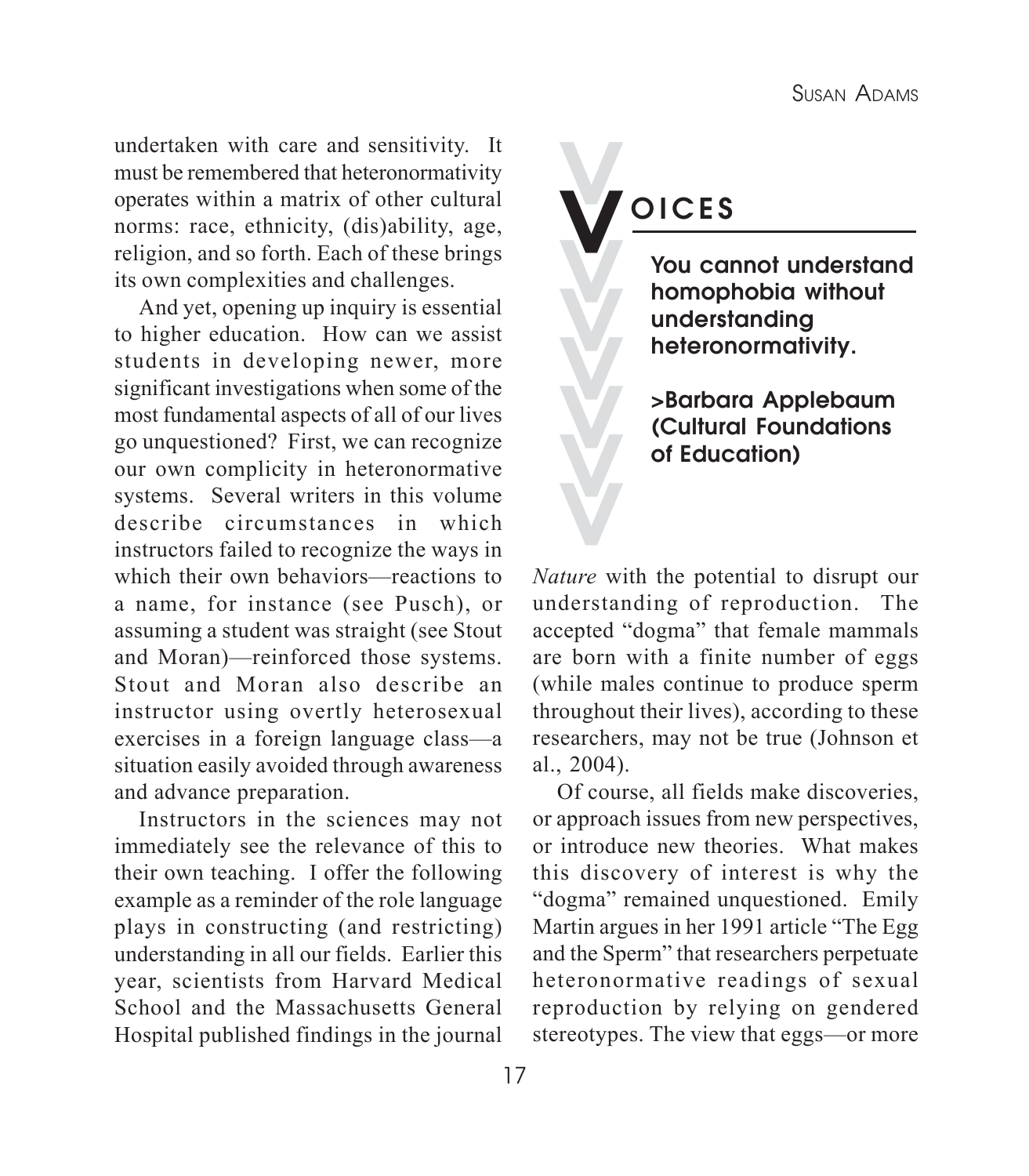#### HETERONORMATIVITY AND TEACHING AT SYRACUSE UNIVERSITY

accurately, ovarian follicles containing ova—are present at birth coincides nicely with a view of females as passive and receptive. As Martin observes, scientific articles and textbooks contrast male enthusiasm with female passivity: "Far from being *produced*, as sperm are, they [ova] merely sit on the shelf, slowly degenerating and aging like overstocked inventory" (p. 487). Science actually constructs a fairy tale romance for egg and sperm, describing how the egg is "swept" along the fallopian tube, while those enthusiastic sperm "propel" and "penetrate" (Martin, 2004, p. 489). The findings of Johnson and his colleagues demonstrate that norms perpetuate gender expectations and assumptions that might not actually be true. **>expressions >>>the dominant cultural belief that heterosexuality is the one "normal" and "right" sexuality for all people**

That spirit of inquiry that brings us to scholarship and teaching can be easily stifled by textbooks—and instructors who fail to question assumptions. The discourses of heteronormativity that pervade our lives and studies need to be challenged continually. Dr. Allan Spradling responded to the Harvard study in a report on National Public Radio's Morning Edition. As reporter Jon Hamilton noted, Spradling "studies fruit flies and notes that the females continue to produce new eggs throughout their lives. But until he heard about [this] study, he'd simply accepted that mammals weren't like fruit flies." Hamilton declared, "My personal reaction when I heard it was, you know, I never should have believed that. You know, why wasn't I more skeptical?" (NPR, 2004). **HETEROSEXISM**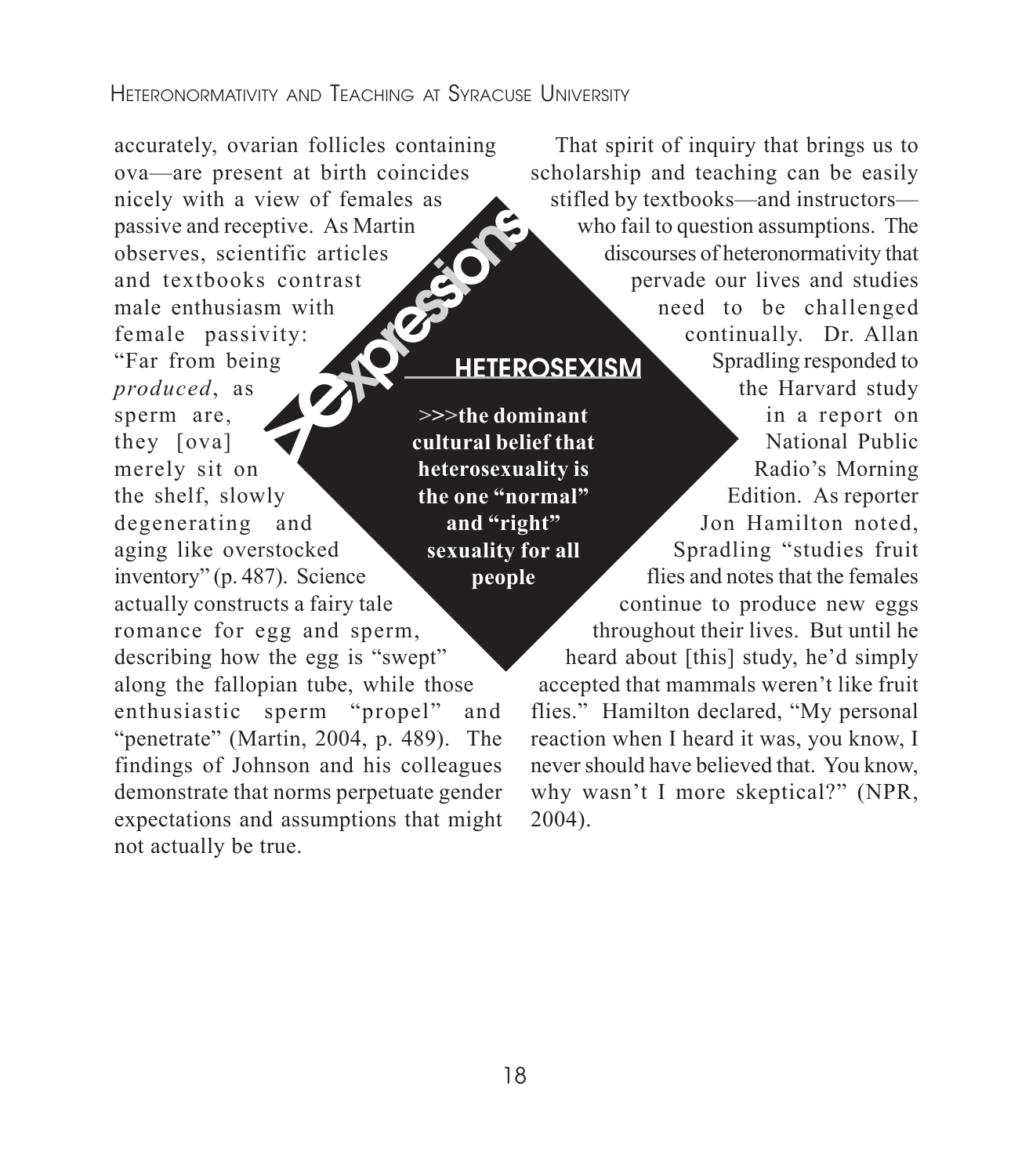#### **>>REFERENCES**

- Butler, J. (1990). *Gender trouble: Feminism and the subversion of identity.* New York: Routledge.
- Fausto-Sterling, A. (2000). *Sexing the body: Gender politics and the construction of sexuality.* New York: Basic Books.
- Garfield, B. (2004). Swearing at America's revolution. *AdAge*. Retrieved January 16, 2004, from http://www.adage.com.
- Johnson, J., Canning, J., Kaneko, T., Pru, J., & Tilly, J. (2004). Germline stem cells and follicular renewal in the postnatal mammalian ovary. *Nature, 428* (March 11), 145-150.
- Martin, E. (1991). The egg and the sperm: How science has constructed a romance based on stereotypical male-female roles. *Signs: Journal of Women in Culture and Society*, 16 (3), 485-501.
- National Public Radio. (2004, March 11). New research finds possible hope for middle-aged women to have babies. *Morning edition*. (Available from National Public Radio, 635 Massachusetts Ave., NW, Washington, D.C. 20001)
- Piligan, E. A new campaign from Chevrolet. Retrieved January 16, 2004 from http://www.michaelbay.com
- Rich, Adrienne. (1980). Compulsory heterosexuality and lesbian experience. *Signs: Journal of Women in Culture and Society,* 5, 631-660.
- Warner, M. (2000). *The trouble with normal: Sex, politics, and the ethics of queer life.* Cambridge: Harvard University Press.
- Warner, M. (2002). *Publics and counterpublics*. New York: Zone.

#### **>>ENDNOTES**

- 1 > While Chevrolet does not include this among the commercials to be viewed on its website, it is receiving regular airplay. In addition, interested readers can access filmmaker Michael Bay's description of the spot at www.michaelbay.com (Pilligan, 2003).
- $2 >$  For a fuller definition of the term "gender," see Pusch's essay in this volume.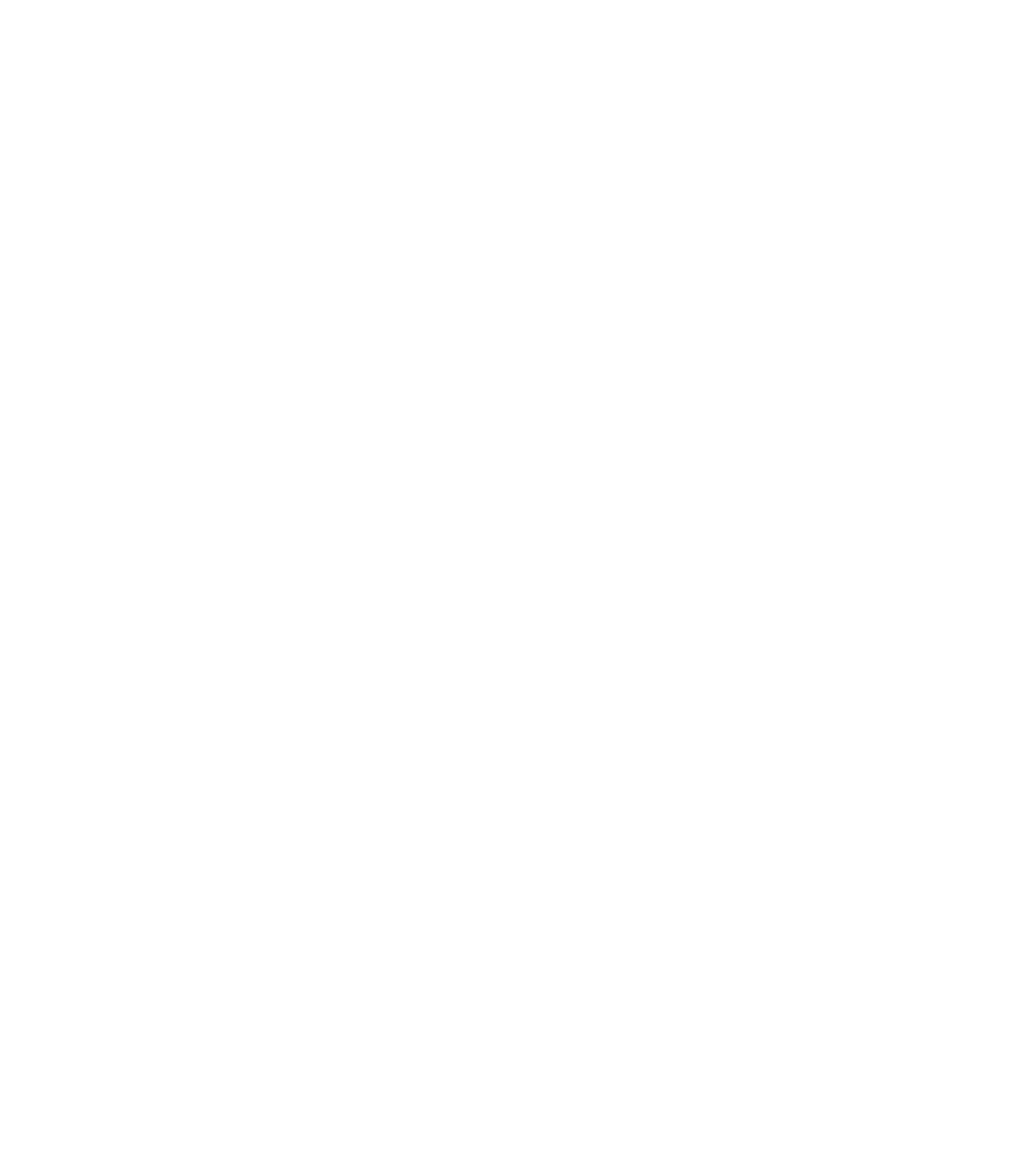

## Cartography of (Un)Intelligibility: A Migrant Intellectual's Tale of the Field

Huei-Hsuan Lin Huei-Hsuan Lin

"I am not a confused person" (Mohanty 2003). Articulating a location for myself, nevertheless, is always a mind-boggling task that I undertake reluctantly. To name myself as a "migrant intellectual" in this essay does not mean that there is an "authentically" migrant perspective and I make a perfect fit to its taxonomy. Rather, enunciating a location for myself is a deliberate act to initiate a process through which I examine my relationship to others in the geo-political, cultural and educational landscape of which I am a part.

Madan Sarup (1994) defines a migrant as "a person who has crossed the border. S/ he seeks a place to make 'a new beginning,' to start again, to make a better life" (p. 94). The migrant, encountering both hostility and welcome, inclusion and exclusion, becomes a stranger as well as a historical and social actor in a forever strange, yet increasingly familiar land.

Like many of the "international" graduate students in America, I came to the States for advanced degrees after completing my undergraduate education in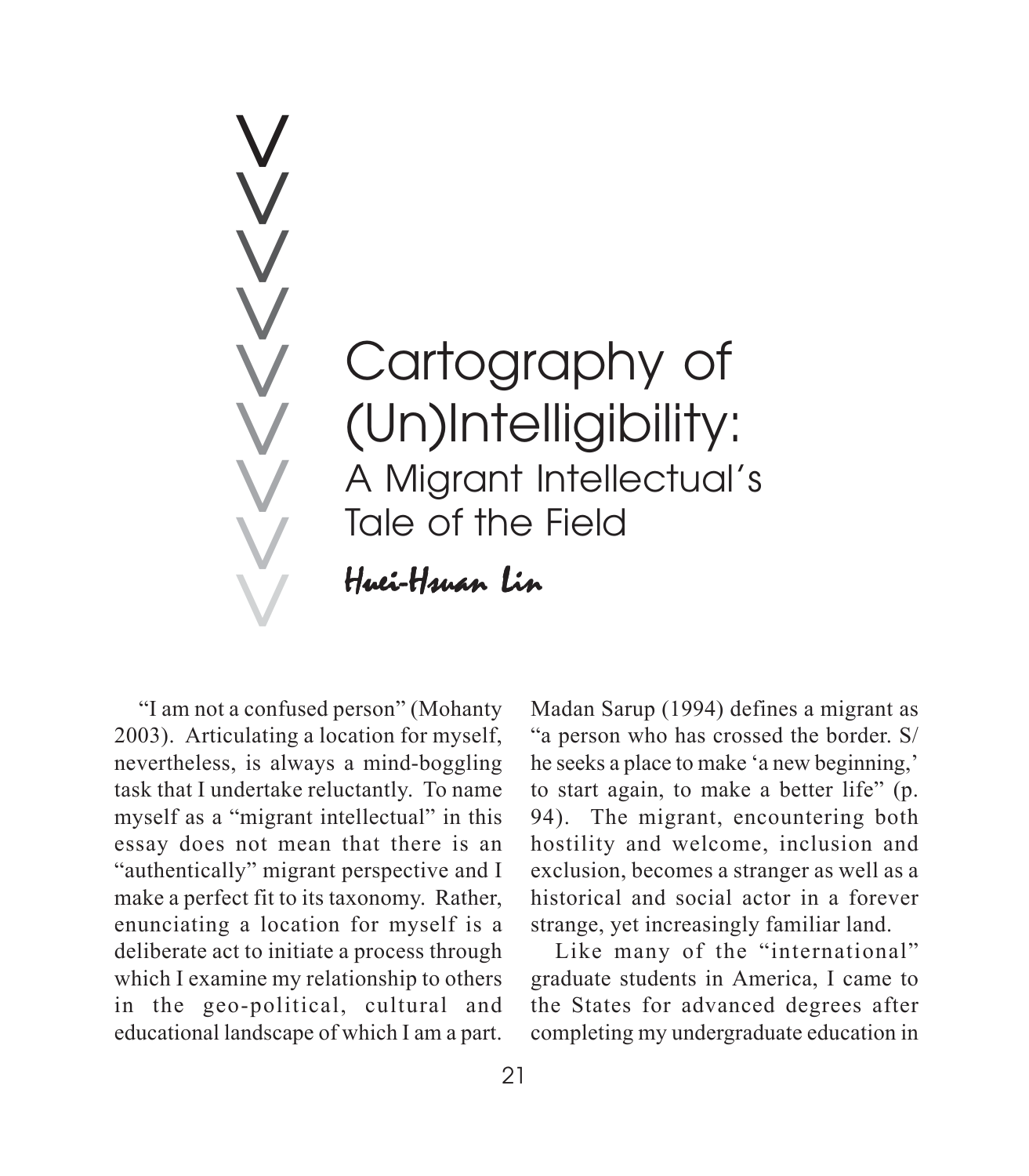#### CARTOGRAPHY OF (UN)INTELLIGIBILITY

my home country, Taiwan. I currently teach in Syracuse University at the department of Cultural Foundations of Education (CFE), from which I received my doctoral degree. CFE is an interdisciplinary department, which aims to examine the power relations embedded within the social institution of education. It encourages scholarships and pedagogies that explore the politics of knowledge through interrogating how educational practices, policies, and schooling experiences are constructed. Cultural Foundations, as a discipline, validates my pursuit of liberation as an intellectual mission, provides me with languages to name privilege and oppression, and guides me to make sense of, unlearn, and negotiate with, my upbringing. In many ways I do consider myself a "home-grown" Ph. D. in this teaching and research institution, but only to find out that I'm "alwaysalready an outsider within" (Cervenak, et al., 2002, p. 342).

That is, my training in and appointment with this American institution of higher learning which prioritizes the promotion of "diversity" as one of its utmost official agendas, allows me to fashion intellectual, ideological, social, cultural, and emotional ties with the status quo who hires me, with my colleagues and friends with whom I work and learn, and with students who I interact with and deeply care about. While

this "insider relationship" is fulfilling and gratifying, my location as an exploited intellectual migrant worker in the political economy, and the fixation of the ascribed meanings attached to my visible and audible identity constantly remind me of the "strangeness" that my presence embodies and my position comprises. Patricia Hill Collins (1990) coins this "curious outsider-within stance" and articulates the epistemological and political potential of this peculiar marginality that can stimulate a "distinctive angle of vision" on social relations and institutional policies and practices. It is from this precarious location of an outsider within and insider without that I approach education with a social justice agenda as a discursive site





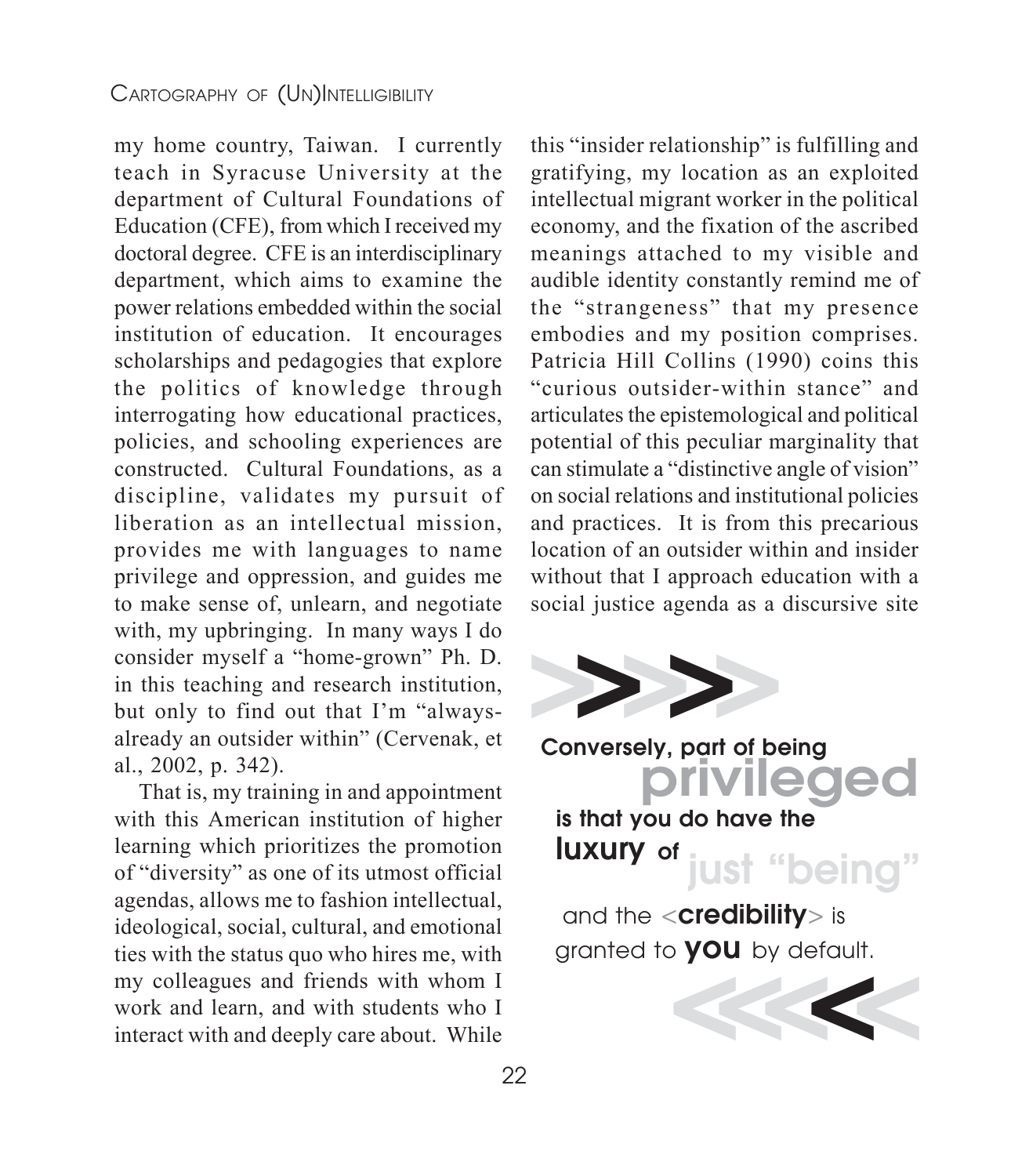marked by social and epistemological differentiation and openness to otherness and change.

I have witnessed teaching assistants from my department, both International and American-born, struggle in their teaching debut in American higher education. I do believe there is always room for improvement in our teaching, and the point of consideration involves how we should proceed with discussion of pedagogy in ways that challenge "habits of being" so that pedagogical deliberation enriches our personal and intellectual growth as well as shakes up the institution culturally and politically. As situated within a larger, on-going reflexive project on diversity pedagogy, this essay presumes that the TAs' (in my department as well as those beyond) linguistic, conceptual, cultural, and psychological struggles can contribute to the making of collective pedagogical/institutional memories and texts that open up opportunities to deconstruct the engrained ways of looking and evaluating. Assuming "migrant intellectual" as "a location of critical practice" that enables specific modes of reading and knowing in American academia, this paper aims to demonstrate a way of thinking through what teaching from the location of a female migrant scholar offers to the re/thinking of liberatory education and the politics of knowledge. To do so, I will unravel the complex entanglements underlying the social and educational spaces in which I interact with the institution and with my undergraduate students, who appear to be predominantly white, heterosexual, and from upper and middle class families from the northeast U.S.

In this essay, I employ the framework of "geographical imaginations" using theories of location, borders, and movement that seek to change power relations within educational spaces. Additionally, I foreground classroom relations and draw on queer pedagogy to trouble assumptions pertaining to appropriateness, legitimacy, and comprehensibility. Queer pedagogy, according to Deborah Britzman (1995), identifies two sets of questions essential to my investigation of "diversity pedagogy" that problematize "the conceptual geography of normalization" (p. 2). According to Britzman, any educational commitment to social equity has to engage "questions concerning what education, knowledge, and identity have to do with fashioning structures of thinkability and the limits of thought" (p. 13). In addition to analyzing education as a normalization process that refuses and/ or appropriates "differences," Queer Theory commits us to another, interrelated set of questions "concerning what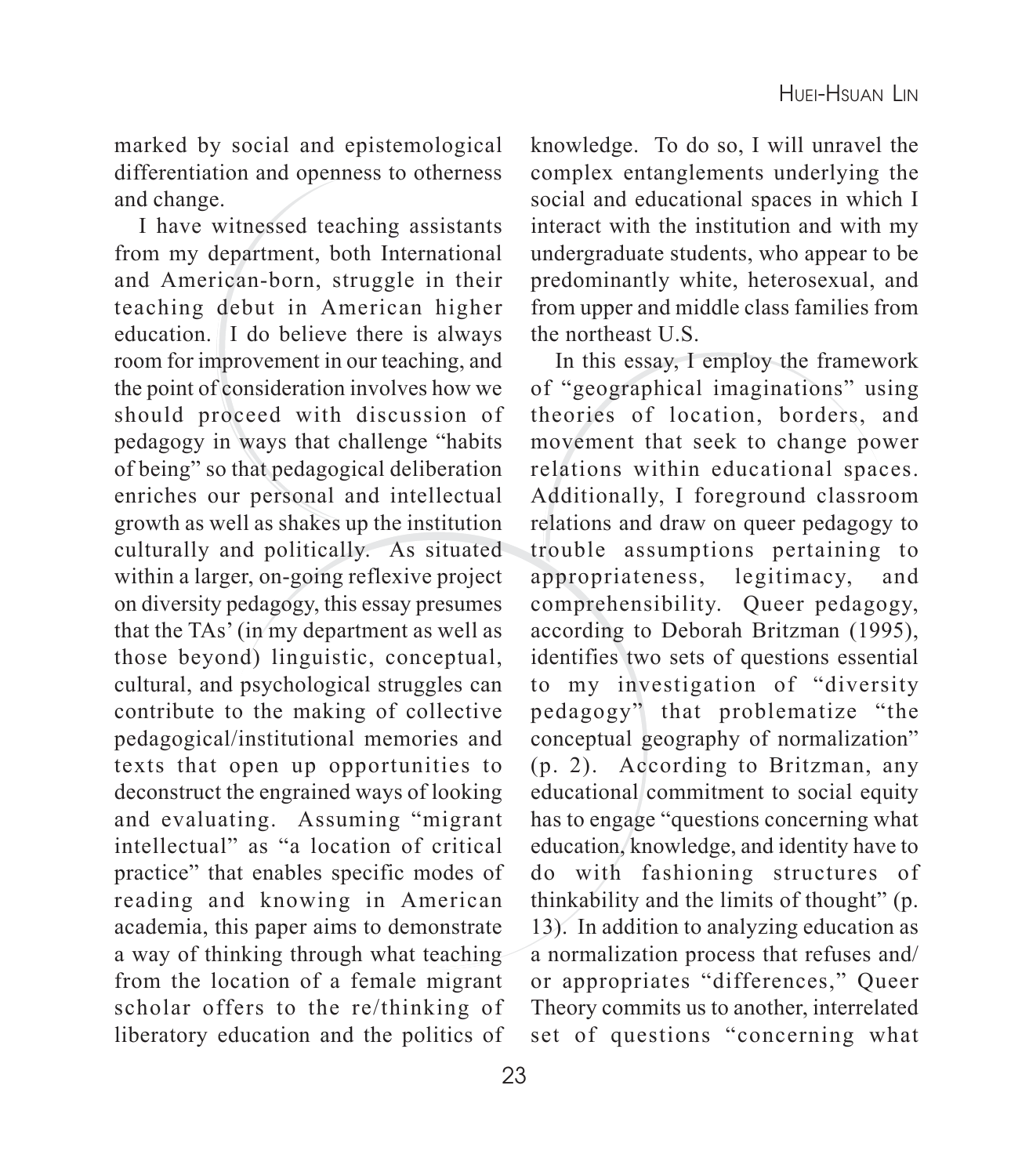education has to do with the possibilities of proliferating identifications and critiques that exceed identity, yet still hold onto the understanding of identity as a state of emergency" (p. 13). In other words, Britzman cautions us about the inclination of pigeonholing the significance of social experiences into rigidly prescribed social categories, as she encourages us to consider education a paradoxical space where both oblivion and renunciation as well as imagination and acknowledgement of differences can occur.

In what follows I look at two related pedagogical moments to think through the relationship between social locations and habits and ways of thinking in concrete educational encounters. Through these accounts I intend to obscure the tendency in current diversity discourse that regards "alternative knowledge" simply as historical and lived experiences, "heritages," and stories told by the "marginal" groups. This approach intends to "make room" to accommodate voices of the under-represented groups, but falls short of interrogating how the dominant culture structures and regulates different ways of thinking and relating to the world in ways that naturalize the unequal social arrangement. In doing so, this popular practice of diversity pedagogy, intended to compensate those who have been previously denied visibility, protects the hegemony of dominant power, rather than produces and encourages critical perspectives and alternative accounts.

Though in crafting this essay I pay special attention not to distance myself from the material lives of American higher education students, I am acutely cognizant of the possible reading that constructs my teaching as a terrain of antagonism, positioning foreign-born instructors in opposition to predominantly American white undergraduates. Thus I invite you, in addition to seeing the educational locale discussed in this tale as a space of tension, to recognize it as a field that houses new subjects of criticism. That is, interpreting

#### **Annotated Links to LGBT/Queer Studies Resources >> www.uic.edu/depts/quic/resources/lgbt\_studies.html**

This directory includes descriptions and links to: Directories of College/University-based LGBT Scholars; Programs & Resources; Queer Studies Resources; LGBT Libraries and Archives; and more.

**>>linked>>>>>>>>>>>>>>>>>>>>>>>>>>>>>>**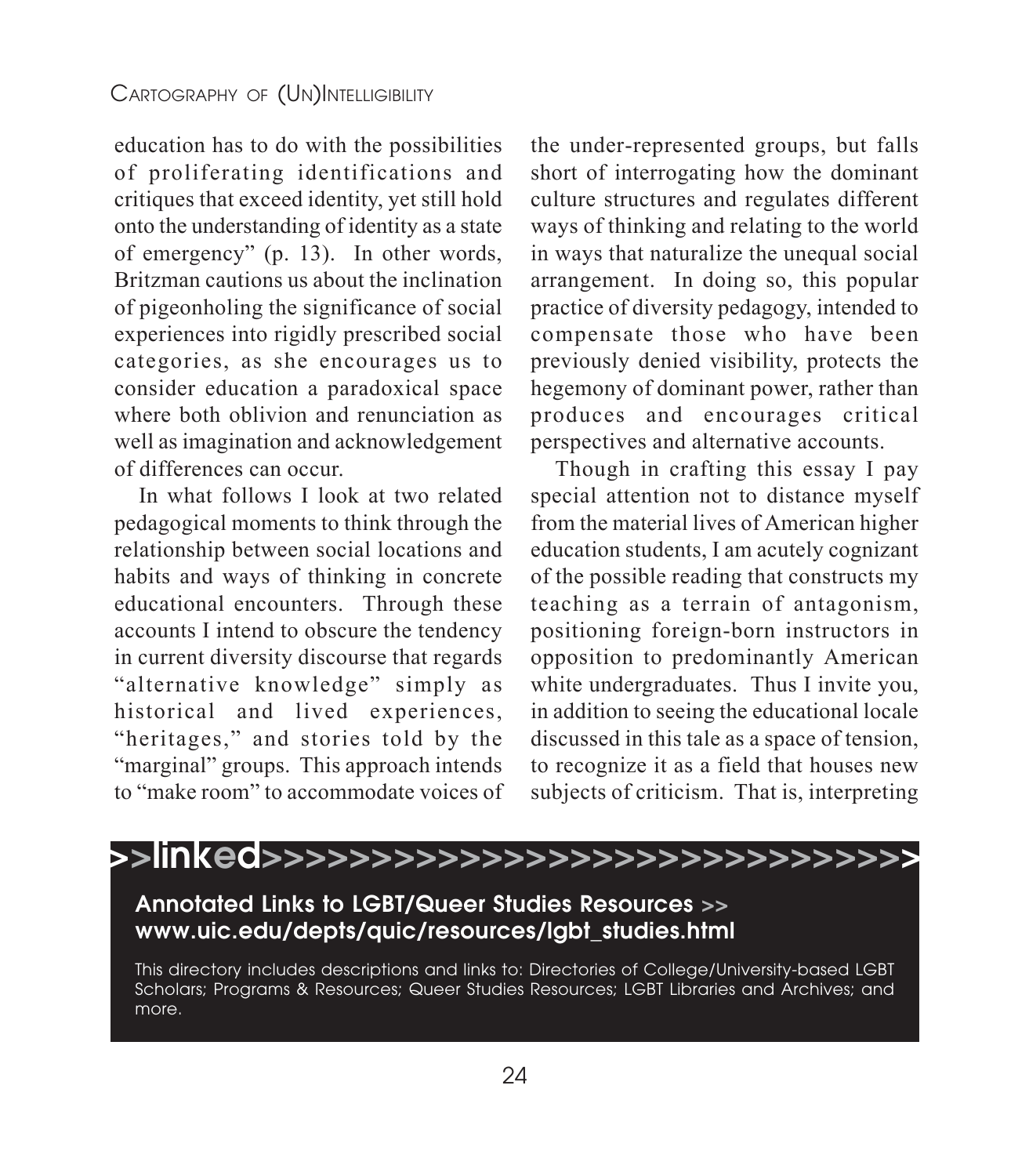teaching from the location of migrant intellectual in the American educational context enables us to critically examine the relationship between (un) intelligibility [i.e., what is (in) comprehensible], social location, and the transnational politics of knowledge production. This account, examining the inscriptions that legitimate and inhibit pedagogical practices, is intended to push "diversity pedagogy" to address what is dismissed or cannot bear to be known in normative educational encounters.

I teach a course in which I invite preservice teachers to grapple with the idea that teachers are "public intellectuals" whose work defines, concerns, and shapes public issues. Teaching, like any social endeavor, is a practice situated within its immediate and larger academic context. The first three semesters I taught this course, I received polite inquiries from students wondering why I didn't ask them to do the traditional project of creating a blueprint for "multicultural schools." This question reflected what they learned from those who previously took this course as a "good" practice that needed to be kept since students (about 90% of whom are white) were asked to interview their peers on campus who were from backgrounds different from their own (usually that meant students of color and occasionally students with disabilities and LGBT

students). In this project students incorporated the information they collected from interviews into their work of imagining new multicultural schools. For me, students without additional training in data analysis tended to take the comments they gathered at face value and rendered this assignment a "rainbow ensemble." That is, these projects collected and presented "opinions" and "voices" as a "harmonious ensemble," devoid of contested social, historical, and political inequalities and normative ideologies. Projects like these also tended to pride themselves for "objectively" portraying various groups' schooling experiences, as if they were transparent and equally positioned.

Having said that, my take on the assignment is not at issue here, rather it is that the students did not construct their inquiries as opportunities to engage in deliberation about diversity pedagogy with me. The students who approached me seemed attuned to the institutionally sanctioned power dynamic between teachers and students, i.e. they were courteous and diplomatic in questioning my pedagogy. Nonetheless, they failed to recognize that they already measured the way I, a foreign-accented/looking female instructor, teach the course against the claimed tradition created by a white, male, seasoned colleague. Their inquiries provide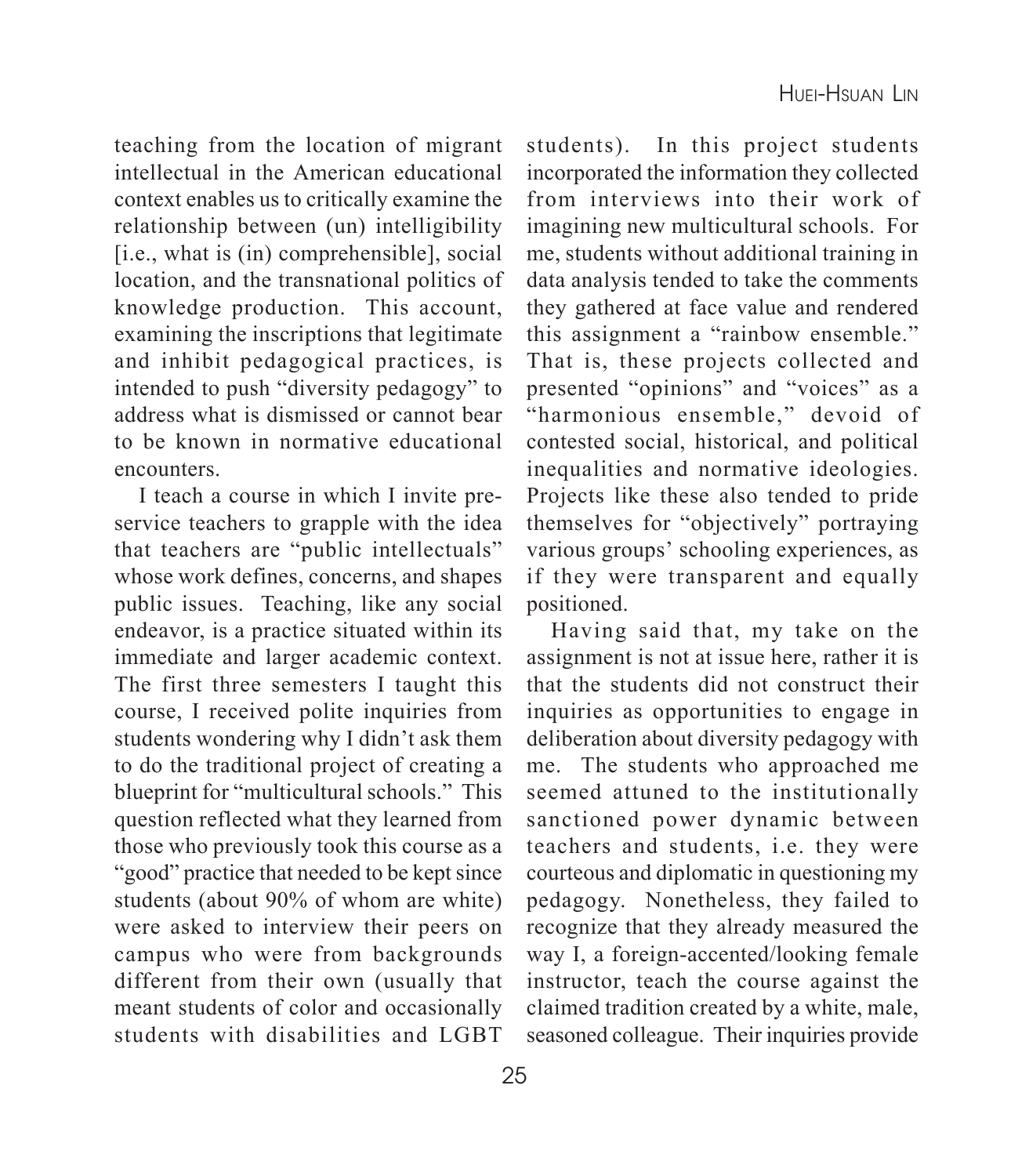evidence regarding how the hegemony of convention and the production of normalcy operate. That is, "what it has been" is conflated with "what it should be" unless there is a good explanation. Inquiries like this placed the responsibility on those whose thinking and bodies are marked as strangers to work harder to gain and prove their legitimacy. Conversely, part of being privileged is that you do have the luxury of just "being" and the credibility is granted to you by default. You don't have to be defined, but get to define the "otherness" of the "other."

A white male graduate student from the College of Arts and Sciences was concerned with my interpretation of student encounters like this. With apprehension, he asked, "How do you know what you know is right? Why couldn't it just be considered an innocent inquiry about the rationales of two different assignments?" He raised the response that many of us come upon often and find ourselves defenseless against since we cannot "scientifically" defend our impressions of students' responses. His question itself, however, alludes to the production of normalcy, ignorance, and knowledge—why is interpreting from the language of individual curiosity welcomed, while normalization as an interpretive framework feels far less comforting and easily gets avoided and dismissed? Neither he nor I

devoid of presumptions and stances. The way I made sense of the inquiry, nonetheless, was immediately read off as a view imbued with self-interest, bias, and subjectivities. He insisted on psychologizing the interaction, which ignored the power dynamic from which an inquiry is made. Hiding itself behind the pretense of objectivity and innocence, the acclaimed view from "nowhere" continued to situate itself as the center, the norm, by refusing the alternative accounts of the shared realities to inch into their consciousness (Delpit, 1988). The issue here is not about converting views, but pedagogically how a "diversity education" can/should bring the ordinary politics of everyday interaction and teaching to the forefront of discussion so that we get to reflexively study the differing locations, frames of references, codes and interests through and with which we read and interpret the world. As we should be cautious of not positioning various interpretations only in opposition to each other, the pedagogical endeavor of constructing them "dialogically" needs to interrogate the consequences of and the extents to which different readings interrupt and/or reinscribe normative social orders, in order to facilitate conditions that "proliferate" critical accounts and practices rather than naturalizing social relations.

entered into this interpretive situation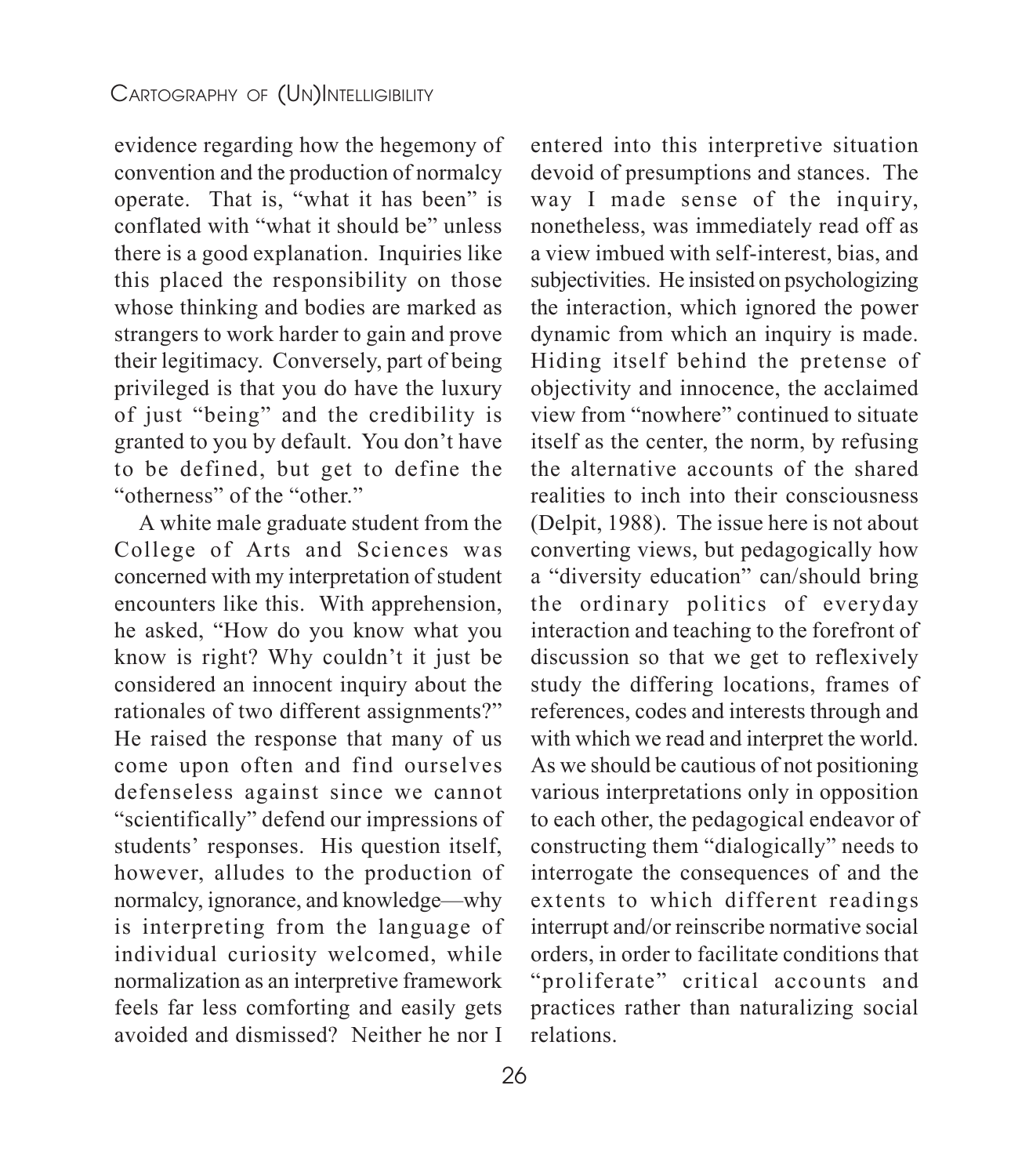For years I have been striving for greater clarity and interaction to enhance the effectiveness of how I communicate my thoughts to students through the teaching format of "lectures." It is my belief that my struggling with producing "effective lectures" provides a fertile ground to excavate how normalization functions in relation to the politics of knowledge. Due to the size of my classes and other institutional constraints, lecture has been one of the few channels through which I communicate with my undergraduate students and it has become one of the most challenging aspects of teaching that demands physical, intellectual, and psychic deliberation and endurance. To start with, I am hesitant to lecture as a means of instruction. Like many "pedagogicallyminded" lecturers, I learned from workshops, textbooks, and other model teachings to make the lecture space more engaging by incorporating visual aids, inviting students to participate, using topics and examples relevant to students' lives, and so on. However, lectures still remain the least satisfactory and rewarding **>expressions >>>seduces us into believing that things are the way they are because "they're supposed to be."**

27

teaching endeavor for me. Many times I have looked at my self-proclaimed "well thought-out lesson plans" and felt that a "successful" lecture was a mission impossible for me.

Confronted with the pedagogical moment of bewilderment, I resorted to feminist pedagogy literature for perspectives to make sense of this "communication" barrier. Some feminist teachers (e.g. Bell, Morrow, & Tastsoglou, 1999) explore students' resistance to courses that encourage them to interrogate the privileges they embody, while others (e.g., Cervenak et al., 2002) discuss how students construct theory in opposition to practice and resist **HEGEMONY**

theoretical works through silence. Certainly let's not underestimate how my public speaking skills and personae might have factored into the delivery and effectiveness of the lecture, and I realize that working on ways to improve my lecture teaching is a constant and consistent effort for professional development. While all issues aforementioned offer useful angles to look at the communicativeness of lectures, here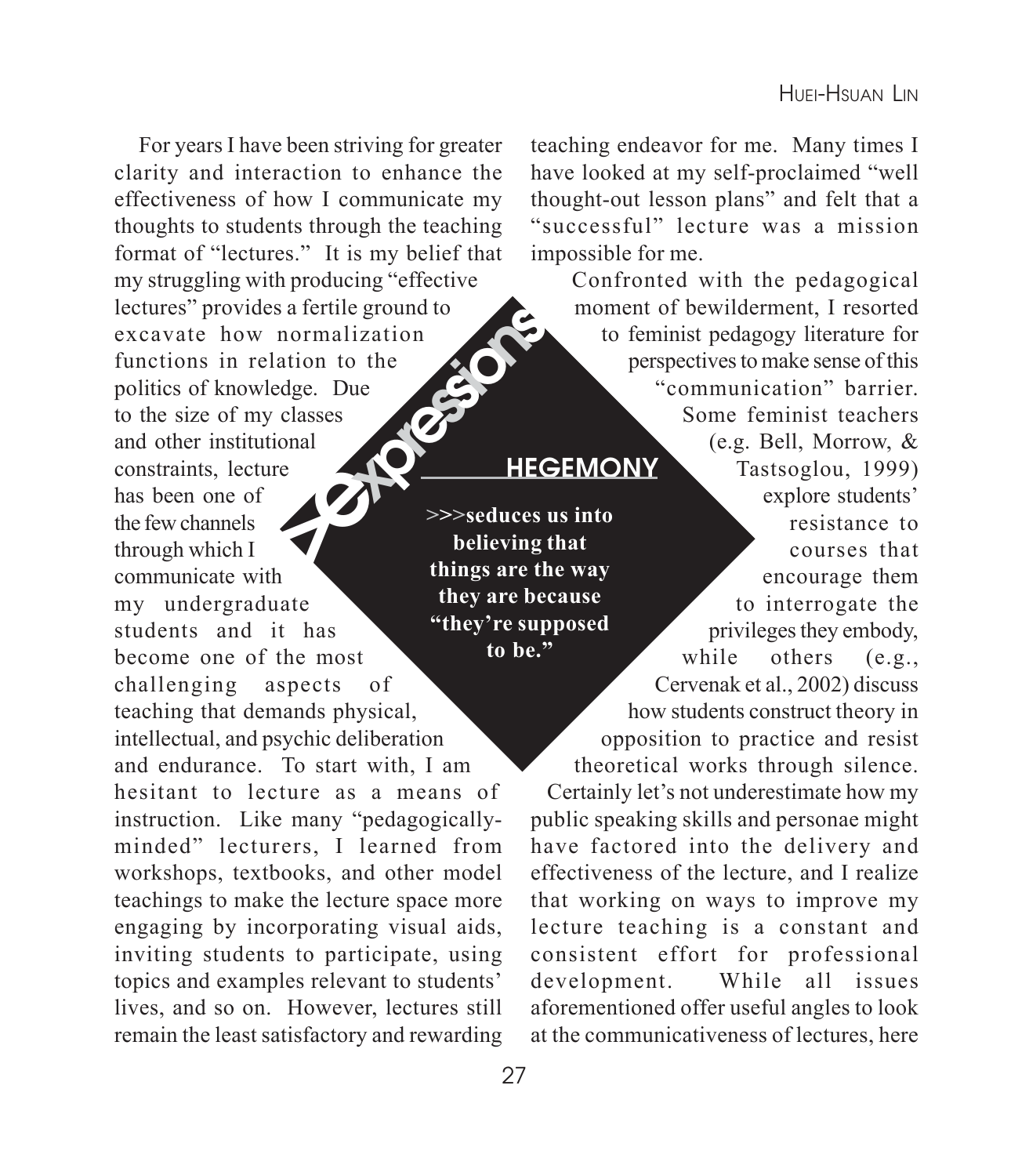my focus is on the politics and terms of "reception."

A student wrote last year in the course evaluation, "The lectures have interesting material in them. But I feel Professor Lin tends to 'dance around' the topic. It is much clearer to the class when the idea being taught is simply and clearly stated and then elaborated on afterwards." I singled this comment out because the message is telling. For one, I optimistically read the language of "dancing around" as indicative of the possibility that the student came to see my conception of lecture and instruction as choreography or orchestration. Even if that reading might be somewhat of a stretch, this student noted that my communication style reflects a spiral and metaphorical way of thinking. This was not the first time that students have asked me to "get to the point." Very often these reminders were presented to me in the form of, what I call, "the rhetoric of confusion," i.e., "I am confused (by you)". It is important to understand the "to the point" requests intertexually. That means, coupled with comments like "Tell me what I'm supposed to get out of this," and "What do you want us to do?", some more thoughtful students would suggest ways that I could engage them better. For example, it was recommended I use bullet points to break down short narratives in handouts so that it would be easy to follow

and understand.

The first time I shared this story with a group of graduate students, one white female student responded with the intention to console me, "Oh, I babble all the time." However, I do make a distinction between making a point in a circular manner from babbling (although the line is not always clear). The evaluation cited above is one of a handful of cases in which students were actually able to see the effort to make a point by covering a wider landscape. What matters here is that "a structure of intelligibility" is subtly, firmly, yet invisibly at work regulating what is and is not intelligible, even when patterns of communication were identified. Though I am considered an American trained intellectual at "home," my twelve-years of public schooling and four years of college education in Taiwan paved a foundation for my spherical, meandering, and conceptual approach to communication. Simultaneously, my intellectual training in CFE offers me a language of critique that troubles the view of education as accumulation of disciplinary knowledge. In a profound manner it challenges me to practice the philosophical understanding of knowledge as socially and politically constructed. Thus, what I consider an aesthetic and sophisticated way of thinking and communicating was pointed out, in evaluations, as a block that reduced and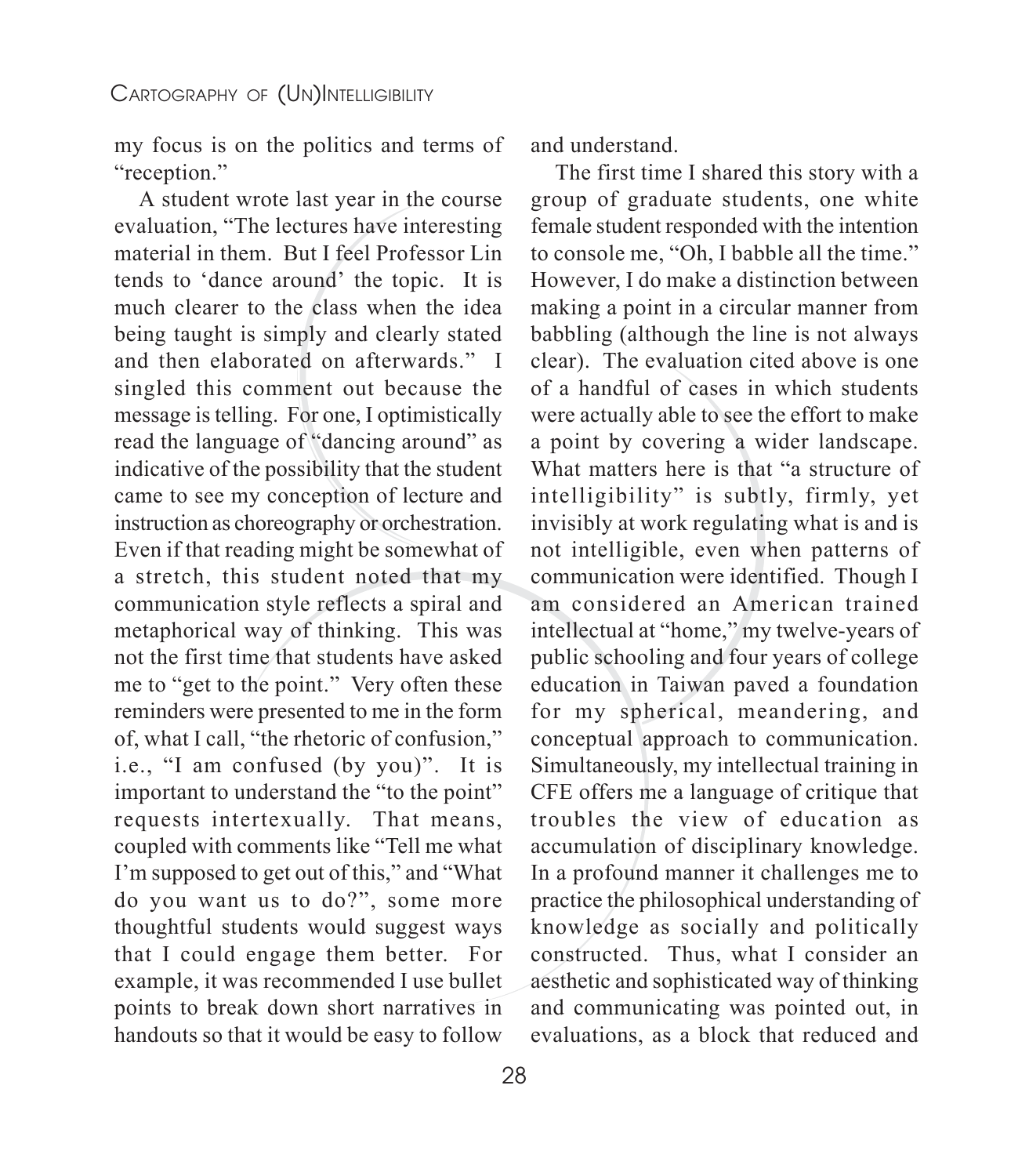stalled comprehensibility and rendered my remarks unintelligible to my students, who I consider to be part of a "diversity" generation. By diversity generation, I mean a cohort that has grown up in the U.S. social and formal educational era that is landmarked by the motto of valuing "what diversity can offer." These students did not seem to appreciate an approach to teaching that differed from the norm.

We certainly could stop here and frame this educational tale as a successful/failed learning and teaching experience or about liking/disliking the course. Nonetheless, queer pedagogy and location theories won't allow us to take this easy way out, and here is how this intersectional framework insists on and contributes to making "diversity pedagogy" a more substantive and engaging endeavor. Deborah Britzman (1995) argues that knowledge and ignorance are not necessarily binaries, but "mutually implicate each other, structuring and enforcing particular forms of knowledge and forms of ignorance" (p. 3). In other words, ignorance should be analyzed "as an effect of knowledge, indeed as its limit, and not as an originary or innocent state" (p. 3). Therefore, ignorance is less about "not knowing," but more about "in/comprehensibility" or "un/ intelligibility," i.e., what "normalcy can and cannot bear to know" (p. 3-4). While this student's evaluation was observant and

did take note of two different patterns of communication, her/his insistence on valuing the linear and the procedural attests to how differences are structured and evaluated through the dialectic of knowledge and ignorance. The "knowledge" that the evaluator already possesses serves "as an entitlement to [his/ her] ignorance" of the "knowledge" that disrupts, rather than conforms to, the familiar, the norm.

Investigating the grounds of the thinkable is important to pedagogy. In the process of writing this essay, I became more mindful not only of how I thought, but also how my thinking informed my classroom pedagogy and how different and seemingly innocent pedagogical preferences were regulated by the structure of knowledge. I realized that I preferred to direct students' discussion more like a patch work and avoided an antagonistic model of communicating and conclusive, dichotomous debates in class discussions. I found myself struggling with my tolerance and appreciation of ambiguities and uncertainties, when students frequently asked for finite definitions, clear-cut answers, and technical and procedural instructions. These epistemological differences have consequences, and at the same time, they are the consequences of educational, cultural, and political processes. Britzman postulates, "Queer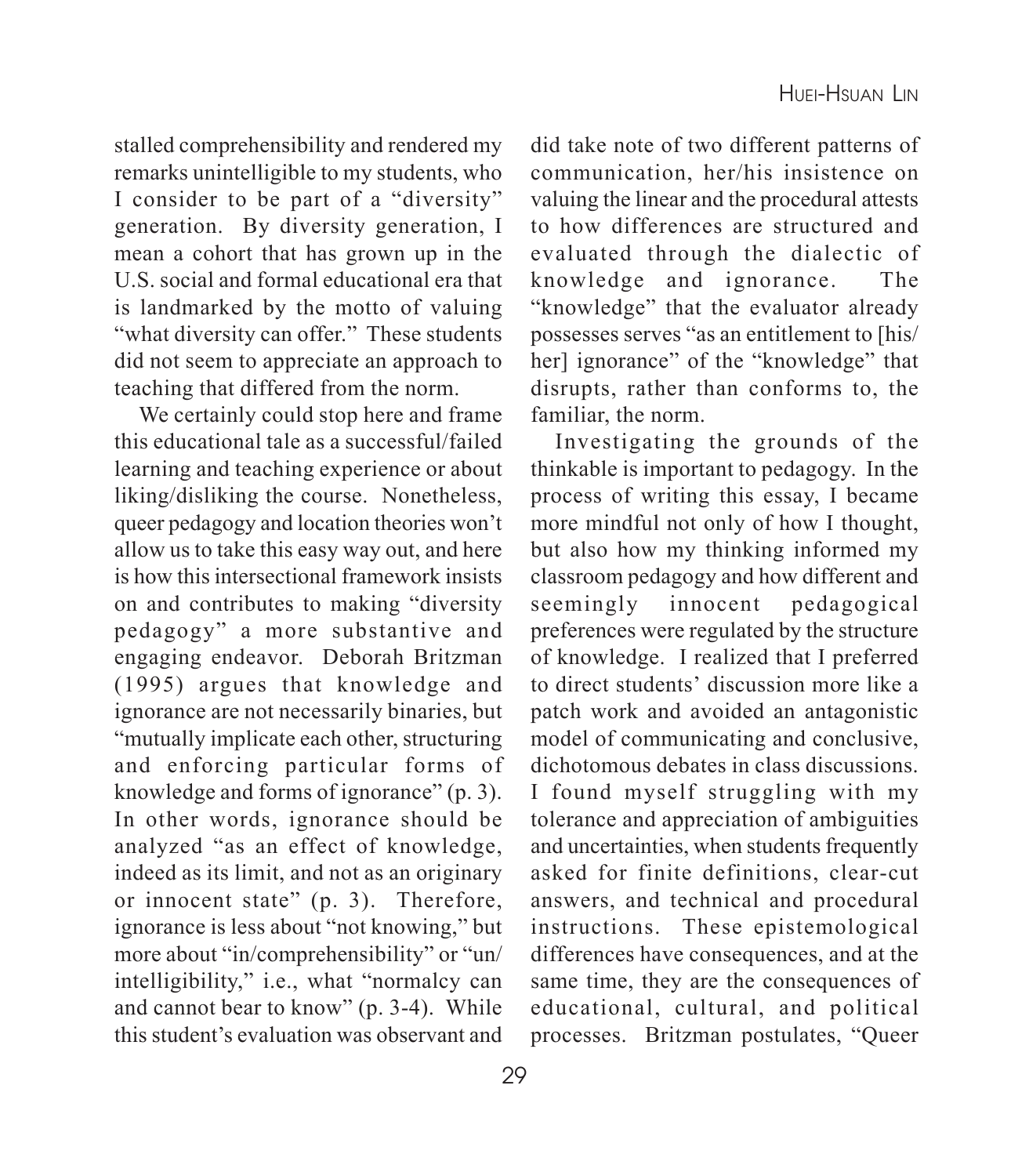#### CARTOGRAPHY OF (UN)INTELLIGIBILITY

Theory is an attempt to move away from psychological explanations like homophobia, which individualizes heterosexual fear of and loathing toward gay and lesbian subjects at the expense of examining how heterosexuality becomes normalized and natural" (p. 3). It offers a method of critique and an analytical tool to "mark the repetitions of normalcy as a structure and as a pedagogy" (p. 3).

In this essay, I use biographical encounters as evidential inquiry in the hope of going beyond the particularities of personal experiences. In a concrete and minute manner, I intend to expose norms to inquiry and consider them problematic. Drawing from Queer Theory which attends the reproductive and productive power of education, I strive, with this writing, to understand diversity work as an epistemic operation, not simply the "right thing to do," by using narratives to engage emergent identity as a possible access to multiple understandings of our shared social, educational realities. As a migrant intellectual worker in a prestigious, private, research university, I constantly find myself engulfed, yet awakened by the intertwined senses of empowerment, privilege, marginalization and injustice. These feelings and awareness, intimately felt, yet culturally, intellectually, and professionally mediated, serve as a critical lens to (re)read the complexity, subtlety,

# **>>>>>>>> OICES**

**Getting to know my LGBT peers and instructors, talking with them, taking classes with them, and having many discussions on LGBT issues has made me think and change.**

#### **>SU undergraduate student**

and entrenchment of normativity as it is embedded within social, educational, and institutional encounters. They also function as a pedagogical and political site for struggle, engagement, and action.

I certainly hope my audiences are sophisticated enough not to dismiss or pigeonhole this account simply based on my deliberate act of foregrounding "migrant intellectual" as a material subject of personal and institutional histories and experiences. The normalizing regimes pertaining to race, class, gender, sexuality, ability, and geopolitical spatialization shape not only my subject location and movement, but actually inform how all of us are differentially positioned by, and position ourselves within, the conceptual,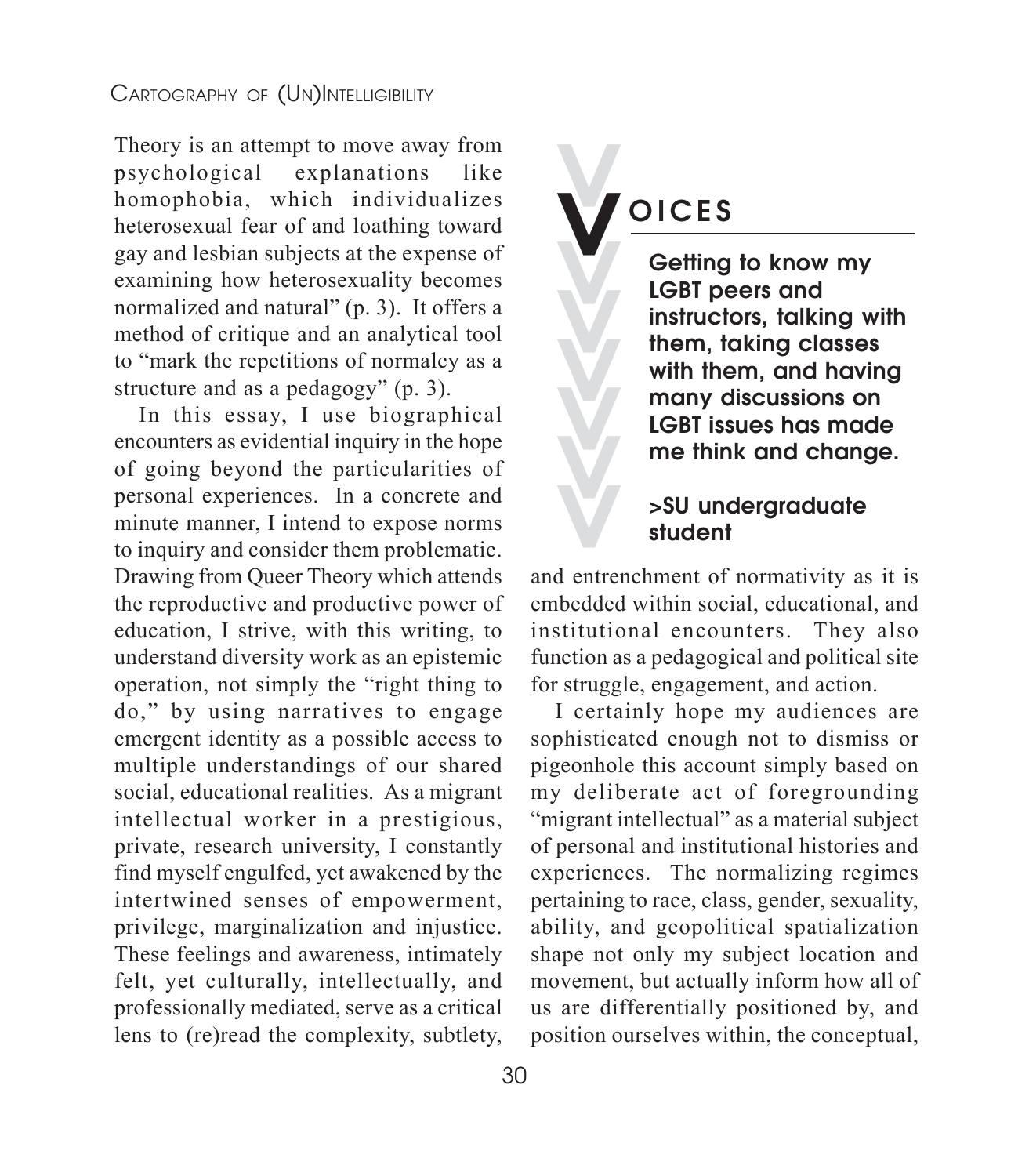economic, and geopolitical webs of the global and local relations. This essay serves as one of many points of contact, alongside other disjunctures, between us. My narrative is not located in a "separate space" from your agencies. Here, as I think through how the way that I theorize diversity-linked pedagogical experience and subjectivity in relation to institutional practices, power relations, and the politics of knowledge frames the stories I told, I invite you to construct your own pedagogical experiences. Pedagogical narratives are central to diversity pedagogy

which is intended to promote critical and political thinking and action. They have the potential to situate differing readings and versions of realities within the complexities and contradictions of educational and historical lives. They are the "tales of the field" (VanMaanen, 1988) that connect a historical and contextual understanding of our social locations to the theorization of the politics of knowledge, and to classroom practices that bare and re-configure the structure of meanings and intelligibility informing an uncritical pedagogy.

### **>>REFERENCES**

- Bell, S., Morrow, M., & Tastsoglou, E. (1999). Teaching in environments of resistance: Toward a critical, feminist, and antiracist pedagogy. In M. Maybery & E.C. Rose (Eds.), *Meeting the challenge: Innovative feminist pedagogies in action* (pp. 23-48). NY: Routledge.
- Britzman, D. (1995). Is there a queer pedagogy? Or, stop reading straight. *Educational Theory, 45* (2), 1-17.
- Cervenak, S., Cespedes, K., Souza, C., & Straub, A. (2002). Imagining differently: The politics of listening in a feminist classroom. In Anzaldua & Keating (Eds.), *This bridge we call home* (pp. 341-356). NY: Routledge.
- Collin, P. H. (1990). *Black feminist thought: Knowledge, consciousness and the politics of empowerment*. NY: Routledge.
- Delpit, L. D. (1988). The silenced dialogue: Power and pedagogy in educating other people's children. *Harvard Educational Review,* 58(3), 280-298.
- Kaplan, C. (1996). *Questions of travel: Postmodern discourse of displacement*. Durham, NC: Duke University Press.

#### **CONTINUED>>**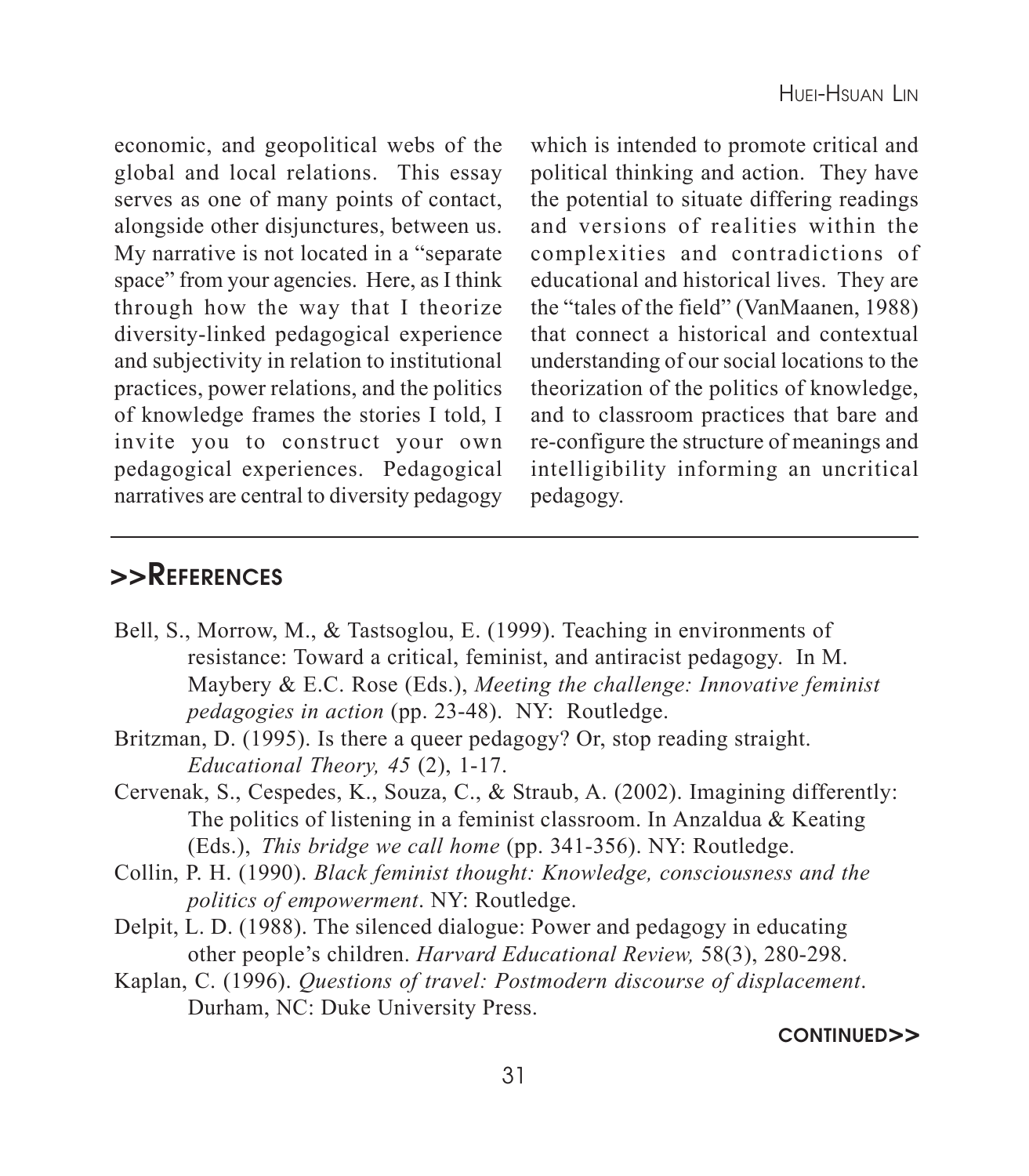CARTOGRAPHY OF (UN)INTELLIGIBILITY

- Mohanty, C. T. (2003, March). *Cross-cultural, transnational feminist theories*. Paper presented to Women's Studies Program, Syracuse University.
- Sarup, M. (1994). Home and identity. In Robertson, G., Marsh, M., Tisckner, L., Bird, J., Curtis, B., Putnam, T. (Eds.), *Travelers' tales: Narratives of home and displacement* (pp. 93-104). New York: Routledge.
- VanMaanen, J. (1988). *Tales of the field: On writing ethnography*. Chicago: University of Chicago Press.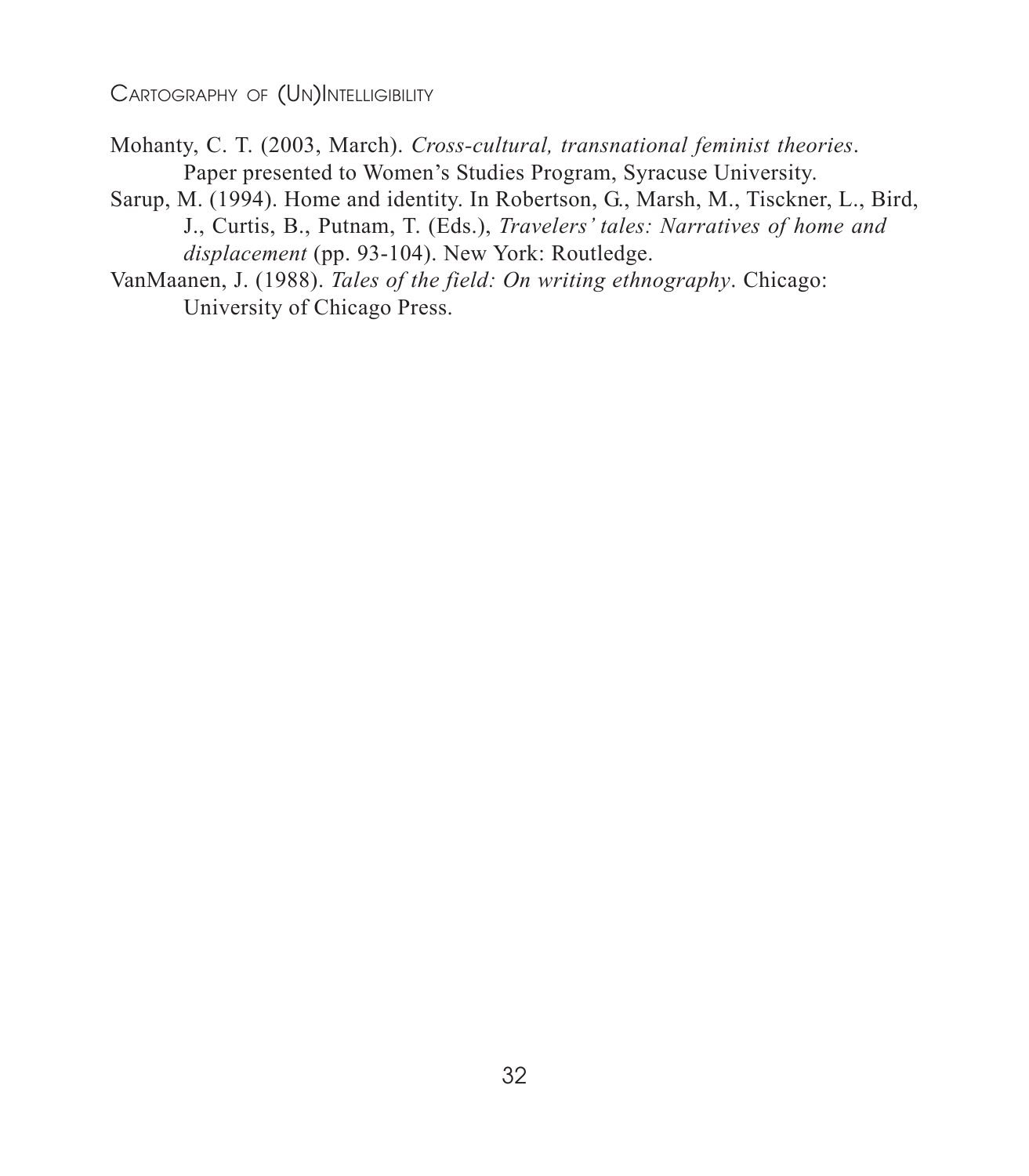

# Ahoura Afshar The Invisible Presence of Sexuality in the Classroom

Should discussions of sexuality be<br>included in the classroom?<sup>1</sup> The<br>seasy answer might be no: it is not included in the classroom?<sup>1</sup> The easy answer might be no: it is not 'relevant' to the subject matter of most courses except perhaps to those that explicitly engage with human sexuality, such as Child and Family Studies, Sociology, or Women's Studies. Moreover, this reasoning might go, given estimates that within the general population less than ten percent identify as non-heterosexual, there's a good chance that in a class of sixty students everyone is straight.

It is this kind of perspective, however, that not only contributes to the invisibility of LGBT students, but it also constructs and reinforces heteronormativity in our classrooms and across campus.<sup>2</sup> LGBT students (and teachers) ARE present in our classrooms—whether we choose to see them or not—and it is their very *invisible presence* that demonstrates the power of heteronormativity to mask that which does not conform, and to naturalize that which does. This is a problem for both LGBT and heterosexual students and teachers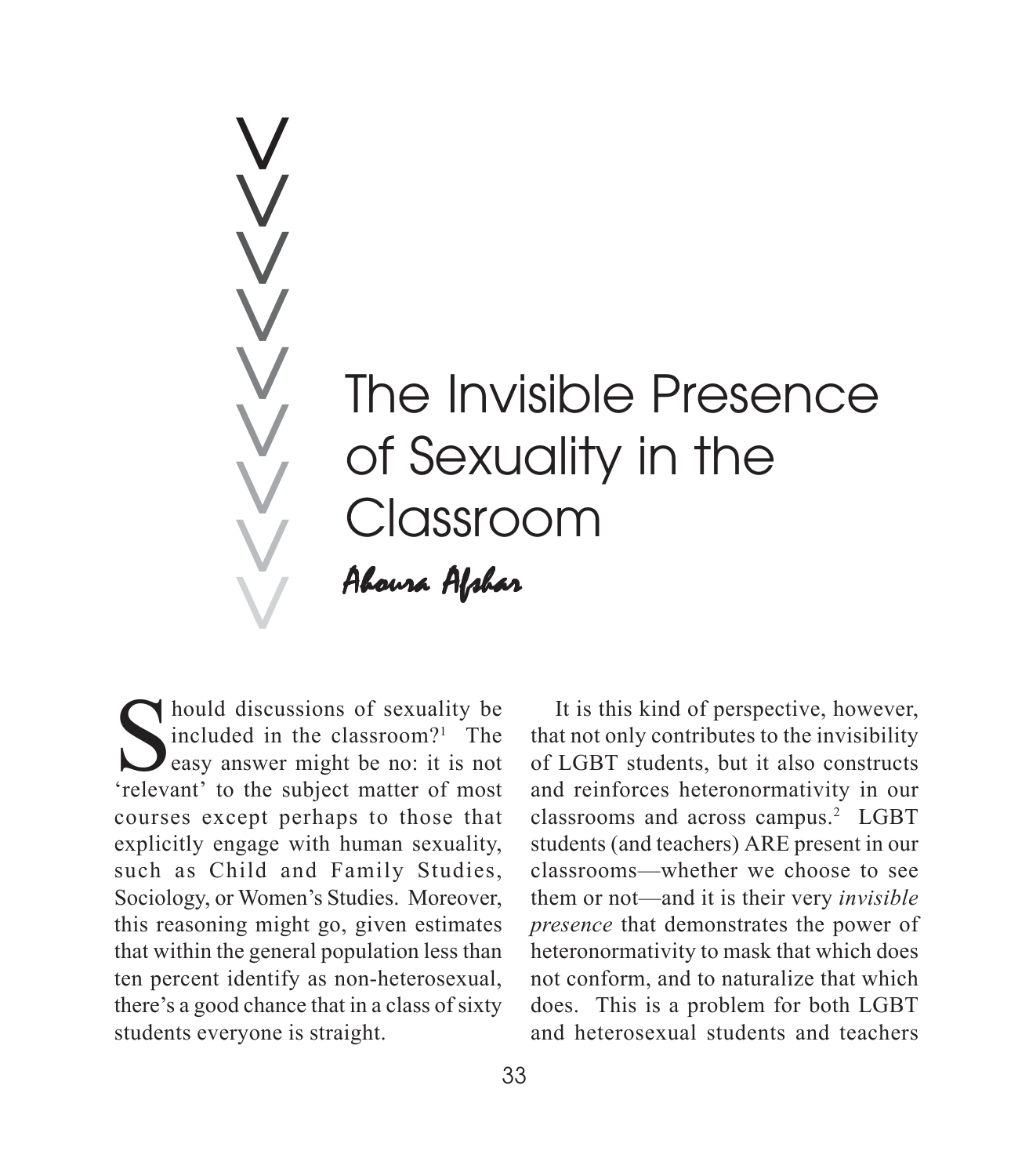THE INVISIBLE PRESENCE OF SEXUALITY IN THE CLASSROOM

alike. Heteronormative assumptions and practices regulate the beliefs, behaviors, and desires of ALL of us, restricting the range of possibilities of identification and expression for ALL of us, to such an extent that even momentary and joyful expressions (e.g. the heterosexual man singing "I feel like a woman" in the Chevy commercial discussed by Susan Adams) become sources of discomfort and fear.

Practices of regulation and restriction are integral to creating and maintaining hierarchies of power, which in turn limit the kinds of learning and teaching that can happen in our classrooms. As responsible teachers, we know that our pedagogical theories and practices need to expand the kinds of learning opportunities we provide students, not restrict them. In fact, the administration of this university recognizes the importance of this by emphasizing the link between a rich intellectual climate and a diversity of perspectives and people: "[. . .] diversity in our student body, faculty, and staff has far-ranging and significant educational benefits for *all* nonminorities and minorities alike" (Syracuse University Academic Plan, 2001). Particular strategies to create more inclusive curricula have been developed and implemented in programs and departments university-wide because "[s]tudents in diverse learning environments learn more, and have higher

# **>>>>>>>> OICES**

**Airing and understanding multiple perspectives is a procedure for building knowledge together, rather than a morally charged contest for truth and correctness.**

**>Marjorie DeVault (DeVault, 1999)**

levels of satisfaction and greater degrees of civic engagements. They are better able to appreciate the ideas of others and they are better prepared to enter the world they will lead" (SU Academic Plan, 2001). This diversity of students, faculty, and ideas includes: "race, ethnicity, gender, age, religious beliefs, *sexual orientation*, and physical and mental ability" (Syracuse University Human Resources, emphasis added).

In principle, then, SU values diversity. Taking a closer look at what diversity means and how it is "practiced," however, exposes some gaps between these principles and actual, everyday classroom procedures, particularly when that "diversity" topic is sexual orientation. It's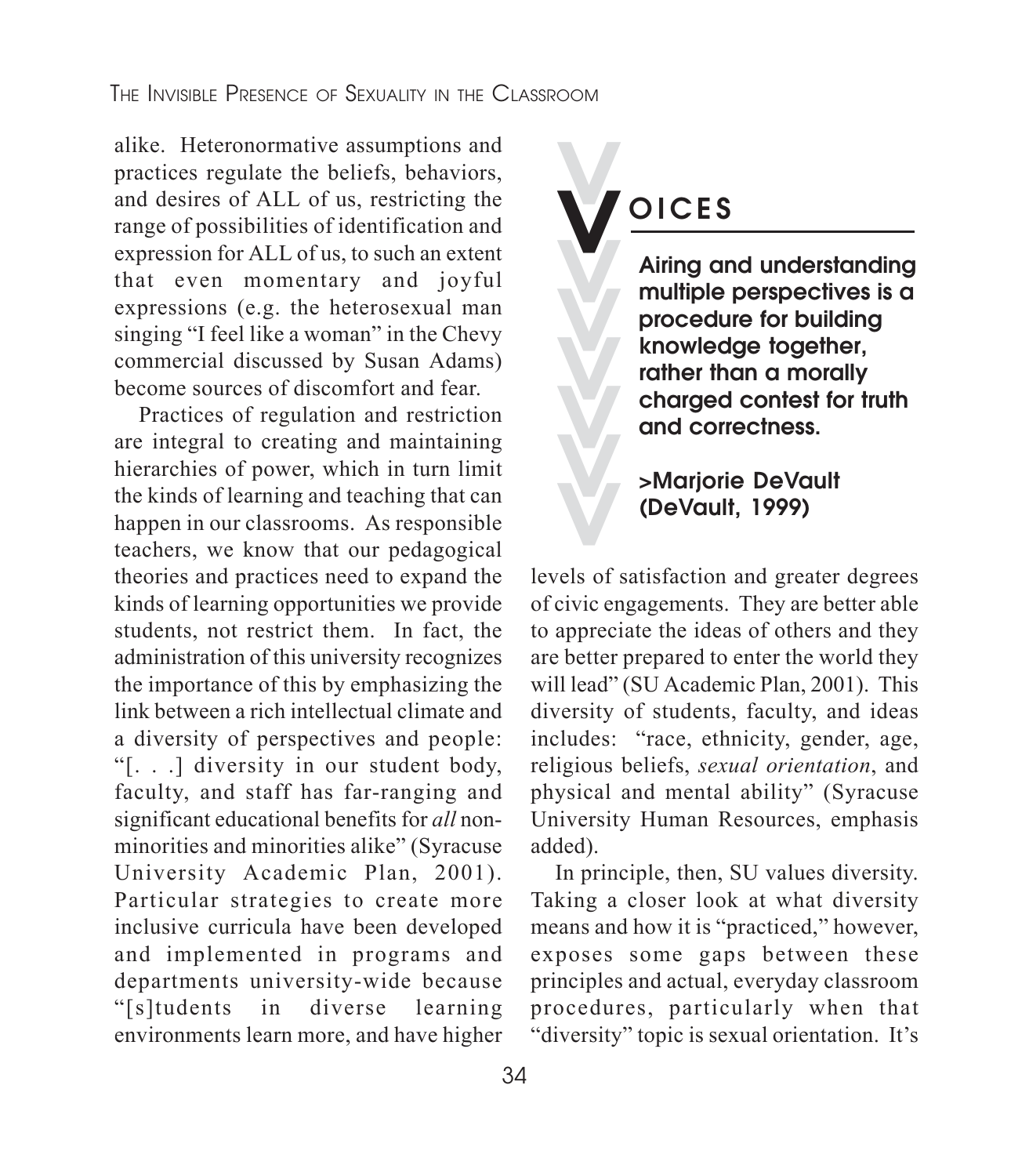important to note that sexual orientation is a term that does not reference a particular set of people; it's not only about LGBT people, but also non-LGBT, or heterosexual, people. Why is this broader definition of sexual orientation important? Because the sexual orientation of heterosexuality is simultaneously institutionalized and naturalized to the extent that it becomes the invisible norm against which all other sexual orientations, identifications, or expressions are named "abnormal." The issue of "invisibility," then, isn't just about LGBT students and teachers; it's about the ways in which our assumptions about (hetero)sexuality are invisible to us. And we carry these assumptions into our classrooms. As a result, heteronormativity is reproduced, most often unconsciously, through our own everyday classroom practices. Rather than expanding the kinds of learning opportunities we create space for, we inadvertently reinforce a regulated and restrictive framework for understanding the complexity of human sexuality.

**II.** Ten years ago, research with Syracuse University LGBT students showed that one third of the respondents would have gone to another school had they had sufficient information on the circumstances surrounding LGBT issues on campus (Sherrill & Hardesty, 1994).

Although the situation has changed since then, this statistic may still be accurate to some degree. Bias against those who are perceived to bend the rules of heteronormative behavior pervades SU's campus climate. There are still cases of verbal abuse and physical attacks against LGBT students on this campus: instances of name-calling, of derogatory comments written on doors, dry-erase boards, or computer desktops in residence halls and on campus, and even of physical assault on the basis of perceived sexual orientation (Syracuse University Public Safety, 2004; see also Byrnes, 2003; Wightman, 2003). "Fifty-one percent of bias-related incidents reported last fall [2003] had to do with sexual orientation, while 27 percent concerned gender" (Moritz, 2004). These statistics show that many LGBT students face problems that their straight peers do not. Non-straight students often experience a complex process that involves questioning their sexual orientation, achieving a comfortable sexual identity, coming out, and self-acceptance. They often experience loneliness, isolation, and exclusion in this process. And, they are often targets of homophobia simply because the heterosexual majority claims an exclusive version of sexuality and morality due to the regulative powers of heteronorms. Despite these facts, there is silence in our classrooms when it comes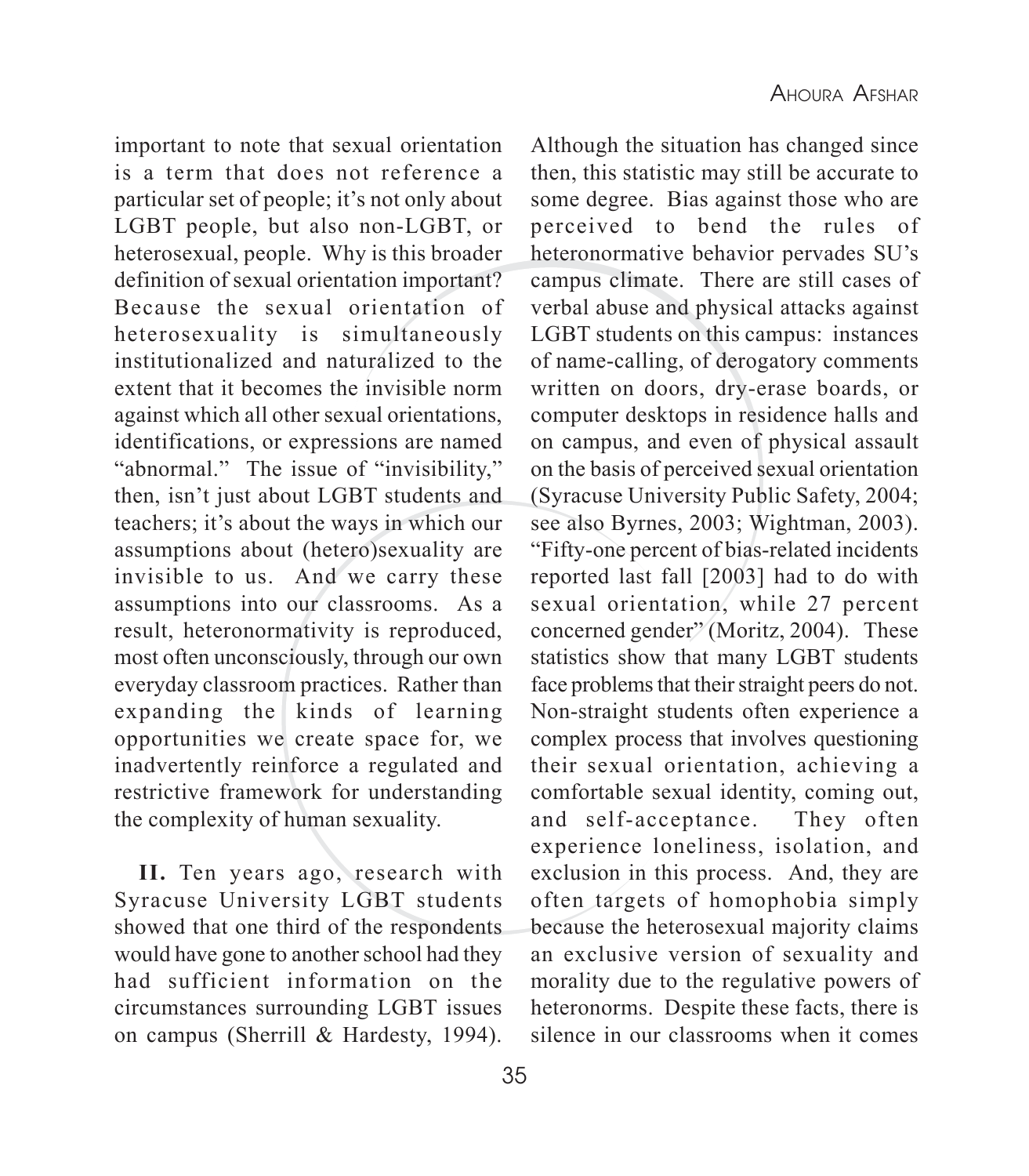to sexuality. It appears as if no one wants to recognize this silence as a problem, let alone discuss ways of addressing it. Why?

One reason there are

so many misconceptions about sexuality is that it is not talked about in U.S. educational systems. It is not generally included in primary schools because, it is argued, it is too early for children to learn about sexuality (Fine, 1988). It is often not included in high school curricula because, the argument goes, adolescents are at a crucial age and should not be exposed to the "promotion of sexuality," especially nonheterosexuality. It is not included in college since it is not 'relevant' to the subject matter in most courses. But, sexuality is relevant: it is not just about sex; it is a critical aspect of life, a primary means through which we identify ourselves, though this identification is usually unconscious for people who identify as "heterosexual" because heterosexuality is the assumed norm, and thus invisible as a "marker" of identity. For LGBT-identified people, however, sexuality is a conscious "marker" of identity; describing oneself in terms such as "gay," "lesbian," "bisexual," "transgender," or "queer" is fundamental to the process of "coming out." Thus,

# **>>linked>>>>>>>>>>>>>>>>>>>>**

**LGBT/Queer Studies Websites >> www.public.iastate.edu/~savega/les\_biga.htm**

Extensive directory that includes selected LGBT web resources useful for academic research and information purposes.

> sexuality is not simply a "private" aspect of individuals, but is intimately connected with power relations in our culture, and influences much of our social experiences. There is much misinformation and bias regarding matters of sexuality. There are students with "non-traditional" sexual identities whose needs are not usually met. Only a tiny fraction of the entire student body may take courses that directly address sexuality and the privileges it awards, denies, and limits access to, and hence the majority of students will never discuss the politics of sexuality in any classroom. But it is a mistake to think that this is a problem only for LGBT students.

> A social stigma has been attached to sexualities other than heterosexuality, bred out of the myths and misinformation this volume is trying to "interrupt." Hence, some people find moral justification in being violent towards non-straights. Emphasizing the shamefulness of same-sex desire, this logic simply ignores the fact that most people have some sort of "nonheterosexual" fantasy or experience at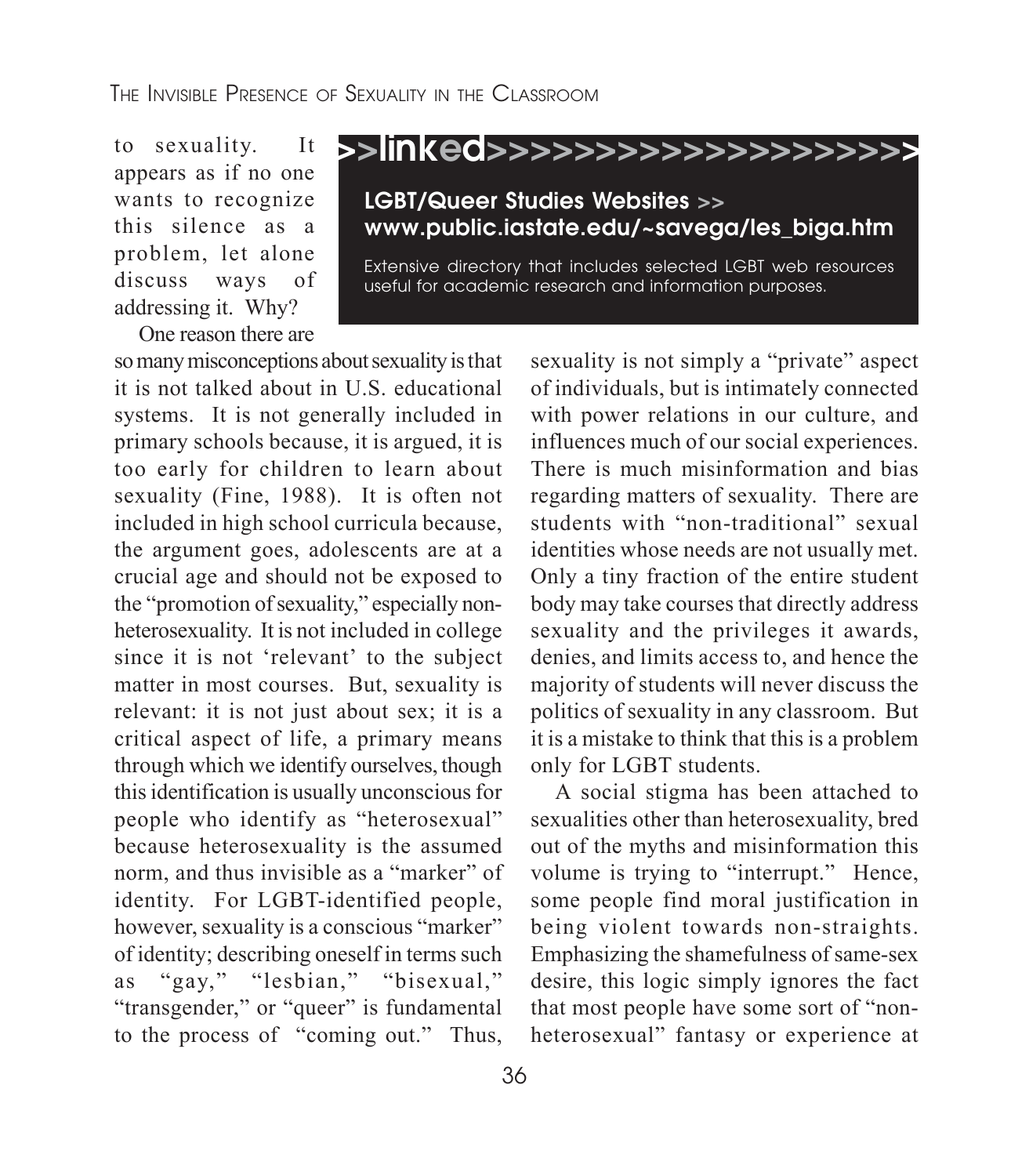some point in their lifetime (Laumann et. al., 1994). One may have such experiences without having a LGBT orientation. Being unaware of such facts may cause heterosexuals to experience these fantasies with immeasurable anxiety, dreading that they might be gay.

Gay-bashing may also be seen as a way of proving one's masculinity. The pressure to "prove one's heterosexual manhood" can lead to the need to disparage gays in all ways. This kind of sexual stereotyping not only encourages violence against those who are perceived to be LGBT, but also causes psychological dissonance for straight youth, who are endeavoring to comply with rigid gender roles. It is because of these rigid gender roles that sexuality is an issue that all students face, regardless of their sexual orientation.

**III.** Including discussions about sexuality in the classroom, however, does not necessarily mean that it has to be part of the syllabus of each course. What's important to acknowledge and make visible is that heteronormativity is present, even if invisible, in all our classroom interactions: in student-student and student-teacher pre- and post-class banter, and in students' and teachers' physical and verbal behaviors. For example, engineering student Alex Chapeaux describes how a professor's "innocent"

question about his girlfriend compelled Alex to tell this professor that he didn't Alex to tell this professor that he didn't<br>have one. When the professor prodded him<br>for an explanation, Alex replied: "I [am]<br>looking for a boyfriend" (Rupp, et.al.,<br>2004). Chapeaux observes that "now she<br>is more careful a for an explanation, Alex replied: "I [am] looking for a boyfriend" (Rupp, et.al., 2004). Chapeaux observes that "now she is more careful about what she says in front of me" (Rupp, et.al., 2004). In addition to our interactions with students, we need to pay attention to how heteronormativity shapes the scenarios and examples we use to explain material. For instance, in a course on statistics an example that uses "married couples" ignores the fact that non-heterosexual marriage is not legalized or recognized in many places, and that this kind of example simply reinforces heterosexual privilege. An alternate example might be just as effective: "What would be the effect of civil unions for LGBT people on birth rates?" This simple

**"invisibility," then, isn't just about LGBT students and teachers; it's about the ways in which <our assumptions> The issue of**

> **about (hetero)sexuality are invisible to us.**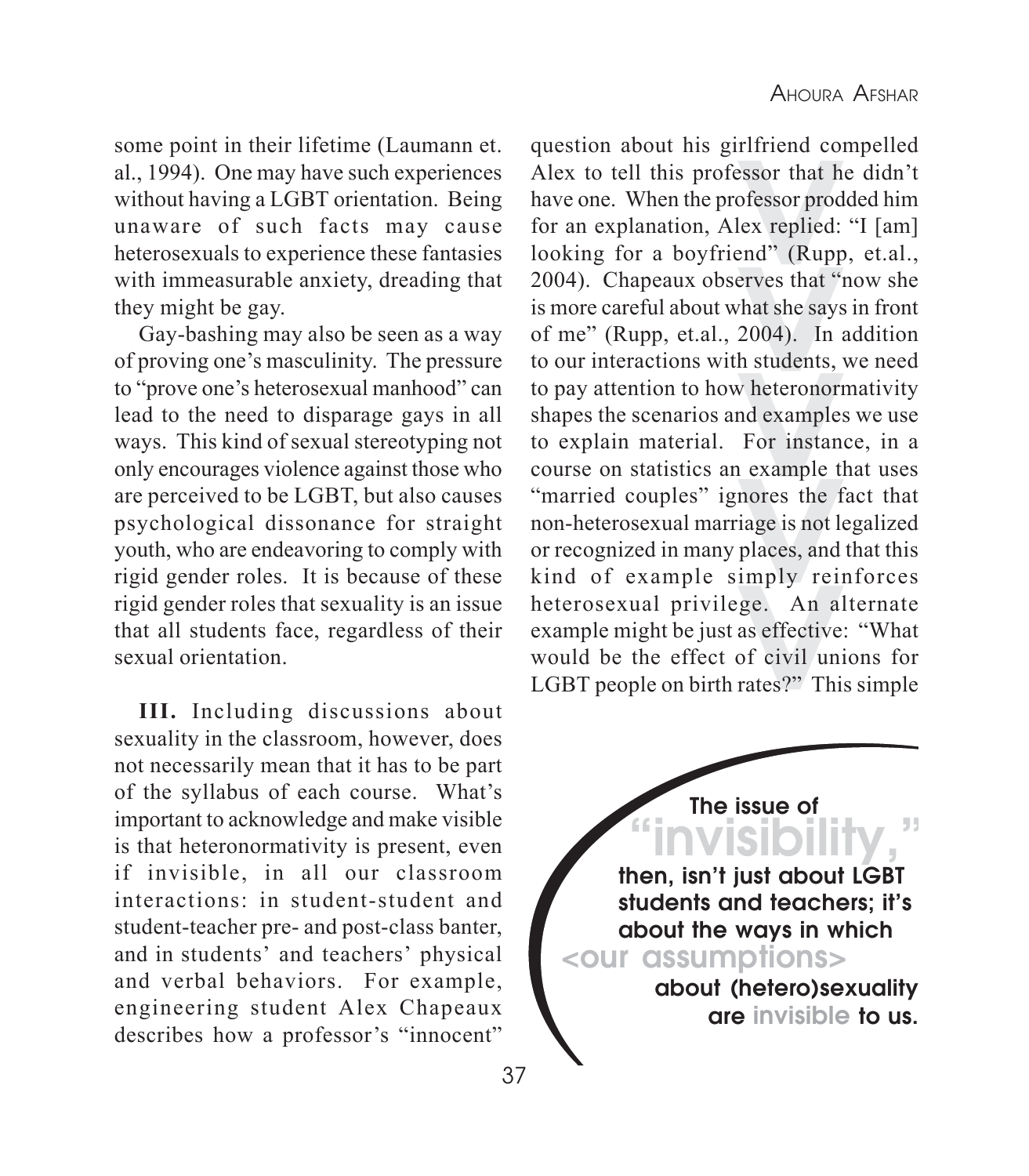#### THE INVISIBLE PRESENCE OF SEXUALITY IN THE CLASSROOM

but profoundly important change in language interrupts heteronormativity while also affirming that sexuality is a complicated issue. In a language course, an instructor should be sensitive to usage of pronouns: maybe it is not an accident that a bloke refers to 'he' as his partner. Should a student have to come out to the class or to the teacher if she simply wants to describe her girlfriend in an assignment? In most courses, and on most topics, instructors can construct effective examples and problems using non-conventional subjects. For instance, you could ask, "if Dave and Bob want to buy a \$200,000 house but only make \$25,000 annually, how should they budget?" Or, "how are the histories of the gay rights movement and the African-American movement linked?"3 Or, "what is the most efficient building design for non-gender-specific dorms?" These small, but significant, changes acknowledge the presence of LGBTidentified students, and create a more inclusive and effective learning environment. SU student Matt Ward **>expressions**

comments: "It is important to see yourself reflected in what is around you" (Rupp, et.al., 2004). Beyond being consciously aware of and working to interrupt heteronormative assumptions in class assignments, TAs and professors should be sensitive to the effects of a hostile environment on LGBT students' academic work. For example, if a student fails to finish an assignment because she or he has been experiencing stress and anxiety due to homophobia and heterosexism in the dorms, the instructor should take into consideration the legitimacy of this excuse.

### **SEXUAL IDENTITY**

**>>>one's personal sense of sexual orientation (and the names people use to refer to it)**

If issues of sexuality are brought up in a discussion, then view this as an opportunity to talk about it in the classroom. There is a great need to discuss sexuality in a "safe" but critical environment where we can work with students to interrogate the "facts" they've learned about sexual diversity through the images and languages that dominate the media and other social institutions, and show them alternative views. It is often in college when students form a stable sexual identity and LGBT students have their first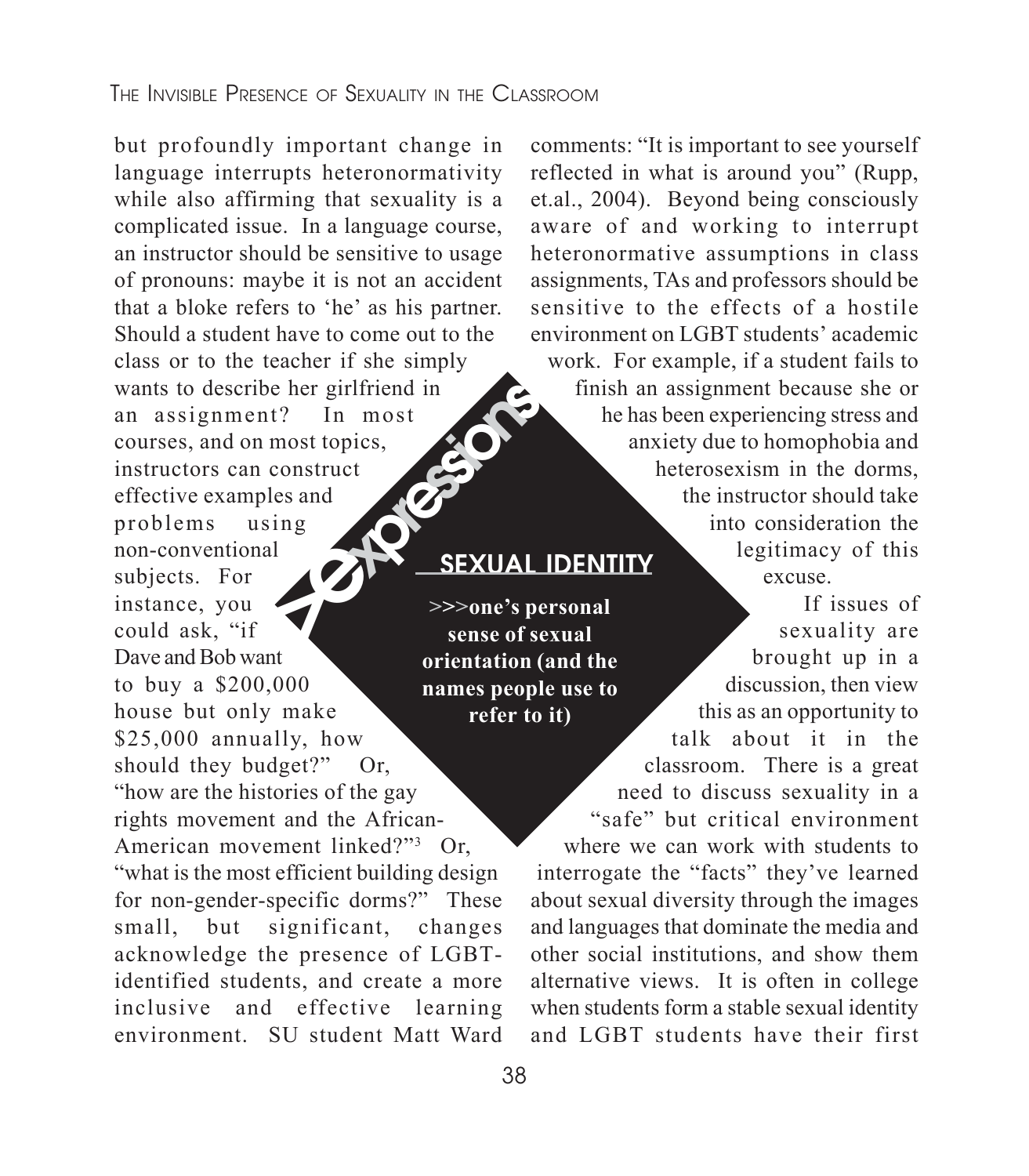"coming out" experience (D'Augelli, as cited in Eddy and Forney, 2000). Some students may experience their friends' or peers' coming out and may have questions about it. Some may also be under pressure to comply with rigid gender roles that are expected from them. In addition, because heteronormativity affects all people— LGBT or straight—failing to consider these issues further silences the topic of sexuality. Rather than limiting our perspective to issues of bias or violence against perceived or LGBT-identified individuals, we must understand that, as SU Professor Barbara Applebaum points out, "a lot of […] students feel that homophobia just means hate, fear, taboo, and they don't understand how they are complicit in keeping the norm of heteronormativity in place. Because they are not homophobic. They don't hate. They don't fear. So unless you also teach them about the norm of heterosexualism then they don't get what the problem is. They don't see the bigger picture."4 This norm limits the range of sexual expressions for straight students as well as LGBT-

identified students.

We need to recognize that our role as educators affects students and issues they are dealing with, and address such issues that are generally left out of our class discussions. We can make use of different opportunities—discussions of local events, lectures that present a range of relationships, assignments structured to connect students' everyday lives with abstract concepts—that arise to create spaces in the curriculum and classroom for perspectives that bend rigid heteronormative views and interrogate the power relations inherent in these views. This can help students understand that difference in sexual identities or orientations is a fact in an environment of great diversity. From this perspective, everyone can learn from differences found in ourselves and others. This is the responsibility of all employees at Syracuse University: to create and sustain an academic and social environment in which diversity in all its dimensions is valued.

>>The author would like to thank Mary Queen for help with substantial revisions.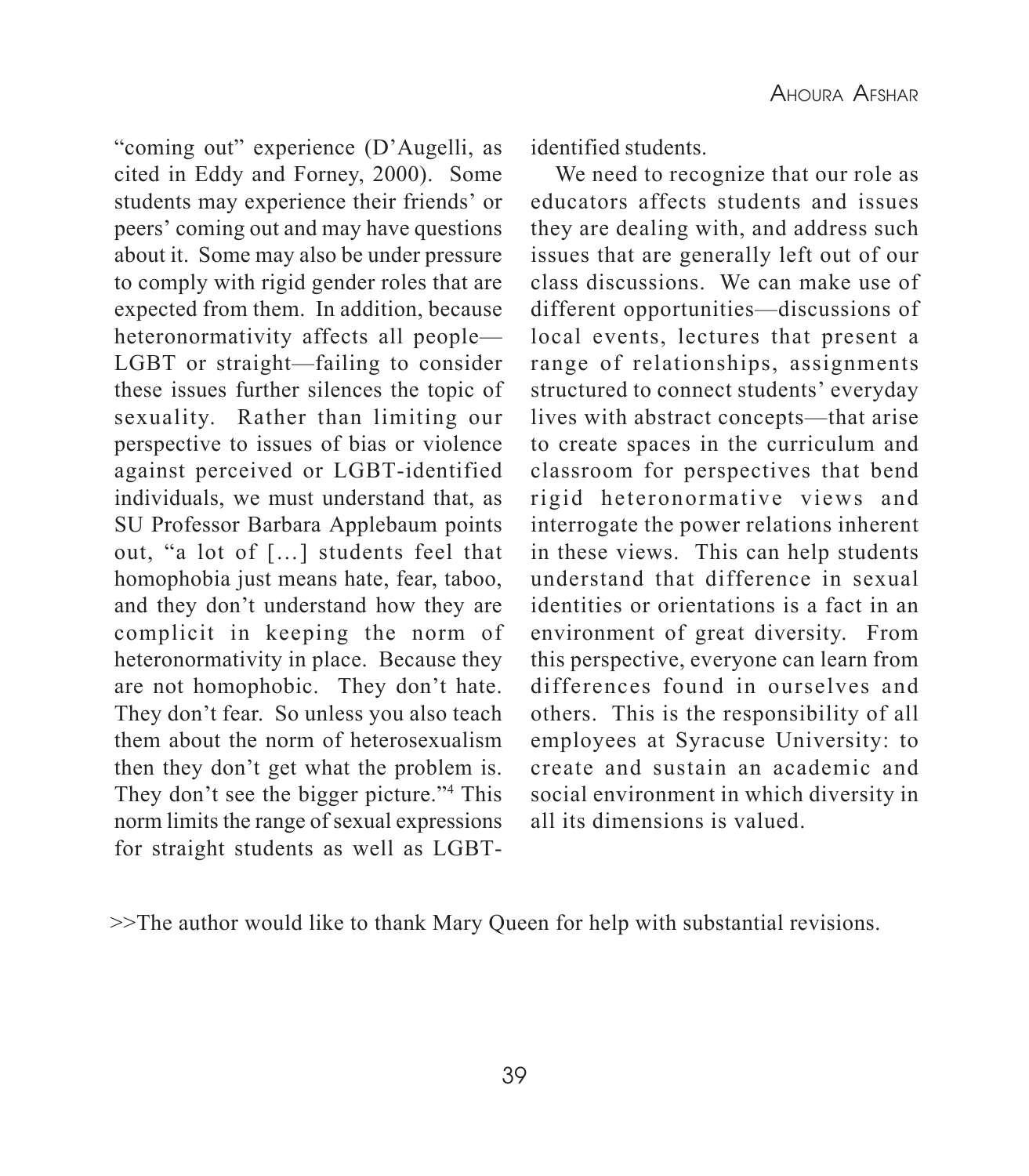# **>>REFERENCES**

- Byrnes, E. (2003). Syracuse University's anti-bias protocol precedes and ensures compliance with legislation recently signed into law [Electronic version]. Retrieved April 5, 2004 from http://sunews.syr.edu/ fullstory.asp?id=923039
- DeVault, M. (1999). *Liberating method: Feminism and social research*. Philadelphia: Temple University Press.
- Eddy, W., & Forney, D. (2000). Assessing campus environments for the lesbian, gay and bisexual population. In Wall & Evans (Eds.), *Toward acceptance: Sexual orientation issues on campus*. Lanham, MD: University Press of America.
- Faludi, S. (1999). *Stiffed: The betrayal of the American man*. New York: William Morrow and Co.
- Fine, M. (1988). Sexuality, schooling and adolescent females: The missing discourse of desire. *Harvard Educational Review 58*(1) 29-53.
- Laumann, E., Gagne, J., Michael, R., & Michaels, S. (1994). *The social organization of sexuality*. Chicago: University of Chicago Press.
- Moritz, C. (2004). *SU reports, responds to bias incidents* [Electronic Version]*.* Retrieved April 5, 2004 from http://sunews.syr.edu/ fullstory.asp?id=3230408
- Rupp, A., Becker, M., Monge, E. French, & Ricardi, A. (2004). 'Climate' varies across campus. *Student Voice, ix* (21) pp.12, 34.
- Sherrill, J.- M., & Hardesty, C. (1994). *The gay, lesbian, and bisexual students' guide to colleges, universities and graduate schools.* New York: New York University Press.
- Syracuse University Academic Plan. (2001). A strategic partnership for innovative research and education (A-SPIRE): An academic plan for Syracuse University [Electronic version]. Retrieved April 29, 2004 from http:// provost.syr.edu/academicplan/april2001.asp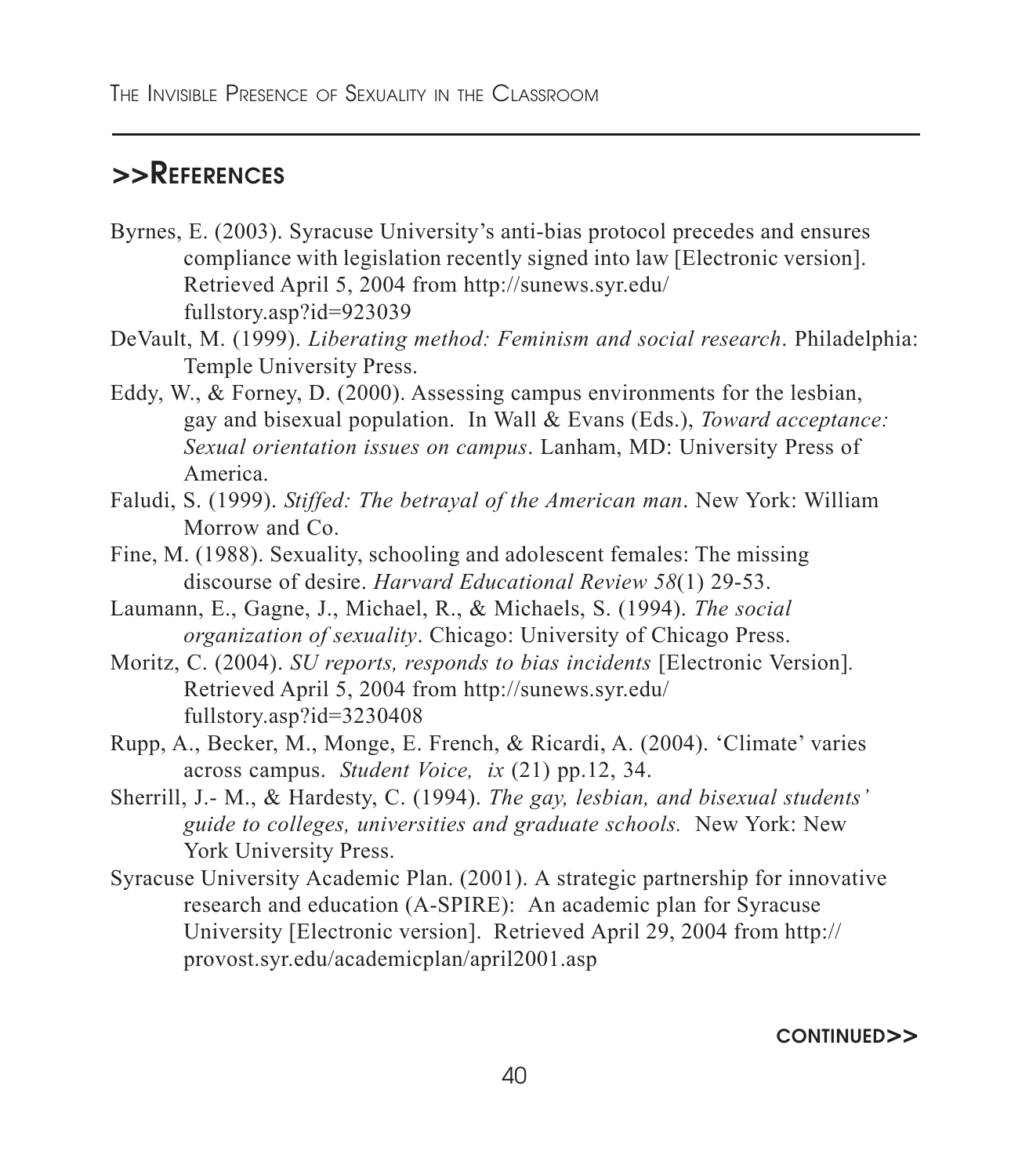- Syracuse University Human Resources. (n.d.). Diversity at S.U*.* [Electronic version]. Retrieved April 30, 2004 from http://humanresources.syr.edu/ support/diversty.html
- Syracuse University Public Safety (2004). *Daily Crime Logs* [Electronic version]. Retrieved from http://publicsafety.syr.edu/MediaLog1.html
- Wightman, R. (2003). Letter: SU campus coursing with gender bias [Electronic version]. *Daily Orange,* October 30, 2003.

# **>>ENDNOTES**

- 1 > This essay uses various terms—sexuality, sexual orientation, sexual identity—that are distinct from each other, but linked by structures of heteronormativity. The two former terms can refer to sexual practices and/or sexual identity, while the latter term generally refers to how an individual self-identifies. For the purposes of this essay, I'm using "sexuality" as an umbrella term for a range of sexual practices and/or sexual identities, including heterosexuality. The term "gender," on the other hand, refers to sets of behaviors/identifications that are attributed (by social norms) to females and males. Thus, gender cannot be conflated with sexuality, although it is intricately linked with it. For more specific definitions of each, please refer to the "Glossary" in this volume.
- 2 > Please see the essay in this volume by Susan Adams for more on heteronormativity.
- 3 > I owe these examples to Dean Allbritton.
- 4 > From interview with Barbara Applebaum in Part II of this volume.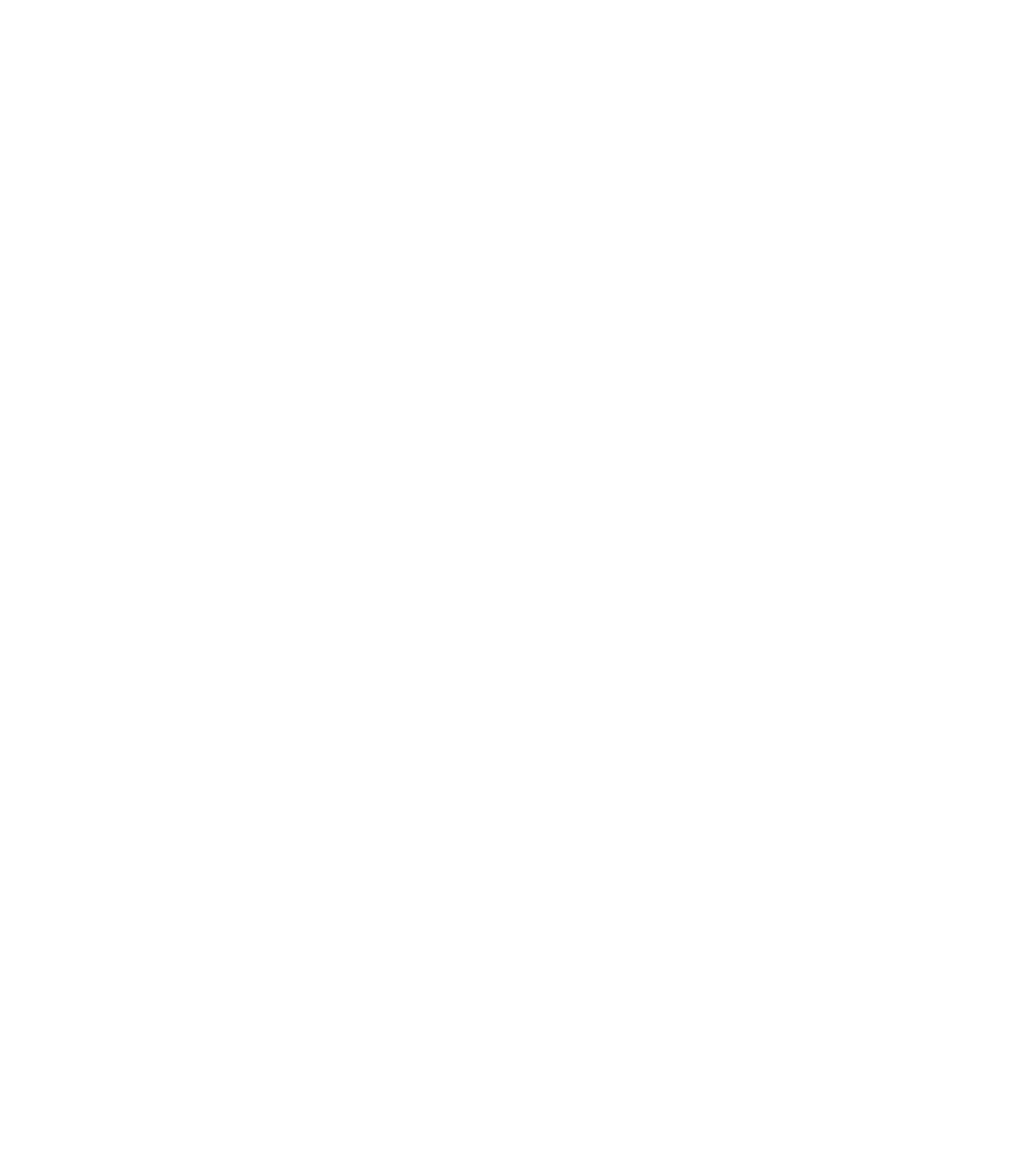# **LISTENING** to students

>>>>>>>><br>>>>>>

 $\boldsymbol{\wedge}$ 

 $\lambda$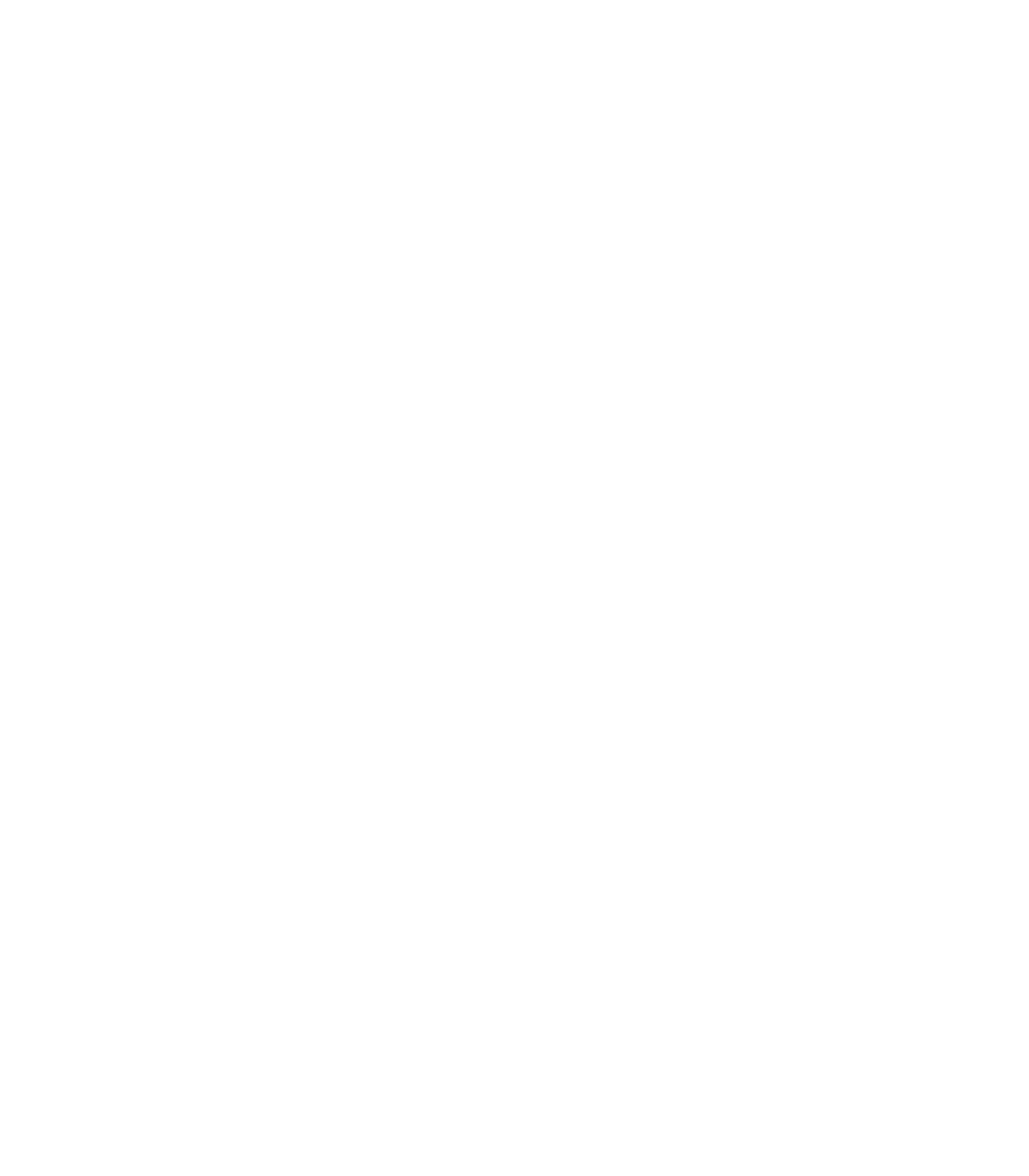

"Stay in your closets" was just one of several hateful messages chalked on the SU sidewalks during Coming Out Week in October 2000 (Blum, 2000; Davia, 2000). These anti-gay chalkings on the quad sparked considerable controversy within the SU campus community, but this is not the only instance in which the quad has acted as a space where conflicts between LGBT-supportive and non-supportive students find violent expression. It is with a particular series of incidents involving the use of visible spaces on the SU campus

that I seek to alert the reader to the intersections between sexuality and space, particularly the relationship between heteronormativity and the visible landscape of SU.<sup>1</sup> How is sexuality embedded within the landscape? How does the visible landscape, particularly the SU campus, embody, privilege, and reproduce heteronormative social relations? I suggest that struggles over sexuality—made visible on the concrete spaces of the landscape (such as the sidewalks on the SU campus quad)—can, on the one hand, be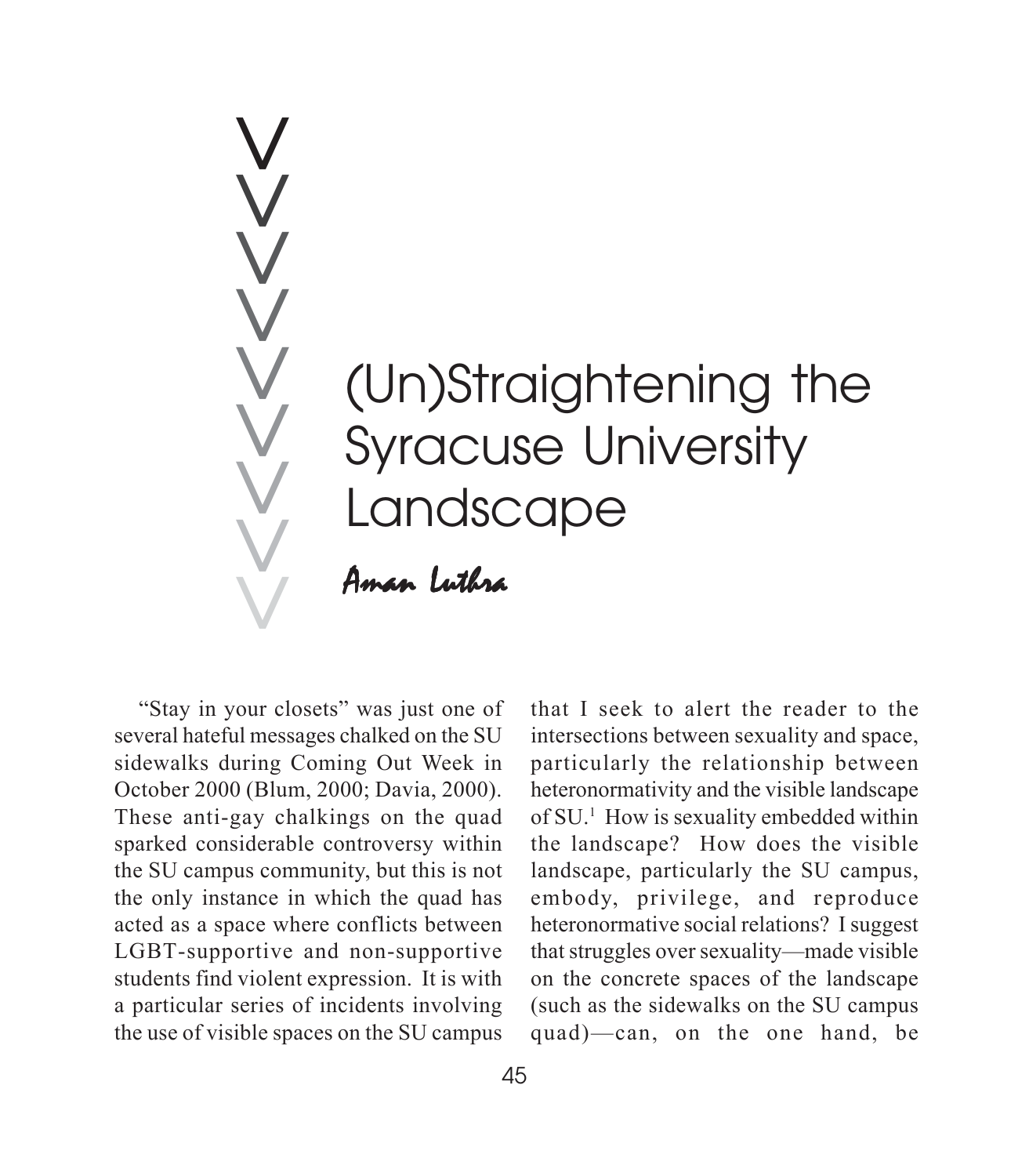(UN)STRAIGHTENING THE SYRACUSE UNIVERSITY LANDSCAPE

representative of broader conflicts about sexuality within society and, on the other, serve as historic moments in defining social relations and longer-term institutional responses to these struggles.

Why should you be interested in reading this essay? Why does the landscape matter to anybody? For graduate students, faculty, and administrators who might not otherwise engage with these issues intellectually, I suggest the following reasons for reading this essay. First, drawing upon a lively literature on the landscape (both in its representations and its material form) within cultural geography, I suggest that it is important to not view the visible landscape at face value. The landscape necessarily needs to be understood as a product of the social relations that it embodies and reproduces (Mitchell, 2000). In other words, normative understandings of the landscape can lead to the reproduction of heteronormative discourses that continually make the landscape an inhospitable space for those who do not conform to its assumptions, i.e. the queer community. If we view the landscape at face value, not only do we uncritically accept its assumptions but we also play a part in reproducing and perpetuating its privilege. Therefore we, as teachers of a wide range of students, need to be cognizant of and perceptive about how



these embedded discourses relate to their lives, and our own. Second, once we recognize the importance of the visible landscape in embodying and reproducing heterosexual privilege, we can be active in creating spaces for the articulation of alternative discourses. These 'safe spaces' that allow for the existence of alternative sexualities are critical to the successful maintenance of a diverse campus community.

Several scholars have written extensively about the relationships between sexuality and space. My purpose in this particular essay is not simply to summarize and reiterate the brilliant insights that these works have provided, but to use them to provide an alternative reading of the SU landscape. Designed space has often acted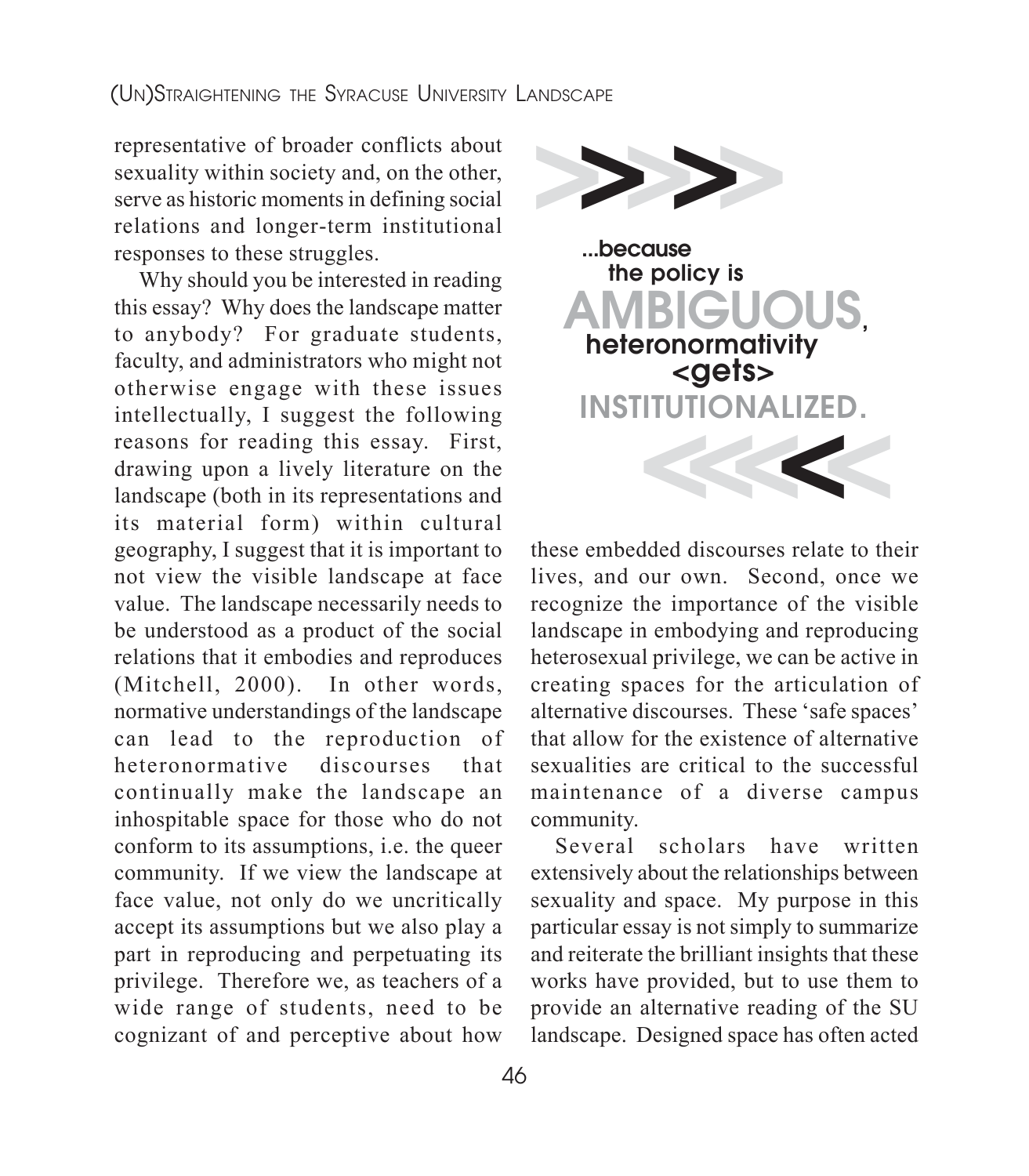as "a regulator of public and private realms" and the "collusion of architecture in [a] ruse of heterosexual mythology is now well recognized" (Ingram, Bouthillette, & Retter, 1997, p. 374-5). The design of the American suburb, for instance, has been related to the entrenchment of patriarchal and heterosexual norms within society (Coontz, 1992; Ingram et. al., 1997). Indeed the critical role that the built landscape can play in shaping identities is a point that outgoing Chancellor Kenneth Shaw also recognizes in a letter that prefaces the walking tour guide of campus:

This is a campus shaped by students' needs and desires. The 170 major buildings, the quadrangles, the walkways, the hills, and the playing field are far more than solid realities. They have had a part in forming each of our students' experiences. They are rich in memories. This is also a place where a vision has taken hold. Our physical environment is designed to help make that so (Syracuse University, n.d.).

Much as the "University's history is embedded in the campus itself" (Syracuse University, n.d., 3), so are unspoken assumptions about sexuality. One does not have to look too far beyond the seemingly apolitical process of the allocation of students to rooms in residence halls or even the design of locker rooms in the

gymnasium, both of which assume heterosexuality, to infer a narrative of sexual norms that are built into our physical environment. To this end, in the following sections, I will alert the reader to the conflicts that can result when assumed sexual norms are transgressed in the physical spaces of the landscape, and the ways in which these struggles can lead to potentially emancipatory outcomes.

## **Chalkings and hosings on the quad: Sexuality and public space**

This section examines two different sets of incidents both involving the representation of alternative sexualities on the concrete sidewalks that crisscross the SU campus quad. The first involves an institutional response in the form of cleaning, or hosing away, pro-gay messages chalked on the quad by LGBT members of the SU community during the Coming Out Week celebrations in October 1997.<sup>2</sup> The second is a more direct conflict expressed in the form of anti-gay messages that were written on the quad in response to the chalked pro-gay messages during Coming Out Week in October 2000.

"SU erases chalkings: Physical Plant hoses Coming Out Week messages on Quad" reads the headline of an article in the October 8, 1997 issue of the *Daily Orange* (Akin & Barton, 1997, p. 1). During Coming Out Week in October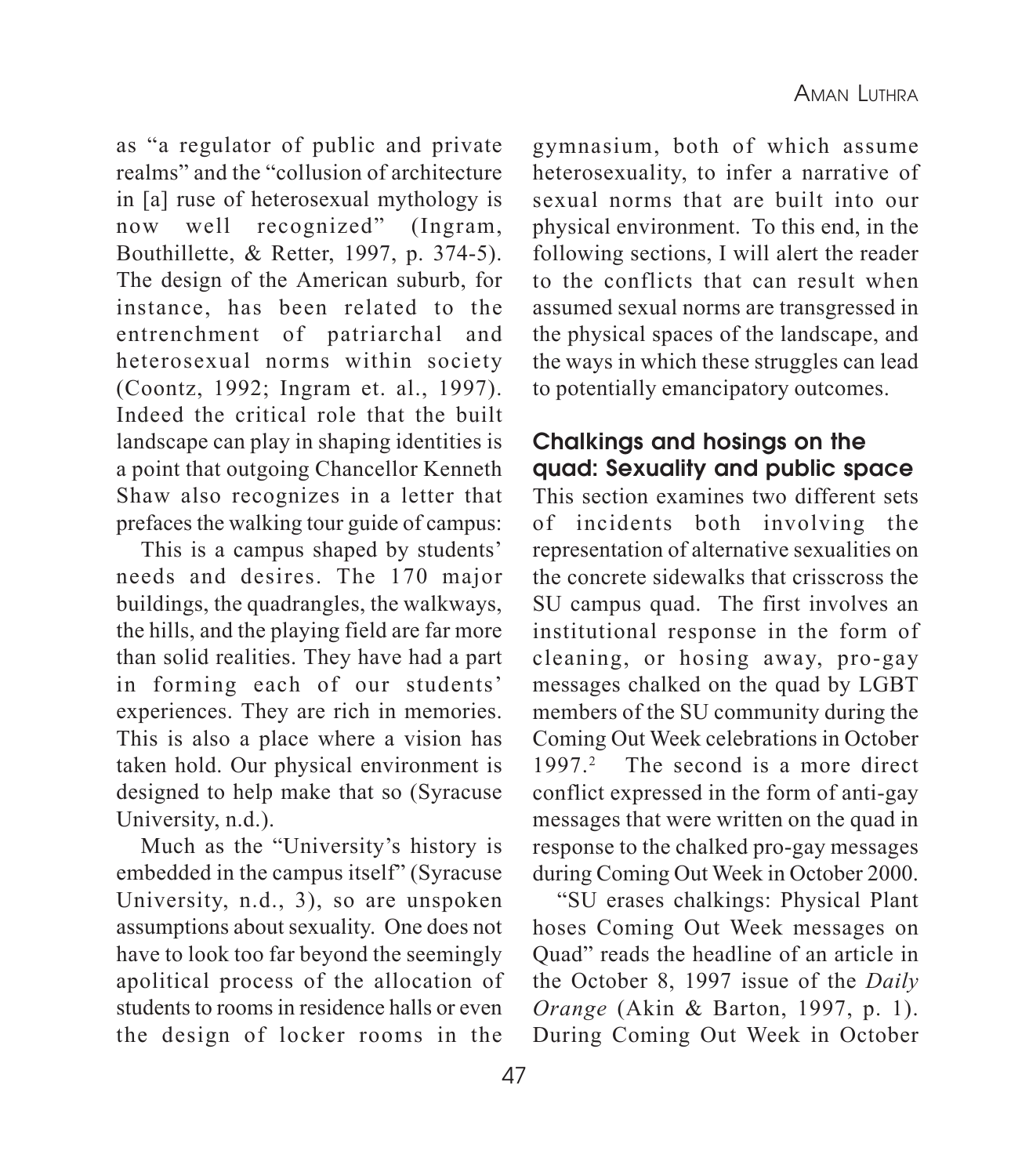#### (UN)STRAIGHTENING THE SYRACUSE UNIVERSITY LANDSCAPE

1997, gay-pride messages such as "I'm a dyke" and "There is a fag in Newhouse" were erased by SU Physical Plant after they allegedly received complaints from students and faculty regarding the "offensive" nature of these messages. Several members of the SU community suggested that cleaning of gay-pride chalkings was unnecessary censorship that would only perpetuate homophobia on campus. Despite this, Physical Plant erased Coming Out Week chalkings again the following day. Shawn Adam, Assistant Director for Administration at the Physical Plant, and Robert Hill, Vice-President for Public Relations, both agreed that the 'hosings' were justified on the pretext that they had received complaints from students and faculty (Barton, 1997). The whole incident concluded under an ambiguous justification of "policy problems" and resulted in a letter to the University community from Barry Wells, the Vice President for Student Affairs and Dean of Student Relations of the University, apologizing for the confusion and reaffirming the France Contract Contract Contract Contract Contract Contract Contract Contract Contract Contract Contract Contract Contract Contract Contract Contract Contract Contract Contract Contract Contract Contract Contract Contract

University's commitment to diversity. The University's use of a regulatory apparatus, the Physical Plant, in this 'hosing' incident needs to be understood as an attempt by the University to create and sustain a particular kind of order in its visible landscape—an order that is inordinately heteronormative and anti-gay.

Three years later, in October 2000, antigay chalkings on the quad read: "We're mad and will be silent no more;" "Be gay and pay;" "Stand up and stop the gay community from shoving their beliefs on us;" "Keep the gay shit to yourself;" "I don't need to know who you fuck" (Blum, 2000). Aside from simply being messages expressing hatred and violence, these words chalked on the quad also need to be understood as aggressive acts of resistance to the use of public space by a social minority group who attempted to claim rights to publicly express their identities. These writings were a response to the prideful Coming Out Week chalkings, inviting the SU campus community to come out, celebrate with, and be a part of SU's queer community. **HOMOPHOBIA >>>belief that LGBT people don't deserve the same rights as people who aren't LGBT; fear and hatred of "homosexuals"**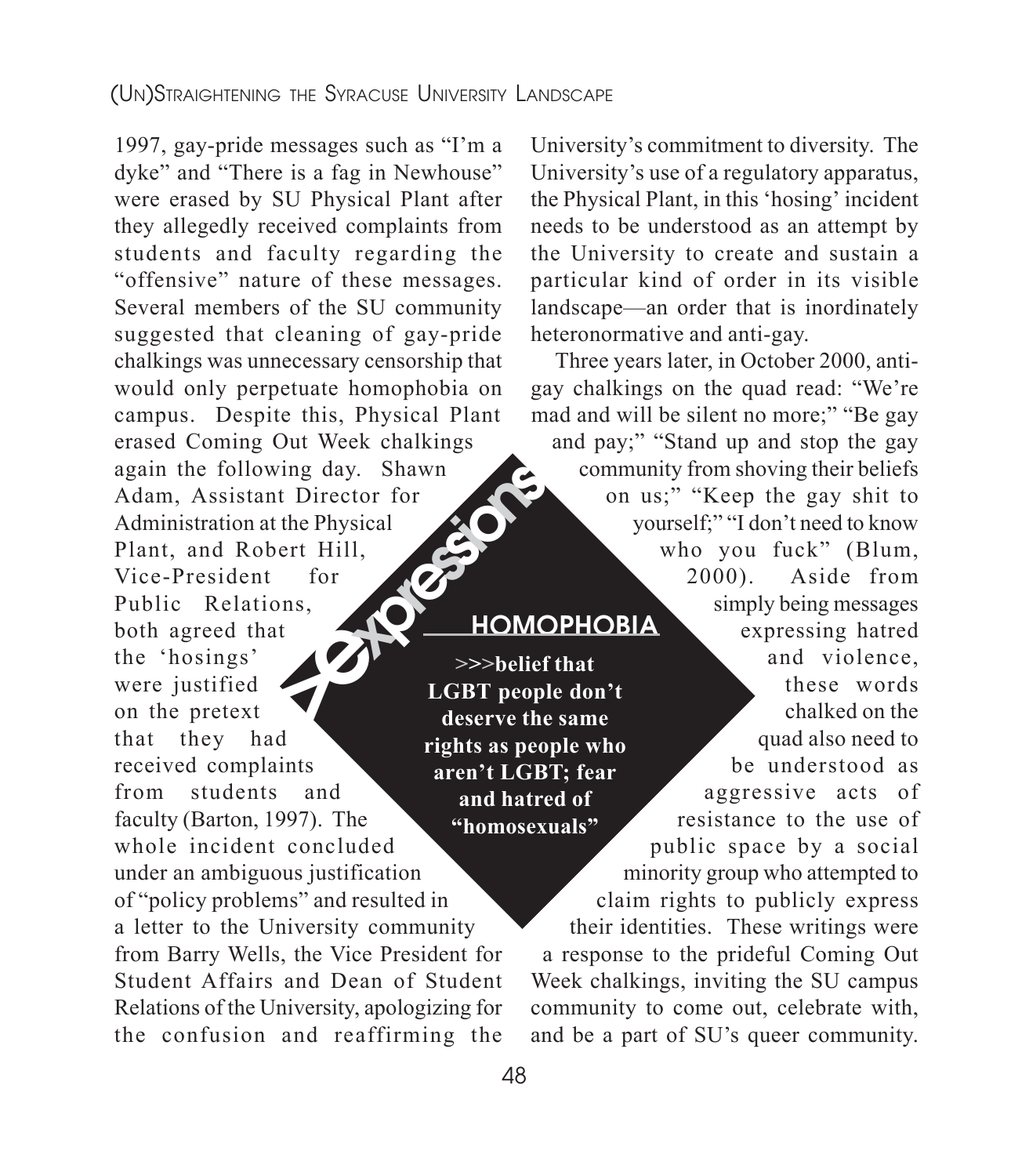Chalkings on the quad by the queer community visibly distorted a "straight" landscape. These distortions are precisely what elicited an aggressive response that attempted to reaffirm the dominant heterosexual paradigm of the visible landscape by suppressing the expression of alternative sexualities.

In a spontaneous interview with Leon Blum, Chancellor Shaw commented on this incident: "[…] the important thing is to not view this as an organized movement" (Blum, 2000). What makes a movement organized? By no means are these acts of hatred *random*; not only are they systematic but also they are routinely structured by a dominant discourse. Inasmuch as heteronormative discourses are embedded in institutions, policies, and our mundane daily practices, then they are indeed *organized*. Both of these incidents reveal the assumed straightness of the SU campus. In the first incident, because the policy is ambiguous, heteronormativity gets institutionalized. In the second incident,

public space (at least within the context of the University), we imagine that the entire SU community has access to it. As is evident through the chalking incidents, however, access is far from free. Instead, it is structured through cultural norms and legal practices that institutionalize and privilege particular social relations within the community.

Since these two incidents, the SU campus has seen rather significant changes with regards to its relations vis-à-vis the LGBT community. Following a request from the Senate Student Life Committee to the Senate Agenda Committee for the appointment of an Ad Hoc Committee on LGBT Concerns, filed in March 1998, such a committee was established. The committee's purpose includes assessing the concerns of SU's LGBT community, and making recommendations for the University's responses to these concerns. The committee has since been granted permanent status. In addition, a LGBT resource center has also been established.

underlying straightness finds expression in the aggressive reactions of the perpetrators. Both of these incidents also tell us a story about the use and governance of public space at SU. If we regard the quad as

**<<<<<<<<<<<<<<<<<<<linked<< LGBT Resource Center at Syracuse University >> students.syr.edu/lgbt**

Contains information on upcoming programs, topical areas, valuable resources, ways to get involved, and what the LGBT Resource Center can do for you.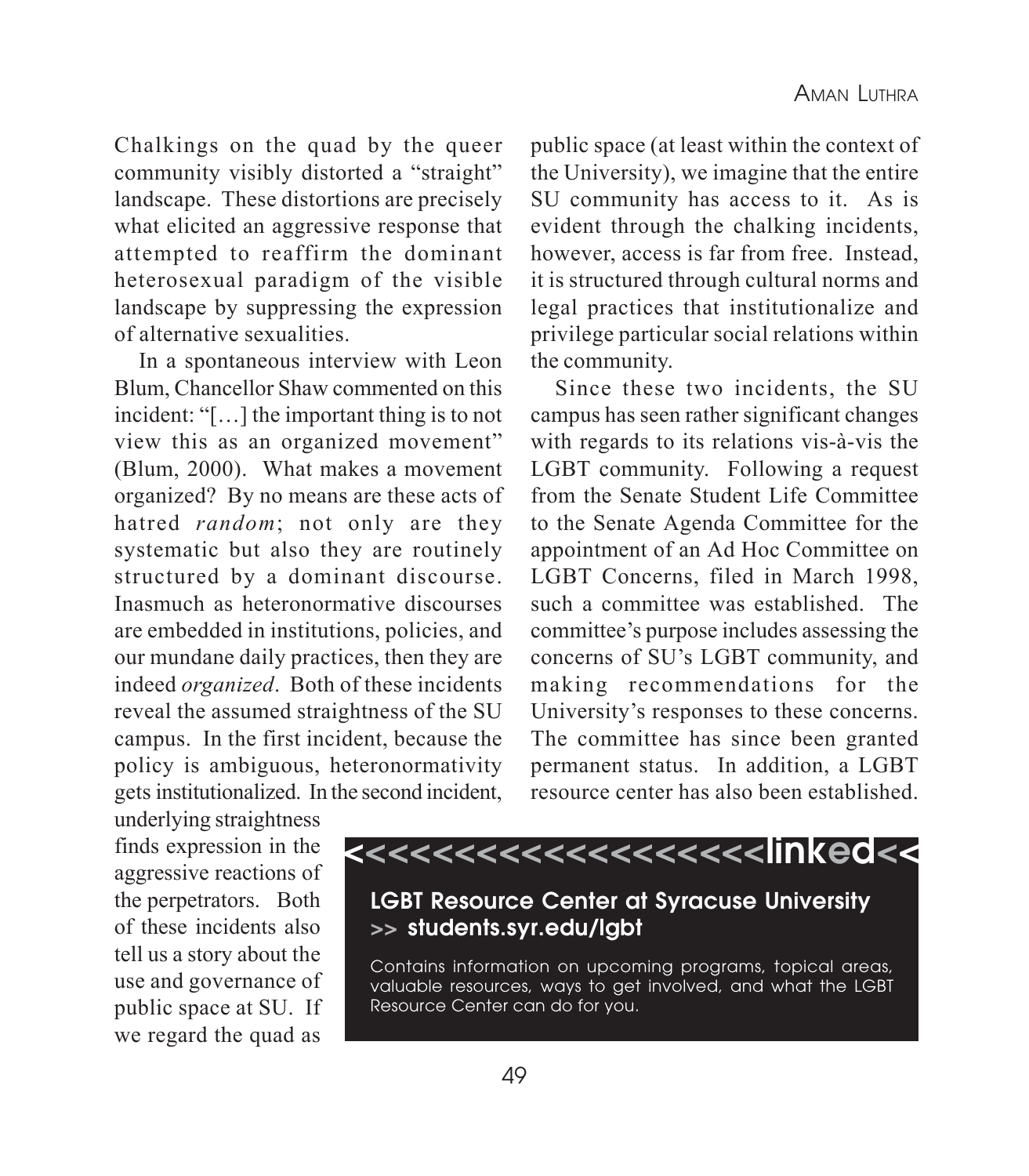In the year 2000-2003, the University Senate Committee on Budget and Fiscal Affairs allocated a budget of \$90,000 to the LGBT Resource Center. Despite these praiseworthy developments, the SU landscape continues to embody and privilege heteronormative social relations.

#### **"Too aggressive and political": Sexuality and the cultural landscape of SU**

The quad is not the only space to which access is governed by generally accepted heteronormative cultural norms within the SU community. Heterosexual privilege pervades all aspects of everyday life on the SU campus. It is precisely for this reason that the undergraduate LGBT student group on campus was criticized for being "too aggressive and political" by some members of both the straight and LGBT community (Akin, 1998). Pride Union, the undergraduate LGBT group, has to constantly balance between acting as a safe space for undergraduates and being an aggressive LGBT activist group. If sexuality and everyday life did not intersect constantly in complicated ways, Pride Union wouldn't have to manage such a formidable task. Those who criticized Pride Union for being "too aggressive and political" are disturbed by the group's sexual transgressions on the SU cultural landscape.

Bulletin boards and restrooms are just some of the other elements of the visible landscape that are frequent sites of LGBTsupportive and non-supportive conflicts at SU. Bulletin boards, especially in residence halls, are sites where such a conflict can be witnessed on almost a daily basis. In fact, a majority of the bias-related incidents reported to the Dean of Student's office involve derogatory remarks regarding the perceived sexual orientation of the victims, written on the visible spaces of bulletin boards and whiteboards on individual students' rooms. Once again, heternormativity is not restricted to the realm of popular culture, manifested in such everyday conflicts, but is embodied in the institutional regulatory practices as well. The following incident involving the vandalism of gay pride posters provides evidence in this regard. Akin (1998) notes, "gay pride posters were ripped down by members of the Office of Residence Life because they depicted scenes of half-naked underwear models and girls kissing girls" (p. 3). Another student notes, "the simple act of putting up 'safe space' stickers [. . .] has brought her grief" (Flynn, 2002, p. 25).<sup>3</sup> The student continues, "[m]onths ago a group of men saw the sticker on her bedroom window late at night and began banging on her window, yelling and screaming derogatory slurs at her" (Flynn, 2002, p. 25). As recent as fall 2003,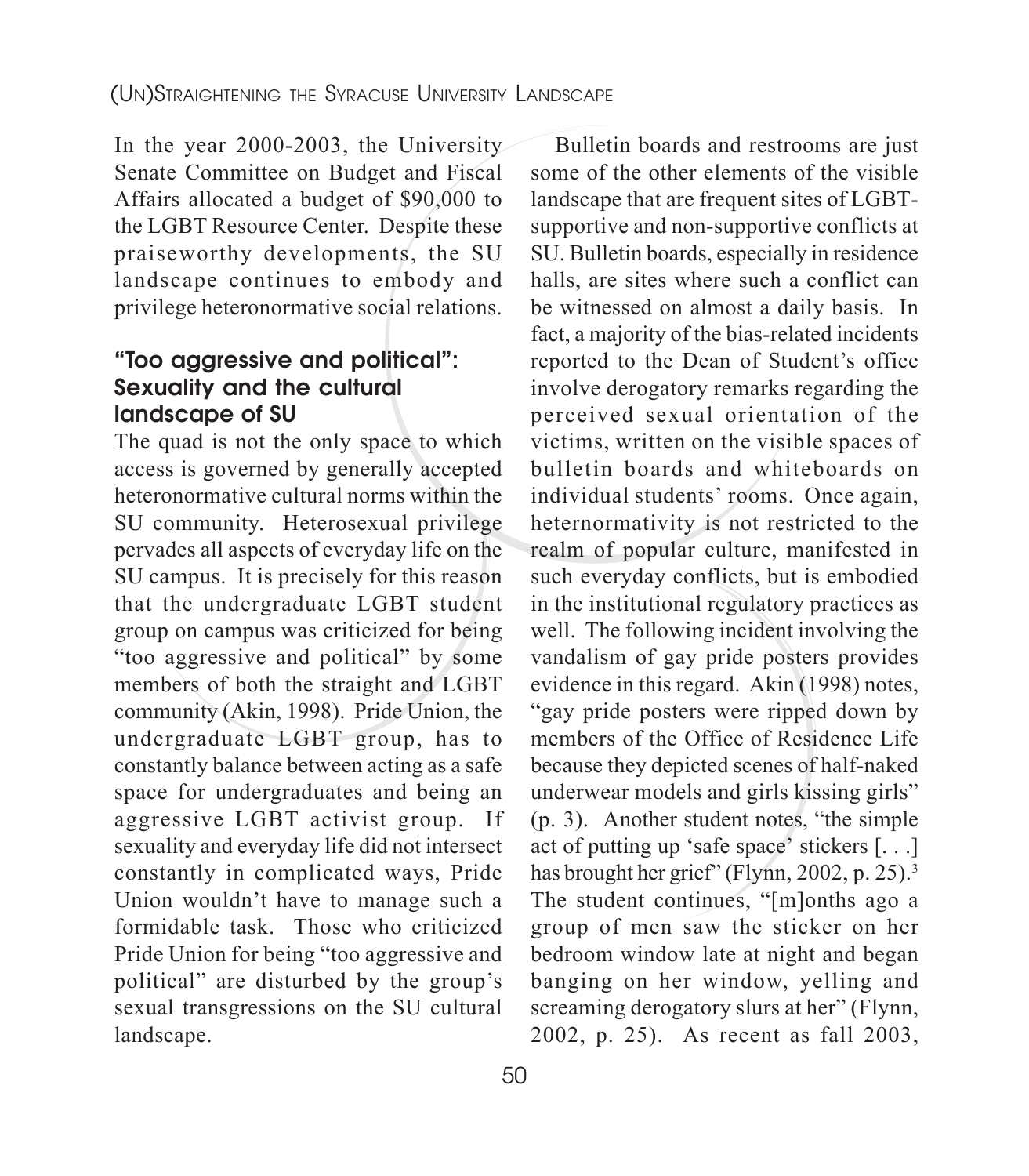Coming Out Week posters were torn down from buildings all over campus upon complaints from some members of the SU community regarding the provocative nature of these posters (Kaechele, 2003). Much like the quad, bulletin boards are also sites within the visible landscape where heteronormative relations at SU become institutionalized through cultural norms (for instance, through hate messages) as well as policy-based practices (for instance, the removal of Coming Out Week posters by the University).

### **Creating progressive political spaces**

In a letter addressed to the SU community, dated February 14, 2003, SU's Team Against Bias noted that, in Fall 2003, almost 73% of bias-related incidents reported to the Office of the Dean of Students were based on actual, or perceived, sexual orientation or gender identity. In a report by the University's Ad Hoc Committee on Gay, Lesbian, Bisexual and Transgender Concerns, dated May 2001, the authors note that a survey of the campus community (students, faculty, staff, and administrators) showed that LGBT respondents were less likely to view the representations of LGBT community as neutral than non-LGBT respondents. While LGBT persons at SU perceived queer representations in campus

# **>>>>>>>> OICES**

**I think a real issue on campus is that people who don't identify as LGBT feel that LGBT issues have absolutely no relationship to them.**

### **>SU undergraduate student**

media (*Daily Orange* and *Syracuse Record*) as negative, other SU community members perceived them as neutral. Finally, the report also suggested that LGBT students considered the University to be far less committed to making the campus safe for LGBT persons than non-LGBT respondents. What I have been arguing in this paper is that the visible landscape has much to do with these divergent perceptions and understandings of the LGBT community here at SU. By briefly exploring sexual politics on visible spaces of the campus, I hope to have elucidated some of the mechanisms by which the campus landscape becomes a product of heteronormative social relations within the SU community, and shown that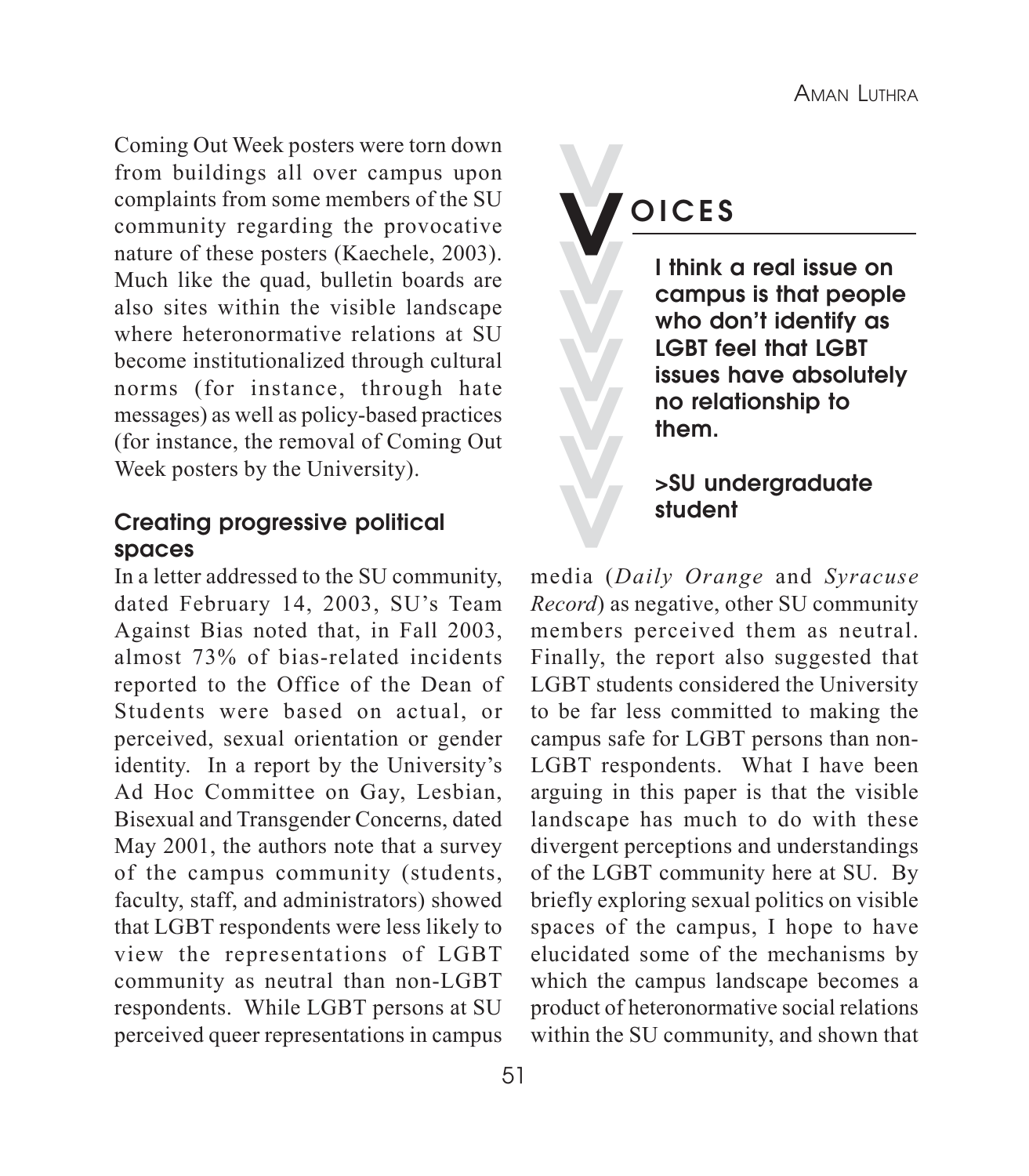such a landscape becomes an inhospitable space for those who do not conform to its assumptions.

Contemporary institutional practices, inasmuch as they embody popular cultural norms, will continue to reproduce a landscape that is more welcoming to straight rather than LGBT students unless a concerted effort is made to make visible those aspects of the landscape that question its heterosexual assumptions. Although the struggles over space, as witnessed in the quad incidents, reveal a dark period in SU history, these incidents were also a defining moment for a recognition and institutionalization of more progressive sexual politics by our administration. Recent increased visibility of the queer community in the campus media, and the establishment of the LGBT Resource Center and the University Senate

Committee on LGBT Concerns are some crucial steps in the creation of spaces that allow for the articulation of alternative sexualities. Indeed, these steps are also associated with an increased visibility of the LGBT community in campus media and on campus at large. These are certainly progressive transformations in SU's institutional and cultural landscape. But much remains to be done and a critical engagement with the landscape can be a primary step in this direction. As educators, it is our responsibility to shed light upon the assumptions subsumed within the visible landscape. Through classroom discussions as well personal conversations with students, we must not only point out these assumptions but also be active in making sure that they are violated so that *concrete* safe spaces can be created on the campus.

>>The author would like to thank Laam Hae, a Ph.D. candidate in the Department of Geography at Syracuse University, for suggesting this title: "(Un)Straightening the SU landscape."

## **>>REFERENCES**

**CONTINUED>>**

Akin, P. (1998, December 11). Gay community ponders climate, resources. *Daily Orange*, p. 3.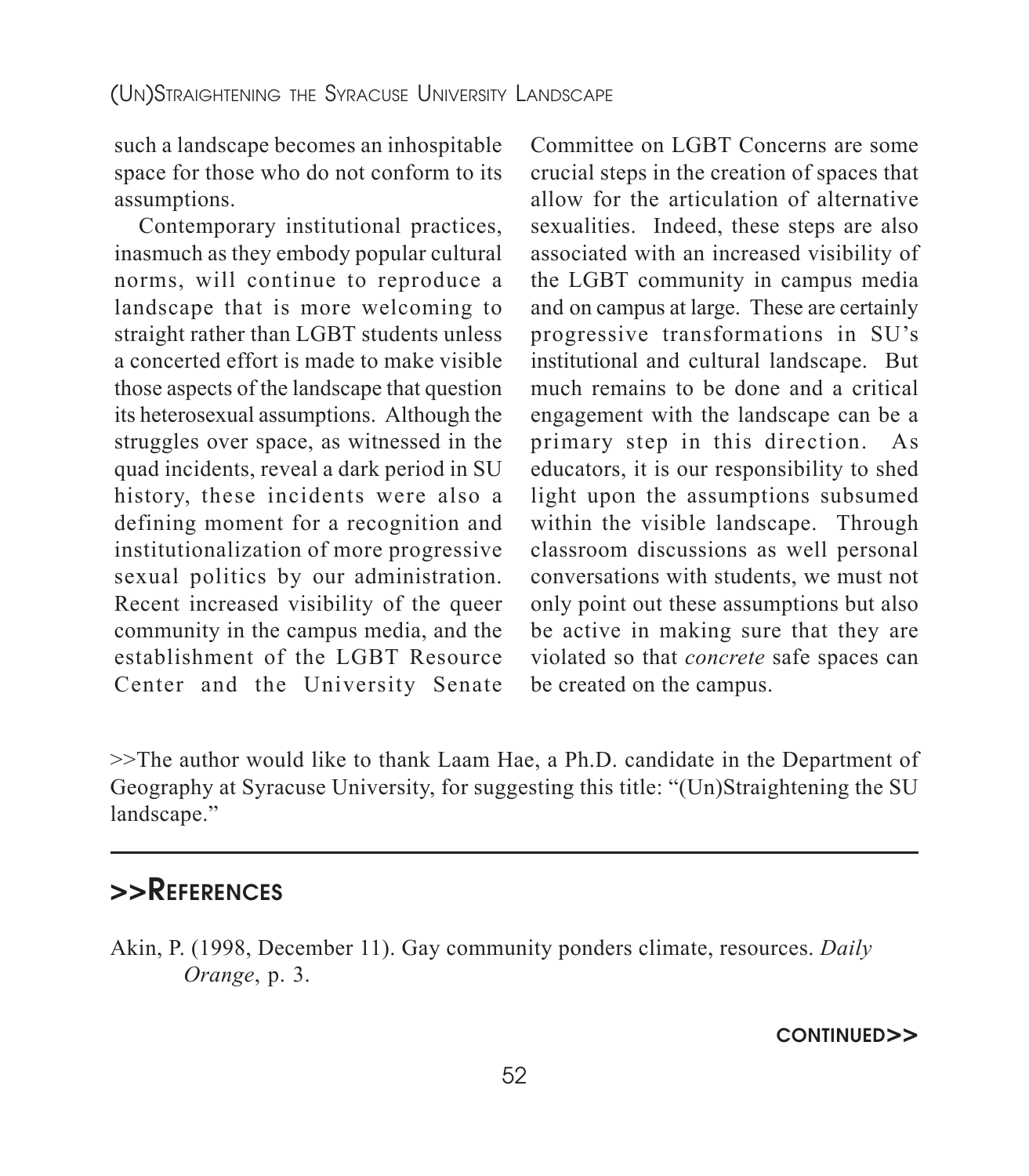- Akin, P. & Barton, N. (1997, October 8). SU erases chalkings. *Daily Orange*, pp. 1, 4.
- Barton, N. (1997, October 9). Quad gets hosed again. *Daily Orange*, pp. 1, 5.
- Blum, L. (2000). *Chalk*. (VHS Recording). Available at the Syracuse University LGBT Resource Center, 750 Ostrom Avenue, Syracuse, NY 13244-4350.
- Coontz, S. (1992). *The way we never were: American families and the nostalgia trap*. New York: Basic Books.
- Davia, J. (2000, October 13). Anti-gay group chalks quad. *Daily Orange*, pp. 1, 8.
- Flynn, A. (2002, February 25). Gay students excluded in heterosexual classroom. *Daily Orange*, pp. 20, 25.
- Horseman, J. (1997, February 7). Pride Union launches 'safe' program. *Daily Orange*, pp. 1, 6.
- Ingram, G., Bouthillette, A., & Retter, Y. (1997). *Queers in space: Communities, public places, sites of resistance*. Seattle: Bay Press.
- Kaechele, J. (2003, September 26). Gay posters promote awareness. *Daily Orange*.
- Mitchell, D. (2000). *Cultural geography: A critical introduction*. Malden: Blackwell Publishers.
- Syracuse University. (n.d.). *A walking tour: Syracuse University.* [Brochure] Syracuse, NY: Syracuse University.
- Syracuse University Senate Ad Hoc Committee on Gay, Lesbian, Bisexual and Transgendered Concerns. (March 21, 2003). Report and Recommendations. (Available from Syracuse University LGBT Resource Center, 750 Ostrom Avenue, Syracuse, NY 13244)

# **>>ENDNOTES**

- 1 > For a definition and discussion of the concept of heteronormativity, see the essay by Susan Adams in this volume.
- 2 > Coming Out Week is a week of events aimed at creating awareness of LGBT issues and is hosted on the SU campus in the early part of the Fall semester every year.

#### **CONTINUED>>**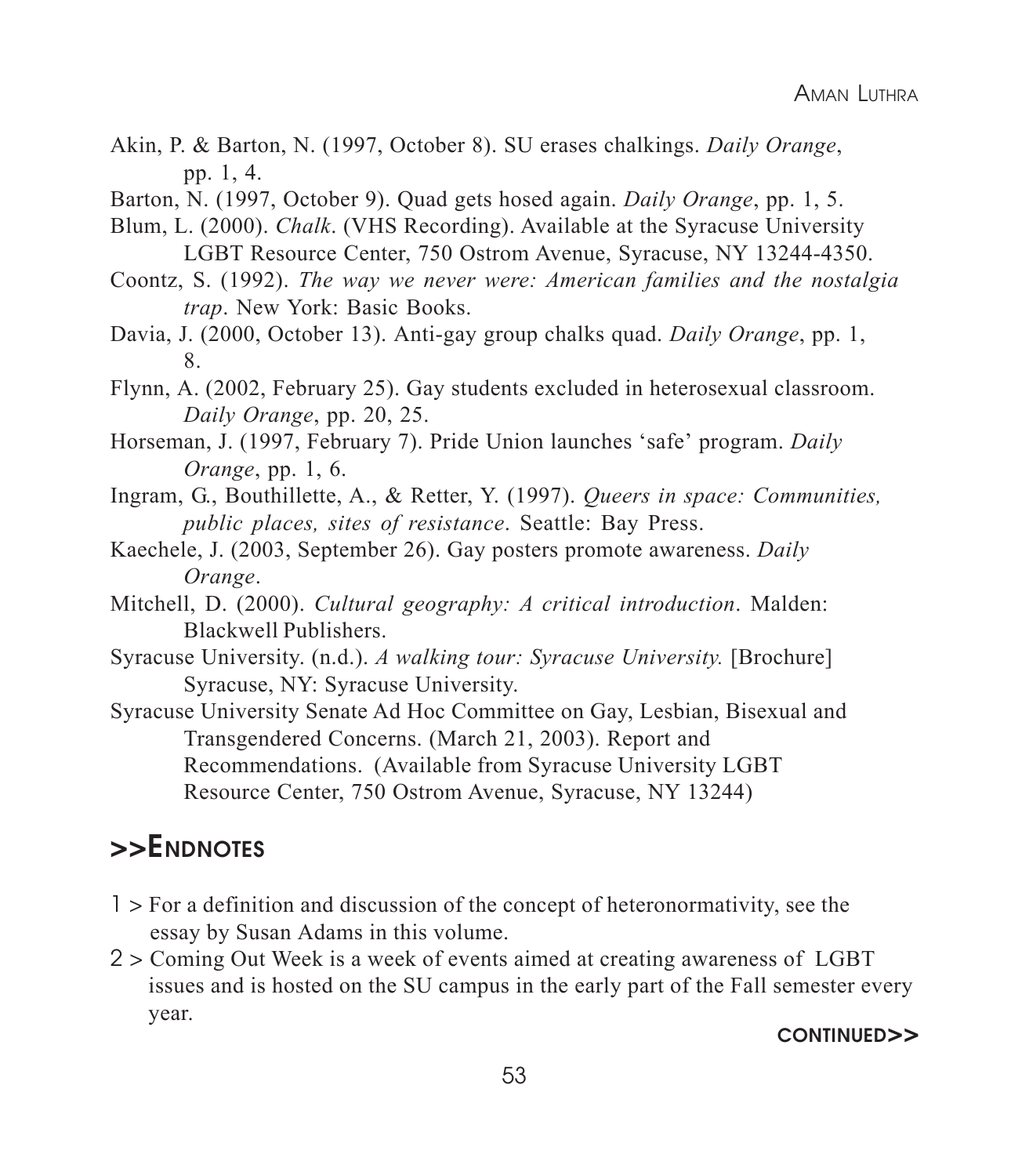(UN)STRAIGHTENING THE SYRACUSE UNIVERSITY LANDSCAPE

3 > Safe Space stickers are a part of the Safe Space Campaign started in 1997, sponsored by the Rainbow Alliance, Pride Union and Open Doors. A Safe Space symbol is not an indicator of sexuality but provides the assurance that a non-hostile environment will be provided to anyone regardless of his or her sexuality (Horseman 1997).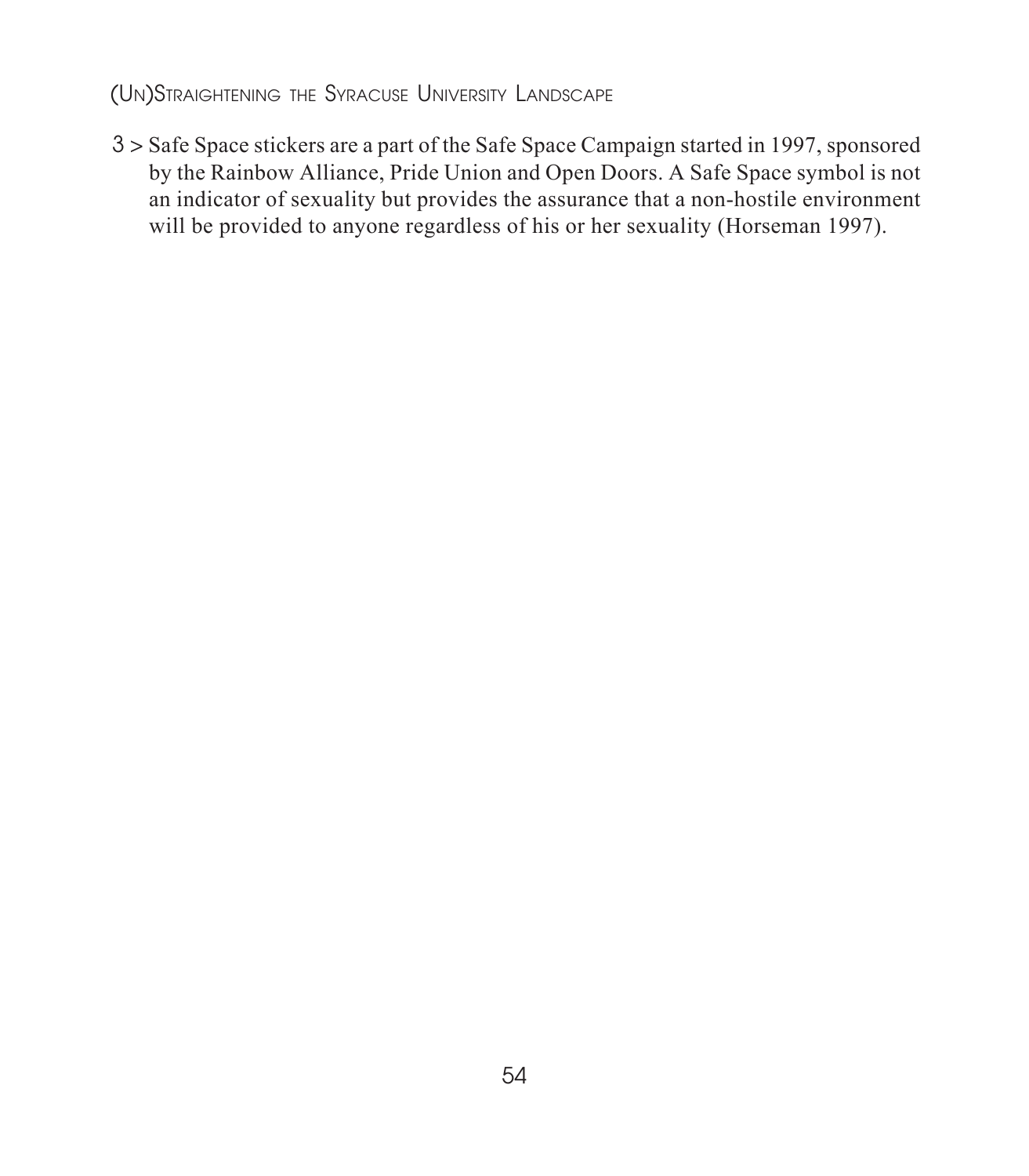

Echoes of Silence: Experiences of LGBT College Students at Syracuse University

# Rachel Moran and Brian Stout

Ithough the following conversation is fictitious, the details are not.<br>We constructed this essay as a dialogue to portray a realistic<br>conversation that might occur between two LGBT students at<br>Syracuse University. Although We constructed this essay as a dialogue to portray a realistic conversation that might occur between two LGBT students at Syracuse University. Although we do not speak on behalf of all LGBT students on campus, we sincerely attempt to tell some of their actual stories, experiences, and thoughts in an effort to "break the silence" that continues to oppress LGBT students at Syracuse University.

**It's a cold Tuesday night in September. Two<br>
<b>S.U. students bump into each other on**<br> **Marshall Street and decide to get lattes at<br>
Starbucks. Starbucks.**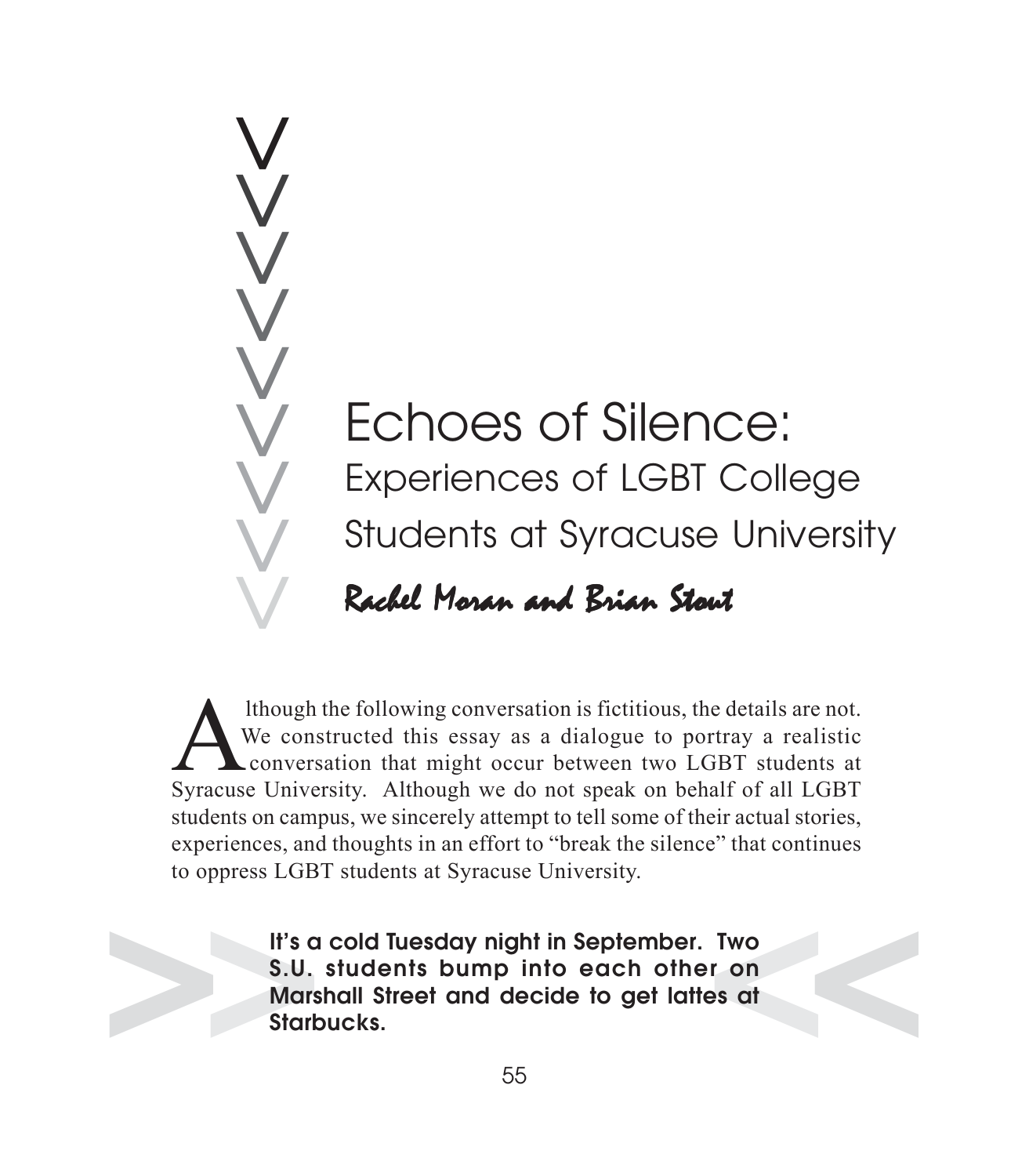**BRIAN:** So, how's it going?

**RACHEL:** Not so great actually. Did you read the D.O. today? **BRIAN:** Yeah, why?

**RACHEL:** It said that there was an anti-gay hate crime last weekend. **BRIAN:** Oh... yeah I know about it.

**RACHEL:** It really surprised me. I know this isn't the most accepting college campus out there, but I never expected anything like this to happen here.

**BRIAN:** Yeah, me neither. I mean, being a freshman, I've only been a student here for about 2 weeks, but I had always assumed that people on a college campus would be pretty accepting.

**RACHEL:** I guess I've had mixed experiences... I'm not really sure just how accepting it is here. I know you said before that when you were looking at colleges, you liked Syracuse because it seemed like a very diverse and accepting school. What made you think that?

**BRIAN:** Well, I had no idea exactly what to expect of SU before I came here. I had actually read in one book that profiled colleges around the country that there was a big divide between gay and straight students on this campus. The book said that there was a certain "tension" regarding LGBT issues here. That kind of scared me. On the other hand, I had done some research on my own. I was looking around the Internet to see what kind of LGBT resources Syracuse had to offer when I discovered the website for the LGBT Resource Center. I read about everything the Center had to offer, and was pretty impressed. I found the email address of the director, Adrea Jaehnig, and sent her an email regarding some of my reservations about coming here. She really made me feel a lot better. It's really great that we have an LGBT Resource Center on this campus. I know a lot of people who go to schools without any formal LGBT support organizations.

**RACHEL:** Yeah, the Center is amazing and Adrea does so much. But just the presence of the Center alone doesn't mean that the University is at ease with queer issues… after all, think about this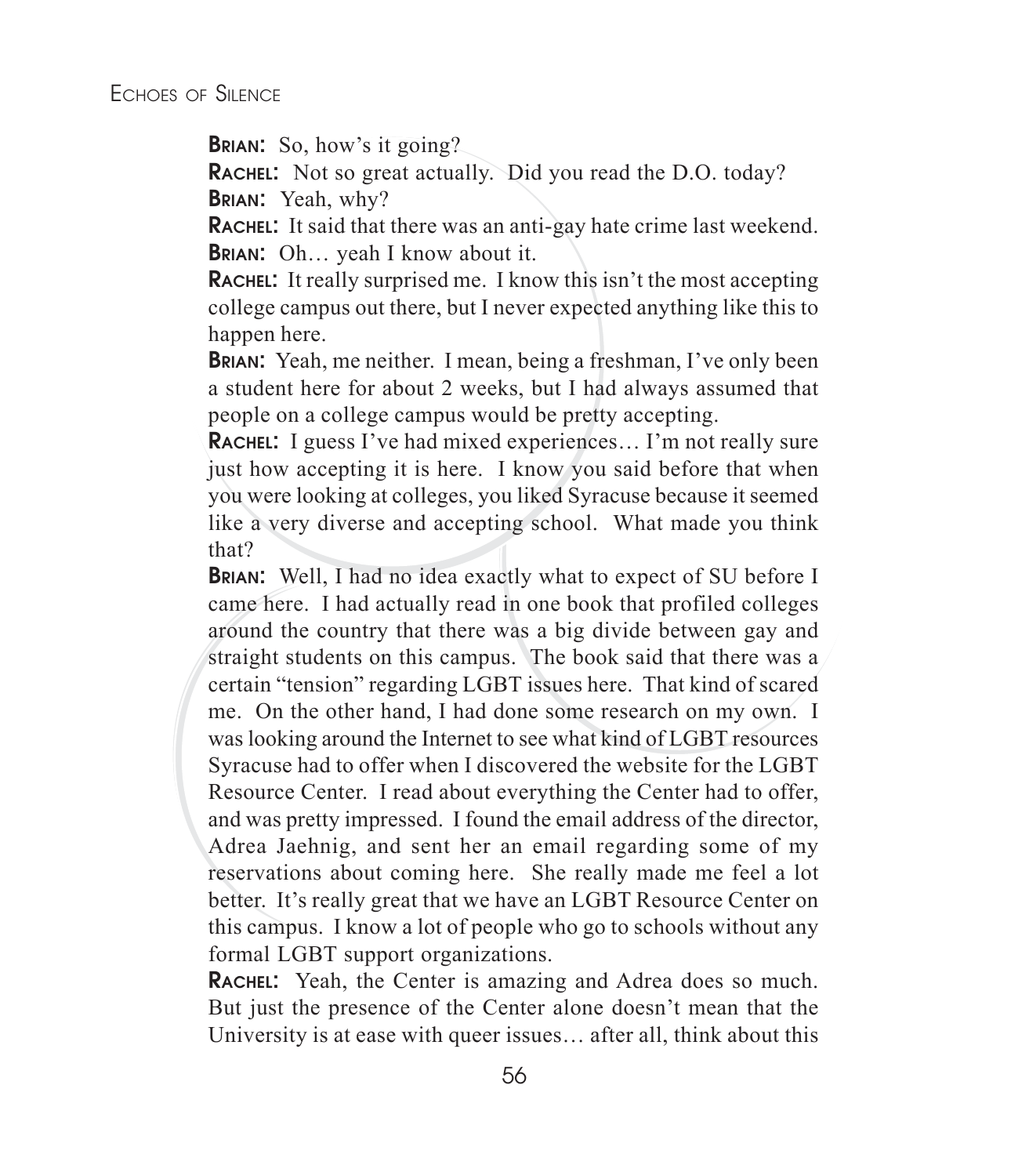hate crime.

**BRIAN:** You know, I really just don't want to talk about the hate crime right now… maybe later, okay? So anyway, how are your classes going so far?

**RACHEL:** Well, it's funny that we were just talking about whether or not SU is an accepting place. Even though I love my classes this semester, I keep finding myself in uncomfortable situations. **BRIAN:** Really? Me, too. I was just in a class that covers progressive issues and we were talking about how gay people are oppressed. It was nice that nobody really said anything derogatory towards LGBT people, but all of the other guys felt compelled to keep saying things like "I'm straight," and "but I'm not gay" while talking about these issues. I was almost tempted to make up a girlfriend or something just so everyone wouldn't know I was gay. It was almost like I had to match up to their masculinity. I really felt like I wasn't good enough to give my opinions because I wasn't straight.

**RACHEL:** Yeah I hate how, sometimes, straight people who mean well and support the LGBT community are so scared of being identified as gay. But wait, I thought you were already out?

**BRIAN:** Well, I am, and I definitely wouldn't mind coming out in class, but I really didn't want it to be under those circumstances. When everybody is defending their own heterosexuality, it hardly feels like a comfortable place to come out. How have you gone about coming out in class?

**RACHEL:** Well, I guess it really depends on the class. I took French classes last year, and even though my TA seemed very liberal, as part of getting us to speak in French, she'd ask questions like "How would you describe your ideal boyfriend?" and "How would you describe your future plans for marriage and children?" I know it was unintentional, but it felt like my whole existence was erased. I've never cared about marriage or kids, but all of the sudden they were something I wasn't worthy of, something I was literally stripped of the vocabulary for. It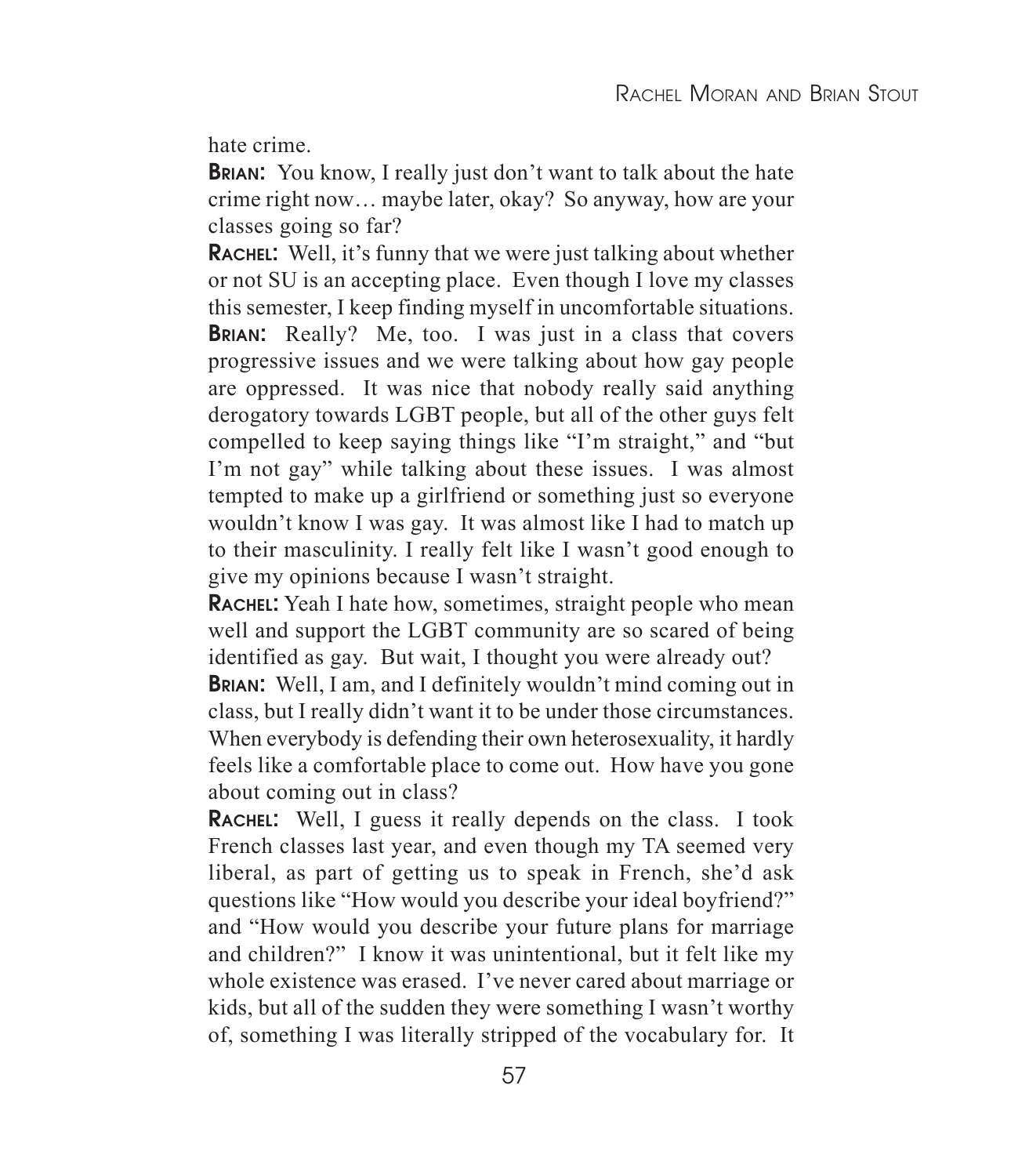was just a little vocabulary exercise, but I really didn't know what to do. In the end, I just went along with it trying to be as genderneutral as possible to avoid marking myself as queer, but the whole exercise left me with a bad taste.

**BRIAN:** Really? I didn't think you would mind coming out in class. **RACHEL:** Well, even though I have come out in some classes, we both know how hard it really can be.

**BRIAN:** Yeah, especially in classrooms that perpetuate such a heterosexual norm.

**RACHEL:** Exactly. Nobody wants to be known as "the gay kid." Then, the next time a LGBT issue comes up in class, everybody looks to you for an answer, as if you represent an entire group of people. In my poetry class last semester, I brought some poems that were gender-neutral, and almost immediately I was asked about my boyfriend. I was uncomfortable then, too, but it was a much smaller and friendlier setting, and I did correct their assumptions. **BRIAN:** Wow... what did you say?

**RACHEL:** I actually told everyone that the poems were about a girl and then there was silence. But it was so stupid because everybody knows I'm queer. But I was really impressed with my professor because even before that, he really made a point of treating everybody's work as if it could be written by anybody and about anybody. Actually, this approach sometimes makes kids who aren't used to thinking about sexuality uncomfortable.

**Brian:** But when you think about it, that's something that we have to deal with every day.

**RACHEL:** Have you come out in any classes yet?

**BRIAN:** Well, I haven't actually said the words, "I'm gay," but I feel like it's pretty obvious by the stances I take on LGBT issues and how passionately I speak on behalf of gay rights in classes. For example, in my sociology class the other day, when people were talking about gay families with children, we talked about the misconception that gay parents will produce gay children. I think I really cleared up people's misconceptions when I pointed out that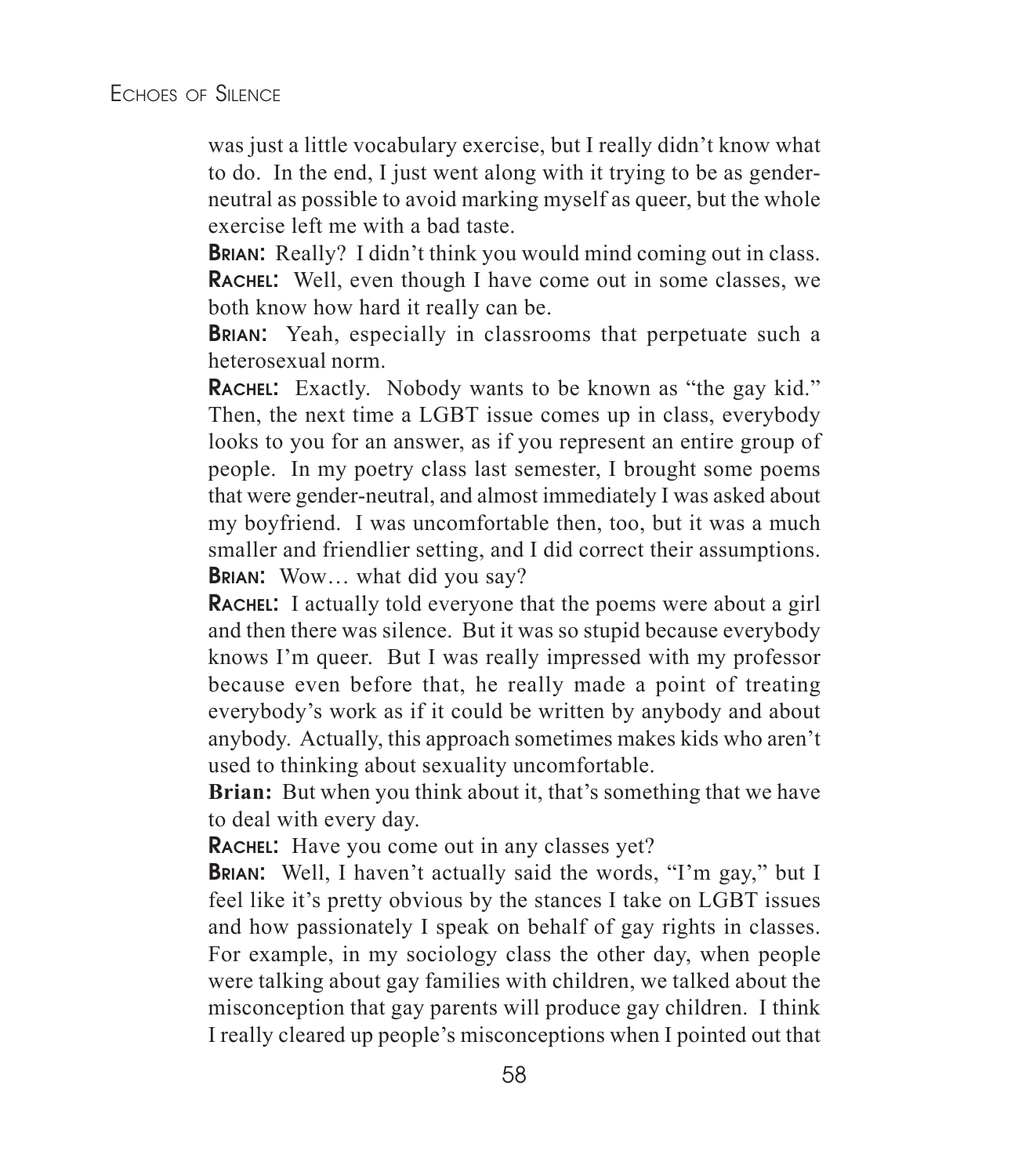the "most common" way to produce a gay child is through heterosexual sex.

**RACHEL:** (laughs) Isn't it funny how when you don't qualify a passionate statement for gay rights with "I'm straight," people label you as gay? That's why I have so much respect for my straight friends who stand up for what they believe in and don't feel the need to point out or defend their own heterosexuality.

**BRIAN:** Yeah, I'm really surprised that teachers don't seem to notice when kids preface their statements with things like "Well, I'm straight, *but*… ." I think that would be a really great way to point out the prevalence of heteronormativity.

**RACHEL:** Yeah, and not to be a bitch, but you have to hear this one: I was doing a series of interviews for a class freshman year, and because my TA seemed pretty cool, I interviewed her as part of the project, only to find out that her "greatest challenge" is "dealing with" gay people. She knew it sounded awful, but she told me that gay people make her uncomfortable, and that unlike when she works with other minorities, she feels like she has to apologize to gay people for being straight. Not only did she assume that I was heterosexual, but she really shocked me with her ignorance.

**BRIAN:** She actually said that? Do straight people really think we want them to apologize for their sexuality? That's crazy!

**RACHEL:** Well, I certainly don't think she represents most straight people with her view. But the worst part was that she asked me to strike that comment from my notes and leave it out of the interview. Not wanting to cause her major trouble or wanting to risk my own grade, I complied with her request. Still, it has left an impression on me that I don't think I can ever forget.

**BRIAN:** Well did you at least eventually tell her that you were gay? **RACHEL:** I kind of played the same game you played in sociology and more or less came out to my class the next week. I'm still not sure if she ever made the connection.

**BRIAN:** Did she ever apologize?

**RACHEL:** For being straight?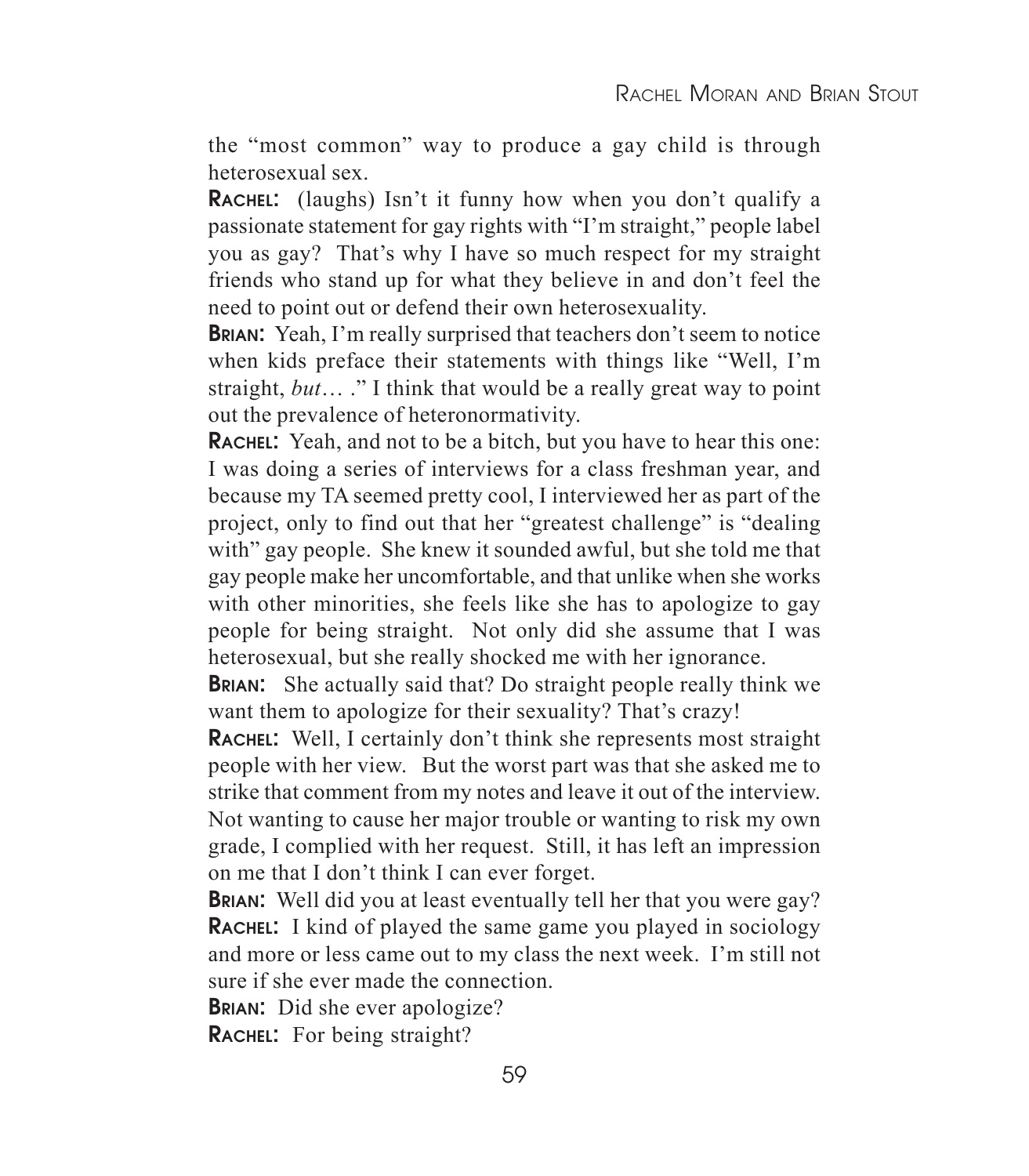**BRIAN:** (laughs) No, for being ignorant.

**RACHEL:** No. She never mentioned it again. But I bet that if she did apologize, it would probably be for her heterosexuality, not her ignorance.

**BRIAN:** (laughs again)

**RACHEL:** But really, the fact that she never brought it up again says a lot about how invisible gay issues really are.

**BRIAN:** And I think that silence is one of the major hurdles that the LGBT community has to deal with. Unfortunately, people seem to underestimate the size of our community just because there are so many LGBT people who aren't visible or who aren't in a position where they can safely and comfortably speak out. In fact, just the other day, my friend came into my room all upset. When he was walking out of the dining hall, this guy in line started calling him a faggot and saying hurtful things to him about his sexual orientation. I felt like running back downstairs to find the guy. It was so heart breaking to me that out of probably 10 or 15 people in line, nobody was motivated to speak up. It's so difficult to be the only one defending yourself in that kind of situation. I was so surprised that my friend, who is totally open about his sexuality, didn't stand up for himself. Since nobody spoke up, how can we be sure that this boy won't say something like that again?

**RACHEL:** I know we're all guilty sometimes of letting comments slide by assuming that they are not supposed to be offensive. But it's hard to be the one to have to respond to every seemingly benign comment.

**BRIAN:** Yeah, it seems like a lot the time gay people are made to feel like they are being overly sensitive, but then again, it seems like most of the time, nobody else really steps up to the plate to speak out on their behalf when these things actually do happen. I know I've been at parties with my own friends where I overhear anti-gay slurs, but everyone just lets them slide by, including myself. I want to speak up, but it's so difficult to be the only one saying anything.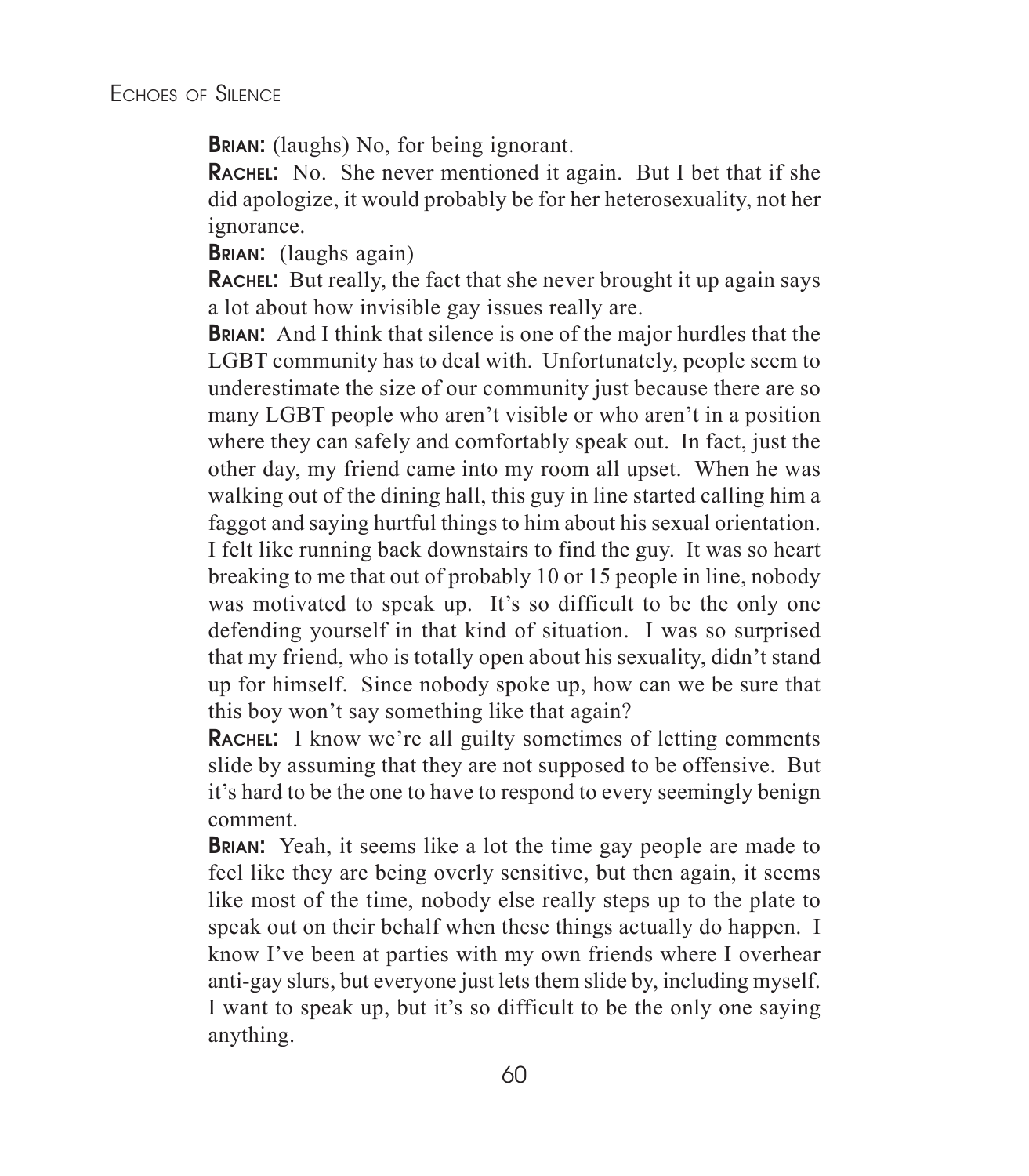**RACHEL:** Things like this happen every day, but come on, when was the last time a conversation over beer bong was about gay rights?

**BRIAN:** Yeah, and if I brought up LGBT issues in the middle of a frat party, I'd probably end up stuffed in the keg.

**RACHEL:** (laughs)

**BRIAN:** But seriously, stuff like this happens every day. I have a friend who is totally in the closet, but gets along with his straight roommate really well. However, this roommate blasts Eminem songs that just send my friend further and further into the closet. He probably has no idea that every time he sings along to these lyrics, he is basically talking about killing his gay roommate.

**RACHEL:** Wow, that's horrible. Freshman housing situations can be pretty crazy, especially with randomly assigned homophobic roommates. So how's dorm life treating you?

**BRIAN:** It's going great, actually. Before filling out my housing application, I had already found a roommate who would be accepting of me, so we chose to live together. I just didn't want to feel the need to hide my sexuality or deal with someone feeling uncomfortable because of it. But as it turns out, I have to deal with that anyway. Even though I am fortunate to be on a floor with LGBT allies, there have definitely been those uncomfortable moments. For example, a couple times this year, I have been brushing my teeth in the bathroom, when the door would open and a guy would start to walk in to go take a shower, but then take one look at me and turn around and leave. I think it's really bizarre that other people would be that uncomfortable with me just brushing my teeth while they are taking a shower. It's not like I'm going to bust through the shower curtain to watch them. They're not that hot anyway!

#### **RACHEL:** (laughs)

**BRIAN:** But really, having something like that happen right before a class not only takes your mind out of the classroom, but kind of consumes it for the whole day. Of course, all students come to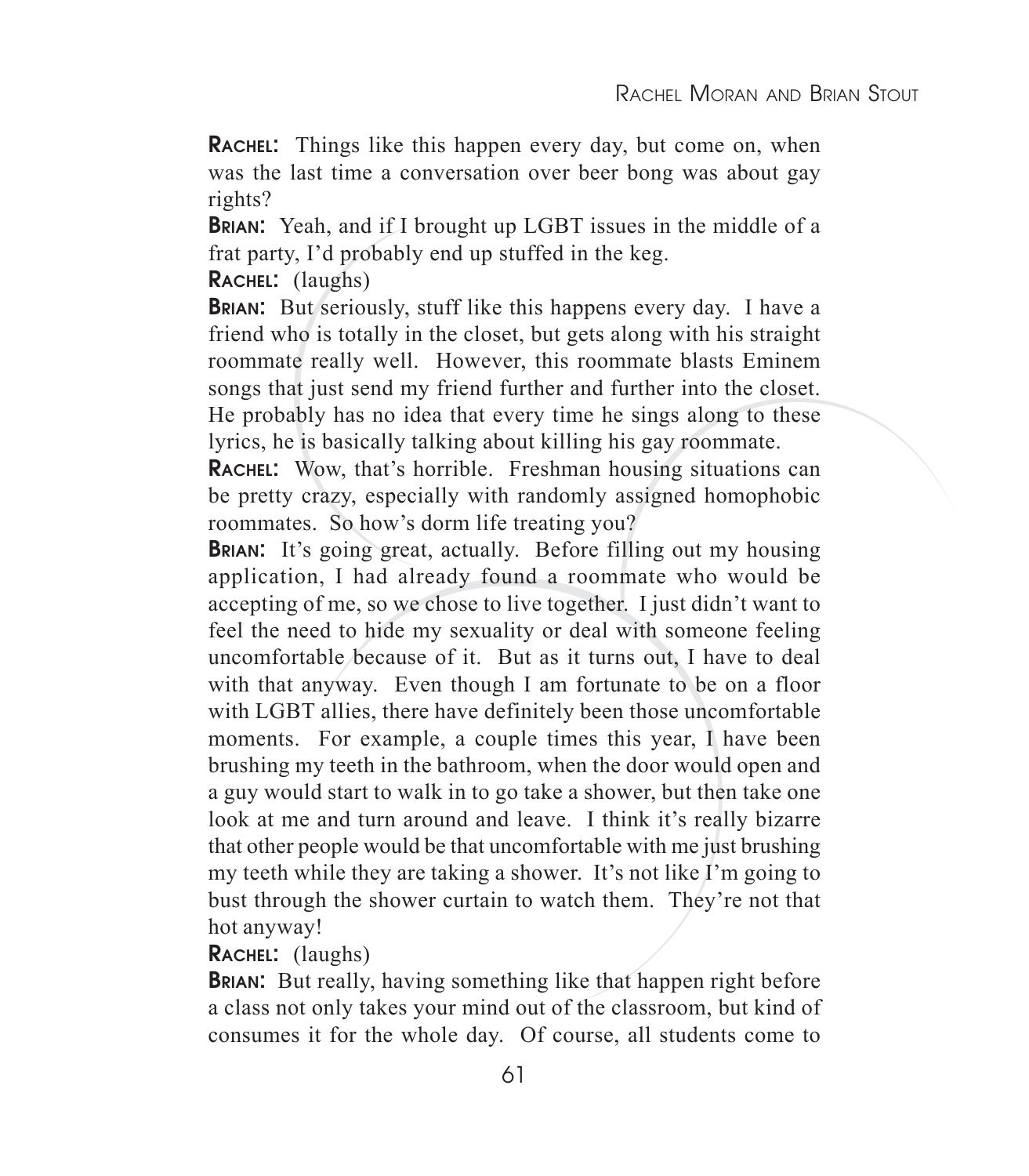class with other issues and baggage, but for many LGBT students, these issues are always there and impossible to ignore.

**RACHEL:** Yeah, and so often they're completely invisible, too.

**BRIAN:** So, have you heard from anyone else who is upset by the hate crime?

**RACHEL:** Everyone I've talked to who has heard about it has been really disturbed, except a few people who told me they didn't believe it was a hate crime because it's not that unusual for a drunk college boy to yell "faggot" and "throw some punches," which I find really disturbing. The problem is really all of the people who have no idea what's going on. If you miss one D.O. article, you're completely clueless to this. But, on the plus side, those who do know about it seem to be very concerned and even more supportive of the LGBT community than they were before. But, I guess it's easier to support the LGBT community when they are victims.

**BRIAN:** Yeah, that's an interesting point. It's a shame that it takes something like this to bring people together and support one another. It's too bad the bystanders and everyone watching while it happened couldn't rally together and speak up then. Everyone just watched it happen like it was some kind of show.

**RACHEL:** Wait, were you there?

**BRIAN:** Okay, I guess you got me. Not only was I there, but the victim who was attacked that night was my friend. I was there and saw everything happen right in front of me. After calling me and my friends faggots, the attacker threw my friend to the ground and went at him with everything he had. He kept saying things to him like, "I'm going to kill you." The attacker just kept punching him in the head and beating him, even while we were on our cell phones with 911. I could barely even stand up when this was happening. My stomach turned into a knot and I just froze. Worst of all, the guy just wouldn't stop. My friend would get away for a couple of seconds, but then the attacker just came back after him and beat him harder than before. At one point he was slamming him into the pavement and I also remember his head being smashed into the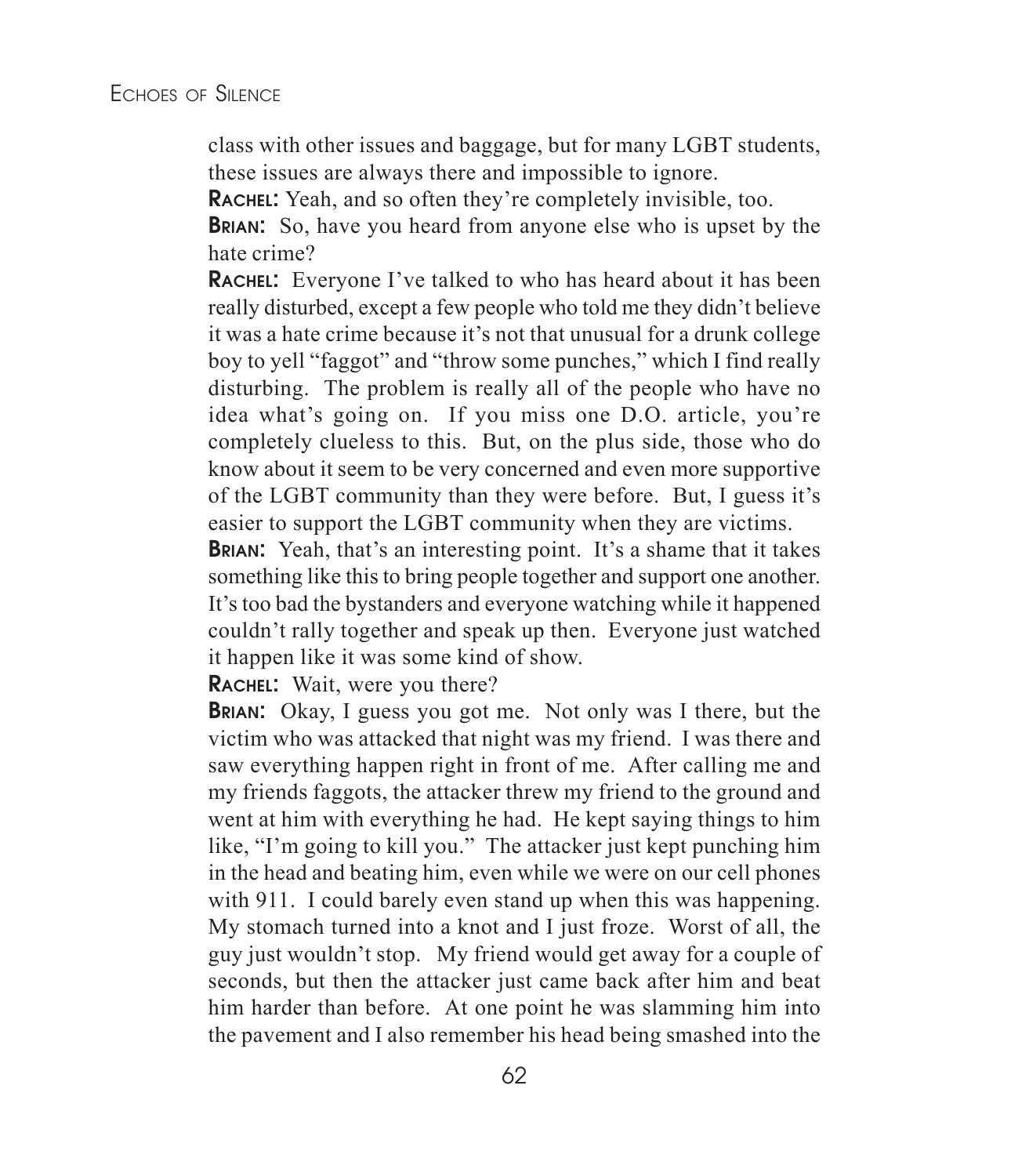hood of a car.

**RACHEL:** Damn. Is he okay? Are you okay?

**BRIAN:** Yeah. He's doing okay now. The skin was all scraped off of his arms and elbows and I felt some blood around the back of his head. But he insisted that he was going to be okay and he just wanted to get some rest. As for me, now I sometimes think twice about whether or not it's safe to go outside. I sometimes find myself looking around at other people, wondering if they would hate, or even hurt, me if they knew I was gay. It's been especially hard dealing with my classes because I have so much to deal with outside of them. Every time I come back to my room I have a message from someone who wants to talk to me. It's especially difficult because I am going through so much on my own and this is taking a lot out of me. I mean, this is only my second week of college. I don't even know who my friends are or where I fit in yet. I feel like this is distorting that whole process. It sucks that sometimes I'll just get done telling the story to someone who needs to know it, and then I have to wipe my tears and put on a happy face and go to class where it feels like none of this stuff even matters.

**RACHEL:** I don't know how you'd even have time to think about classes. Do your professors know about this?

**BRIAN:** Well, I sent an email to all of my professors. I only heard back from two of them, and they were both very supportive. My women's studies professor and TA were very understanding. They came to me and said that the women's studies office was a safe space that I could come to any time, even if it's just to study or whatever. They also said not to worry about it if I got behind in reading and class work for a little bit. That really helped to make me feel much less stressed out.

**RACHEL:** So... where does all this leave you?

**BRIAN:** Well, obviously it hurt a lot. I kind of lost faith in people when everyone just stood around. We even talked to two witnesses afterwards who knew the attacker, but they never came forward. So, no one has been charged with the attack.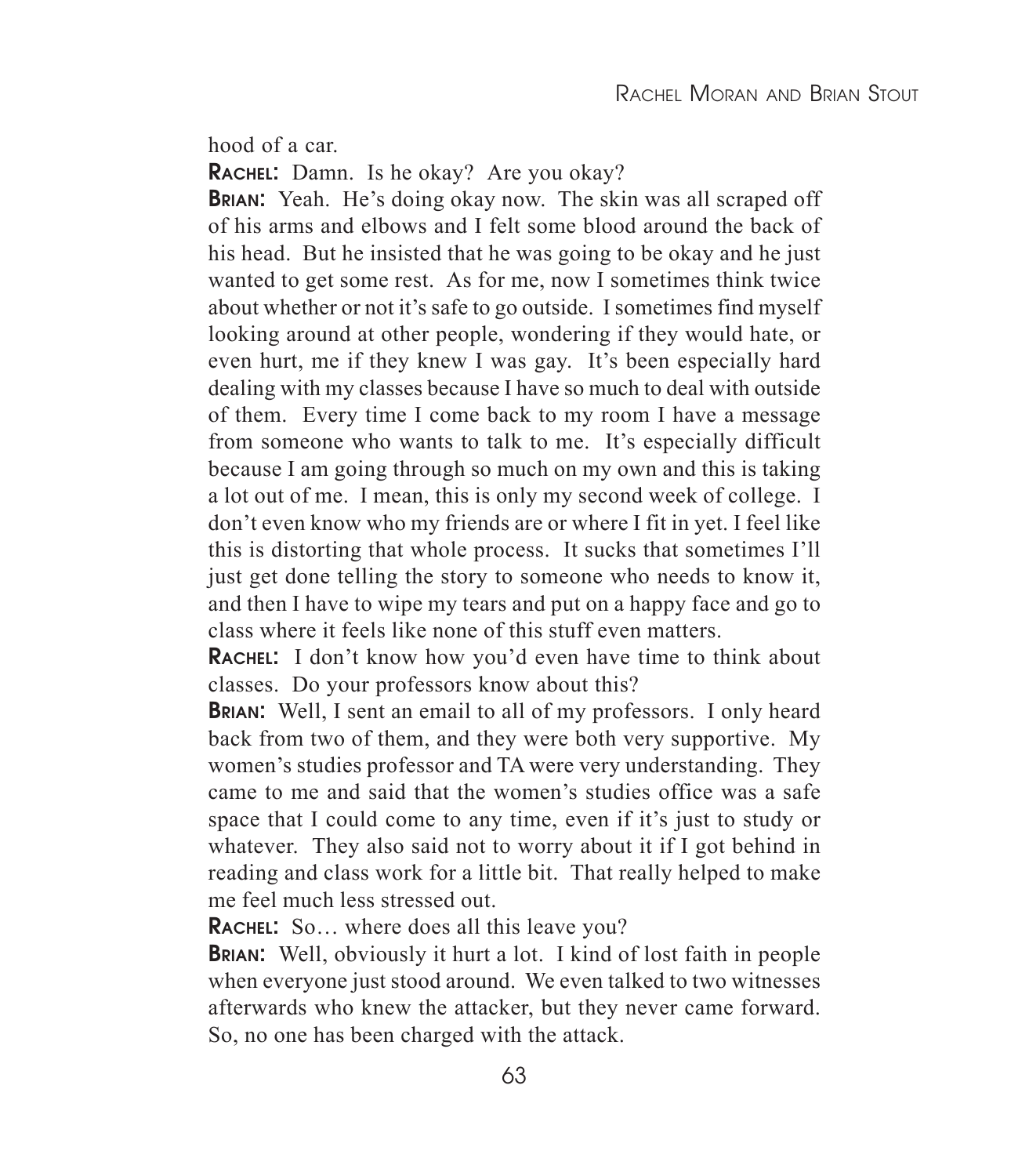**RACHEL:** Great. So thanks to them, either one of us could be sitting in a class next to somebody who might want to kill us? **BRIAN:** Yeah . . . kind of sucks, doesn't it? I guess we just have to focus on the good that's coming out of this. I mean, people are coming together to speak out, and even if it did take something like this for it to happen, at least it's happening. I think we could really make some good out of a bad situation. This has really motivated me to get more involved in LGBT and diversity activism, even if it's just speaking up in the classroom. **RACHEL:** It's really cool that you're willing to do that. But at the same time, it sucks how the entire burden of making the classroom a safe space can fall on the shoulders of queer students. I would think that a classroom that feels like a safe space would be a more comfortable environment for everybody. I don't know whether my TAs and professors are scared of dealing with this stuff or if they just have the privilege of not thinking about it. **BRIAN:** Yeah. If they only understood how their silence echoes across campus. France Corresponded the corresponded to the good<br>
beak out, and<br>
thing like<br>
ast it's<br>
ast it's<br>
ast it's<br>
ast it's<br>
<br>
<br>
>>>referred LGBT peopl<br>
state of hidin **IN THE CLOSET >>>referred to by LGBT people as the state of hiding one's LGBT-identity from others, and, sometimes, oneself**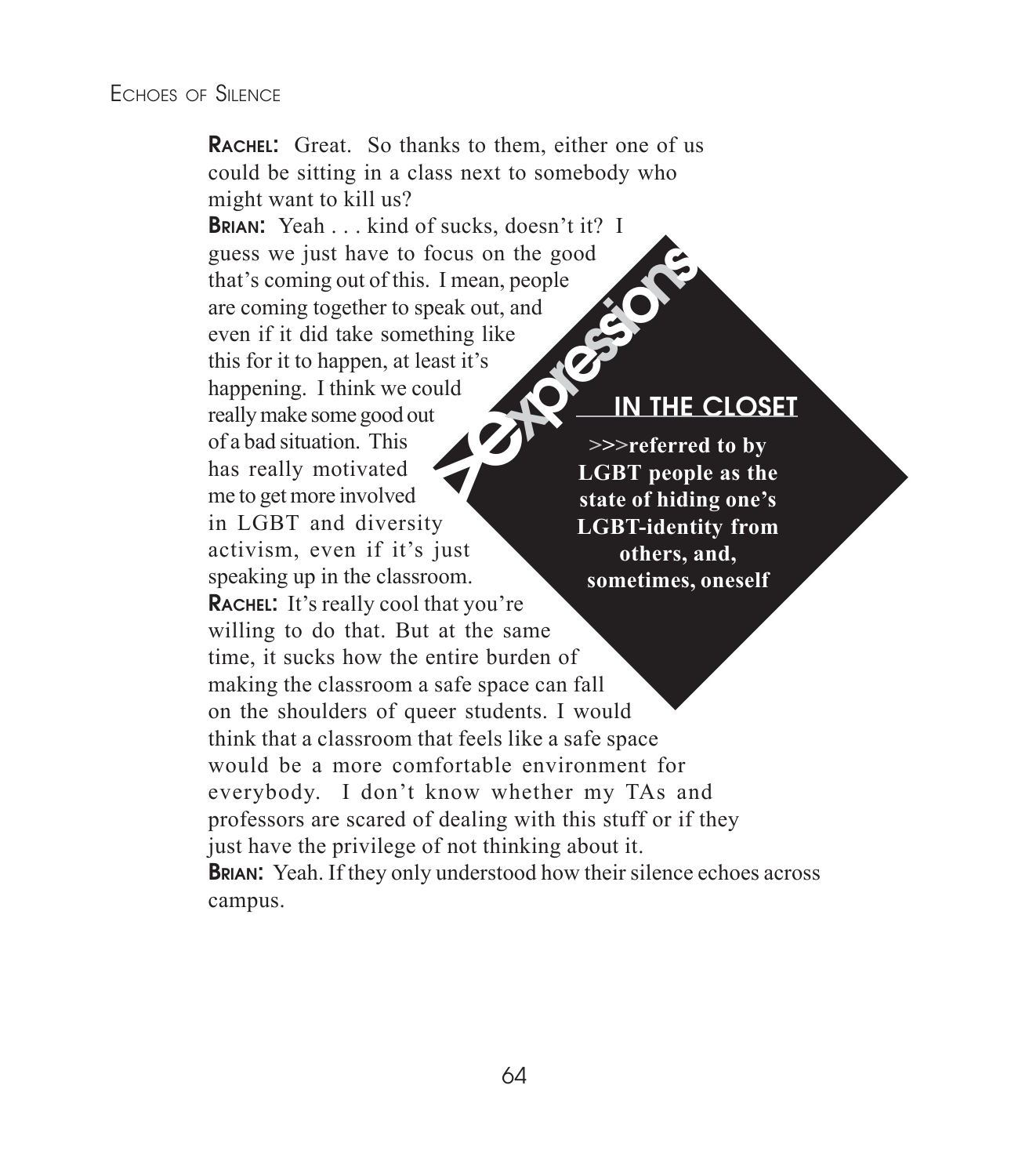## Camille Baker The Importance of LGBT Allies

What is an ally? Webster's<br>dictionary defines an ally as<br>"one that is associated with<br>another as a helper." However, this dictionary defines an ally as "one that is associated with definition is broad. A person can be an ally to a community service organization, a political organization, or a certain group of individuals such as lesbian, gay, bisexual and transgendered (LGBT) students. An ally can lend a helping hand in an assortment of ways through actions and words. There are people everywhere who are allies to many different groups and

 $\bigvee$ 

 $\check{\vee}$ 

 $\check{\vee}$ 

 $\check{\vee}$ 

 $\checkmark$ 

 $\check{\vee}$ 

 $\checkmark$ 

 $\checkmark$ 

 $\bigvee$ 

individuals and Syracuse University is no different. After interviewing several students who consider themselves to be allies of the LGBT community, I found there are different ways of being allies, and these variations seem to exist along a continuum that ranges from being a "potential ally" to an "active ally." Allies exist at either extreme, but more often than not allies find themselves situated somewhere in between.

If I had to pick a potential ally out in a crowd, it would be nearly impossible,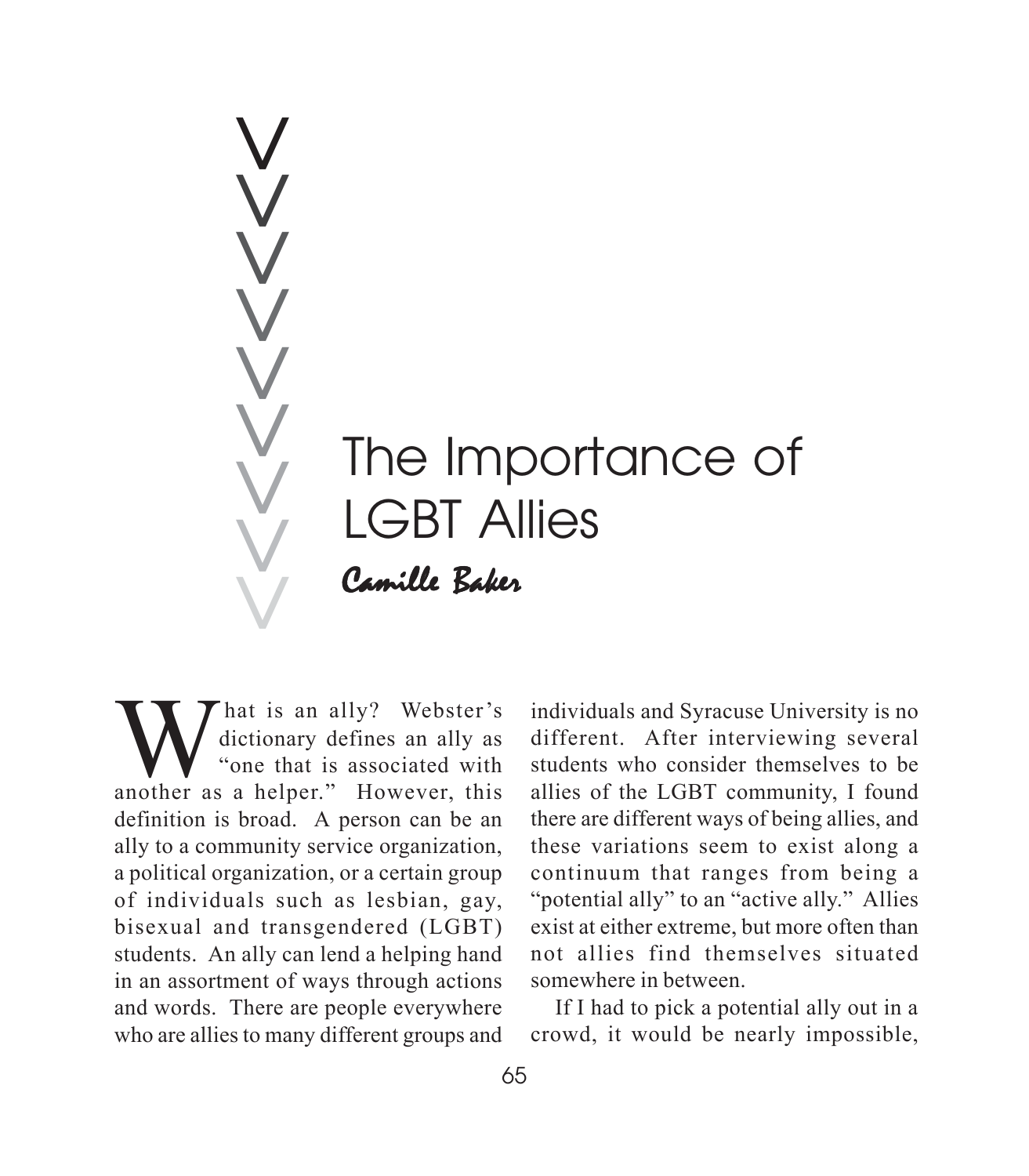#### THE IMPORTANCE OF LGBT ALLIES

which is why it is important to talk about this type of ally. A potential ally might not let you know he or she is an ally, preferring to be anonymous. If someone says something derogatory or discriminating against a LGBT person, the anonymous ally may not respond, but he or she will think it's wrong. Most of the time, these allies will share their opinions only when in the company of friends or others with whom they feel comfortable. Potential allies often lack the confidence or encouragement to become more active allies. However, potential allies can become more visibly engaged if they are encouraged to speak their minds. This is why creating a classroom environment in which homophobia and heterosexism are challenged is so important; when potential allies know that their opinions are respected and supported, they will be more likely to allow their position to be heard. **>expressions**

Allies who find themselves in between the potential and active ally roles are a little more recognizable because they are often comfortable enough to display their ally status through voicing their opinions, using

the "Safe Space" stickers, or participating in LGBT-related campus events. A sophomore biomedical physics major told me that she lets people know her position on LGBT issues whenever these discussions arise. She does not go out of her way to make sure people know she is an ally, but she does speak out publicly when necessary. For example, she told me, "If I ever hear someone call another student a 'faggot' or say that something is 'gay' I call him or her on it," she said. "That type of language just keeps the stereotypes alive." While these **ALLY >>>a person who works in a helpful capacity toward another; supports and honors sexual**

students may be willing to challenge homophobic comments and the ideologies behind them in the classroom, they need instructors and TAs to foster an environment that allows these discussions to take place. **and gender diversity, etc.**

> At the far end of the ally continuum is the active ally. These allies are fewer in numbers, but are important in supporting LGBT students throughout the campus. The active ally is present at most LGBTsponsored events and even helps coordinate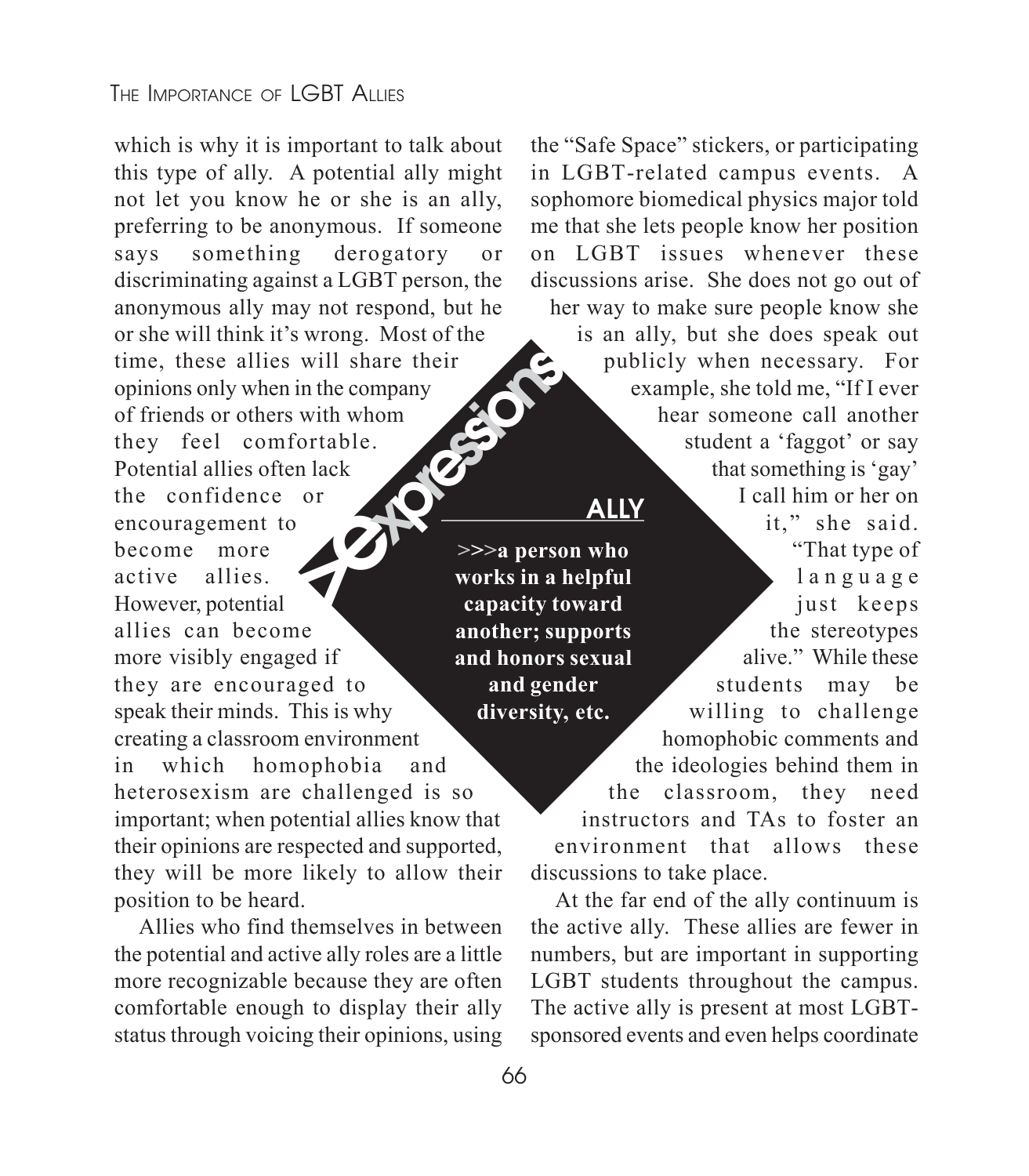them. It is easy to spot active allies because they aggressively promote their LGBT-supportive position. For example, in debates about LGBT issues, such as legalizing same-sex marriage, an active ally would speak out openly, but would also contact his or her senators, write a letter to the *Syracuse University Daily Orange* or even organize campus events to raise awareness of the issues. An active ally is not afraid to speak out in support of LGBT people regardless of the situation.

It is important to know that due to widespread homophobia and heterosexiam, being a LGBT ally is not easy. Allies of LGBT students are at risk of the same discrimination and hostility that members of the LGBT community face daily, often because a LGBT ally's sexuality is always put into question once it is known that the person is an ally. More disturbing, allies, as well as LGBT students, can face threats of violence. I suspect that this might be why there are more potential allies than active allies.

### **Allies in the Classroom**

As a Black and Mexican female I understand what it is like to be marginalized in the classroom. Discussions that involve race and ethnicity often leave me feeling alienated, not because I am different from my peers, but because I am frequently the only person of color in the

eak for all plate is not<br>that is not<br>the my allie<br>well and vis<br>e either an<br>while my ri<br>ally identit<br>d status bas<br>ander identity,<br>every clas<br>BT students<br>ike to broad inversity<br>is issue that it<br>identities, be state is incorp classroom. In these types of situations I feel that I need to speak for all people of color, when really that is not possible. When I find myself in this position I look for students who are my allies, which (depending on the level and visibility of their activism) may be either an easy task or a difficult one. While my racial and ethnic status is easily identifiable, a person's marginalized status based on his or her sexuality or gender identity may not be as easily seen. But, every classroom in all disciplines has LGBT students and their allies who would like to broaden the understanding of diversity from the simplified black/white issue that it has been considered on this campus. Instead, we recognize the range of identities, behaviors, cultures, and abilities that exist on our campus and we work to incorporate these various forms of difference in our

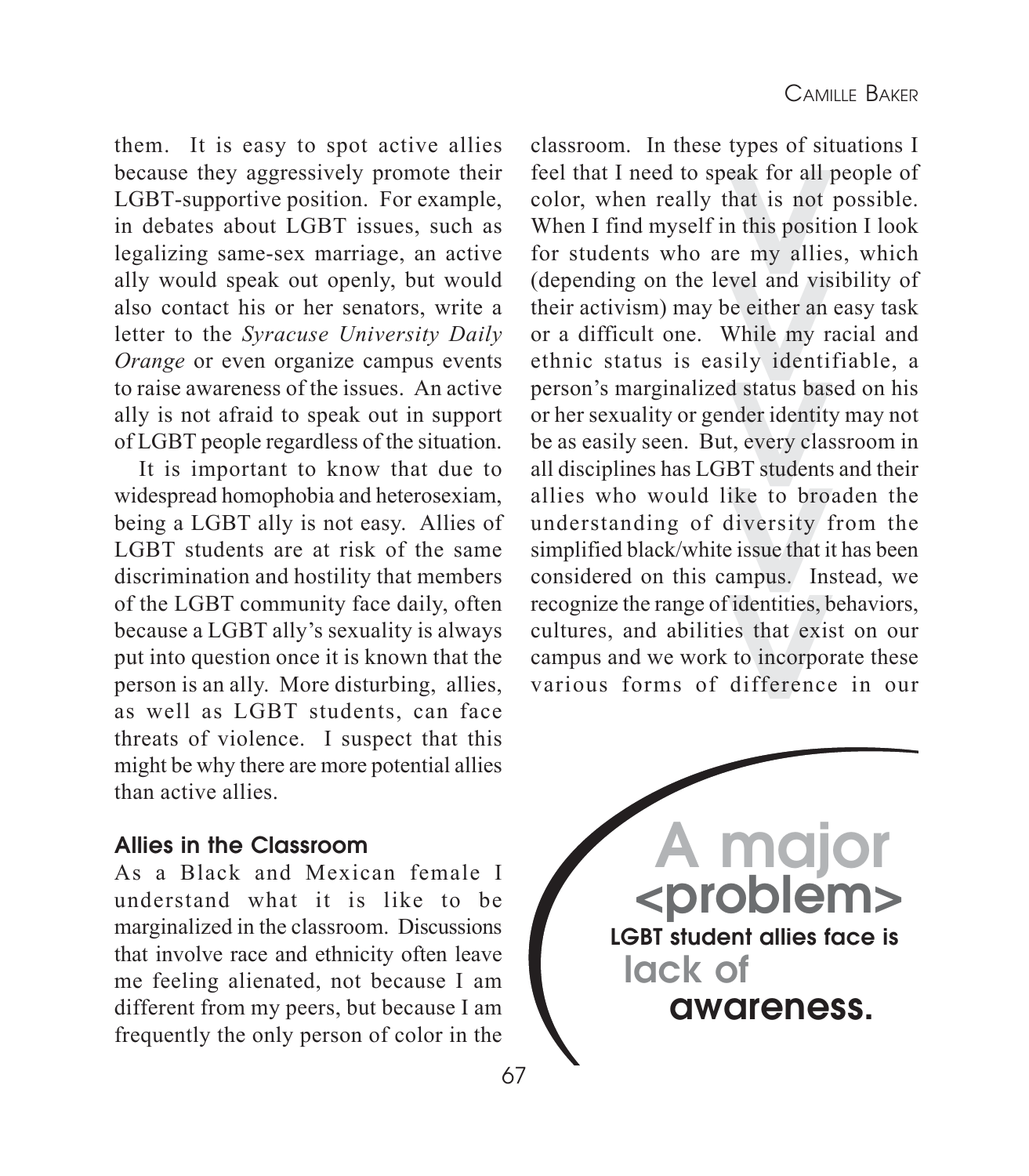#### THE IMPORTANCE OF LGBT ALLIES

classroom discussions of diversity. However, we need help in this endeavor from our instructors and TAs.

It was not until my second year living in residence halls that I began to encounter students who openly identified as LGBT. Since then I have found it hard to ignore the ever-present issues surrounding LGBT students on the Syracuse University campus. After knowing my new LGBT friends for no more than a month, I was forced to confront homophobia when two of them were victims of a hate-crime based on their sexuality. While this situation was worthy enough to gain front-page status in *The Daily Orange* and sparked a fire within the LGBT community to raise awareness, as allies, my friends and I were frustrated that it failed to take precedence in our classrooms. To my surprise, a course that focused on current events did not even mention this hate crime in the days and weeks following the incident. In addition, it was not until a week after the incident that the issue was finally discussed in my sociology class.

From my ally perspective, the problem with situations like this is the silence that pervades academic spaces when dialogue provoking awareness and encouraging respect should occur. Professors and teaching assistants are in a position to bring about that change. First, professors and teaching assistants need to recognize

# **>>>>>>>> OICES**

**I think a lot of [straight] people are reluctant to support (LGBT people) because people will think they're gay.**

**>SU undergraduate student**

that diversity is incorporated into *all* aspects of life and areas of study and is therefore relevant to all disciplines. While many students understand that not everyone is going to have the same morals or values, for the students who do not understand this it is even more important to provide discussions that expose them to ideologies that differ from their own. As a person in an authoritative position, a professor or teaching assistant can act as an ally and bring the topic of diversity on campus, including a focus on LGBT issues, into the spotlight.

A major problem LGBT student allies face is lack of awareness. If professors or teaching assistants took the time to mention LGBT campus events before lecture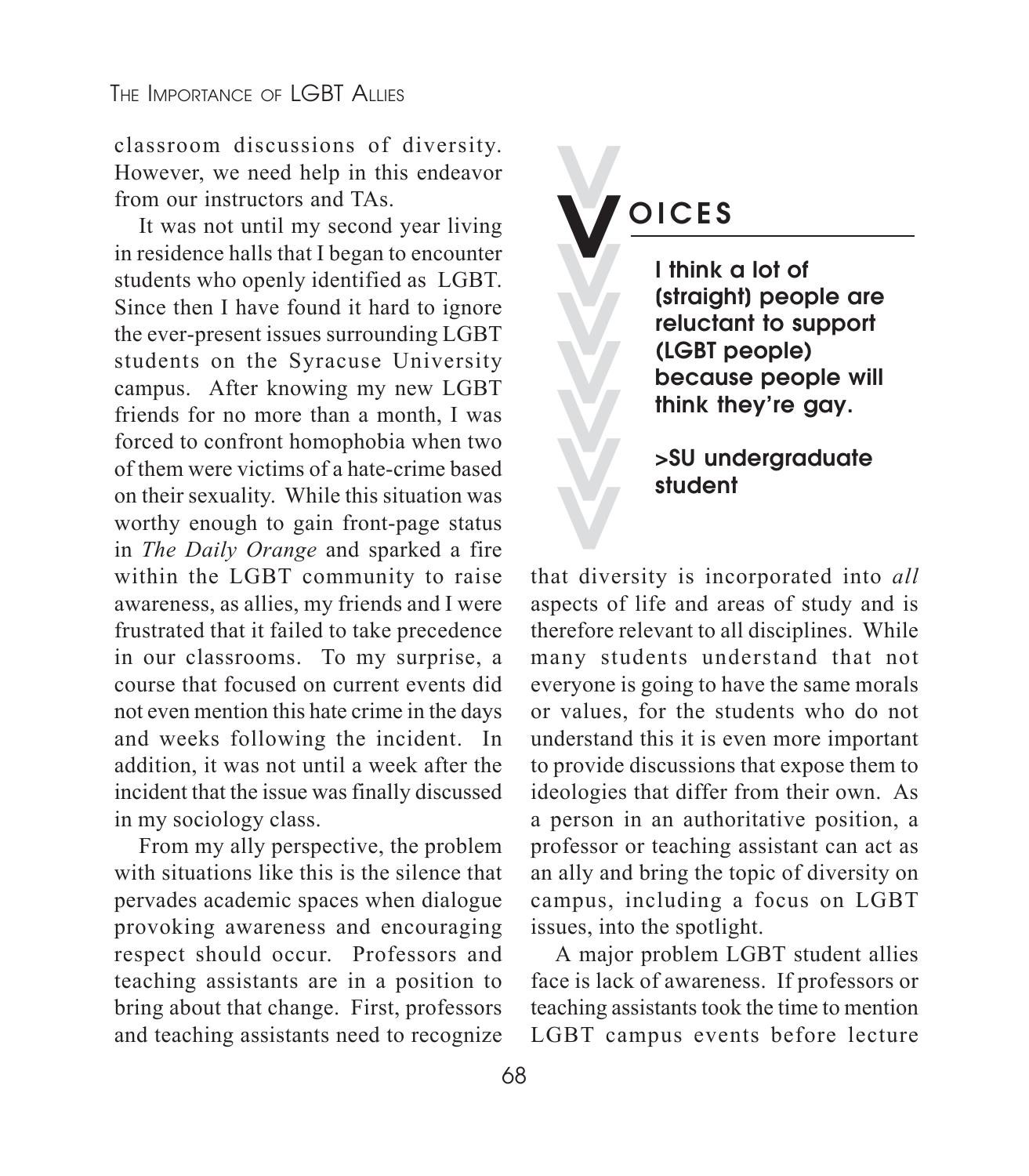begins, students might begin to understand that SU's LGBT-community is vibrant, active, and supported by many allies, including faculty, throughout campus. Increasing student awareness of the LGBT and other marginalized campus communities shows that professors and teaching assistants care about all of their students. Professors and teaching assistants can improve the discussion of LGBT issues on campus by bringing up these topics in English, engineering, anthropology, public relations, advertising, the sciences, management, and all the other areas of study available on the Syracuse University campus.

 When professors and teaching assistants work as allies to know more about LGBT issues on campus, they can then create classroom environments that allow for a richer discussion of diversity. If professors conceptualize sexuality and gender as an integral part of recognizing the diversity in their curriculum and classroom spaces, SU could create a more inclusive educational environment that

benefits all students. The main course of action a professor or teaching assistant should take is to show they are allies to the LGBT community by allowing their students to engage with these dialogues. However, through my discussions with student allies on campus, I learned that it is important that a professor or teaching assistant not police the discussion, but facilitate it. When the LGBT hate crime was briefly mentioned in one of her classes, a sophomore advertising major who I talked with did not know what to say. "My parents always tried to expose me to new ideas and cultures when I was growing up, so it is not hard for me to openly discuss different ideas and opinions," she explained. But, when the LGBT hate crime was briefly mentioned in one of her communications courses, she was uncomfortable because the space for her ideas seemed too controlled by the professor. "I wanted to discuss the topic more," she said, "but my professor kind of moved the conversation into a different direction



PFLAG promotes the health and well-being of gay, lesbian, bisexual, and transgendered persons, and their families and friends through support, education, and advocacy.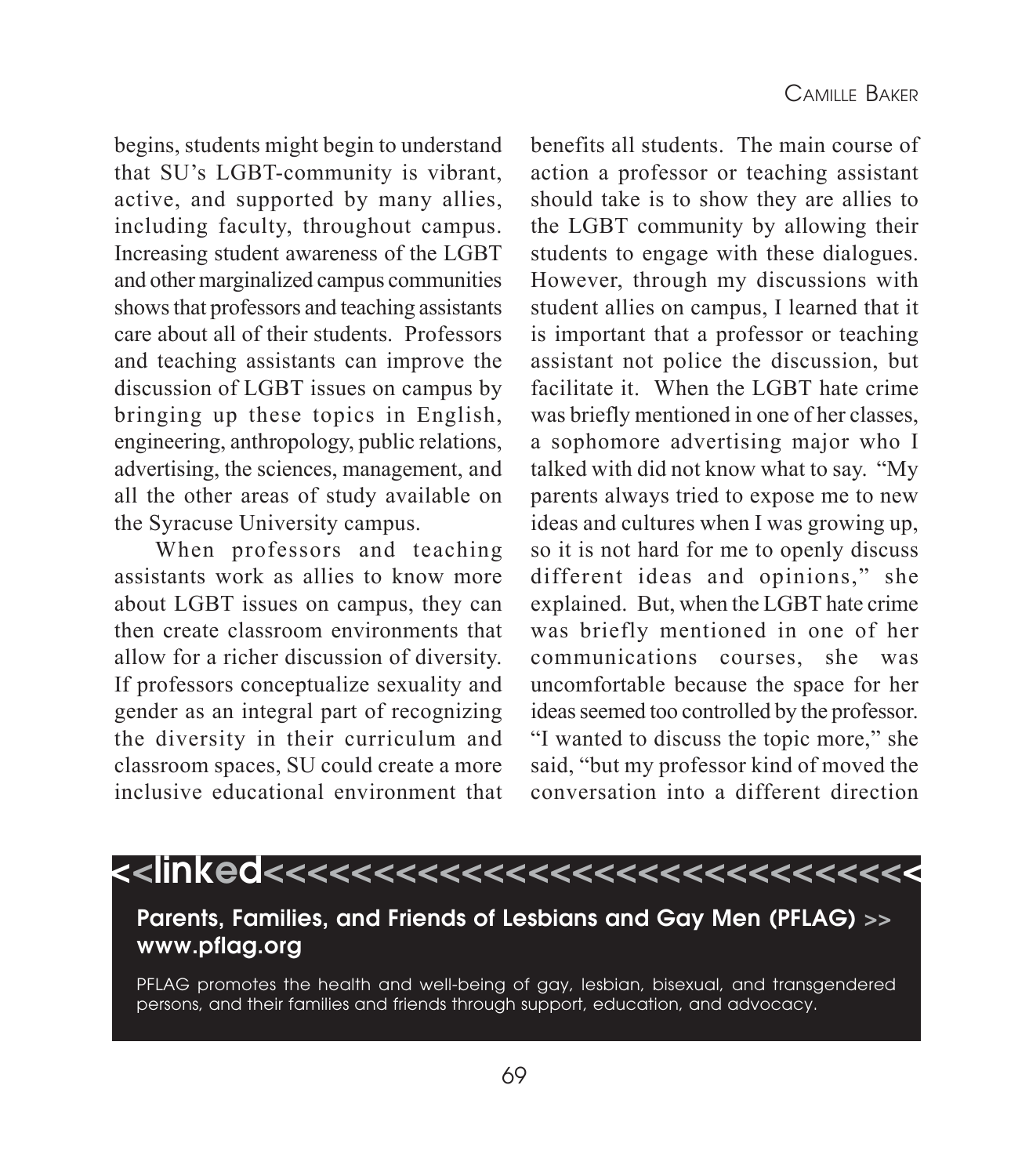before I could get my opinion out there." If the professor had spent more time on the issue or allowed students to discuss it more, then maybe she wouldn't have been so "uncomfortable" and would have been able to voice her thoughts, making her ally status more visible and inspiring other students to do the same.

If LGBT issues continue to be ignored in classrooms, no good can come from incidents like the hate crime mentioned earlier. The potential for the active participation of all levels of allies in classrooms across campus is high. A professor's or teaching assistant's role in the classroom is to expose students to new and different ideas. The student's role is

to take advantage of such exposure, continue to grow, and become a responsible member of society. By incorporating LGBT issues into areas of study that do not normally address these topic, or by engaging students in conversations about the richness of campus diversity, professors and TAs help students gain a greater awareness of the world in which they live and this is likely to encourage them to actively identify as allies, thus promoting future dialogue and activism. These students will leave Syracuse University knowing that their ally identities were developed and supported while participating in classroom spaces that truly value diversity.

### **>>REFERENCES**

<sup>&</sup>quot;Ally." *Merriam-Webster's collegiate dictionary tenth edition*. (1997). Springfield, MA: Merriam-Webster, Incorporated.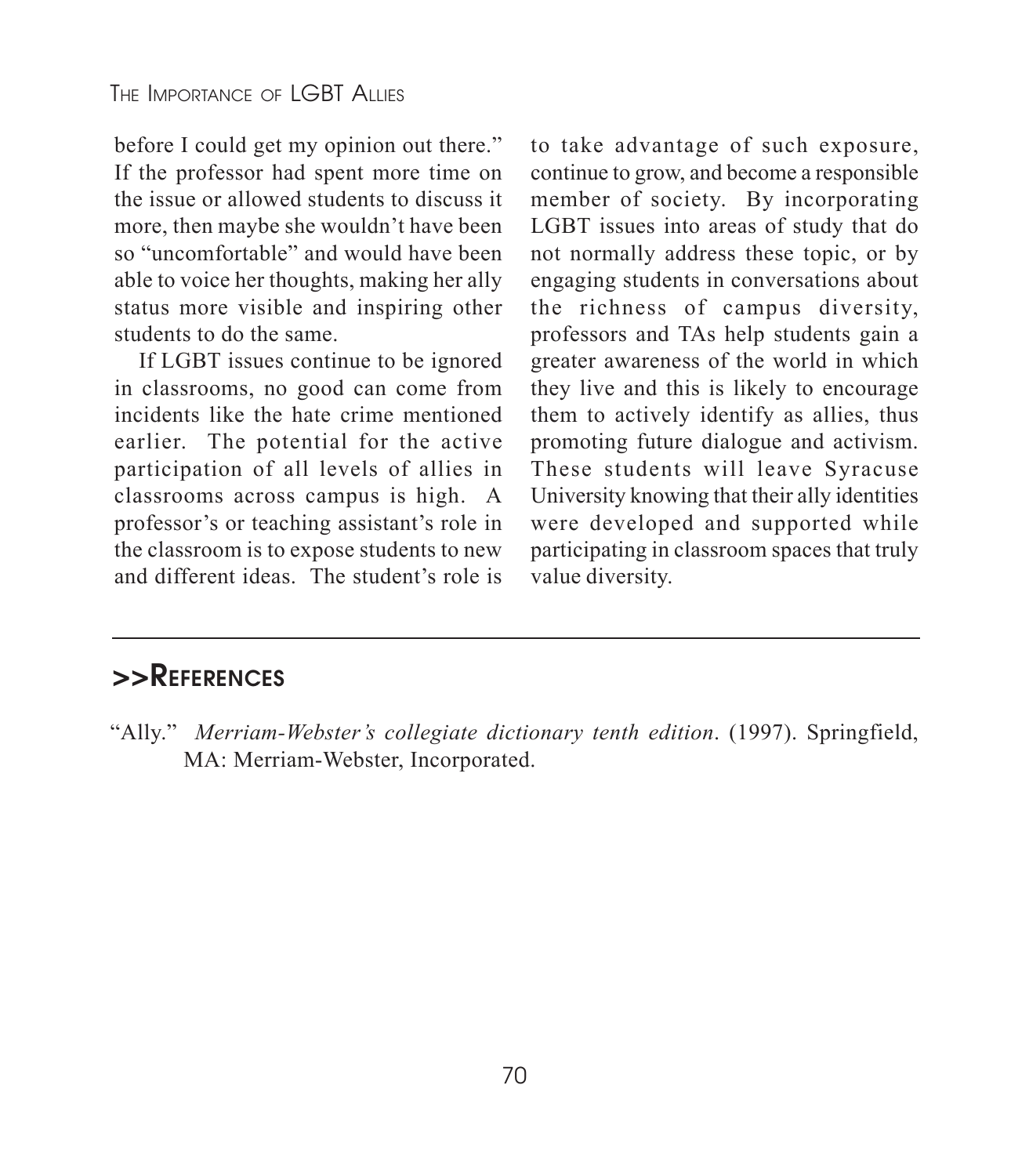

## Eldar Beiseitov and Payal Banerjee Queer TAs in the Classroom: Perspectives on Coming Out

### **Introduction**

This essay addresses how LGBT graduate students, teaching assistants, and professors feel about discussing their sexual identities in the classroom, and the implications of being out in the classroom. Our essay is informed by a series of informal discussions with LGBT and non-LGBT teaching assistants on campus. These conversations have provided us with a range of opinions and concerns about this topic. Here we present and analyze some of these insights by juxtaposing the fears

and concerns about personal disclosure in the classroom with arguments for this disclosure.

### **Personal Disclosure and the Teaching Process**

One of the arguments against the disclosure of one's identity in the classroom is that the instructor has to maintain a degree of professionalism and formality when working with students. Revealing information about one's personal life or sexual/gender identity may be considered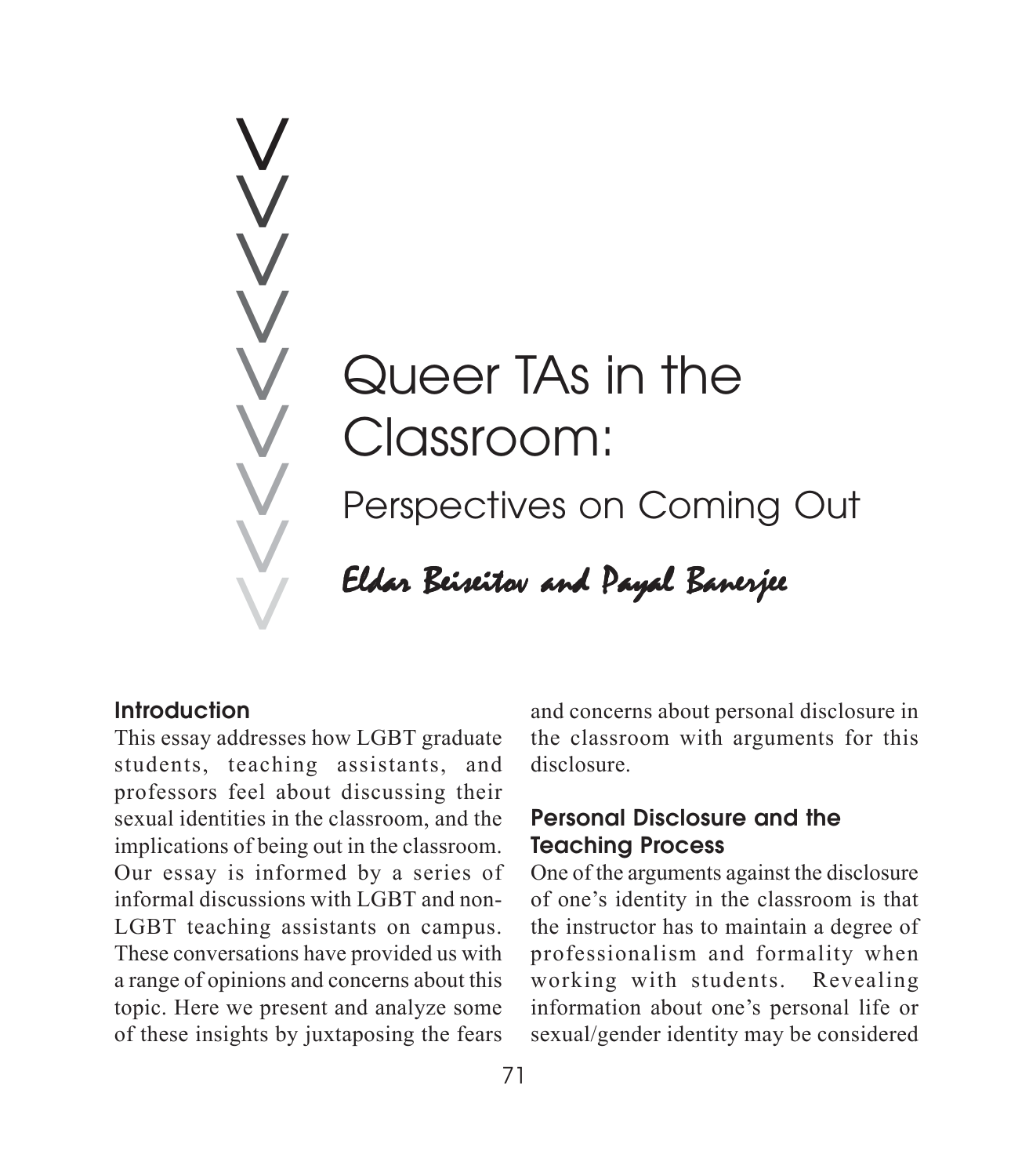### QUEER TAS IN THE CLASSROOM

a detriment to creating a positive learning environment. For example, students who are uncomfortable with LGBT issues may feel insecure about voicing their opinions in the class; students with strong oppositions may aggressively express their views and interfere with the learning and teaching process; students who do not identify as LGBT may believe that the instructor favors queer students and their allies.

Despite these concerns, we would like to suggest that our readers consider challenging these notions. At the fundamental level there exists an indefinite number of issues, other than sexuality, that may potentially threaten students' comfort zones. Concealing one's identity in an attempt to avoid controversy creates a sterile and over-protective classroom. A significant proportion of these fears can be mitigated by solid teaching methods: for example, creating an atmosphere of healthy discussions, or assigning short reflection papers and group **>expressions >>>process of disclosing one's LGBT identity and/or behavior; can be a lifelong process of selfacceptance**

projects that can make students confidant in expressing their personal opinions without feeling threatened or silenced. Well explained and explicit grading and participation policies would ensure fairness for all students, thereby reducing concerns about any type of favoritism.

### **Hard Science and Coming Out**

A second argument against disclosure is that the subject of sexuality may not be relevant to the content of the course. For example, in physics or mathematics the instructor's sexual identity should not matter and adds no useful context for learning the material. While the issue of sexuality or identity may be relevant in the humanities or the social sciences, it may not only be inconsequential, but also questionable, in other fields. Our position on this concern is that the classroom is not merely about course content but is also a social environment influenced and shaped by personal interactions. How we learn and how much we learn is often determined by these exchanges regardless of the subject matter. Examples or anecdotes used to illustrate and animate what appear to be objective scientific concepts often rely on **COMING OUT**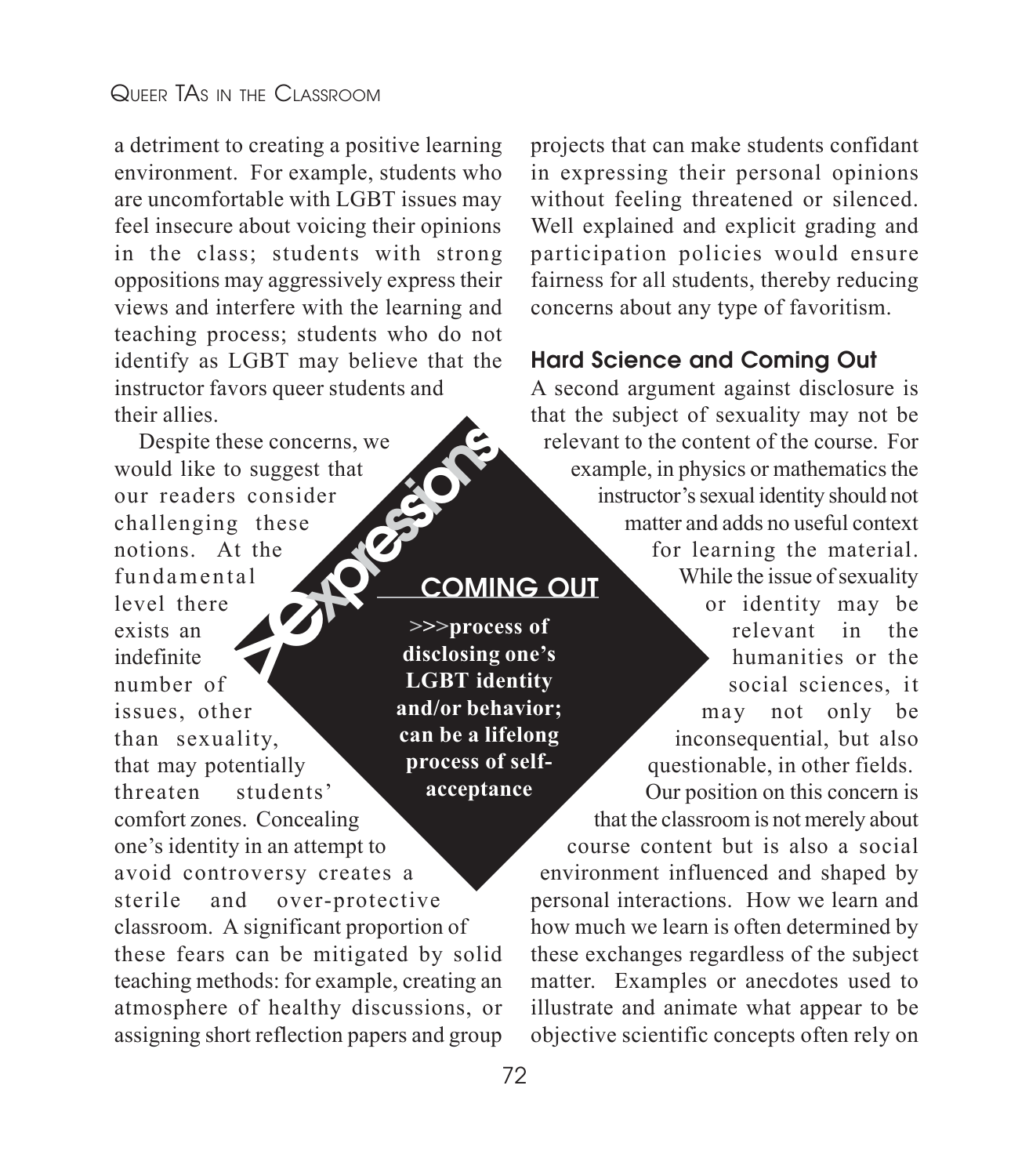heterosexism and other dimensions of social inequality as demonstrated elsewhere in this book.<sup>1</sup> Furthermore, countless professors and TAs casually speak about what they did with their wife/ husband, children, or family during vacations or holidays in the classroom, regardless of the discipline, and this selfexpression about family and personal affection is seldom questioned as being unprofessional, distracting, or irrelevant.

The classroom is a microcosm of everyday social life and intersects with all the other things we are, and do, outside of it. In this context, we must remember that students have LGBT family members, friends, allies, and colleagues, and many are themselves LGBT. In this regard, it seems pointless and exclusionary for instructors to maintain heteronormative decorum in the classroom.

### **Political Agenda**

Another argument against discussing sexual identities in classrooms is that instructors' openness about their identities may be interpreted by students as a political statement. The classroom, according to this position, should not be used as a forum for pushing an LGBT agenda.

As previously discussed, reservations against using classroom space and time for LGBT issues frames sexual identity as

being isolated from, and unrelated to, other critical topics of social significance that are commonly and openly discussed in class such as: women's invisibility in mathematics and the sciences, western canonization in art and literature, and so on. Moreover, the classroom does not exist in a vacuum nor is it socially neutral. The classroom is prefigured as a space determined by race relations, gender, (dis)ability, and class relations (who gets to attend college or which people are more likely to earn Ph.D.s and become professors), and as such it is already a political space. In this context, viewing openness about LGBT identities as an imposed political statement serves to "other" queerness and indicates unawareness of these issues.



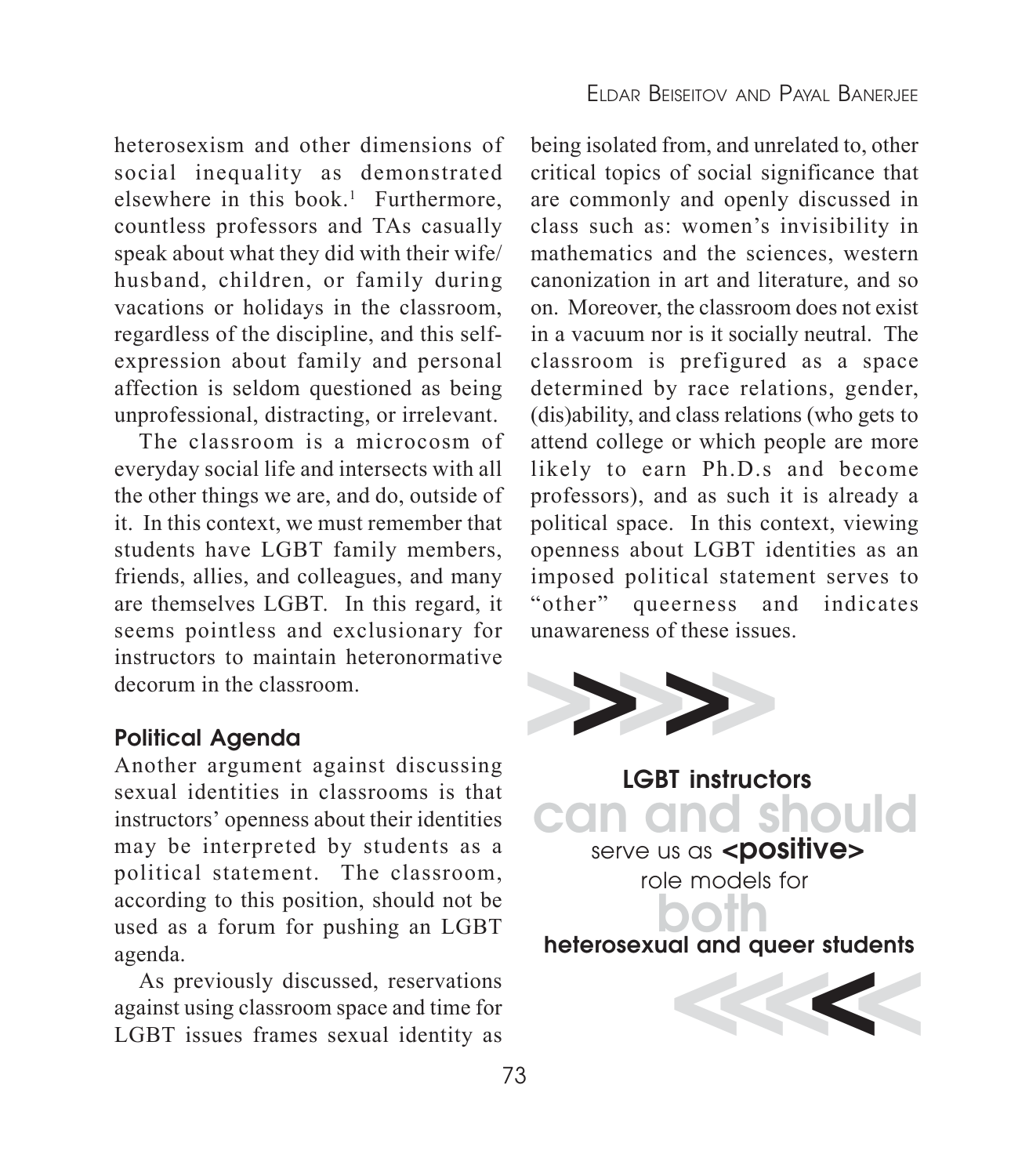### QUEER TAS IN THE CLASSROOM

Instructors preoccupied with concerns about concealing their LGBT identity spend an inordinate amount of mental energies preserving the impression of assumed heterosexuality. These inhibitions can obstruct the fluency and joy of teaching. In contrast, openness about one's sexuality can enhance teaching and learning. It is important for LGBT instructors to be "whole" persons in all walks of life: trying to cover this very important aspect of people's lives, specifically if they do not wish to, is not only unhealthy and repressive but also perpetuates heteronormativity. LGBT instructors can and should serve us as positive role models for both heterosexual and queer students.

### **Concluding Remarks**

As humans, we are many things at the same time and many of our markers are out in the open. For example, in most cases, we embody and carry our racial and ethnic backgrounds. We are perceived as either

## **>>>>>>>> OICES**

**A TA should try to dedramatize the process of coming out in order to avoid silencing certain opinions. I did it in passing, in a nonthreatening, nonaggressive way.**

### **>Teaching Assistant**

biological males or females. Our diverse accents, languages, religions, ages, (dis)abilities, or national identities may also be obvious from our words, actions, clothing, names, rituals, and celebrations. The rights or privileges we may or may not have, or the documents we carry on us as "proof" of the legitimacy of our presence in the U.S., simultaneously

**>>linked>>>>>>>>>>>>>>>>>>>>**

### **CLAGS >> web.gc.cuny.edu/clags/online.htm**

CLAGS (Center for Lesbian and Gay Studies) contains a wide range of information for any academic interested in scholarly LGBT content.

speak to the multiple identifiers of our backgrounds and social locations. Given these conditions, why must special care be exercised to shroud instructors' sexual or gender identity?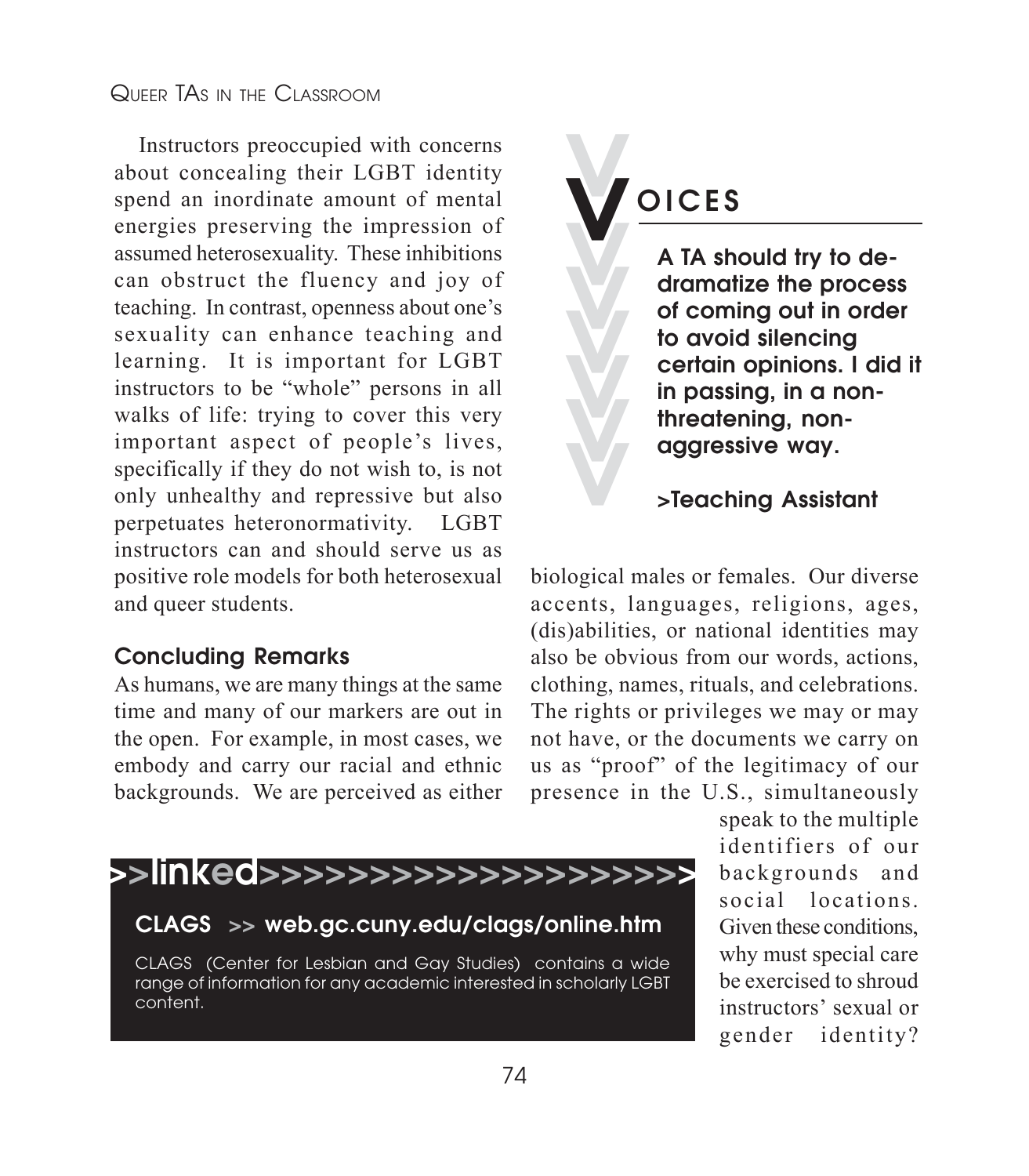Should we consciously hide our racial backgrounds or other markers in an effort to be professional or effective teachers in the classroom? Do we question whether being a woman, a black TA, or a young or old person will "distract" students from understanding the concepts in molecular biology or subatomic particles? In SU's

current efforts to create a more diverse and comfortable learning and teaching environment, it is unconscionable to challenge the ability of any teacher to teach effectively based on her or his identity, including sexual or gender identity, sex, race, (dis)ability, age, social class, religion, and/or culture. $2$ 

### **>>ENDNOTES**

- 1 > See Susan Adams or Ahoura Afshar, both in this volume, for examples.
- 2 > We would like to emphasize that graduate students, TAs, and instructors reserve the right to decide whether or not to disclose their sexual identity. The decision to do so is individual and must be respected as such.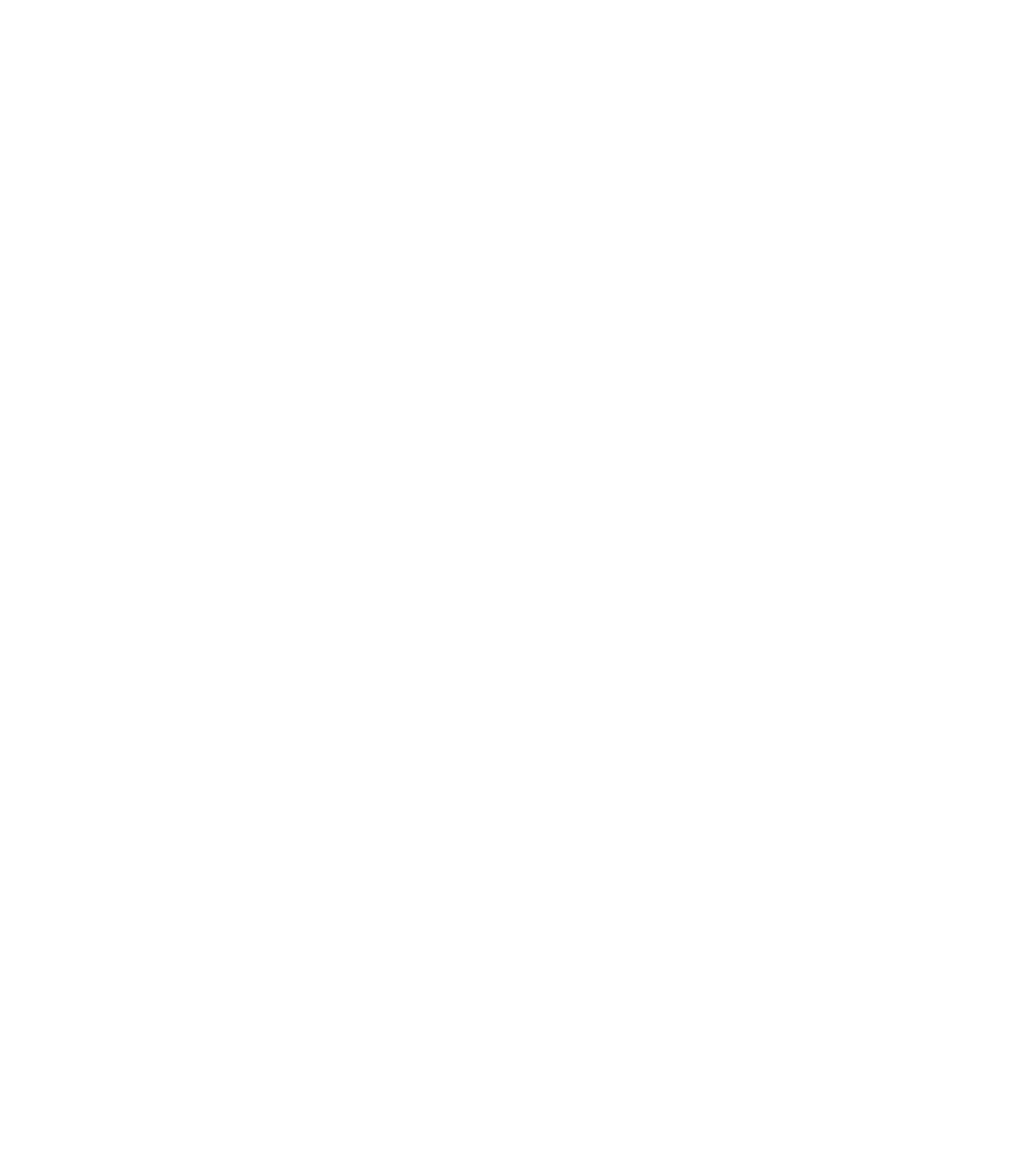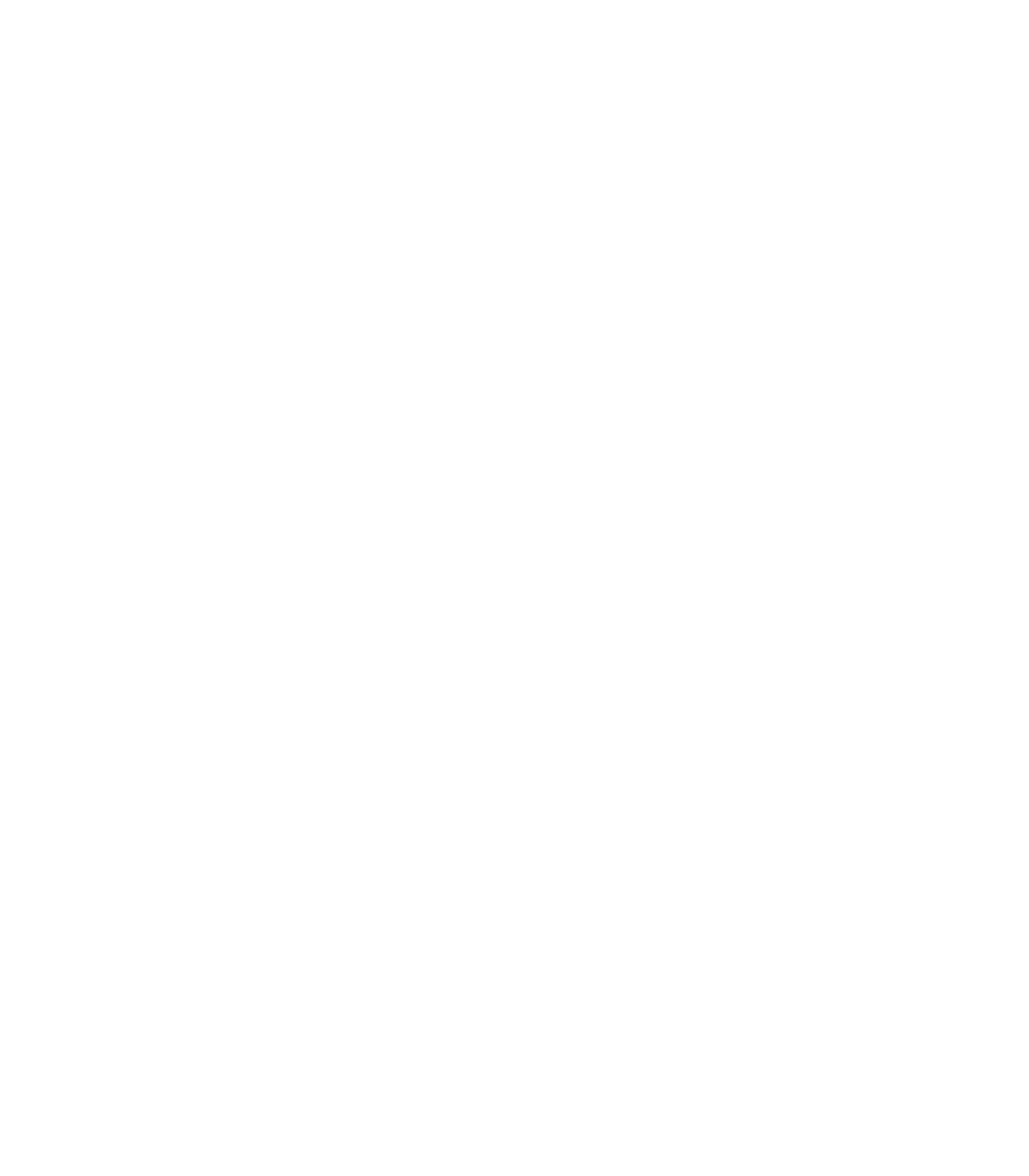## Understanding Current LGBT-Related Policies and Debates

Nicole Dimetman Nicole

Although it sometimes feels like<br>it, Syracuse University does not<br>students here are simultaneously engaged it, Syracuse University does not exist in a vacuum. Instead, with our campus culture as well as the larger society in which we live. The following discussions contextualize the experiences of LGBT students in light of current policies and debates that focus on the lives of lesbians, gay men, bisexual, and transgender people in the contemporary United States. While the topics here do not fully address the range

 $\bigvee$ 

 $\bigvee$ 

 $\bigvee$ 

 $\bigvee$ 

 $\bigvee$ 

 $\bigvee$ 

 $\bigvee$ 

 $\bigvee$ 

 $\bigvee$ 

of issues that LGBT people must constantly negotiate, they serve as a starting point for those who are unfamiliar with current legislation and controversy to begin to engage with subjects that concern many of us. Readers are encouraged to continue exploring the current relationship between the LGBT community and the primary social institutions of our culture by following the internet links provided at the end of the article. Please note: while the following information, facts and statistics were current in 2004, our culture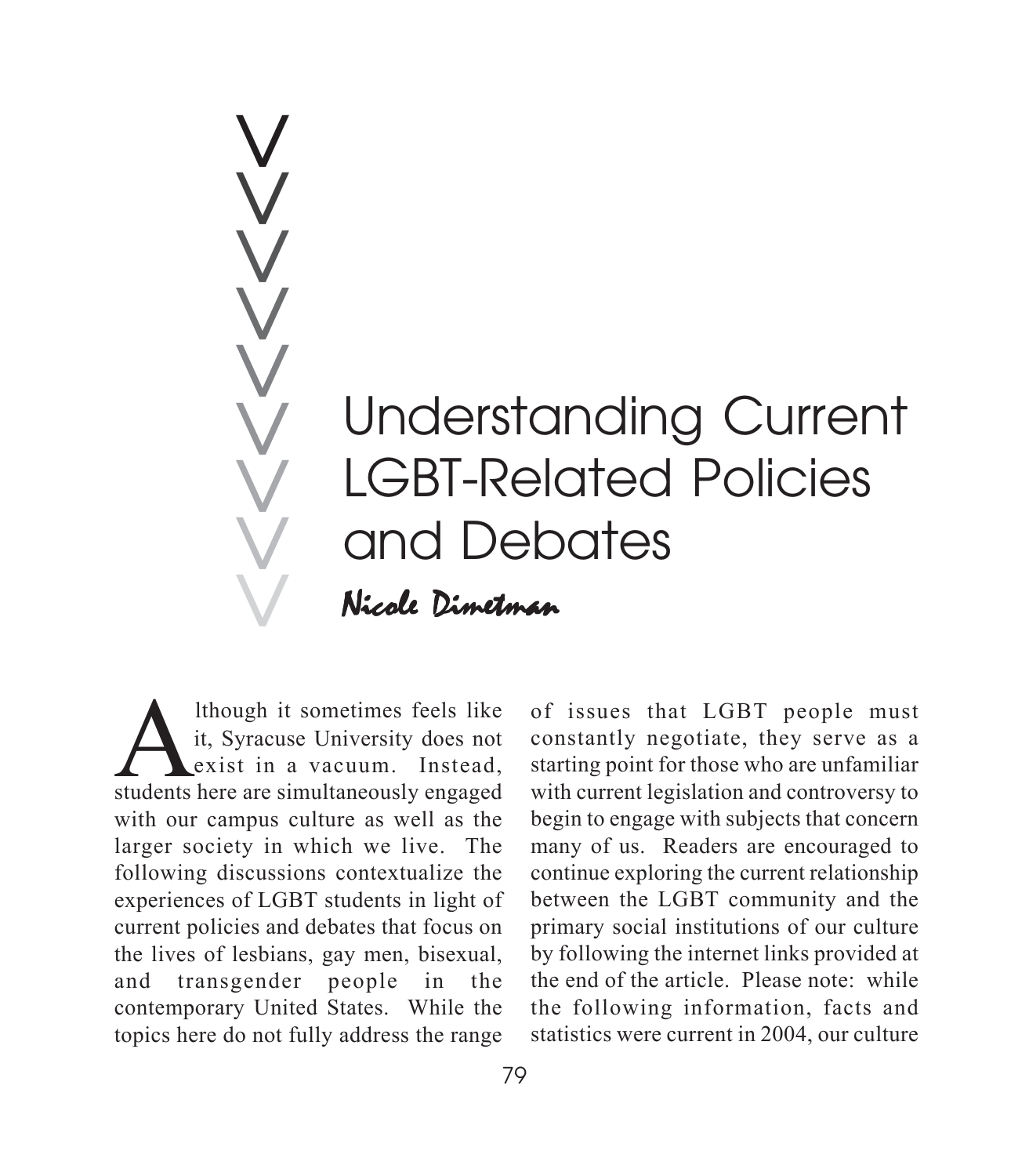UNDERSTANDING CURRENT LGBT-RELATED POLICIES AND DEBATES

is ever-changing, and rights legislation is both supportive of and detrimental to the experiences of people in LGBT communities.

### **Legislating Sex**

.

Until 2003, many states outlawed any "unnatural" (non-procreative) sexual conduct, defined as sodomy. Although many heterosexuals engage in various kinds of non-procreative sex, homosexuals were disproportionately affected by enforcement practices. Under these laws, LGBT citizens, found in the privacy of their own homes having sex, were subject to arrest, prosecution, and/or fines. Those convicted under sodomy laws were also potentially labeled "sex offenders" by the State for the rest of their lives, a particularly degrading and debilitating consequence in the face of widespread sex offender websites and employee background checks. However, in 2003, the Supreme Court of the United States recognized a compelling argument in the case of *Lawrence v. Texas* and, in a **>expressions ORIENTATION >>>favored term to refer to an individual's emotional, sexual, and/ or romantic attractions to the same and/or opposite sex/gender**

6 and 14 million children with at least one gay parent. Although many homosexuals have children from prior heterosexual

**Gay Adoption**

**SEXUAL**

relationships, gays and lesbians are seeking to adopt in ever-greater numbers.

5-4 decision, the court ruled that state laws criminalizing sodomy were an unconstitutional invasion of privacy. This landmark decision effectively invalidated all contrary state laws and insured that homosexuals would never again be *legally* persecuted for their sexual practices.

> Although there were problems with reporting because people could not identify as gay on the response form, the 2000 Census counted approximately 600,000 same-sex couples. Some estimates suggest there are between

While only three states (Florida, Mississippi, and Utah) have laws that explicitly prohibit same-sex adoption, according to the Human Rights Council (HRC), courts in 10 states tend to discriminate against same-sex couples wishing to adopt. Furthermore, only six states(Connecticut, Illinois, Massachusetts,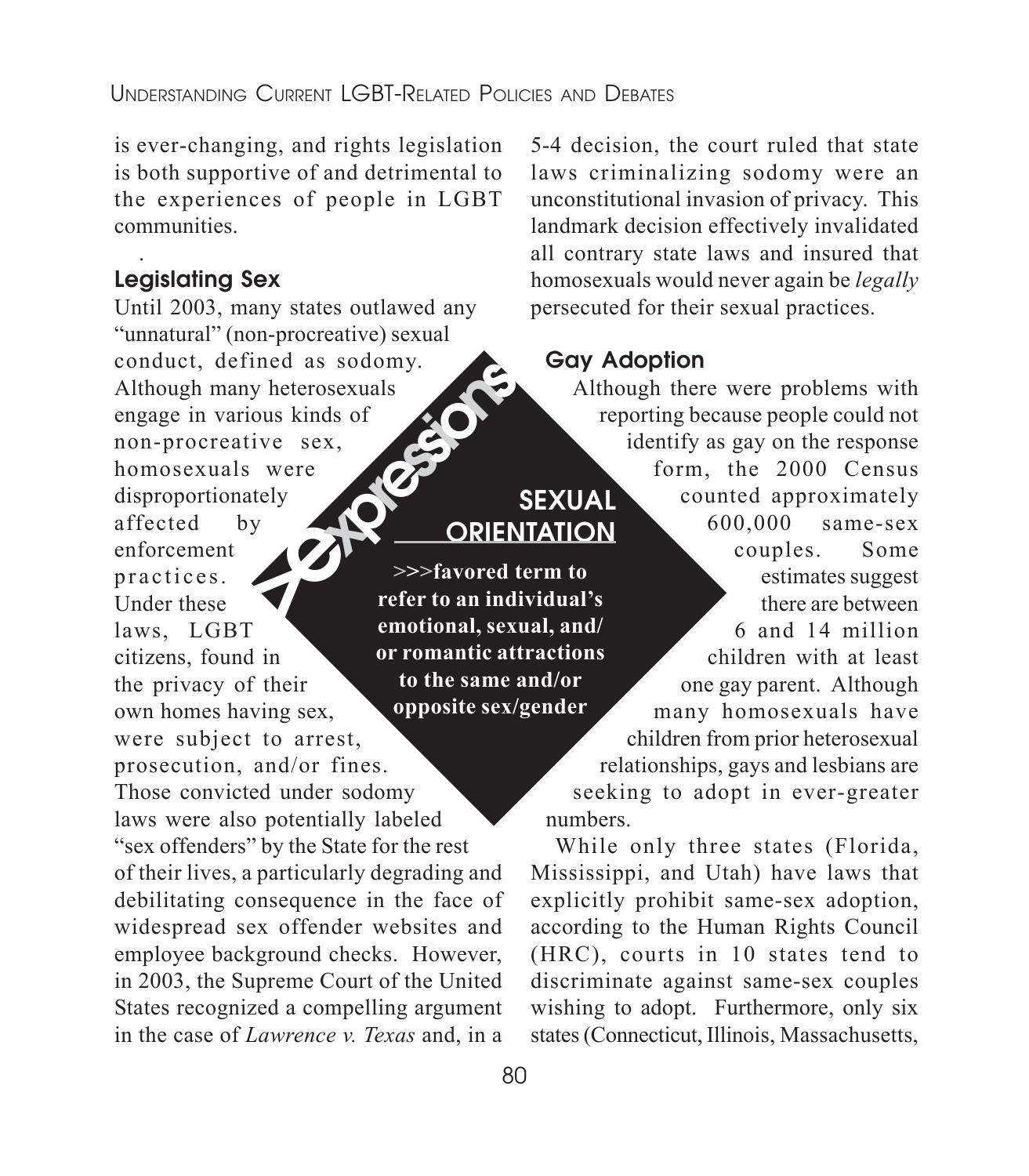New Jersey, New York, and Vermont) and the District of Columbia have made second-parent adoption available statewide. This provides the equivalent of step-parent adoptions to gay and lesbian couples.

### **The Right to Serve**

In 1992, President Clinton signed "Don't Ask, Don't Tell, Don't Pursue." Under the policy, military commanders are prohibited from inquiring about an officer's sexual orientation. The "Don't Tell" policy allows for the investigation and administrative discharge of service members if they either make a statement indicating that they are lesbian, gay or bisexual, engage in physical contact with someone of the same sex for the purposes of sexual gratification, or marry (or attempt to marry) someone of the same sex. The "Don't Pursue" policy bars anti-gay harassment as well as homosexual purges and certain other invasive investigations that have been used over the years to root out gay, lesbian, and bisexual service members. However, policy and practice are often two different things.

Unfortunately, women and young adults ages 18 to 25 are disproportionately affected by this policy, according to the Servicemembers Legal Defense Network (SLDN). Overall, the SLDN reports that women made up 15% of the armed forces

in 2002, but accounted for 31% of those discharged under the law. Women are investigated often in retaliation for poor performance reviews, after refusing a man's sexual advances, or after reporting a man for sexual harassment. The 2002 Defense Department inspector general survey also found a "substantial" difference in responses according to level of service, which typically corresponds with the age of the service member. For example, 78% of respondents stated that enlisted service members were harassed in violation of "Don't Ask, Don't Tell." Only 2% said the same for officers. Since its passage, more than 9,000 persons suspected of being homosexual by their superiors have been discharged from military service at a cost of over a quarter of a billion tax dollars.

### **Gays in the Workplace**

Currently, there is no federal law preventing workplace discrimination on the basis of sexual orientation. Only 14 states and the District of Columbia have laws banning sexual orientation employment discrimination in the public and private sectors. An additional 11 states have similar laws that are effective only in the public sector. This means that in most states people fired because they are a part of a sexual minority have no sure legal remedy. The Employment Non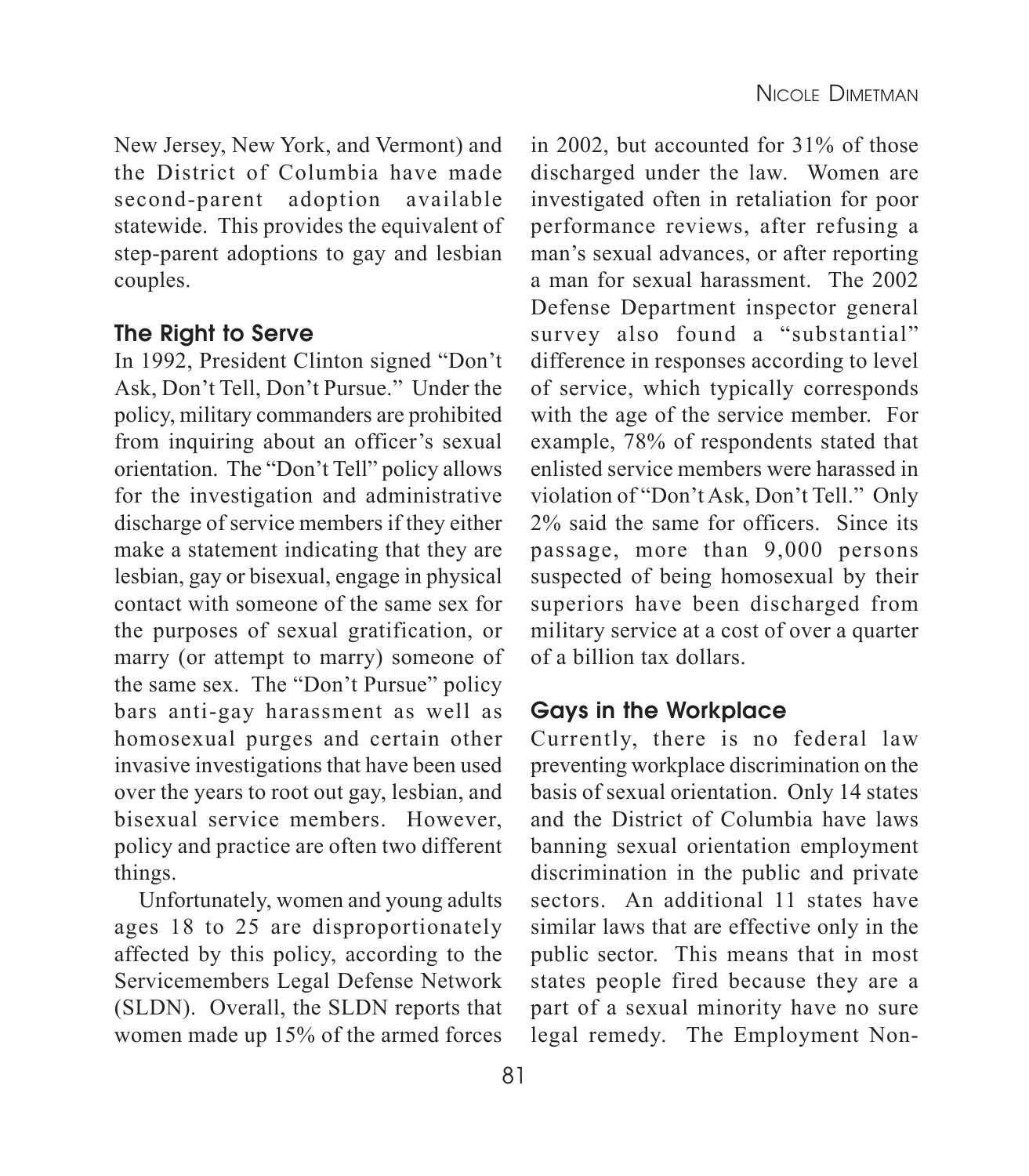Discrimination Act (ENDA), H.R. 2692, was introduced in the House of Representatives and the Senate on July 31, 2001 with significant bipartisan support, but the Senate continues to deliberate the bill. The Human Rights Council reports 7,210 workplaces offering domestic partner benefits, an affirmative statement of non-discrimination. Further, 2,579 companies, including Syracuse University, have non-discrimination policies that include sexual orientation, but these policies are optional, at best.

### **Transgender Rights**

In 2004, four states (California, Minnesota, New Mexico, and Rhode Island), 10 counties, and 55 cities included gender identity and expression under their anti-discrimination laws. Clearly, this represents a very small portion of local and state-wide anti-discrimination statutes. Under these laws, transgender individuals are usually protected from discrimination in housing and employment, but these statutes are not consistent and only occasionally cover the domain of public accommodations and are even less likely to ensure protection from discrimination in public education systems. In fact, of the four states that include some protection for transgender people, only Minnesota guarantees them a right against discriminatory policies and practices at

public schools. Although many regions continue to add transgender-inclusive legislation, this is clearly an area where laws do not match their necessity: transgender people often report that biased treatment and violence are frequently directed toward them due to their nonnormative gender identities.

**Civil Unions, Domestic Partnerships, and Gay Marriage** Though not always apparent, there are many differences between civil unions, domestic partnerships, and marriage.

**Same-sex marriage** is the only status that confers all the benefits of heterosexual marriage, including all those previously discussed.

**Civil unions**, available only in Vermont and only to same-sex couples, provide the same *state* benefits received by married persons in the state, but these unions are not recognized outside the state of Vermont (except in California and Massachusetts).

**Domestic partnerships** are available through some states, namely California, and are also offered by private and public sector employers for the purpose of extending employer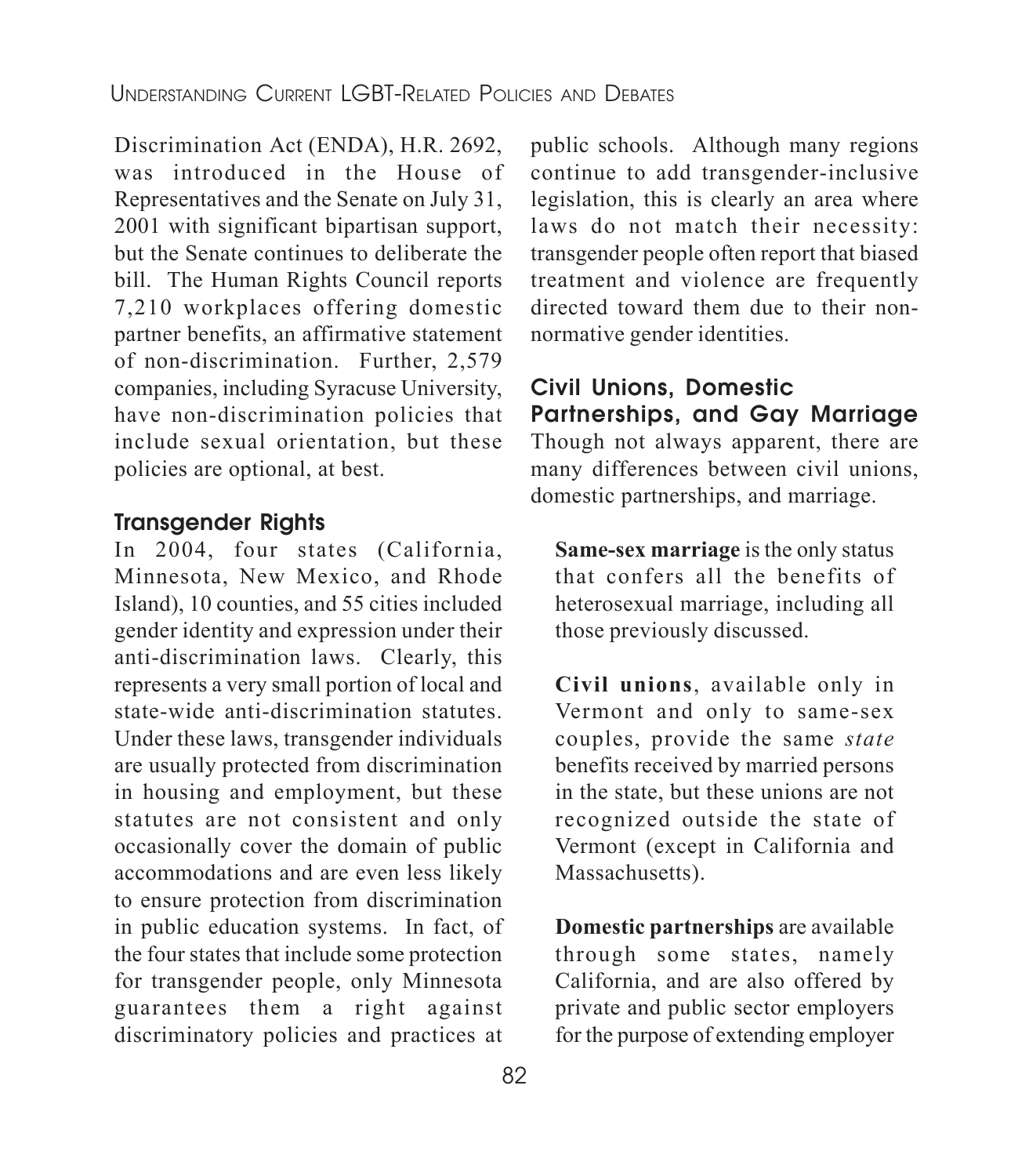related benefits to same-sex partners. However, domestic partnerships are not recognized by most states, or by the U.S. government. Importantly, many people within and beyond the LGBT community feel that marriage is the only choice towards full equality for LGBT partners. Civil unions and domestic partnership create a separate, but unequal, system: one that history has proven unconstitutional.

### **Is Marriage a Right?**

The issue of whether same-sex partners should have access to legally recognized marriages is contentious at best. A December 2003 bipartisan poll conducted jointly by Public Opinion Strategies and Greenberg Quinlan Rosner Research shows that only 30% of likely voters favored allowing same-sex couples the right to marry, 56% opposed such legislation, and 13% were undecided. A similar poll asking about civil unions showed 42% in favor, 49% opposed, and 8% undecided. These numbers show high levels of opposition to gay marriage, but despite this widespread disapproval, the Massachusetts Supreme Court has recently ruled that laws barring gay couples from marriage are discriminatory and has asked its legislature to begin issuing marriage licenses to gay couples.

Fining gay<br>benefits d<br>benefits d<br>benefits d<br>sthat are enterparts. A<br>federal gov<br>to same-se:<br>are not all<br>ons are not all<br>pns are not all<br>pns are not all<br>pns are not all<br>pns are not equivalent<br>promultions are some examediate Arguments supporting gay marriage indicate the many benefits denied to committed gay couples that are enjoyed by their heterosexual counterparts. According to a 1997 Government Accounting Office (GAO) report, the federal government denies 1,049 benefits to same-sex couples because either they are not allowed to marry or their unions are not legally recognized as the equivalent. More specifically, here are some examples of benefits that are systematically denied to members of the LGBT community: **>**

As unmarried partners, gays and **>** lesbians are unable to receive Social Security survivor benefits which translate into an average loss of \$166,000 for a life expectancy of 77. Because many gay and lesbian

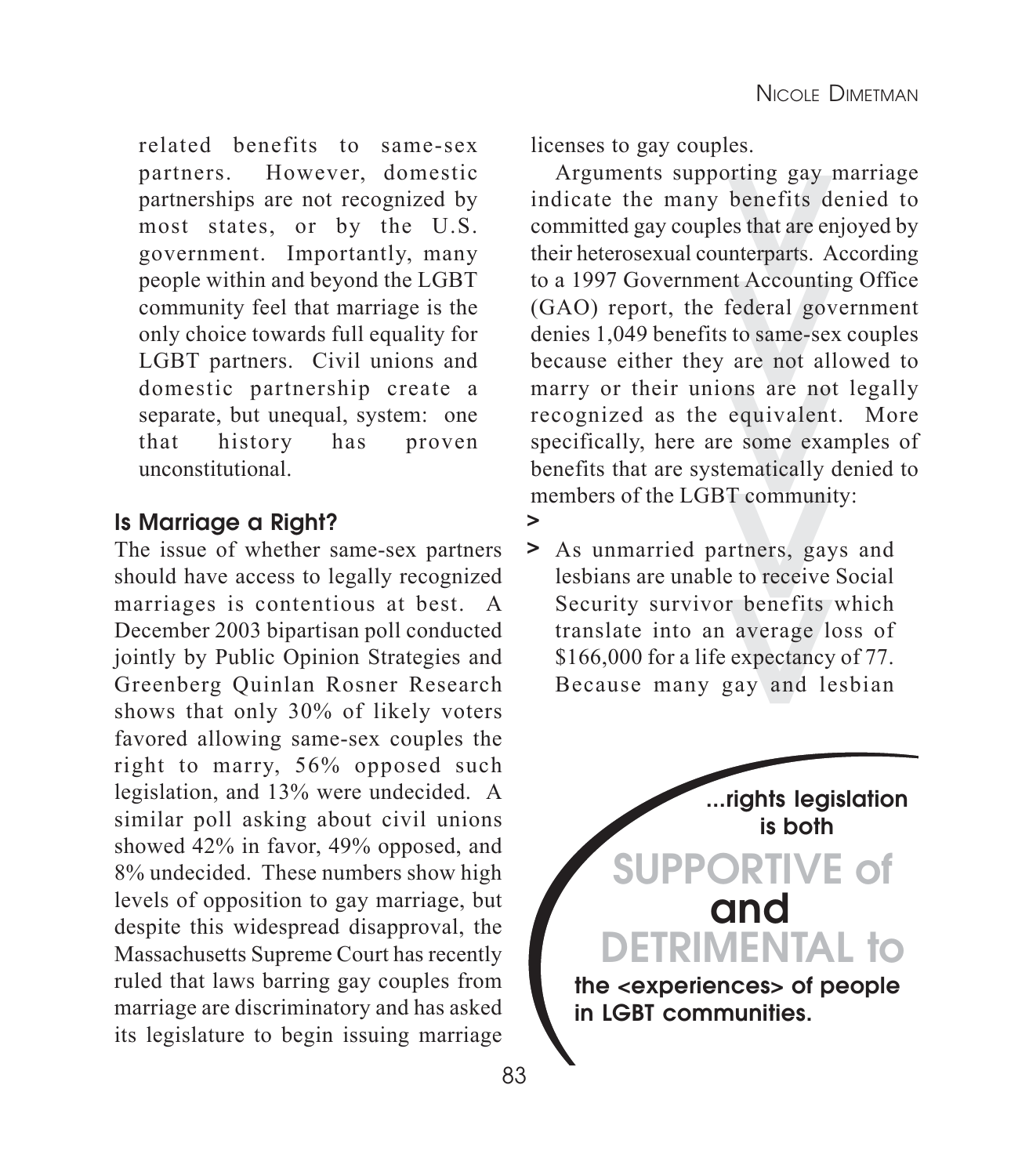partners are also legally denied the opportunity of second-parent adoption, the loss of income is compounded since a shared child is additionally denied survivor benefits of up to \$900 per month.

- **>**
- Federally recognized marriages enjoy **>** many tax exemptions that same-sex couples do not have access to, such as the estate and gift tax exemption, which allows property to be transferred, without tax penalty, from one spouse to another.

**>**

- Current immigration laws deny gays **>** and lesbians the right to petition the government for the residency or citizenship of their same sex partners.
- **>**
- The Federal Family and Medical **>** Leave Act allowing married spouses up to 12 weeks of unpaid leave to take care of a seriously ill partner, parent, or child does not extend to same-sex couples.

As the polls show, views on same sex marriage are highly polarized. The Family Research Council illustrates the arguments against gay marriage and civil unions by highlighting two principles. The first is that marriage should not, and cannot, be extended to same-sex couples because it is a construct that precedes the U.S. Constitution. Marriage, they argue, is the recognition of a social reality whereby two adults, capable of natural reproduction, form a committed relationship toward the bearing and rearing of children. Thus, in the opinion of these opponents, marriage is necessary for the survival of society and should be protected from the government since it, in turn, benefits the larger culture. Because homosexuals cannot engage in a relationship that biologically produces a child, they should not reap the same rewards as those members of society who can. The second argument posed by the Family Research Council is that homosexual relationships are harmful to their participants. Proponents of this position argue that extending marriage privileges to homosexuals would confer a stamp of approval on a harmful lifestyle and would further deteriorate the importance of the family in America.

Fearing the eventual extension of marriage to same-sex couples, conservative groups have organized campaigns nationally, and in every state, by lobbying for the passage of Defense of Marriage Acts (DoMAs). However, supporters of these proposals are not limited to groups with clear anti-gay intentions. Instead, in 1996, President Bill Clinton, often considered the most LGBT-supportive president, signed a *national* DoMA that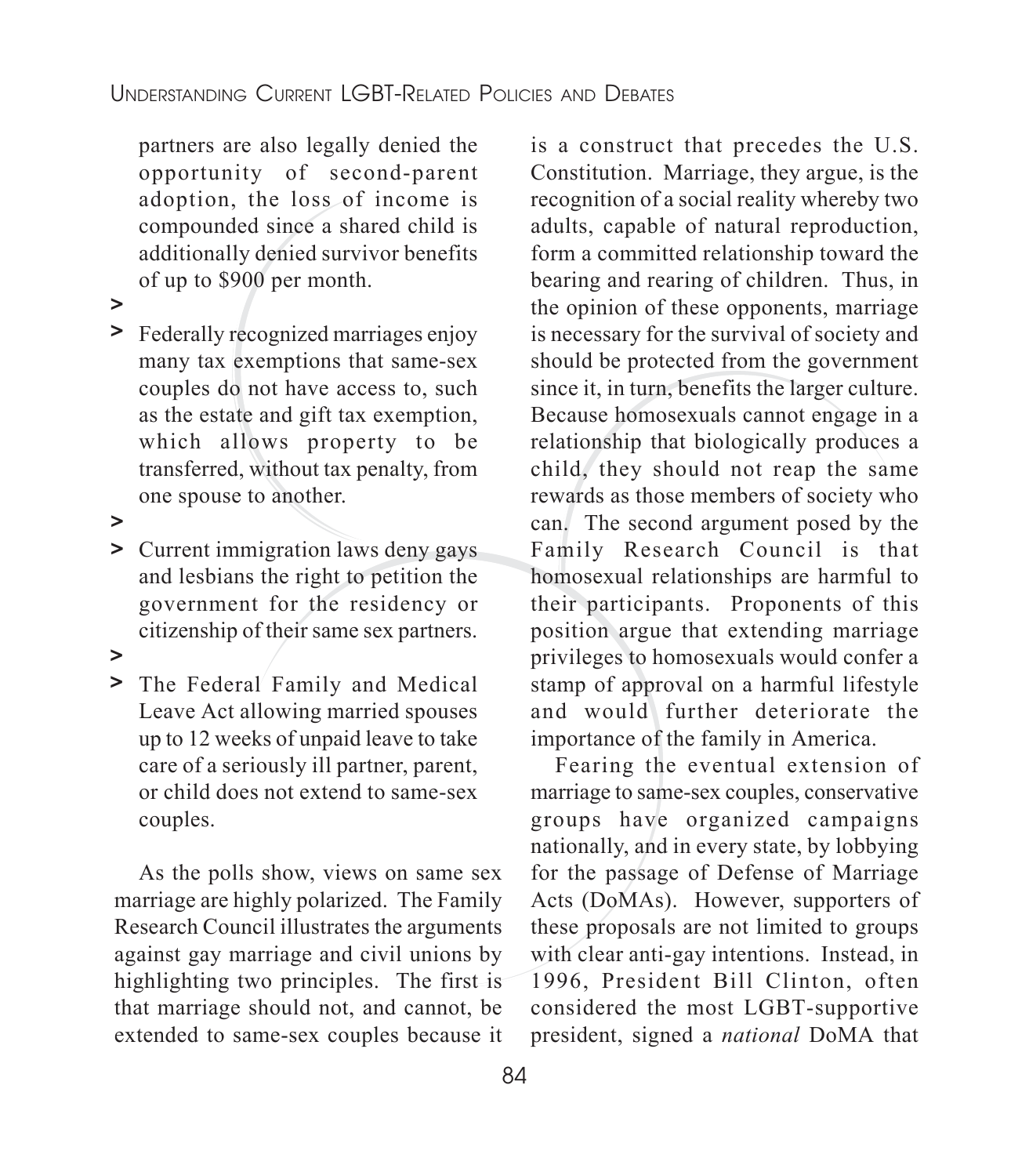declared any civil union, domestic partnership, or same-sex marriage need not be acknowledged outside the state in which it was established. Since its passage, many states have passed their own DoMA laws codifying this idea in their state legislature. However, still unsatisfied with local and state-level DoMAs, President Bush has recently asked the U.S. Congress to add an amendment to the U.S. Constitution declaring marriage as a legal union exclusively between a man and a woman.

This amendment would prevent all states from adopting future laws that would counter this definition.

No doubt, this issue will continue to be a hot button between conservative groups and gay rights advocates for years to come.

### **Nature v. Nurture**

Ah, the eternal debate: are gay people born that way or do they choose to be gay? Many gay men and lesbians say they've known they were attracted toward members of their own gender since they were very young. Explaining that a "choice" was never posed, or made, these stories serve the argument that there must be a genetic cause to sexual orientation. In fact, throughout the last few decades, many gay rights activists hoped that the discovery of a biological basis for homosexuality would lead them to winning legal rights for the

# **>>>>>>>> OICES**

**Fear of being discovered can prevent an instructor from asserting a certain position. This is especially damaging in a social science classroom.**

### **>Teaching Assistant**

LGBT community. The thinking here is that if sexual orientation were immutable, then people in the LGBT community deserve protection from discrimination, similar to other "minority groups" such as people of color and people with disabilities. However, biological studies into a "gay gene" have been inconclusive at best, leading many critics of this type of research to ask, "instead of looking for a gay gene maybe it would be easier to find a straight gene?" a challenge which, not surprisingly, has gone unmet. Instead, a biological basis for sexual orientation remains undiscovered.

Social scientists continue to contribute to the Nature v. Nurture debate by arguing that human behaviors are always social and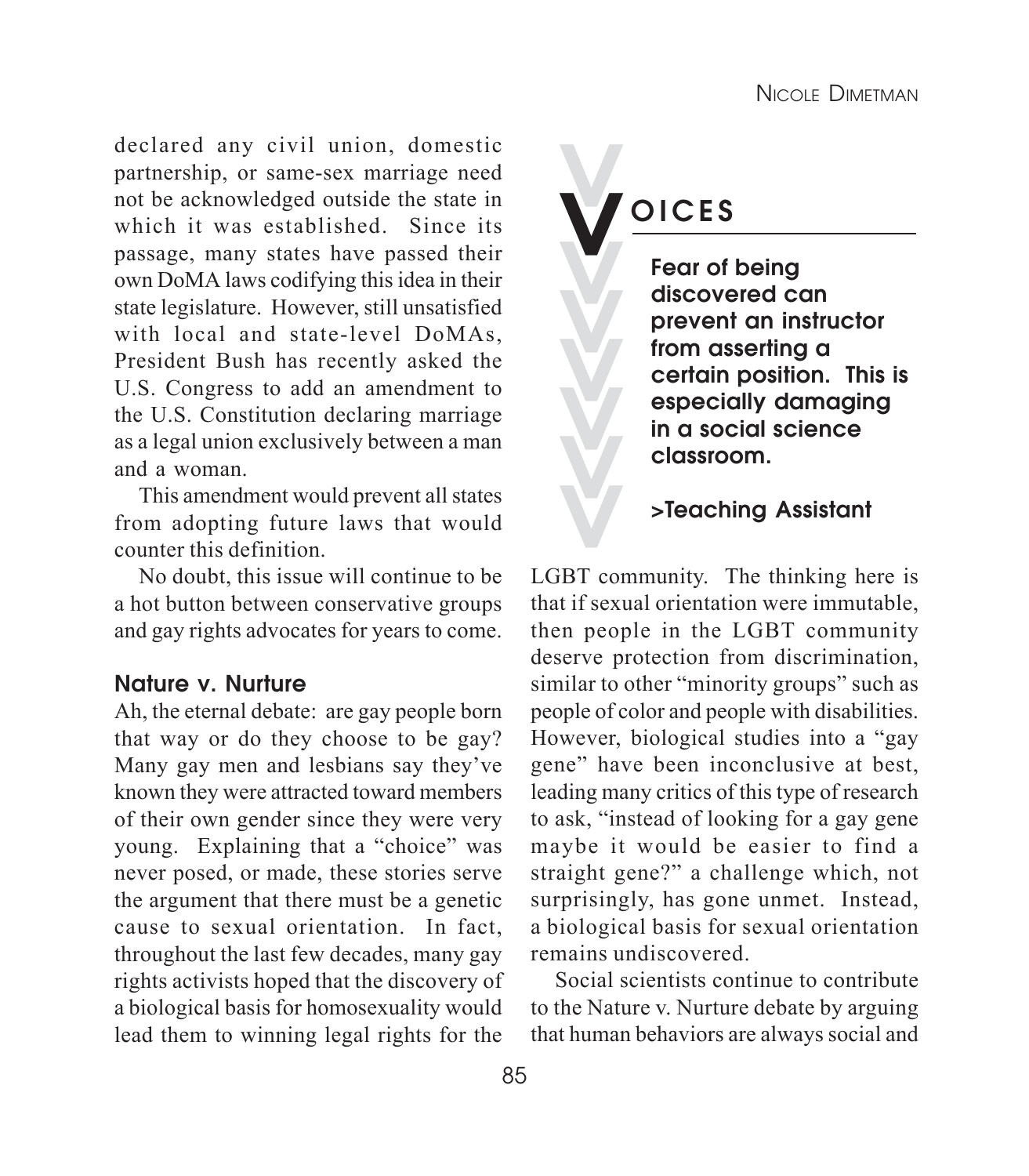### UNDERSTANDING CURRENT LGBT-RELATED POLICIES AND DEBATES

historical, not innate or biologically determined. In this perspective, every society creates its own set of sexual rules, meanings, discourses, and practices and people engage in these social systems according to the options that are made available to them through their culture and historical time period. This Social Constructionist perspective sees the categories of "homosexual" and "heterosexual" as inherently social created by people—and cites historical literature to support the fact that these ways of understanding sexual life is a distinctly modern, and western, phenomenon.

### **>>linked>>>>>>>>>>>>>**

### **NGLTF >> www.thetaskforce.org**

NGLTF (National Gay and Lesbian Task Force) is a national progressive organization working for the civil rights of LGBT people.

An extension of the Social Constructionist paradigm, known as Queer Theory, further argues that the construction of these labels (homosexual, heterosexual, bisexual) serves to shape the way people experience their own desires. In other words, Queer Theory sees sexual statuses as "a language that frames what we know as bodies, desires, sexualities, identities" and that these systems of meanings influence us to understand our seemingly "innate" sexuality in terms of socially created categories (Seidman, 1996, p. 12). No matter what the "cause" of same-sex desires, we know that we make meaning of these differences in relation to the

society in which we live. It is through these shared understandings that differences form hierarchies of privilege—privileges that, as shown throughout this article, are not rewarded equally between the LGBT community and those who identify as heterosexual. Nonetheless, the bottom line when it comes to the Nature v. Nurture debate is: why does it matter?

>>The author would like to thank Kathleen Farrell for her substantial contributions to this essay.

### **>>REFERENCES**

Seidman, S. (1996). Introduction. In S. Seidman (Ed.), *Queer theory/sociology* (pp. 1-29). Malden, MA: Blackwell.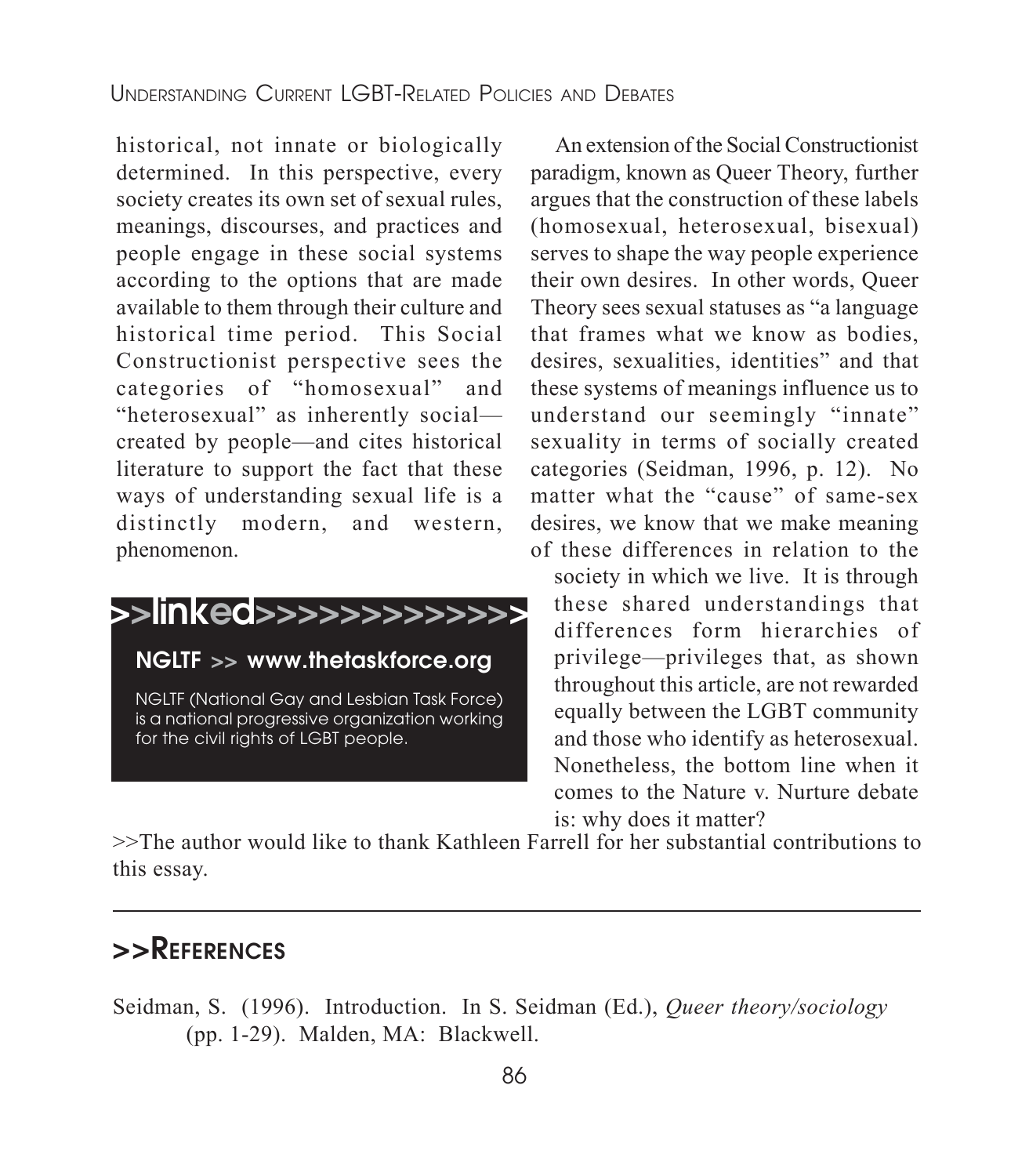

### Rob S. Pusch (Trans)Gendering the Classroom

I've spent a large part of my life<br>studying gender. I don't mean only<br>academic study, although I have done<br>that, but I've analyzed it as part of my 've spent a large part of my life studying gender. I don't mean only academic study, although I have done every day life. As a person who identifies as transgender, I am in a position to think about gender differently than those who never question their gender or only consider it unconsciously. In this essay I first look at what it means to be gendered, then I explore the meaning of *transgender* and talk about the experiences of being transgender in the classroom.

### **Being Gendered**

Gender is a means of organizing social experiences, of understanding how individuals are expected to interact within society and to construct their lives. Gender is one of the first determinations we make about a person: "Is it a boy or a girl?" is almost always the first question asked when a child is born. Within American culture, people assume there are only two gender categories, man/boy and woman/ girl. It is assumed that gender is synonymous with one's assigned birth sex: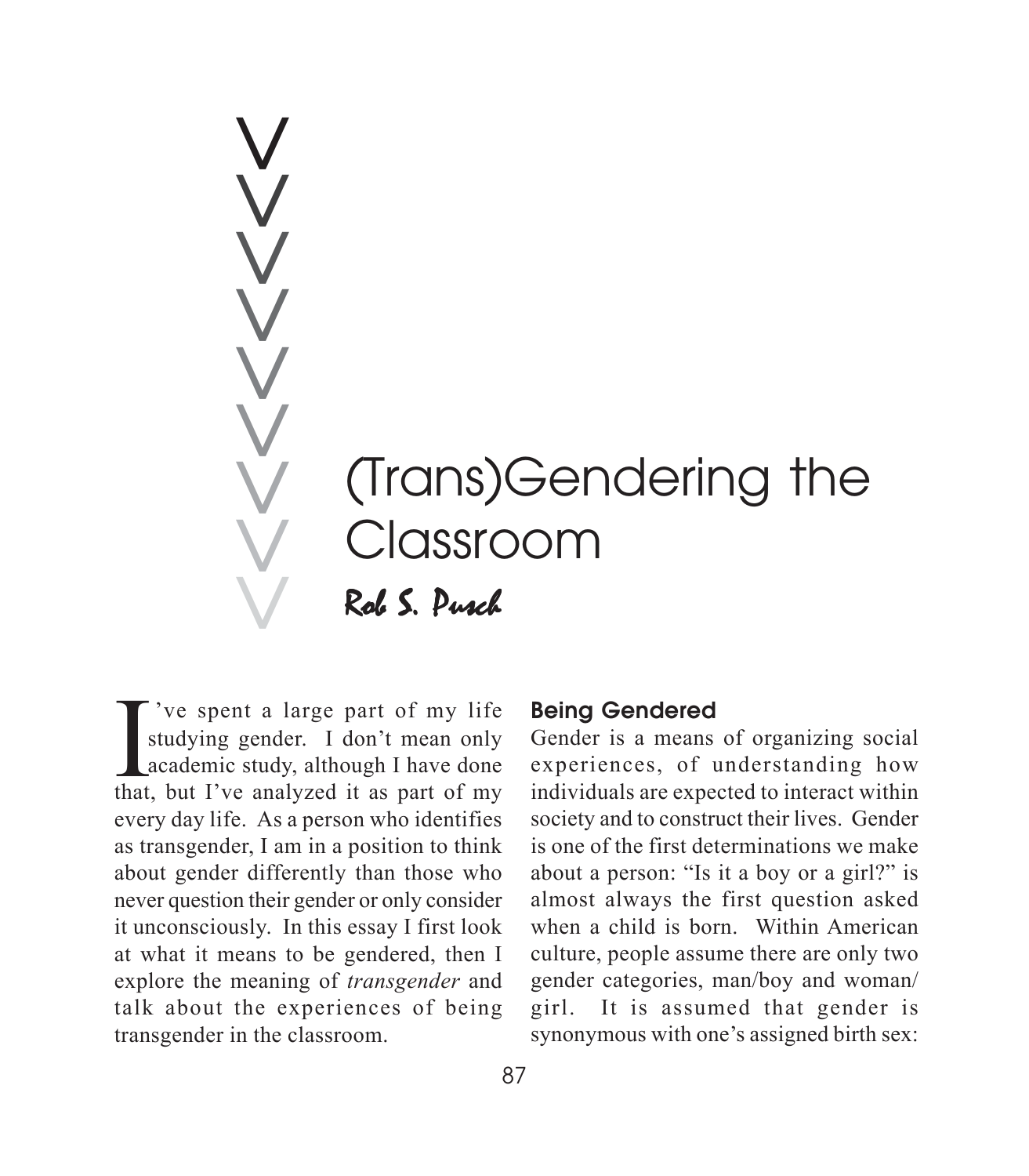### (TRANS)GENDERING THE CLASSROOM

those considered male are boys who will grow into men, and those considered female are girls who will grow into women. Sex and gender assignment is initially based on the appearance of genitalia.<sup>1</sup> From the moment infants are sexed, and gendered, they begin to be socialized in particular ways that encourage them to publicly present themselves as the gender that coincides with their identified birth sex. In the United States this begins in simple ways, such as "pink is for girls" and "blue is for boys." The development of gender is accompanied by assumptions about how a person interacts with others, how one behaves, and the roles one will take on, such as parenting and occupational roles. Gender is also demonstrated through the use of clothing, hair, mannerisms, voice, and other gendered actions. These are the foundations for learning how to create ourselves as appropriately gendered persons so others can perceive us as fitting into the correct gender category. **>expressions >>>one's personal sense of being a man or woman; the name one uses to refer to his/ her gender**

Social conventions for gendered roles and presentation are reinforced within

everyday life through social institutions such as families, schools, the classroom, and the mass media. It is through these institutions that gender is reproduced and can be seen as socially constructed. This then feeds into how we, as agents within our culture, construct our seemingly personal identities as men or women. Despite this understanding of the socially constructed nature of gender, there is still the fundamental assumption that gender is only performed upon appropriately sexed bodies. What happens, **GENDER IDENTITY**

> then, when someone breaks this rule?

**Breaking Gender Rules**

Growing up as a masculine female, I was often confronted in women's restrooms by comments such as "you're in the wrong restroom; this is the women's room!" I would exclaim that I was in the right place, but was left feeling I had done something wrong. From a young age I was breaking the rules of gender because I was a girl with short hair who wore masculine clothing. For gender outlaws, these transgressions are often met with confusion, anxiety, or hostility from the people around us. Even though our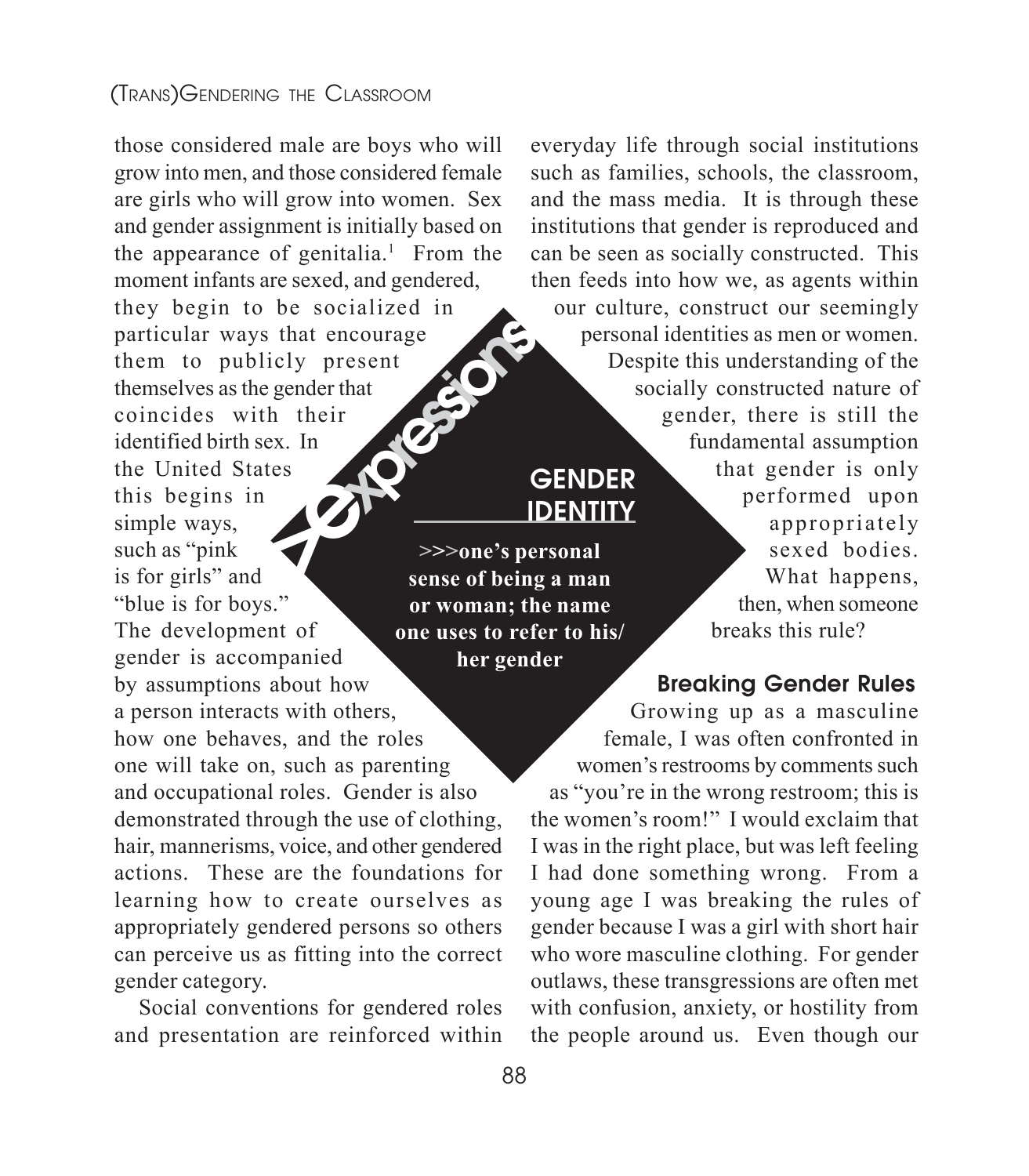genitals and other secondary sex characteristics may not be visible for public viewing, it is assumed that our gender presentation signifies the presence of particularly sexed bodies. Those who cannot be easily identified as a male or a female are typically blamed for causing others to be confused. These assumptions serve to maintain the rigid structure of the binary gender system by erasing the identities of those whose bodies and gender identities do not fit within the binary gender/sex construct. Those of us who identify as transgender disrupt these assumptions.

### **What is Transgender?**

Public use of the term transgender has increased over the past five years. It is a broad term whose definition is still changing and does not define a single identity or behavior, but is generally defined as "someone who transcends the conventional definitions of 'man' and 'woman'. Butch lesbians, transsexuals, radical faeries, boss girls, crossdressers, drag queens, sissies, tomboys, and many other kinds of people vary from the conventional expectations of their birth gender" (American Boyz, 2001). The breadth of this definition encompasses a wide range of transgender people. This suggests that assumptions cannot be made about anyone who identifies as transgender. The stereotypical portrayal of a transgender person as "a man trapped in a woman's body," or vice versa, inaccurately describes the experience of many transgender people.

There are a variety of ways to conceptualize categories of gender. Many transgender persons do not feel comfortable in the gender assigned to them at birth but have varying degrees of identification with another gender category. Some transgender persons describe themselves as being third gendered. Some feel that there is a gender continuum. These other genders, populated by transgender persons, are not definable within the hegemonic binary gender system. They remind us that binary gender system is socially constructed and that the privileges accorded people based on gender are not natural and can be disrupted.

It is often difficult to explain this to those who have never questioned their own gender identity or cannot imagine anything beyond the binary gender system. For me, it's not that I feel like a particular gender, but rather I don't feel like the gender I was assigned at birth. I am not sure what it means to feel like a man, but I know I do not feel like woman. However, since others can only see two possible genders, my presentation as masculine marks me as a white middle class man, and often I am taken to be a gay man. Along with this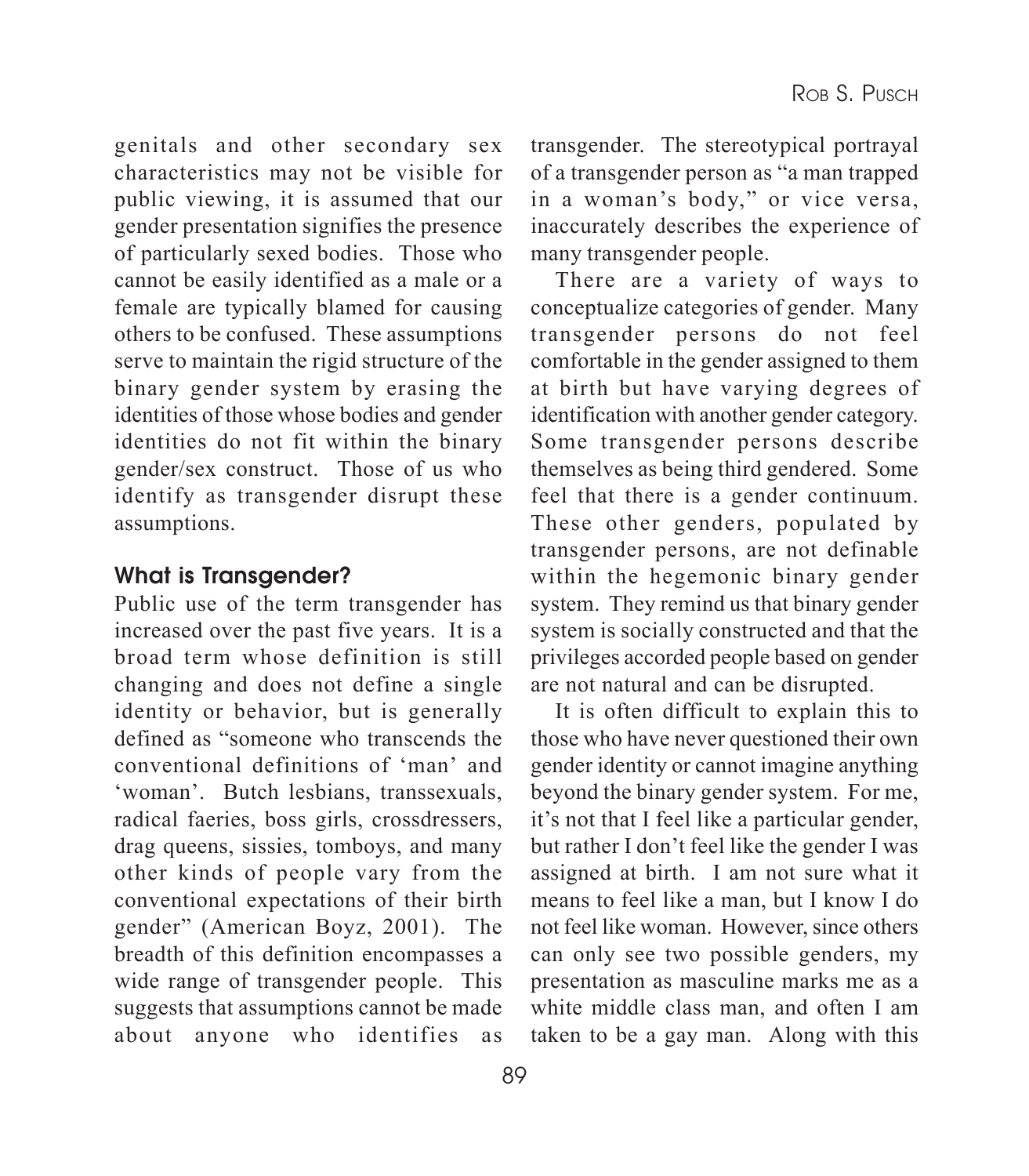comes a whole host of assumptions about who I am, how I should act in particular situations, and what my personal history and experiences have been. It also influences how others react and interact with me.

In the 10+ years since I first came out as transgender, I have seen a change in the visibility and representation of transgender persons. Ten years ago the term was rarely heard. The terms generally used were *transsexual* and *transvestite*, both of which came out of medical literature. Transsexual typically referred to people who felt they were born into the wrong body and desired to have their bodies changed through surgery to match their gender identities. Transvestite referred to those who dressed in the clothing of the opposite sex, or what is now commonly called crossdressing.

Over the past decade there have been an increasing number of mainstream articles on transgender persons. These include articles both about, and by, transgender persons, as well as the

representation of transgender and transsexual persons in television and film. The representations of transgender persons have been mixed; some present transgender persons as transsexuals, individuals who feel they were born into the wrong body, or as persons who are merely misunderstood. Others portray transgender persons as the subjects of violence, including news media stories on transgender prostitutes who are murdered, and movies such as *Boys Don't Cry* (a movie about Brandon Teena), and *The Badge* (a movie about the murder of a transsexual sex worker). The common theme here is that the transgender people are murdered when their "deception" is discovered. The viewer is led to believe that the transgender individuals are responsible for their own murders because of the way they chose to live. Films like these help to construct shared understandings of what it means to be transgender in today's society and deeply influence adolescents who identify with, and relate to, these murder victims.

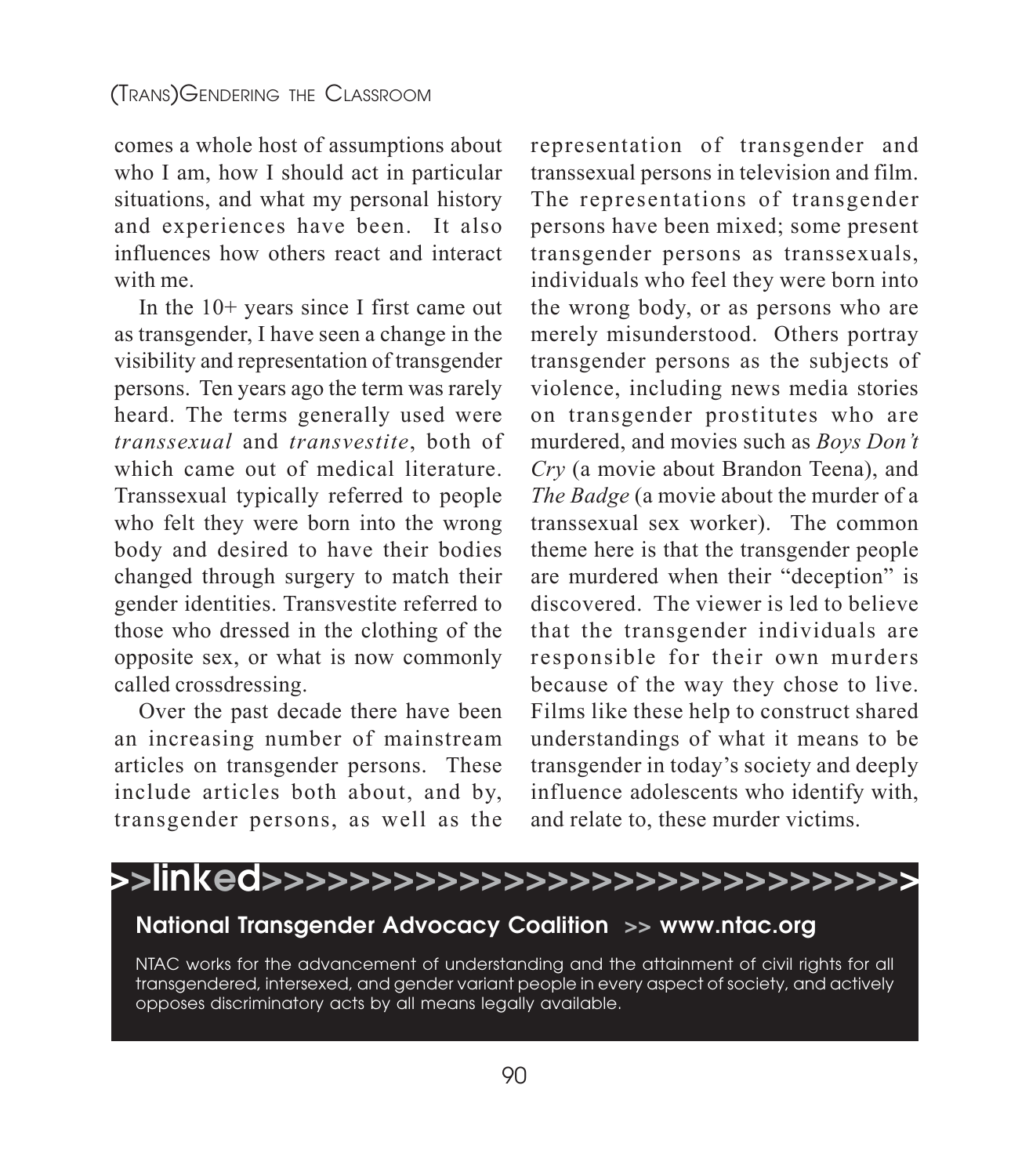### **(Trans)Gender in the Classroom**

How does being transgender impact campus, and more specifically, classroom experiences? For those who identify as transgender, a number of issues surface. Gender is a public display that is viewed by the people around us, thus the process of transition that many transgender people experience can be quite visible.<sup>2</sup> Those who successfully pass as a particular gender become invisible to those around them as transgender persons, but not all transitions go unnoticed. Being visible and invisible as transgender raises different issues on campus and in the classroom.

#### **Transitioning on Campus**

As mentioned previously, transition is a very public process, one that can be obvious to others. People who identify as transgender do not transition at the same rate, or in the same manner. Regardless, those who go through a time of being marked as breaking the unwritten rules of gender often cause anxiety and confusion among aquaintences and colleagues. This can result in many responses on campus and in the classroom.

For my dissertation (Pusch, 2003), I spoke with a number of transgender college students about their experiences of transition and the issues they faced. For example, one participant, Kristen,<sup>3</sup> spoke about her experience as an undergraduate

# **>>>>>>>> OICES**

**When teachers and students talk about the classroom as a safe space, I wonder-safe for whom?**

**>Beth Ferri (Teaching & Leadership & Cultural Foundations of Education)**

student at a large private university. While she presented as a woman and had begun taking hormones, she had not yet legally changed her name. This meant that her school records were still in her "boy name." It is not uncommon for transgender students to be in this situation because going through the legal name change process can be costly and takes time. However, this meant that on campus she was typically called by Justin, not Kristen. One professor commented that he recognized her as a Smith, but that the name on his class list was Justin Smith and that couldn't be her. When she replied that it was, his response was "weird..." The professor was clearly confused by someone visually presenting as a woman, yet having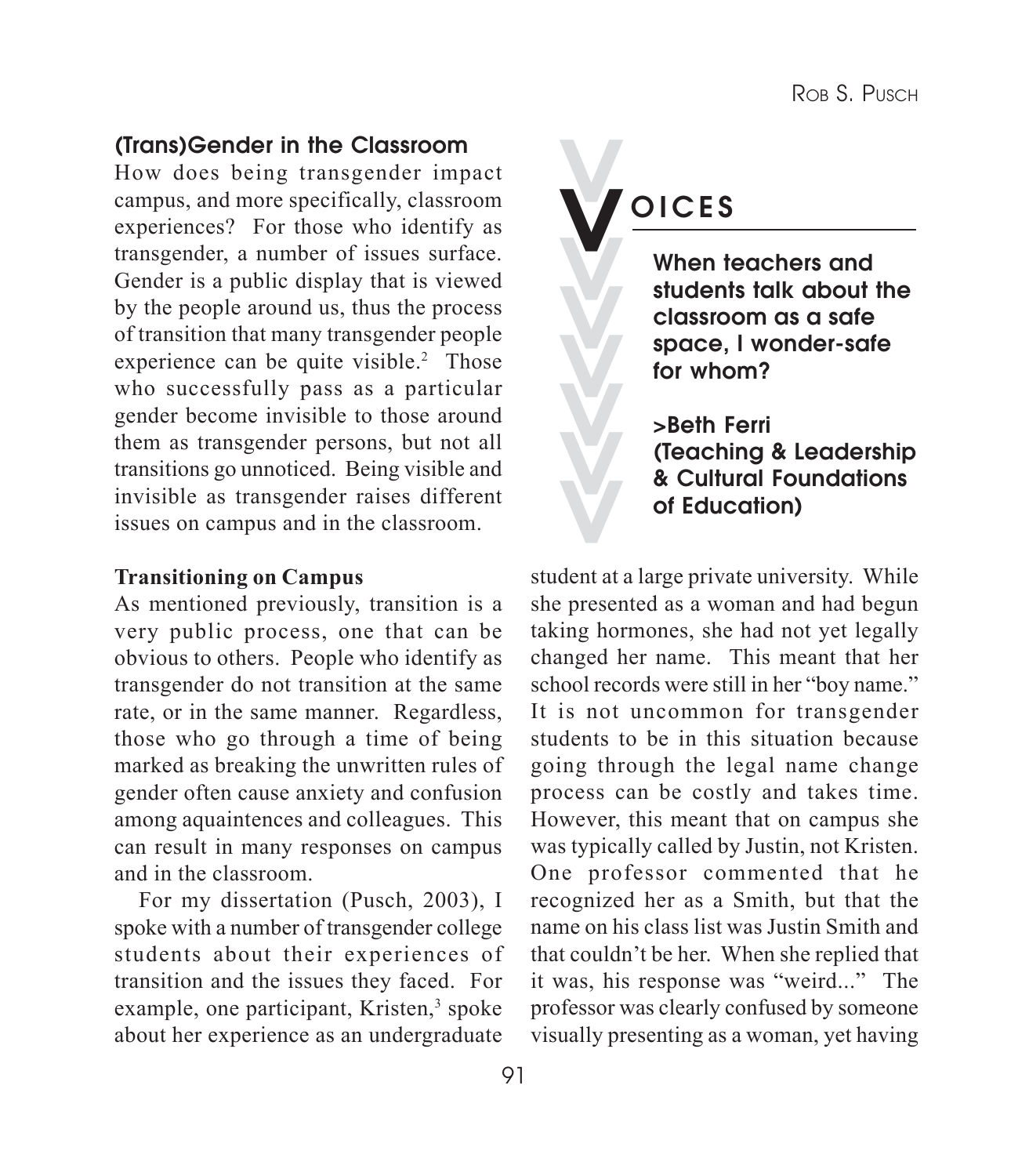### (TRANS)GENDERING THE CLASSROOM

a masculine name. While his feelings about the disjuncture between Kristen's presentation and her name on the class list are not uncommon, it succeeded in making Kristen feel uncomfortable identifying as transgender. The professor's reaction also shut down any potential discussion with Kristen about being transgender and how she preferred to be addressed in class.

Along with this discomfort of how to come out to faculty and explain to them how we wish to be addressed, transgender

students often feel they end up having to educate others on what it means to be transgender. Often the burden is placed on us to become educators, or we are made to feel as if it is our responsibility to make others feel more comfortable around us. While some transgender people may not mind being put in the position of

explaining what it means to be transgender, others see this as a burden. As one friend of mine commented, when he comes out to others, he ends up feeling like an object of curiosity—like a carnival exhibit, or a freak.

### **Becoming Invisible**

I've been on hormones for over five years and have, for the most part, become invisible as transgender. Since testosterone has successfully masculinized my appearance, people who do not know me, or who are meeting me for the first time, assume I am biologically male. Given the anxiety of the years when I was more obviously breaking the unwritten gender rules, you might imagine this is preferable. However, being invisible brings its own



**that is viewed by the people around us.**



set of anxieties. Passing as male means that those who do not know I am transgender do not fully know me. While I may look male and appear to be a man, who I am is far more complex; who I am is also impacted by my personal history of being female and growing up as a girl.

Since transgender persons are at a greater risk of violence,<sup>4</sup> invisibility brings a measure of safety. This often leads transgender people to maintain their silence. As someone who is often invisible,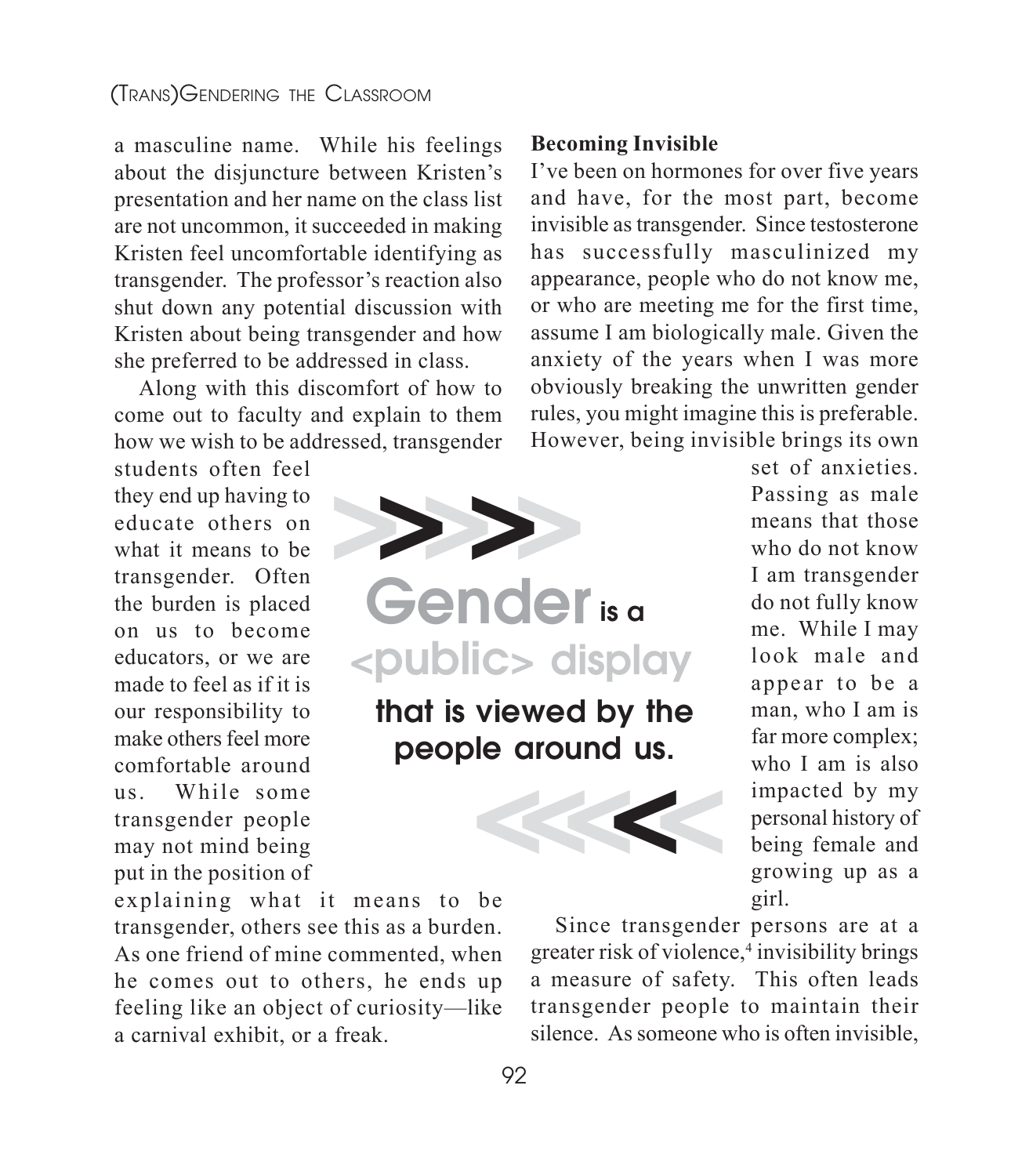I am able to witness how oblivious others are to the presence of transgender persons and about how gender works in general. For example, last year I was observing a class in which students were responding to a talk on LGBT issues. One young woman summarized the talk saying "it was about lesbians, gays, bisexuals and ... what was that other thing?" Someone else had to say "transgender." While within the LGBT community many have at least heard about transgender persons, this young woman's comment was a reminder that not only do many people not understand transgender issues, they don't even know the word. This level of ignorance makes coming out in classrooms even more daunting.

While some of us are out about being transgender and try to educate others on transgender issues, many prefer the

anonymity of passing. Within the classroom, faculty can, and should, work to create an environment that allows transgender students to feel safe no matter how they choose to present themselves. As more and more students begin to transition while in college, faculty will need to be aware of the steps they can take to help create an accepting environment. Faculty should be respectful of student requests such as using a name other than the one that appears on the class list, and using students' desired pronouns. Also, do not assume the student is openly transgender. While some students might come out to a faculty member, they may not be out to other students. Many students are concerned about the reactions of those around them as they go through the process of transitioning from one gender to another. $5$ 

### **>>REFERENCES**

American Boyz. (2001, March 3). Transgendered? The American Boyz. Retrieved January 15, 2004, from http://www.amboyz.org/articles/transgendered.html Pusch, R. S. (2003). The bathroom and beyond: Transgendered college students' perspectives of transition (Doctoral dissertation, Syracuse University, 2003). *Dissertation Abstracts International, 64,* 456.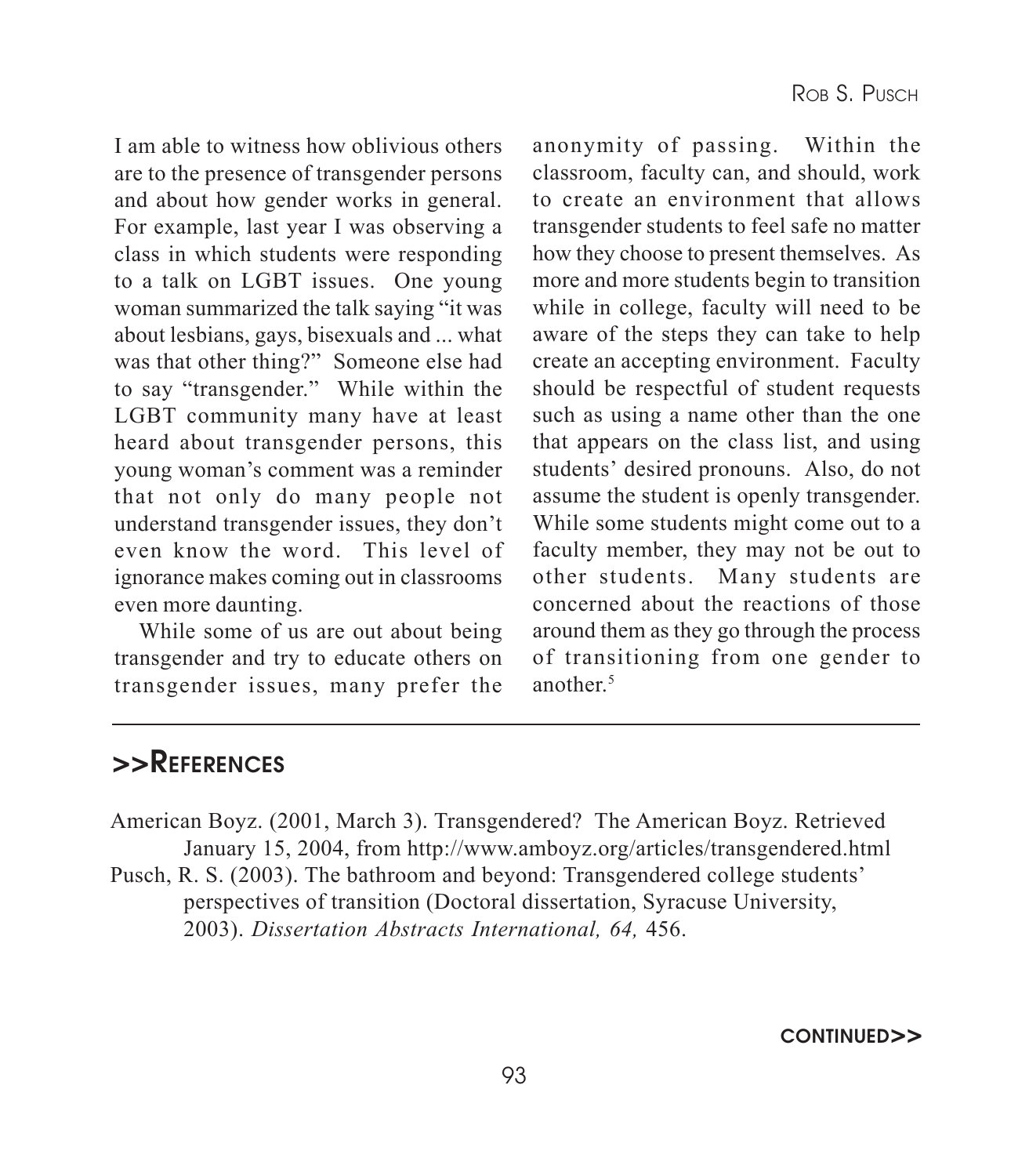(TRANS)GENDERING THE CLASSROOM

### **>>ENDNOTES**

- 1 > While there are individuals born intersexed, these genitals are assumed to be "abnormal" and are often surgically "corrected" as soon after birth as possible. For more information on intersexed persons see the website for the Intersexed Society of North America, http://www.isna.org
- 2 > *Transition* is a term used by transgender people to refer to the process of comingout and beginning to live as one's self-identified gender. This may or may not include medical intervention. Transition may also include changing one's name, pronoun use, and changing gender presentation. Medical interventions may include hormone therapy, some form of chest surgery, and/or genital alteration.
- 3 > Kristen is the pseudonym used for one of the participants in my dissertation research.
- 4 > Human Rights Campaign, in their Transgender Basics states "Transgender people are often targeted for hate violence based on their non-conformity with gender norms and/or their perceived sexual orientation. Hate crimes against transgender people tend to be particularly violent." For more information see http://www.hrc.org
- $5$  > November  $5<sup>th</sup>$  has been marked as the Day of Remembrance. For more information, as well as a list of names of transgendered persons who how been murdered see http://www.gender.org/remember/day/index.html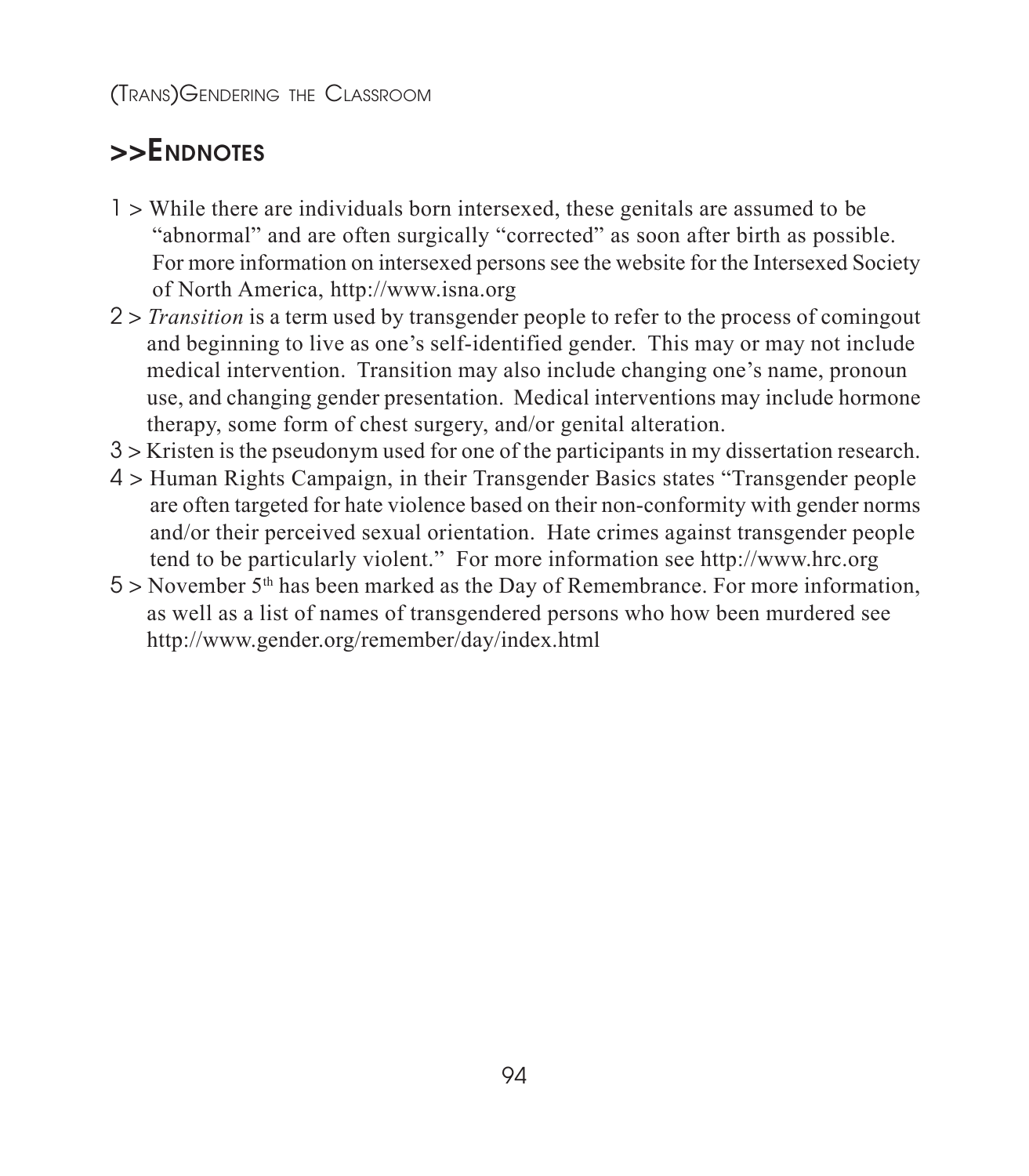## International Students and Sexuality at Syracuse University

### Sidney Greenblatt

Syracuse University plays host to<br>
over 2,233 international students,<br>
scholars, and their dependents from<br>
151 different countries and all geographic over 2,233 international students, scholars, and their dependents from 151 different countries and all geographic regions of the globe. While students from Asia are the visible, numerical majority, there have been demographic shifts in subregional and national representation: students from India are now the largest single national group on campus, displacing China and Taiwan in the past year. When teaching international students, it is important to recognize the

 $\bigvee$ 

 $\bigvee$ 

 $\bigvee$ 

**\** 

 $\bigvee$ 

 $\bigvee$ 

 $\bigvee$ 

 $\bigvee$ 

 $\bigvee$ 

many ways perspectives on and experiences with particular sexualities, races, ethnicities, abilities, nationalities, and religions intersect—just as it is important when teaching American students. These different perspectives, experiences, and levels of understanding sexuality shape the ways students make sense of LGBT issues in the classroom and on campus, more generally. Therefore, it is imperative that TAs begin to explore the variations that exist among their students.

Our international student population is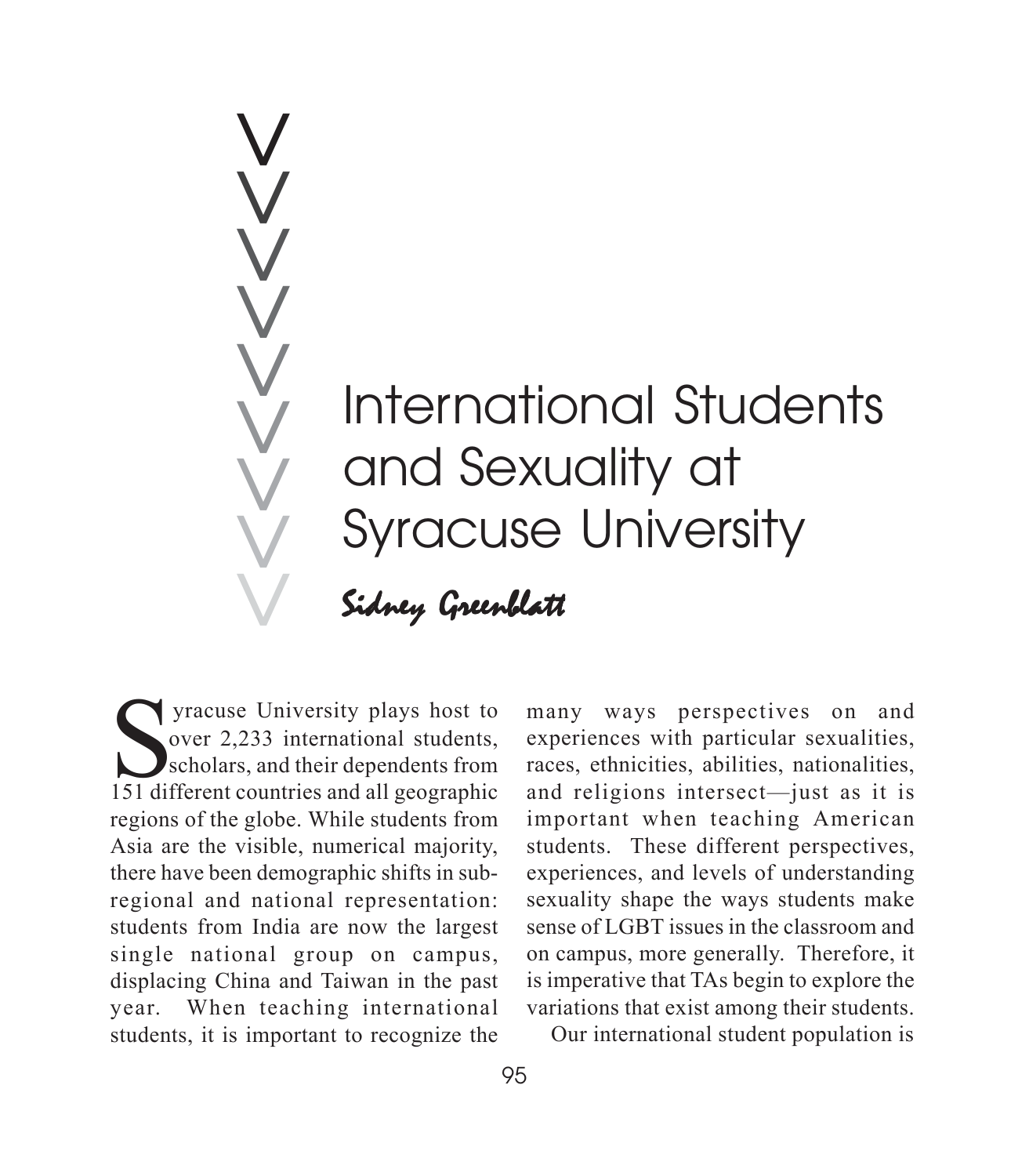#### INTERNATIONAL STUDENTS AND SEXUALITY AT SYRACUSE UNIVERSITY

extremely diverse. Their American classmates, faculty, and staff are often poorly equipped to grasp differences among them. While there are exceptions, most Americans do not readily distinguish Muslims, Hindus, Sikhs, Jains, and Parsis or regional and local identities, languages and dialects. The assumption of homogeneity within these populations extends to students and scholars from nations other than India; few Americans speak or understand Cantonese, Taiwanese, Tibetan, Mongolian, or Fujian's multiple dialects. Nor do they recognize the differences between Han, Mongolians, Chinese Koreans, Hui, Bai, Yi, Manchus, and Tibetans, to name a few. These multiple nationalities, religions, and languages are just a few of the ways that Syracuse University has received its international reputation for diversity.

Despite all these variations, international students on campus are often described as

people who represent "majorities" in their own countries. Conceptualizing international students as part of "majority" groups inhibits discussions of the differences that exist within these groups, including sexual and gender identity. While Americans acknowledge that gender is a form of diversity among international students, many may not understand the nuances in gendered identities that characterize internationals on campus. In fact, this is evident from the stereotypes that are often used to characterize international students.<sup>1</sup>

These generalizations frame any discussion of sexuality among international students. First, it is impossible to fathom attitudes and values about sexual identity, behavior, or gender expression without first recognizing the sources of diversity within the international student population. Second, understanding the diversity within our international student population reminds us that the context for any



### **National and International Gay and Lesbian Organizations and Publications >> faculty.washington.edu/alvin/gayorg.htm**

Contains 47 pages of non-profit and information-providing organizations and publications with websites having numerous full-text resources and links to many LGBT topics.

discussion of gender and sexuality has to be sufficiently nuanced to link sexual, religious, and socio/political experiences distinctly different from our own, and disconnect sexuality and attitudes about it from the Judeo-Christian legacy from which many Americans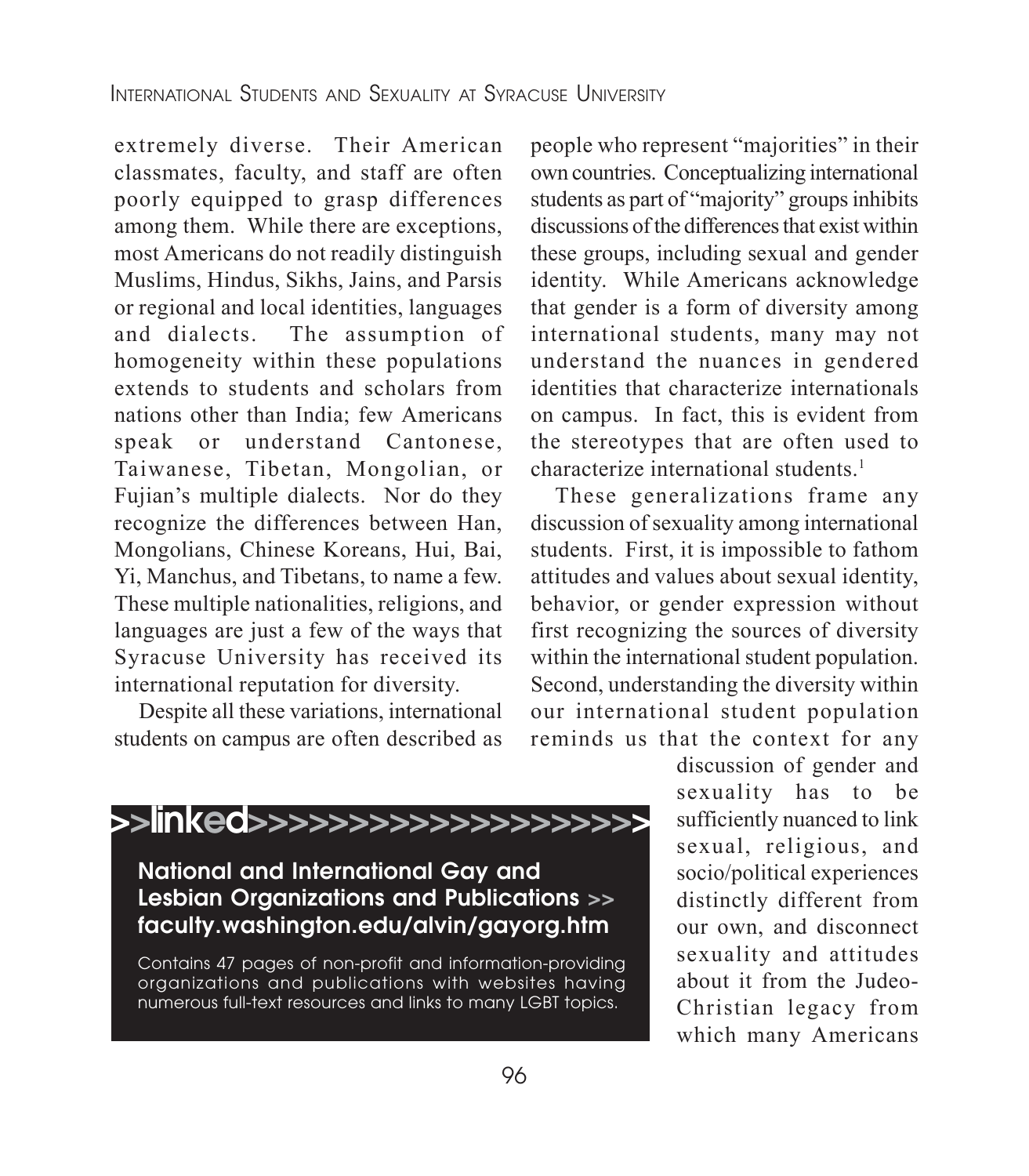understand LGBT people and issues.

A substantial number of our international students and scholars come from patriarchal social systems pervaded by political ideologies and/or religious dogmas that result either in the censorship of information and activity related to sexuality in general, and non-heterosexuality in particular, or reiterate heterosexist norms as if they were the only acceptable standard for sexual, marital and social relationships. This would be familiar territory to Americans were it not for the fact that the religious and secular ideologies that frame sexual identities and behavior for most of our international students are Muslim, Confucian, Neo-Confucian, Hindu, secular socialist and communist, and not Judeo-Christian. In contemporary American society, it is possible to find safe space, even if it is limited, by escaping into the privatized sectors of secular society. However, in many of the countries from which our international students come, patriarchal control severely limits safe space and safe discourse.

In addition, our students, scholars, and their dependents also come from many societies suffering the ravages of civil war, terrorism, and internecine warfare, and some of them come from societies only recently in transition from conditions of conflict.<sup>2</sup> Governmental and heads of households alike all too often regard

# **>>>>>>>> OICES**

**One of the things that I find is that I have no role-models. None. So, where are we supposed to find role models?**

**>SU undergraduate student**

homosexuality as the manifestation not only of sexual deviance, but also of political dissonance. Those whose lives do not adhere to the acceptable social norms either retreat to very private spaces, self-censor, or flee. Politics, then, frames sexual identities and behaviors in more ways than those to which most Americans are accustomed.

To generalize is difficult, but the impact of these experiences often draws a deep line between what is private and what is public, leaving much less room for the expression of sexual and gender identity, particularly for women and transgender individuals. When political crisis is added to the ideological and religious mix, the room for expression is narrowed much further. Even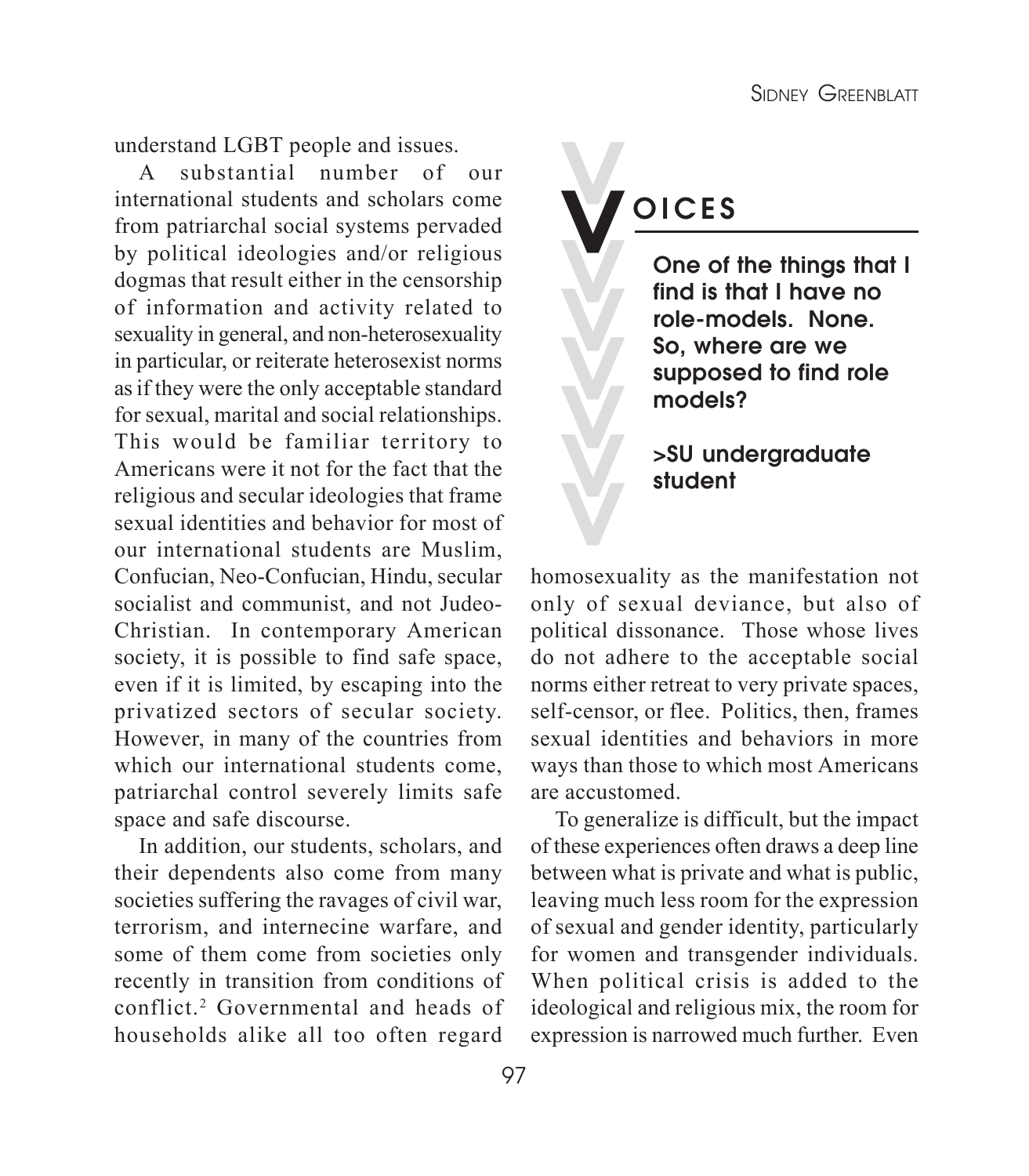when cultures are not experiencing such extreme turmoil, formal and informal laws, widespread belief systems, and cultural norms often work to silence, or severely stigmatize, those whose practices do not conform to that which is considered acceptable.

However, these larger social forces do not always effectively force LGBT people into invisibility. Instead, both historically and today, non-heterosexual identities are expressed throughout various cultures. When considering some Asian societies in particular, historical records attest to the fact that homosexual behavior was often practiced in the domains of the wealthy and powerful, in very private, familial spaces, and through the creation of special castes or statuses, primarily at the behest of the wealthy and the powerful. In China, for example, there is a long tradition of male homosexuality and, in many Indian societies, a Muslim castelike organization of entertainers composed of homosexuals and transsexuals, known as Hijras, represent a little known identity (Ellingson & Green, 2002; Hinsch, 1990; proughout various<br>
onsidering some<br>
in particular,<br>
s attest to<br>
sexual<br>
ften<br>
social stratum<br>
social stratum<br>
members share **>>>usually refers to social stratum whose members share certain social, economic, and cultural characteristics**

Nanda, 1990). When trying to make sense of how these ways of life became stigmatized, the literature on colonialism reminds us of the ways in which Western colonists described and portrayed the people they colonized and their institutions as either sexually depraved or sexually enticing, such as the sexual deviance attributed to harems and the zananas of the Middle East and India (Hunt & Lessard, 2002).

Rapid social change and globalization have broken the wall of silence that surrounds homosexuality and have begun to undermine the heterosexism of many nations around the globe, but not everywhere, or to equal degrees. Where international media reaches across the globe to touch the lives of individuals and families, more pluralities of attitude inform both exploration of sexual orientation and public expression of sexual and gender identities. Even in repressive societies, major metropolitan areas across the globe offer space for selfexpression. Hong Kong, despite Chinese rule, offers more room than the mainland **SOCIAL CLASS**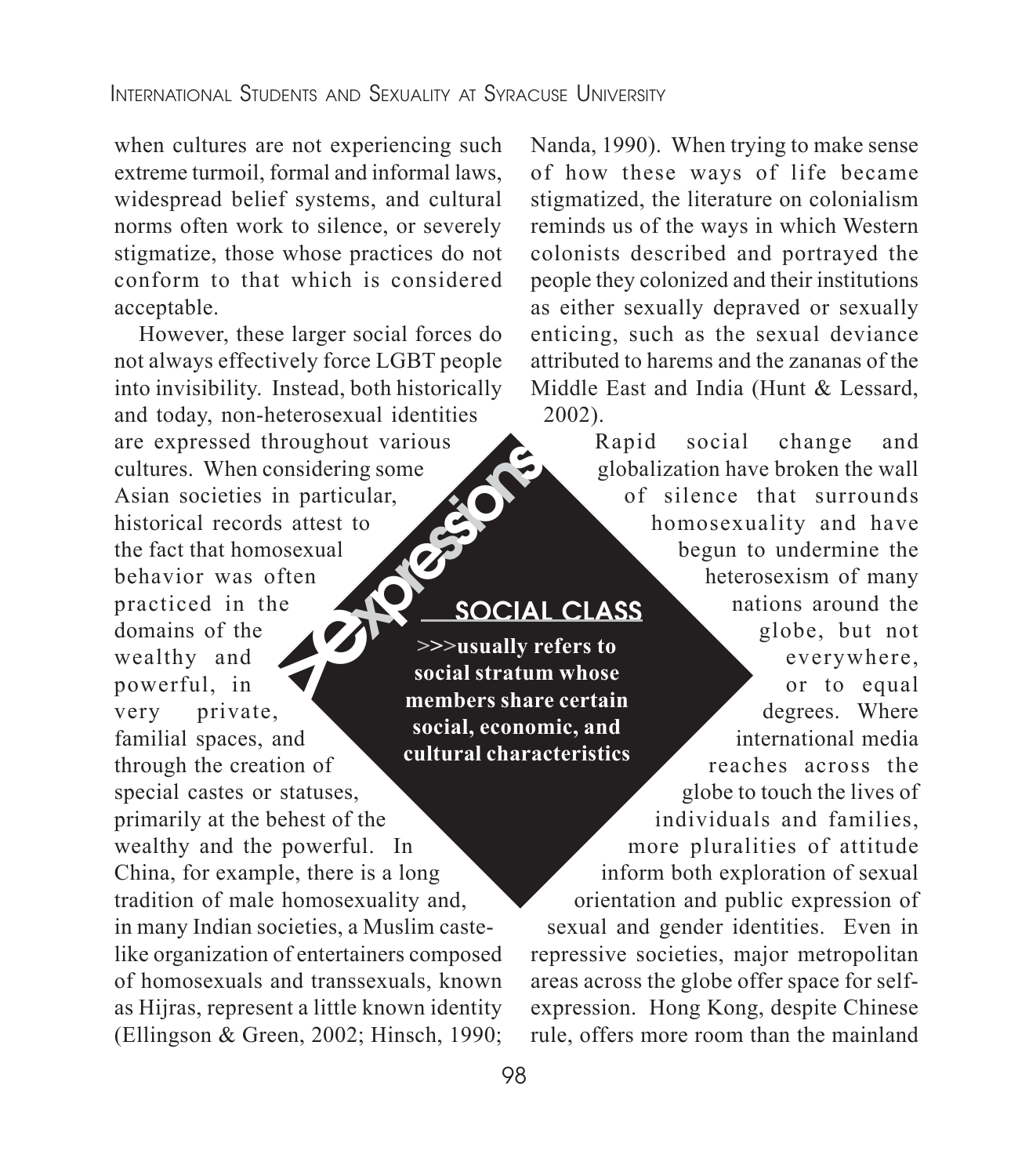for expression of dissent in general. In South Korea, despite strong patriarchal structures, access to the internet and international media has created opportunities for people to connect with communities of people like them**,** encouraging greater levels of selfacceptance.

More specifically, in India, a democratic country undergoing very rapid change, homosexuality is now broached in new magazines, in television talk shows, novels, short stories on the internet, and in film. A protest movement now champions the cause of the Hijras and seeks justice and human rights protections for this marginalized group. Also, in China, the post Cultural Revolution era brought about a rebellion among college students who formed on-campus clubs exploring all aspects of sexual and gender identity. Now, one can find novels, films, magazines, graphic art, and rock music that impart stories of the influence of the Cultural Revolution on sexual identity. While fear persists among officials that these private practices and ideologies might yield public rebellion, media continue to offer a much more open approach to sexualities. Again, this growing inclusiveness of non-heterosexual identities is not occurring equally around the globe: in many nations, terrorism and civil strife continue to threaten groups

deemed sexually and politically "deviant" and none of these countries accept nonheterosexual behaviors and identities as a suitable alternative to heterosexuality.

Intries accessed and identified accessed and identified the terms of internal text of Sy are mostly graduates a ome and bolevels of studies are sexually and discussed internal internal internal and the extractional student With this framework in mind, we can return to the experiences of international students in the context of Syracuse University. While they are mostly graduate students, many undergraduates also call another nation their home and both men and women from both levels of study tend to pursue degree programs predominantly in the sciences and engineering. These are not classroom cultures where sexuality is, itself, a subject of study and discussion, nor have most of our international students been in classrooms where it is. Heterosexism prevails, and that prevalence echoes most of these students' experiences at home. How, then, do international students who identify as other than heterosexual begin

> **Politics, then, frames sexual identities and behaviors in**

than those to which most **Americans are accustomed.**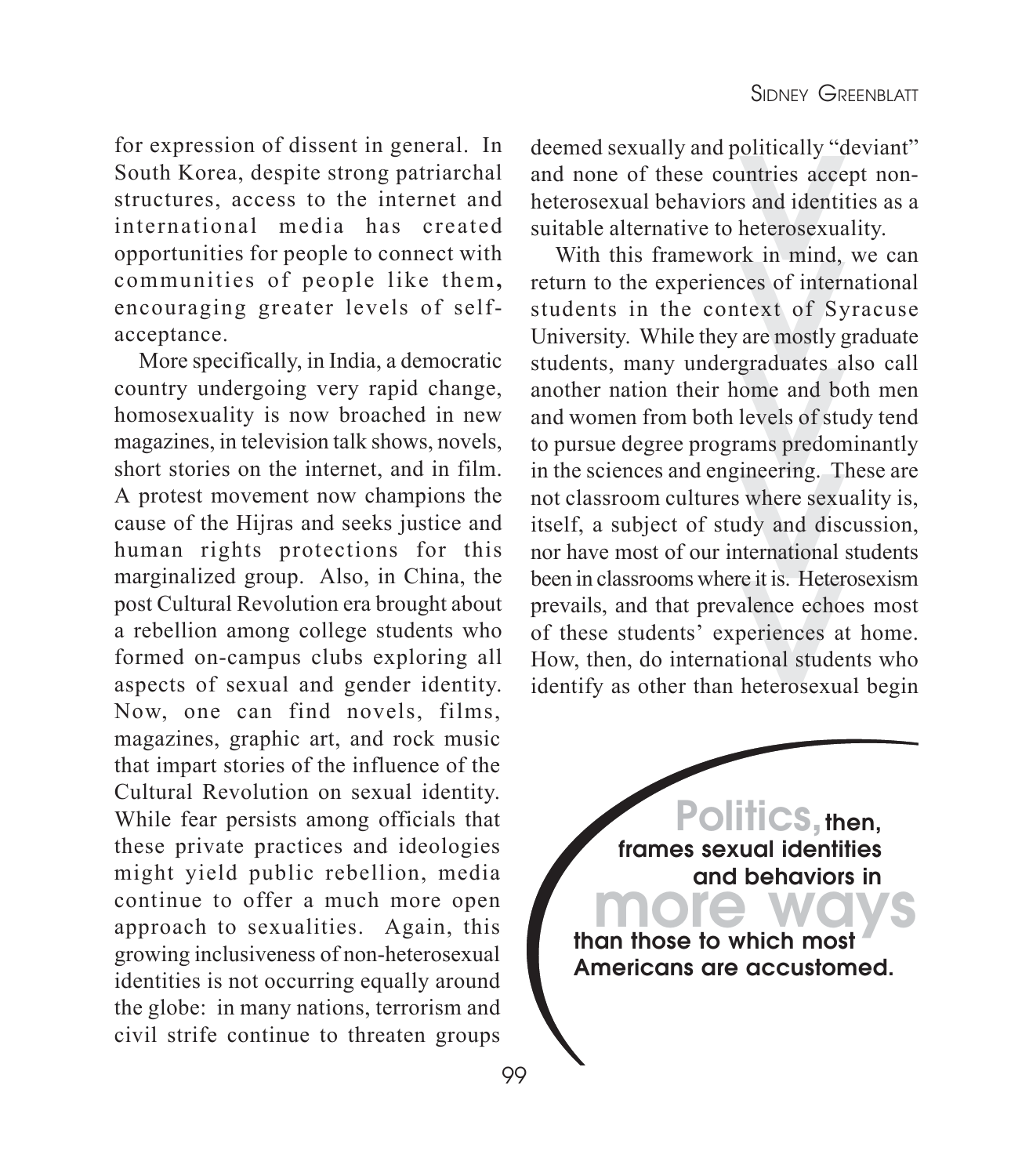to feel supported, accepted, and respected for who they are?

Given the emphasis on "privacy" and concerns about "conventionality" that most international students are taught before coming to the U.S., the place to which most international students turn to explore all facets of sexuality is the internet. This exploration takes place, not in the classroom, but outside of it. However, there are clear efforts that TAs and faculty can make that can communicate a sense of support for their LGBT students from abroad. Perhaps a comment on a syllabus can indicate that all students are equally respected in a particular classroom, regardless of nationality, religion, gender identity, (dis)ability, or sexuality. You may also want to include contact information for the LGBT Resource Center on campus, along with the same information for the Slutzker Center for International Services. Placing a "SAFE SPACE" sticker on an office door symbolizes that those office residents respect LGBT students. Announcing campus events in classrooms, including events pertaining to nonheterosexual people and communities, is another way to indicate that you recognize and accept that your students come from a variety of social locations. And, when an occurrence on campus threatens the S.U.

LGBT community, address these situations and make sure your students know where they can turn for support. These are all examples of how to communicate to your students that you understand how sexuality is an important component of your students' multiple identities, that you recognize how sexual identity and gender expression often shape students' experiences and social allegiances, and, most importantly, that you appreciate these differences.

It is critical to emphasize that international students who identify as nonheterosexual face a triple dilemma: first, they must deal with being international students in the United States, on a campus full of predominantly white and economically privileged students. Second, these international students must struggle with heteronormativity and homophobia in this country and among their fellow students on this campus; and third, they must also negotiate those same oppositional forces when in their home country. It takes very strong people to successfully embrace all of their identities under these circumstances. This is why it is so vital that our TAs and faculty members recognize their responsibility as allies to these populations and take that job very seriously.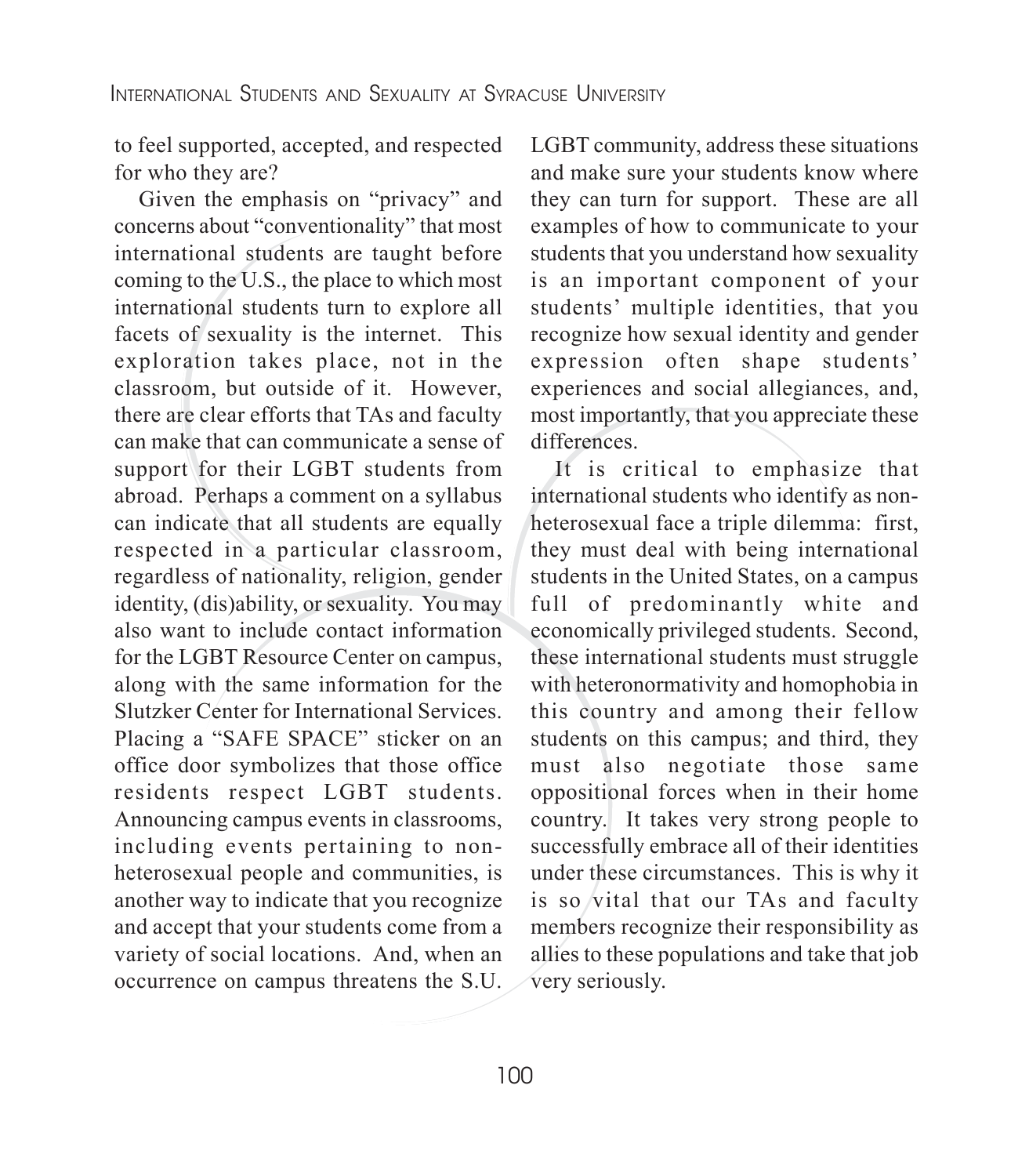### **>>REFERENCES**

- Ellingson, S. & Green, M.C. (Eds.). (2002). *Religion and sexuality in crosscultural perspective*. New York: Routledge.
- Hunt, T.L. & Lessard, M. (2002). *Women and the colonial gaze*. New York: NewYork Univesity Press.
- Nanda, S. (1990). *Neither man nor woman: The hijras of India*. Belmont, CA: Wordsworth Publishing Company.
- Wright, A. (1959). *Buddhism in Chinese history*. Stanford, CA: Stanford University Press.

## **>>ENDNOTES**

- 1 > In the late l970s and early 1980s, new arrivals from abroad were largely drawn from the top income earning families and selected from the best known educational institutions. That selectivity gave the appearance of homogeneity to the international student population on campus. But, from the mid-1980s onward, the international student population increased significantly and the recruitment base spread across regions, classes, linguistic, and ethnic groups fueling diversity within international student ranks. However, the notion that international students are homogeneous persists despite the changes in the composition of this population.
- 2 > Many of the countries that have either been in varying states of war and dissolution contribute small numbers to our international student population, but the significance of their experience looms large. They include students from Bolivia, Eritrea, Indonesia, Iran, Iraq, Israel, the Ivory Coast, Kosovo, Lebanon, Montenegro, Pakistan, Serbia, Tibet, and Zimbabwe.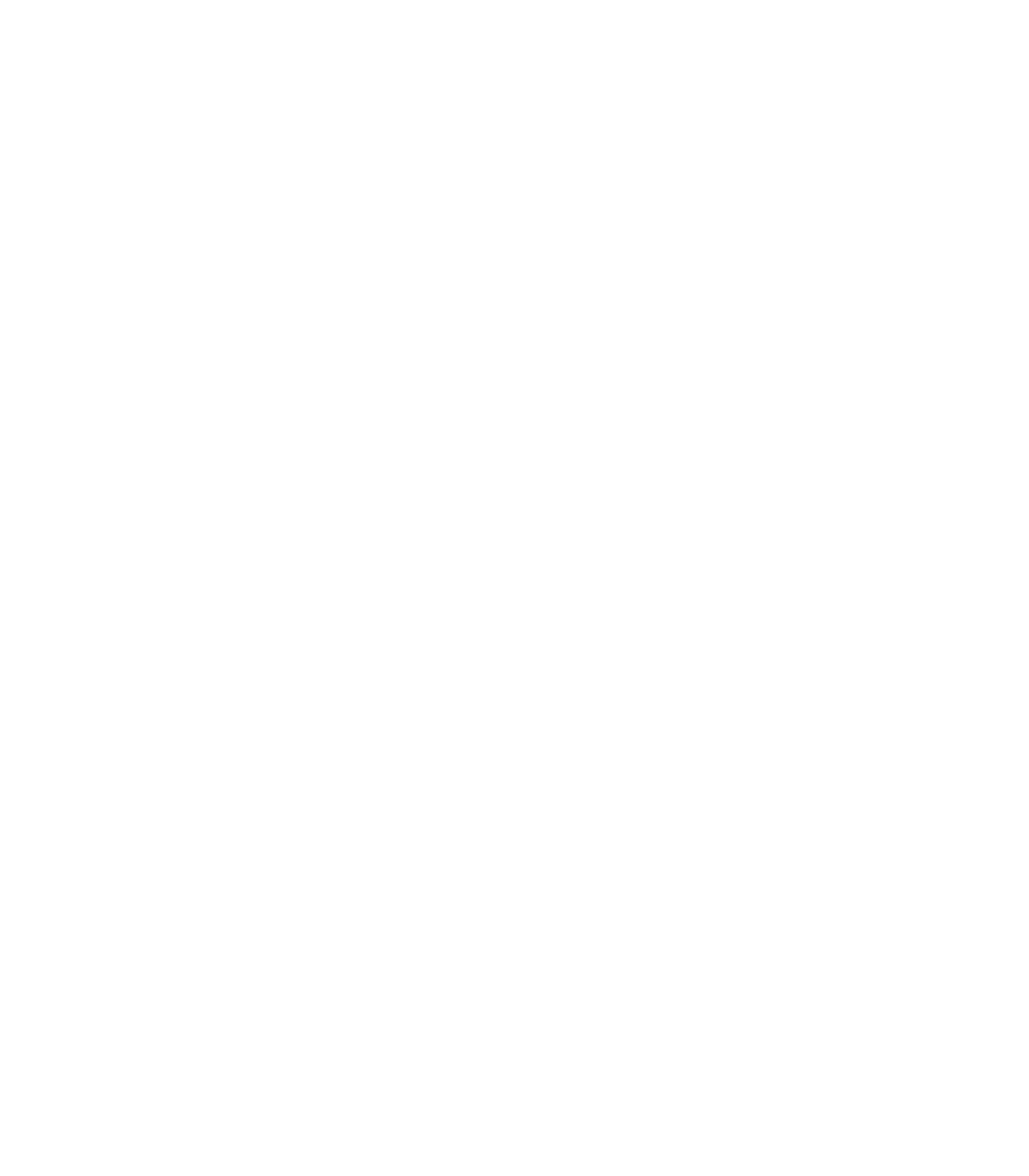# >>>>>>> Responsible Pedagogy

PART II

 $\lambda$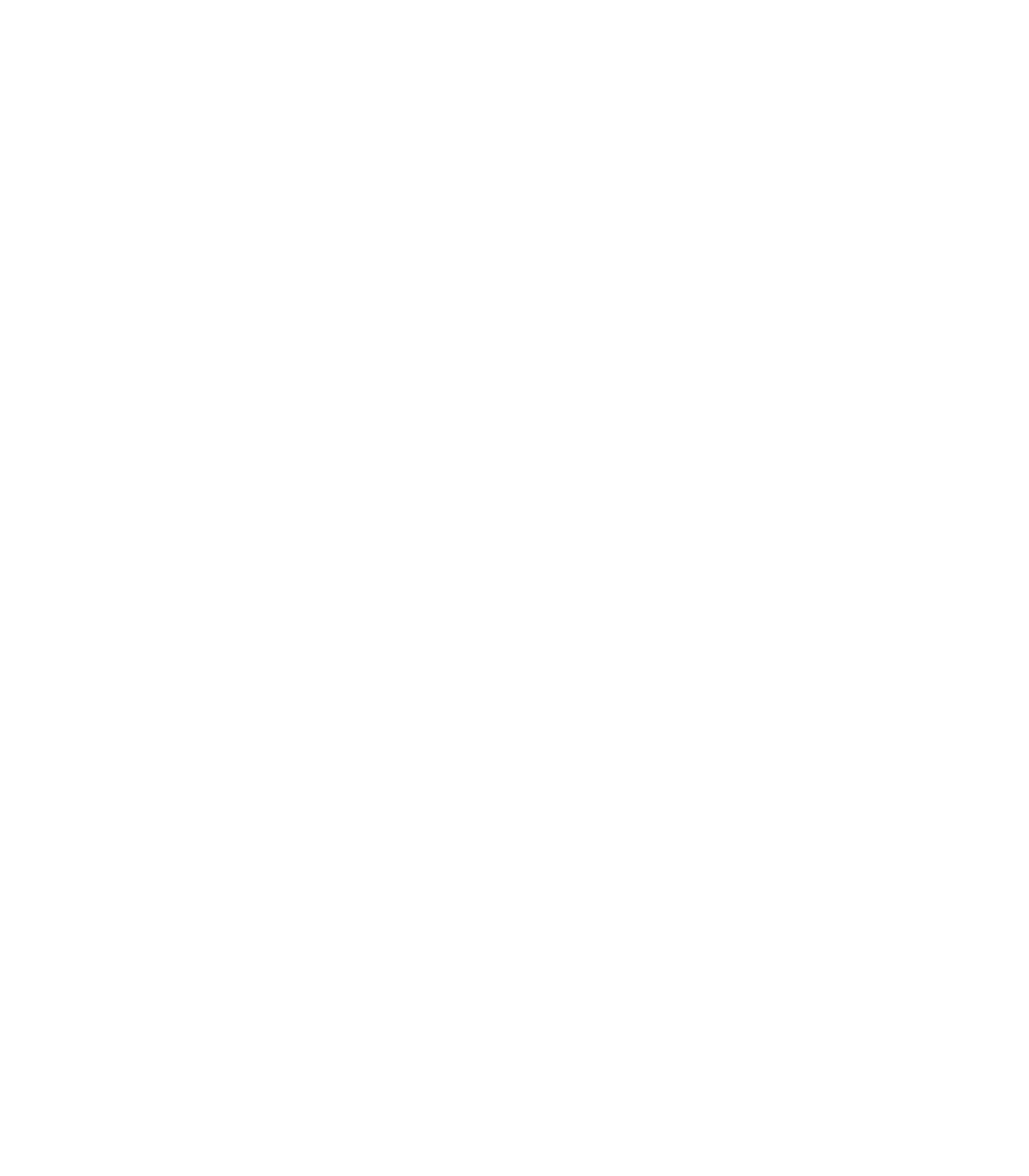

Constant Queerying: Practicing Responsible Pedagogy at Syracuse **University** 

Elizabeth Sierra-Zarella Elizabeth

# **> Introduction**

**>>>>** We need to make all members of this community, including TAs, aware that LGBT and queer people are members of this community and are in the classrooms whether visible or invisible, or whether they're wanting to be out that day or not. The first thing is making sure that everyone knows that the classrooms and those halls that we walk in, the staff that we talk to, our colleagues, are often members of LGBT practices and communities.

#### *>***Jackie Orr (Sociology)**

When I was presented with the opportunity to author this chapter, I was both honored and humbled by the chance to make a lasting impression on the new cohort of teaching assistants. As a Ph.D. student in Child and Family Studies, I have just been appointed as a TA myself and am anxious to take my place in the classroom this fall. However, I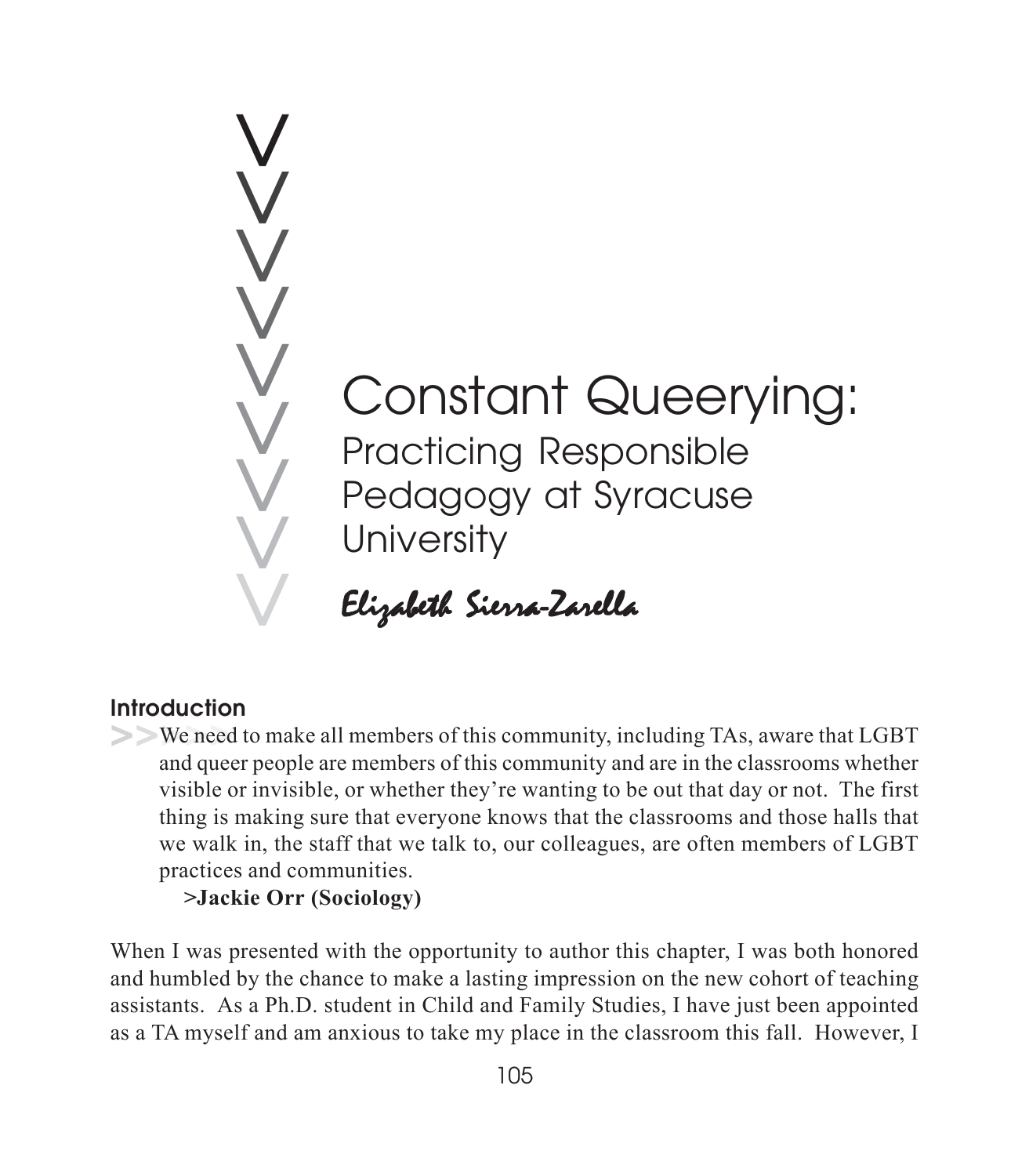realize that the university classroom can be a political minefield, especially in courses filled predominantly with first year students, many of whom have experienced privileged lifestyles before coming to Syracuse University and who may hold steadfast, unexamined beliefs about certain members of our diverse student population. Teaching through this barrier of misunderstanding and ignorance is a difficult task indeed. The conscientious instructor must not only teach through students' assumptions and misunderstandings, but also engage in a process of critical self-exploration of her own assumptions and beliefs. It is only through critical self-reflection that we can begin to understand our own limited frames of reference, and work to widen our



**Anything that doesn't problematize heteronormativity reinforces it.**

**>Claudia Klaver (English)**



understanding of and active support for a diverse range of students, staff, and colleagues. This book is intended as a starting point for instructors who are unfamiliar with LGBT issues and heteronormativity by demonstrating some pedagogical strategies used to address heteronormative assumptions and classroom practices.

This essay was compiled from 18 faculty and graduate student instructor interviews conducted by a team of volunteers dedicated to responsible teaching practices. The interviewees represent a wide range of academic disciplines and social locations and were selected based on their reputation for critical and inclusive pedagogy. Our collective hope is that these teachers' work will inspire you, the future professoriate, to acknowledge the reality of LGBT issues on campus and to help Syracuse University continue our mission of valuing diversity and continual personal growth through higher education. As Casey Sprock (College of Law) explains:

You can have your personal belief system, that's fantastic, [but] you are [also] going to respect the University culture that Syracuse wants to create, and that includes acknowledging that there might be LGBT students in your physics class. I understand that you're a high-energy physicist, that's great ... you just need to be aware that there will be students of different colors, and there will be women, and there will be people who have different abilities, and there will be people who are gay and lesbian in your classes.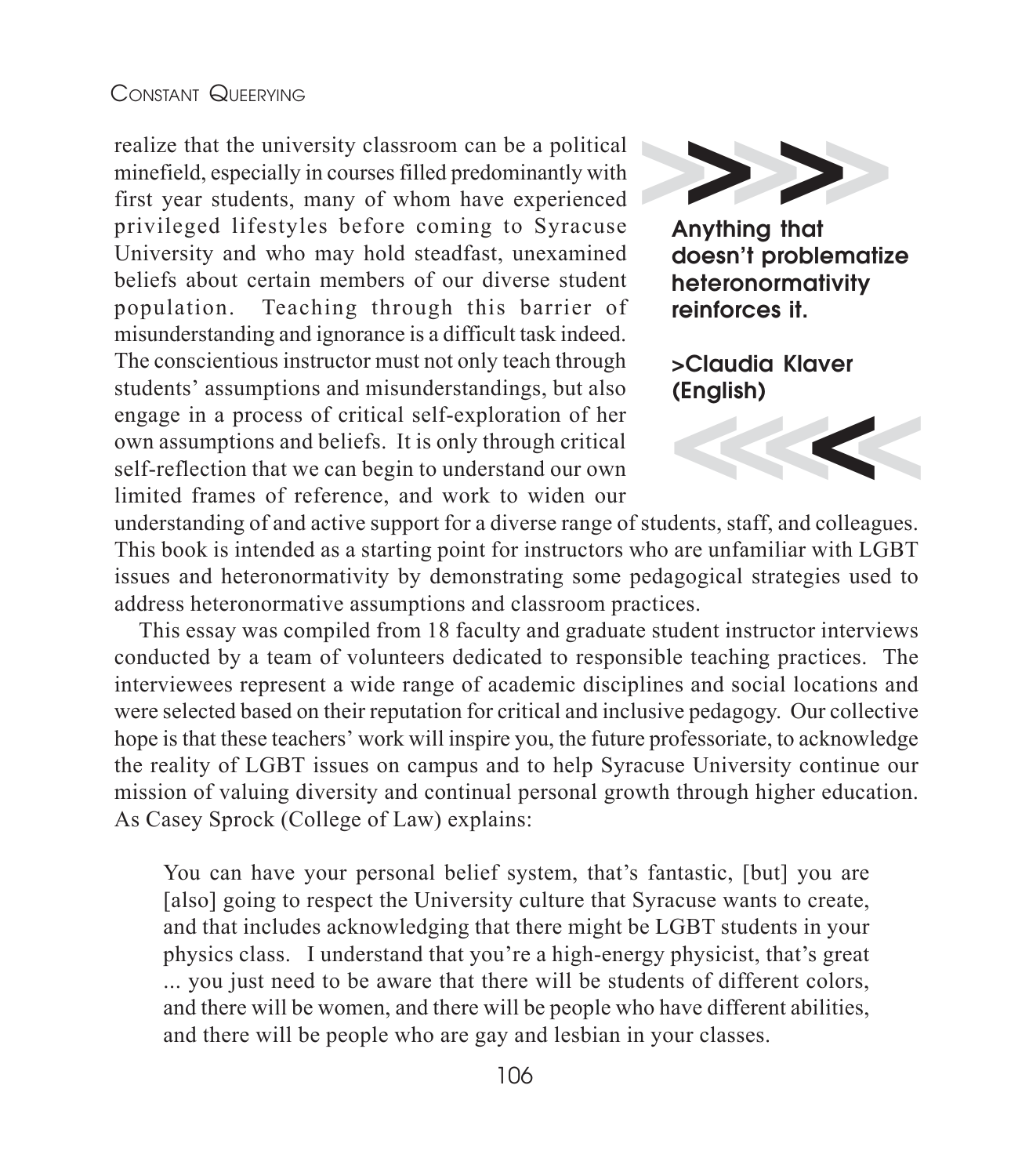Effectively acknowledging this entails recognizing and complicating heteronormative practices in your teaching methods. This essay in particular offers the opportunity for you, as a new TA, to hear from SU faculty who offer advice, suggestions, and examples of dynamic practices for a responsible LGBT pedagogy.

#### **What is LGBT Pedagogy anyway?**

There is no one theory of LGBT pedagogy. In fact, many faculty respondents used different terms such as LGBT, Queer, and Feminist to convey the pedagogical ideas and practices that this book promotes. Our interviewees gave their own interpretations of LGBT pedagogy, which reflect a multiplicity of perspectives. The nature of LGBT pedagogy is exemplified by the variety of responses offered below. Here are some samples of how the faculty we interviewed conceptualize LGBT pedagogy:

>>> When I think of LGBT pedagogy, I think of intellectual and explicitly activist work that challenges heterosexism individually and institutionally, and most specifically, in the classroom (but beyond, of course). While folks in LGBT communities should be best able to speak to such contradictions, those of us who are straight have a bedrock responsibility to do this important work as well, especially if we want to "walk the walk" and not just "talk the talk" about making this a more humane and safe world.

#### **>Winston Grady-Willis (African American Studies)**

**EXECUTE:**<br> **EXECUTE:** LGBT pedagogy is the incorporation of LGBT issues into teaching. Topics of hate crimes, same-sex relationships, etc. should be discussed in the classroom. If a lecture is going to deal with issues of relationships, they should not just talk about relationships between men and women. These are not the only types of relationships that occur in the world.

#### *>***Jeremy Brunson (Sociology)**

**>>** [LGBT pedagogy] is a view of the world that always questions heterosexist norms and assumptions. It involves a process of asking questions about difference and how difference and diversity exist in our world and in our students' lives. It looks at the liminal spaces, those areas where people in various roles fall "betwixt and between" heteronormative assumptions. It is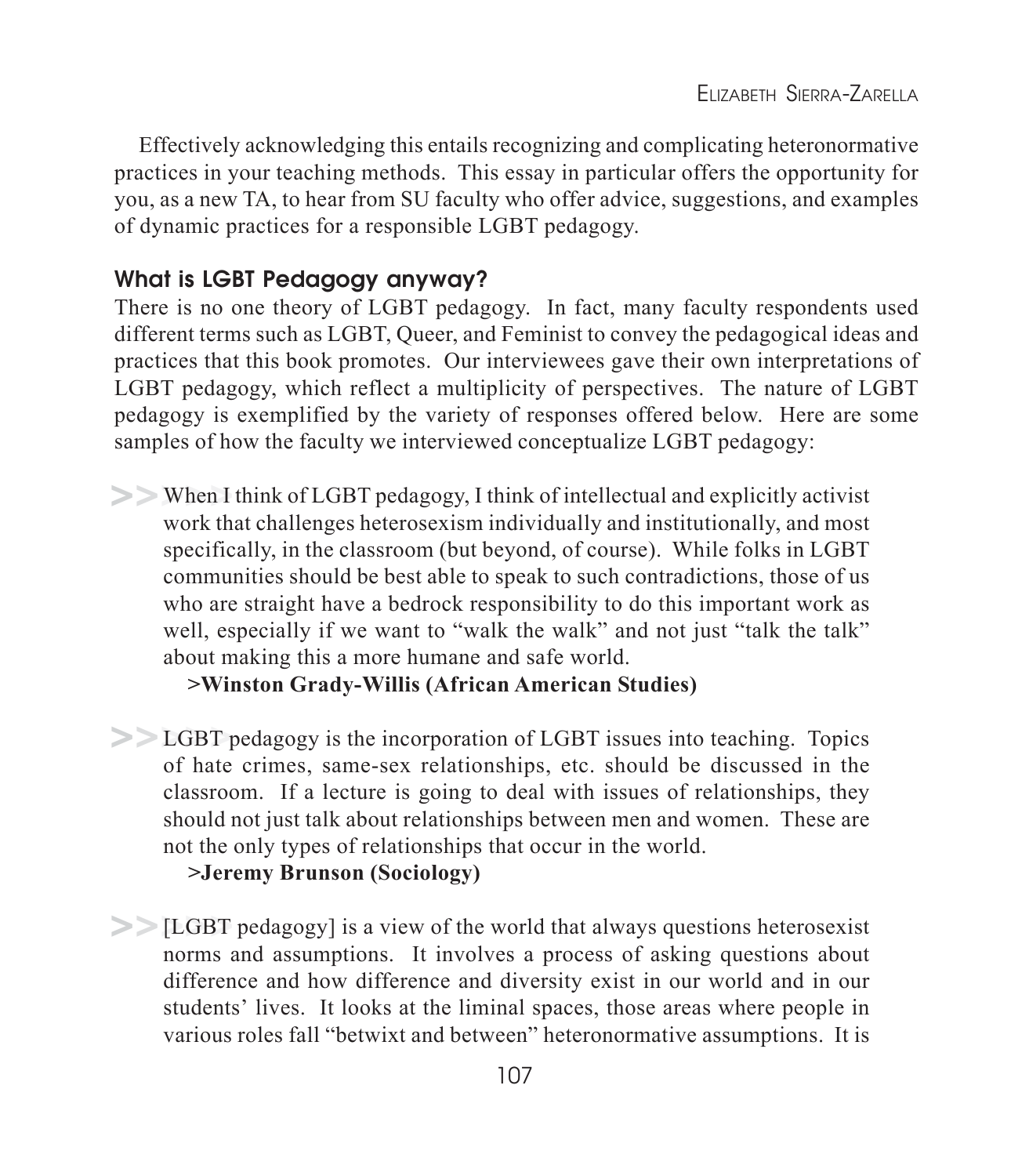a critical pedagogy, one that views sexuality from various approaches and critical lenses. It often intersects with other pedagogies of difference and diversity.

#### **>Paul Butler (The Writing Program)**

>>>**A** lot of courses assume that LGBT pedagogy means just teaching about homophobia, but they don't teach about heteronormativity. And you cannot understand homophobia without understanding heteronormativity. A lot of my students feel that homophobia just means hate, fear, taboo, and they don't understand how they are complicit in keeping the norm of heteronormativity in place. Because they are not homophobic. They don't hate. They don't fear. So unless you also teach them about the norm of heterosexualism then they don't get what the problem is. They don't see the bigger picture. *>***Barbara Applebaum (Cultural Foundations of Education)**

>> I think of queer pedagogy as one that is disruptive of normative assumptions, troubles taken-for-granted assumptions, and is critical of binary thinking. Queer pedagogy confounds and confronts knowledge and power, exclusions, and erasures. It shifts the center and makes the familiar strange. **>Beth Ferri (Teaching & Leadership/Cultural Foundations of Education)**

**>>** If you had to define [LGBT pedagogy], it would be any pedagogy that challenges heteronormativity. For me there's a pedagogy of student empowerment and involvement creating a "safe" space but also a space where students are willing to be challenged. But even those spaces can be heteronormative if a professor isn't aware of [her] own heteronormative perspectives, just like there can be racial and gender biases if you're not aware of how they're being produced. **>Claudia Klaver (English)**

**>>** The way I imagine it is as a pedagogy that respects differences and permits people to name the world they live in. It uses people's naming of the world to say how the world is constructed.

#### **>Sari Knopp Biklen (Cultural Foundations of Education)**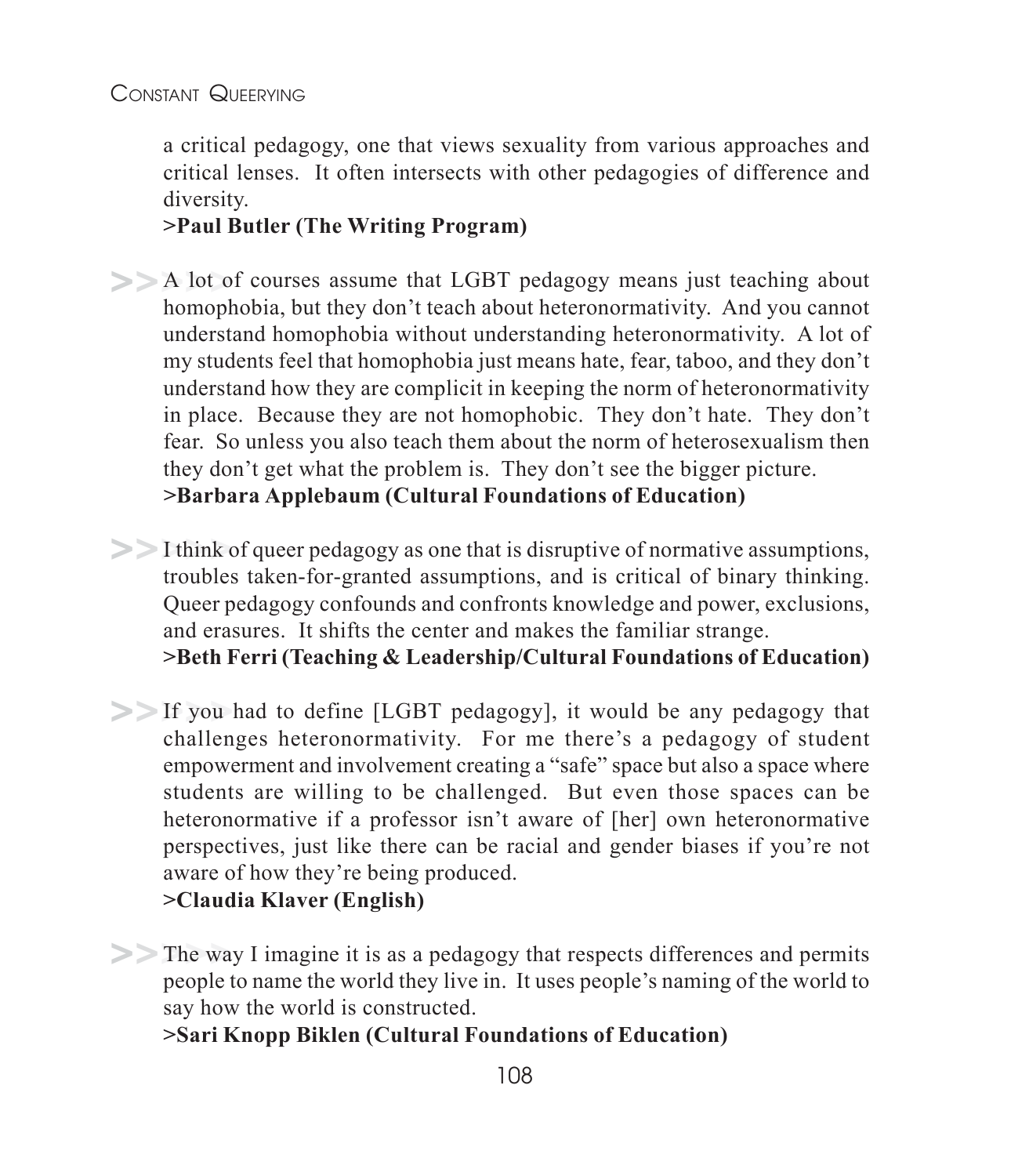**>>>>>** LGBT pedagogy is giving students an opportunity to talk about the values and assumptions that they have and then presenting them with information and data that supports the kind of issues that are really happening with gays, lesbians, transgendered, and bisexual people. **>Kim Jaffee (Social Work)**

**>>** It's a way of introducing material to students that allows them to see how the experience of this group of people relates to the subject matter that's being taught. And understanding how that experience may or may not be different than it is for the mainstream.

**>Casey Sprock (College of Law)**

>> To me, [this pedagogy] might entail a few qualities or characteristics, including (a) Constant querying/queerying—a curiosity that is active and that finds spaces to ask questions where there seems to be seamlessness: a deconstructive approach—this questioning must be self-directed as well as outer directed; (b) A thorough examination of the tools of power and dominance at work in the seeming innocence of dominant sexualities/condoned/legal practices/ identities; (c) A recognition that ALL sexuality NEVER takes place in a vacuum—it's always contextual, always imbricated with other identities, power matrices, vectors of culture, time place, space, nation: to me, queer pedagogy… must come to terms with how sexuality is intersectional and also historical rather than universal. This is important on two counts: one, to deuniversalize/denaturalize the category of queerness or LGBT rather than perpetuate possible imperial/neocolonizing arrogance; (d) A recognition therefore that queer sexuality can be both a site of privilege and oppression BECAUSE it is interwoven with and located within other aspects of power and the self.

#### **>Vivian May (Women's Studies)**

As you can see from these varied comments, there is a wide range of ways to conceptualize LGBT/Queer pedagogy; however, there are some common elements upon which our informants concur. These include: acknowledging that we often make assumptions that the heterosexual experience is the "normal" experience; identifying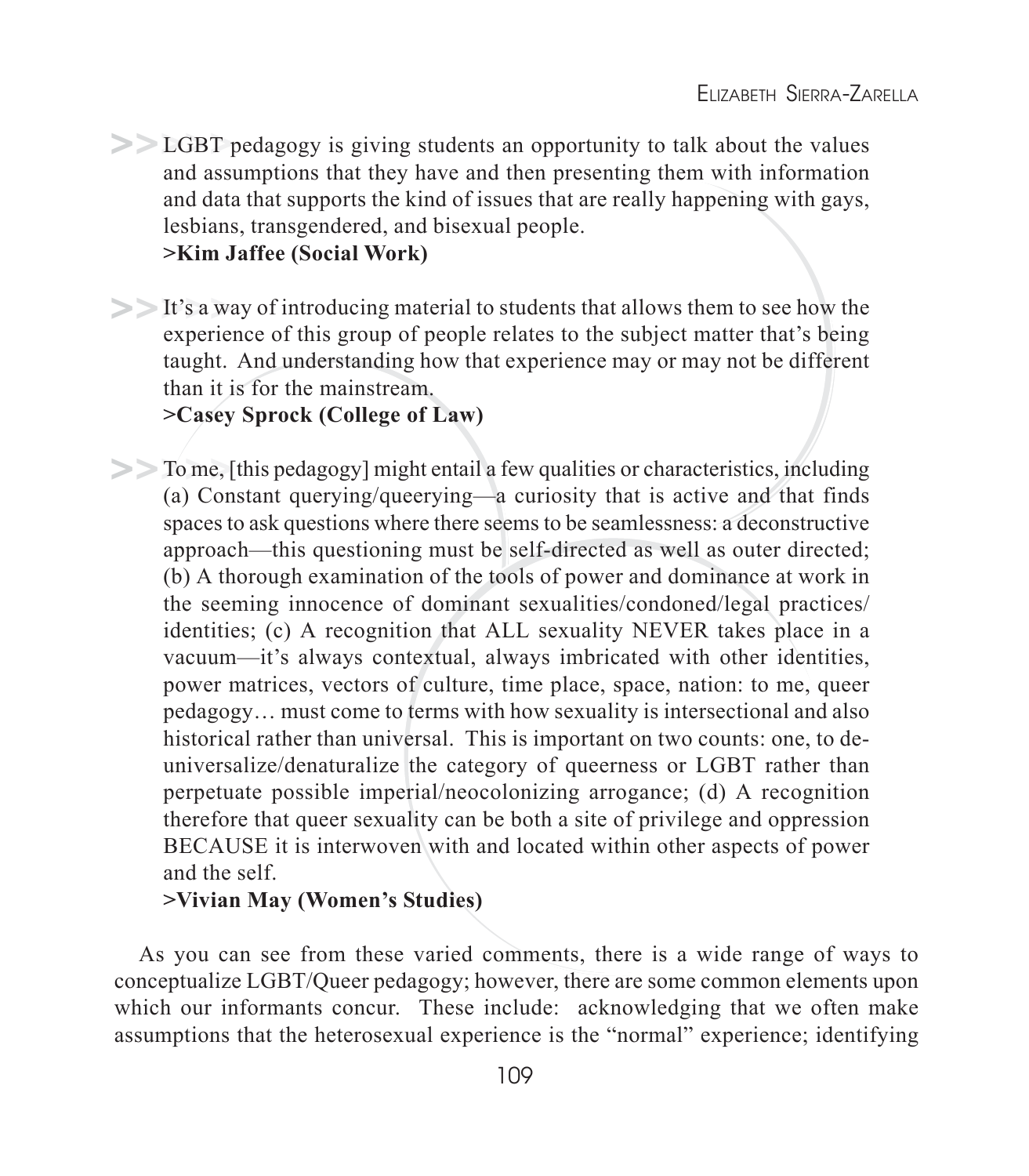and interrupting these assumptions; providing a supportive space for LGBT students; teaching about LGBT issues, but through a consideration of how these issues are related to heteronormativity, power, race, gender and other social categories; and finally, that this pedagogy is relevant to ALL TAs regardless of their own sexual orientation and regardless of their academic discipline. Before turning to the methods these teachers use in their practices of LGBT pedagogy, let's examine how heteronormativity relates to LGBT pedagogy.

#### **Intersections of Heteronormativity and the "Work to be done"**

As Aman Luthra points out in this volume, Syracuse University has made great strides in the interruption of heteronormative ideologies and practices on campus.<sup>1</sup> However, there is still work to be done. The notion of how heteronormativity is constructed and reinforced is not typically addressed in relation to diversity issues on campus or in the classroom. Changing this is an important element of our interviewees' thoughts about LGBT pedagogy. Jackie Orr (Sociology) says,

The notion of social construction which says that things are not natural, that things are made through culture and history and relations of power, is extremely useful for trying to begin to destabilize … students' notion of sexual identity as natural and normal.

Orr's comment makes clear that recognizing the socially constructed nature of sexuality and gender (along with other social categories) is a powerful and necessary tool in the "work" to interrupt the power of dominant ideologies, including heteronormativity. Interrogating what is typically labeled "normal" and the resultant production of the "abnormal" centrally plays into this effort.

Another area of "work to be done" concerns the ways that LGBT issues ARE entering into the curriculum. While several departments administer courses addressing multiculturalism and diversity on campus and throughout society, the focus of these classes tends to emphasize race and ethnicity while comparatively little attention is given to issues that are specifically faced by the LGBT population. Plus, if attended to at all, LGBT issues are typically presented simply as one of many separate facets of "difference" among the population without acknowledgement of the cumulative effect people's sexual and gender identities often have on their entire social experience, or the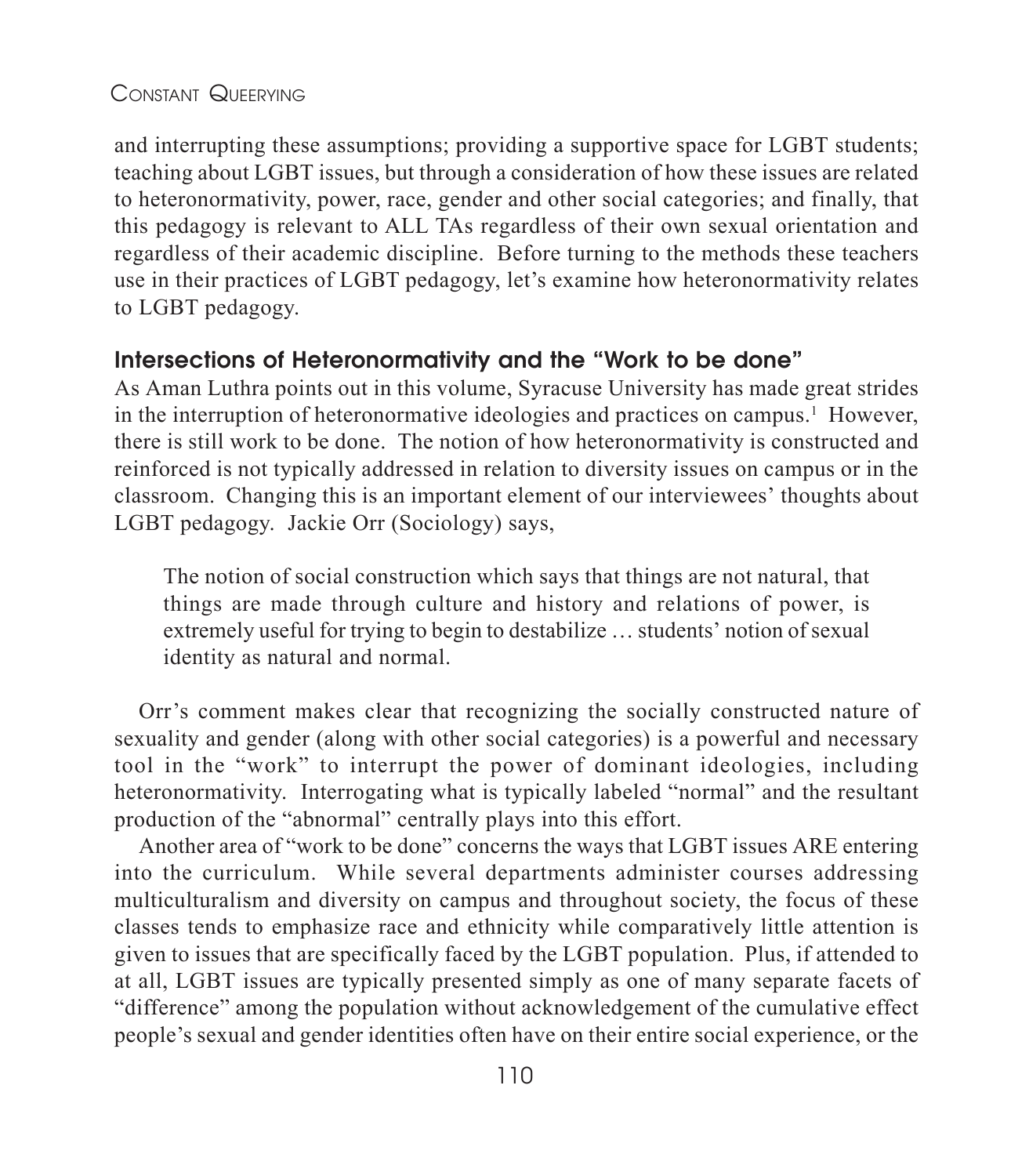ways that sexuality and gender intersect with other identity categories. If there is a disconnect between gender, sexuality, and the rest of a person's identities, this has the potential to minimize and invalidate a person's experience as a complete human being. As Linda Carty (African American Studies) puts it:

To simultaneously deal with the issues of gender, race, class, and sexuality is to recognize that some people experience multiple oppressions simultaneously. So, for example, if you have a woman who is a lesbian, black, and disabled, no one can deny that she would definitely experience more and multiple forms of oppression at the same time. So how can we talk about her without giving legitimacy to all of her? After all, she is never one part of herself without the others.

Carty reminds us that there are complex elements that interconnect in the construction of identity. How we, as instructors in the classroom, address these multifaceted components is likely to impact how our students self-identify as well as how they make sense of other peoples' self-concepts.

As a new TA, you may be wondering how you can begin working to recognize, minimize, and interrupt heteronormative practices in your teaching methods. The first step is to explore your own beliefs about lesbians, gay men, bisexuals, and transgendered people. What do you assume about your LGBT students and others with whom you interact? What do you feel when you think about LGBT people and LGBT issues? Why do you think that is? As Barbara Applebaum (Cultural Foundations of Education) states, "A professor who has not dealt with his or her own heteronormative assumptions…will be prevented from incorporating LGBT pedagogy… It's not a subject you can just teach and not understand yourself."

Holding biases and stereotypes about people whom you perceive as "different" from you are learned behaviors that are rooted in our socio-cultural context. Growth from and interruption of these biases is not a simple process; it involves a lot of critical reflection and intentional questioning. However, if you want to effectively teach diverse populations without subjecting them to your own personal biases, this reflection is required.

Disrupting heteronormativity in the curriculum and acknowledging the existence and effects of multiple oppressions can be a daunting task for TAs, but we have the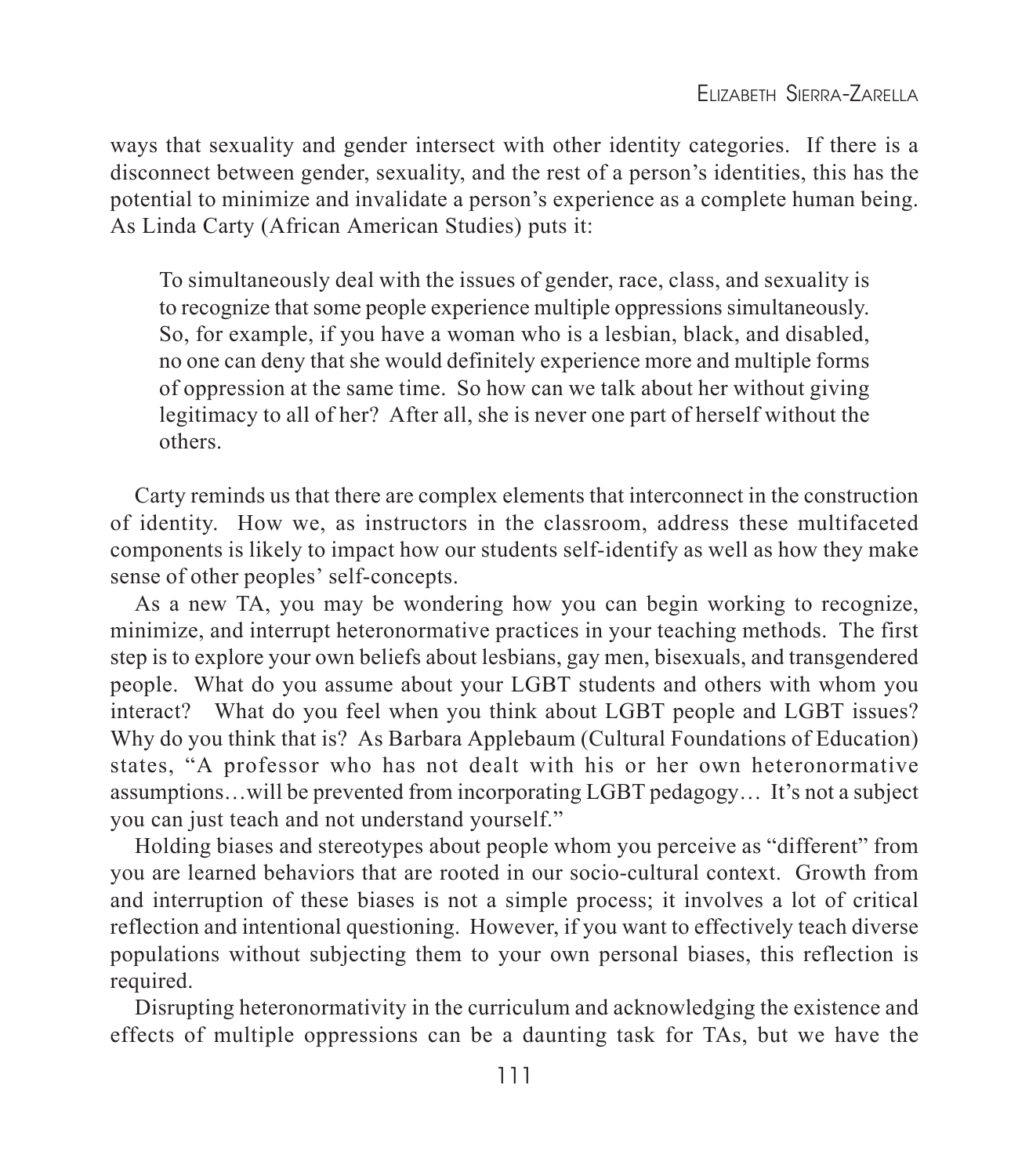responsibility to do so on a daily basis. You have made quite a bit of progress already by picking up this volume and increasing your awareness of LGBT pedagogical issues on campus. In the following sections, our faculty interviewees discuss ways that you can bridge this awareness with concrete teaching practices.

#### **Recognizing Privilege and Disrupting Complacency: "Knocking you off your balance"**

Many people are unaware of the many privileges they enjoy as a result of being born into a certain gender, class, race, or ethnic group. The same goes for those people who are straight *and* those who identify themselves as LGBT. As Vivian May (Women's Studies) observes, "Issues of class privilege and other privileges definitely play out in the classroom dynamic between teacher and student and among students. I think these unnamed power differentials and dynamics also can impact 'success' as a teacher."

Awareness of one's own social location and access to privilege is essential because you will be engaging with students who differ from you in terms of social categories that are directly related to power in this society, e.g., socioeconomic, racial, ethnic, religious, ability, sexual, age, and so on. Marj DeVault (Sociology) offers this example of "catching herself" using concepts or language that reinforced power and privilege, as opposed to disrupting them:

Very, very early in my teaching, when I was teaching a course called Sociology of Women, a woman stopped me and corrected me, "It sounds like you are really only talking about heterosexuals." And that surprised me… it also really got me thinking—so one of the things that I have done ever since is to continually try to catch myself.

You must be conscious of where you stand in the greater scheme of things, how your worldview and life experiences may differ radically from those of your students, and how your assumptions about particular cultural practices or populations are formed from your own social location.

At the same time, teachers need to develop a sense of the ways in which students express their social privilege in the classroom (knowingly or not) and be able to call attention to these instances in a manner that generates productive and challenging discussions. "When [students] communicate their privilege without knowing it," Sari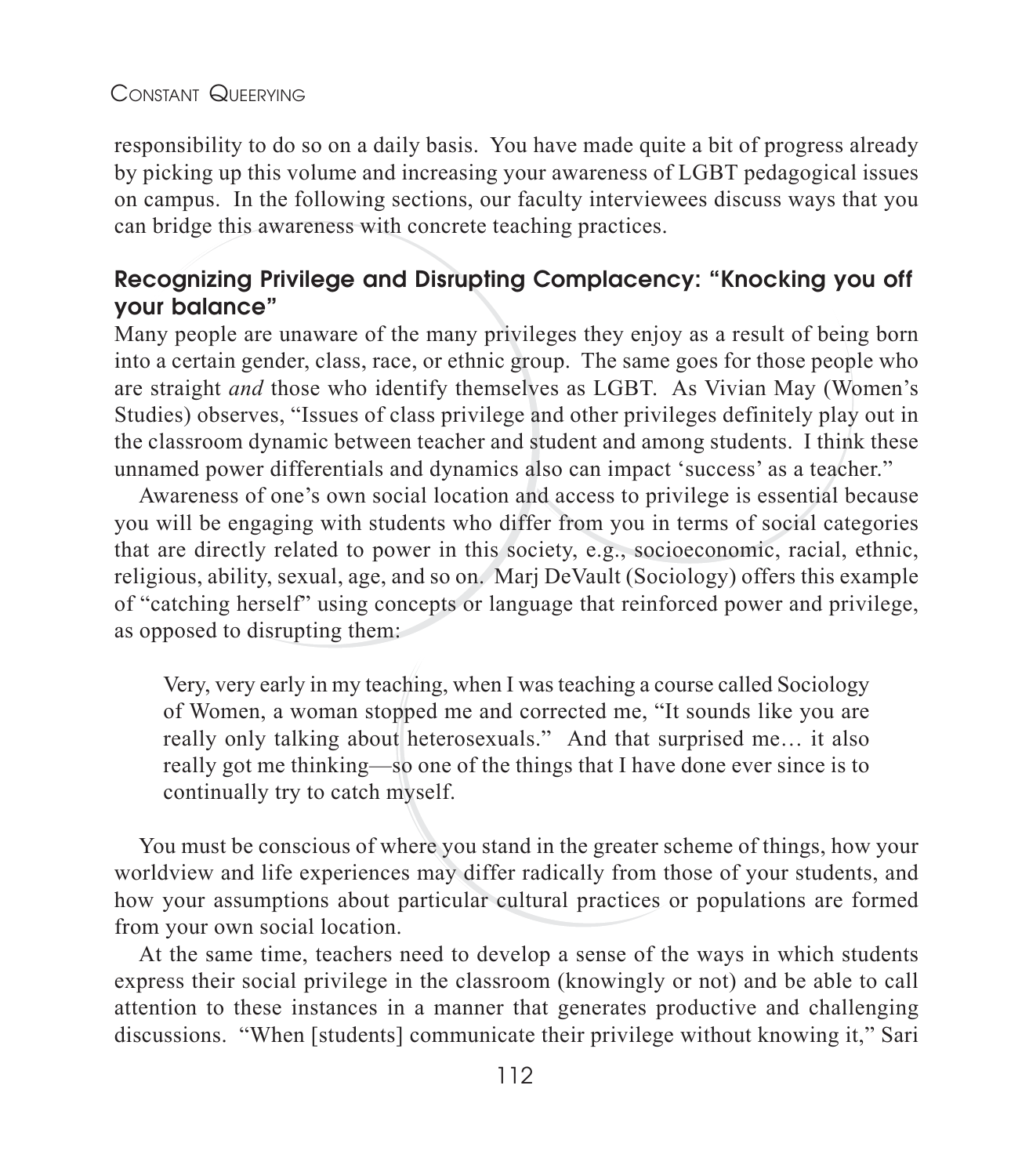Knopp Biklen (Cultural Foundations of Education) observes, "you have to address it. In my research methods class, I talk about needing to know your social location before doing research so you know how you're interpreting the readings and the data."

Beth Ferri (Teaching and Leadership and Cultural Foundations of Education) addresses privilege as a hindrance to the transformative power of education:

I don't know if I am ever completely successful with trying to denaturalize privilege, especially when students—especially students occupying the normative center—expect the classroom to be a "safe place." I don't necessarily have that expectation. I think education, when it is transformative, always knocks you off balance, which feels anything but safe. Of course, students who do not occupy such places of privilege often do not have the privilege of assuming that the classroom will be a safe place. When teachers and students talk about the classroom as a safe space, I wonder—safe for whom?

Despite these concerns about creating safe space in the classroom, it is an important component of LGBT pedagogy. Linda Alcoff (Philosophy) emphasizes the importance of "making the classroom safe enough for students to express differences in opinion and yet make sure that you are not letting certain kinds of ignorant statements of hatred pass by…it's like treading a thin line."

Barbara Applebaum (Cultural Foundations of Education) helps her students recognize the privilege held by those in the mainstream through a classroom exercise in which she asks her students to recap their weekend activities with their loved ones for 10-15 minutes. After a short debriefing, she reminds them that not everyone can speak so freely about their loved ones. Many heterosexual students do not realize what a privilege it is for them to be able to openly express their affection for their loved ones, such as walking hand-in-hand down the street or sharing a simple kiss.

Claudia Klaver (English) throws her students off balance by first making it known that she has a daughter before coming out as a lesbian at some point in the semester. Jackie Orr (Sociology) uses the interesting technique of referring to both heterosexuals and LGBT people as "us," a method that makes her own sexuality ambiguous. "I talk to TAs who want to know what it means," she observes, " …they don't necessarily hear when I say 'we' when I talk about heterosexuals."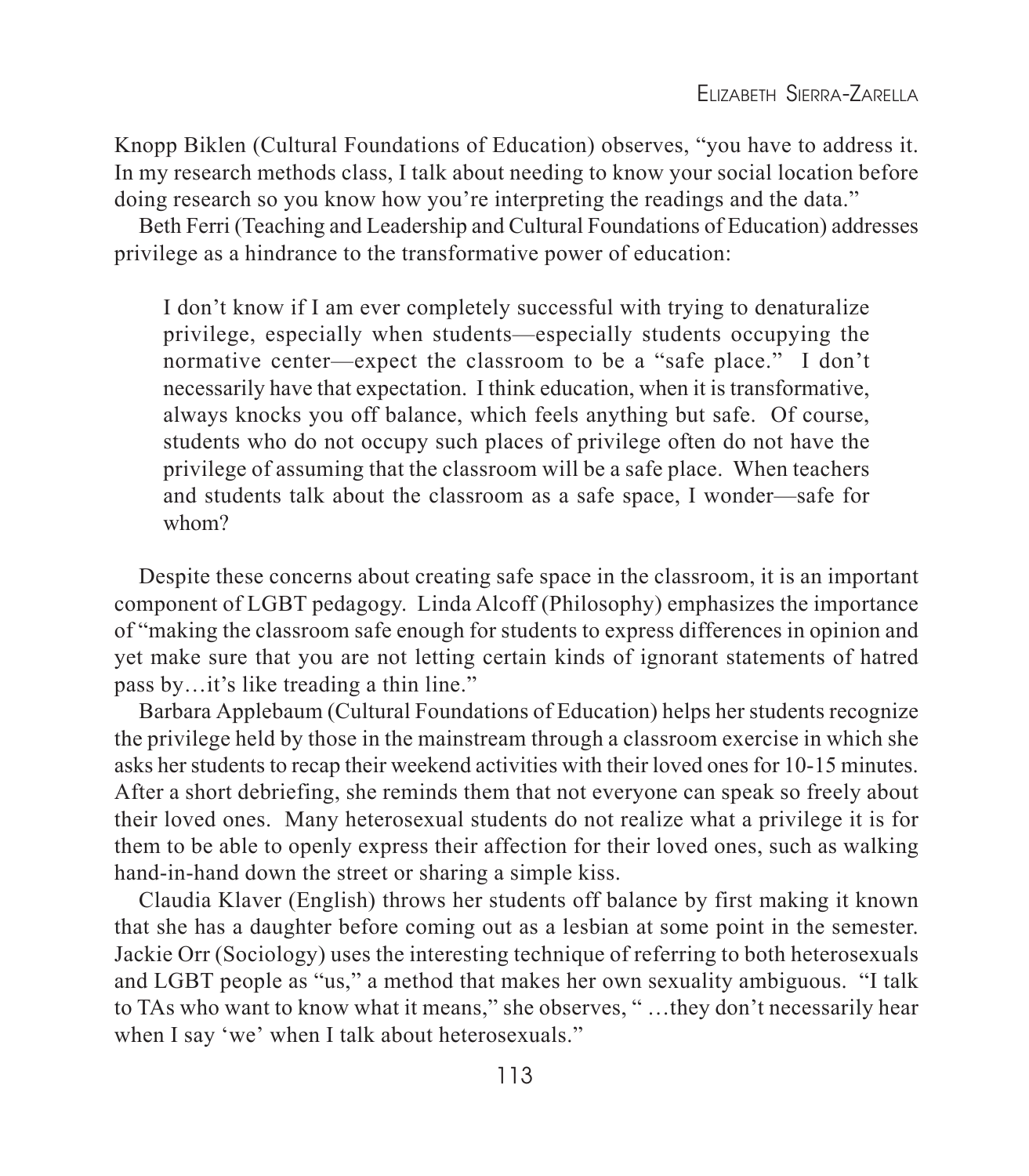Methods like these are employed by many faculty members to directly challenge students' ignorance and stereotyping that "usually stem from the belief that they do not know anyone who is queer. It is important to recognize this type of naivety. It is this type of naivety that makes it more important to address these issues" (Jeremy Brunson, Sociology). Lauren Eastwood (Sociology) cites an example of this naivety during a classroom discussion in which a student assumed that gay people are not contributing to population growth because they don't have babies. Eastwood interrupted the misconception and assumptions of heteronormativity by pointing out that gay people might not biologically have babies with their partners, but they can and do have and raise children.



**You have to make the [classroom] safe enough for students to express differences in opinion and yet make sure that you are not letting certain kinds of ignorant statements of hatred pass by. In that way students start to see a particular teacher as someone with a vested interest in a matter such as sexuality.**

**>Linda Alcoff (Philosophy)**



#### **How is LGBT Pedagogy Relevant to My Discipline?**

It may seem that LGBT issues can be discarded by some disciplines as irrelevant to their content. However, as Ahoura Afshar argues in this volume, the relevance of LGBT issues exists in every classroom, for every discipline, and for every instructor at Syracuse University.<sup>2</sup> This is due, in part, to the ways that heteronormativity operates, but also due to the responsibility we all have as instructional staff at Syracuse University.

Our faculty respondents do agree that LGBT issues are most easily engaged in the social sciences and humanities, and that these issues are more difficult to envision as "relevant" to other disciplines, especially the "hard" sciences or "technical" disciplines. Linda Carty (African American Studies) reminds us, "The literature has shown that in higher education, particularly in the natural sciences, issues of race, gender, sexuality and difference are not adequately addressed." This finding reflects a problem with the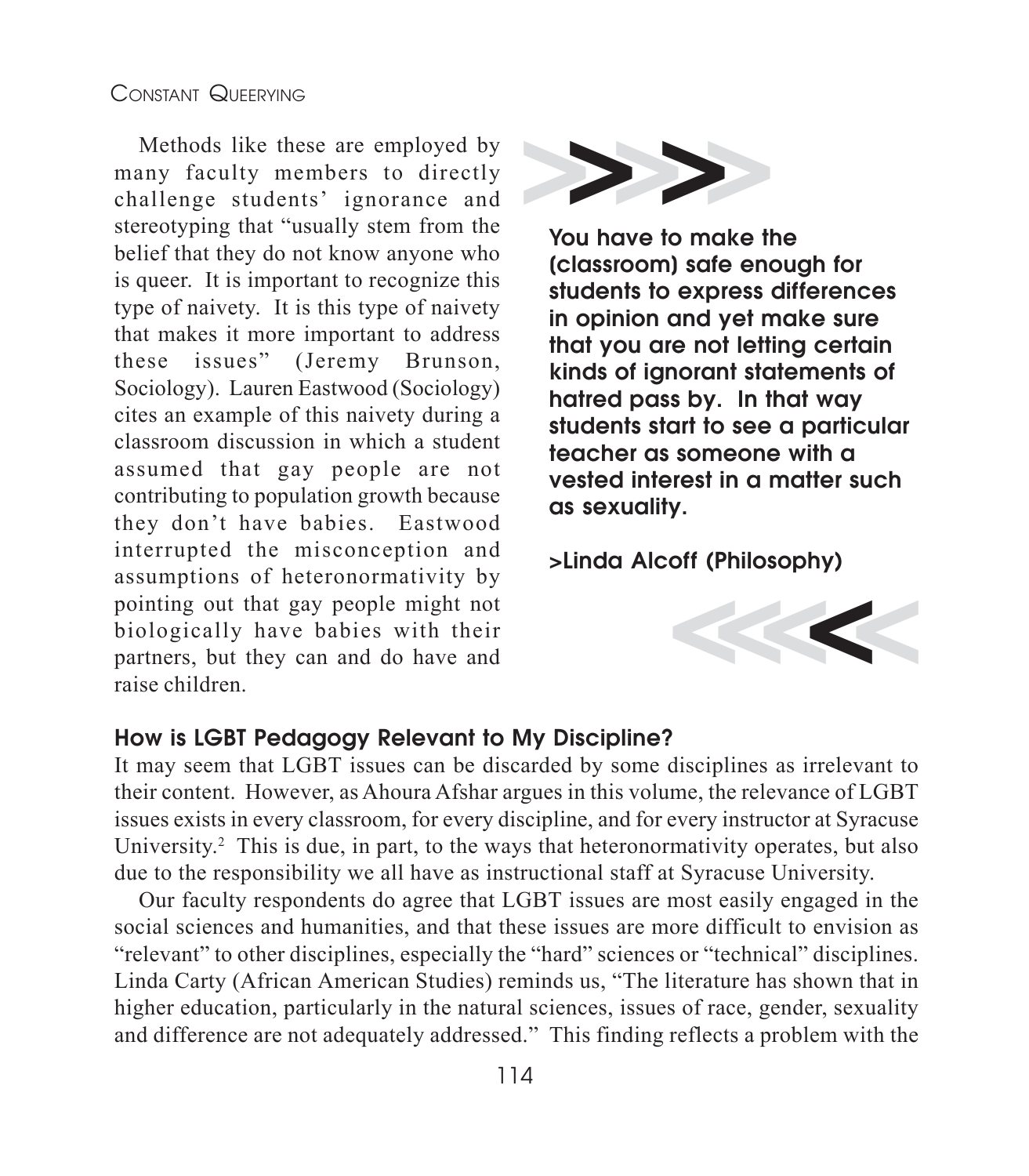way that the content of these disciplines remains unchallenged, not that issues and ideologies pertaining to social differences are irrelevant. In treating LGBT issues as simply a matter of subject content in the curriculum, we fail to adequately take into consideration the deeper issue of heteronormativity, which is ever present in all disciplines and in every classroom.

As Beth Ferri (Teaching and Leadership and Cultural Foundations of Education) asserts, "I can't think of a discipline that does not deal with difference, binaries, or normative assumptions. Classrooms are inherently political spaces—who speaks, who listens, whose worldview is taken as universal and natural? Whose knowledge counts and who counts as a knower? These are all reflective of power." In this sense, LGBT issues are relevant to all disciplines, because of the inherent heteronomativity that prevails in most socio-cultural contexts.

Paul Butler (Writing Program) points out that the sciences are prone to viewing "societal institutions and practices through a heteronormative lens" without considering examples that include LGBT persons. Butler goes on to argue, "Most instructors feel they don't have the knowledge or ability [to do so]. They may feel it's important, but they don't have the resources or examples of creative ways in which it has been brought into other courses." Linda Alcoff (Philosophy) adds, "What is interesting is that students are often inclined and committed to issues of equality and fairness but they have not had an opportunity to do any systematic thinking about heterosexism and homophobia." In addition, Vivian May (Women's Studies) asserts:

Classrooms are not free of dominant social paradigms or power dynamics they are sites of nation building and normalizing. And, although many of us struggle against these imperatives in our work, we are still working within sets of assumptions about education as a neutral, liberal democratic endeavor but not necessarily as the practice of freedom and overtly politicized space of unthinking/rethinking hegemony.

May argues that all disciplines do touch upon sexuality issues at some point, listing such disparate fields as economics, history, law, policy studies, art, athletics, and religion. Lauren Eastwood (Sociology) offers an interesting example of institutionalized heteronormativity in the natural sciences contained within a physics textbook. Within the text, an illustration depicts "attraction of molecules" in terms of a plus/minus binary.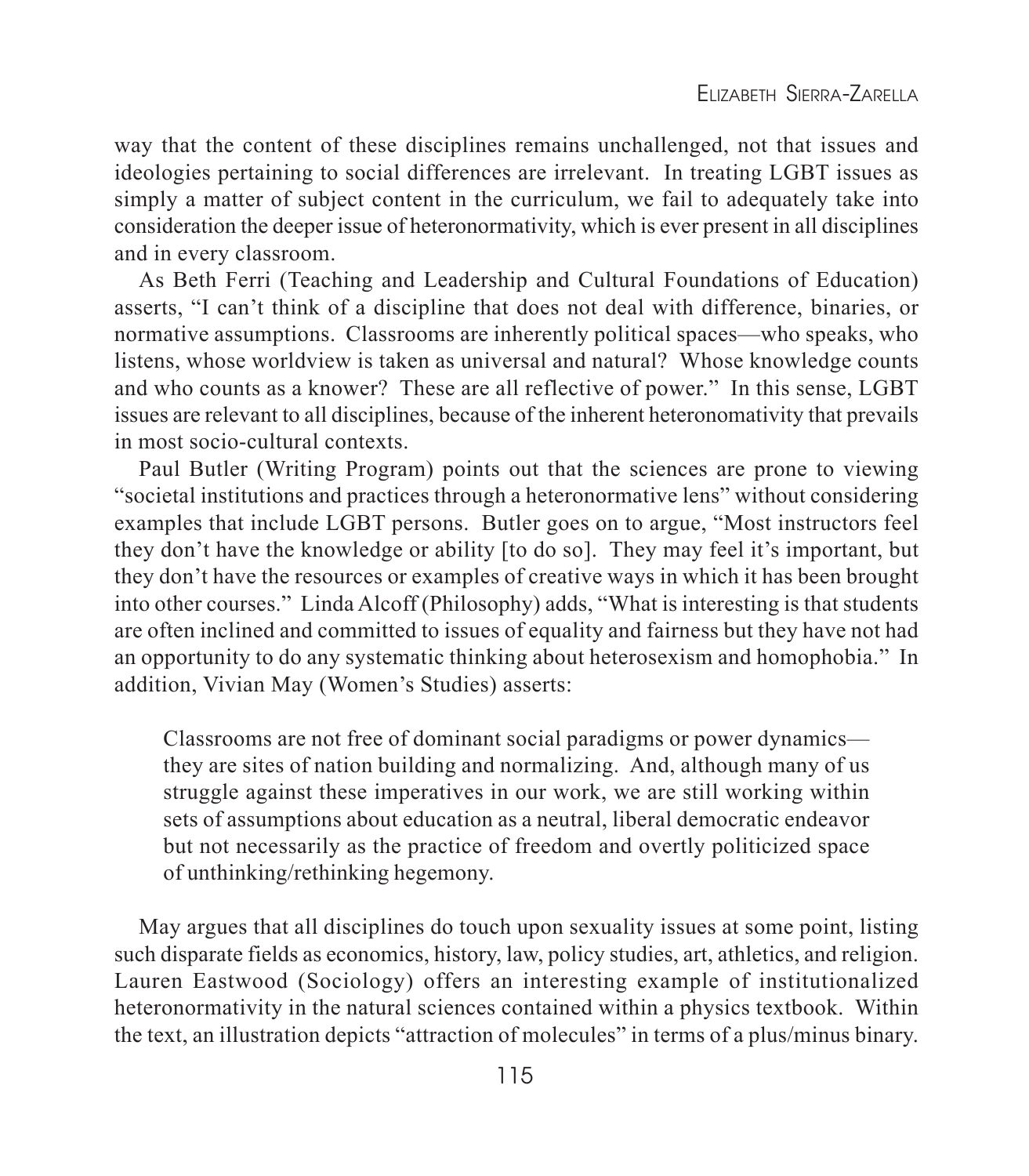The illustration shows a picture of a woman under the plus sign and a picture of a man under the minus symbol. The next frame depicts "contraction" and shows two men as the minus/minus relationship of contraction, the opposite of attraction. Here, the assumption of heterosexuality illustrates this physics concept, while also reinforcing heteronormative understandings of the world.

As Eastwood's example demonstrates, heteronormativity can innocently appear in any textbook, and TAs need to be able to recognize this and to interrupt it as often as possible. When TAs can recognize heteronormativity, interrogate it, and teach against it, our students, in turn, can learn to recognize and interrupt it. As TAs, we have the ability to incorporate the ideas and examples from this volume into our pedagogical methods. In the following section of this essay, our interviewees discuss examples of their own pedagogical practices.

#### **Best Practices in LGBT pedagogy**

As alluded to in some of the examples above, one of the most effective ways to begin interrupting heteronormative assumptions in the classroom is to critically analyze the examples used in class discussion for their relation to heteronormative ideologies.

#### **Using examples to interrupt heteronormativity**

Heteronormativity on campus is often reinforced through such innocuous practices as using male-female examples and analogies in instructional examples. For TAs, tailoring our classroom examples to include LGBT concepts is one of the easiest and most effective ways we can disrupt heteronormativity and show that we recognize and support LGBT relationships. Casey Sprock (College of Law) designs his classroom examples to include same-sex partners in business and law (not necessarily in romantic relationships) to illustrate people of the same sex "working toward the same goal and building something together." He also uses examples of same-sex couples rather than the heterosexual married couples most often used to illustrate course concepts.

In a similar way, Kim Jaffee (Social Work) relates an example from her classes on social work and domestic violence:

Many times domestic violence, as opposed to intimate partner violence, makes an assumption that it is a married couple, a man and a wife, in a marital relationship or heterosexual marital relationship and so I move to using the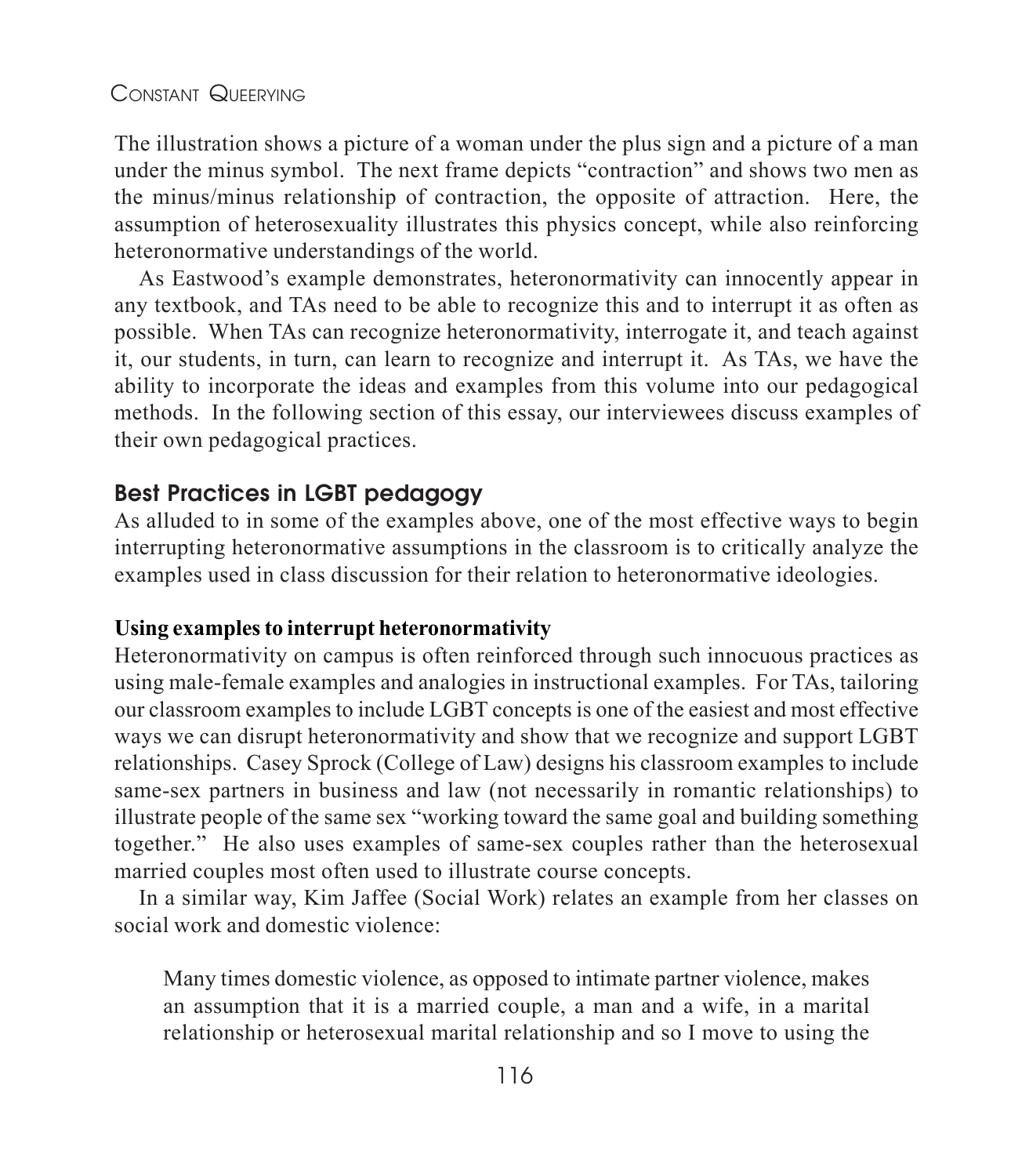terminology of "intimate partner violence." This method allows me to talk about studies which use the hetero terminology but in fact I reinterpret that in order to create a climate that is open to relationships of all kinds.

Jaffee uses opportunities like these to critically interpret the assumptions in the literature and debunk the myths that relationships are always heterosexual.

In mathematics, word problems provide many opportunities for reinterpreting

the classroom example to interrupt heteronormativity. For example, a reframing of a standard word problem might read: "Bill and Tom bought a car for \$23,000 and financed it for 7.5% over 3 years. Figure out the monthly payments they will have to make." Even though you're not explicitly discussing same-sex relationships, you are letting students know that you're comfortable with the fact that people other than heterosexuals do things together and have relationships. This is an important concept to convey to students who may not be accustomed to that idea.

Jeremy Brunson (Sociology) provides the following example for a marketing class. In discussions about supply and demand, you can easily talk about the marketability of gay and lesbian characters on prime time television. Here, a focus on LGBT people as a marketing niche works



**I have been forever changed as a teacher whose first job was in the Bible Belt. I had to develop a kind of "coyote" pedagogy to bring things in from the side door [to avoid student resistance]. I don't think this is less political, but it is different and in other contexts may not be recognized as a queering/political strategy…**

**>Vivian May (Women's Studies)**



effectively as part of the larger discussion of marketing issues. Without having to state a political position, or "deal with LGBT issues," you affirm the reality of gay people in the marketplace and also affirm the presence of and support for LGBT people in your classroom.

For an African American Studies class, Linda Carty suggests that discussions about important figures such as feminist activist Audre Lorde, poet and novelist James Baldwin,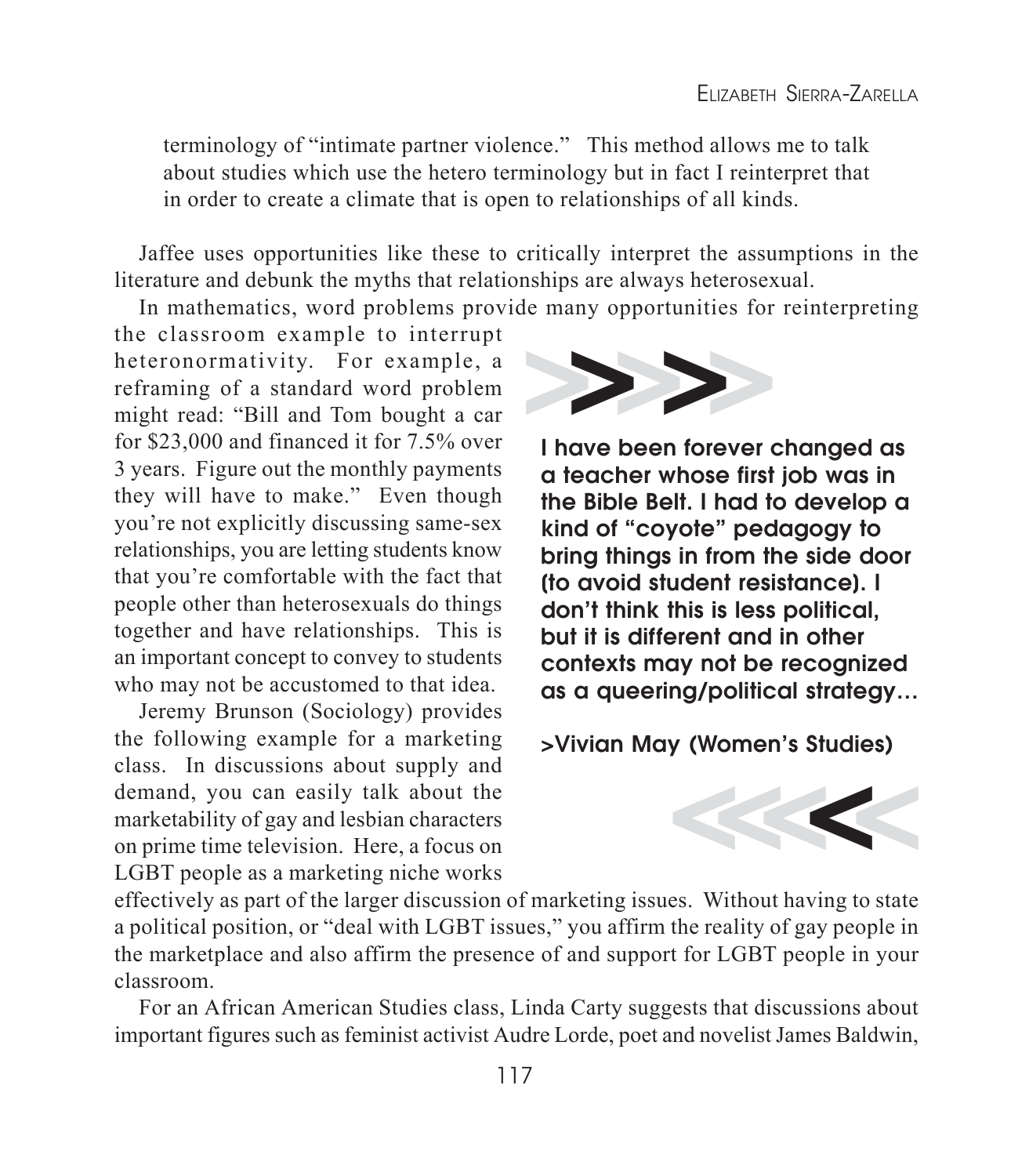or civil rights activist Bayard Rustin, should include some discussion of their sexual orientation as integral to their personal and political struggle. In this way, you reinforce the point that one's intersectional identities are important to understanding political and social movements as well as one's creative practice.

#### **Challenging Assumptions**

A second pedagogical practice involves challenging the assumptions that you hear from your students. The contributors to this volume are committed to the belief that an important component of responsible pedagogy is attention to students' critical thinking skills. This involves challenging unfounded and inflammatory statements and assumptions as they arise in the classroom. As Jackie Orr (Sociology) points out, "increasingly, the students who are embodying or saying things that I think are sexist, heterosexist, racist, or homophobic [are] doing it with a kind of hegemonic confidence that I find incredibly disturbing and does make me think, as an educator…what I want to do in my classroom is promote unlearning." Leading a critical and thoughtful classroom discussion in order to help your students (and you) unlearn these unfounded biases and oppressive assumptions, without having it devolve into a mindless recitation of dogmatic rhetoric, is a crucial teaching skill that develops with practice. Karen Hall (English) offers this example:

Think of a moment when you knew something and your mother didn't and it was embarrassing for you. Whether you were at a football game and your mother didn't understand what a linebacker did, or whether you were in a math tournament and she didn't understand what calculus was. There is something, some illiteracy that your mother has, [that has] made you feel embarrassed. So that even if my students are strongly from the center of social power and norms, then I'll use that experience and help them then connect out from it…So I start from what they do know and I respect it and invite them to bring it into the room in a critical way so that they start to be reflective of their subject position.

Hall's assignment offers students a way to begin to look at their (unconscious) assumptions, but in a non-threatening way that invites them to become self reflective and self-critical.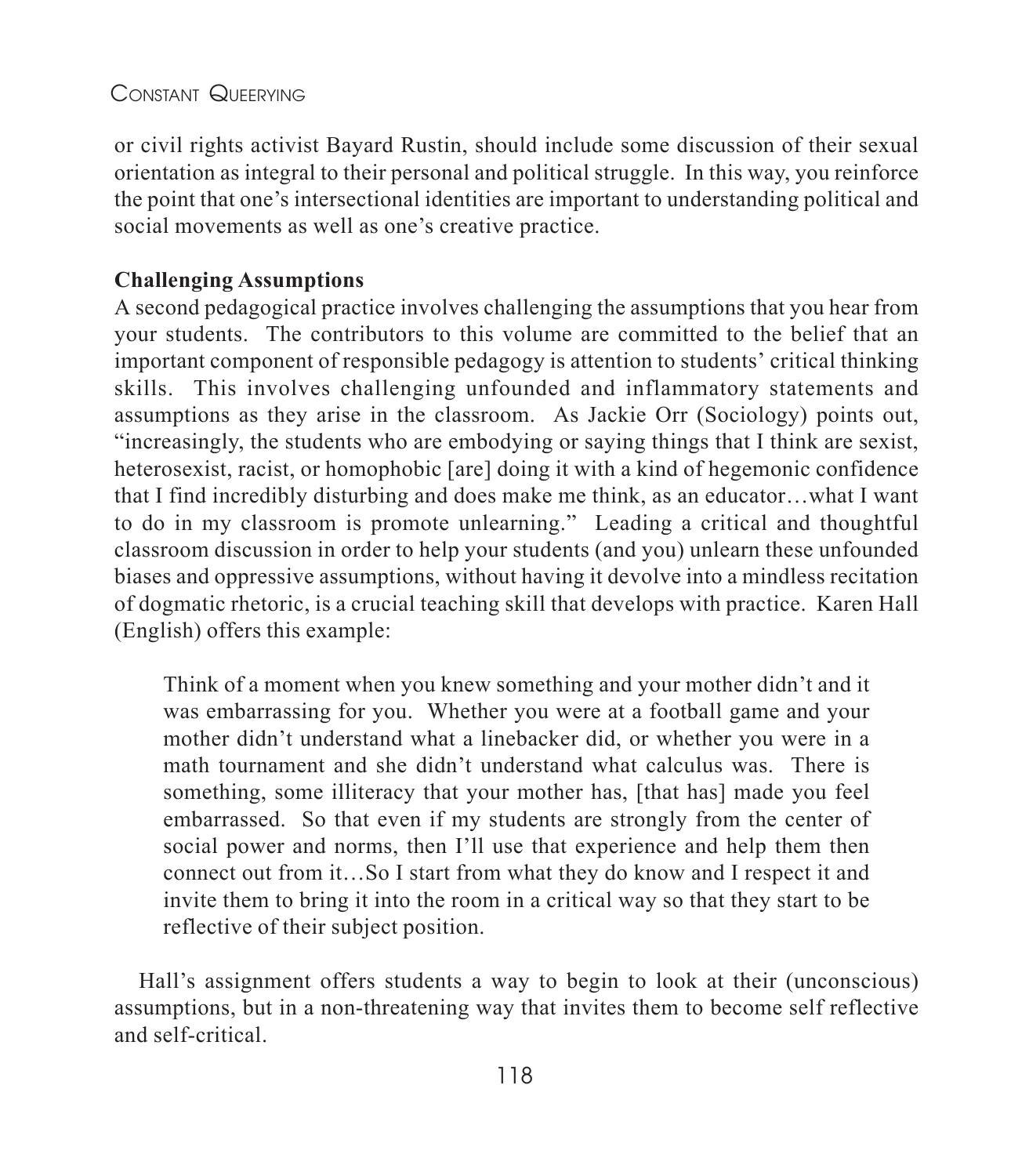It is important to remember not to be reactive, lest we denigrate our students and lose their attention completely. As Claudia Klaver (English) puts it, "I don't call the comments 'homophobic' or 'racist' because to do that is to call the student that. … I try to 'complicate' it. Nobody really says anything explicitly racist or homophobic, but they do make assumptions." When students make comments that reflect their ignorance on these matters, Paul Butler (Writing Program) suggests:

I ask students to examine what's at the root of some of their responses and beliefs. I also allow the students in the class to monitor some of the responses. I find that students usually handle these kinds of comments with a great deal of sophistication and complexity. I think it's important to address these comments and probe deeply, yet I must say that in general the number of these comments is minimal. I think it's important to establish a classroom environment in which conflict can be addressed openly.

Butler's suggestions are echoed in a wide range of responses from faculty about their own efforts to provide constructive and transformative learning environments. What are some of these teachers' approaches to the challenge of managing an effective classroom discussion while also promoting critical examination of inflammatory and offensive remarks?

>> I encourage students to bring out these differences because they are there. Don't say it outside of class and not say it in class. I know that they come to classes like mine with certain inherited assumptions and I want them to be aware of those. I encourage them to challenge the authors, challenge the professor, and challenge each other. All they have to do is substantiate their challenge with legitimate sources. They must show that they have read and understood the course materials and that they found other sources that refuted these. With this openness and encouragement I don't have problems of resistance merely for the sake of resistance. Students learn that oftentimes their common sense knowledge of the world is inaccurate and needs revising. I would welcome the most reactionary students…because I know that I will transform their thinking.

**>Linda Carty (African American Studies)**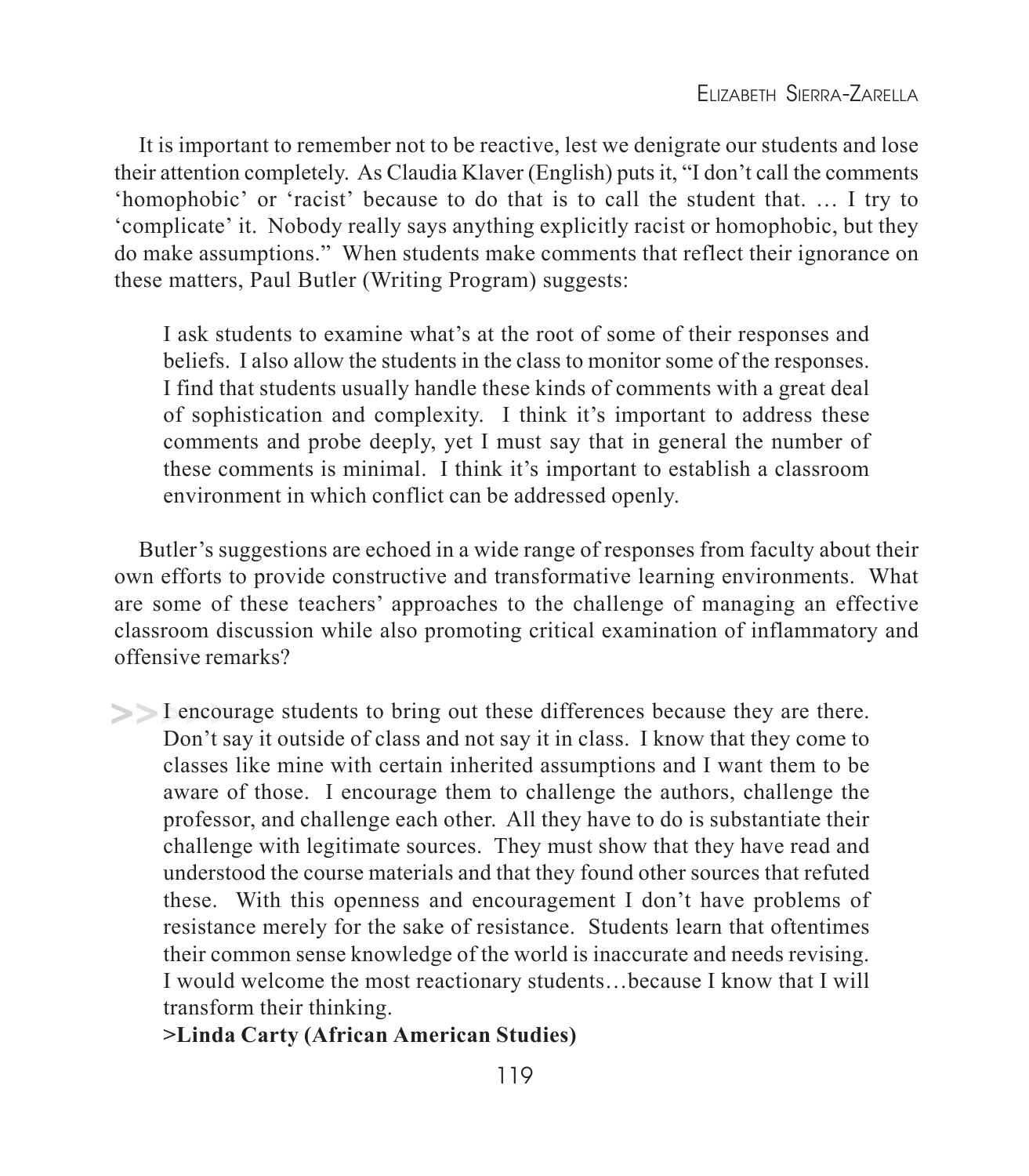**>>>>>** I try to nip all kinds of phobic comments in the bud: challenge them and point out their inappropriate nature for my classroom or any class, for that matter. Offer counterarguments, turn questions around, use humor.

#### **>Vivian May (Women's Studies)**

**>>>>>** When students make comments that deny their privilege, it is the responsibility of instructors to expose such contradictions in a constructive way. This often means engaging in class discussions that allow other students to "check" such comments before those of us at the rostrum open our mouths. Another thing that helps is honesty. I tell students time and time again that my own homophobia as a young Black man was the key reason why I became estranged from one of the best friends I ever had growing up.

**>Winston Grady-Willis (African American Studies)**

**>>>**The instructor has to model appropriate classroom discourse. I make sure that I do not make arguments that are abusive or targeted at any student. And I encourage my students to do the same thing. Second, the instructor has to maintain some control over the discussion. This is often tricky for new teachers (or TAs). You have to strike a balance in which students feel free to express their views, but within the bounds of appropriateness. You don't want a class that is silent, and you don't want a class that is totally out of control. And you need to anticipate when the class is veering toward a hostile direction so that you can prevent that from happening. The point is to elicit responses, and yet maintain decorum. In other words, I am in favor of maintaining a structured environment of dialogue and discussion.

#### **>Thomas Keck (Political Science)**

**>>**In my class there is Zero Indifference. If someone comes up with a homophobic, racist, or sexist remark, we stop everything and whether there is silence, we challenge it and try to deconstruct it. …I'll tell them to come see me after class unless I think it's helpful for the whole class. But one problem I have in my classroom, and it's always a challenge, is very religious people that say [homosexuality is] a sin. Because I am an Orthodox Jew, they are actually in shock when I don't accept that as an answer. One of the things I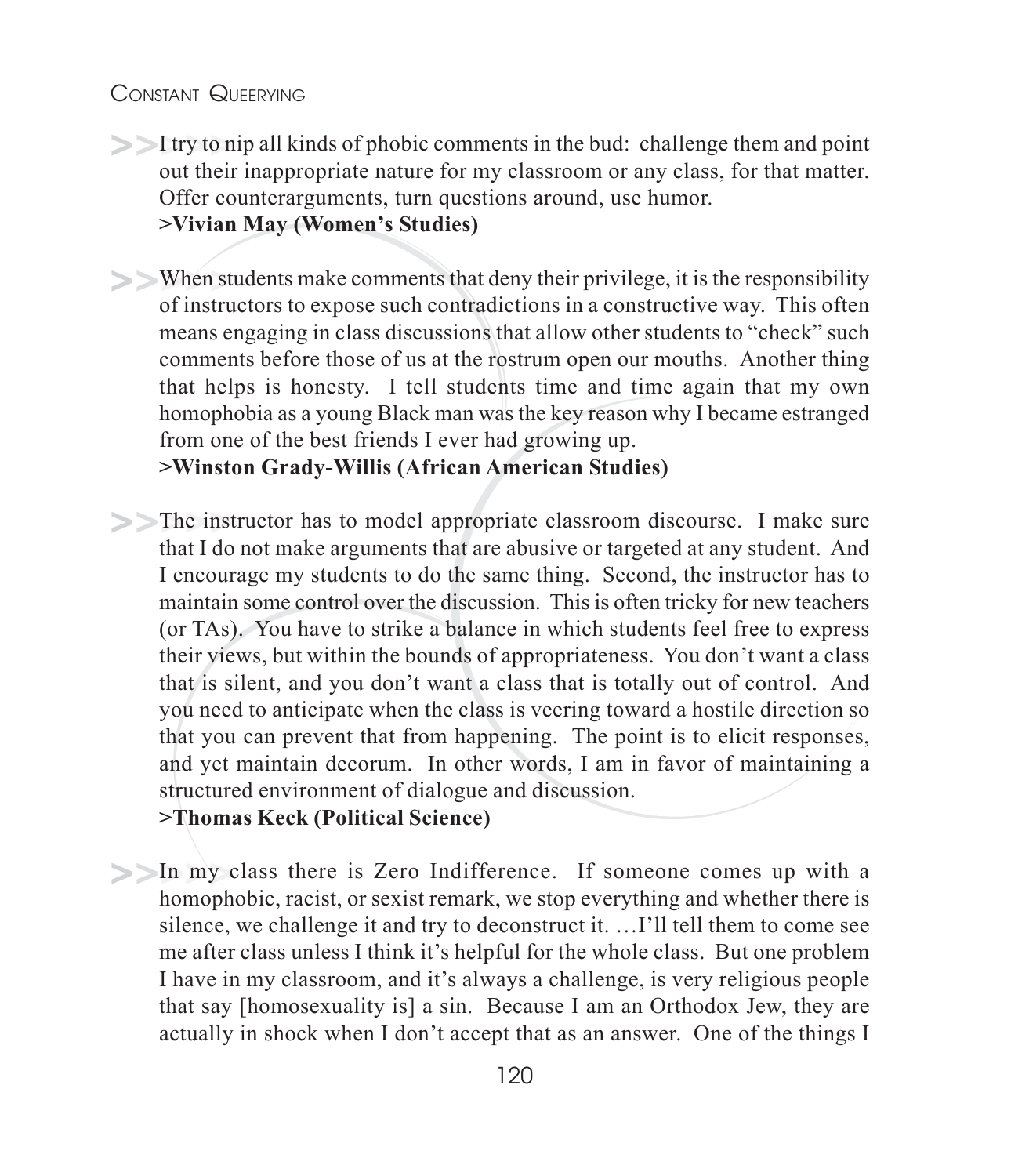have done in class is I say, "You go home tonight and you tell me honestly, think in the heart of your hearts how much you actually believe it's a sin, that being gay is a sin, and how much you actually fear and can't deal with it because it threatens your sexuality and then come back to me next week and we'll talk about it again." Because a lot of them hide behind the religious rationalization. A lot of fear that they don't want to face and when they face that we can talk.

#### **>Barbara Applebaum (Cultural Foundations of Education)**

**>>** There is often a muted reaction whenever there is a discussion of heterosexism and homophobia in class. …this silence indicates discomfort. I try a technique in which the students don't have to come out and take a stand one way or another. I ask them: "What are the major arguments against homosexuality?" And slowly, they would start to talk about these things without claiming that they have these views themselves. Sometimes, just to get them started, I also lay out the major arguments and then ask them if I have missed out on something. That way they can point out what they think or have heard without taking on the personal culpability of being homophobic.

#### **>Linda Alcoff (Philosophy)**

**>>>>>** I have, occasionally, had students express problematic comments in class and in online class discussions. I typically confront such comments and say why I think they could be offensive. Sometimes students do not realize that they have said something that could be hurtful and appreciate having the opportunity to discuss it. Others feel ashamed although this is not my intent. And still others think that I am just being "PC" and deny that what they said is problematic. My goal is simply to have students question their taken-forgranted assumptions and to be critical of thinking that their reality is shared or universal.

**>Beth Ferri (Teaching & Leadership/Cultural Foundations of Education)**

>>To address when students are seemingly caught in their own stereotyping, one of the things that I've done is to have students analyze something outside of class—they see a film or go to a presentation in light of the class material.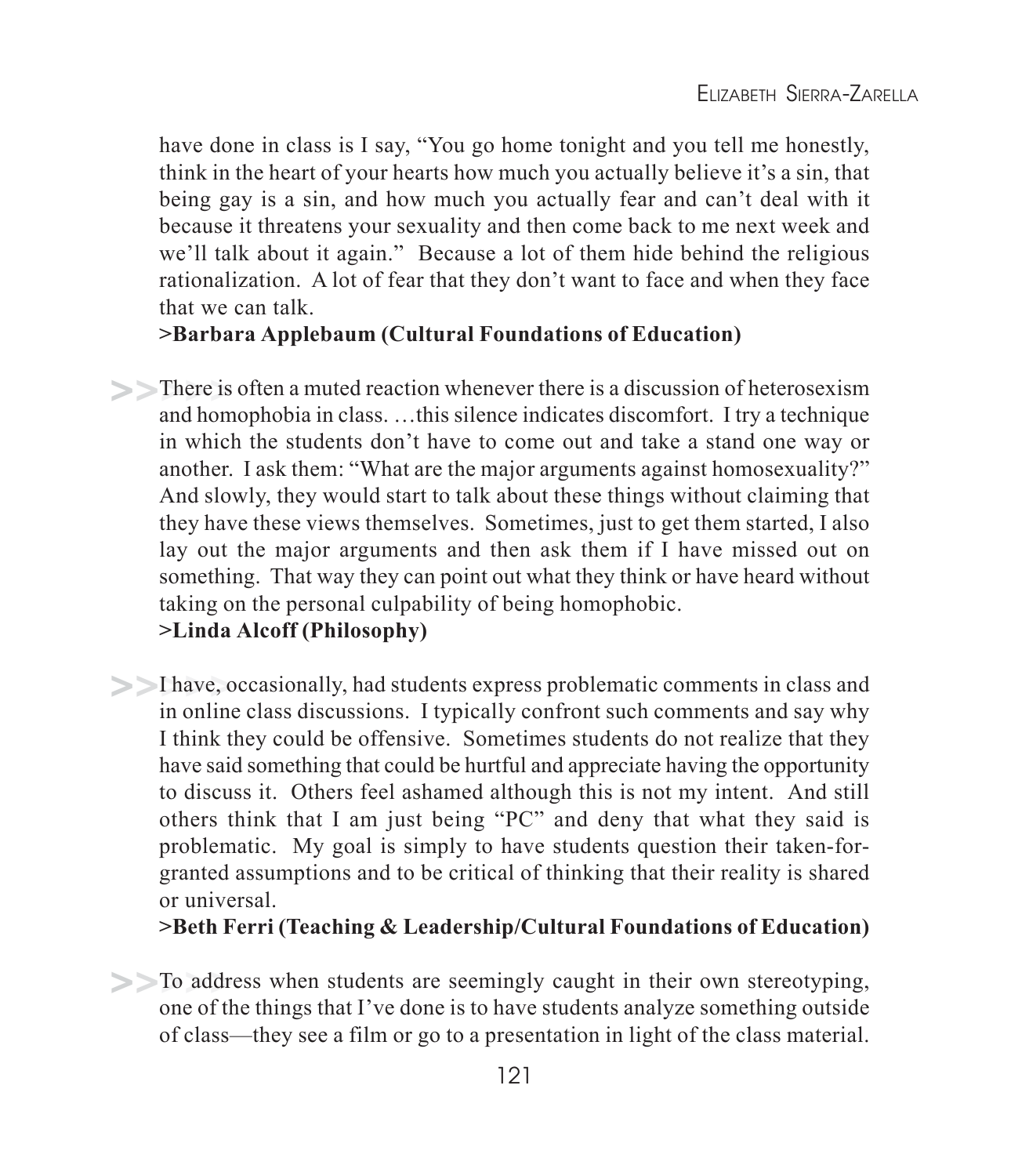I call it a "stretch exercise" where they are supposed to look at how this might be applicable to the outside world. Lo and behold! They find themselves doing something that critiques heteronormativity through that process. **>Lauren Eastwood (Sociology)**

>>> The main thing I do when people say really racist, sexist, or homophobic things is not have a really big reaction. …this is weird because it's like creating a safe space for homophobia, but I'm not really talking about a safe space. I'm trying to create a space where interesting conversation can happen, not really stupid, boring, prefabricated conversation. And so, I remain calm and respond with a question, and I always respond from the position of a sociologist.

#### **>Jackie Orr (Sociology)**

**>>** What I would normally do to intervene is to ask questions. You know, openended questions to get the student to start to talk and then rely on the rest of the class and the readings to support whatever position I felt the need to take. And if the student becomes belligerent, to say, "Well, I feel like you're crossing the line and we're not having an intellectual discussion and we need to stop." And then, of course, the thing is to not…let them push your buttons. Because at that point…it's a power game.

#### **>Karen Hall (English)**

It is important to keep in mind that not all student resistance is due to bigotry or homophobia. There are many psychological, sociological, and environmental factors affecting the development of all your students, LGBT and straight. Sometimes the ignorance or opposition might be resistance for its own sake, or maybe, for the student, it is an exercise in debate, intellectual discussion, and questioning authority. As Karen Hall (English) observes:

Who knows what's triggered this person? Maybe it's homophobia…the most important thing for me in dealing with the "problem student" is to really remind myself that I do not know what the problem is. If I assume it's sexuality or my sexuality, I am making myself far more important than I probably am.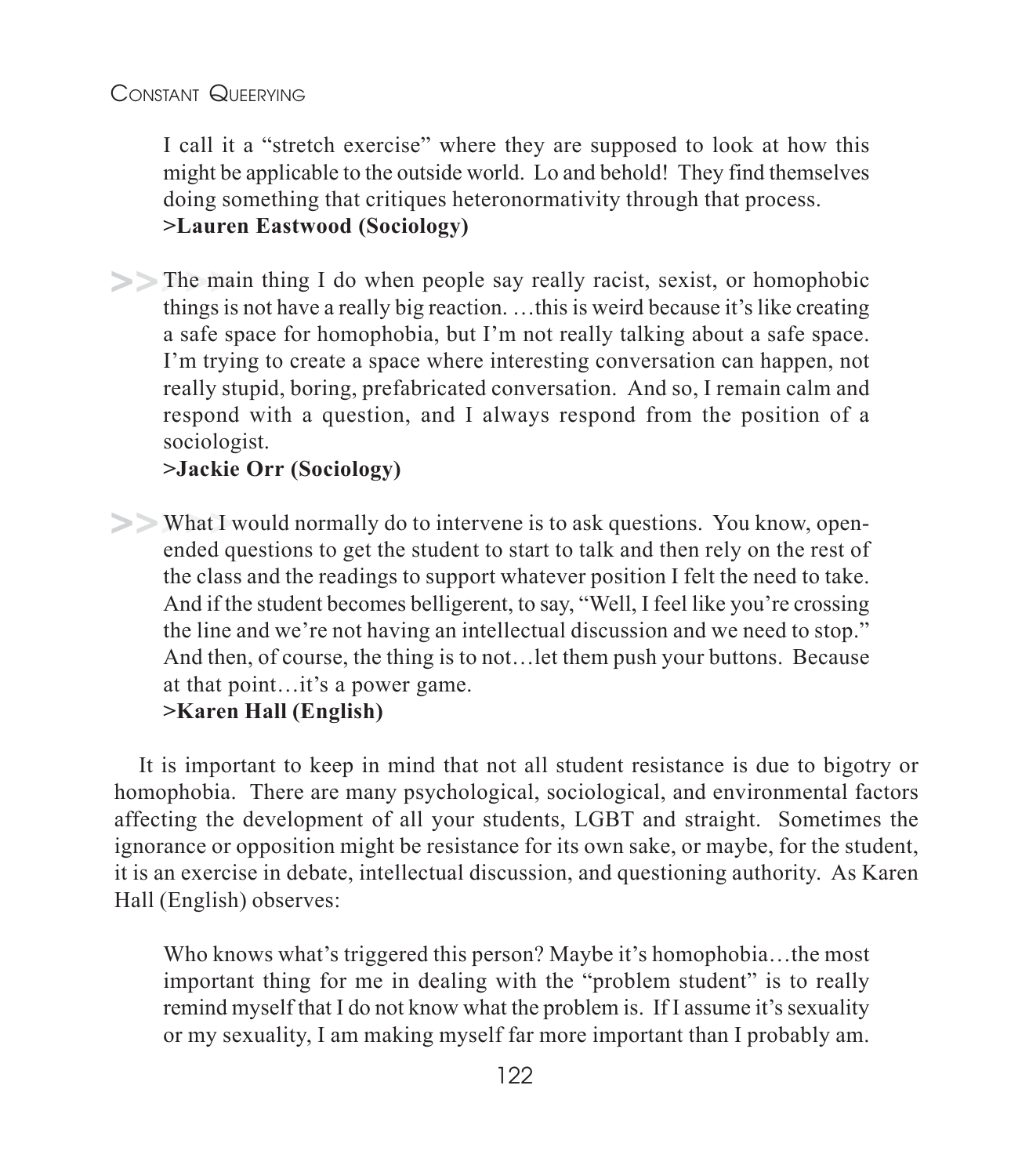Don't be quick to judge the student as a bigot, but always be ready to engage all students in challenging and critical intellectual examinations of inaccurate assumptions and beliefs. Never let inflammatory comments "slip by."

#### **Being a Visible LGBT Ally**

Being an ally to both LGBT and straight students can interrupt heteronormativity in powerful and complex ways. The first step is understanding what an ally actually is.3 Lauren Eastwood (Sociology) defines an LGBT "ally" as "someone who could be gay or could not but either way you're supportive of these issues." One of the easiest ways



**I think one thing that keeps instructors from handling things is fear – because they imagine these issues in stark binaries or stark contrasts in perspectives. The more you know about these issues, the more ways you have in addressing the issues and how they connect with your subject matter, the less fearful people are.**

#### **>Sari Knopp Biklen (Cultural Foundations of Education)**



to demonstrate your status as an LGBT ally is by displaying the "Safe Space" sticker, which you see prominently placed on many faculty members' doors. However, this is merely a symbolic gesture that must be backed up with action, when you are ready to do so.

Several faculty argue that you need to let people know you are an ally "by word and example" (Casey Sprock) and through the language you use (Jeremy Brunson). Others more explicitly include LGBT issues in their curriculum. Sari Knopp Biklen (Cultural Foundations of Education) routinely assigns texts by gay and lesbian authors, includes sexuality as a significant identity marker in her teachings, supports the work of her LGBT students, and regularly raises heteronormativity in her classes as an issue for consideration.

Vivian May (Women's Studies) advocates participating in conversations

about relevant LGBT issues with your students, communicating with your students via e-mail, bringing up LGBT topics and questions in class, offering extra credit for examining LGBT issues, and sometimes discussing one's own life experiences. Paul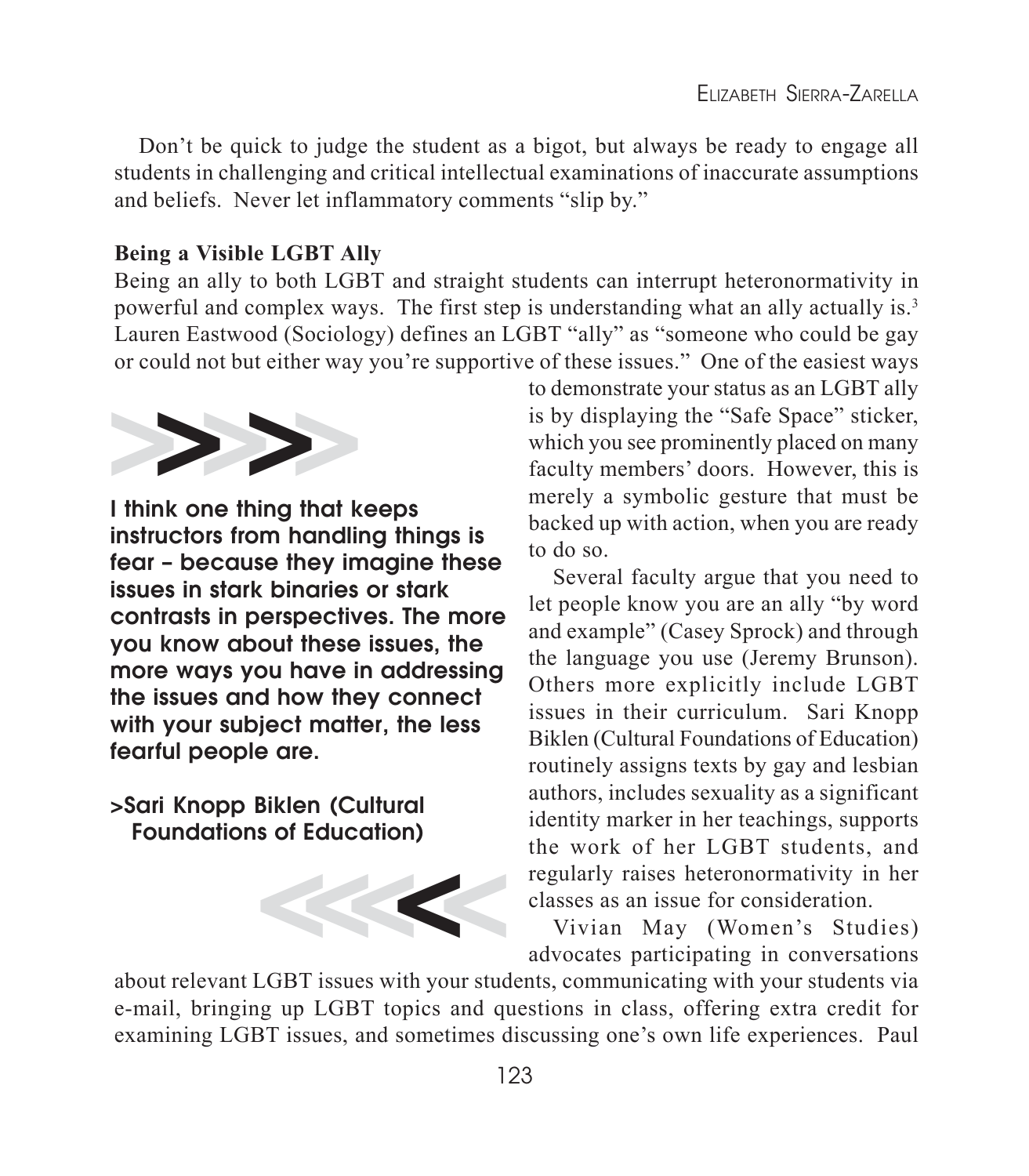Butler (Writing Program) displays his alliance by refusing to hide his own sexual orientation from his students. He not only makes it known that he is gay, but he also brings up issues in the classroom that relate to the LGBT community. He reports that his students tend to respond to his openness by sharing relevant examples from their own lives.

Sometimes dramatic scenes play out before your eyes and it is up to you, the instructor, to handle the situation with compassion and wisdom. Winston Grady-Willis (African American Studies) relates a powerful classroom experience that indisputably named his identity as an LGBT ally:

Two years ago a White student (who I later found out was gay) asked a straight-to-the- point question during a discussion about the lynching of Blacks in the apartheid South. "Do you consider the murder of Matthew Shepherd to be a lynching?" Everyone's eyes focused on him, and then on me, when I responded. "Absolutely," I said. "Matthew Shepherd was the victim of a lynching, just like James Byrd." The answer was a simple one for me. Both men were the victims of group murder and torture by individuals who considered themselves inherently superior, and yet, who felt threatened by their respective victims in the most intimate ways. …Everyone knew where I stood.

Barbara Applebaum (Cultural Foundations of Education) adds this wisdom about students who come out to her privately.

I speak out in class so at least they know I'm an advocate. People have come out to me in journals, but I know they don't want to come out to the classroom, and that's perfectly fine. I understand that. I can't make the classroom a safe place for them no matter how much I try…I hope that it makes them at least feel safe with me.

Being an ally demands that you take some risks, yes, but more importantly that you attempt to make your classroom as safe as possible for all students.

A related issue regarding being an ally concerns recognizing and respecting the intersections of identity categories in your students and yourself. Linda Carty (African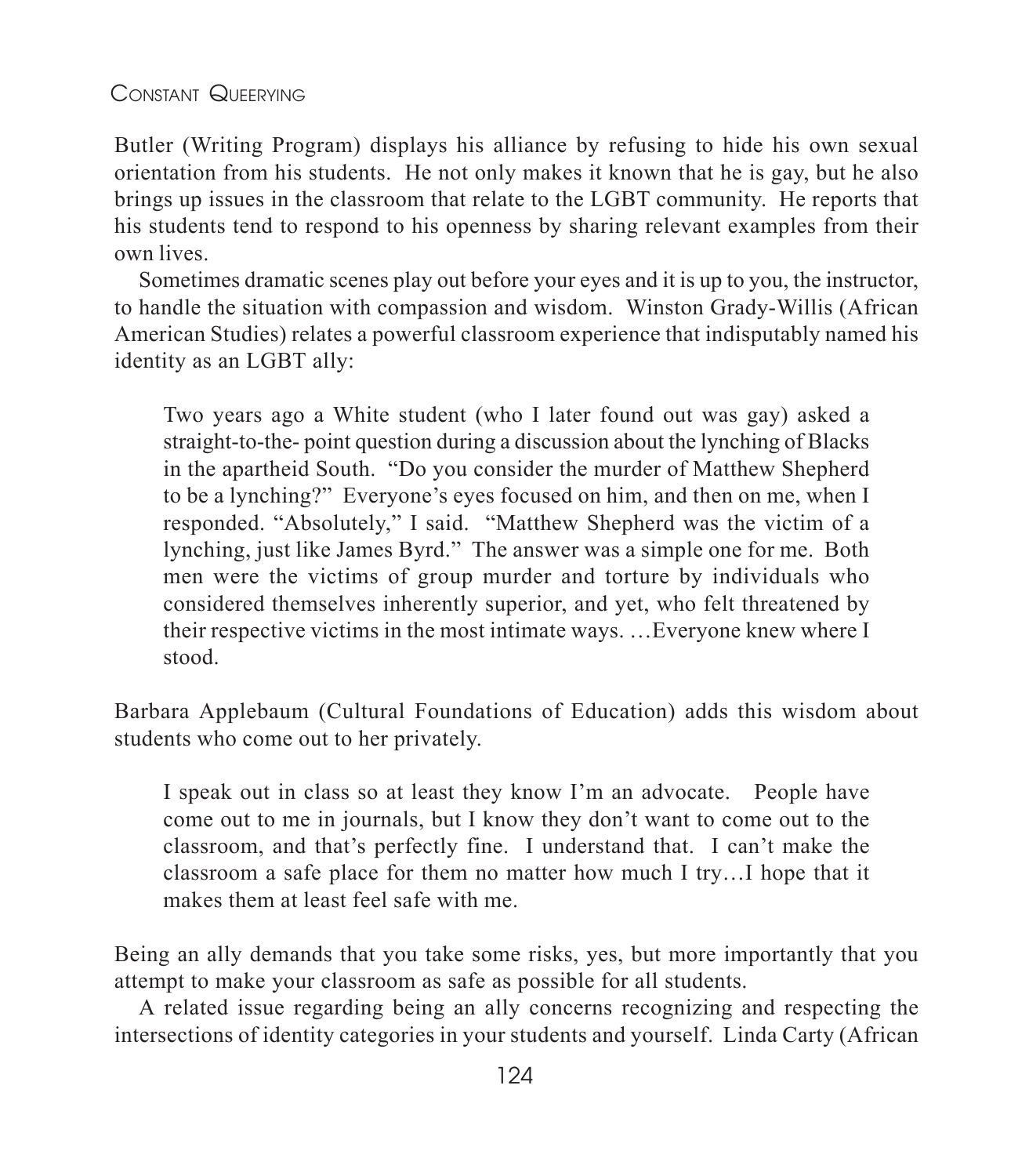American Studies) noted earlier that you cannot begin to understand the experiences of a person until you consider all aspects of that person's identity. This identity includes the person's sexuality, age, gender, ability, race, ethnicity, and socioeconomic status, among other categories. These traits and social locations combine to create a unique individual who is more than the sum of her parts, or merely a patchwork of nonintersecting components. We all have intersecting identities and related experiences that are useful when we're relating to other people. Here are some ways in which SU faculty acknowledge these intersections and use them to enhance their teaching methods:

**>>>>>** As a below-the-knee amputee who wears a prosthesis, I have had to come to terms with the fact that I, especially when younger, passed as able-bodied. The issue of passing is central to the lives of many in the LGBT community, too, of course, as well as for those in other contexts (e.g. some very lightcomplexioned Blacks in the US, some Jews in Europe and here in the US). So perhaps, too, from my own personal experiences as a Black male who is also heterosexual and disabled, alliances have been drawn. **>Winston Grady-Willis (African American Studies)**

>> We have intersecting identities. I had a guy who wrote to me in his journal, "you know as a gay person I never realized that I could be oppressive to somebody else because I am white." And it was the perfect moment to show… I am oppressed because I am a woman but that doesn't mean I can't be dominant because I'm white… These intersections are what sometimes prevent us from seeing some of the ways in which we contribute to oppression. **>Barbara Applebaum (Cultural Foundations of Education)**

>>> All these categories must be understood to intersect with other issues of difference, social inequality, and power. This means however that sometimes students don't recognize anything "queer" going on, or they feel that everything is "queer" or "raced" but not enough about "women." … Student locations factor in a lot as does the professor's. *>***Vivian May (Women's Studies)**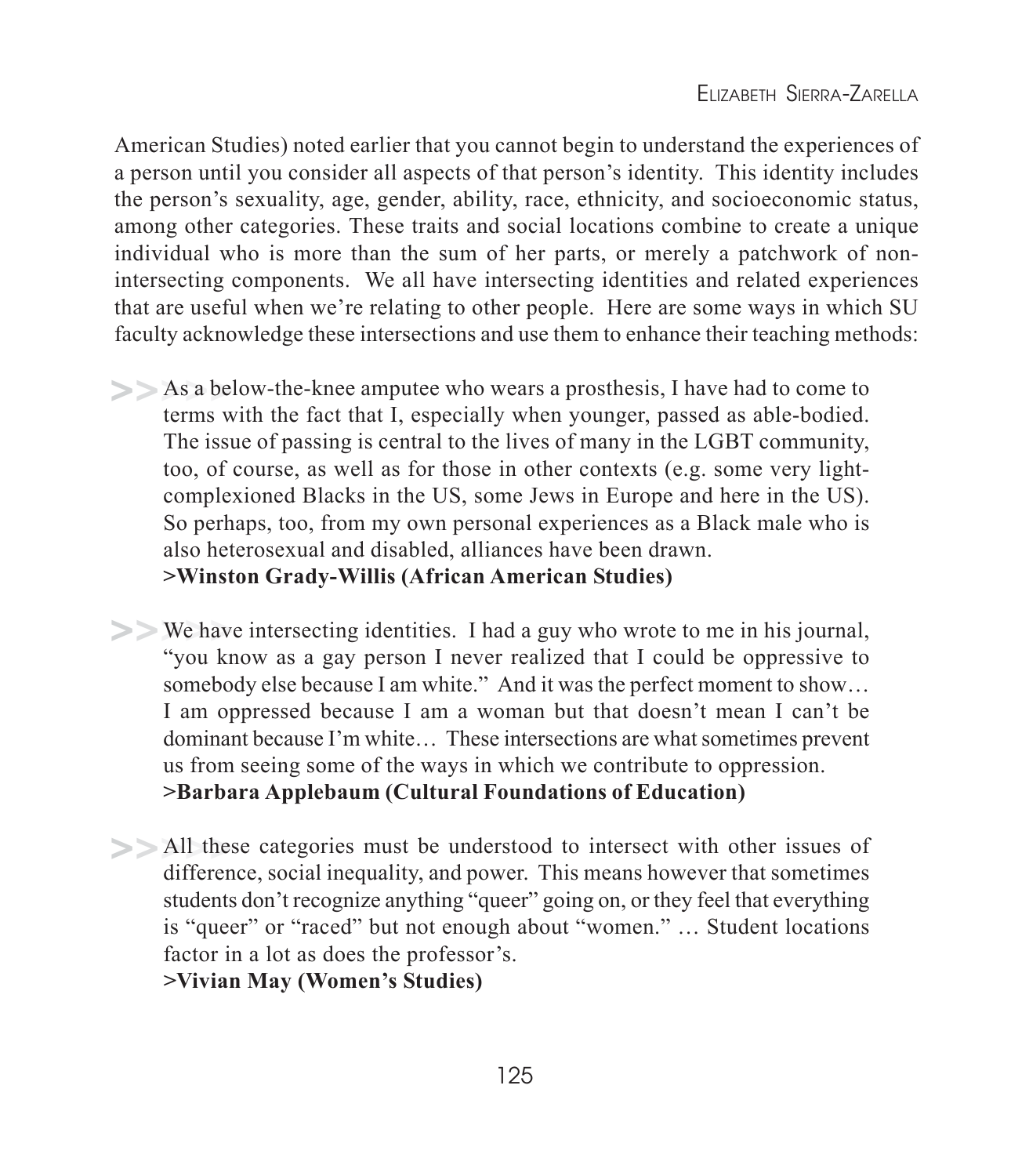Finding similarities and making connections with other people aids the instructor in making genuine connections with students and creating inclusive and relevant examples in the classroom. This is an integral part of making it known to your students that you are a LGBT ally. Aside from being an ally, you may be wondering if it is necessary to be gay to best cultivate LGBT pedagogy, or if you need to have a specific theoretical background, such as feminist theory, to do this work. We asked our faculty informants for their perspective on these issues.

#### **Do you need to be LGBT to practice this pedagogy?**

Linda Carty (African American Studies) argues that one does not have to be gay.

That's like saying that only black people can talk about racism because they are so often victimized by it. But we must remember that the perpetrators of racism are responsible for its maintenance… We all have a responsibility to address these issues where and when necessary.

Barbara Applebaum (Cultural Foundations of Education) concurs:

I definitely don't think you have to [be LGBT] and I think sometimes when you have predominantly heterosexual students it's better not to be. It's better to be "het." Then they don't use that line, "Well, you have an agenda so I can dismiss what you're saying."

Applebaum underscores a major theme of this volume: we all have a responsibility to engage LGBT pedagogy, regardless of our sexual orientation. Vivian May (Women's Studies) adds:

I really hate the idea of limiting who can "do" LGBT pedagogy based on identity, discipline, etc. I feel that plays into the dominant logics that have helped to maintain marginalization for all kinds of people.

May argues that limiting LGBT pedagogy to those who are LGBT is problematic for the very work to be done. Jeremy Brunson (Sociology), however, points out that his particular position sometimes becomes central to the examples he uses: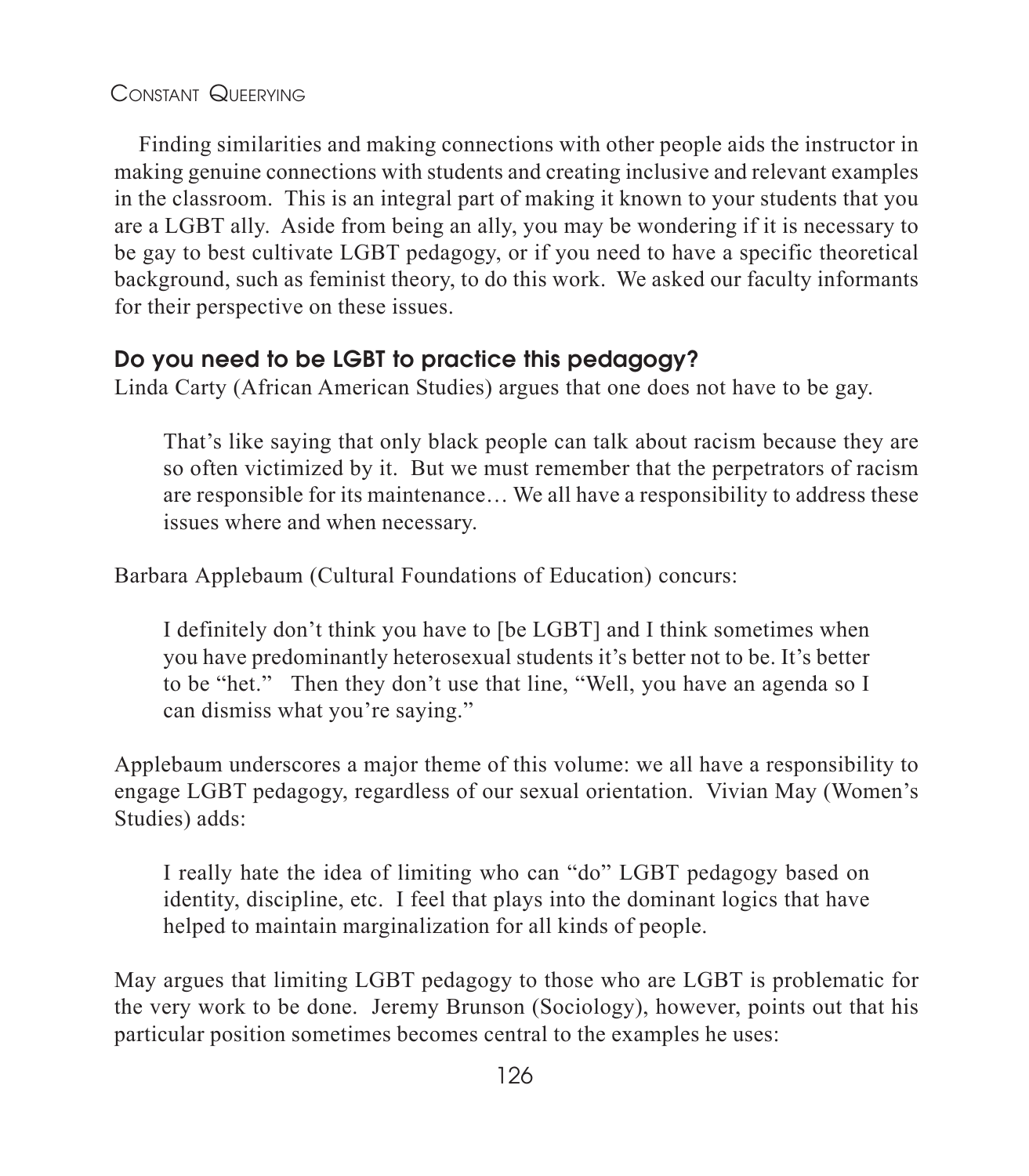As a gay man who is in a position of authority, I have often found it difficult to merge my responsibility to educate with making students feel comfortable in the classroom. A lot of my examples in class are from personal experience or are very close to me. I often have to remind myself that coming out might not be the best way to get my point across. Although I do have it in the back of my mind, I will say that I have never remained closeted out of this concern. There are times, that I have "outed" myself while making a point and felt completely comfortable with my decision.

For Brunson, being gay makes it easier to do this work. For Barbara Applebaum, however, identifying as heterosexual enables her to incorporate LGBT pedagogy more effectively in her classrooms. Clearly, these faculty feel that anyone who is committed to responsible teaching, regardless of sexual orientation, can be effective practitioners of LGBT pedagogy.

#### **Do you need to be a feminist to do this work?**

Many of our faculty believe that being a feminist helps in the practice of LGBT pedagogy, but it is certainly not a requirement. Barbara Applebaum (Cultural Foundations of Education) suggests: "You don't have to be a feminist, but you have to understand oppression in a more macro perspective." Other faculty comment:

>>I am a feminist, and that certainly informs my teaching of LGBT issues. But, do you have to be a feminist to do so? I'm not sure. I'm happy to entertain the possibility that a teacher might not be a feminist and also teach LGBT content successfully. There are certainly some LGBT rights advocates who are anti-feminist, pro-life, etc.

**>Thomas Keck (Political Science)**

>>I certainly think that it helps when someone embraces feminist politics unapologetically. In the given moment here at SU, in Syracuse, and in the larger world in terms of all sorts of politics, the reality oftentimes is that someone who sees "feminism" as a dirty word probably isn't going to embrace the notion of LGBT pedagogy. Those, like womanist scholars, who see the term feminism as being problematic at a definitional level but who also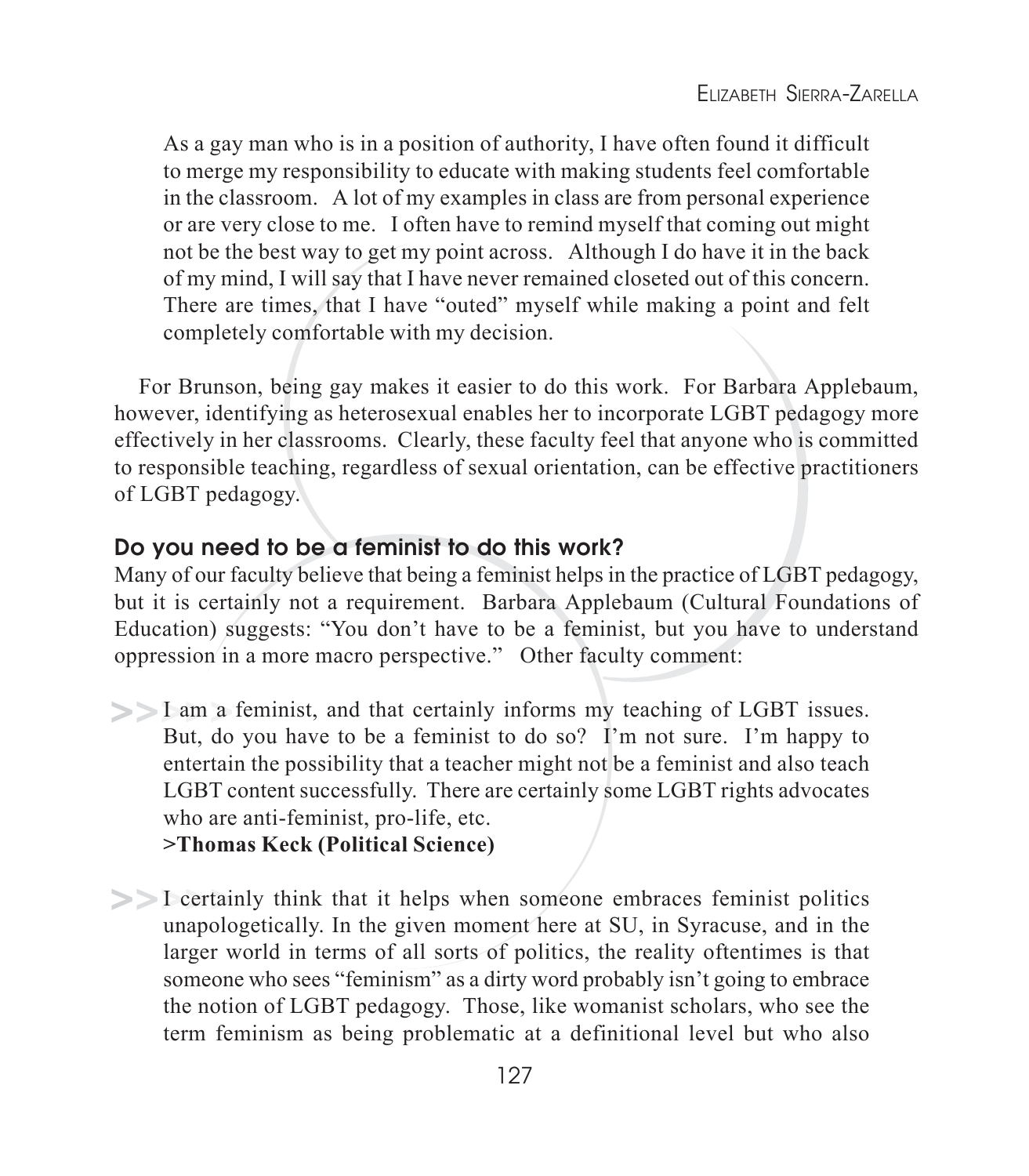challenge gendered structured in their work, can and do teach LGBT pedagogy. **>Winston Grady-Willis (African American Studies)**

**>>>>>** Do you have to be a feminist pedagogical practitioner? To some degree, yes, you do, because I think if you are feminist it means that you critically analyze gender and power. **>Karen Hall (English)**

Why might a feminist orientation be considered important, by some faculty members, to practicing effective LGBT pedagogy? Feminist theorists critically examine the power relations embedded in social constructs of gender, race, sexuality, ability, class, and so on. These social constructs create and reinforce, feminists argue, hierarchies of power and profound inequities in our cultural structures and institutions. Processes that naturalize and normalize systems of privilege are integral to masking and thus maintaining dominant ideologies and practices. The themes that feminist theorists address include deconstructing the traditional societal power structures, addressing issues of implicit and explicit oppression by the dominant culture, and interrogating the intersections of oppression around social categories. As the previous statements indicate, many of our faculty interviewees believe that critical thinking skills are essential for developing students' abilities to uncover their "naturalized" beliefs and assumptions and to critically reflect on the effects of these beliefs on individual and structural practices.

Although the faculty interviewed for this volume indicate that identifying as LGBT and/or feminist may help one's efforts to engage in LGBT pedagogy, it is essential that every teacher committed to responsible pedagogical practices—heterosexual or LGBT, non-feminist or feminist—understand that she or he can and must do this work.

# **>>>>> Conclusion**

At the institutional level, the University has at least three responsibilities: (a) guaranteeing a safe environment for LGBT students; (b) supporting LGBT student organizations; and (c) encouraging the incorporation of LGBT issues into the curriculum. I think the creation of a LGBT Studies (or Queer Studies) minor or major would be a great step. I am looking forward to further progress in this regard.

**>Thomas Keck (Political Science)**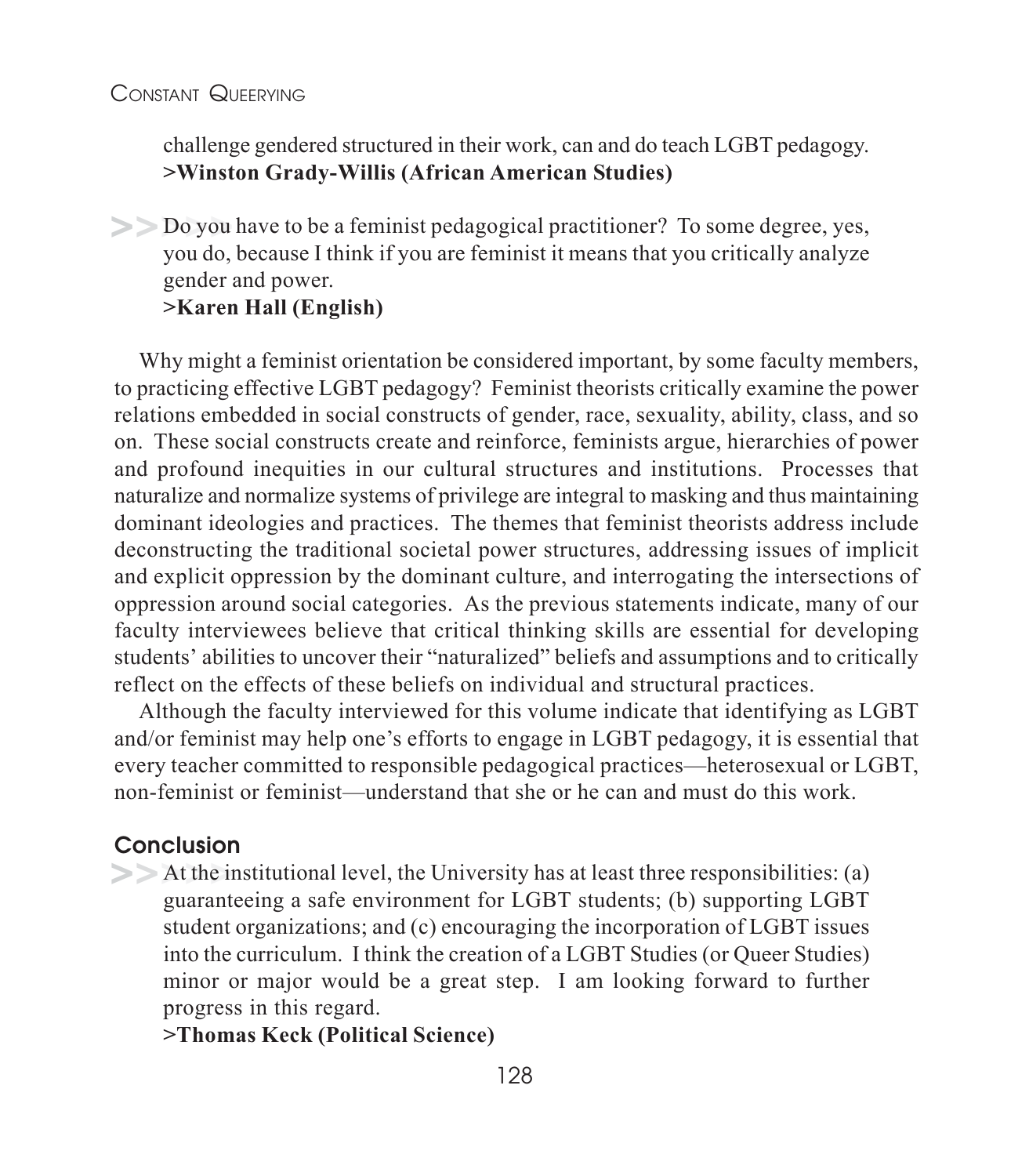As members of the future professoriate, we have a strong responsibility to address issues of inequality whenever possible. Indeed, this is a part of the core mission of Syracuse University. Responsible teachers recognize diversity in all its forms and construct our pedagogical methods to challenge invisible systems of privilege that perpetuate the exclusion of "non-mainstream" students from our curriculum and classroom practices. Learning to recognize and interrupt systems of privilege and normalcy in our own beliefs and teaching practices, as well as in students' beliefs and practices, is essential to creating responsible and reflexive teaching and learning environments.

The use of the conscientious pedagogical techniques and "best practices" described by the faculty interviewed for this book should serve as a guide to new TAs from those who have "been there" and are familiar with the terrain of the SU landscape. Whether you identify yourself as LGBT or not, your actions in and out of the classroom as a TA and an LGBT ally will have lasting effects on the lives of the students you teach. Take an active role in the changing face of higher education in America. Your students, the campus environment, and society at large will all benefit. There's no telling where your influence will end. See you in the classroom.

>>The author would like to thank Nisha Gupta for her substantial help with reorganization and revision of this essay.

#### **>>ENDNOTES**

- 1 > See "(Un)Straightening the Syracuse University Landscape" in this volume.
- 2 > See "The Invisible Presence of Sexuality in the Classroom" in this volume.
- 3 > See "The Importance of LGBT Allies" in this volume.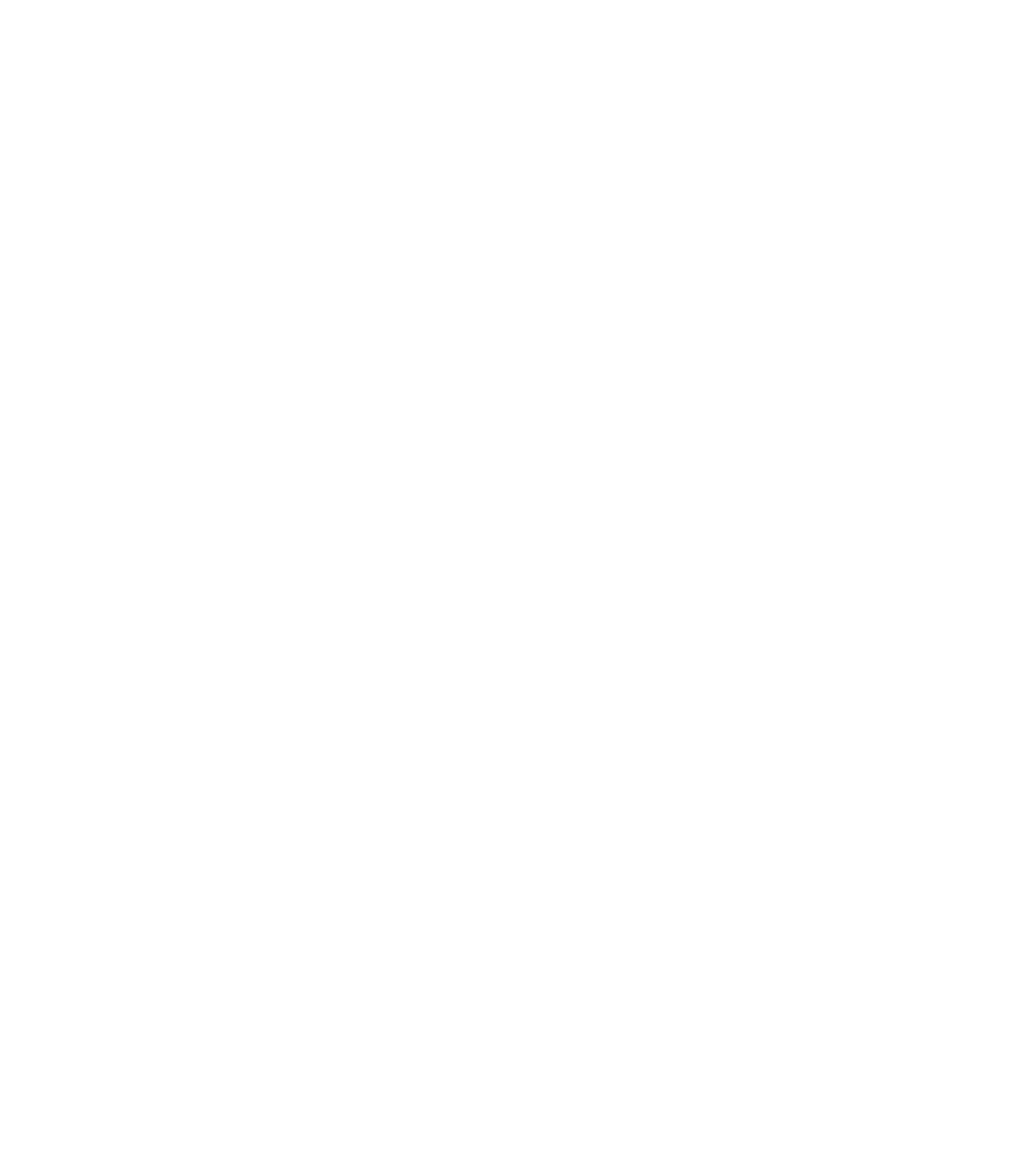# Margaret Himley, Adrea Jaehnig, and Andrew London, with comments from Jonathan Massey Toward a LGBT Studies Minor

 $\bigvee$ 

 $\bigvee$ 

 $\bigvee$ 

 $\bigvee$ 

 $\bigvee$ 

 $\bigvee$ 

 $\bigvee$ 

 $\bigvee$ 

 $\bigvee$ 

n March 9, 2004 Adrea Jaehnig initiated a conversation among members of the Senate Committee on LGBT Concerns, which focused on their ideas about LGBT pedagogy and designing and implementing a minor in LGBT Studies at Syracuse University. Over the past two years, the committee has been talking with others on campus, sponsoring nationally recognized LGBT speakers, hosting a faculty reading group, and planning for a fall 2004 conference on LGBT Studies with the goal of enlarging the number of course offerings that focus on or include LGBT scholarship. The committee has also been considering the promises and potential pitfalls of an organized minor in LGBT Studies. The conversation that follows reflects some of the thoughts and concerns of committee members.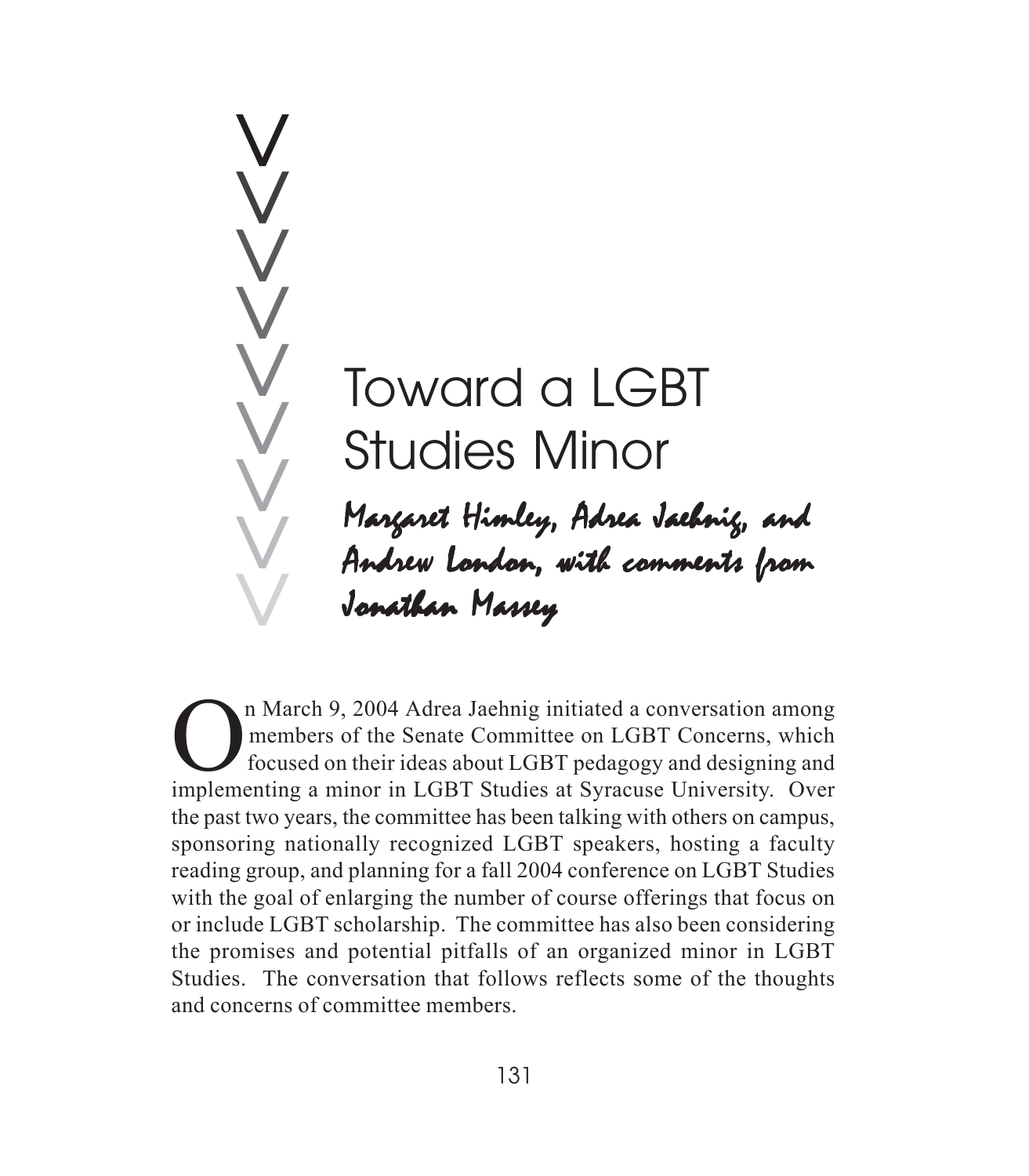#### TOWARD A LGBT STUDIES MINOR

AJ: Let's start our conversation about LGBT pedagogy and see where it goes from there.

**MH:** I have two different contexts for thinking about this. I used to teach LGBT Studies and the Rhetoric of AIDS as elective courses in the English Department, and I have raised LGBT issues and theories in our required writing courses. And I think in both contexts there are three landmines. One is that teachers worry that they don't know enough to do justice to the large and interdisciplinary field of LGBT Studies. To explain one thing, you have to explain many, many, many things, and you may end



**MH: Margaret Himley AJ: Adrea Jaehnig AL: Andrew London**

up giving such a reductive version of it all that it is not actually helpful.

AL: Yes, when I taught Sociology of Gays and Lesbians, I really struggled with how to organize the curriculum because the field had changed a lot. So you want to give some history, right? And allow them to read sort of in depth. But then if you are doing

that, it is hard to do it across lots of topics. So I really struggled with how to represent the field as it is changing even within a single discipline. And then you start to do that across disciplines…and it is really hard to capture the field, even though I agree that it is a well-established interdisciplinary field.

**MH:** And it is also a social movement, and much of what goes on is happening at the level of social movement. A lot of the transgender work is happening not because there is academic research going on, although there is some of that, but because there are people who are living their lives on the front lines and making very big demands on legal and health care systems.

**AL:** There is also the media and cultural aspect, so a lot of what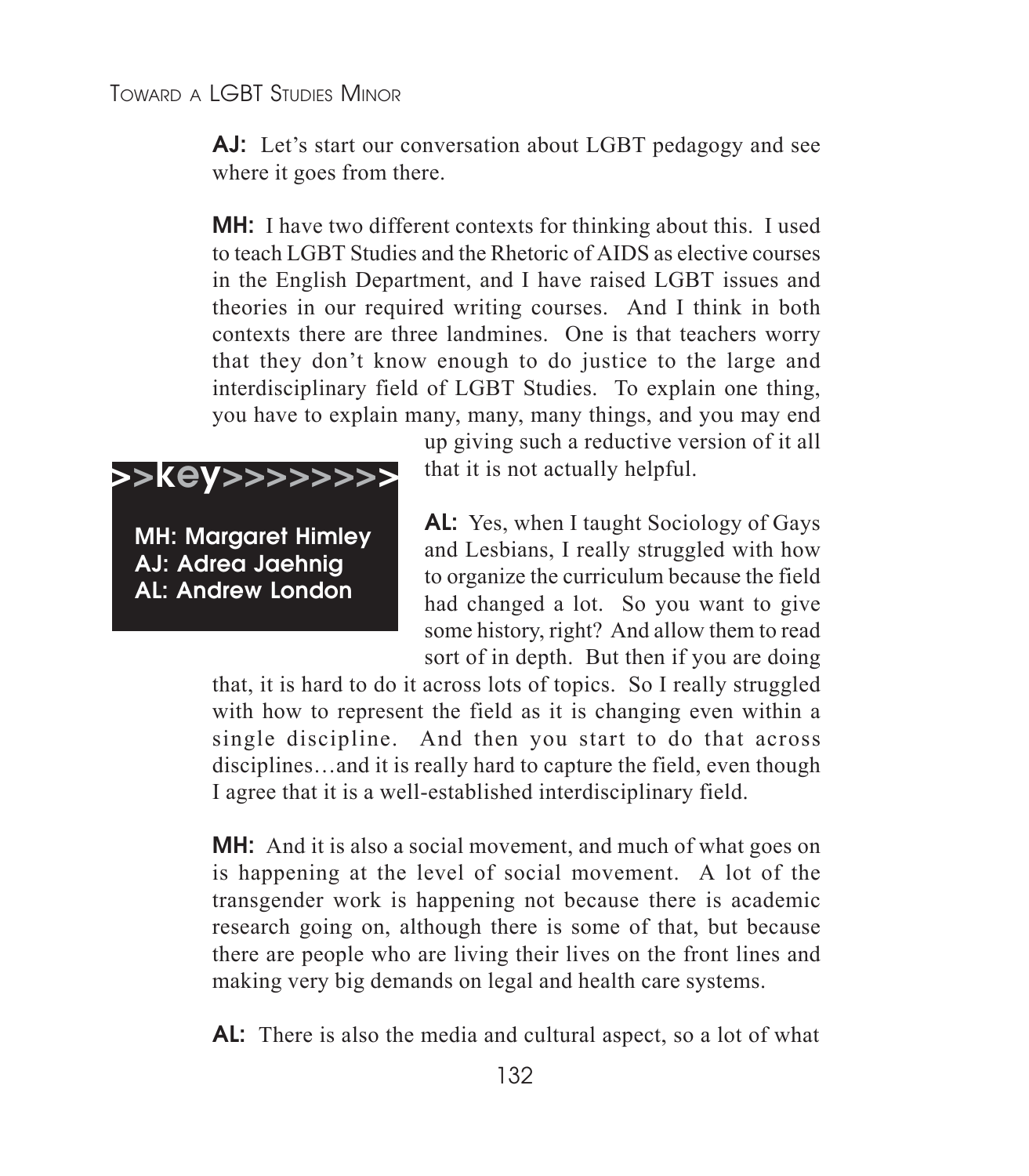the students are bringing into class with them is this popular misknowledge or superficial knowledge, and you're trying to tie that to scholarship that has a history and a disciplinary location. Doing all of that is just really, really hard.

**MH:** Especially if you have to do it all in one course. The students come from different disciplines and have no shared vocabulary or knowledge base. And they also come with identity politics needs. In my courses, about half the students were LGBT, and it was exciting for them to have a class focused on queer life and work. And you don't want to displace that desire in some way or turn it cynical with critical theory, so you've got all of these competing needs going on.

**AL:** And then half your class is probably straight, so they don't have even so much of the taken for granted stuff from popular culture. A lot of my students had never even heard of Stonewall before. Just even this basic 101 stuff isn't available to a lot of the students but then you have a few students who know everything.

**AJ:** That's right. This makes me think about the project that we have done with the Newhouse School, where we had to give some background and information. Even that was very limited. Think just about trans issues, which has turned gender on its head. In order to really answer questions about trans people or the trans movement, you really need a whole class!

**AL:** Yes, this idea of just infusing it as a topical issue without any context or history, without any connection to ideas of gender and sexuality…I mean, it doesn't do it justice.

**MH:** Without an analytical approach to sexuality and gender, it is really hard to answer a question about what a trans person is. The answer requires a lot of theory and history and discourse.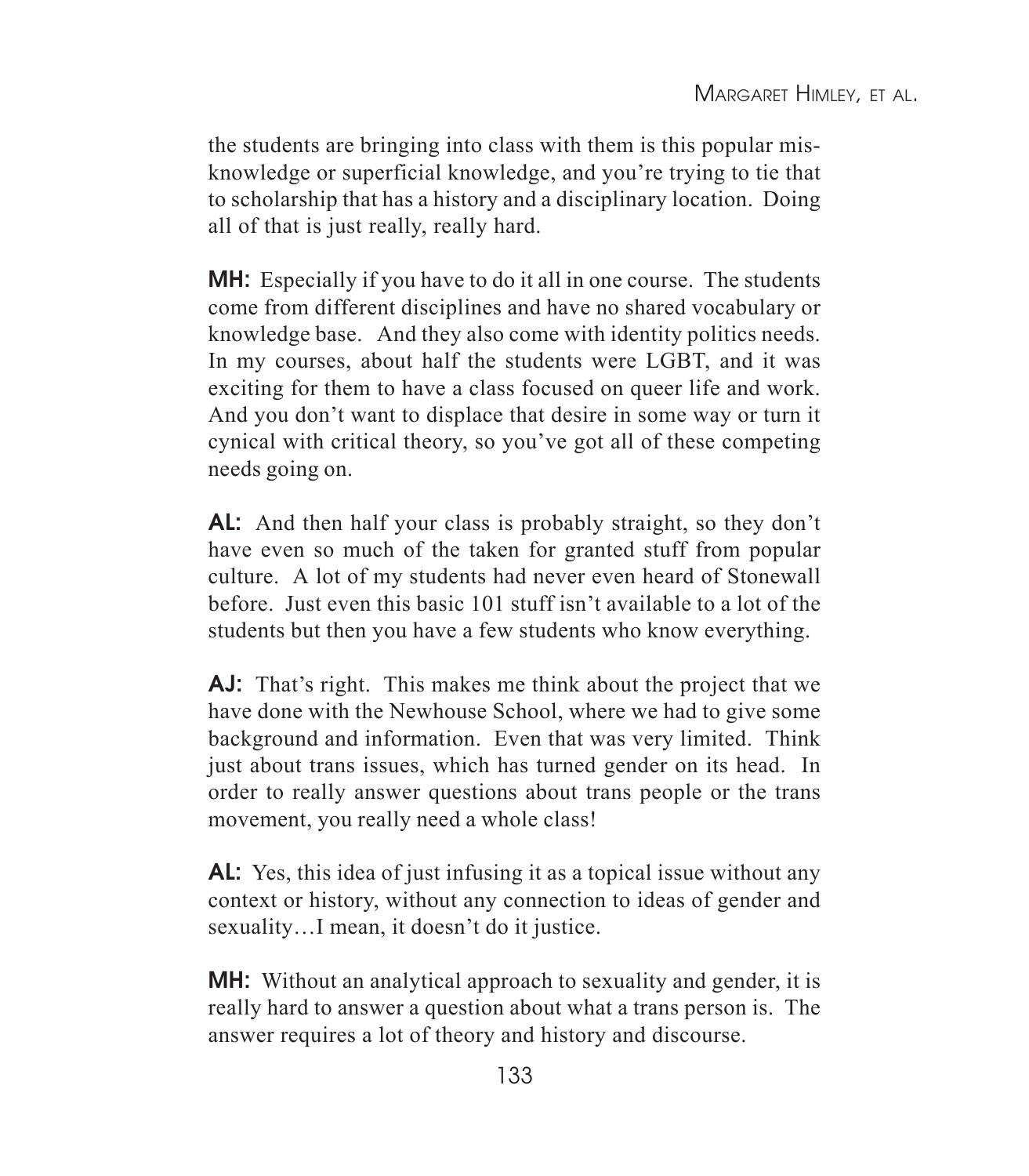#### TOWARD A LGBT STUDIES MINOR

**AJ:** Before the Trans Teach-In, people would ask me how many transgender people there are on campus. You know, you could think maybe a handful, but now my answer is, it depends on how you define transgender. What's the second landmine?

**MH:** The second one is much easier – that's the whole fear of political correctness suppressing real dialogue and inquiry. And the third problem is moralism, where taking up LGBT issues means, let's learn to be nice to them, which is just a sentimental form of othering. It doesn't move the center at all. It assumes that we should just make that liberal gesture of inclusion because those 'other people' are having such a hard time. When someone says something that is transphobic or homophobic in class and the teacher says something like, 'Well that's not very nice,' that seems like the wrong response to me. It lends itself to setting up the demand to be tolerant. It positions the dominant student as thinking, 'I need to be generous and this is just something that I can do, because I am mainstream.'

AJ: Because you still have the power. Power doesn't shift at all.

**MH:** Right, and you're not touched by them or the questions they raise.

**AJ:** Which is like the Tunnel of Oppression.<sup>1</sup>

**MH:** Which is like the Tunnel of Oppression problem. Here is this person's problem, and that person's problem, and oh …I feel so badly for them, because I am such a nice person, and I



**We need more people who are talking about (LGBT issues) and it needs to be faculty.**

**>SU undergraduate student**

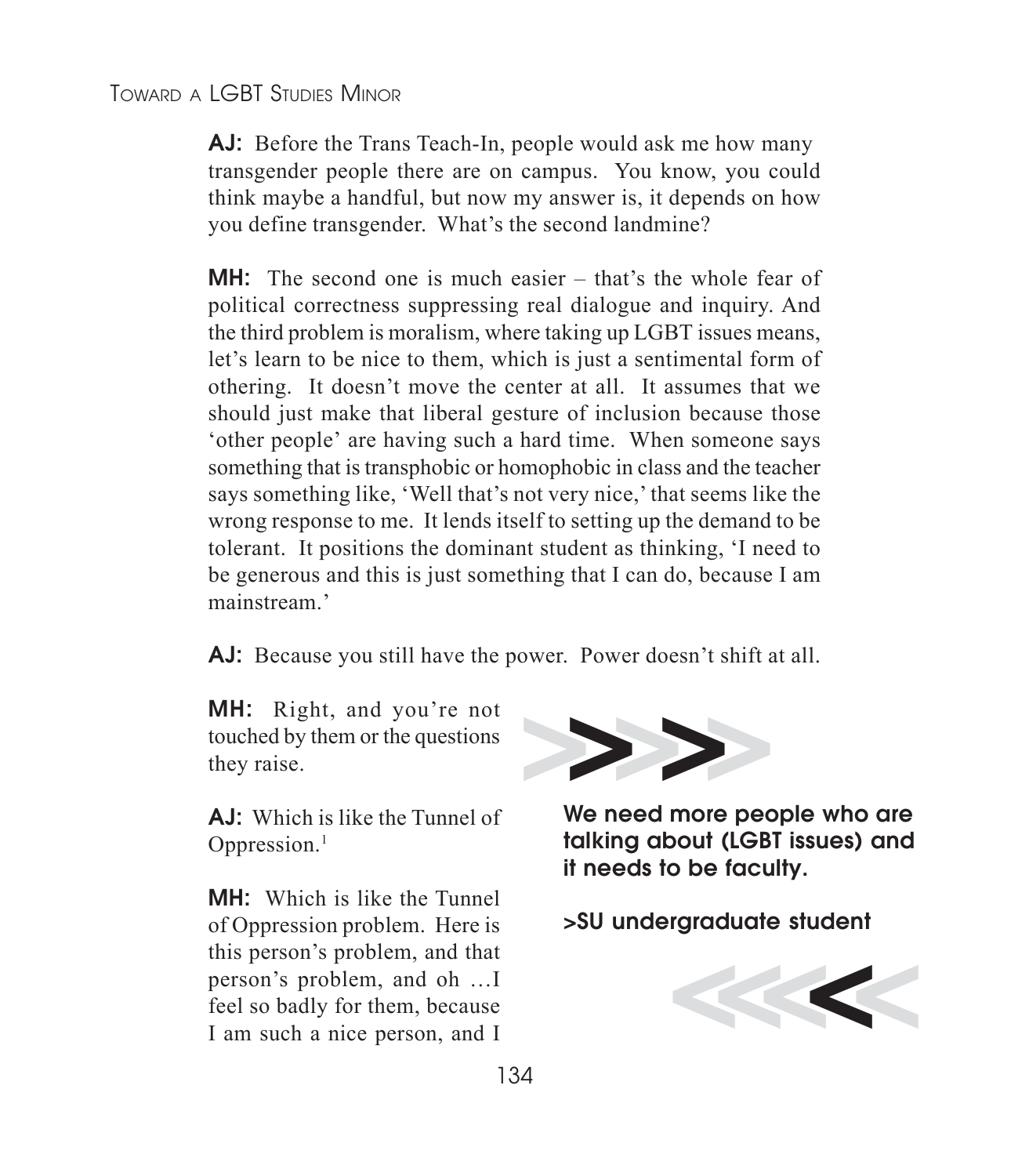wish their life were easier. As if all gay people and trans people were just miserable all the time. They become objects of pity.

AJ: And who wants to be pitied?

**MH:** And then you have a politics that is not about desire and pleasure – the joys of collective work and imagination and utopic dreams, as in Robin D. G. Kelley's *Freedom Dreams: The Black Radical Imagination*.

**AL:** So is this conversation becoming an argument for having more classes that are taught by faculty who have that same sort of vision, orientation, and capacity as opposed to doing a broad infusion?

**MH:** Ah, this takes up back to the question of whether we want a minor in LGBT Studies. I don't know finally where I am going to land on that question. I suspect that I am going to land in favor of it. For example, I have loved how the LGBT Studies Faculty Reading Seminar has been set up around debates and tensions and pleasant disciplinary disagreement. I would love to see an introductory, cross disciplinary LGBT Studies course organized around history, identity, and social movements, and the unsettling of gender and sexuality. Debate draws people in.

AL: I feel like this is a moment historically and institutionally to define for ourselves a LGBT minor. I also want to build relationships with other programs on campus like Women's Studies, but I don't want to be subsumed with anything else as a structure.

**AJ:** I like the idea too of the minor including projects and activist work. I think there is way too much separation between what happens in the classroom and what is happening locally. Students don't experience that separation. They are actively thinking about what's happening in Pride Union or the student center or hearing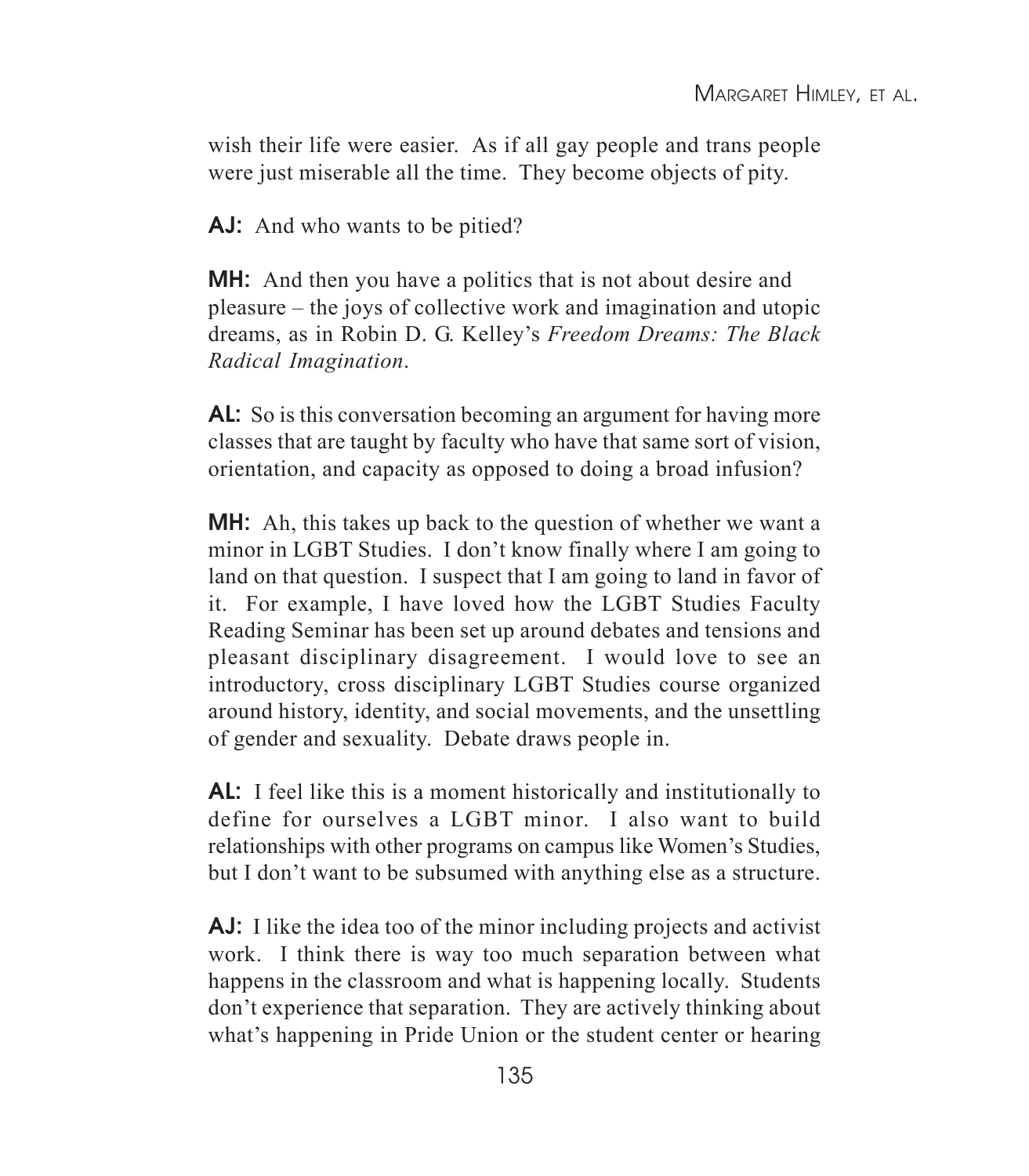about another black face incident or gay bashing and wondering how that all connects to the curriculum and what is happening or not happening in the classroom. A lot of students want to talk about these issues in classes and not in politically correct ways. This generation of students is bringing a whole other level of understanding of sexuality and gender. I think that they could be teaching us things and probably will, if we are open to that and are creating space for that to happen. All of this stuff is shifting in radical ways, and it's hard to believe we're not studying this and there isn't space in the curriculum to do that.

**AL:** I think that creating space is my major argument for having a minor. It creates a specific location. I am still for infusing, but infusing means giving up a lot of control. I think balancing infusion with a location where students are getting more theoretical grounding allows them to challenge and change those other environments that aren't working for them. There has to be a place too for LGBT scholars.

**MH:** I am very optimistic that these courses would be exciting for people, that there would be energy generated around them, that there would be pressure on enrollment, and that other people would want to be come a part of it. The minor could be a center of cutting edge work in a lot of disciplines.

**AL:** My experience of doing interdisciplinary teaching, however, has been that interdisciplinary classes look great on paper but they are harder to do in practice. I can imagine some people having a really hard time teaching in an interdisciplinary context.

**MH:** There is the fear of creating a structure that becomes untenable because it's geared for particular people. Institutionalizing the minor also might mean that one year you are arguing for the changes in the sex and gender system and the next you are arguing about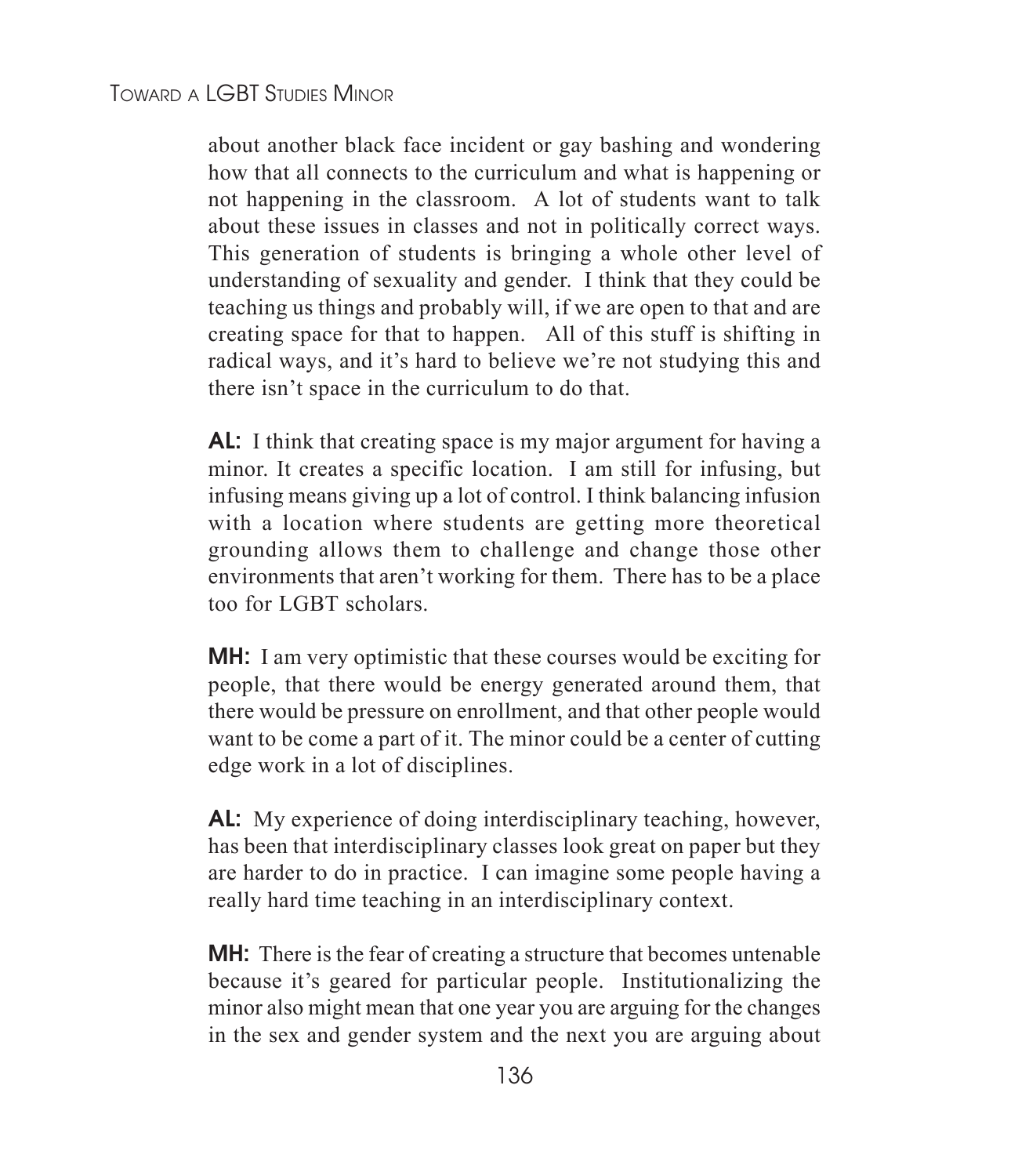how you are going to get a Xerox machine.

AJ: It loses its transformational power.

**AL:** When you look at institutionalization, there is always that trade off.

**MH:** But the Senate Committee cannot keep doing this. It will not maintain the high level of work. It is having trouble maintaining even now. We want some faculty lines, and we need some resources dedicated to this kind of work if the university is serious about it.

**AJ:** And we want it seen not as this minoritizing approach to a particular group of people, but as issues that cut across every aspect of our lives – all of our lives, not just the LGBT students.

**MH:** So do we want to call the minor Sexuality Studies?

**AL:** As opposed to naming it LGBT? We would likely gain a bigger audience, and politically it would be more palatable.

**MH:** Do we lose the LGBT students then?

**AL:** We might. But if we name it Sexuality Studies and then have specific LGBT courses, I think that would be fine.

AJ: You may lose some people, and you may gain others. There are so many ways that calling the center the LGBT Resource Center limits who feels like this is a place where they can come. But at the same time, it has also created space that didn't exist before, and not just here but in so many different places on campuses. There has been a proliferation of new groups – the gay fraternity, the faculty LGBT reading group, the LGBT people of color group called Fusion. Those are three things that pretty much happened this semester.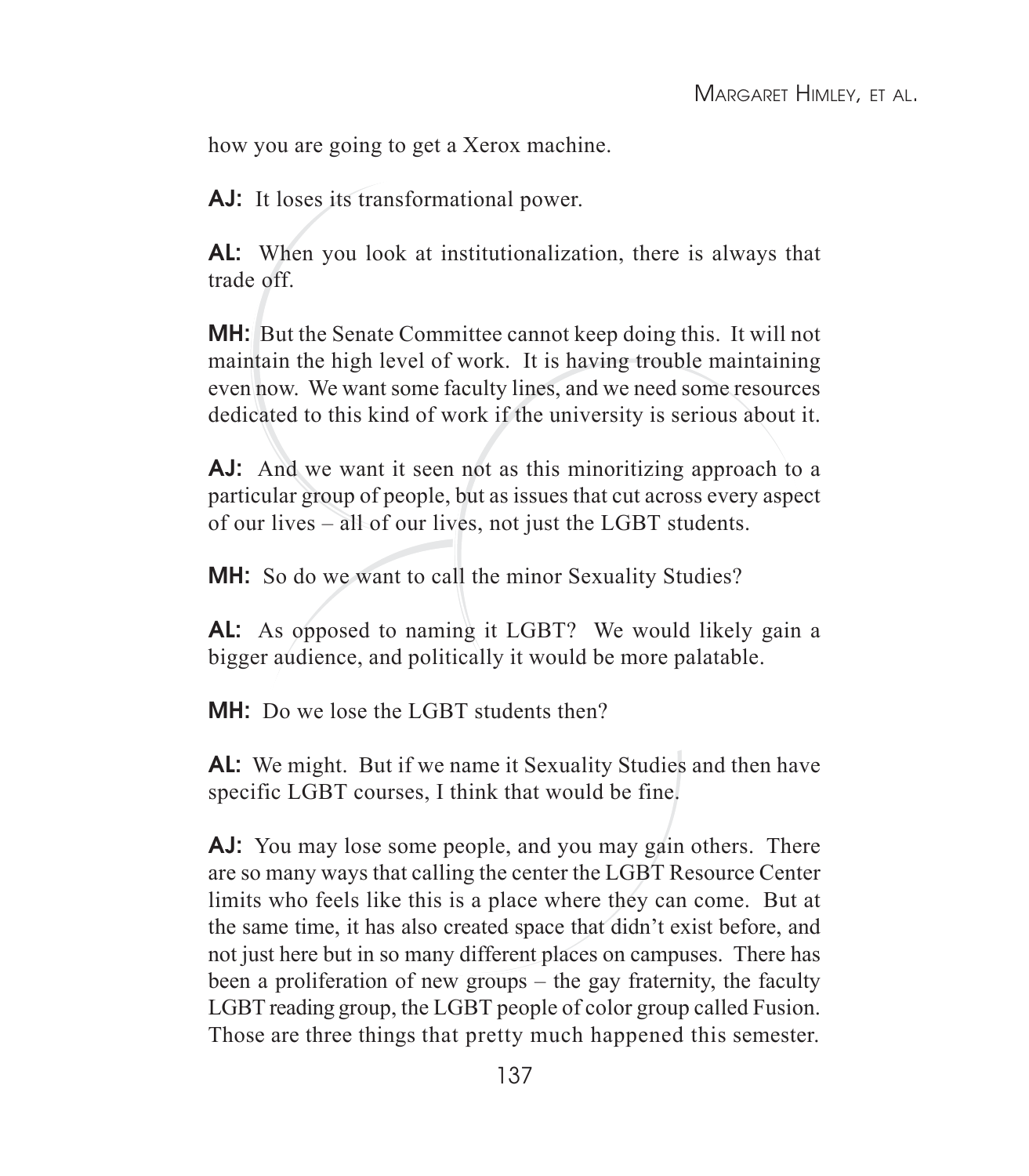There is also great value in disruption. The context in which we are operating is so heavily regulated by heteronormativity that calling this minor Sexuality Studies could so easily make LGBT invisible. While I agree that one of our principles is inclusiveness, I also believe that one of our goals is disruption and transformation of normal. I would rather go with Queer Studies than Sexuality Studies, which is both inclusive and disruptive.

#### **Comments (Jonathan Massey):**

After reading this transcript, my sense is that "having our own place" – institutional as well as curricular – is crucial. I think some kind of program, even if without a minor, is very important. In addition to the issues of control, serving student needs, and getting a revenue stream, I would raise another: expertise. The problem with infusion, as is noted above, is the difficulty of ensuring the quality of the teaching across a wide spectrum of faculty members. It seems to me that a core of faculty who already have the needed expertise, or who are willing to develop it as part of participating in a program, is crucial for establishing scholarly rigor in this field. That could be complemented by an "infusion" initiative wherein we ask key members in many disciplines to develop a secondary expertise in LGBT issues within their field. We would ask them to integrate this new expertise into their teaching. These faculty members would then become models and "diffusers" of LGBT knowledge, and the integration of that knowledge, within their respective departments and schools.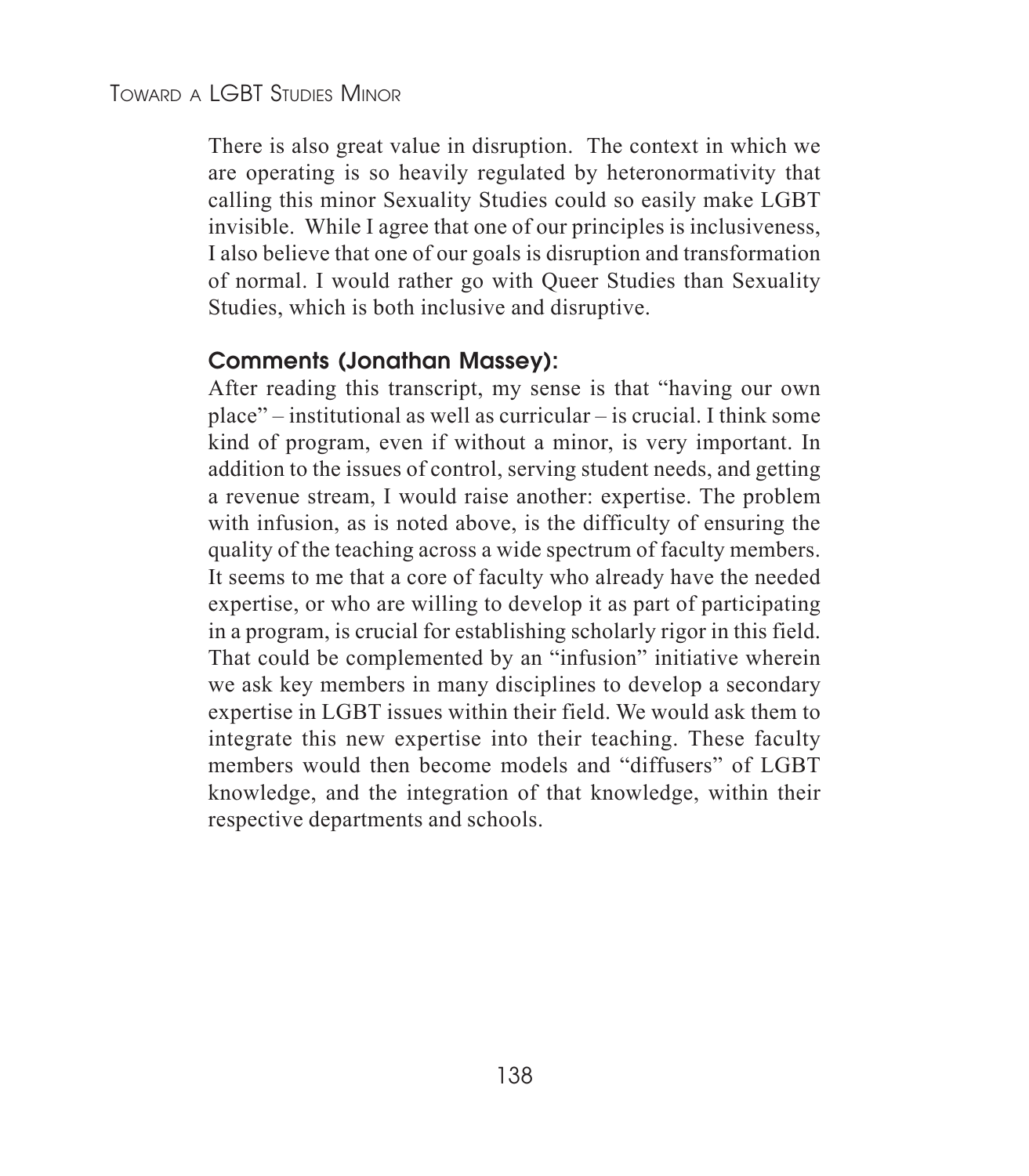# **>>ENDNOTES**

1 > The concept for the "Tunnel of Oppression" as a pedagogical tool to engage students in understanding diversity and oppression began at Western Illinois State University in 1994. The program, recognized by the National Association of College and University Residence Halls in 1995 as "Program of the Year," has spread across the country to numerous college campuses including Syracuse University. It has been seen as a powerful and popular educational experience for college students. Students who participate in the program walk through "the tunnel" in groups of 6-8 people and view scenes depicting racism, sexism, homophobia, ableism, and religious oppression acted out by other students or via clips of a videotape. The 15 minute walk through the tunnel is followed by a facilitated discussion led by a staff member (often from Student Affairs/Residence Life). Organizers have seen this program as a method of engaging and educating students of non-minority groups about the experiences of members of oppressed groups. The program, however, has been called into question on campuses across the country; critics cite concerns about the shocking, emotional, and extreme nature of the scenes, such as depictions of a hate crime or a KKK gathering. Other concerns include the oversimplification of the complex and systemic issues related to oppression, as well as the de-contextualization of the issues depicted in the scenes. Critics argue that the experience is ineffective allowing the viewer to remain distant and unable to make personal connections to the issues of oppression while depicting members of oppressed groups as powerless victims. The program has been conducted at Syracuse University since 2001.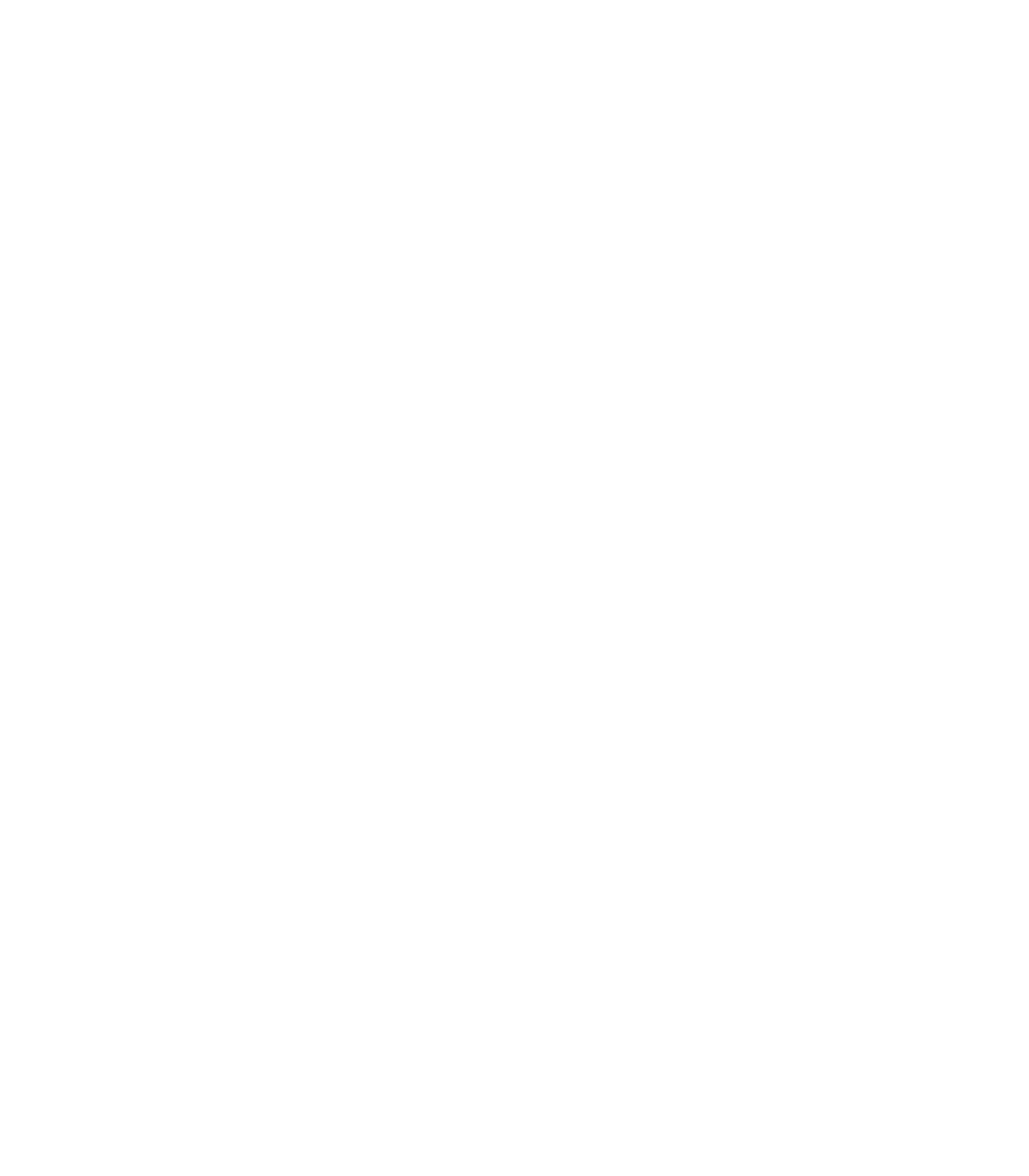# >>>>>>> LGBT Teaching **Resources**

PART III

 $\lambda$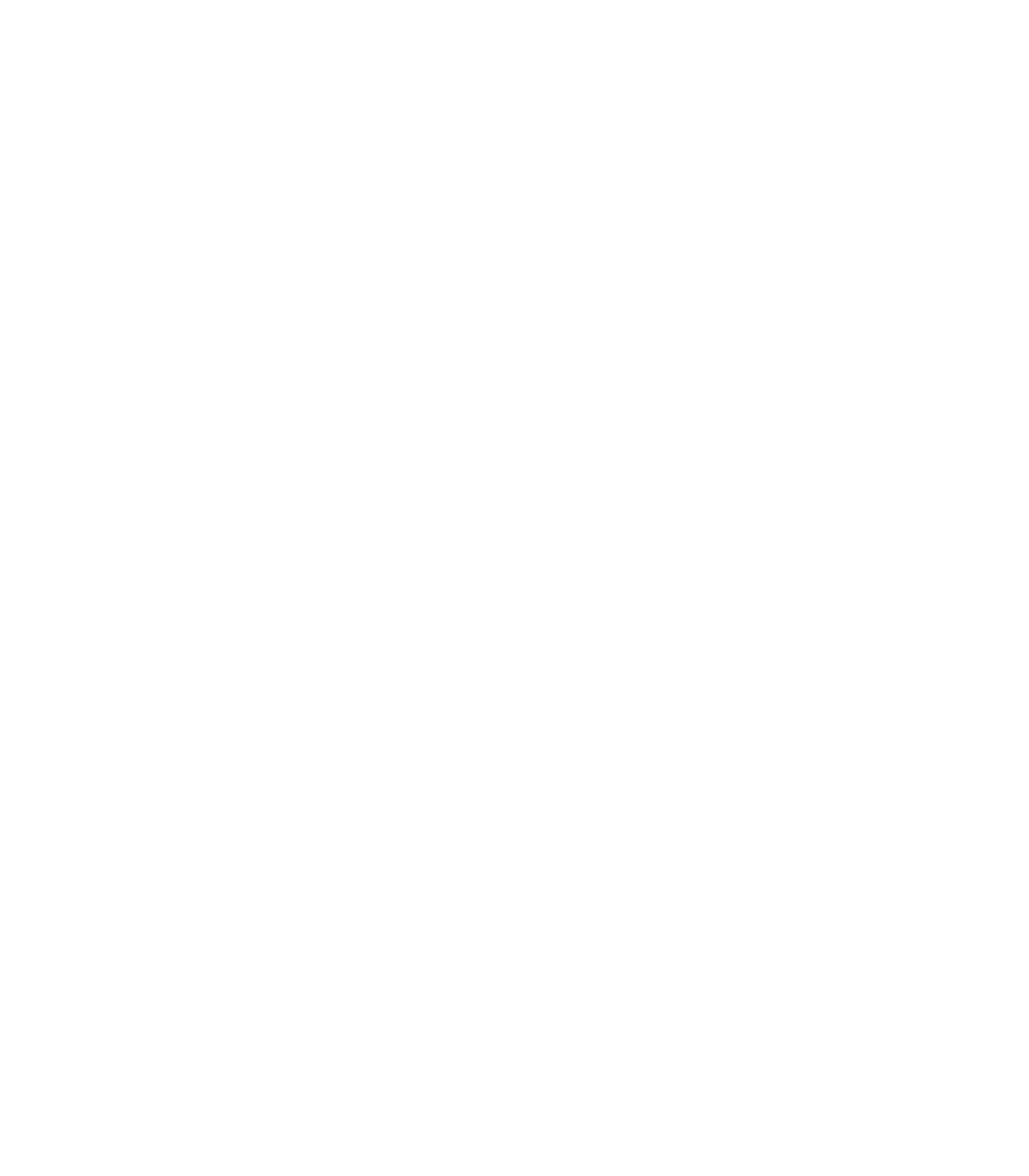

Films are fun. Most of us, when presented with the option of doing what's generally<br>considered "real work" and watching a film, will unilaterally choose to plant<br>ourselves in front of the screen, munch on a bit of popcorn, considered "real work" and watching a film, will unilaterally choose to plant ourselves in front of the screen, munch on a bit of popcorn, and absorb all the images and sounds. As teaching assistants, why should we be reluctant to capitalize on that willingness? In particular, and for the purposes of this book, we're speaking about opening minds to the varied experiences of the LGBT community. Nonetheless, teaching inclusively has nothing to do with forcing these views or creating cookie-cutter liberal students; rather, it allows for those ideologies not normally expressed or even accessible to the general student population to be given space in the classroom forum.

So the proposal here is that inclusive, effective, and responsible teaching practices can encourage students to question their surroundings and, at the same time, offer exposure to viewpoints quite different (or not so different) from their own. Problematic, however, is the inclusion of what is considered, for the most part, a very personal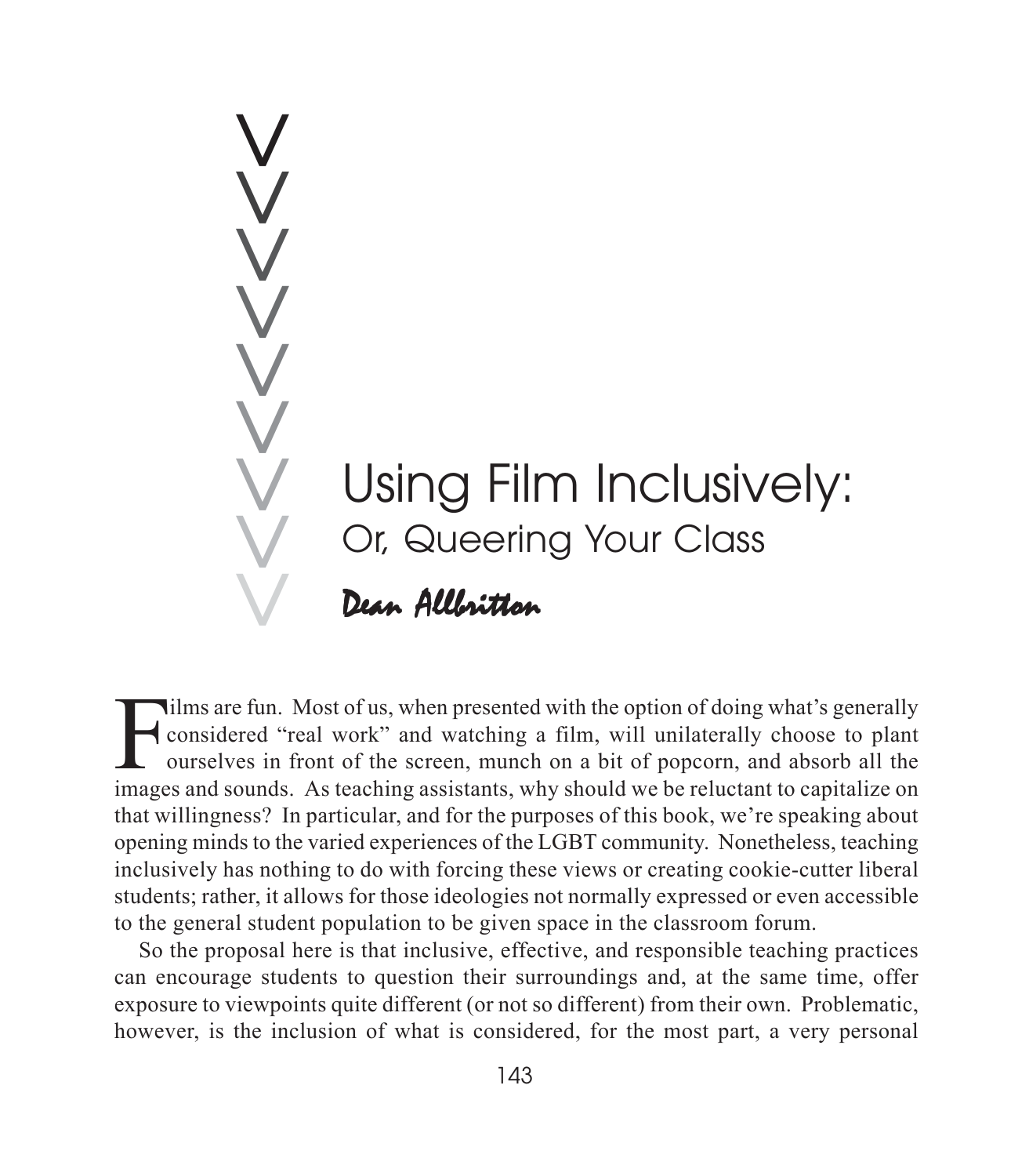sphere—sexuality—into everyday classroom situations. This article doesn't propose a solution to that problem; the most that it can do is hold out three films that could be useful in launching these alternate ideas into the classroom and propelling rich discussions. Included are sample discussion questions that may serve as guidelines for beginning a dialogue within the classroom.

The three films discussed here are *Before Night Falls*, *Philadelphia,* and *Trembling Before G-d*. Out of the hundreds of informative and creative gay and lesbian-oriented films out there, these three were chosen for varied reasons: *Before Night Falls* is selected for its historical, political and literary emphases; *Philadelphia* is included for its focus on the legal politics of sexuality, as well as its emphasis on the AIDS epidemic; *Trembling before G-d* is included for its focus on religion, but also for its strong historical and political overtones, as it is a documentary of modern-day Israeli culture. These films are purposely diverse and contain topics and themes with multiple applications—greatly increasing the type of classrooms in which these films could be discussed.

For the arts and humanities class, the discussions that are suggested here may occur naturally, as open discussion is generally a built-in aspect of classroom practices. But for the math class, or geology class, where discussion isn't exactly on the list of things to do, the problem remains. Other articles within this book discuss aspects of incorporating awareness of sexual diversity and provide some suggestions for instructors in those disciplines. In addition, we all can take a lesson from these films that break from the familiar patterns of heteronormative thinking into more broadminded perspectives and ideas. Maybe the easiest and most effective way to introduce alternative ways of thinking and seeing—before showing the films or bending over backwards to incorporate unfamiliar and obtuse ideologies into your lesson plans—is to simply include the grain of these ideas into your presentation of the material.

For example, avoid homework assignments in which the student has to describe his girlfriend, or the female student needs to describe her boyfriend. What about the girl with a girlfriend, or the boy with a boyfriend? Does he change the pronouns? Why should she have to come out to her teacher? And is he self-defeating if he writes about some theoretical woman that could never exist for him? Thinking about how to consciously pay attention to these issues, even when they seem to have no real bearing on your life as a teaching assistant, is what I call "Teaching Inclusively 101."

The idea is to make this comfortable and natural for all involved. The great thing about using these films (or any others) in class is that they can easily spark a discussion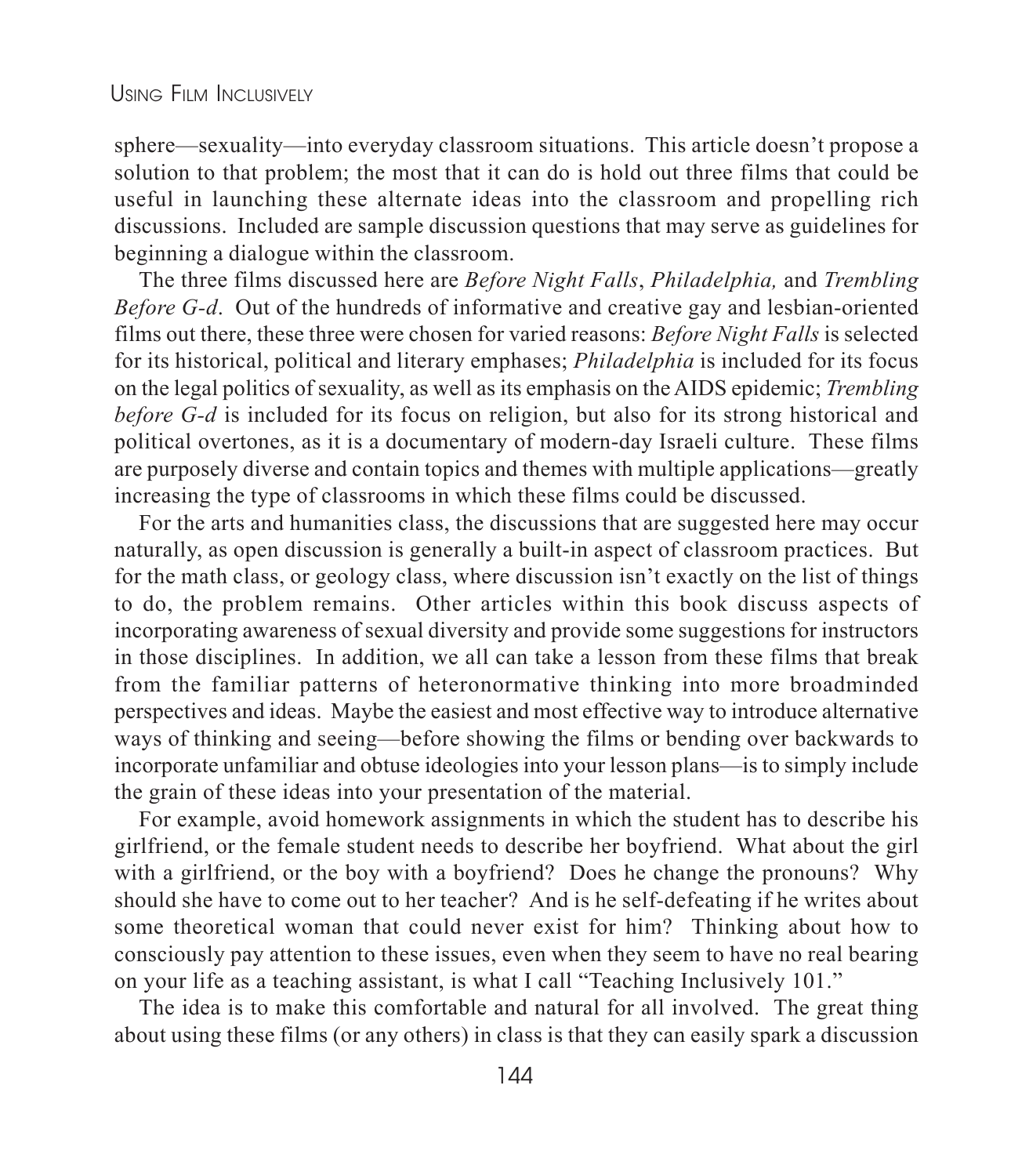that you may not feel comfortable enough trying to ignite on your own. And remember, the student that sees you struggle with being inclusive is going to be just as reluctant to think inclusively. Your job as a teaching assistant is to assist all students in the learning process, as diverse as they may be; opening up your mind and classroom to different streams of thought, regardless of your personal ideology, is one way to reach your students. Coating these ideas with an entertaining film is another way, softening the blow to more conservative ideologies and preparing students for the diversity of the world.

#### **Before Night Falls**

This film details the life of the late Reinaldo Arenas, an influential Cuban writer of various books and poems. Director Julian Schnabel retraces Arenas' origins in the rural Cuban countryside to his eventual development as a writer and self-exile in New York City. Arenas, played by Spanish actor Javier Bardem, suffers under the censorship and conservatism of the Castro regime and at the same time manages to smuggle some of his works out of the country for publication in France. Life in Castro's Cuba was difficult creatively as well as

Discuss the rise of the Castro regime. How does the movie treat these events?

In what ways is Reinaldo Arenas politically discriminated? Why?

Taking into account both the perspectives on the island as well as those exiled from the island, how is the United States portrayed in the film?

Read excerpts from Arenas' book Before Night Falls. In what ways does the text differ from the film version?

Read Arenas' suicide note. Why does he blame Castro for his death?

Arenas' work is noted for being somewhat autobiographical. Read some of Arenas' short stories and/or poems in conjunction with this film. How do we see autobiographical elements reflected in the story?

Does Arenas' position as a "storyteller" affect the veracity of his autobiography?

**>**

**>discussion questions>>>>>>>>>>>**

**>**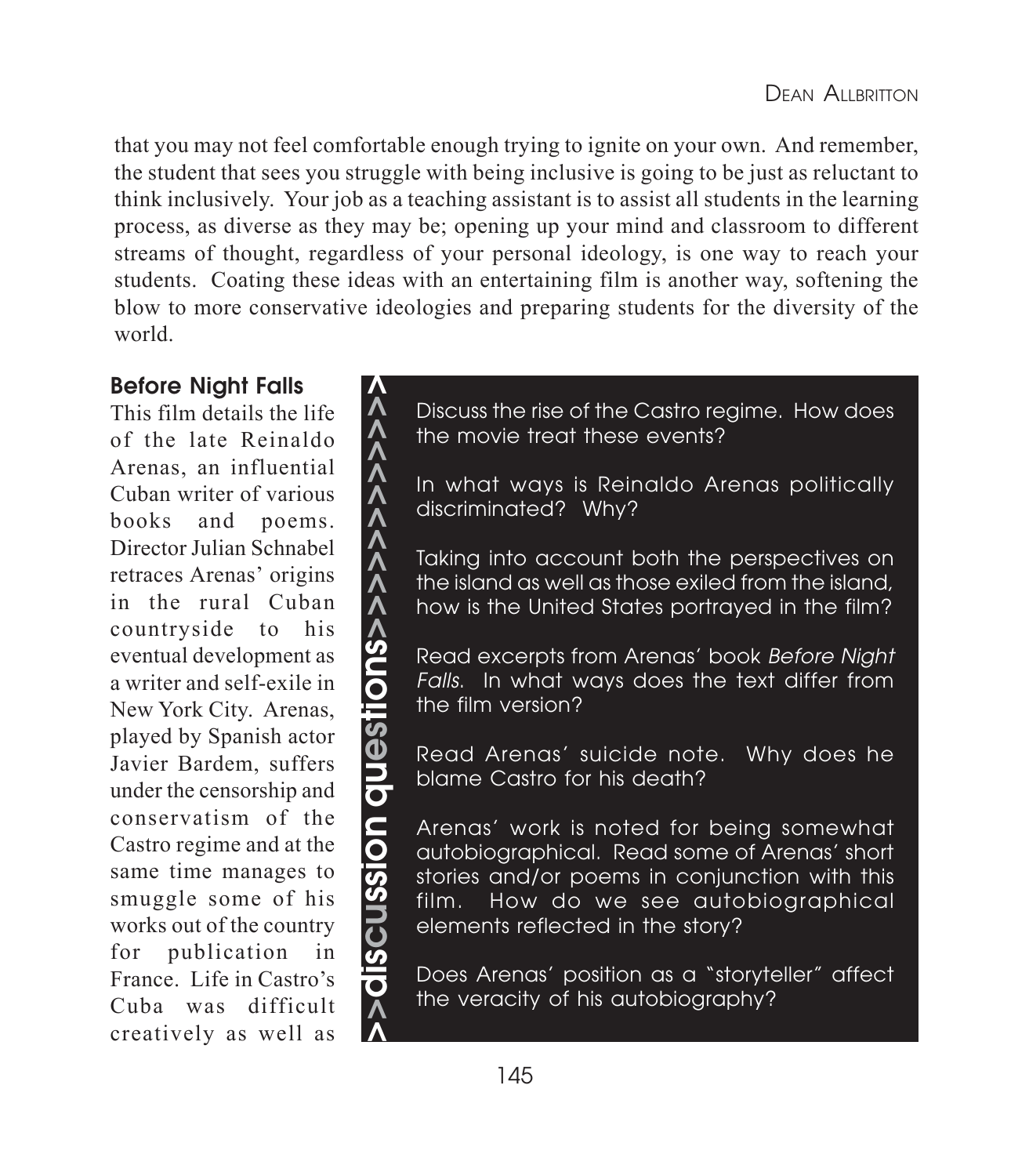socially for Arenas, who was jailed several times for alleged sex charges. Finally in 1980 Arenas was allowed to leave Cuba for the United States, where he lived a lonely exile, sick with AIDS. This film was released in 2000, winning Best Actor and Grand Special Jury prizes at the Venice Film Festival and eventually garnering Javier Bardem



with a Best Actor nomination at the 2001 Academy Awards (Hastings, 2004).

#### **Philadelphia**

When it premiered in 1993, *Philadelphia*, directed by Jonathan Demme, was the first big-budget Hollywood film to tackle the medical, political and social issues of AIDS. Playing lawyer and gay man Andrew Becket, Tom Hanks shines in his first Academy Award-winning performance. Andrew has recently contracted AIDS

and fears the repercussions of disclosing his sickness. He is assigned a case involving the firm's most important client, but as AIDS-related lesions begin showing on his face, he is abruptly removed from the case and fired from the firm. Believing he has been discriminated against—fired due to his



any, legal advancements have been made against AIDS discrimination in the workplace? Since the film's release a decade ago, what, if

evident through this film and through Bruce Springsteen's accompanying song "Streets of Philadelphia," affects public awareness? In what ways is this positive? In what ways is this negative? Do you feel that the mainstream voicing of AIDS,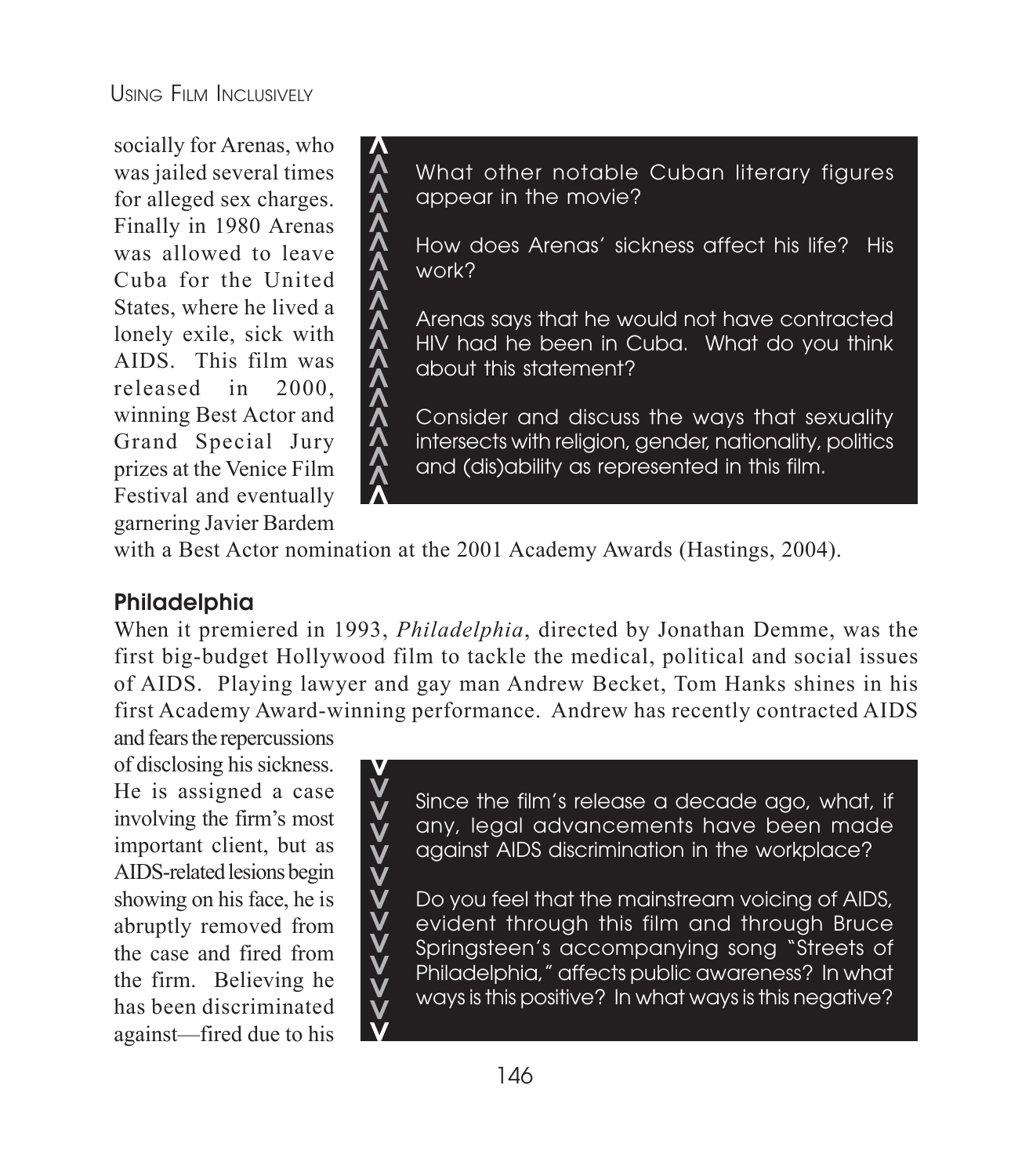illness—Andrew decides to fight the firm in court; however, due to the firm's reputation, no lawyer in Philadelphia will commit to the case. Desperately, Andrew hires Joe Miller (Denzel Washington), a Black lawyer. Although Miller is homophobic, he agrees to take the case for the considerable monetary benefits as well as the exposure it will bring. As he begins working with Andrew, however, Miller comes to realize that the discrimination practiced against Andrew is very similar to the discrimination he himself battles daily (Brenner, 2004).

Do you think that this movie could be made in 2004? Why? In what ways would it be different?

Do a bit of research on the AIDS crisis and the early reaction of the U.S. government. What were some of the prevalent attitudes? How are the repercussions of these attitudes seen in the film?

This film, although groundbreaking at its time, represents a certain segment of the gay population and excludes others. How would the story be different if the main character were an African-American lesbian living with AIDS?

Do you think the film's portrayal of AIDS is accurate? Why or why not?

Do you believe Andrew had an obligation to tell his firm about his illness? Why or why not?

Do you think Andrew would have been discriminated against if he had been a heterosexual man with AIDS?

Research some of the reactions to this film. What was the social impact of its message? What was the public response to the film and why do you think the public reacted as it did?

#### **Trembling before G-d**

**<**

cdiscussion

**<discussion questions<<<<<<<<<<<<<<<**

**<**

Making his feature-length film debut, director Sandi Samcha documents the lives of gays and lesbians in Hasidic and Orthodox Judaism in *Trembling before G-d*. Filmed in various locations, including New York, California, Florida, Israel and Britain, the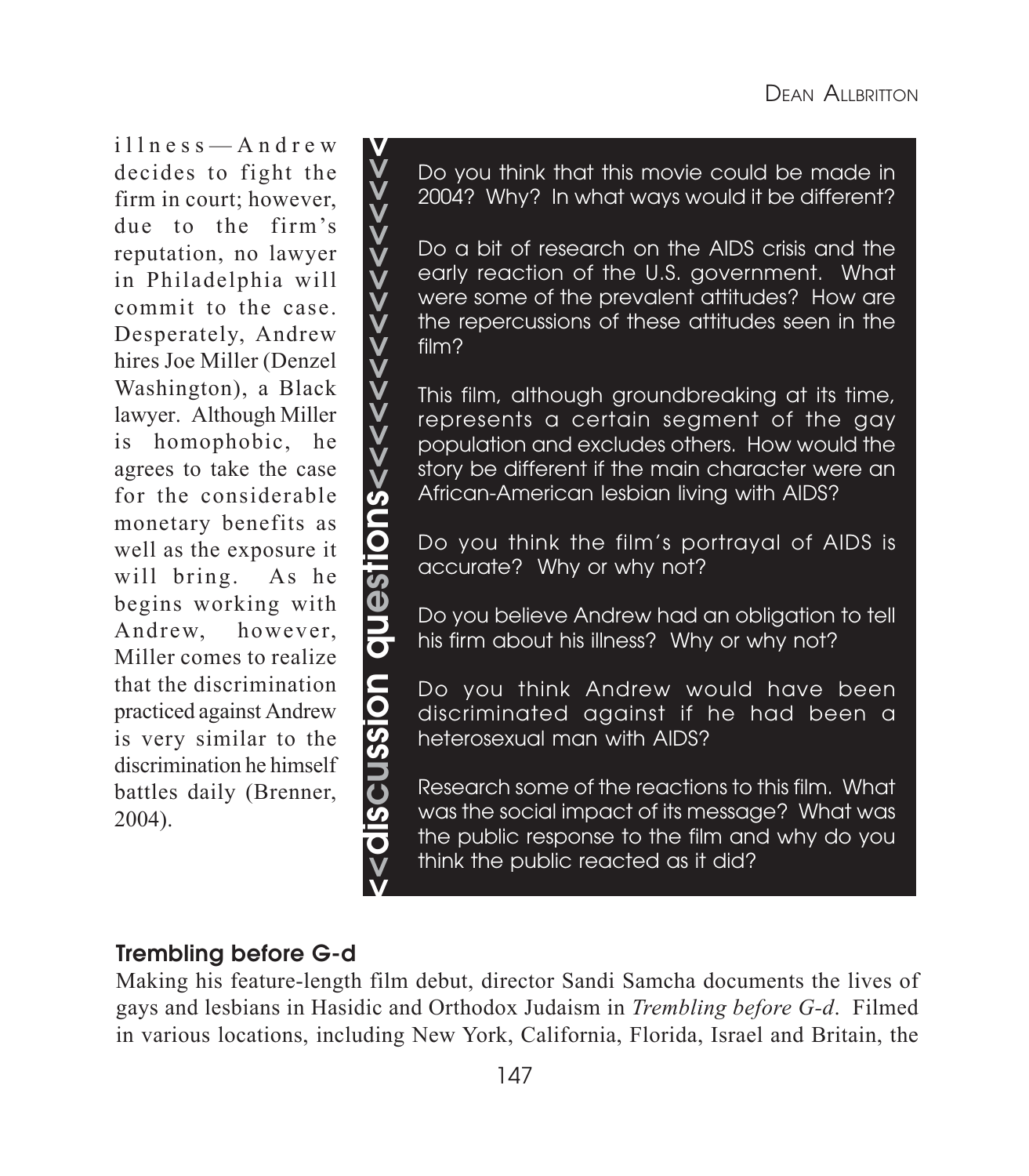Many of the participants in the film are from large, urban areas. How would these perspectives be different in a more rural or an isolated community?

Pick someone from the documentary and trace his or her personal history. How is his or her perspective different from that of others in the film? Why do you think this is?

What are some of the basic tenets of Hasidic and Orthodox Judaism, according to the film? How is this different from the more liberal forms of Judaism?

What is the response of other forms of Judaism to the issue of homosexuality?

In general, what is the relationship between sexuality and other religions that you know?

Considering the history of social discrimination of the Jewish, how different do you think the experiences of a gay or lesbian Jewish person would be? How might their sexual identity complicate their religious oppression?

Does the film attempt to tackle historical issues of Judaism? In what ways?

Why is the film titled Trembling before G-d? Do some of the participants in the film have different views of who, or what, God is? Where do these differences come from?

film documents the lives of several people attempting to come to grips with the disparities between their faith and their sexuality. The audience meets pianist David, Los Angeles resident and Orthodox gay man, who has lived through over ten years of sexual therapy to "cure" him of his homosexuality. Michelle, a Hasidic lesbian in Brooklyn, has been shunned by her community since her divorce and coming out. Israel, also living in Brooklyn, is a gay man who has turned his back on his Hasidic life, distancing himself equally from his family for over 20 years. Some of the participants, however, prefer their anonymity due to their continued close involvement with the Hasidic and Orthodox community. Also included in this film is footage of various doctors and religious leaders discussing for and against the fusion of religion and sexual differences (LeVasseur, 2004).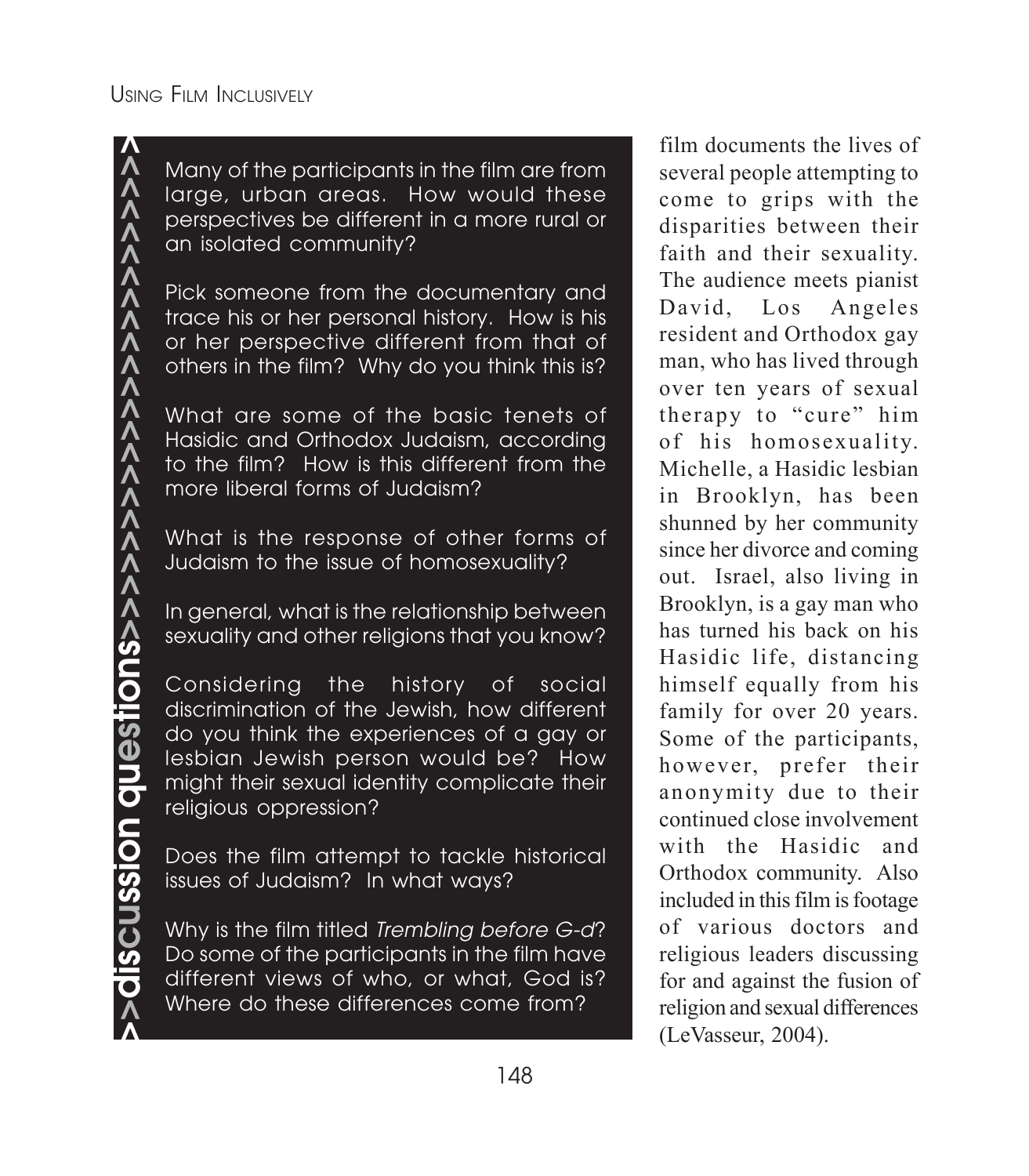Some of the participants of the film prefer to remain anonymous, while others freely show their faces, names and locations. Considering the possible repercussions within your community as well as issues of your own pride and self-worth, what would you have done? Why?

#### Film Suggestions<sup>1</sup>

**>>>>>>>>**

*After Stonewall* (1999), historical documentary *All about my mother* (*Todo sobre mi madre*) (1999), transgender identities, Spanish language *All Over the Guy* ( 2001), gay identities, romantic comedy *And the Band played On* (1993), dramatization of the Emerging AIDS epidemic, AIDS studies, American history, American politics *Before Night Falls* (Antes que anochezca) (2001), Cuban politics, Cuban literature, Spanish language *Before Stonewall* (1984), historical documentary *Bent* (1997), German history, Global politics, Holocaust *Better Than Chocolate* (1999), romantic comedy, lesbians *Big Eden* (2000), gay-related romantic comedy *The Birdcage* (1996), comedy, gay parenting, non-traditional families *The Birdcage* (La Cage Aux Folles) (1979), male sexual identity, French language, gay parenting *Bound* (1996), lesbian identity, thriller *Boys' Life* (3 parts) (1995), gay identity, college, coming out *Boys Don't Cry* (1999), Transgender identity and experiences, hate crimes, based on a true story *Brandon Teena Story* (1998), transgender identity and experiences, hate crimes, documentary *But I'm a Cheerleader* (1999), Lesbian identity, comedy *The Celluloid Closet* (1996), documentary on the history of LGBT identities in Hollywood films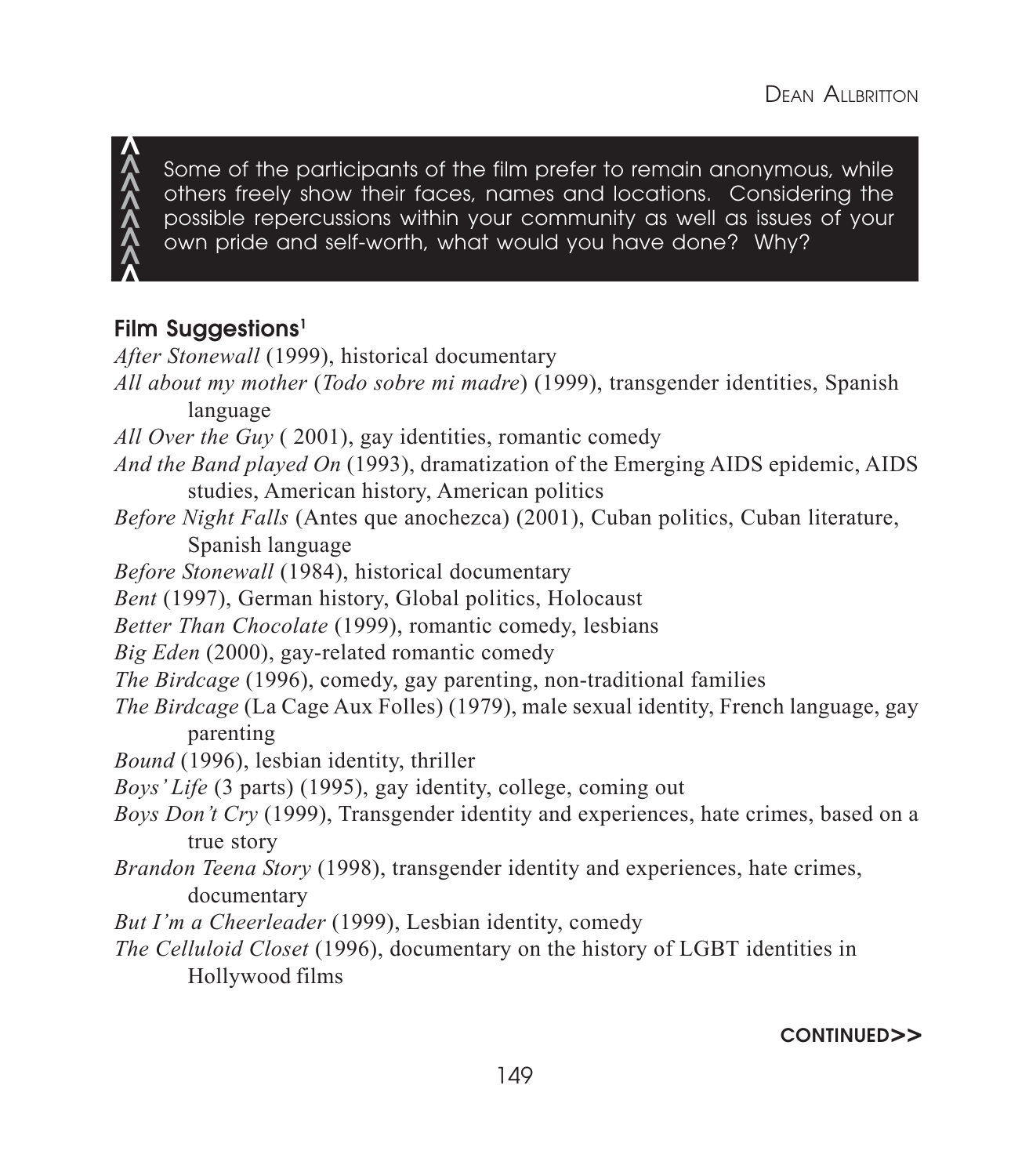USING FILM INCLUSIVELY

*Chutney Popcorn* (2000), lesbian identity, cultural differences *Come Undone* (Presque Rien) (2000), gay identity, coming out, French language *Defying Gravity* (1997), college campus, fraternities, coming out *Desert Hearts* (1985), coming out, lesbian identity *Eight Women* (8 Femmes) (2002), lesbian identity, camp, French language *Fire* (1996), lesbian identity, marriage issues in India *Frida* (2002), bisexual themes *Gia* (1998), lesbian identity *Go Fish* (1994), lesbian communities *Hedwig and the Angry Inch* (2001), Transgender studies *The Hours* (2003), lesbian identity, English Literature, AIDS *If These Walls Could Talk 2* (2000), lesbian couples, three dramatic short films *Incredibly True Story of Two Girls in Love* (1995), lesbian romantic comedy *It's Elementary* (1996), gay issues and schooling, documentary *Kissing Jessica Stein* (2001), Queer studies, lesbian identities, romantic comedy *The Laramie Project* (2002), Matthew Shepard hate crime, documentary style *Ma Vie en Rose* (1997), transgender/male sexual identity, French language *My Beautiful Launderette* (1986), English history, hate crimes, discrimination, interracial issues *The Next Best Thing* (2000), non-traditional families, comedy *Nico and Dani* (Krámpadk) (2000), coming of age, gay identity, Spanish language *Normal* (2003), Transgender studies, families *Out of the Past: the struggle for gay and lesbian rights in America* (1998), American history, sexual identity *Paragraph 175* (2000), German history, Global politics, Holocaust *Paris is Burning* (1990), documentary on drag shows by men of color in Harlem, voguing *Parting Glances* (1986), AIDS studies, American history *Philadelphia* (1993), AIDS studies, American history, Law *Southern Comfort* (2001), transgender love story, documentary *Stonewall* (1996), American history, sexual identity *The Times of Harvey Milk* (1984), gay politics, American history, hate crimes, documentary

*Tongues Untied* (1990), African-American studies, gay identity, masculinity *Trembling before G-d* (2001), Jewish history, Global politics, religion, sexuality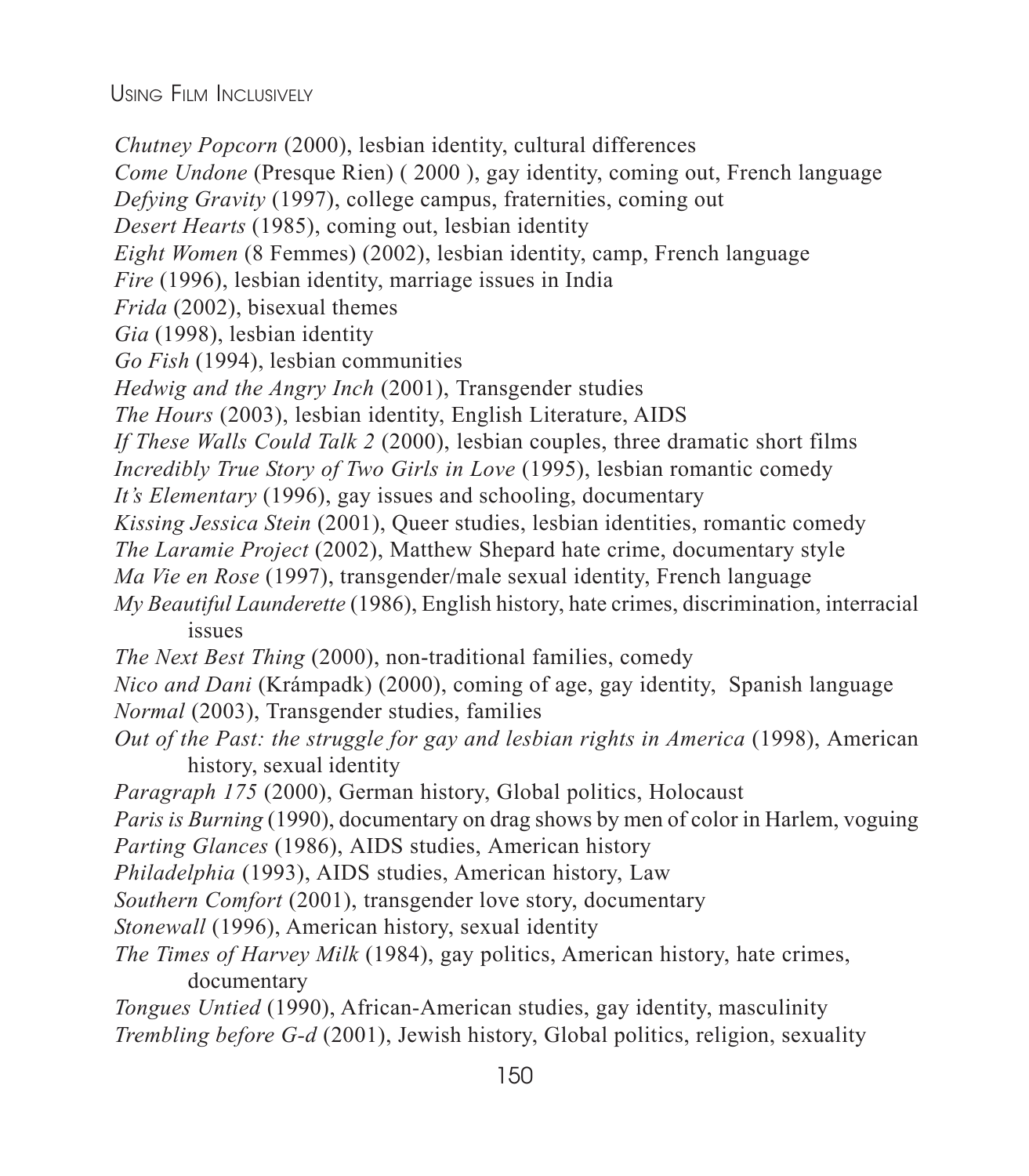*Trick* (1999), comedy, gay romance *The Vagina Monologues* (2002), theatre performances, sexuality *The Watermelon Woman* (1996), lesbian identity, African-American studies

*Wilde* (1998), English history, English Literature, male sexual identity

# **<<linked<<<<<<<<<<<<**

**For more information on LGBT films, visit >>**

**www.glaad.org www.gay-films.net**

# **>>REFERENCES**

- Brenner, P. Philadelphia. Retrieved 2004 from All Movie Guide at http://www.allmovie.com
- Hastings, M. Before Night Falls. Retrieved 2004 from All Movie Guide at http://www.allmovie.com
- Le Vasseur, A. Trembling before G-d. Retrieved 2004 from All Movie Guide at http://www.allmovie.com

# **>>ENDNOTES**

1 > Special thanks to the LGBT Resource Center at Syracuse University for their incredible contribution to this list of LGBT films. In fact, most of these films are available for loan from the Resource Center. For more information on the Center, visit their website at http://students.syr.edu/lgbt.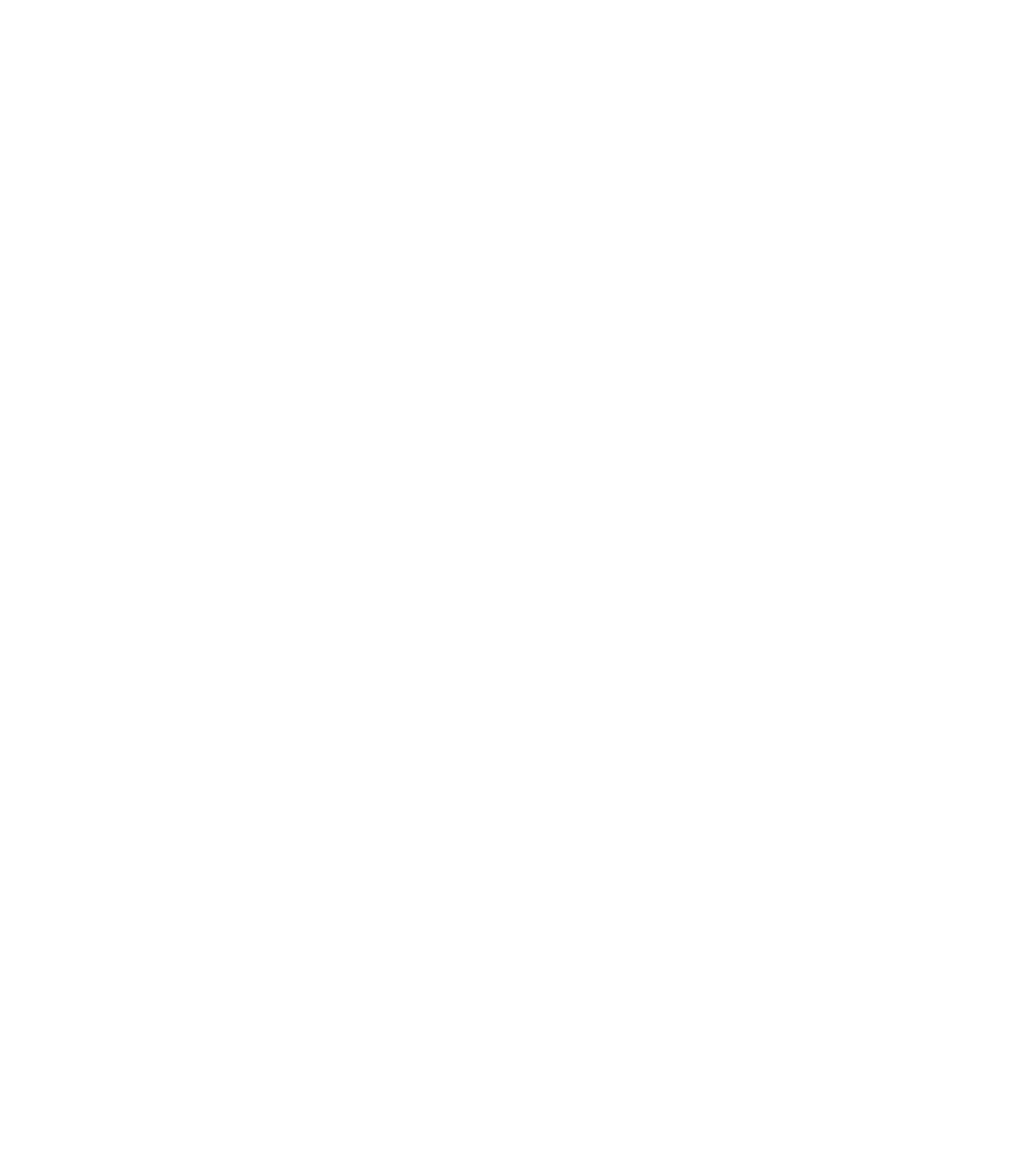# >>campus resources

**>**

**LGBT Resource Center**

315-443-3983

**Email:** aljaehni@syr.edu **Online:** http://students.syr.edu/lgbt 750 Ostrom Avenue, Syracuse, NY

The LGBT Resource Center provides trainings & educational presentations; sponsors various lectures and programs; offers support and discussion groups; maintains a current and diverse resource library that consists of movies, educational videos, magazines, newspapers, and books; provides a safe space and information to LGBT students, faculty, and staff at Syracuse University.

#### **The University Senate Committee on LGBT Concerns**

Formed in 2002, it strives to improve the campus climate for LGBT faculty, staff and students. Through two Vision Fund Grants, the Senate Committee has

# **Planet Orange**

**> Planet Orange is a drop-in group for LGBTQ students that meets every Monday from 7-9 p.m. at the LGBT Resource Center. Topics vary from week to week, with a social event the last Monday of every month.**

#### **identities [n] motion**

**> identities [n] motion is a confidential discussion group for students who are seeking support or who have questions about their sexuality that meets every week. Sponsored by the Counseling Center and the LGBT Resource Center.**

> **For more information, contact the LGBT Resource Center at 443-3983.**

sponsored and co-sponsored numerous events on campus, including the Transgender Teach-In and an upcoming conference on LGBT Studies. Please contact Margaret Himley (Arts & Sciences) at mrhimley@syr.edu or Andrew London (Sociology) at aslondon@syr.edu for more information.

**>**

**>discussion groups>>>>>>>>>>>>>**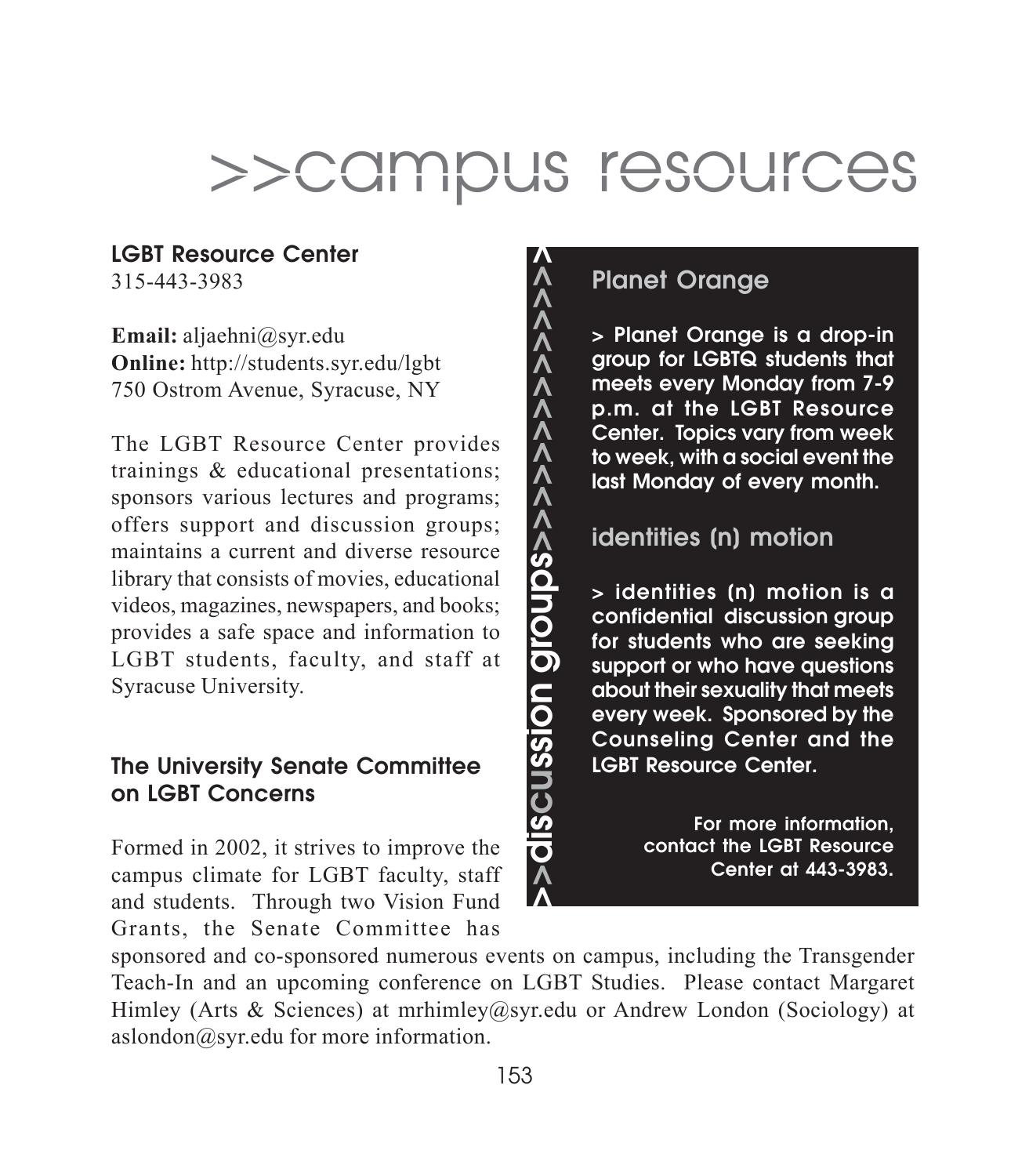# **Delta Lambda Phi**

315-443-1529

**Email:** syracuse@dlp.org **Online:** http://dlp.org/syracolony

Delta Lambda Phi is a national fraternity founded by gay men for all men. DLP's purpose is to enhance the quality of life among gay, bisexual, and progressive men by providing dignified and purposeful social, service and recreational activities.

# **Fusion**

315-443-3983

Fusion creates space for LGBT people of color to bring all of who they are together...to network, socialize, talk about their backgrounds, and make sense of their experiences within LGBT communities and their cultural/ethnic communities. Open to students, staff, and faculty. Meeting times to be determined Fall 2004.

**Open Doors**

315-443-1529

**Email:** suopendoors@yahoo.com **Online:** http://students.syr.edu/opendoors

The LGBTQA graduate student organization meets biweekly at the LGBT Resource Center. The meetings consist of discussions concerning LGBT concerns, issues, as well as upcoming events. The group sponsors programming throughout the year to address LGBT students, including an annual film festival entitled Reel Queer. Meeting times to be determined Fall 2004.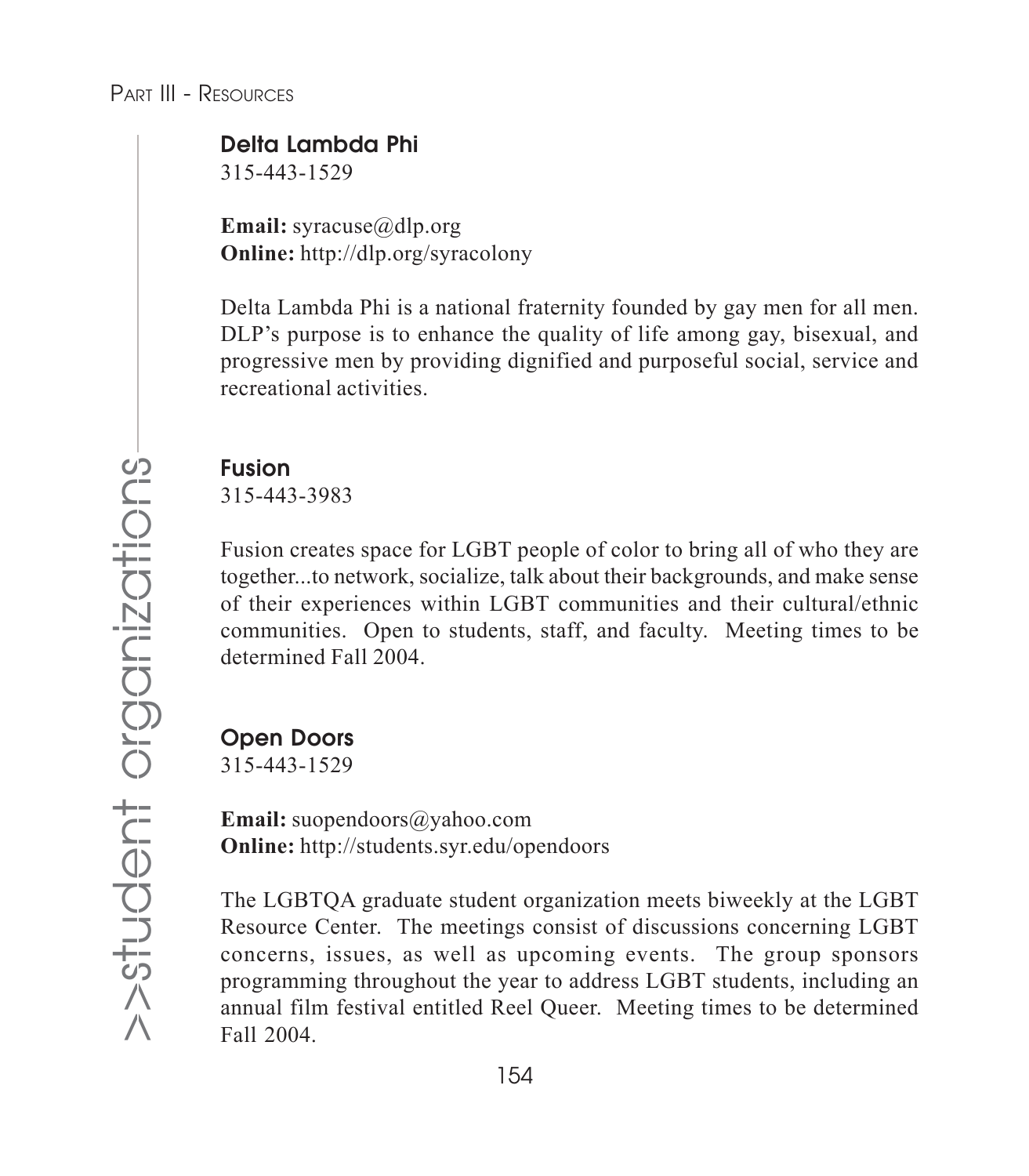#### **OutLaw: Gay/Straight Law Student Alliance** 315-443-1962

**Email:** wrpruitt@syr.edu

**Online:** http://www.law.syr.edu/students/organizations/lambda/

The Gay/Straight Law Student Alliance promotes awareness and understanding of issues associated with sexual diversity and the law through education and scholarship. OutLaw advocates acceptance and inclusion of all forms of sexual diversity in the law through political and legal activism. OutLaw supports all segments of the Syracuse community by being a safe space within the Syracuse University College of Law.

#### **Pride Union**

315-443-1529

**Email:** suprideunion@yahoo.com **Online:** http://students.syr.edu/prideunion

LGBTQA undergraduate student organization that meets every Wednesday at 9 p.m. at the LGBT Resource Center. The group sponsors programming that advocates and educates people about LGBT concerns. Pride Union is a central participant in planning Coming Out Week events, as well as the annual drag show and competition.

Compiled by Justin Welch

>>>>>>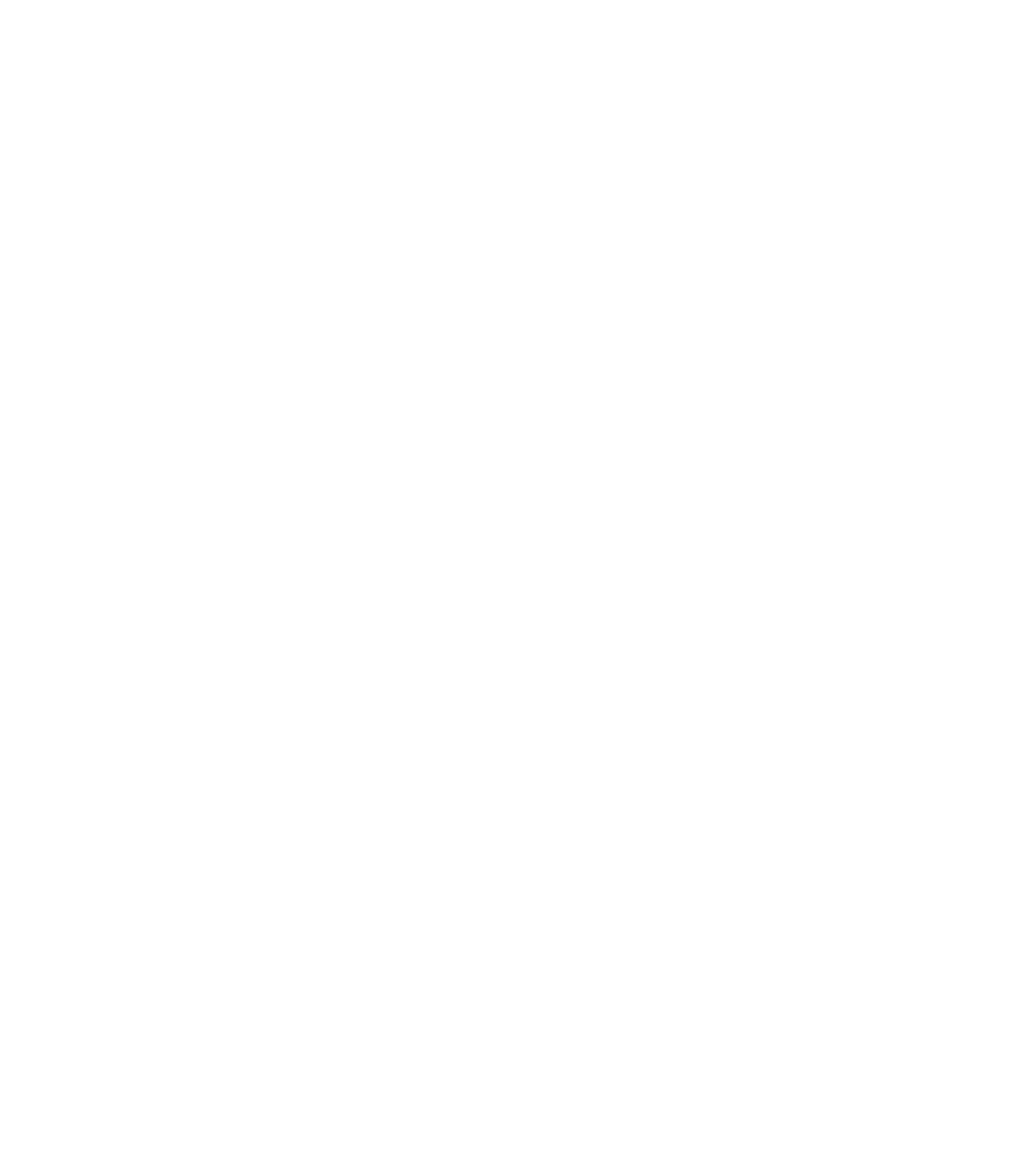# >>syracuse resources

**CNY Polyamory Network**

**Email:** CNYPoly@yahoo.com **Online:** http://www.geocities.com/cnypoly or http://clubs.yahoo.com/clubs/cnypolyamory

Serves Syracuse and surrounding areas by providing support to people who are interested in having multiple loving relationships at the same time.

#### **Coalition for Lesbian Visibility**

315-568-9364 PO Box 517, Seneca Falls, NY 13148

Diverse group of women who hold monthly dinners and socials in the Finger Lakes area, usually on the second Saturday of each month.

#### **Expressing Our Nature (EON)**

315-426-1658 **Online:** http://www.nytga.org/eon/

Serves the transgender community of upstate New York. Call for meeting times and locations.

#### **Gay Friendship Network**

Garrett: 315-476-3704 or Kevin: 315-428-0806 326 Montgomery St., Syracuse, NY

A community organization that holds meetings on the 2nd and 4th Monday of every month at 7:30 p.m. The Network offers a setting for people to meet new friends and gain support.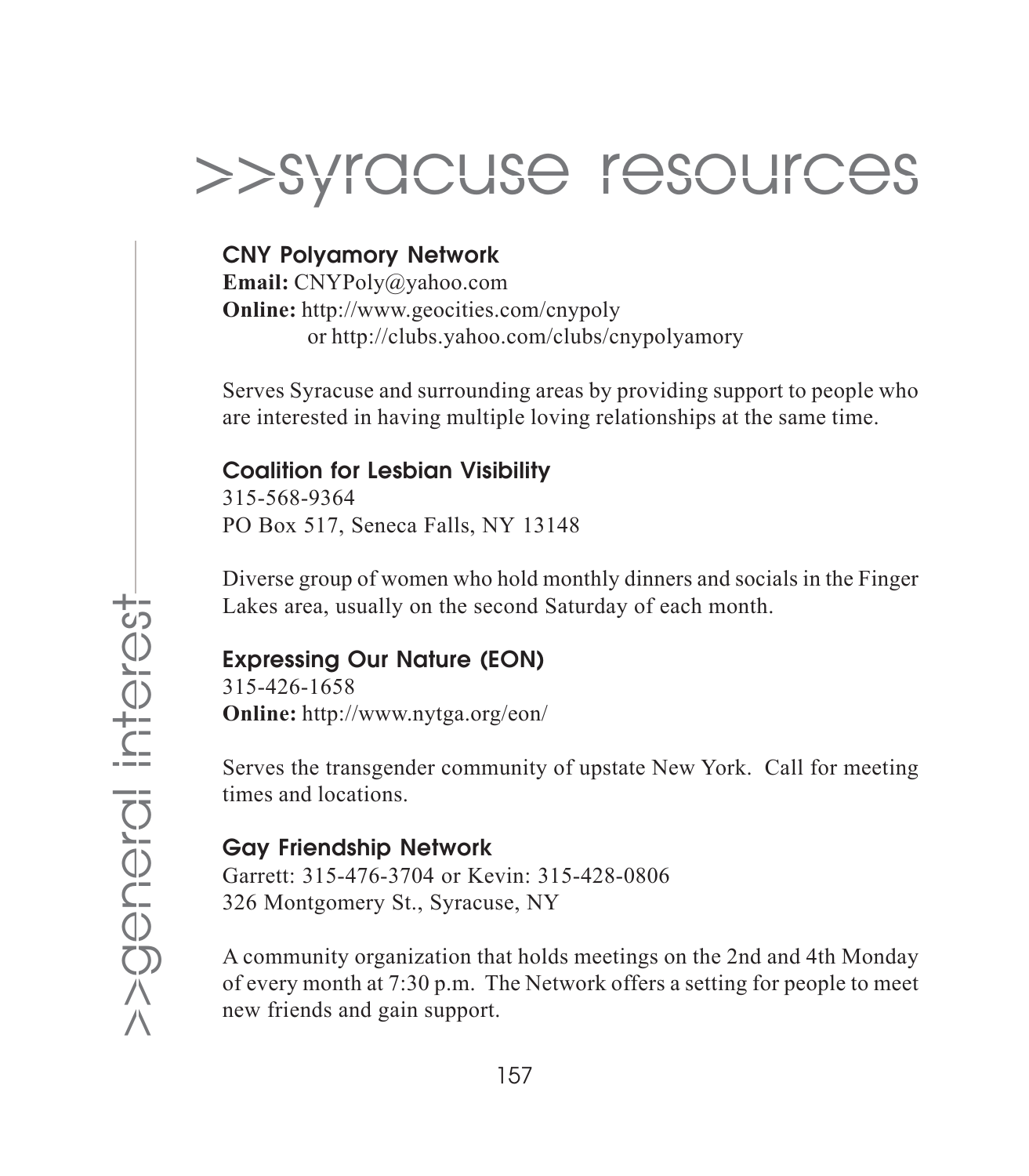#### **GRADS Guys Responding And Demanding Safety**

315-475-2430, 1-800-475-2437 **Email:** REACHGRADS@juno.com 627 West Genesee Street, Syracuse, NY 13204

GRADS serves as an advocacy and support group for men. They offer discussion groups, as well as programs and workshops dealing with HIV/AIDS, sex, and intimacy.

#### **Journeymen, Ltd.**

**Online:** http://journeymenltd.com PO Box 1761, Syracuse, NY 132001-1761

A social group for gay men interested in motorcycles and leather. They hold a bar night on the 4th Saturday of each month starting at 10 p.m. at Spirits Tavern, 205 N. West St., Syracuse, NY.

#### **OUTWords!**

315-476-6582 **Online:** http://www.outwordscny.com 709 E. Genesee St., Syracuse, NY 13210

A monthly publication and website that covers current LGBT issues and events. It also provides a listing of local resources for LGBT people.

#### **Pride Community Center of Central NY**

315-426-1650 **Email:** PrideSyr@aol.com 709 East Genesee Street, Syracuse, NY

This center sponsors and provides programming to educate people in the Central New York area about LGBT concerns.

>>>>>>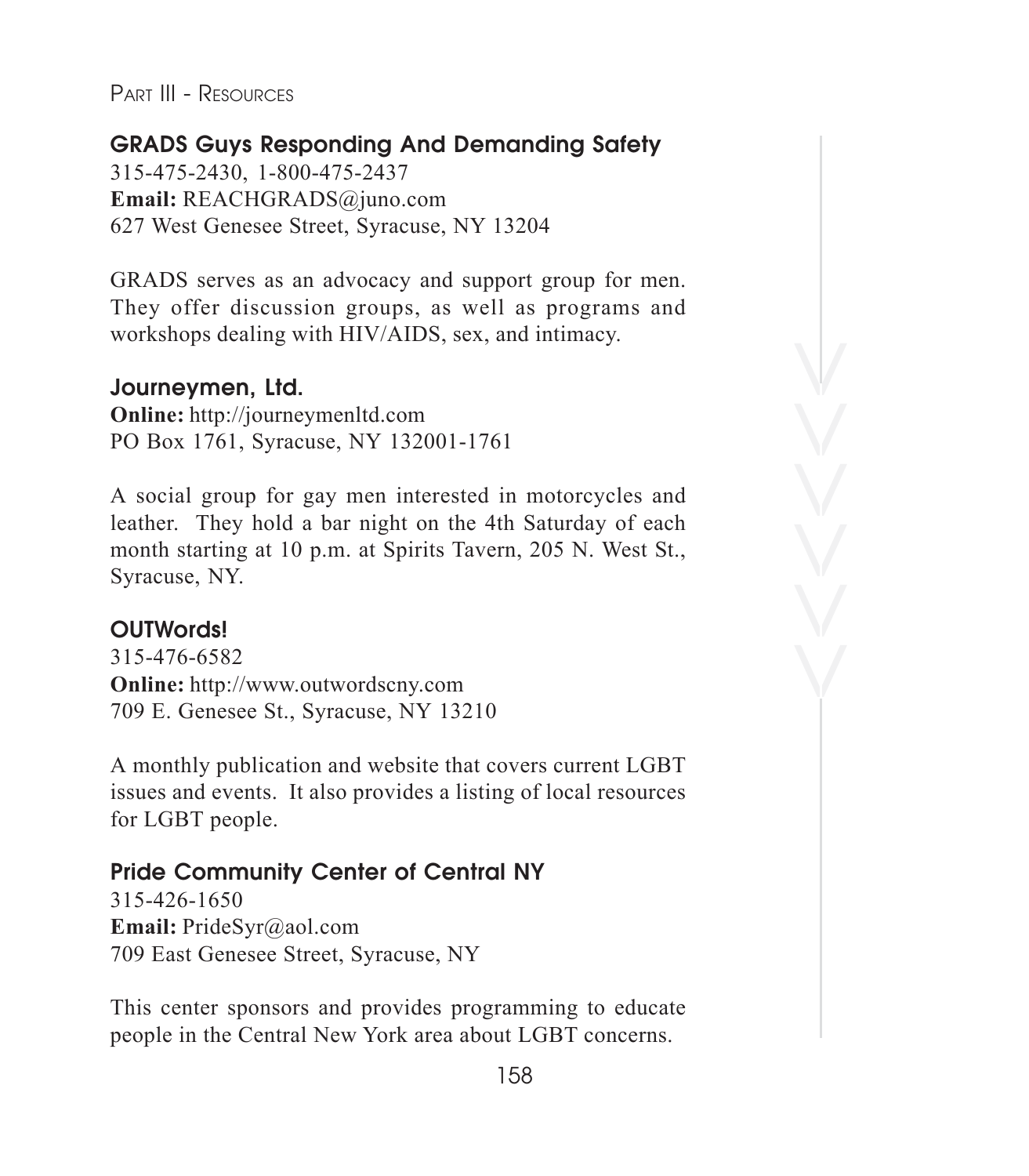#### SYRACUSE RESOURCES

>>>>>>

#### **Safer Community Project**

315-475-2430 **Email:** glbtyouth@aidscommunityresources.com

Provides social support for LGBT and questioning people ages 14 to 20. The Project also offers support to parents and provides LGBT-sensitivity workshops.

#### **SAGE Senior Action in a Gay Environment**

315-478-1923 **Email:** sageupstate@yahoo.com **Online:** http://www.geocities.com/sageupstate PO Box 6271, Syracuse, NY 13217

SAGE offers support and activities to older LGBT people in the CNY area. Meetings are held monthly. Call for more information.

#### **The Stonewall Committee**

315-476-6226 246 E. Water St., Syracuse, NY 13202

An advocacy and support organization that holds and sponsors programs concerning LGBT issues/concerns. Call for more information.

#### **Syracuse Gay & Lesbian Chorus**

315-476-4329 **Email:** sglc@swns.net

Congregational Church, 232 East Onondaga St., Syracuse, NY The chorus holds private and public concerts, as well as sponsoring musical events. Auditions are held in the fall and the beginning of each calendar year.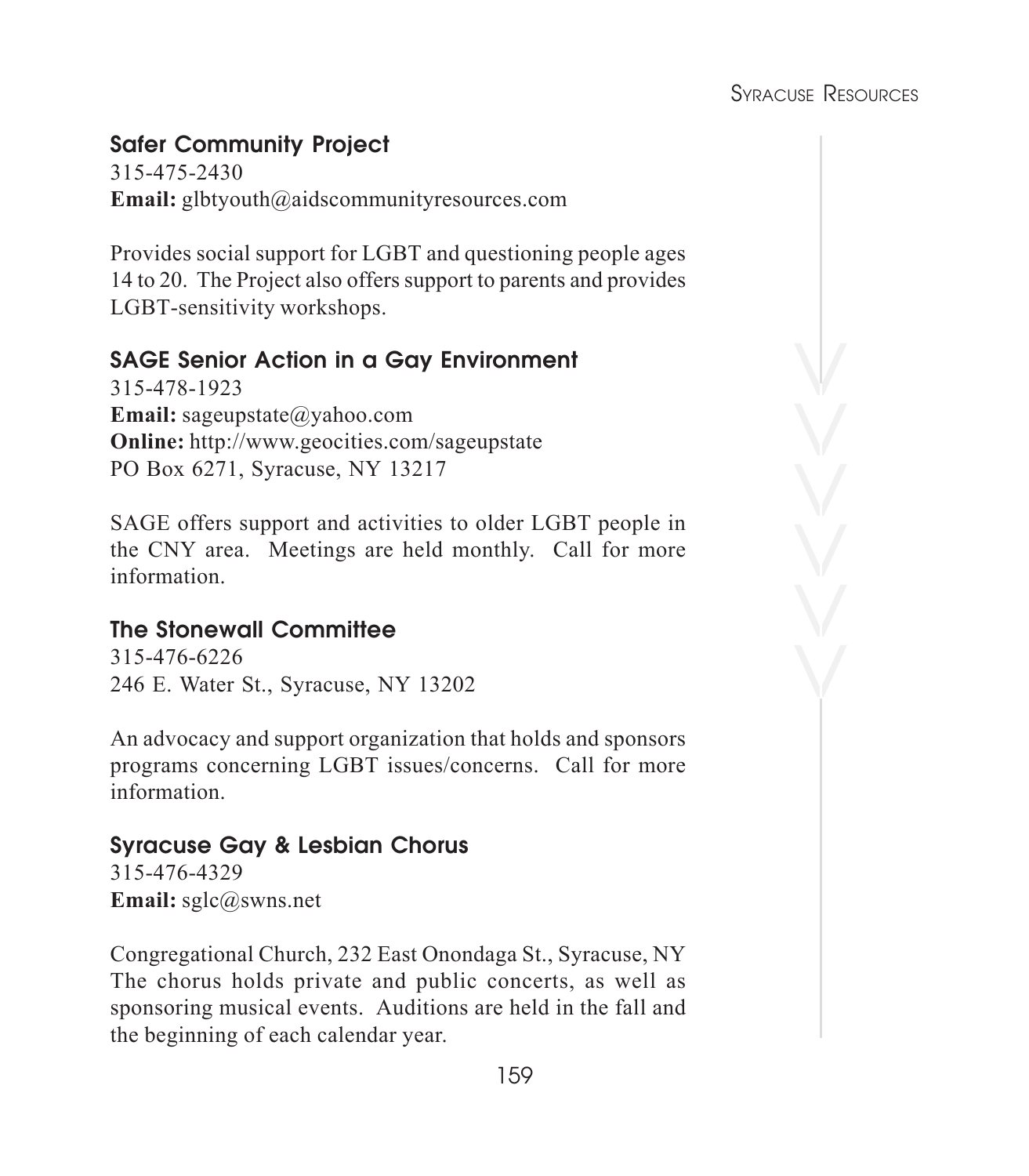#### **Syracuse Men's Club**

**Online:** http://www.geocities.com/WestHollywood/4200/ SMC\_Home.htm PO Box 3460, Syracuse, NY 13220

Social group for men interested in leather or S&M or consider themselves to be bears. A bar night is held on the 4th Friday of each month at Spirits Tavern, 205 N. West St., Syracuse, NY.

#### **Women's Information Center**

315-478-4636 **Online:** http://womensinfo.tripod.com/ 601 Allen St., Syracuse, NY 13210

A non-profit organization that promotes feminist principles of empowering women regardless of their race, ethnicity, sexual orientation, disability, or economic status.

#### **Youth Group**

**Email:** glbtyouth@aidscommunityresources.com 627 W. Genesee St, Syracuse, NY

Support group for gay, lesbian, bisexual, and questioning youth, ages 14 to 20. Meetings are held every Thursday from 7-8:30 p.m.

>>>>>>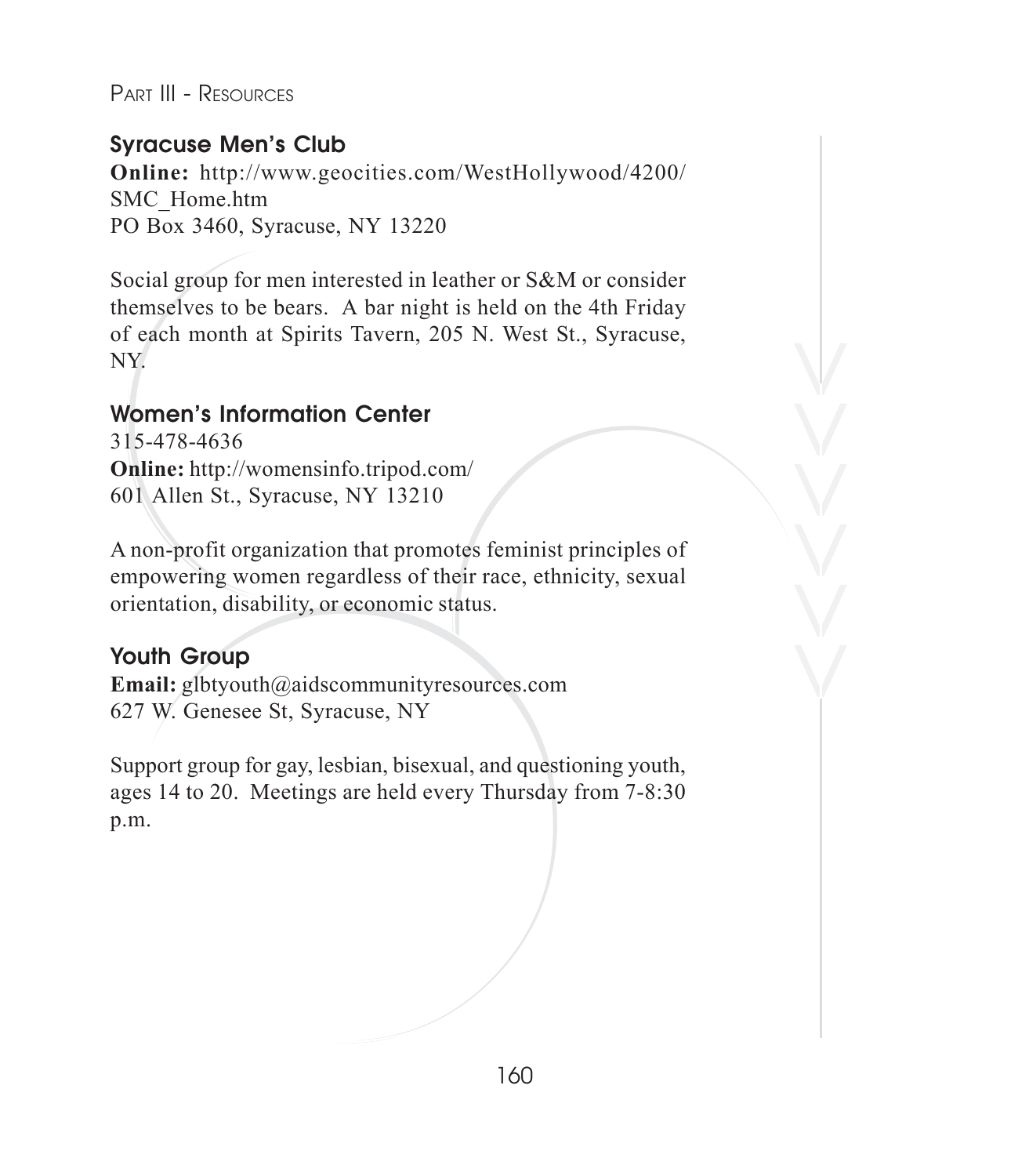#### **AIDS Community Resources**

315-475-2430 or 1-888-475-2437 or 1-800-475-2430 **Online:** www.aidscommunityresources.com 627 West Genesee St., Syracuse, NY 13204

Through programming and sponsored groups, this organization aims to prevent the spread of HIV infection, increase the quality of life for HIV positive people, as well as educating people about sexually transmitted infections.

# **American Indian Community House HIV/AIDS Project**

315-478-3767

The project serves to develop culturally relevant outreach, education, and case management services to Native American communities in New York.

#### **Anonymous HIV Testing**

1-800-562-9423

Provides HIV information, referrals, and how to obtain a free HIV test anonymously

# **CNY Center for Excellence**

315-464-5533

The center provides HIV treatment, testing, and counseling.

#### **CNY HIV Care Network**

315-472-8099 701 Erie Blvd. West, Syracuse, NY 13204

Network provides information sharing and program coordination for HIV/ AIDS programs, advocates, and people living with HIV/AIDS.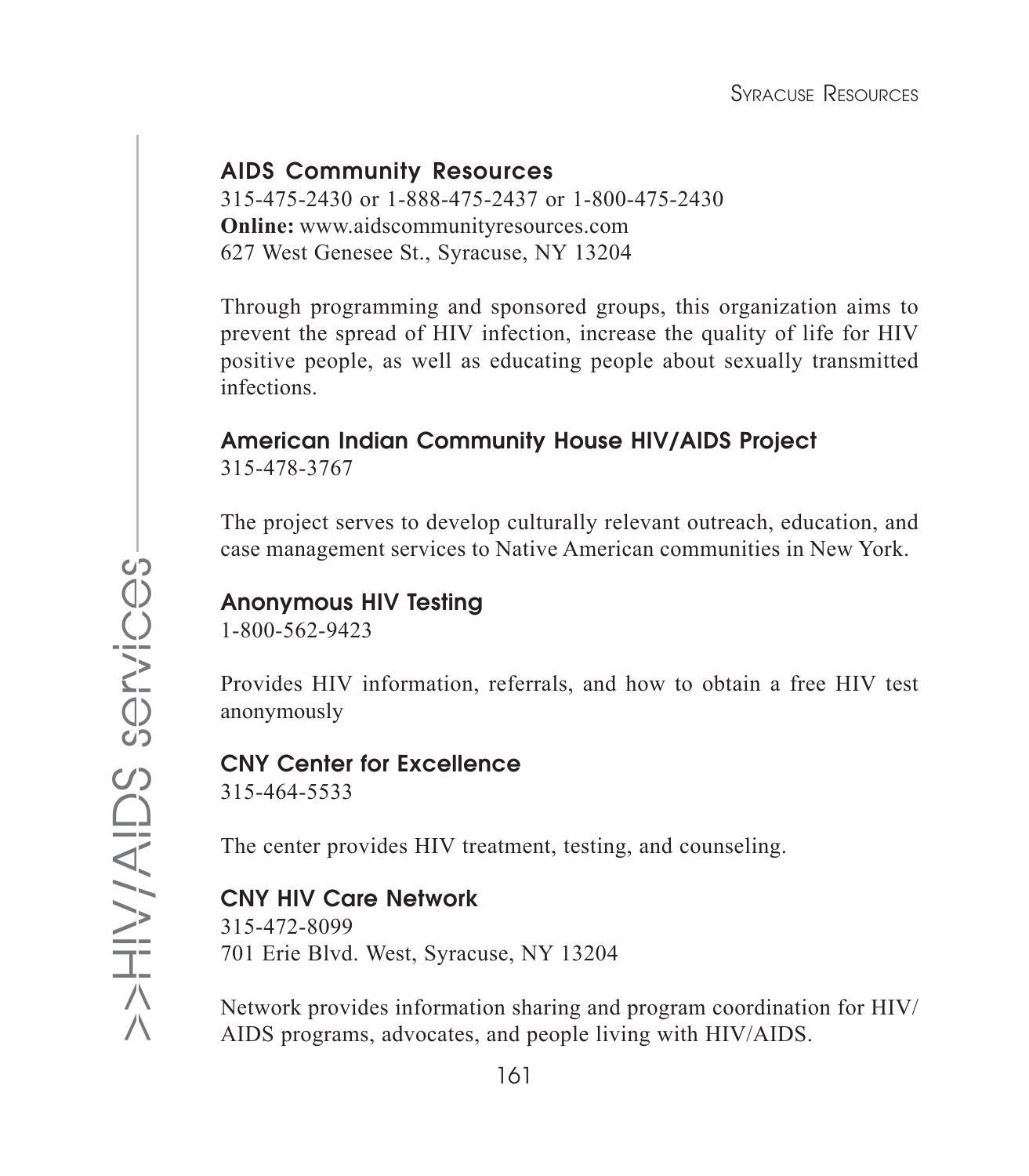#### **DePalmer House**

315-475-1544 PO Box 690, Syracuse, NY 13201

Transitional housing for people with HIV/AIDS who are also homeless or housing vulnerable.

#### **FACES, Southwest Community Center**

315-474-6823 401 South Ave., Syracuse, NY 13204

Provides education concerning HIV/AIDS to Syracuse residents, with an emphasis on people of color.

#### **Friends of Dorothy**

315-471-6851 PO Box 264, Syracuse, NY 13208

Provides care and housing for people living with HIV/AIDS. A dinner is held monthly for anyone wishing to attend. Call for more information.

#### **Hospice of CNY**

315-634-1100 990 Seventh North St., Liverpool, NY 13088

#### **The Names Project of Syracuse**

315-498-4940 670 S. Salina St., Nedrow, NY 13120

Project provides showings of panels from the AIDS Memorial Quilt.

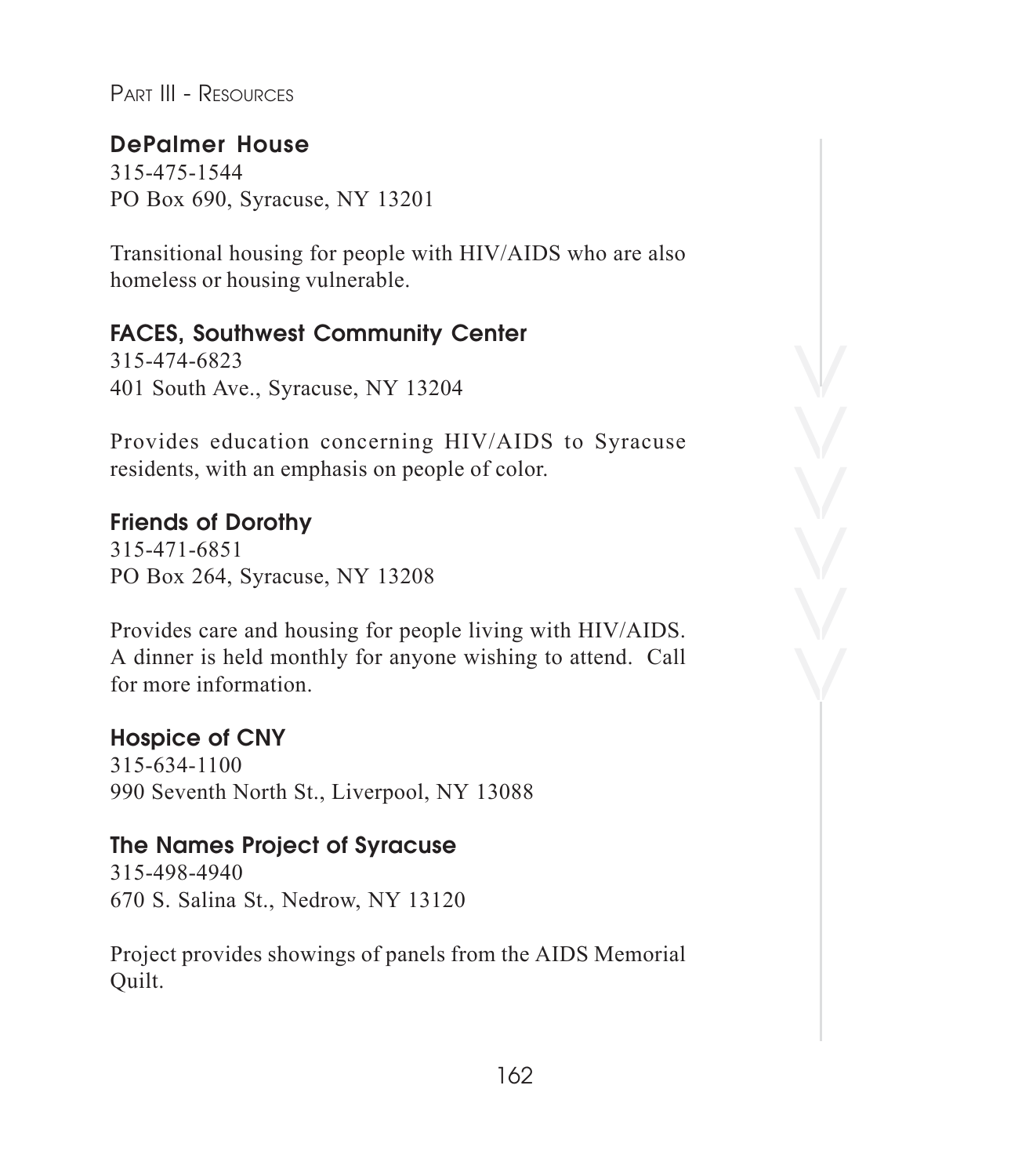#### **Central New York Chapter - New York Civil Liberties Union**

315-471-2821 / Fax 315-471-1077 2100 E. Genesee St., Syracuse, NY 13210

Organization works through political and legal action to protect American citizens' civil liberties.

**CNY Diversity** 315-476-6626 246 E. Water St., Syracuse, NY 13202-1122

Group engages in direct action on behalf of major party candidates that are responsive to LGBT people.

# **Empire State Pride Agenda**

**Online:** http://www.prideagenda.org 716-271-2420, Fax 716-271-0216 274 Goodman St N. #C269-32, Rochester, NY 14607-1154

Nation's largest statewide organization for LGBT civil rights and is committed to achieving full equality for LGBT people.

# **National Organization for Women, Greater Syracuse Chapter** 315-446-7823

201 Ambergate Rd., Dewitt, NY 13214

NOW is the nation's largest group of feminist activists. The group works to bring full equality to women.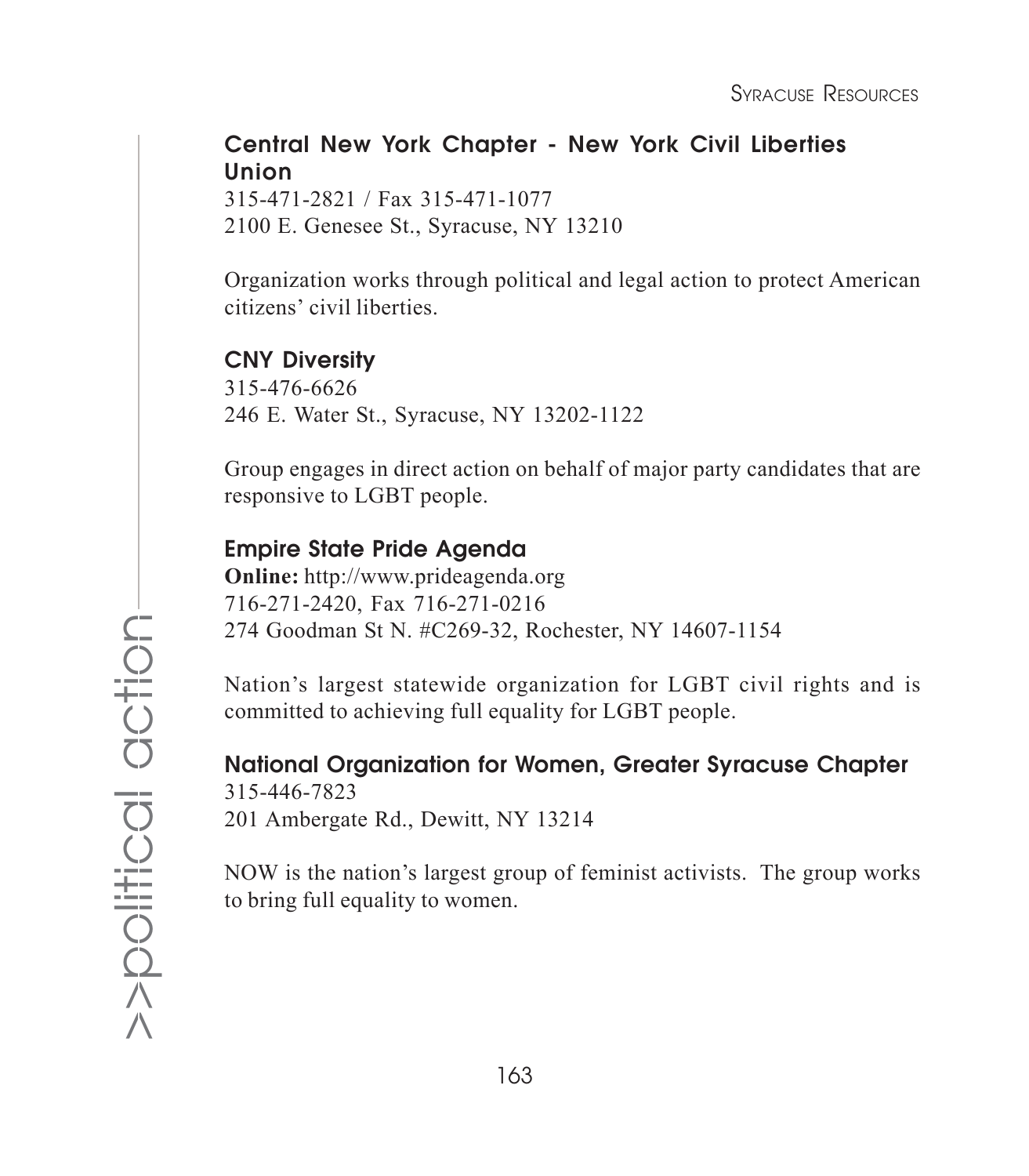#### **First Unitarian Universalist Society of Syracuse** 315-446-5940 **Email:** Firstuusyr@aol.com **Online:** http://home.twcny.rr.com/firstuusyr/index.html 250 Waring Rd., Syracuse, NY 13224

Their congregation is open to the full participation and development of LGBT people.

#### **Plymouth Church**

315-474-4836 232 E. Onondaga St., Syracuse, NY 13202

Church is the meeting site for the Syracuse Gay & Lesbian Chorus; the chorus often performs there.

#### **Ray of Hope Church** 315-471-6618; 1-800-367-1463 **Online:** http://www.rayofhopechurch.com

Offers worship to LGBT people on Wednesday nights at 6 p.m. at the May Memorial Unitarian Universalist Building, 3800 E. Genessee St., Syracuse, NY.

## **Syracuse Gay/Lesbian Catholics & Friends**

315-636-7726 **Email:** saintaelred@yahoo.com

The group holds a meeting on the 1st and 3rdSunday of each month at St. Andrew's Catholic Church, 124 Alden St., Syracuse, NY. They meet for dinners, liturgy, reception of the sacrament and worship.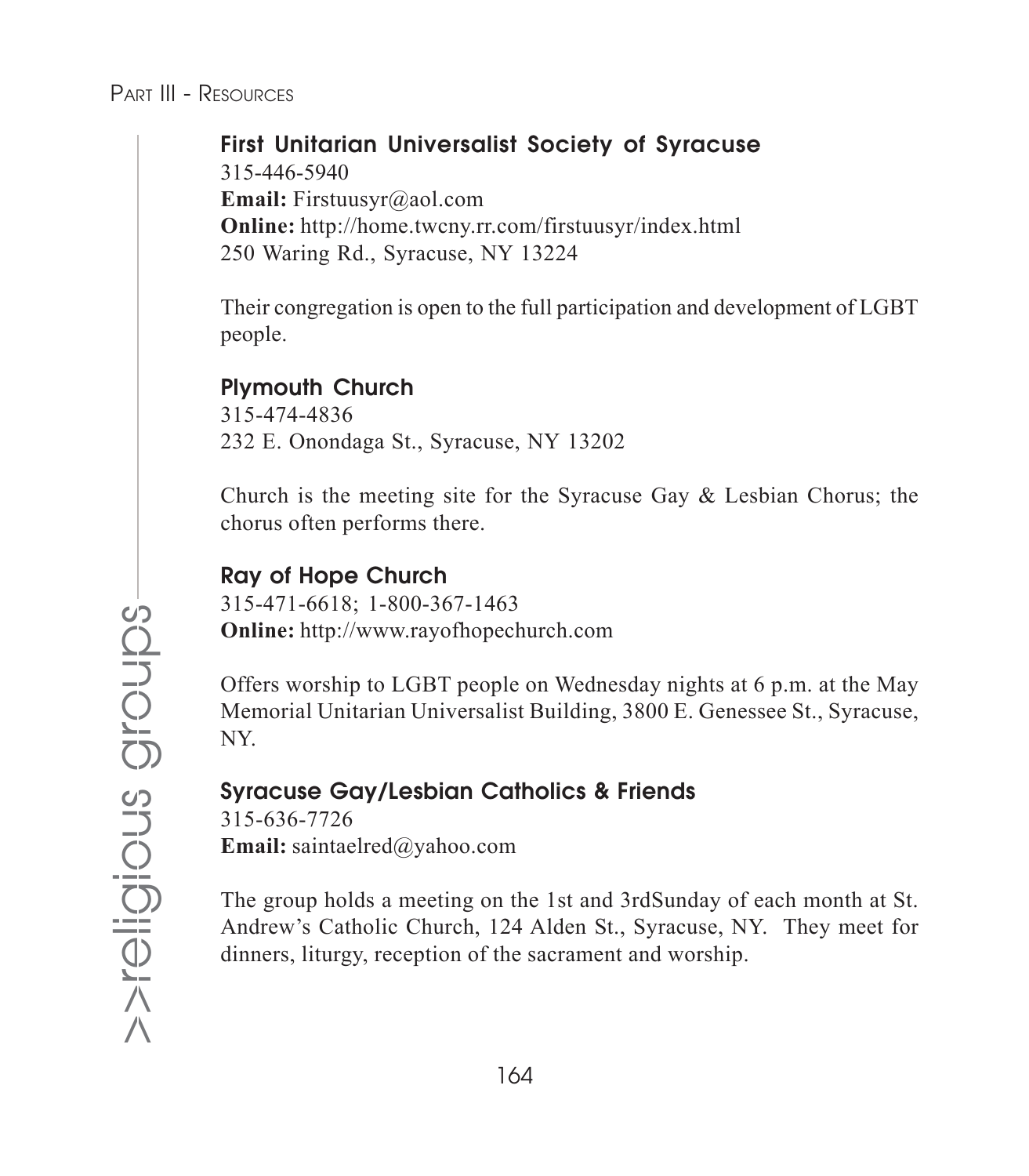# **Charades**

315-475-3000 **Online:** http://charades.cc/ West Fayette Street, Syracuse, NY

Open Thursday to Saturday 8 p.m.-2 a.m.; Friday Happy Hour at 4 p.m.; Sunday 3 p.m.-2 a.m. The club is open to 18 and over Thursday through Sunday, otherwise it's open only to patrons over 21. Open to LGBT people, it features drag performances and a range of music for dancing.

#### **Club 950**

315-425-1450 **Online:** http://www.club950.com/950/index1.htm 950 Spencer Street, Syracuse, NY

Open Wednesday through Saturday from 10 p.m. – 2 a.m. The bar/club is open to women age 21 and over.

#### **Rain Lounge**

315-474-3487 218 N. Franklin St., Syracuse, NY

Open Monday through Saturday until 2 a.m. It serves mainly as a bar/ hangout for gay men.

#### **Spirits Tavern** 315- 471-9279 **Online:** http://www.spiritstavern.com/ 205 N. West Street, Syracuse, NY

Open daily until 2 a.m. Serves as a bar/hangout. Drag shows and strippers are often featured. Pride Kitchen is scheduled weekly, call for times.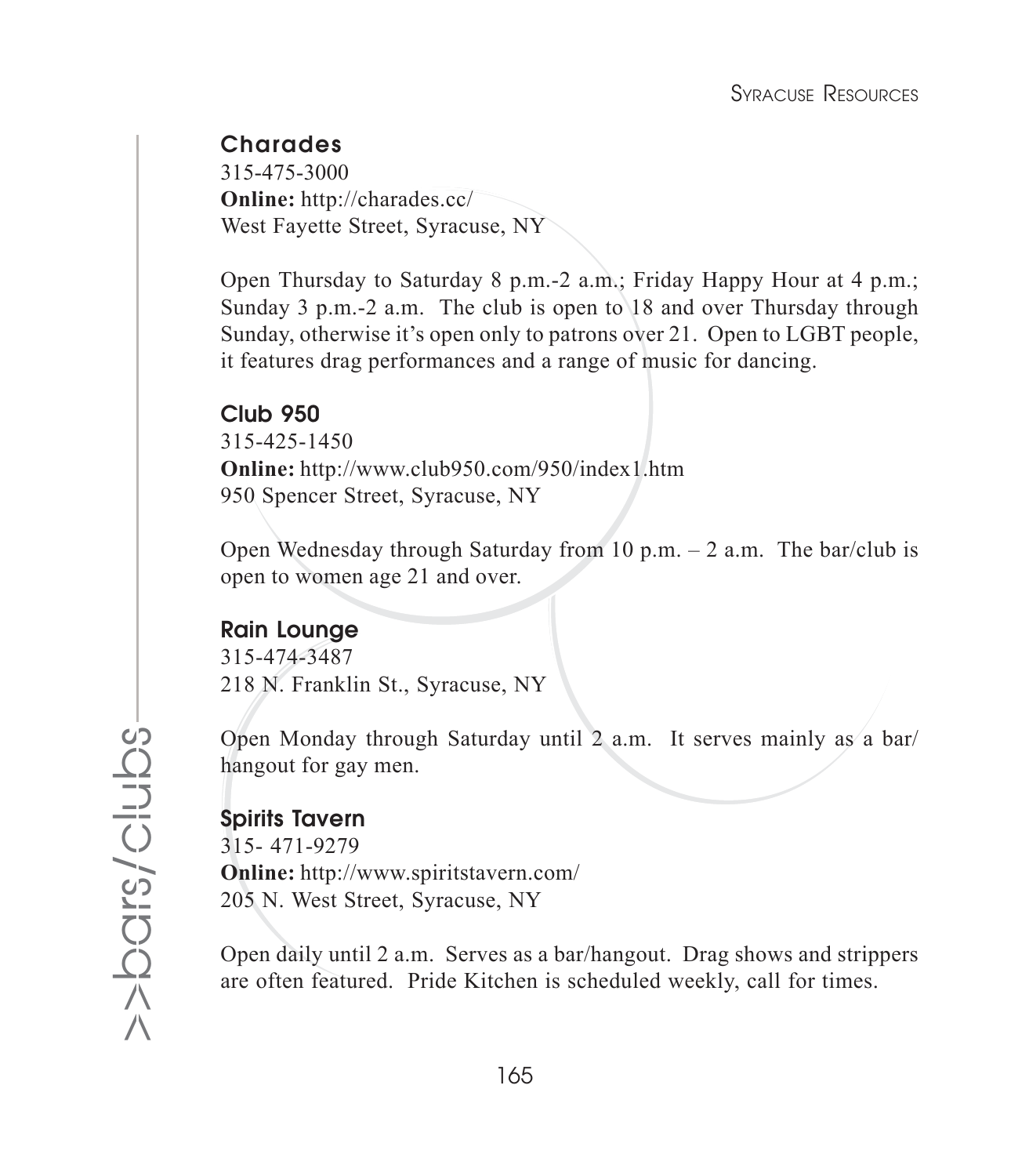**Trexx** 315-474-6408 **Online:** http://www.trexxonline.com/ 323 N Clinton Street, Syracuse, NY

Open Wednesday through Sunday nights until 4 a.m. Anyone 18 and over is welcome. The dance and video bar, which is open to straight and LGBT people, usually provides techno/ house music.

Compiled by Justin Welch

>>>>>>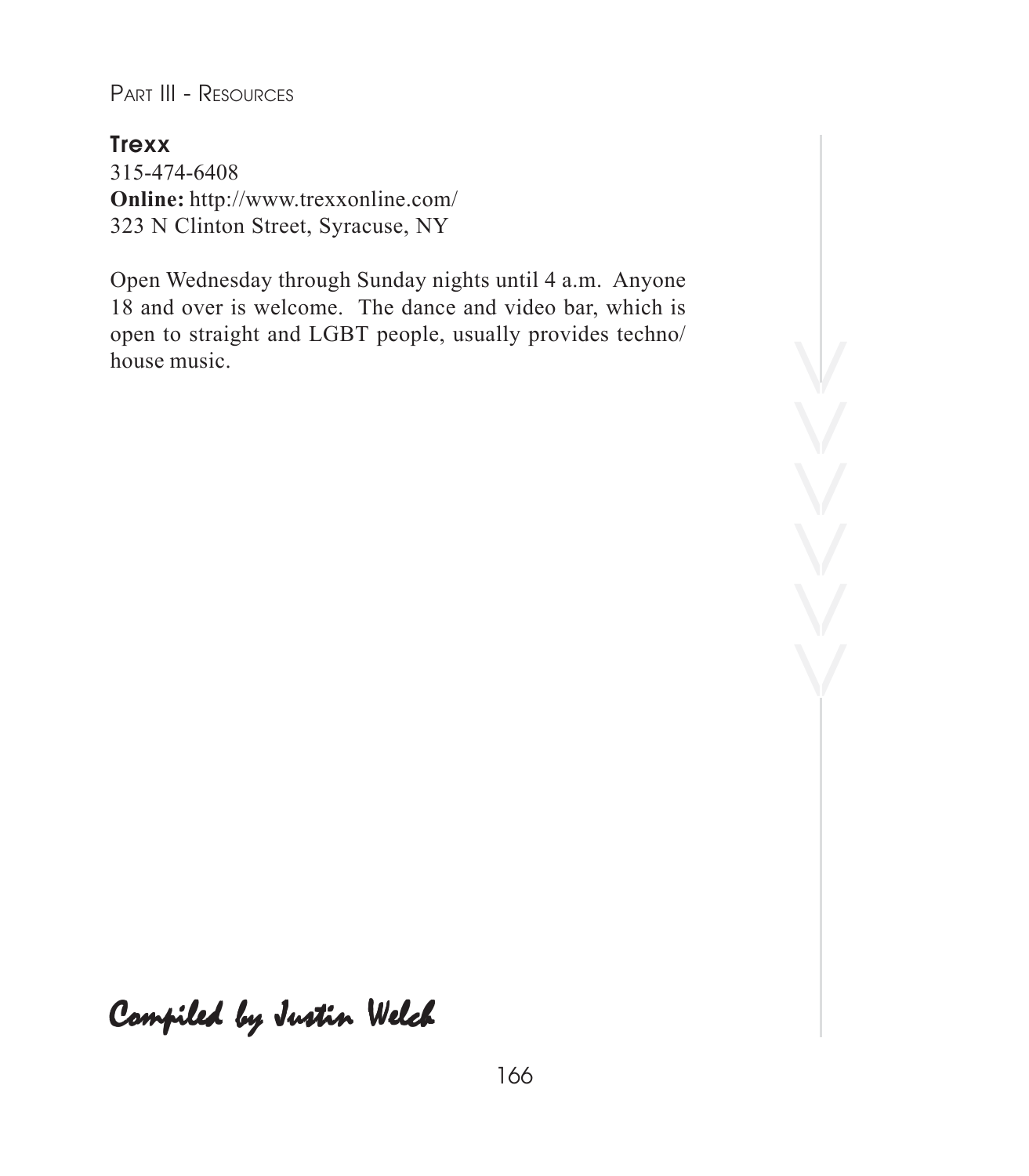# >>online resources

#### **>Annotated Links to LGBT/Queer Studies Resources**

http://www.uic.edu/depts/quic/resources/lgbt\_studies.html

This rich directory includes descriptions and links to: Directories of College/ University-based LGBT Scholars, Programs & Resources; Queer Studies Resources; National LGBT Centers and Institutions; LGBT Libraries and Archives; Professional Caucuses/Organizations; Journals/Periodicals/ Literary Publications; as well as other sites of potential interest.

#### **> Center for Lesbian and Gay Studies (CLAGS)**

http://web.gc.cuny.edu/clags/online.htm

CLAGS website contains a wide range of information for any academic interested in scholarly LGBT content. This website features a searchable online directory of LGBTQ Studies sources, including related programs, conferences, workshops, and scholars. Click on "Links" to find a broad menu of resources, such as Academic Resources (including syllabi with LGBT content, Funding Sources, Think Tanks & Policy Resources); General Resources with links including Queer Theory and LGBT Research Centers; Professional Caucuses/Organizations; Mailing Lists; Calls for Papers; and a broad list of LGBT political groups and organizations.

#### **>LGBT/Queer Studies Websites**

http://www.public.iastate.edu/~savega/les\_biga.htm

This extensive directory, organized by Susan A. Vega Garcia, includes selected LGBT web resources useful for academic research and information purposes. Garcia evaluated all recommended websites for breadth, perceived authority, stability, usefulness, and accuracy. Directory includes LGBT-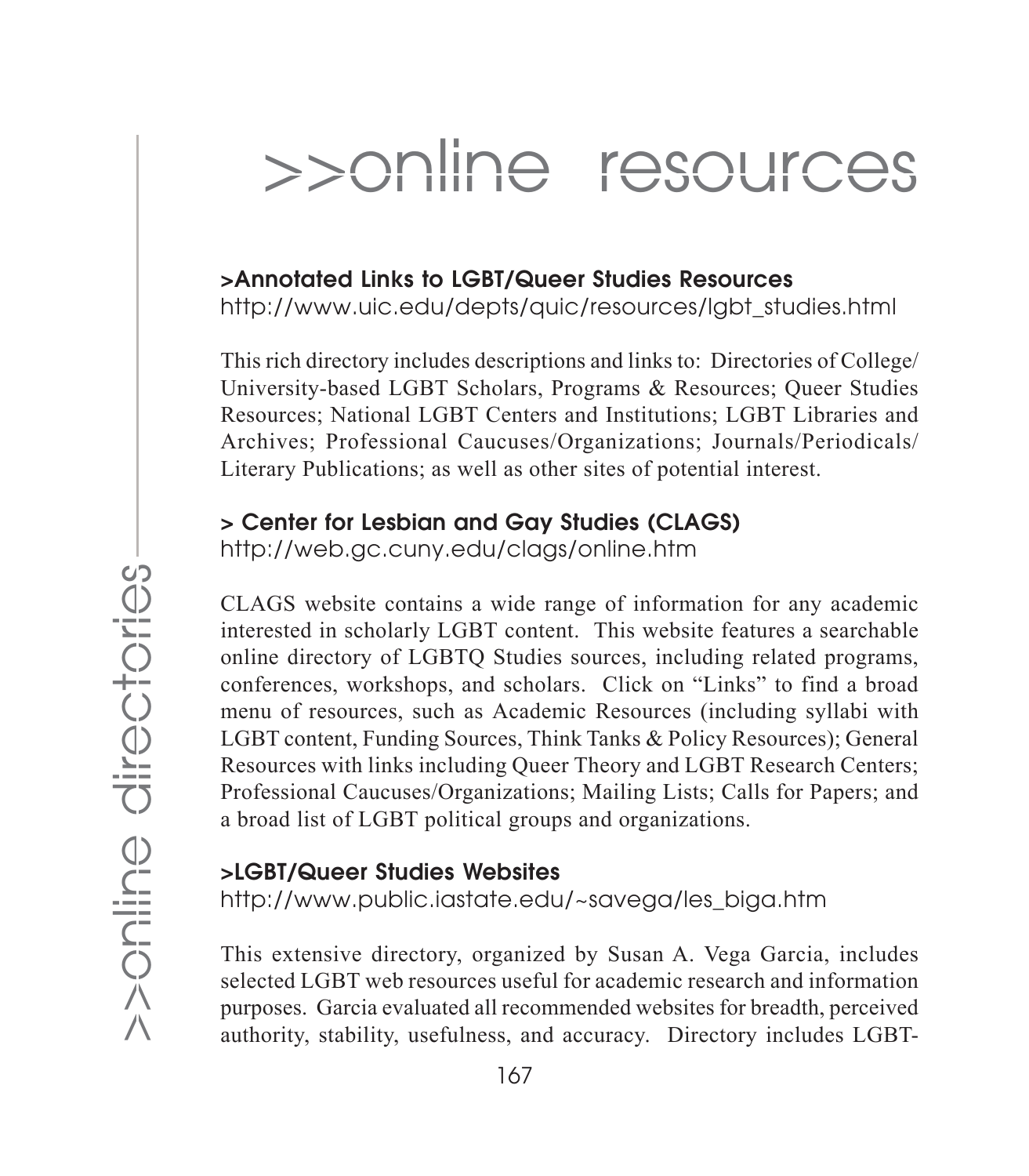related web index sites, clearinghouses, and directories (sites that gather or point to additional resources), e-journals, and electronic news (all which include actual content).

#### **>National and International Gay and Lesbian Organizations and Publications**

http://faculty.washington.edu/alvin/gayorg.htm

This website, organized by Alvin Fritz of the University of Washington Libraries, contains 47 pages of non-profit and information-providing organizations and publications with reasonably up-to-date websites having numerous full-text resources and links to many LGBT topics, including bookstores/ video stores, religion/spirituality, business, education, and sports/social/recreation/travel.

#### **>Resources Related to Lesbian, Gay, Bisexual, and Transgender Issues**

http://student.ccbcmd.edu/~gweight/lgbt/

This resource guide contains links to many "general" LGBT organizations, as well as additional information on academic/ educational resources and other sites with content specifically dedicated to information for/about lesbians, gay men, bisexual, and transgender people.

>>>>>>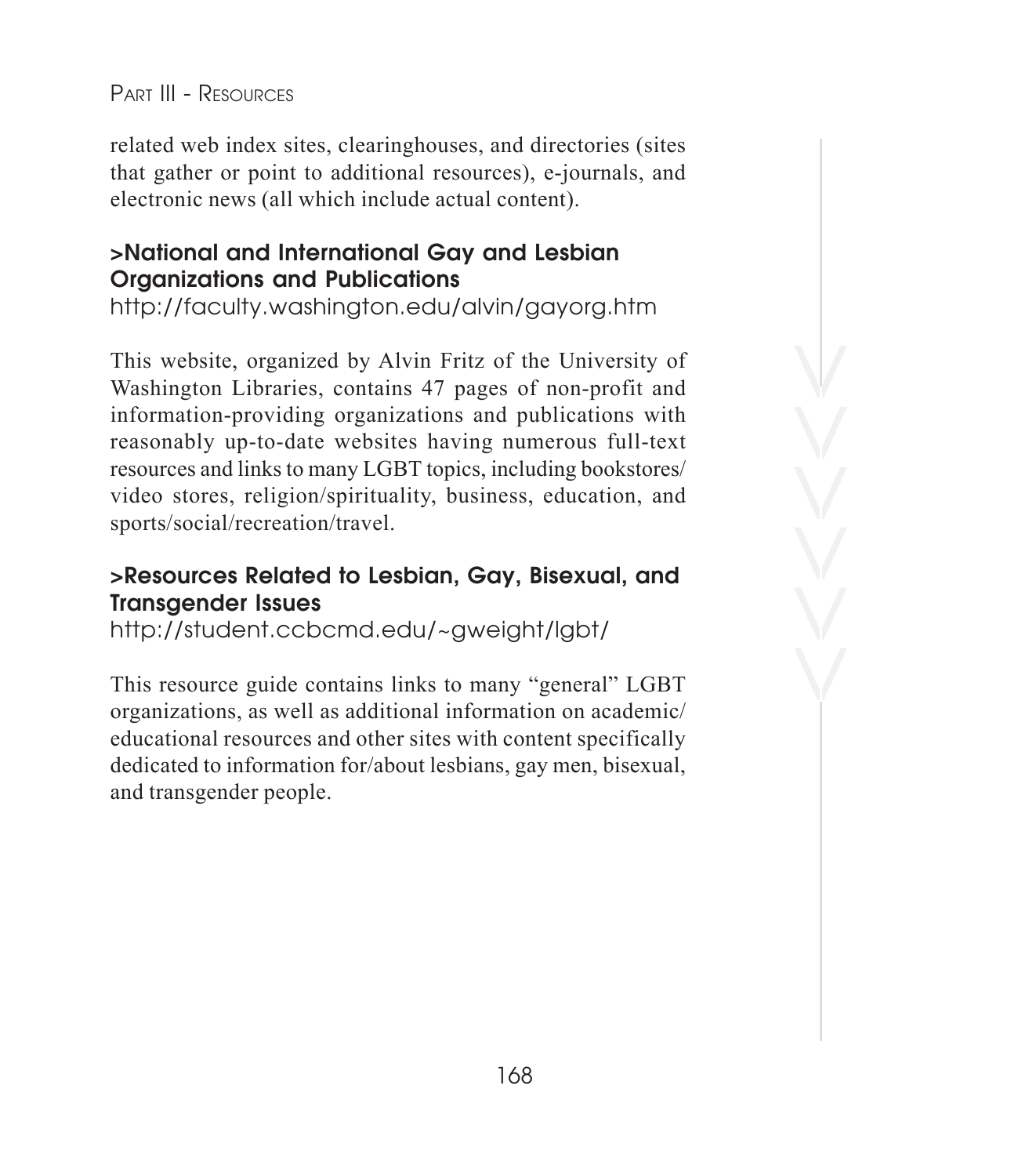**>ACT UP/New York** http://www.actupny.org/

ACT UP is a diverse, non-partisan group of individuals united in anger and committed to direct action to end the AIDS crisis.

#### **>Families-Like-Mine, Learning about the Transgender Community**

http://www.familieslikemine.com/insight/transphobia.html

Families Like Mine is a web site dedicated to decreasing isolation for people who have parents who are lesbian, gay, bisexual, or transgender (LGBT), and bringing voice to the experiences of these families. Among the links on this website is a short article entitled, "Learning about the transgender community." However, you should also investigate the other resources this website offers.

#### **>Gender Identity 101: A Transgender Primer**

http://www.sagatucson.org/tgnetaz/gender\_101.htm

This is an excellent website that introduces readers to gender and transgender topics, issues, and resources.

#### **>GenderPac**

http://www.gpac.org/

The Gender Public Advocacy Coalition (GenderPAC) works to end discrimination and violence caused by gender stereotypes by changing public attitudes, educating elected officials, and expanding legal rights. GenderPAC also promotes understanding of the connection between discrimination based on gender stereotypes and sex, sexual orientation, age, race, and class.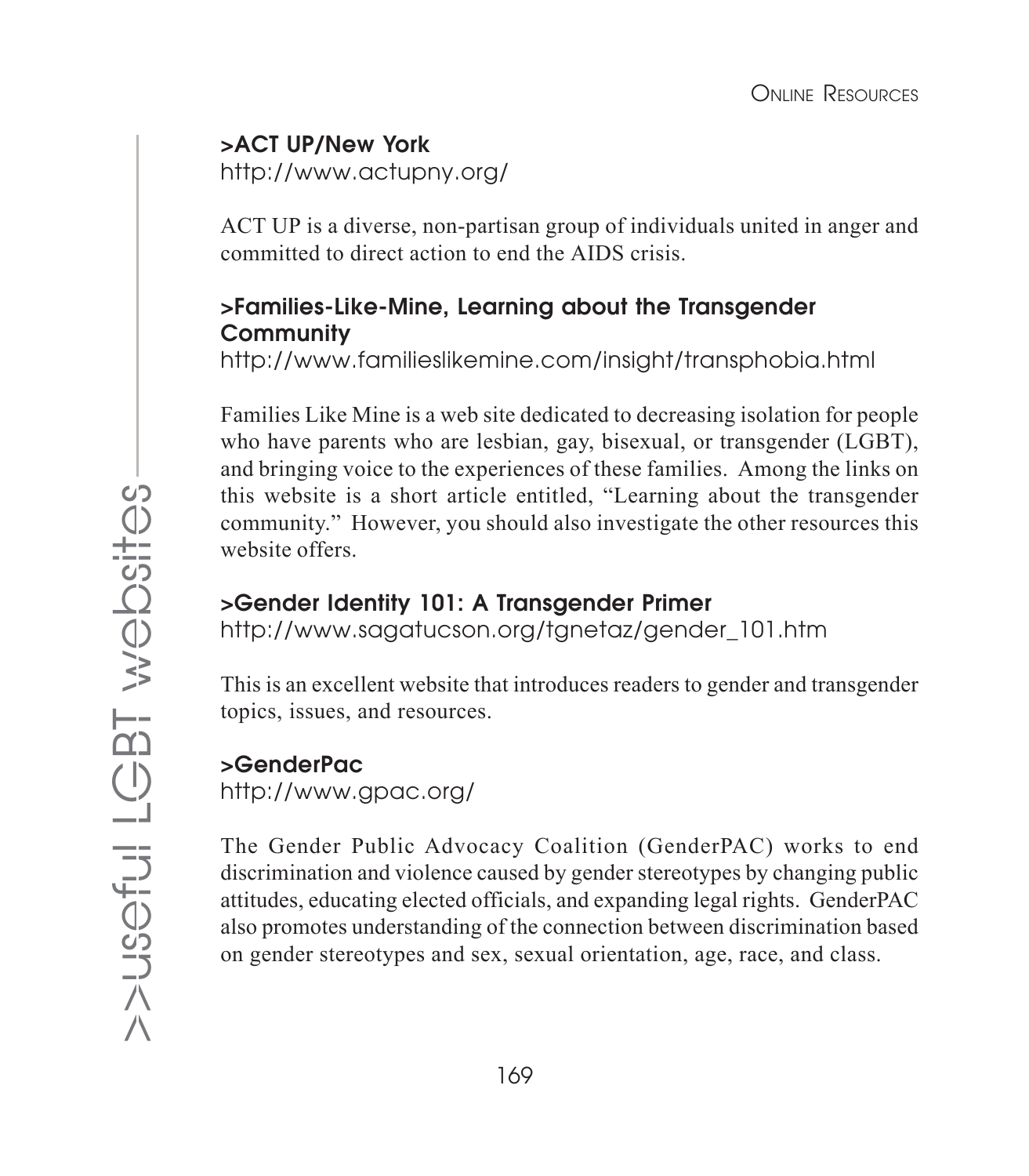#### **>Gay and Lesbian Alliance Against Defamation (GLAAD)**

http://www.glaad.org

GLAAD is dedicated to promoting and ensuring fair, accurate, and inclusive representation of individuals and events in all media as a means of eliminating homophobia and discrimination based on gender identity and sexual orientation.

#### **>Human Rights Campaign (HRC)**

http://www.hrc.org/

The HRC is a national organization working for lesbian, gay, bisexual, and transgender equal rights. This website is valuable if you're looking for information on LGBT legislation, including facts and figures.

# **>International Journal of Transgenderism**

http://www.symposion.com/ijt/index.htm

This is a free online journal with links to full text articles on an extensive number of transgender-related articles. If you're looking for articles to include in classroom content, you're likely to find something useful here.

## **>Lambda Legal Defense and Education Fund**

http://www.lambdalegal.org/cgi-bin/iowa/about

Lambda Legal is a national organization committed to achieving full recognition of the civil rights of lesbians, gay men, bisexuals, the transgendered, and people with HIV or AIDS through impact litigation, education, and public policy work.

>>>>>>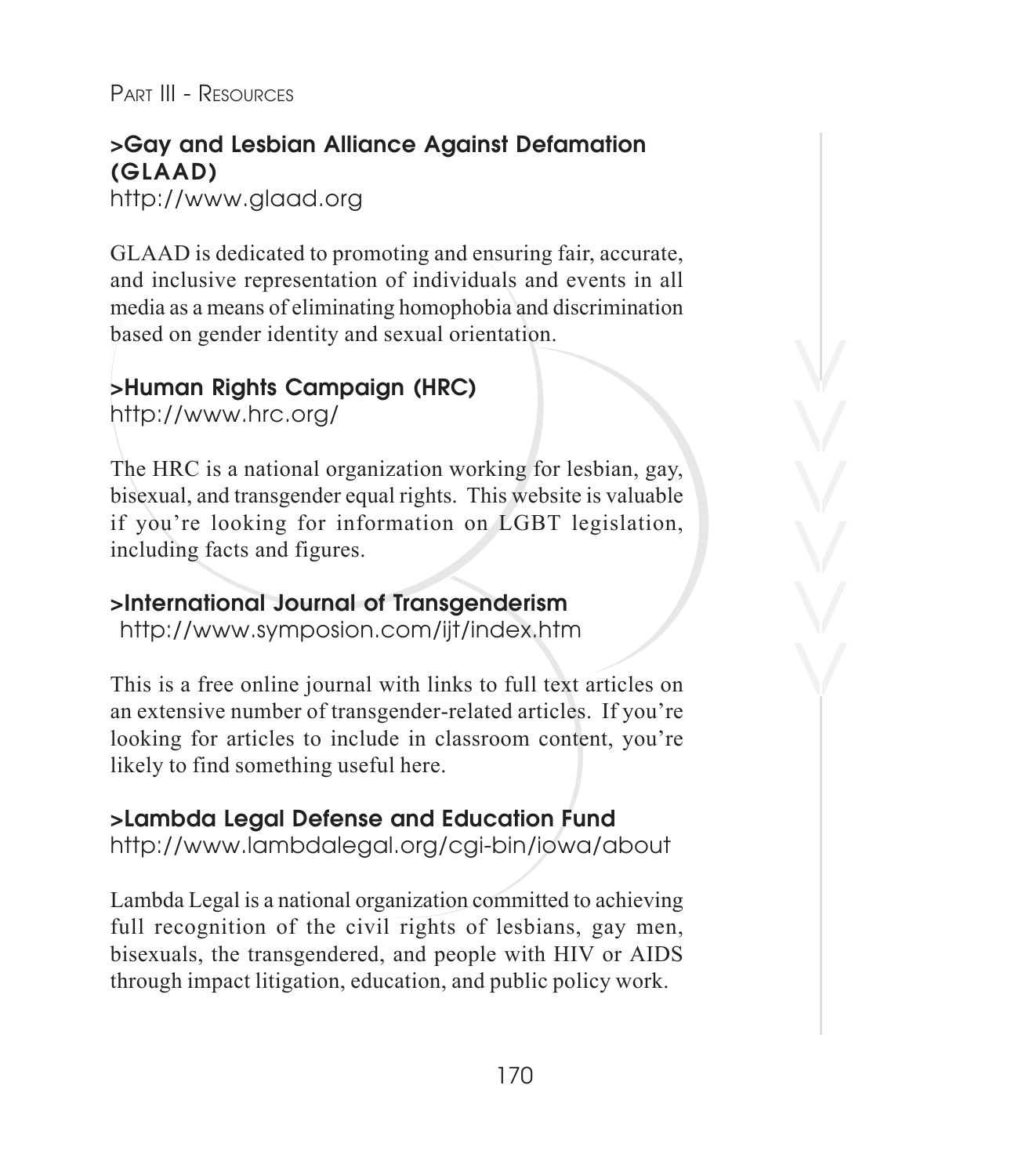#### **>National Gay and Lesbian Task Force (NGLTF)** http://www.thetaskforce.org./citemap.cfm

NGLTF is a national progressive organization working for the civil rights of gay, lesbian, bisexual, and transgender people. This website contains information on a wide variety of LGBT issues including aging, families, hate crimes, military, religion, same sex marriage, and racial justice. This is a great site to visit if you're looking for facts and figures. Also, the NGLTF website contains an excellent directory of LGBT organizations.

#### **>National Transgender Advocacy Coalition (NTAC)** http://www.ntac.org/

NTAC works for the advancement of understanding and the attainment of full civil rights for all transgendered, intersexed, and gender variant people in every aspect of society, and actively opposes discriminatory acts by all means legally available. This website contains information about legislation that is specifically related to the transgender community as well as facts and figures, including transgender death statistics.

#### **>Parents, Families, and Friends of Lesbians and Gay Men (PFLAG)**

http://www.pflag.org/

PFLAG promotes the health and well-being of gay, lesbian, bisexual, and transgendered persons, and their families and friends through: *support*, to cope with an adverse society; *education*, to enlighten an ill-informed public; and *advocacy*, to end discrimination and to secure equal civil rights. PFLAG provides opportunity for dialogue about sexual orientation and gender identity, and acts to create a society that is healthy and respectful of human diversity.

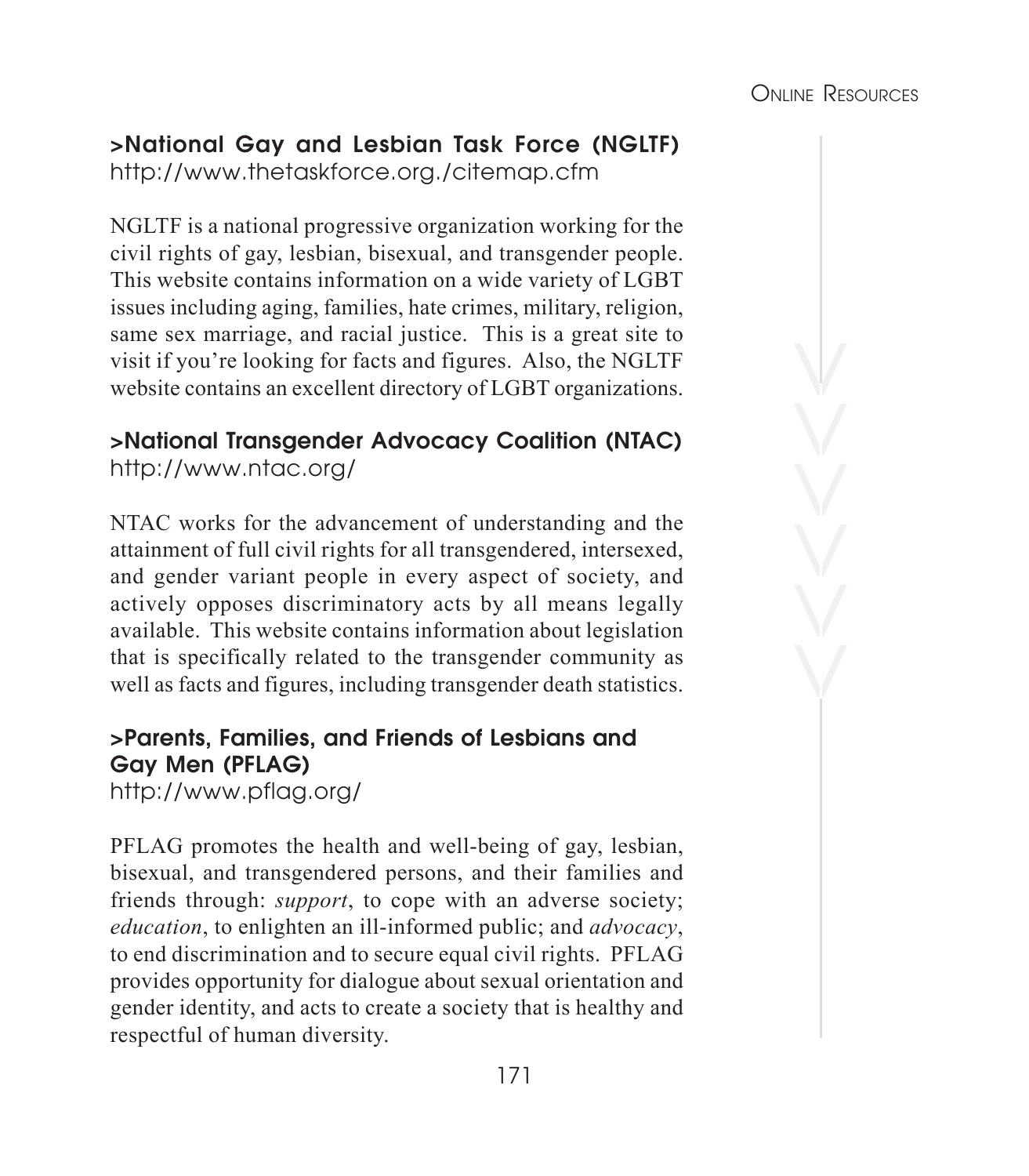### **>Gayscape**

http://www.jwpublishing.com/gayscape/classic.html

For 8 years Gayscape has specialized in LGBT content; contains over 102,000 indexed sites.

## **>Rainbowquery.com**

http://www.rainbowquery.com

This keyword search engine claims to be "The largest, most complete GLBT search on the internet!" With subject headings as varied as Arts & Entertainment, Families, Health & Fitness, Government & Politics, Erotica, and Daily News, you'll be sure to find a vast array of LGBT-related information.

Compiled by Kathleen Farrell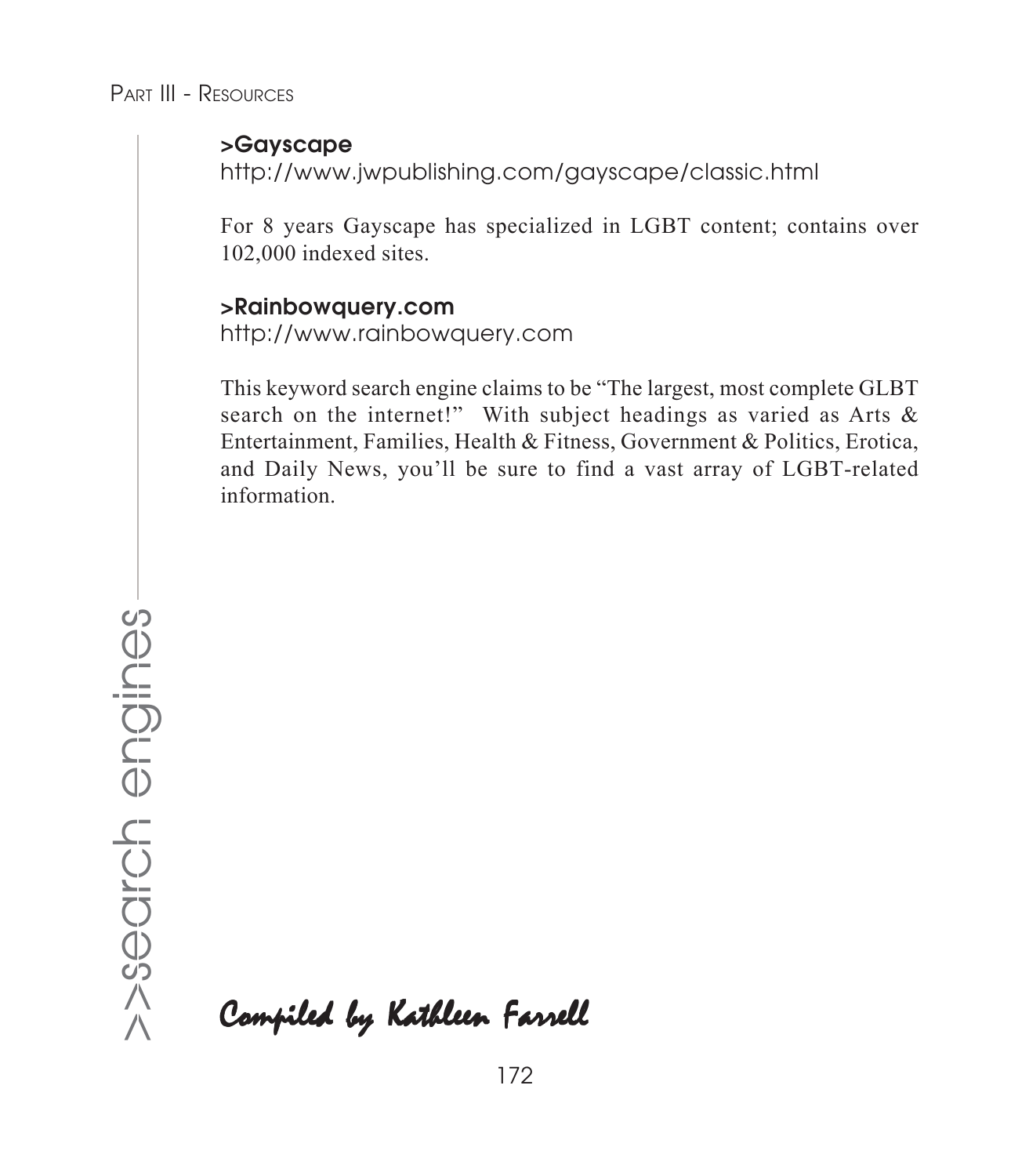## Citations for Classroom and Other Campus-Related LGBT Texts

## Adina Mulliken

 $\bigvee$ 

 $\bigvee$ 

 $\bigvee$ 

 $\bigvee$ 

 $\bigvee$ 

 $\bigvee$ 

 $\bigvee$ 

 $\bigvee$ 

 $\bigvee$ 

any of these materials are available online through Syracuse University Library's website or in print or microfilm in the Library. You are welcome to call Adina Mulliken, Reference Librarian, 443-9519, or Kelly Hovendick, Reference Librarian, 443-4807, if you would like help locating any these items.

This bibliography contains periodical articles and books that were published from 1995 to 2003. Please be aware that this is not a comprehensive bibliography on these topics. Brief descriptions are included for a few items when the title would otherwise be unclear. For space reasons, I have excluded most materials about LGBT- pedagogy in specific disciplines, such as literature and psychology; materials concerning LGBTsupport offices; items that are geographically limited or specific to a type of institution such as community or religious colleges; materials about crimes and campus safety; and items that are about athletics, counseling or career development. Information about these and other related topics can be researched through the SU Library.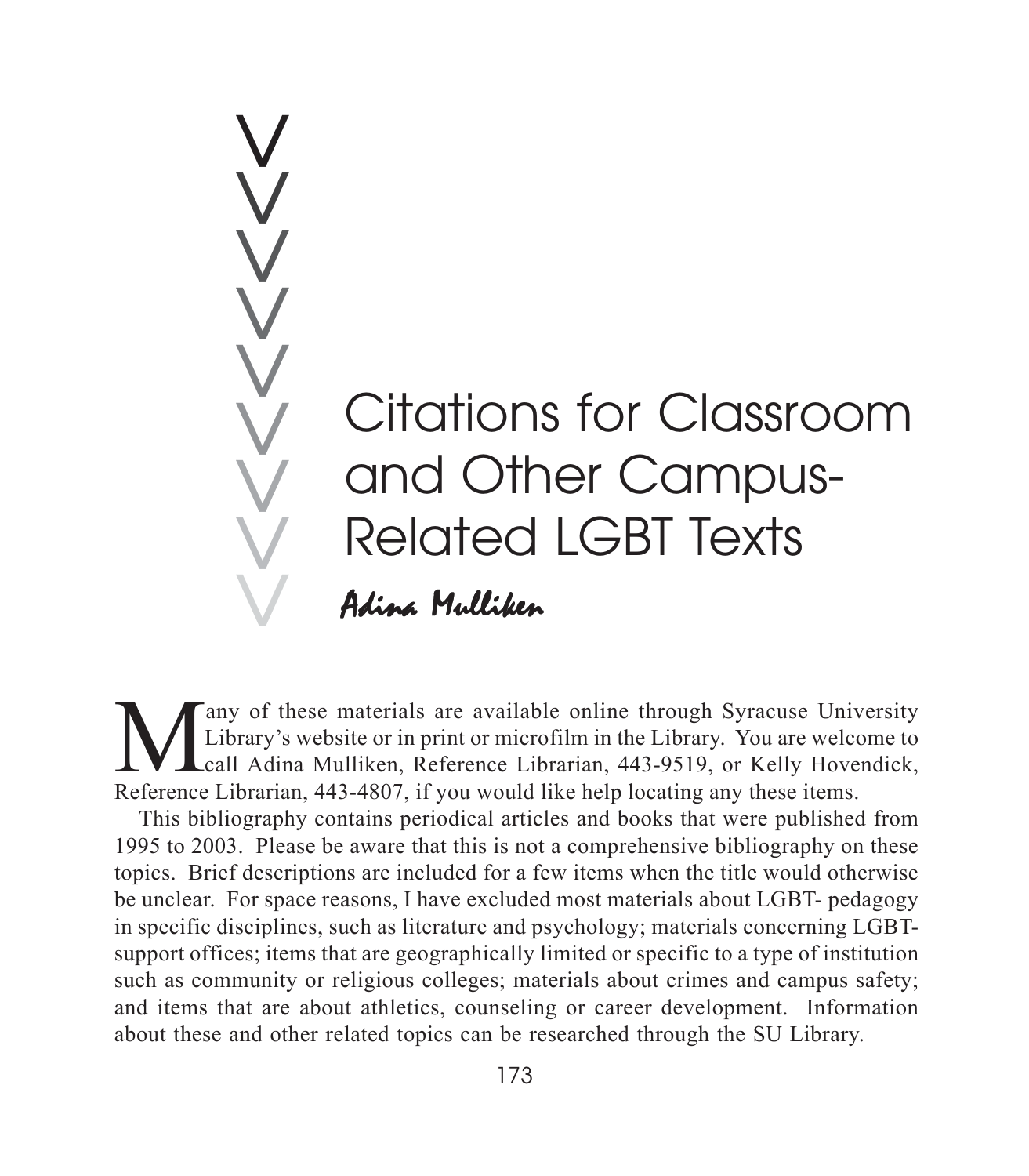## **Sexuality and the Classroom (Teaching Resources)**

Addressing homophobia and heterosexism on college campuses. (2003). *Family Therapy, 30* (2), 113.

**Description:** Includes specific classroom techniques for handling homophobia and heterosexism; deals with academic freedom, diversity training, nontraditional families, and religion; includes a list of feature films, documentaries and more.

- Cramer, E. P. (2002). *Addressing homophobia and heterosexism on college campuses***.** Binghamton, NY: Harrington Park Press.
- D'Augelli, A.R. (1992). Teaching lesbian/gay development: From oppression to exceptionality. *Journal of Homosexuality*, 22 (3-4), 213-227.
- Doggette, A. L., Reid, J. D., Garfield, L. D., & Hoy, S. J. (2001, Winter). From curiosity to care: Heterosexual student interest in sexual diversity courses. *Teaching of Psychology, 28* (1), 21-26.
- Evans, N. J. (2000, Summer). Creating a positive learning environment for gay, lesbian, and bisexual students. *New Directions for Teaching and Learning*, 2000 (82), 81-87.

**Description:** Suggests ways faculty can improve the learning environment for GLB students, especially because these students often first acknowledge their sexual orientation in college.

- Foster, D. W. (Winter, 2002). Cultural studies and sexual ideologies. *ADFL Bulletin,* 33 (2), 20-24.
- Green, B. C. (1998, September). Thinking about students who do not identify as gay, lesbian, or bisexual, but. . . *Journal of American College Health, 47* (2), 89-91.
- Husted, B. L. (2001, November). Hope, for the dry side. *College English, 64* (2), 243- 49.

**Description:** Discusses a writing class and the teacher's attempts to address students' racism, homophobia, and distrust of their own skills in writing.

- Kopelson, K. (2002, September). Dis/Integrating the gay/queer binary: "Reconstructed identity politics" for a performative pedagogy. *College English, 65* (1), 17-35.
- Levesque, P. J. (2000). *Promoting communication: Teaching tolerance of homosexual persons while addressing religious fears*. California. (ERIC Document Reproduction Service No. ED453702).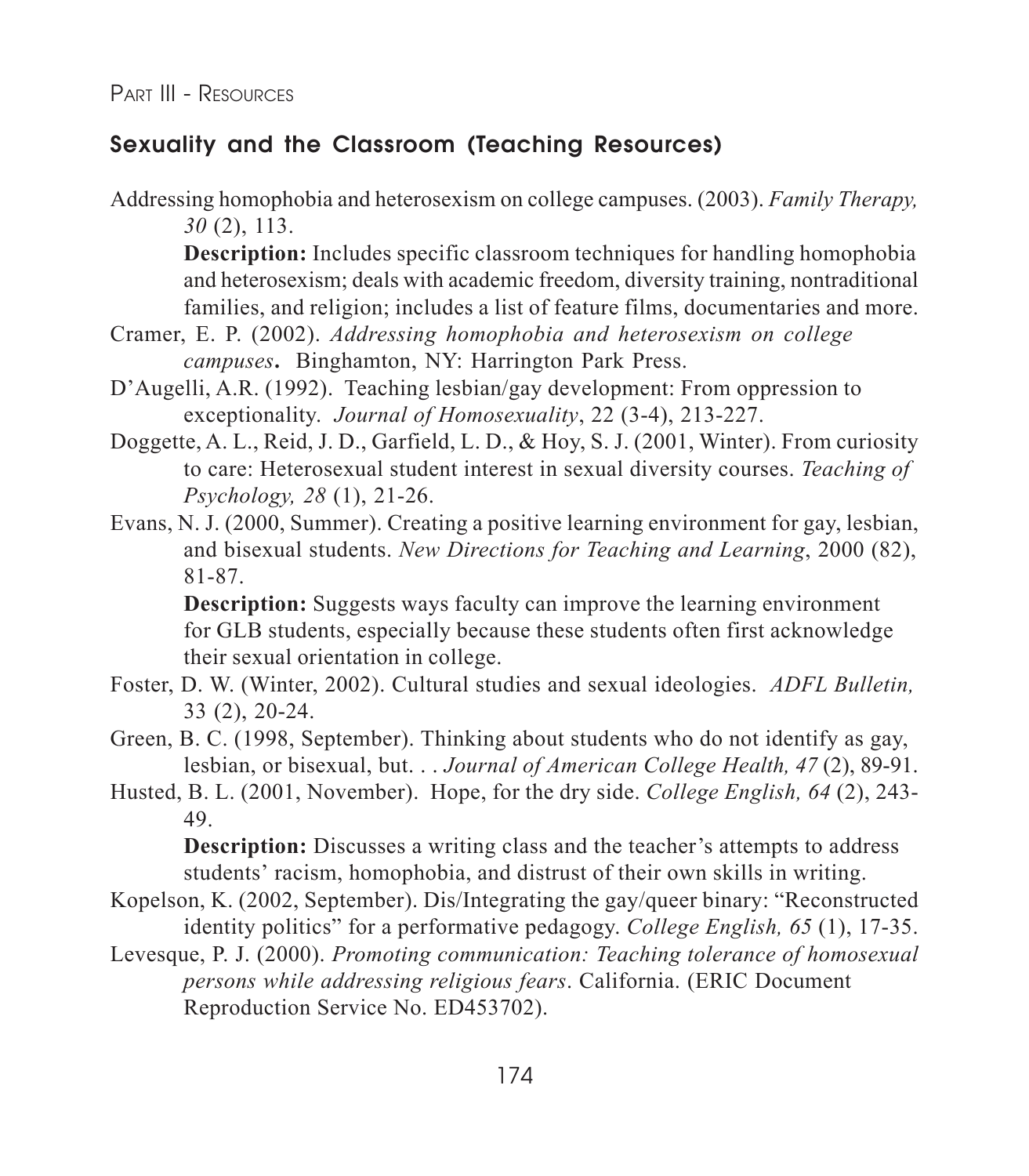CITATIONS FOR CLASSROOM AND OTHER CAMPUS-RELATED LGBT TEXTS

- Lopez, G. & Chism, N. (1993, Summer). Classroom concerns of gay and lesbian students: The invisible minority. *College Teaching, 41*(3), 97-103.
- Magee, D. B. (1998). *Contact and comfort zones: Gay male praxis in the composition classroom*. Texas. (ERIC Document Reproduction Service No. ED422577).
- Mayberry, K. J. (1996). *Teaching what you're not: Identity politics in higher education.* New York: New York University Press.
- Ottenritter, N. (1998, April). The courage to care: Addressing sexual minority issues on campus. In: *Removing vestiges,* No.1, 13-20. Washington, DC: American Association of Community Colleges. (ERIC Document Reproduction Service No. ED438013).
- Rabow, J., Stein, J. M., & Conley, T. D. (1999, June). Teaching social justice and encountering society: The pink triangle experiment. *Youth & Society, 30* (4), 483-514.

**Description:** Students wore pink triangles and shared their thoughts about the stigmatizing experience.

- Renn, K. A. (2000, Fall). Including all voices in the classroom: Teaching lesbian, gay, and bisexual students. *College Teaching, 48* (4), 129-35.
- Sanlo, R. L. (1998). *Working with lesbian, gay, bisexual, and transgender college students: A handbook for faculty and administrators.* Westport, CT: Greenwood Press.
- Tierney, W. G. (1993, Summer). Academic freedom and the parameters of knowledge. *Harvard Educational Review, 63* (2), 143-160.
- Vandrick, S. (2001, February 28). *Teaching sexual issues in ESL classes*. California. (ERIC Document Reproduction Service No. ED474464).
- Van Puymbroeck, C. M. (2001). The mentoring web: A model to increase retention of lesbian, gay, and bisexual undergraduates. College Park, MD: University of Maryland Counseling Center. (ERIC Document Reproduction Service No. ED456716).

## **Coming Out in the Classroom/Being Out on Campus as an Instructor**

Allen, K. R. (1995, April). Opening the classroom closet: Sexual orientation and selfdisclosure. *Family Relations: Journal of Applied Family & Child Studies, 44* (2), 136-141.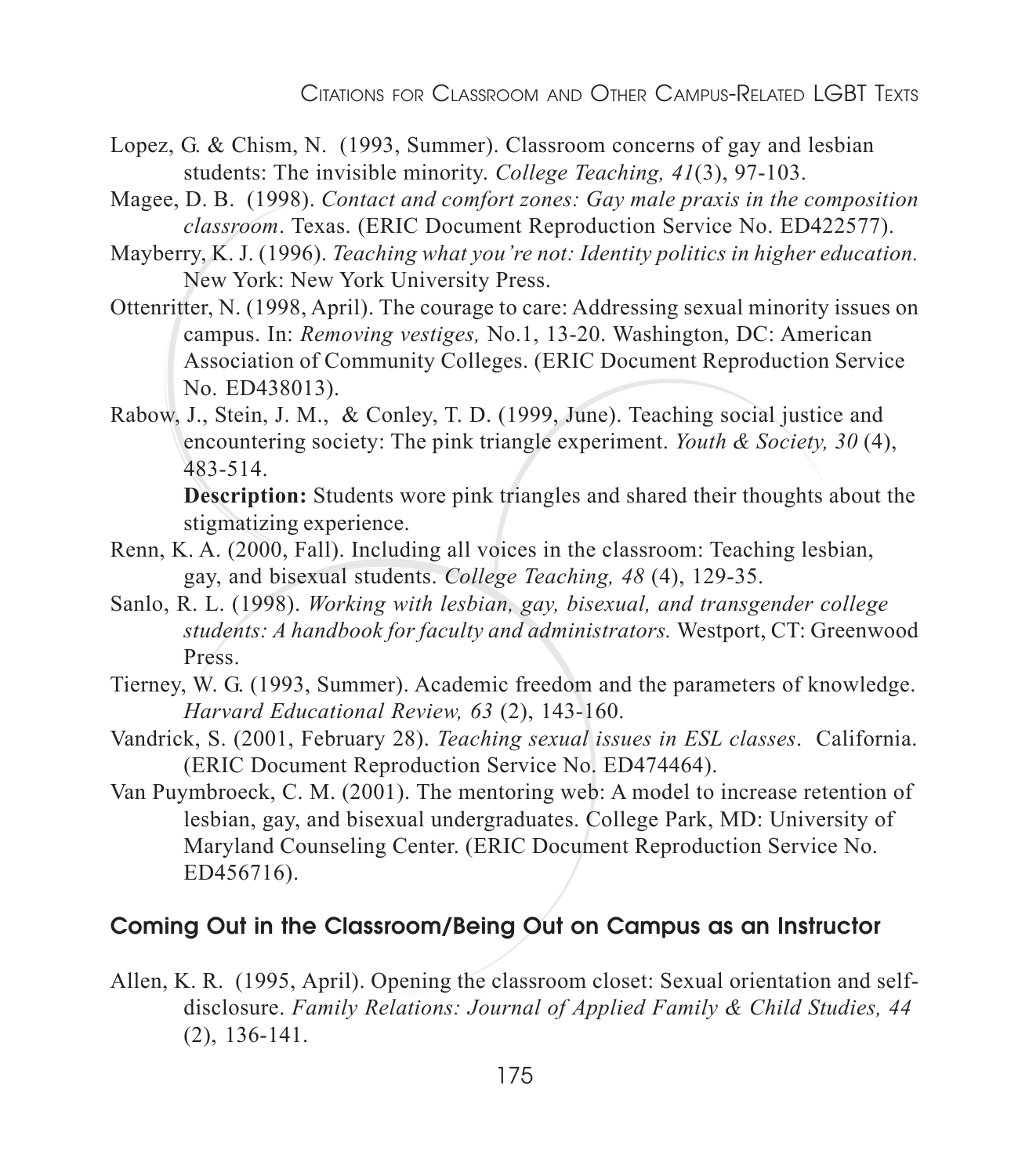- Coming out in class: Disclosure of sexual orientation and teaching evaluations. (1997, February). *Teaching of Psychology, 24* (1), 32-35.
- Griffin, P. (1992). From hiding out to coming out: Empowering lesbian and gay educators. In K. M. Harbeck (Ed.), *Coming out of the classroom closet: Gay and lesbian students, teachers, and curricula* (pp. 167-196). New York: Harrington Park Press.
- The institutional climate for lesbian, gay and bisexual education faculty: What is the pivotal frame of reference? (2002). *Journal of Homosexuality, 43* (1), 11-37.
- Lamb, M. R. (1998). *Passing as teacher: Constructing a lesbian feminist pedagogy*. Texas. (ERIC Document Reproduction Service No. ED422587).
- Mahaffey, C. J. (1999, May). *The rhetoric of coming out and its effect on lesbian and gay teachers: Gay identity politics in the public sphere and in private lives*. [An Annotated Bibliography.] (ERIC Document Reproduction Service No. ED467427).
- Myrick, R. & Brown, M.H. (1998, October). Out of the closet and into the classroom: A survey of lesbian, gay, and bisexual educators' classroom strategies and experiences in colleges and universities. *Journal of Gay, Lesbian, & Bisexual Identity, 3* (4), 295-317.
- Rofes, E. (2000, November). Bound and gagged: Sexual silences, gender conformity, and the gay male teacher. *Sexualities, 3* (4), 439-462.
- Russ, T. L. & Hunt, S. K. (2002, July). Coming out in the classroom... an occupational hazard? The influence of sexual orientation on teacher credibility and perceived student learning. *Communication Education, 51* (3), 311-324.
- Skelton, A. (2000, Spring). 'Camping it up to make them laugh?' Gay men teaching in higher education*. Teaching in Higher Education, 5* (2), 181-93.
- Talburt, S. (2000). *Subject to identity: Knowledge, sexuality, and academic practices in higher education*. New York: SUNY Series, Identities in the Classroom. (ERIC Document Reproduction Service No. ED441368).
- Wallace, D. L. (2002, September). Out in the Academy: Heterosexism, invisibility, and double consciousness. *College English, 65* (1), 53-66.
- Woods, S. E., & Harbeck, K. M. (1991). Living in two worlds: The identity management strategies used by lesbian physical educators. *Journal of Homosexuality*, 22, 141-166.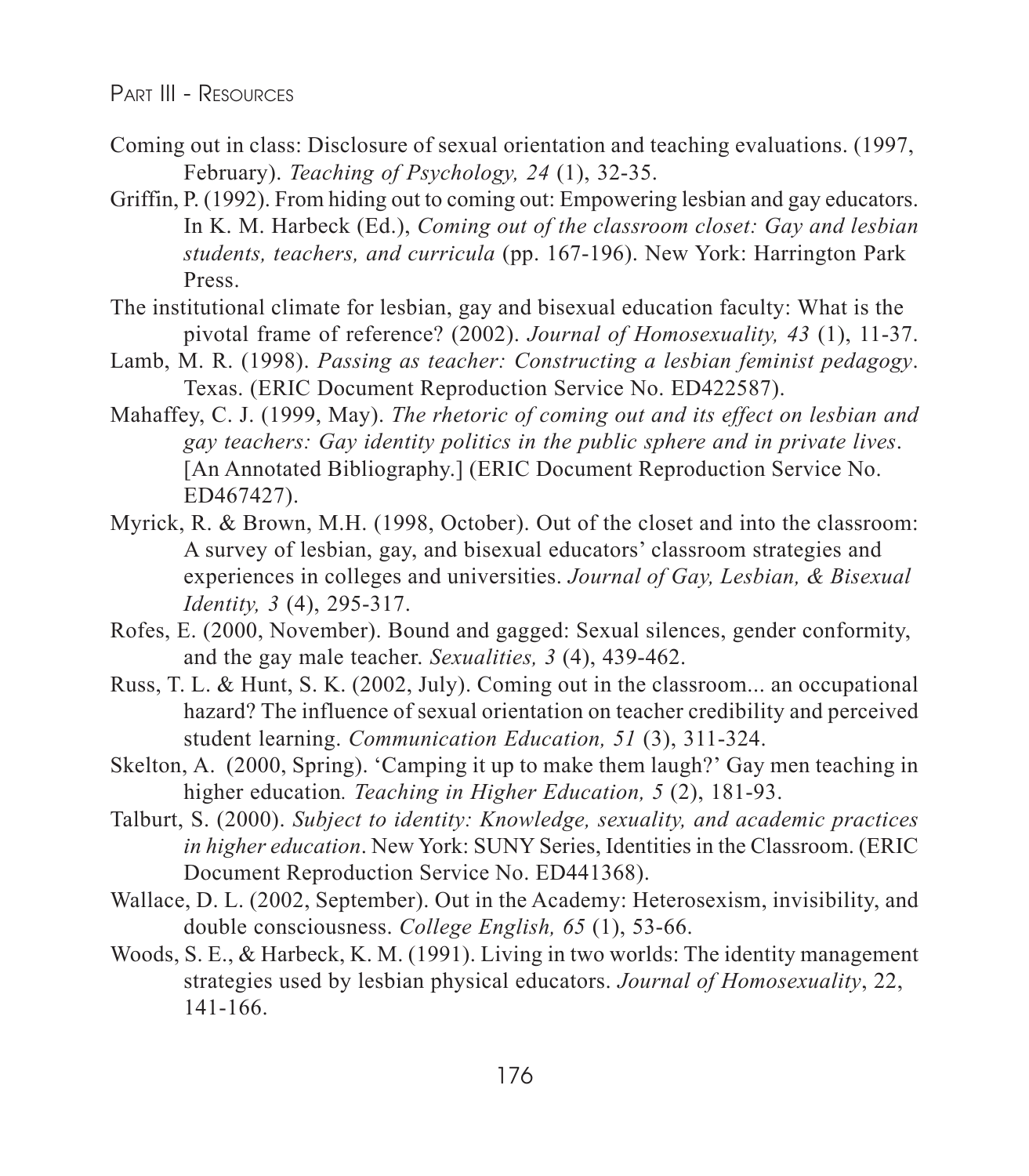## **Campus Climate and LGBT College Students**

- Attitudes toward gay, lesbian and bisexual persons among heterosexual liberal arts college students. (2002). *Journal of Homosexuality, 43* (1), 61-84.
- Evans, N. J. (2001). The experiences of lesbian, gay, and bisexual youths in university communities. In A. R. D'Augelli & C. J. Patterson (Eds.), *Lesbian, gay, and bisexual Identities and youth: Psychological perspectives* (pp.181-198). London: Oxford University Press.
- Guth, L. J., Hewitt-Gervais, C., Smith, S., & Fisher, M. S. (2000, September-October). Student attitudes toward AIDS and homosexuality: The effects of a speaker with HIV. *Journal of College Student Development, 41* (5), 503-12.
- Howard, K. & Stevens, A. (Eds.). (2000). *Out & about on campus: Personal accounts by lesbian, gay, bisexual, & transgendered college students*. Los Angeles: Alyson Publications.
- Mohr, J. J. & Sedlacek, W. E. (2000, January-February). Perceived barriers to friendship with lesbians and gay men among university students. *Journal of College Student Development, 41* (1), 70-80.
- Lesbian, gay, bisexual, and transgender college students with disabilities: A look at multiple cultural minorities. (2002, September). *Psychology in the Schools, 39* (5), 525-38.
- Renn, K. A.& Bilodeau, B. (2002, November 22). *Queer student leaders: A case study of leadership development and lesbian, gay, bisexual, and transgender student involvement*. (ERIC Document Reproduction Service No. ED470048).
- Sanlo, R. (2000, November-December). Lavender graduation: Acknowledging the lives and achievement of lesbian, gay, bisexual, and transgender college students. *Journal of College Student Development, 41* (6), 643-47.
- Schulte, L. J. (2002). Similarities and differences in homophobia among African Americans versus Caucasians. *Race, Gender & Class, 9* (4), 71-93.
- Sexual attitudes among Hispanic college students: Differences between males and females. (2003). *International Journal of Adolescence & Youth, 11*(1), 79-89.
- Shepard, C. F., Yeskel, F., & Outcalt, C. (1995). Lesbian, gay, bisexual, and transgender campus organizing: A comprehensive manual. New York: National Gay and Lesbian Task Force. (ERIC Document Reproduction Service No. ED449723).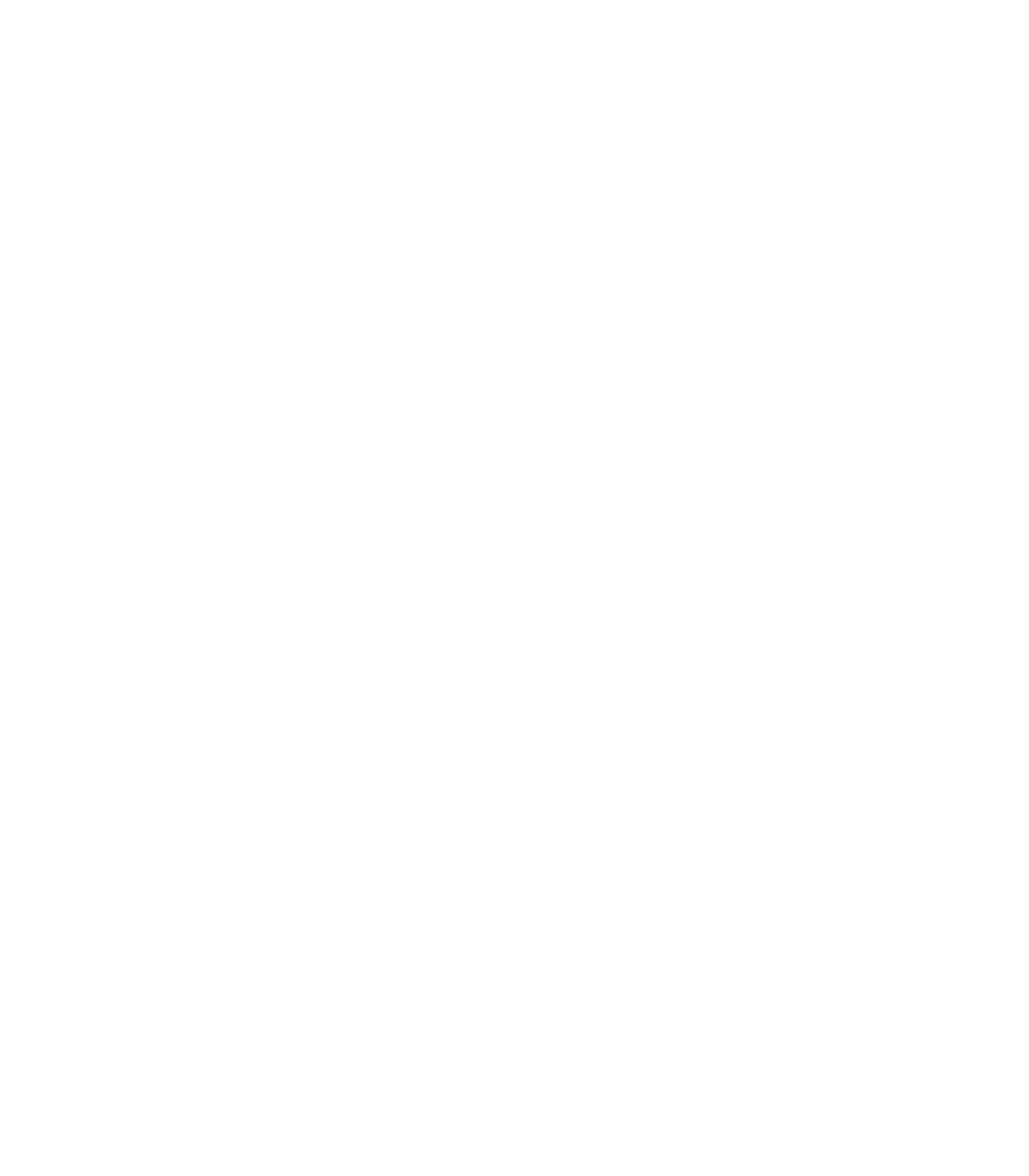## >>academic resources related to sexuality and gender studies

- Abelove, H., Barale, M.A., & Halperin, D.M. (Eds.). (1993). *The lesbian and gay studies reader*. New York: Routledge.
- Arguelles, L. & Rich, B.R. (1989). Homosexuality, homophobia, and revolution: Notes toward an understanding of the Cuban lesbian and gay male experience. In Duberman, Vicinus, & Chauncey (Eds.), *Hidden from history* (pp. 441-455). New York: New American Library.
- Bloom, A. (1994, July 18). The body lies. *The New Yorker*, 38-44, 46-49.
- Bornstein, K. (1994). *Gender outlaw: On men, women, and the rest of us*. New York: Vintage Books.
- Boykin, K. (1996). *One more river to cross: Black and gay in America*. New York: Anchor Books.
- Butler, J. (1990). *Gender trouble*. New York: Routledge.
- Califia, P. (1997). *Sex changes: The politics of transgenderism*. San Francisco: Cleis Press.
- Carrier, J.M. (1985). Mexican male bisexuality. In F. Klein and T.J. Wolf (Eds.), *Two lives to lead: Bisexuality in men and women* (pp. 75-85). New York: Harrington.
- Chauncey, G. (1994). *Gay New York*. New York: Basic Books.
- Cromwell, J. (1999). *Transmen and ftms: Identities, bodies, genders, and sexualities*. Urbana, IL: University of Illinois Press.
- Cruz-Malavé, A. & Manalansan, M.F. (Eds.). (2002). *Queer globalizations: Citizenship and the afterlife of colonialism*. New York: New York University Press.
- D'Emilio, J. & Freedman, E. (1988). *Intimate matters: A history of sexuality in America*. NY: Harper and Row.
- Duggan, L. (1992). Making it perfectly queer. *Socialist Review*, *22* (1), 11-31.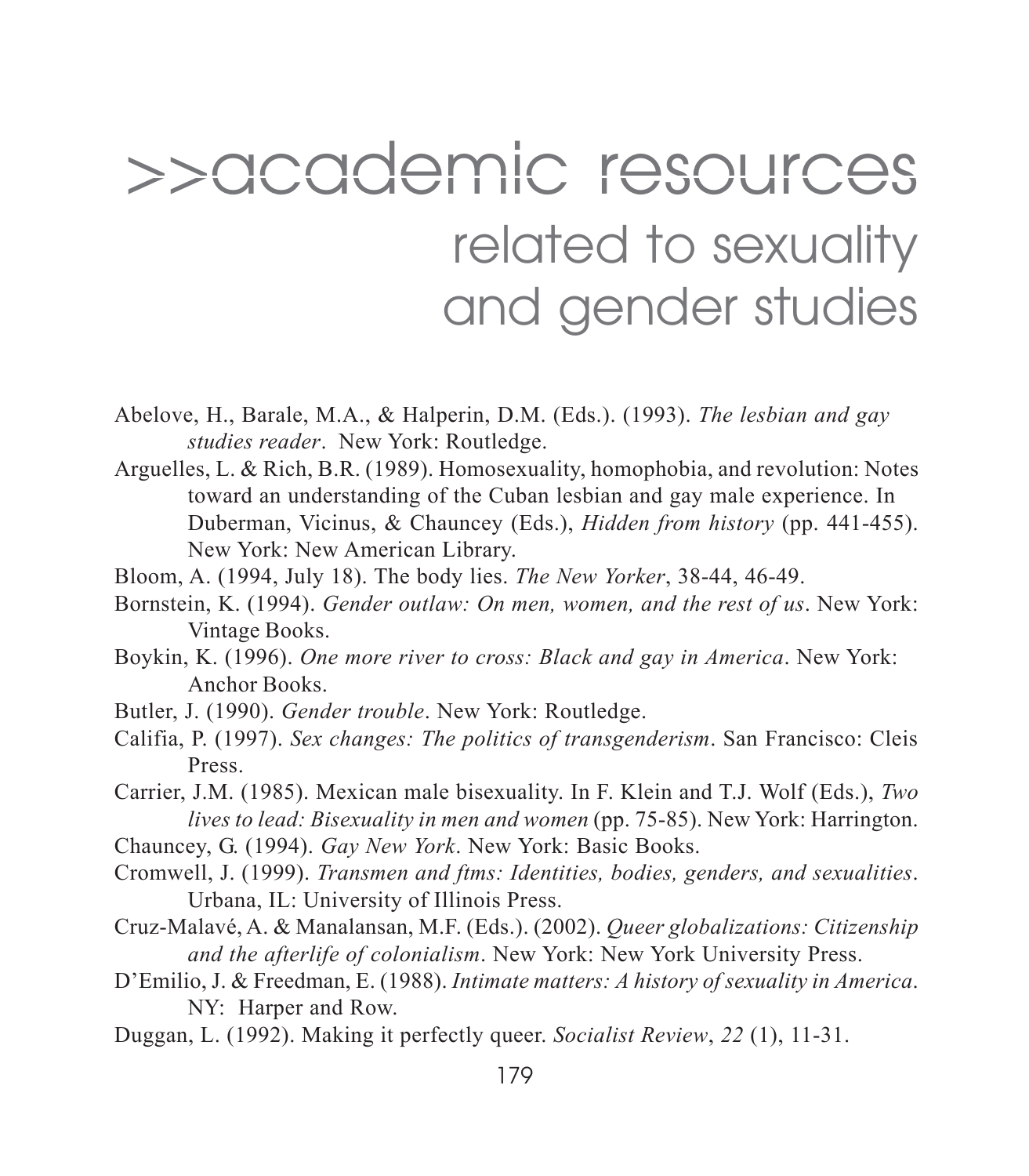PART III - RESOURCES

- Fausto-Sterling, A. (1993). The five sexes: Why male and female are not enough. *The Sciences*, March/April, 20-24.
- Feinberg, L. (1996). *Transgender warriors: Making history from Joan of Arc to RuPaul*. Boston: Beacon Press.
- Foucault, M. (1980). *The history of sexuality: An introduction*. New York: Vintage*.*
- Freedman, E. (1995). The historical construction of homosexuality in the US*. Socialist Review, 25* (1)*, 31-46.*
- Fuss, D. (Ed.). (1991). *Inside/out: Lesbian theories, gay theories*. New York: Routledge*.*
- Glick, E., Garber, L., Holland, S., Balderston, D., & Quiroga, J. (2003). New directions in multiethnic, racial, and global queer studies. *GLQ, 10* (1), 123-137.
- Gross, L. & Woods, J.D. (Eds.). (1999). *The Columbia reader on lesbians and gay men in media, society and politics.* New York: Columbia University Press.
- Halberstam, J. (1998). *Female masculinities*. Durham, NC: Duke University Press.
- Hubbard, R. (1995). The social construction of sexuality. In P. Rothenberg (Ed.), *Race, class, and gender in the United States.* New York: St. Martin's Press.
- Katz, J. (1990). The invention of heterosexuality. *Socialist Review, 20,* 7-34*.*
- Kessler, S. (1990). The medical construction of gender: Case management of intersexed infants*. Signs, 16,* 3-26*.*
- Laumann, E.O., Gagnon, J.H., Michael, R.T., & Michaels, S. (1994). *The social organization of sexuality: Sexual practices in the United States.* Chicago: University of Chicago Press.
- Leong, R. (Ed.). (1996). *Asian American sexualities: Dimensions of the gay and lesbian experience.* New York: Routledge.
- Lorber, J. (1996). Beyond the binaries: Depolarizing the categories of sex, sexuality, and gender*. Sociological Inquiry, 66* (2), 143-159*.*
- Miller, N. (1992). *Out in the world: Gay and lesbian life from Buenos Aires to Bangkok*. New York: Random House.
- Moraga, C. & Anzaldua. (Eds.). (1983). *This bridge called my back: Writings by radical women of color*. New York: Kitchen Table, Women of Color Press.
- Morton, D. (Ed.). (1996). *The material queer: A lesbigay cultural studies reader.* Boulder, CO: Westview*.*
- Murray, S. (1996). *American gay.* Chicago: University of Chicago Press.
- Nardi, P.M. & Schneider, B.E. (Eds.). (1998). *Social Perspectives in Lesbian and Gay Studies: A Reader.* London and New York: Routledge.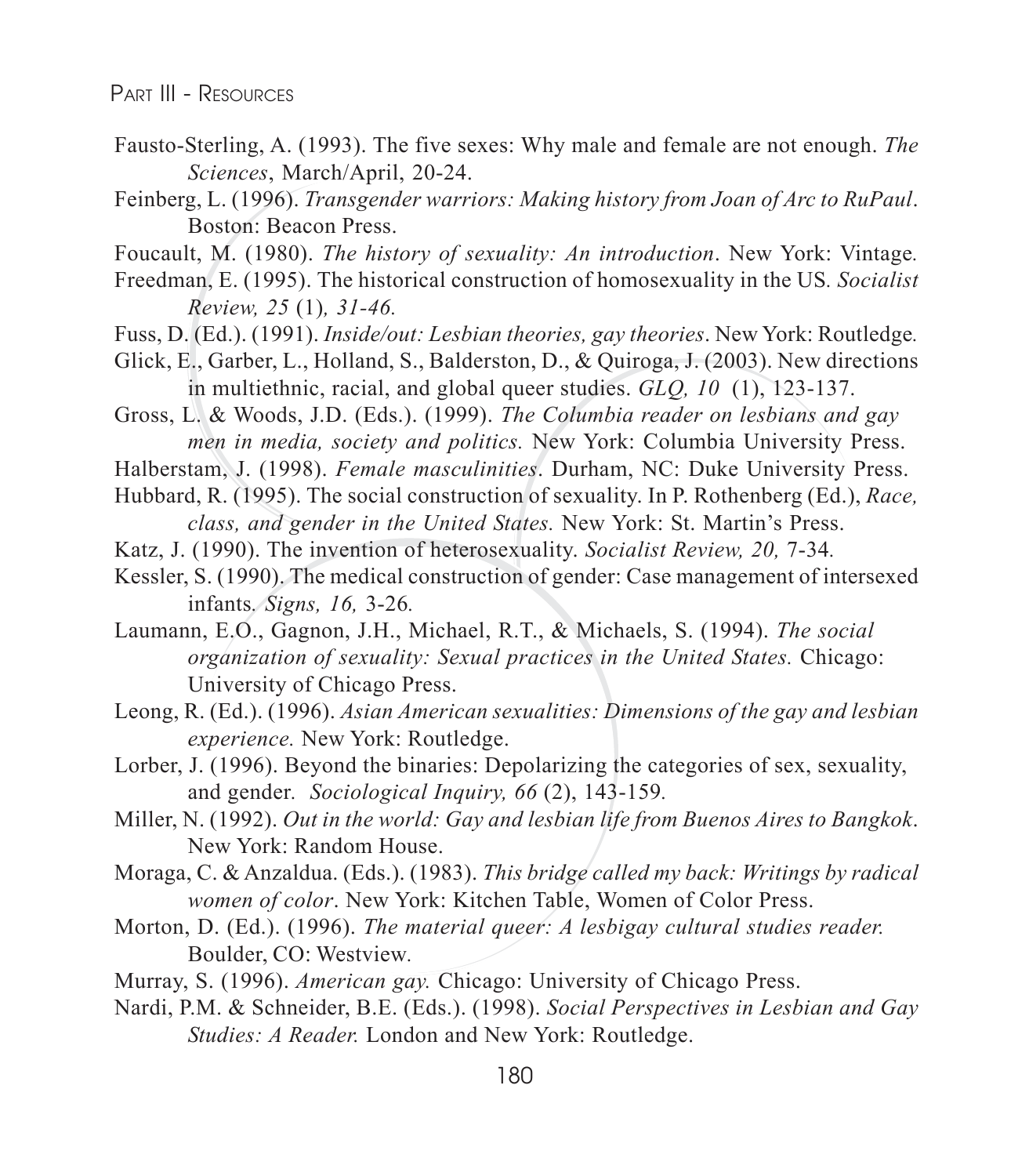- Ratti, R. (Ed.). (1993). *A lotus of another color: An unfolding of the South Asian gay and lesbian experience.* Boston: Alyson Publications*.*
- Rodriguez Rust, P.C. (2000). *Bisexuality in the United States: A social science reader.* New York: Columbia University Press*.*
- Sedgwick, E. (1990). *Epistemology of the closet.* Berkeley: University of California Press.
- Seidman, S. (Ed.). (1996). *Queer theory/sociology.* Malden, MA: Blackwell*.*
- Shapiro, J.P. (1993). *No pity: People with disabilities forging a new civil rights movement.* New York: Times Books*.*
- Sexuality Information and Education Council of the Unites States. (1999). SIECUS Report. [Special volume on transgender issues]. Vol. 28, No.1.
- Terry, J. (1999). *An American obsession: Science, medicine, and homosexuality*. Chicago and London: The University of Chicago Press.
- Trujillo, C. (Ed.). (1991). *Chicana lesbians: The girls our mothers warned us about*. Berkeley: Third Woman Press.
- Warner, M. (Ed.). (1993). *Fear of a queer planet: Queer politics and social theory*. Minneapolis, MN: University of Minnesota Press.
- Weston, K. (1991). *Families we choose: Lesbians, gays, kinship*. New York: Columbia University Press.
- Wilchins, R. A. (1997). *Read my lips: Sexual subversion and the end of gender*. Ithaca, NY: Firebrand Books.

## Compiled by Kathleen Farrell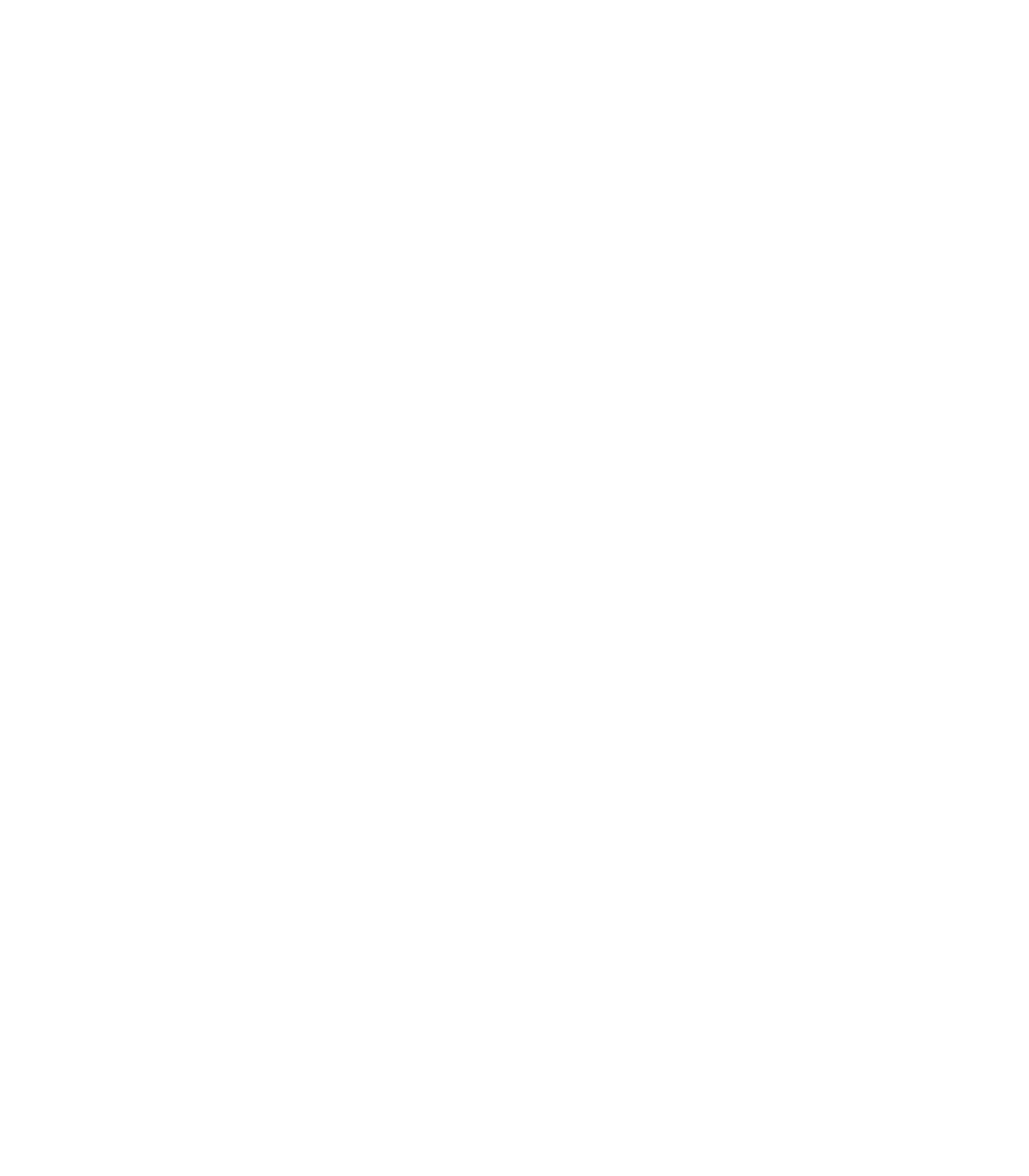# >>glossary of LGBT-related terms

**Ability:** In this volume we intentionally substitute the word "ability" in place of the more common medical term "disability" in order to highlight differing physical and mental abilities as a range of variations in the ways that people negotiate their environments. It is our position that "disabilities" are constructed as abnormal and that this language continues to constitute a group of people as "less than" or "unable" as opposed to appreciating varying abilities as components of diversity on campus, such as race, gender, social class, and sexual orientation.

**Ally:** A person who works in a helpful capacity toward another. This book specifically discusses the role TAs can play as allies to LGBT students and colleagues by supporting and honoring sexual and gender diversity, challenging homophobic and heterosexist remarks and behaviors, and by exploring and understanding issues related to the LGBT community as part of responsible teaching.

**Binary gender system:** The socially constructed idea that there are two distinct, and opposite, genders in our culture: male and female. People who do not "fit" within one category or the other are erased by this understanding of gender.

**Bisexual:** A person who has significant emotional, sexual, and/or romantic attractions to both men and women.

**Class, Social Class:** "Class" usually refers to social stratum whose members share certain social, economic, and cultural characteristics. In other words, class is usually related to income, wealth, education, occupational prestige, and the privileges that accompany these hierarchical statuses. Social class standing intersects with sexuality and gender identity (as well as race, ability, religion, and nationality) in complicated ways.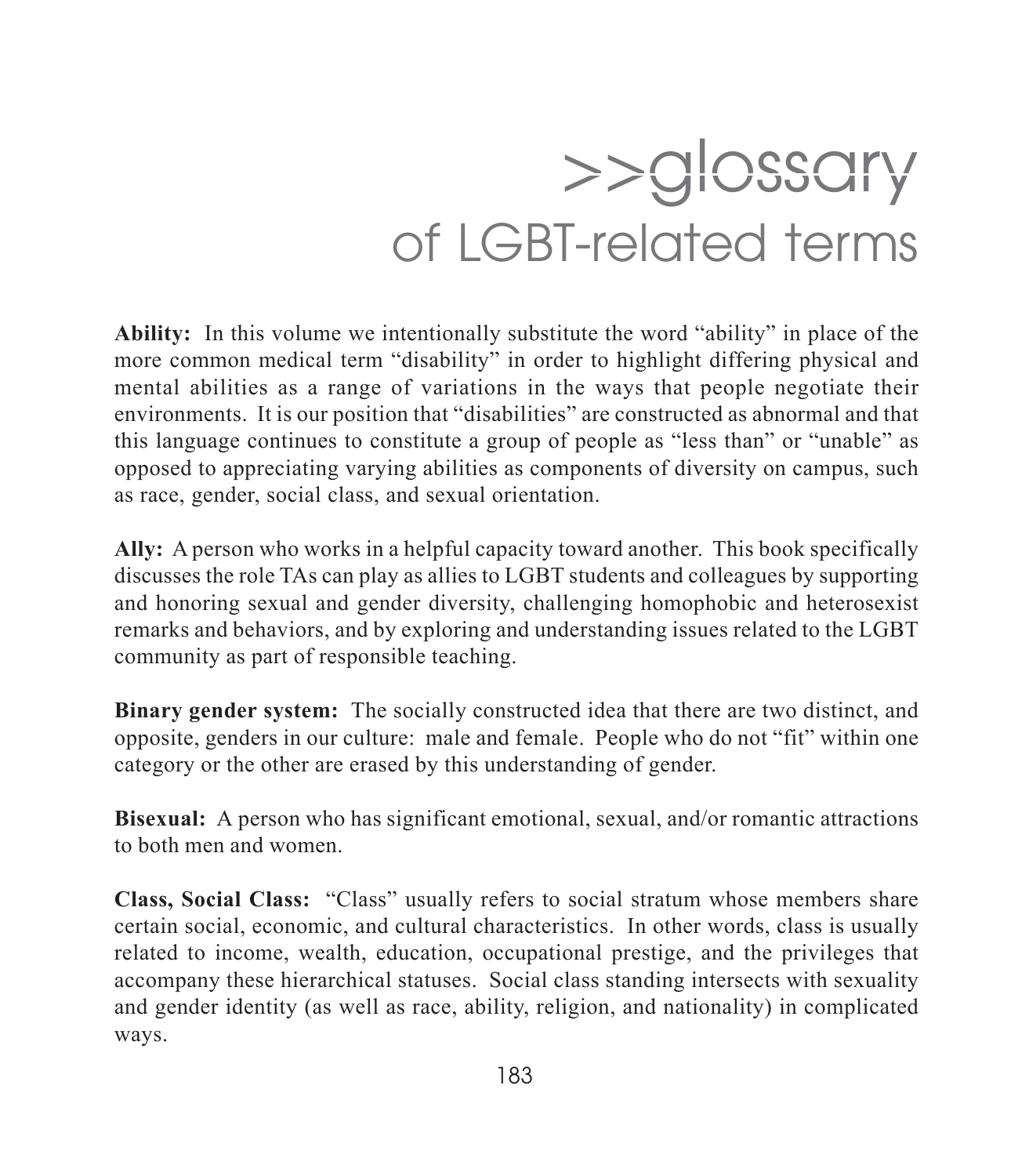**Closet, Closeted, or being "in the closet:"** The closet is commonly referred to by LGBT people as the state of hiding or concealing one's LGBT-identity and/or behavior from others, and sometimes even from oneself. The origin comes from an old drag phrase, "you can only tell he's gay by the female clothes in his closet."

**Coming out, Coming out of the closet:** The process of disclosing one's LGBT identity and/or behavior. Coming out can be a lifelong process of self-acceptance.

**Coming Out Week:** A week of pro-gay activities, often hosted on college campuses by LGBT student groups, to celebrate the LGBT community and increase its visibility.

**Drag:** The act of dressing in clothing that is commonly associated with the opposite gender. In drag shows, drag queens are men who dress and perform as women and drag kings are females who dress and perform as men.

**Dyke:** Once a derogatory slur for lesbians, but is now frequently reclaimed by some lesbians as a term of pride.

**Fag(got):** A derogatory slur for gay men, but has been reclaimed by some gay men as a term of pride.

**Gay:** Oftentimes "gay" is used as an adjective to refer to all people, regardless of gender, who have their primary emotional, sexual, and/or romantic attractions to people of the same sex/gender. However, when used as a noun, "gay" usually refers to gay men (i.e. men who have significant emotional, sexual and/or romantic attractions to other men).

Gender: While many people believe that the sex differences (i.e. anatomical, genetic, and hormonal differences) between men and women are biological, gender is considered the social concept by which particular characteristics construct men and women as "masculine" and "feminine." [Although, not everyone believes that sex is 100% biological, either!] People are socialized into behaving appropriately for their sex based on the culture and historical time period in which they live. Gender is often considered a social institution in our culture since it shapes our desires, behaviors, and identities so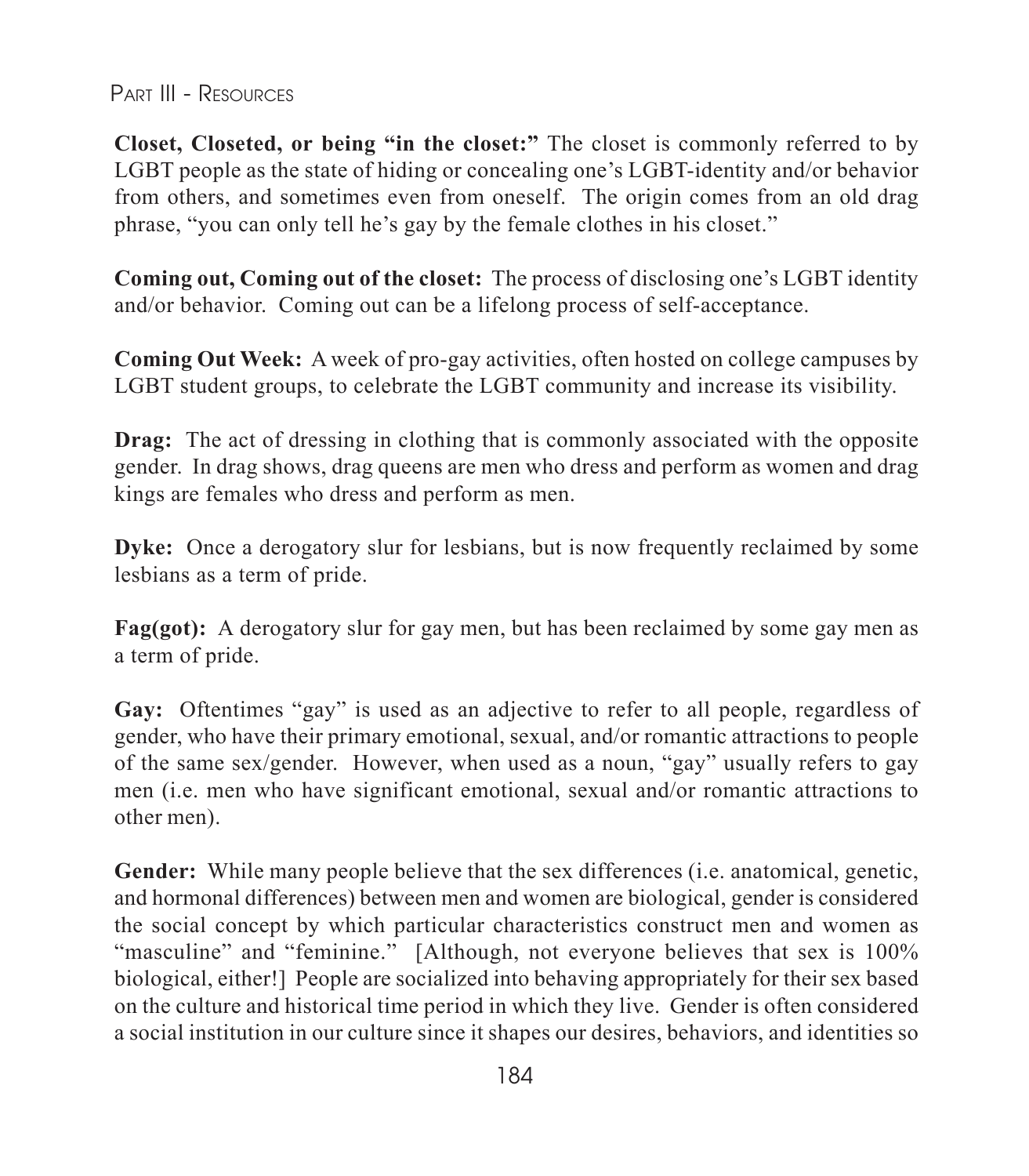profoundly and is intimately related to power dynamics between men and women. Please see "(Trans)Gendering the Classroom," by Rob S. Pusch, for a more complex discussion of gender.

Gender Expression: The external representation of one's gender identity, usually expressed through "feminine" or "masculine" behavior, clothing, voice inflection, body adornment, and behaviors, etc. Typically, people who identify as transgender work to make their gender expression match their gender identity and not their "biological" sex. [Many people who identify as transgender resist the two-gender binary system altogether by refusing to be categorized as either a man or woman.]

**Gender Identity:** One's personal sense of being a man or woman; the name one uses to refer to his/her gender. For transgender people, their "biological" sex does not match their own gender identity.

**Hegemony, hegemonic:** A term developed by Italian Marxist theorist Antonio Gramsci to refer to the process by which those in power secure the consent of their "subordinates" by making their position/power seem natural and normal through the use of pleasure, fascination, humor, etc. In other words, this is not a type of power that works through overt force; instead, hegemony seduces us into believing that things are the way they are because, "they're supposed to be." For example, the idea that men and women should only be attracted to members of the opposite gender is a hegemonic belief system.

**Heteronormativity:** A concept used to describe how many social institutions and social policies reinforce the belief that human beings fall into two distinct and complementary categories, male and female, and the subsequent belief that those genders ought to fulfill complementary roles—that is, among others, that sexual relationships ought to exist only between males and females. To describe a social institution as heteronormative means that it has visible or hidden norms, some of which are viewed as normal only for males and others which are seen as normal only for females. Its purpose, as with many critical terms, is to help identify voices that have "fallen through the cracks" and who do not feel that they have an adequate means of expressing themselves within the current social worldview. Please see "Heteronormativity and Teaching at Syracuse University," by Susan Adams, for a more complete discussion of this term.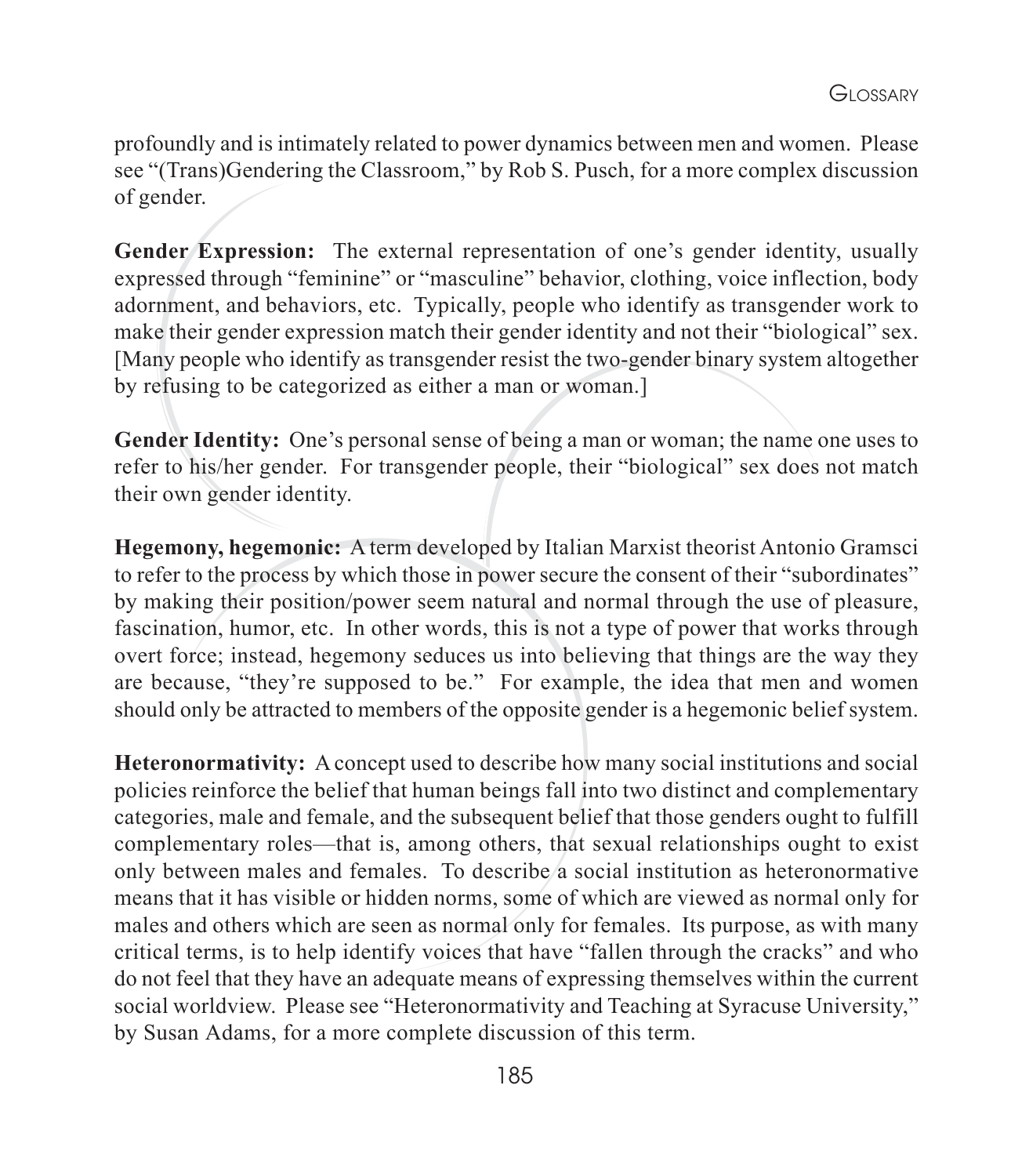**Heterosexism:** An "ism" represents a system, ideology, or theory that includes a basis for privileging, or rewarding, certain groups over others on the basis of a particular characteristic. Heterosexism refers to the dominant cultural belief that heterosexuality is the one "normal" and "right" sexuality for all people. Heterosexism, therefore, influences the fact that LGBT people often experience prejudice and discrimination in many forms, but it also impacts non-LGBT people by defining a very narrow range of acceptable behaviors and identities.

**Heterosexual:** A person who has significant emotional, sexual, and/or romantic attractions to members of the opposite sex/gender.

**Homophobia:** While a strict translation refers to the fear and hatred of "homosexuals," homophobia encompasses a much broader definition by also incorporating the discomfort and dislike that people may feel toward LGBT people, the belief that LGBT people do not deserve the same rights and opportunities as people who aren't LGBT, and any language or practice that supports these ideologies, such as using derogatory slurs (even in jest).

**Homosexual:** A person who has significant emotional, sexual, and/or romantic attractions to members of the same sex. This term developed out of the medical literature and is not usually the preferred way most LGBT people refer to themselves or others.

**Intersex:** A term used to describe the occurrence of a person born with both male and female anatomical/physiological characteristics (which can occur in various combinations), or when a person's genitalia is biologically ambiguous. This happens more than you think, but doctors usually make a decision to surgically alter a child's genitalia at a very young age. Surgical alteration of genitalia to make an individual "fit" either a male or female sex category has led some theorists to argue that sex categories are not just biological; they are, in fact, socially- as well as biologicallyconstructed.

**LGBT:** An acronym for the identities Lesbian, Gay Men, Bisexual, and Transgender. At times, "Q" is added to refer to those who identify as Queer and/or Questioning (as in questioning their sexual identity). Also, sometimes "A" is added to refer to people who identify as LGBT Allies.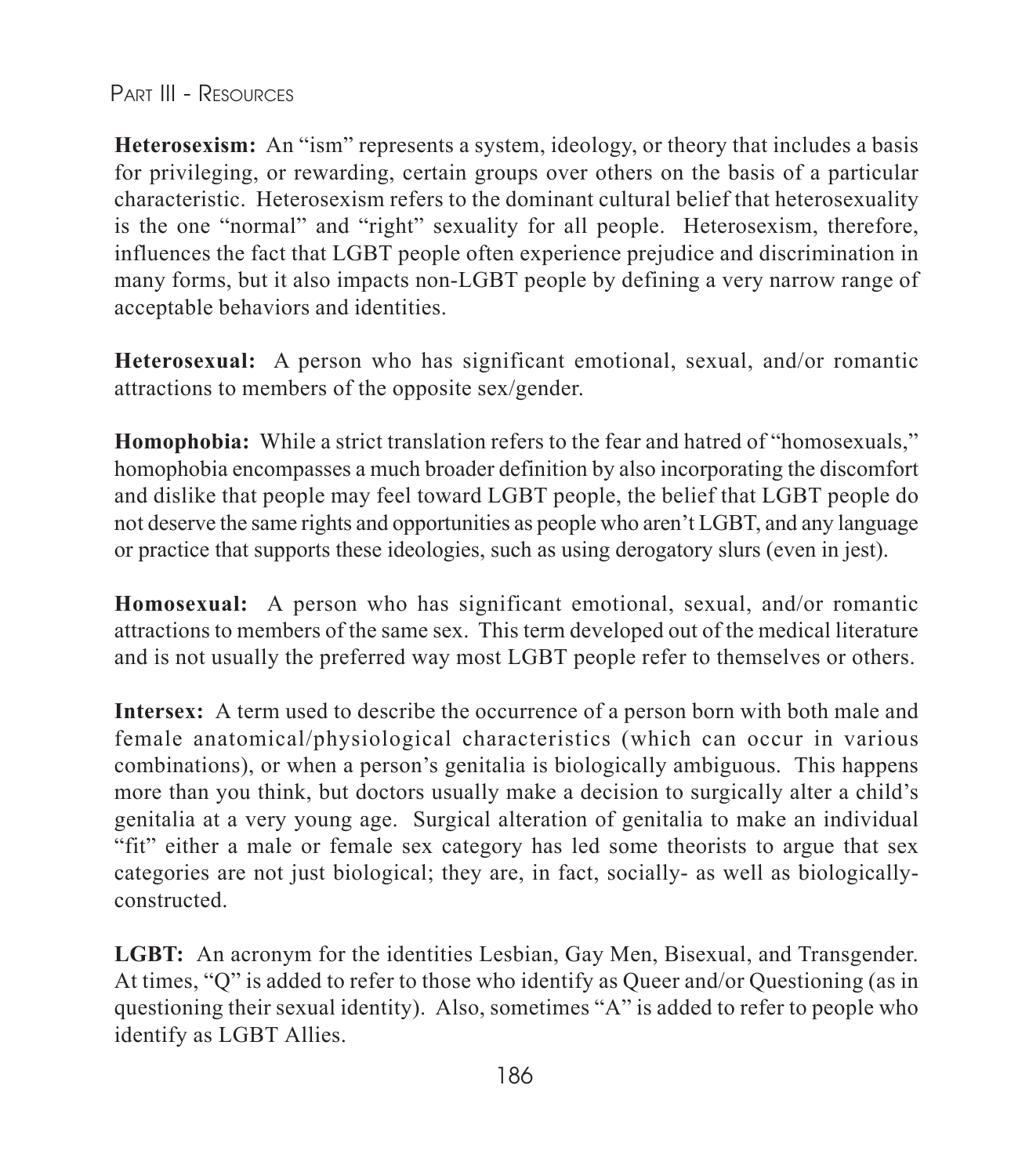**Lesbian:** A woman who has significant emotional, sexual, and/or romantic attractions to other women. Also, a woman who is "woman-identified."

**Pass:** LGB people are said to "pass" when their LGB identity is not publicly exposed, i.e., they can "pass" as straight. Transgender people are said to "pass" when they can successfully live as their chosen gender.

**Queer:** This word emerged in the mid-to-late 1980s in order to reclaim a pejorative term that was once used to disparage LGBT people. Today, "queer" is used in many different ways. Some people use "queer" as an all-inclusive term to refer to anyone who is not heterosexual (i.e. all LGBT people). However, the term is also used in a highly political way by some non-straights to refer to their sexuality and/or progressive ideologies that reject compulsory heterosexuality and the practices that are often associated with it, i.e. these people identify as "queer" to mark their counter-hegemonic/ anti-mainstream lifestyles. Queer Theory is a body of literature that has developed from this latter definition in order to contest the widespread beliefs related to our current understandings of sexuality.

**Race:** Socially constructed categories often related to ethnicity and perceived skin color. Like gender, race involves a complex web of social meanings but should be understood as a social structure that is intimately related to privileges in our culture. Race intersects with sexuality and gender (as well as ability, religion, social class, and nationality) in complicated ways.

**Rainbow Flag, Pride Flag:** A symbol of the LGBT community that denotes the unity and diversity that is present within it. The colors red, orange, yellow, green, blue, and purple are striped across its cloth.

**Sexual Identity:** One's personal sense of sexual orientation; the names people use to refer to their sexual orientation, i.e. lesbian, bisexual, gay, queer, questioning, etc.

**Sexual Orientation:** The favored term (as opposed to "sexual preference") used when referring to an individual's emotional, sexual, and/or romantic attractions to the same and/or opposite sex/gender, including LGB and heterosexual orientations. When sexual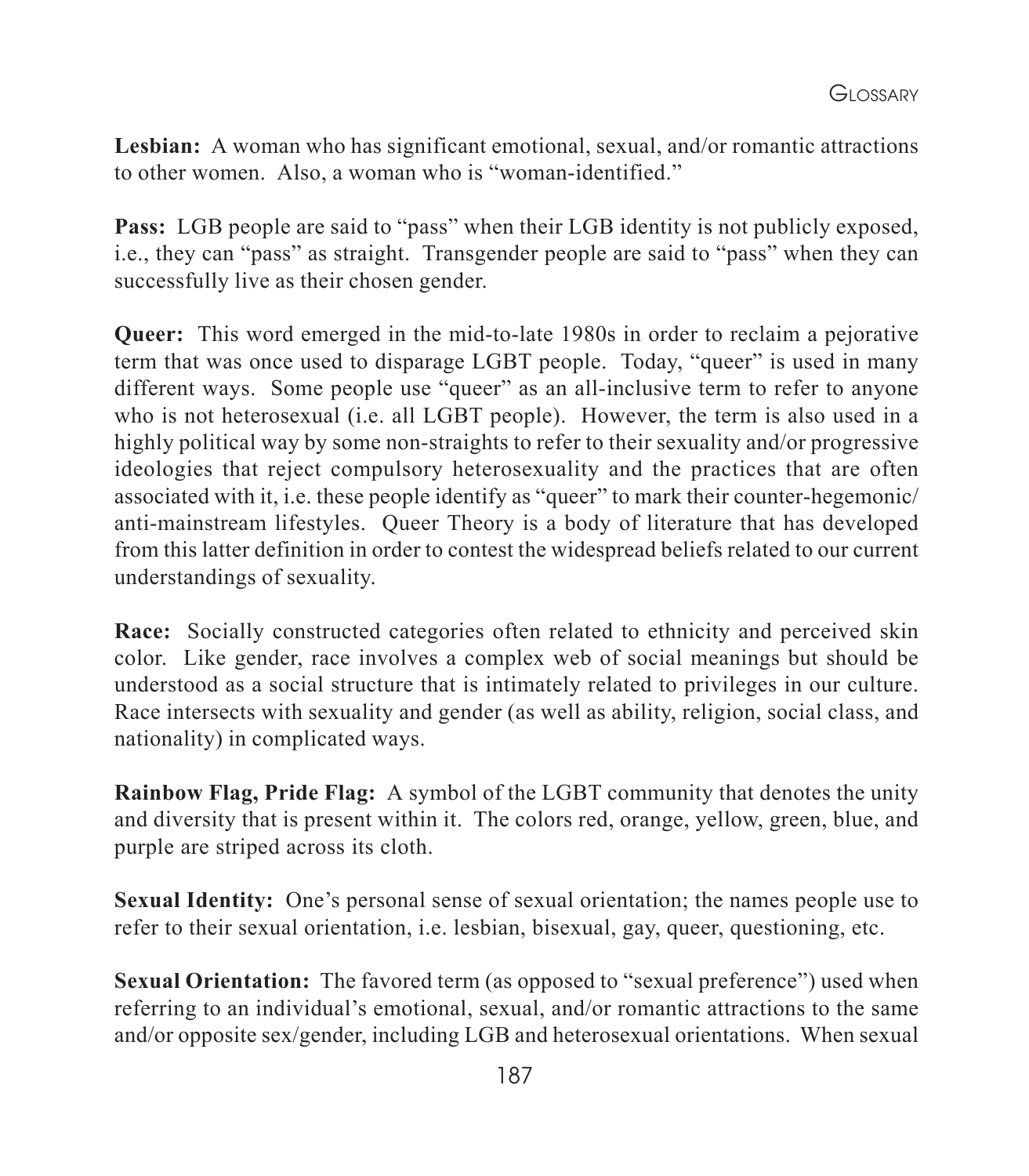orientation is used just to describe LGBT people, this makes the sexual orientation of heterosexuals invisible.

**Straight:** Another word for heterosexual.

**Transgender:** An umbrella term for people whose gender identity and/or gender expression differs from the sex they were assigned at birth including, but not limited to, transsexuals, intersex people, and cross-dressers. Please see "(Trans) Gendering the Classroom, by Rob S. Pusch, for a more complex discussion of this term.

**Transition:** The complex process of altering one's gender. Transition often includes changing one's legal name, coming out to friends and family as transgender, and sometimes taking forms of hormone therapy and genital alteration.

## Compiled by Kathleen Farrell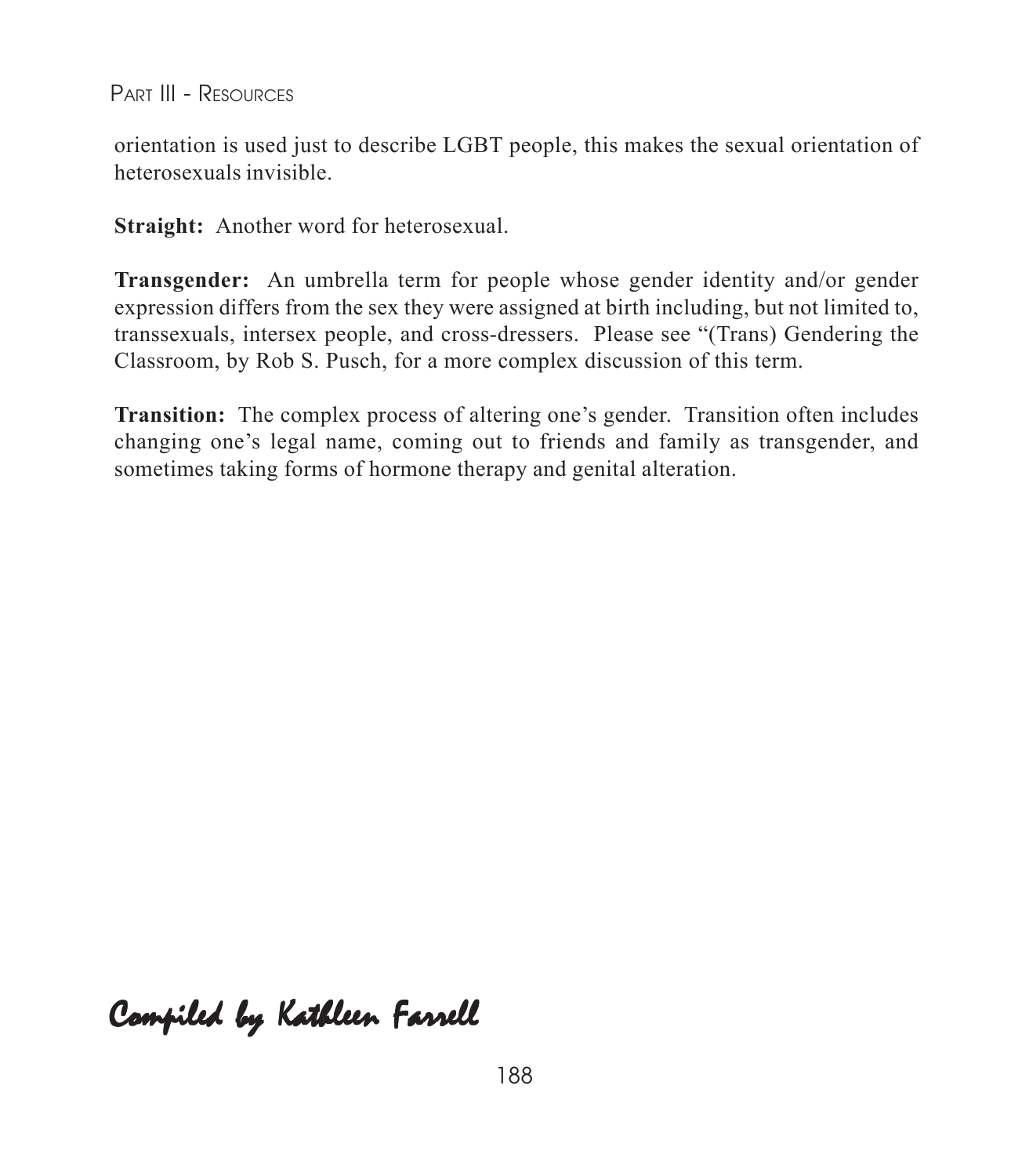# >>contributors

**Kathleen Farrell** is a doctoral candidate in the Department of Sociology as well as a Fellow of the Center for the Study of Popular Television in Newhouse and a 2004 recipient of the Graduate School's Outstanding TA Award. Kathleen's work primarily addresses the sociology of gender and sexuality, cultural studies, queer theory, and popular culture. She is currently completing her dissertation—a study of media activists and their work to increase queer television characters.

**Nisha Gupta** is a doctoral candidate in Cultural Foundations of Education. She teaches courses in Foundations of Education and Women's Studies. She served as a Teaching Fellow for the TA program at Syracuse University and was awarded the Graduate School's Outstanding TA Award in 2003. Her dissertation critically considers the idea of "diversity" in higher education. Nisha's research interests in feminist epistemologies and multiple conceptions of the idea of multicultural education are reflected in her teaching interests in enhancing interdisciplinary and multiple teaching/learning styles.

**Mary Queen** is a doctoral candidate in Composition and Cultural Rhetoric. Her primary research areas—rhetoric, transnational feminist movements, and technology studies—intersect in her dissertation, which analyzes the circulation of Palestinian women's representations via internet technology as a field of rhetorical action. She teaches undergraduate courses in the Writing Program and the Women's Studies Program, and was a recipient of the Graduate School's 2003 Outstanding TA Award, as well as the 2003 Women's Studies Joan Lukas Rothenberg Graduate Student Service Award.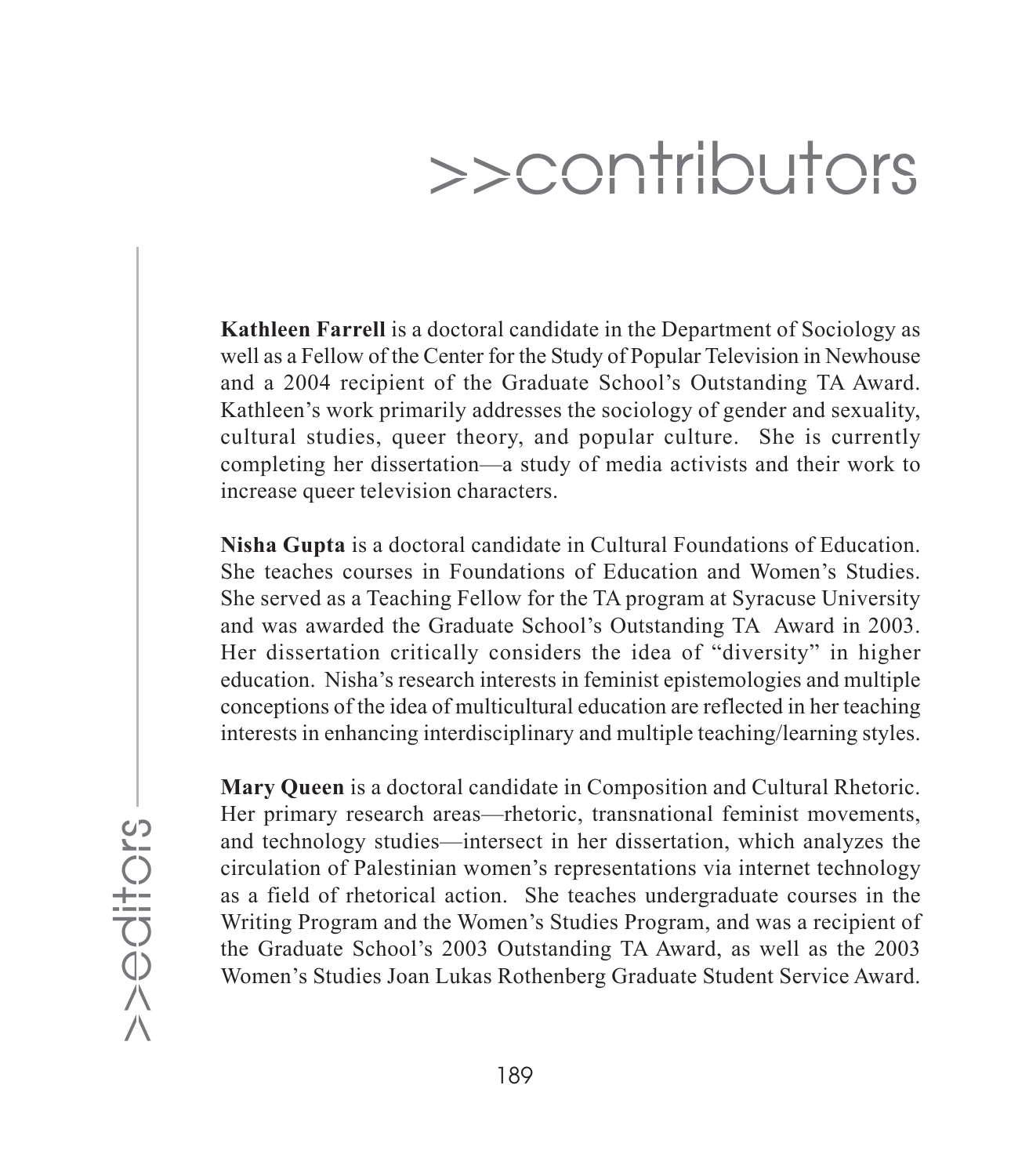**Susan M. Adams** is a doctoral candidate in Composition and Cultural Rhetoric at Syracuse University. She enjoys teaching writing and working with SU's undergraduate students. Susan's research focuses on queer and feminist theories, with a particular focus on rhetorical negotiations of subjectivity and identity by actress/writers of the mid-19<sup>th</sup> century.

**Ahoura Afshar** is a Ph.D. student in Political Science at Syracuse University, with a master's degree in Human Rights from the London School of Economics. His main academic interests are human rights and international law.

**Dean Allbritton** recently graduated from Syracuse University with a master's degree in Spanish Literature and Language. His thesis dealt with the advent of queer literature in contemporary Spanish novels; he currently resides in Spain collecting further information for his future doctoral work and having many Spanish parties.

**Katrina Arndt** is a doctoral student and instructor in the School of Education. Her personal experiences inform her understanding of LGBT pedagogy, and she hopes all classrooms can be safe and welcoming places for all students.

**Andrew Augeri** graduated from Syracuse University in 2003, concentrating on marketing and analysis of television, film and advertising. Designing since 1997, he has created various marketing projects across campus for the Writing Program, the Counseling Center, the Center for Career Services, and the LGBT Resource Center.

**Camille Baker**, a sophomore Sociology and Graphic Arts major originally from Albuquerque, New Mexico, came to Syracuse University originally to study Public Communications. She now is interested in studying interactions among racial minority groups along with her communications studies. After graduating she plans on attending graduate school for Sociology.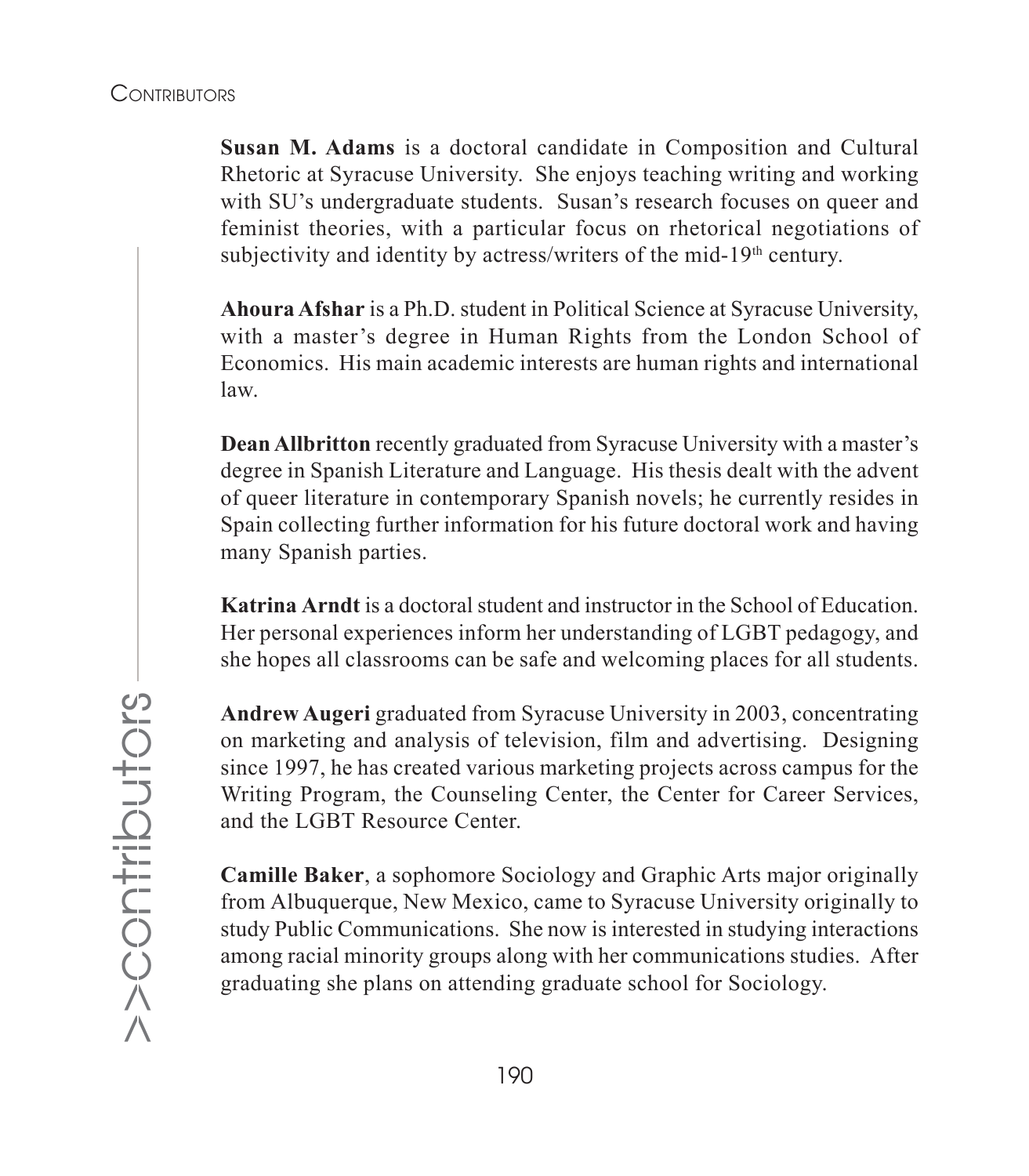**Payal Banerjee** is a doctoral student in Sociology. Her dissertation is about Indian immigrant information technology workers in the U.S. Payal has taught Social Problems and Sociology of Sex and Gender at the undergraduate level, where she has employed intersectional and transnational frameworks in building the courses.

**Eldar Beiseitov** is a doctoral candidate in the Department of Economics specializing in public finance and international economics. Eldar served as a TA, taught classes independently, and worked for the New York State Tax Study. Recently, Eldar helped in organizing the university forum on marriage equality, and the Reel Queer Film Festival, and has received the Foundation Award for his contributions to SU's LGBT community.

**Jeremy Brunson** is originally from Arizona. He and his partner of 10 years relocated to Syracuse so that Jeremy could earn a Ph.D. in Sociology and Disability Studies.

**Rachel Burgess** is a professional writing instructor (code for adjunct) in the Writing Program at Syracuse University.

**Paul Butler** completed his Ph.D. in Composition and Cultural Rhetoric at Syracuse in August 2004. He is assistant professor of English at Montclair State University in Montclair, New Jersey.

**Kelly Concannon** is a second year Ph.D. candidate in Composition and Cultural Rhetoric at Syracuse University. She taught composition at Illinois State University, Heartland Community College, and currently teaches both WRT 105 and 205 at Syracuse University. She is interested in feminist theory and feminist pedagogies, LGBT pedagogy and practice, and collaborative teaching/research methods.

**Melissa Conroy** is a Ph.D. candidate in Syracuse's Department of Religion. She will be joining Muskingum College's Department of Philosophy and Religion this fall in New Concord, Ohio. Her interests include religion and gender, popular culture, and cinema as well as psychoanalytic theory.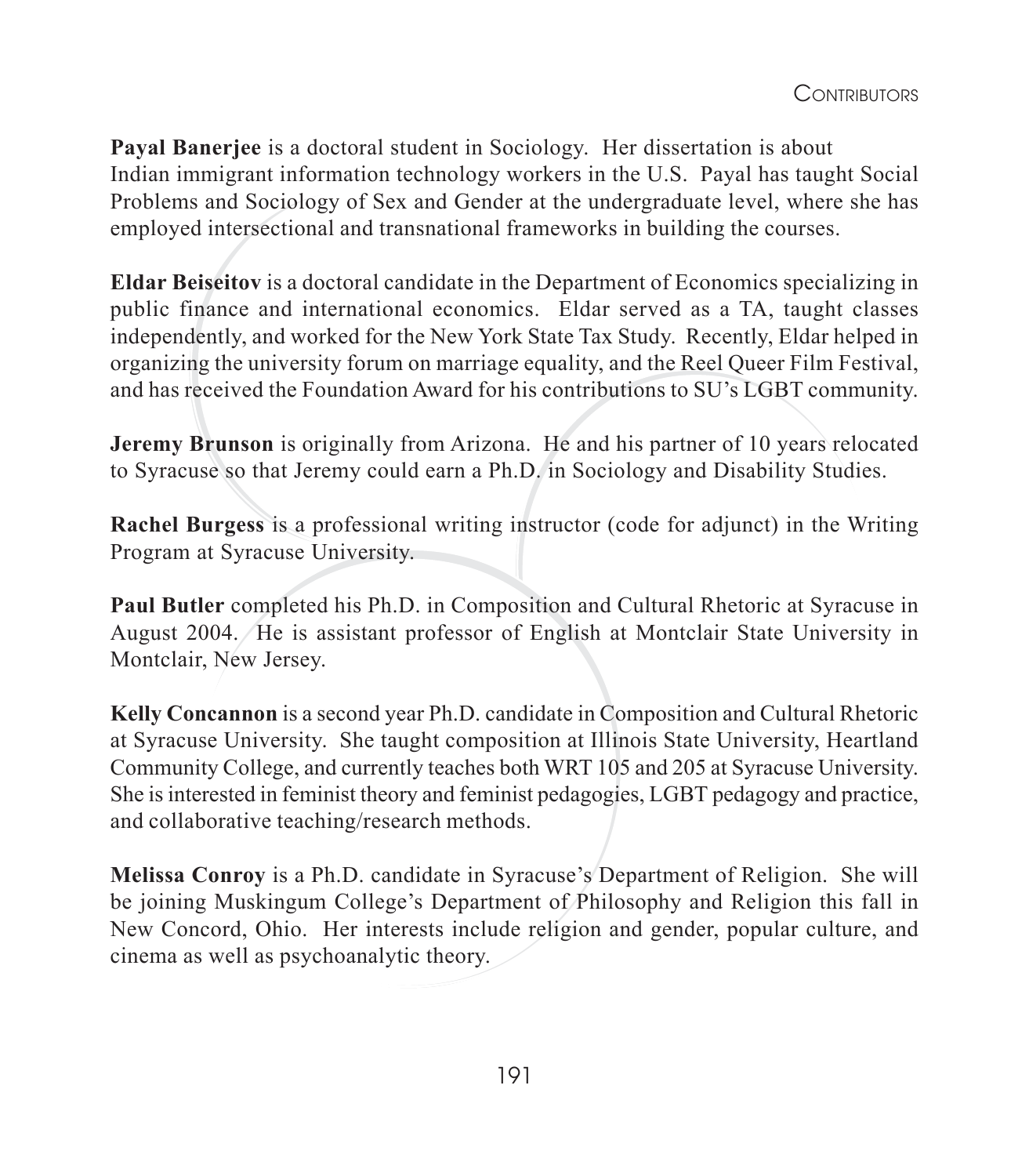#### **CONTRIBUTORS**

**Nicole Lorene Dimetman** came to the Maxwell School of Citizenship and Public Affairs on a Syracuse Graduate Scholarship. As a senior Political Science major at the University of Texas at San Antonio, she focused on civil liberties and homosexuality. She has continued this focus by studying the economic effects of the military's "Don't Ask, Don't Tell" policy. Nicole will continue her studies at the University of Texas Law School in the fall.

**Tom Dunn** is a graduate student and teaching assistant in the Department of Communication and Rhetorical Studies. His academic interests include the rhetorical creation of queer public sphere, queer public memory, and the rhetoric of the LGBT rights movement. Tom also serves as co-facilitator of Open Doors, the queer graduate student organization.

**Deborah Freund** is Vice Chancellor for Academic Affairs and Provost of Syracuse University. She is responsible for the academic leadership of all schools, colleges, and support units. She also holds the position of Professor of Public Administration in the Maxwell School of Citizenship and Public Affairs. She came to Syracuse in 1999 from Indiana University-Bloomington.

**Cyril Ghosh** is a Ph.D. student in the Department of Political Science, Syracuse University.

**Sidney (Skip) Greenblatt** is the Assistant Director for Advising and Counseling at the Slutzker Center for International Services at Syracuse University. He is also an adjunct associate professor of Sociology. Skip is a specialist on contemporary Chinese society. He is fluent in Chinese (Mandarin dialect) and a member of the National Committee on U.S.-China Relations.

**Patricia Hayes** holds a Bachelor of Music degree in Music Therapy from Nazareth College of Rochester and a Master of Divinity degree from St. Bernard's School of Theology and Ministry. She currently works for the LGBT Resource Center at Syracuse University where she is pursuing a Master of Social Work degree. Prior to working at SU, Hayes was employed at the Gay Alliance of the Genesee Valley in Rochester, NY as their Youth Program Coordinator working with and on behalf of LGBTQ youth and their families.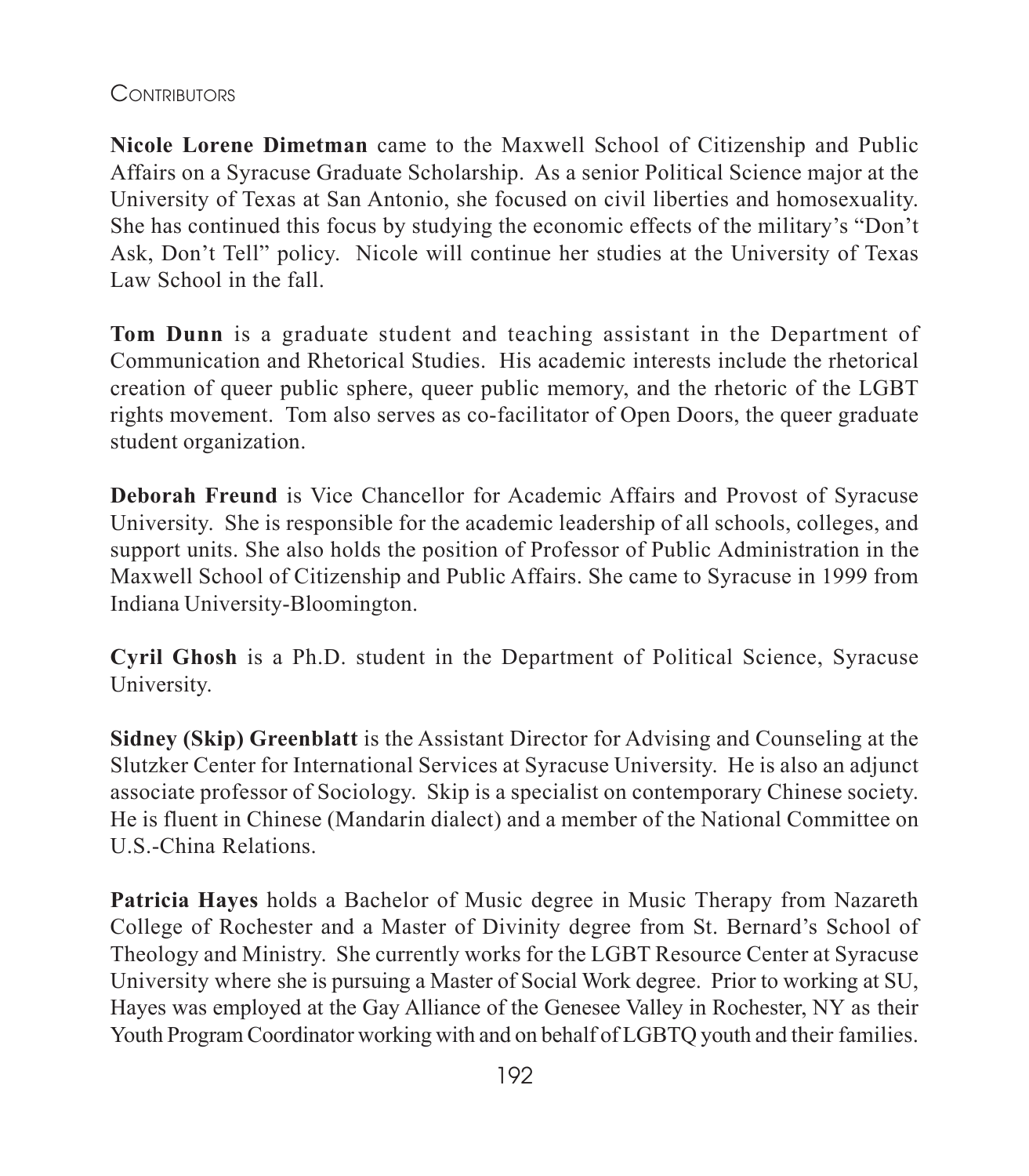**Margaret Himley** is Associate Professor of Writing and Rhetoric and Director of Undergraduate Studies in the Writing Program, where she is lead faculty on a large project called Writing and Diversity in a Globalized World. As co-chair of the Senate Committee on LGBT Concerns, she is happy to be collaborating with others in bringing LGBT scholarship, issues, and perspectives into the educational work of the university.

**Adrea Jaehnig** was hired as the Director of the LGBT Resource Center in October 2001. Prior to this position, Adrea was the Associate Director of the Office of Residence Life at Syracuse University. She is a member of the Chancellor's Diversity Advisory Board, the Student Affairs Diversity Advisory Board, the Syracuse Welcome/New Student Orientation, the Syracuse University Team Against Bias, the Syracuse Area Domestic Violence Coalition, the University Senate Committee on LGBT Concerns, and an executive committee member of the National Consortium of Directors of LGBT Resource Centers.

**Gerry Lambert** is a graduate student in the M.F.A. Program in Creative Writing. He also teaches Writing 105 and 205 in the Writing Program.

**Huei-Hsuan Lin** is a non tenure-track assistant professor of Cultural Foundations of Education at Syracuse University. Her teaching and research interests include feminist pedagogy, schooling for social justice, qualitative methodology, and ethnography of urban community activism.

**Andrew S. London** is an associate professor and the Director of Graduate Studies in the Sociology department and a senior research associate in the Center for Policy Research in the Maxwell School. His research focuses on the health, care, and well-being of stigmatized and vulnerable populations. He is the co-chair of the University Senate Committee on LGBT Concerns.

**Aman Luthra** is a graduate student in the departments of Geography (M.A.) and Public Administration (M.P.A.). Aman grew up in Delhi, India and completed his undergraduate degree in Environmental Studies at the University of Maine at Machias. His current research focuses on the links between landscape representation and development as a nationalist project in Bhutan.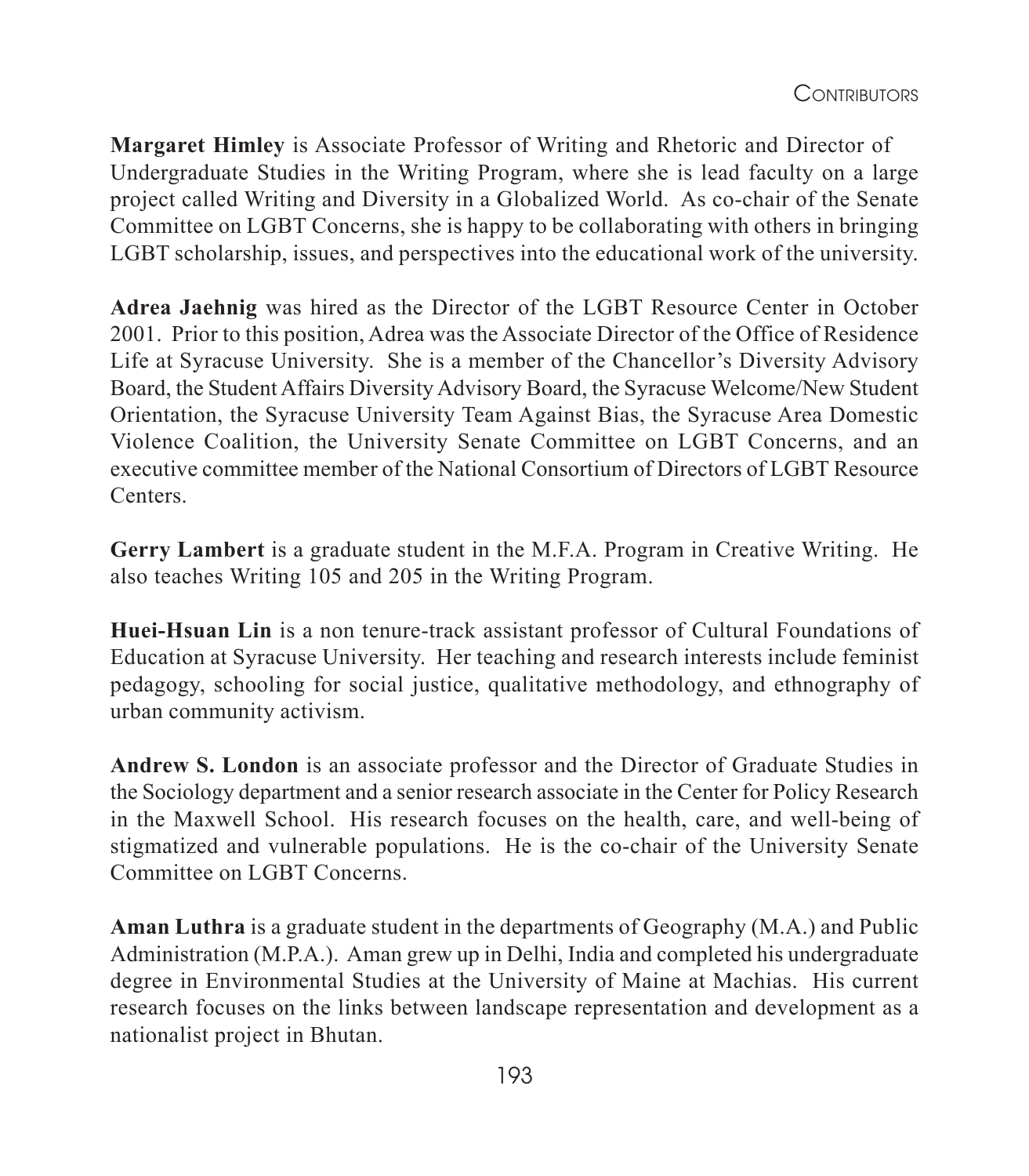### **CONTRIBUTORS**

**Jonathan Massey** teaches in the School of Architecture at Syracuse University. He holds a bachelor of arts and doctoral degrees from Princeton University, as well as a Master of Architecture degree from U.C.L.A. Prior to joining the Syracuse faculty, he practiced and taught in Los Angeles and New York.

**Rachel Moran** is a sophomore at Syracuse University. She is studying History and Women's Studies, and minoring in Creative Writing.

**Adina Mulliken** is a reference librarian and selector for Social Work and allied fields at Bird Library. She is currently working part time on a Master of Social Science degree at Syracuse University.

**Rob Pusch** completed his doctoral work in Instructional Design, Development, and Evaluation in May, 2003. Rob's research investigated transgender college students' perspectives of their own transgender identities, their understanding of the relationship between their bodies and their identities, and how they felt they fit within the larger LGBT community.

**Kristenne Robison** is a first year Ph.D. student in Sociology. She received a B.A. in Psychology and Nutrition from Baldwin-Wallace College in 1996 and an M.A. in Education from Ohio State University in 1999. Kristenne spent the past four years as the head volleyball coach and instructor in the Department of Athletics and Recreation at St. Lawrence University. Kristenne's research interests include inequality studies, sport sociology, domestic violence, gender issues, race theory, and Native American culture.

**Elizabeth Sierra-Zarella**, a third year Ph.D. student in Child and Family Studies, was born and raised in Wichita Falls, Texas. Her experiences as a first-generation college student from an impoverished family, a Hispanic woman with multiple disabilities, and a former teen mother on welfare have caused her to face oppression on many levels. As a result, she is committed to identifying and removing the societal barriers preventing people from reaching their highest potential. She currently resides in Camillus, NY, with her husband, Mark, and her daughter, Tabitha.